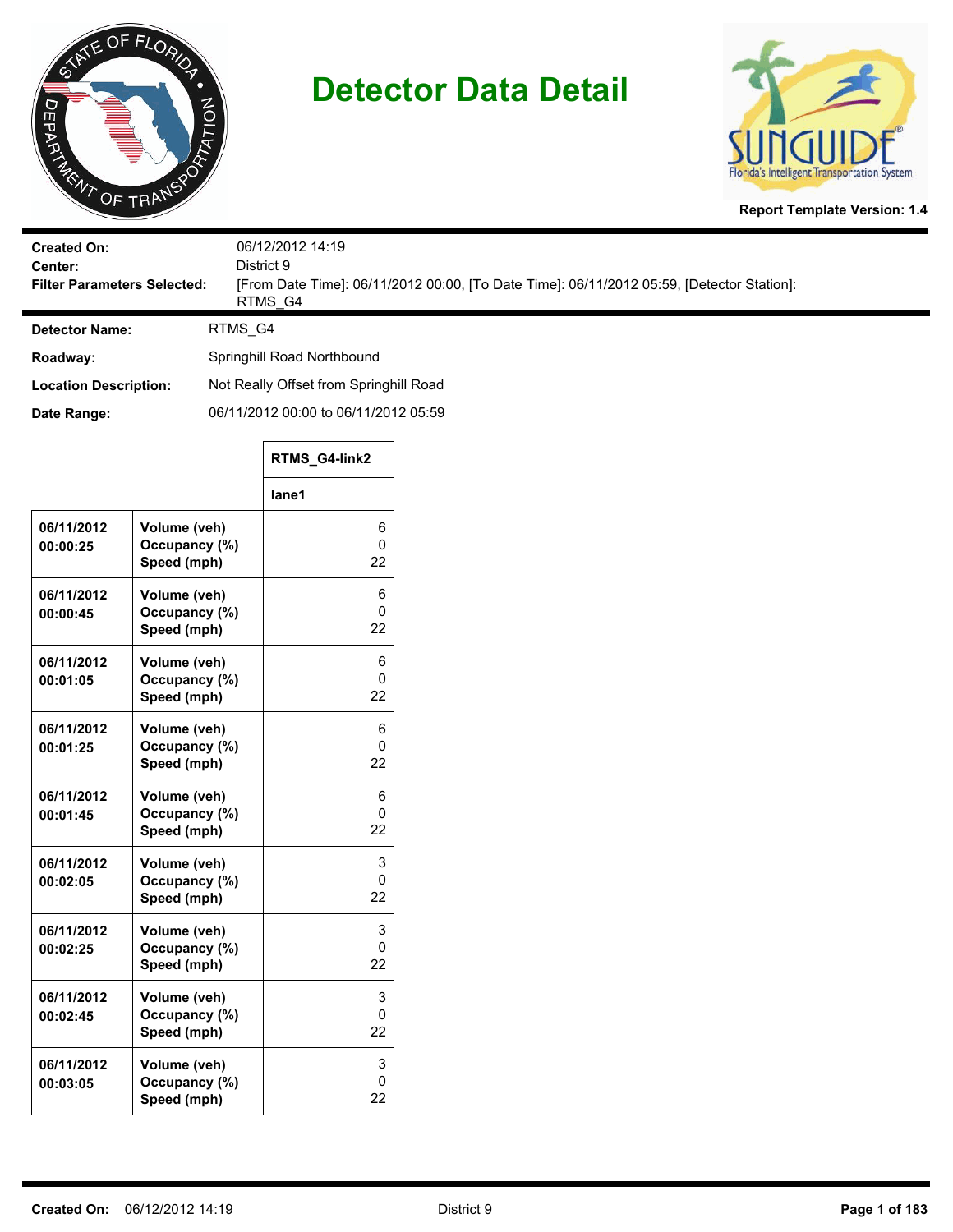



| <b>Created On:</b><br>Center:      |                                              | 06/12/2012 14:19<br>District 9 |                                                                                           |
|------------------------------------|----------------------------------------------|--------------------------------|-------------------------------------------------------------------------------------------|
| <b>Filter Parameters Selected:</b> |                                              |                                | [From Date Time]: 06/11/2012 00:00, [To Date Time]: 06/11/2012 05:59, [Detector Station]: |
|                                    |                                              | RTMS_G4<br>RTMS_G4-link2       |                                                                                           |
|                                    |                                              | lane1                          |                                                                                           |
| 06/11/2012<br>00:03:25             | Volume (veh)<br>Occupancy (%)<br>Speed (mph) | 3<br>0<br>22                   |                                                                                           |
| 06/11/2012<br>00:03:45             | Volume (veh)<br>Occupancy (%)<br>Speed (mph) | 3<br>0<br>22                   |                                                                                           |
| 06/11/2012<br>00:04:05             | Volume (veh)<br>Occupancy (%)<br>Speed (mph) | 3<br>0<br>22                   |                                                                                           |
| 06/11/2012<br>00:04:25             | Volume (veh)<br>Occupancy (%)<br>Speed (mph) | 3<br>0<br>22                   |                                                                                           |
| 06/11/2012<br>00:04:45             | Volume (veh)<br>Occupancy (%)<br>Speed (mph) | 3<br>0<br>22                   |                                                                                           |
| 06/11/2012<br>00:05:05             | Volume (veh)<br>Occupancy (%)<br>Speed (mph) | 3<br>0<br>22                   |                                                                                           |
| 06/11/2012<br>00:05:25             | Volume (veh)<br>Occupancy (%)<br>Speed (mph) | 3<br>0<br>22                   |                                                                                           |
| 06/11/2012<br>00:05:45             | Volume (veh)<br>Occupancy (%)<br>Speed (mph) | 3<br>0<br>22                   |                                                                                           |
| 06/11/2012<br>00:06:05             | Volume (veh)<br>Occupancy (%)<br>Speed (mph) | 3<br>0<br>22                   |                                                                                           |
| 06/11/2012<br>00:06:25             | Volume (veh)<br>Occupancy (%)<br>Speed (mph) | 3<br>0<br>22                   |                                                                                           |
| 06/11/2012<br>00:06:45             | Volume (veh)<br>Occupancy (%)<br>Speed (mph) | 3<br>0<br>22                   |                                                                                           |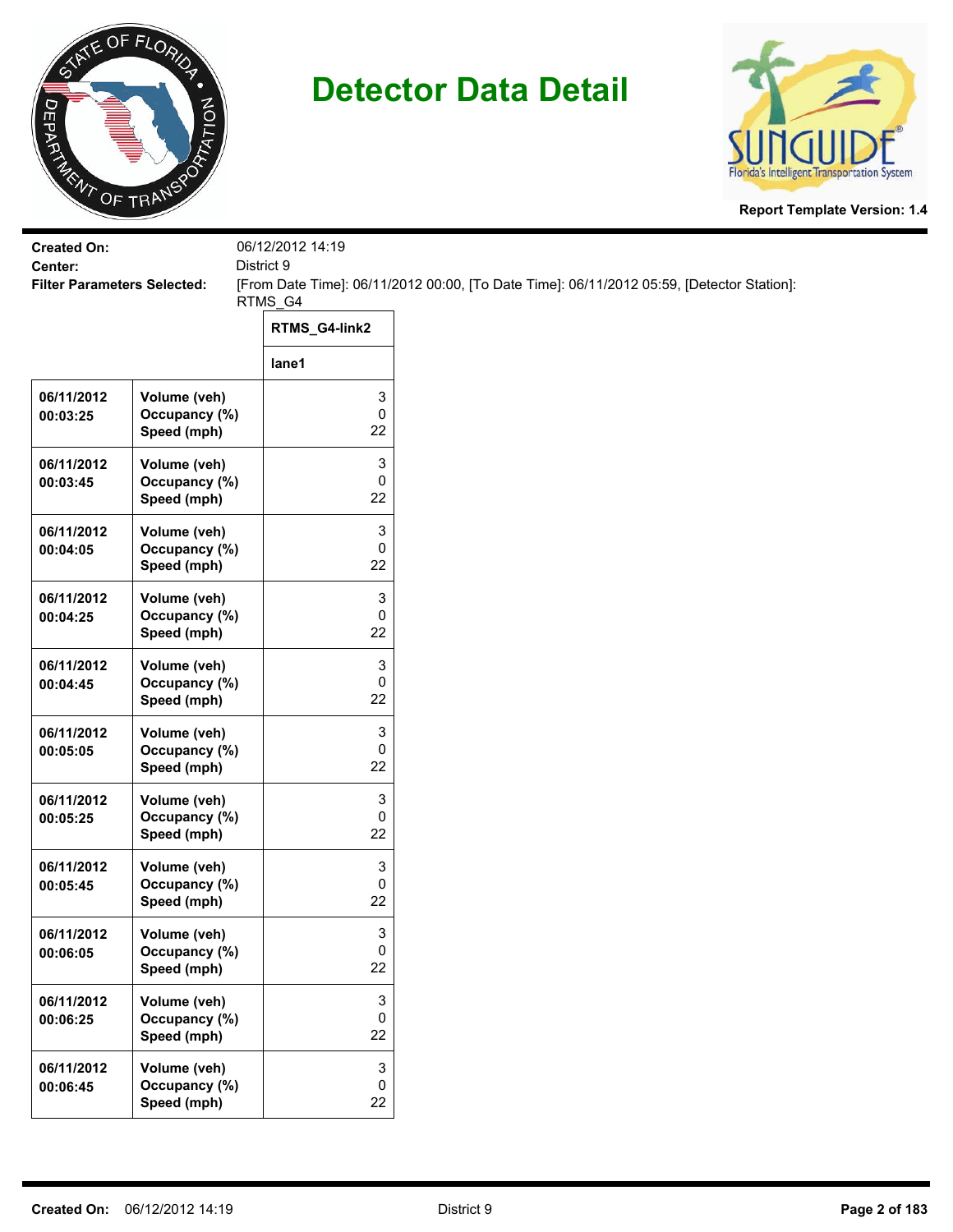



| <b>Created On:</b>                 |                                              | 06/12/2012 14:19 |                                                                                           |
|------------------------------------|----------------------------------------------|------------------|-------------------------------------------------------------------------------------------|
| Center:                            |                                              | District 9       |                                                                                           |
| <b>Filter Parameters Selected:</b> |                                              | RTMS_G4          | [From Date Time]: 06/11/2012 00:00, [To Date Time]: 06/11/2012 05:59, [Detector Station]: |
|                                    |                                              | RTMS_G4-link2    |                                                                                           |
|                                    |                                              | lane1            |                                                                                           |
| 06/11/2012<br>00:07:05             | Volume (veh)<br>Occupancy (%)<br>Speed (mph) | 9<br>1<br>22     |                                                                                           |
| 06/11/2012<br>00:07:25             | Volume (veh)<br>Occupancy (%)<br>Speed (mph) | 9<br>1<br>22     |                                                                                           |
| 06/11/2012<br>00:07:45             | Volume (veh)<br>Occupancy (%)<br>Speed (mph) | 9<br>1<br>22     |                                                                                           |
| 06/11/2012<br>00:08:05             | Volume (veh)<br>Occupancy (%)<br>Speed (mph) | 9<br>1<br>22     |                                                                                           |
| 06/11/2012<br>00:08:25             | Volume (veh)<br>Occupancy (%)<br>Speed (mph) | 9<br>1<br>22     |                                                                                           |
| 06/11/2012<br>00:08:45             | Volume (veh)<br>Occupancy (%)<br>Speed (mph) | 9<br>1<br>22     |                                                                                           |
| 06/11/2012<br>00:09:05             | Volume (veh)<br>Occupancy (%)<br>Speed (mph) | 9<br>1<br>22     |                                                                                           |
| 06/11/2012<br>00:09:25             | Volume (veh)<br>Occupancy (%)<br>Speed (mph) | 9<br>1<br>22     |                                                                                           |
| 06/11/2012<br>00:09:45             | Volume (veh)<br>Occupancy (%)<br>Speed (mph) | 9<br>1<br>22     |                                                                                           |
| 06/11/2012<br>00:10:05             | Volume (veh)<br>Occupancy (%)<br>Speed (mph) | 9<br>1<br>22     |                                                                                           |
| 06/11/2012<br>00:10:25             | Volume (veh)<br>Occupancy (%)<br>Speed (mph) | 9<br>1<br>22     |                                                                                           |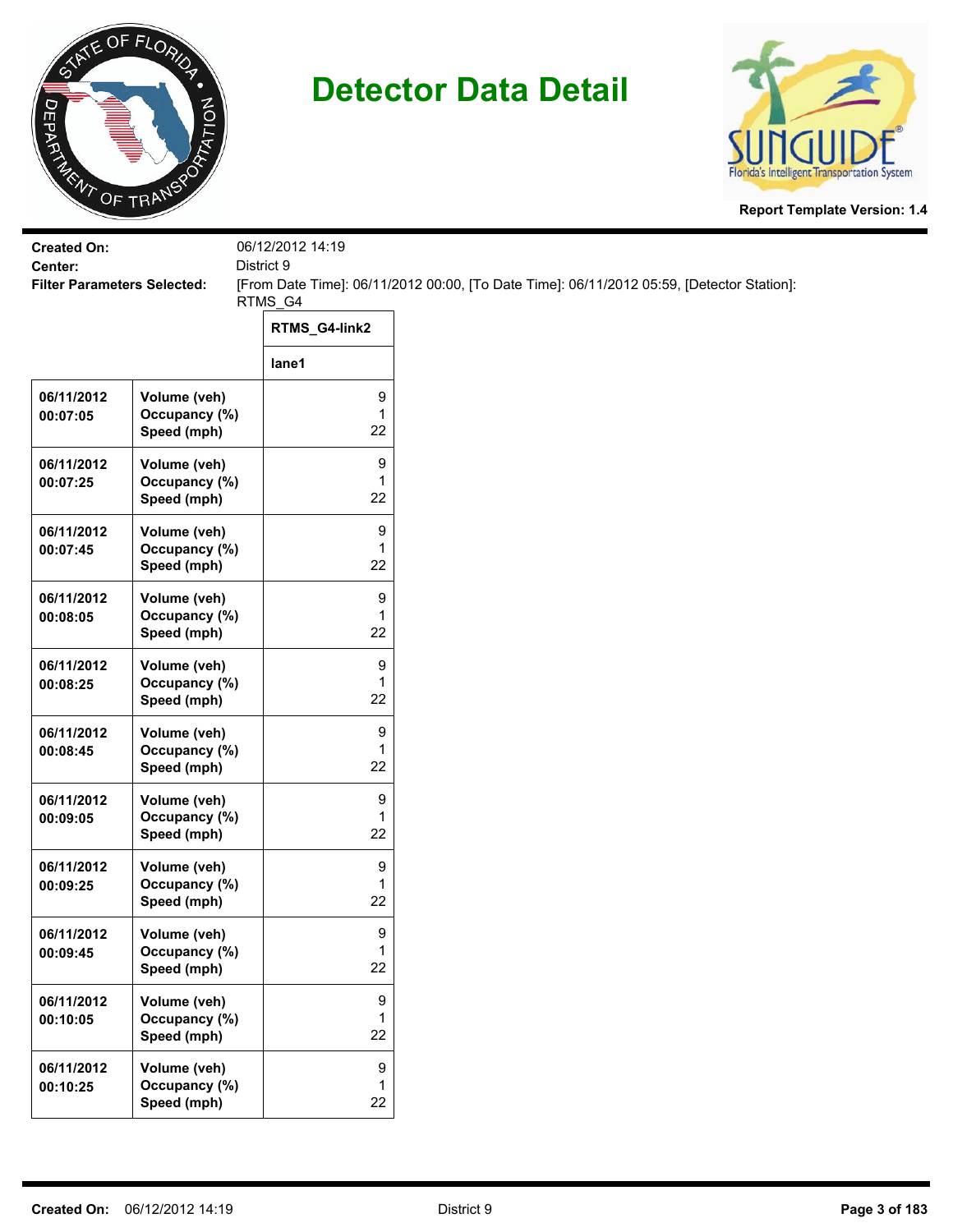



| <b>Created On:</b>                            |                                              | 06/12/2012 14:19        |                                                                                           |
|-----------------------------------------------|----------------------------------------------|-------------------------|-------------------------------------------------------------------------------------------|
| Center:<br><b>Filter Parameters Selected:</b> |                                              | District 9              | [From Date Time]: 06/11/2012 00:00, [To Date Time]: 06/11/2012 05:59, [Detector Station]: |
|                                               |                                              | RTMS_G4                 |                                                                                           |
|                                               |                                              | RTMS_G4-link2           |                                                                                           |
|                                               |                                              | lane1                   |                                                                                           |
| 06/11/2012<br>00:10:45                        | Volume (veh)<br>Occupancy (%)<br>Speed (mph) | 9<br>$\mathbf{1}$<br>22 |                                                                                           |
| 06/11/2012<br>00:11:05                        | Volume (veh)<br>Occupancy (%)<br>Speed (mph) | 9<br>1<br>22            |                                                                                           |
| 06/11/2012<br>00:11:25                        | Volume (veh)<br>Occupancy (%)<br>Speed (mph) | 9<br>1<br>22            |                                                                                           |
| 06/11/2012<br>00:11:45                        | Volume (veh)<br>Occupancy (%)<br>Speed (mph) | 9<br>$\mathbf{1}$<br>22 |                                                                                           |
| 06/11/2012<br>00:12:05                        | Volume (veh)<br>Occupancy (%)<br>Speed (mph) | 13<br>1<br>21           |                                                                                           |
| 06/11/2012<br>00:12:25                        | Volume (veh)<br>Occupancy (%)<br>Speed (mph) | 13<br>1<br>21           |                                                                                           |
| 06/11/2012<br>00:12:45                        | Volume (veh)<br>Occupancy (%)<br>Speed (mph) | 13<br>1<br>21           |                                                                                           |
| 06/11/2012<br>00:13:05                        | Volume (veh)<br>Occupancy (%)<br>Speed (mph) | 13<br>1<br>21           |                                                                                           |
| 06/11/2012<br>00:13:25                        | Volume (veh)<br>Occupancy (%)<br>Speed (mph) | 13<br>1<br>21           |                                                                                           |
| 06/11/2012<br>00:13:45                        | Volume (veh)<br>Occupancy (%)<br>Speed (mph) | 13<br>1<br>21           |                                                                                           |
| 06/11/2012<br>00:14:05                        | Volume (veh)<br>Occupancy (%)<br>Speed (mph) | 13<br>1<br>21           |                                                                                           |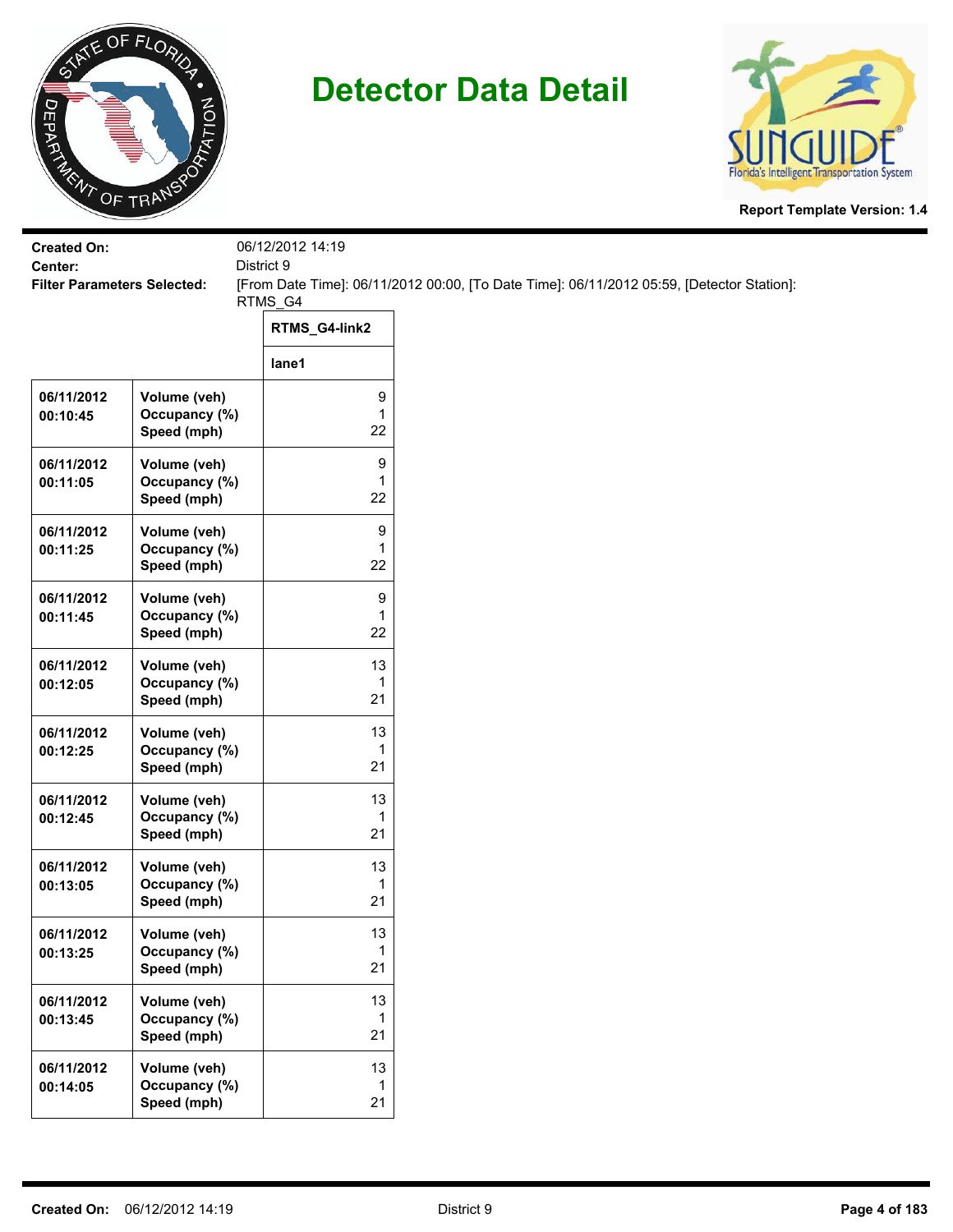



| <b>Created On:</b><br>Center:      |                                              | 06/12/2012 14:19<br>District 9 |                                                                                           |
|------------------------------------|----------------------------------------------|--------------------------------|-------------------------------------------------------------------------------------------|
| <b>Filter Parameters Selected:</b> |                                              | RTMS_G4                        | [From Date Time]: 06/11/2012 00:00, [To Date Time]: 06/11/2012 05:59, [Detector Station]: |
|                                    |                                              | RTMS_G4-link2                  |                                                                                           |
|                                    |                                              | lane1                          |                                                                                           |
| 06/11/2012<br>00:14:25             | Volume (veh)<br>Occupancy (%)<br>Speed (mph) | 13<br>1<br>21                  |                                                                                           |
| 06/11/2012<br>00:14:45             | Volume (veh)<br>Occupancy (%)<br>Speed (mph) | 13<br>1<br>21                  |                                                                                           |
| 06/11/2012<br>00:15:05             | Volume (veh)<br>Occupancy (%)<br>Speed (mph) | 13<br>1<br>21                  |                                                                                           |
| 06/11/2012<br>00:15:25             | Volume (veh)<br>Occupancy (%)<br>Speed (mph) | 13<br>1<br>21                  |                                                                                           |
| 06/11/2012<br>00:15:45             | Volume (veh)<br>Occupancy (%)<br>Speed (mph) | 13<br>1<br>21                  |                                                                                           |
| 06/11/2012<br>00:16:05             | Volume (veh)<br>Occupancy (%)<br>Speed (mph) | 13<br>1<br>21                  |                                                                                           |
| 06/11/2012<br>00:16:25             | Volume (veh)<br>Occupancy (%)<br>Speed (mph) | 13<br>1<br>21                  |                                                                                           |
| 06/11/2012<br>00:16:45             | Volume (veh)<br>Occupancy (%)<br>Speed (mph) | 13<br>1<br>21                  |                                                                                           |
| 06/11/2012<br>00:17:05             | Volume (veh)<br>Occupancy (%)<br>Speed (mph) | 5<br>0<br>21                   |                                                                                           |
| 06/11/2012<br>00:17:25             | Volume (veh)<br>Occupancy (%)<br>Speed (mph) | $\mathbf 5$<br>0<br>21         |                                                                                           |
| 06/11/2012<br>00:17:45             | Volume (veh)<br>Occupancy (%)<br>Speed (mph) | $\mathbf 5$<br>0<br>21         |                                                                                           |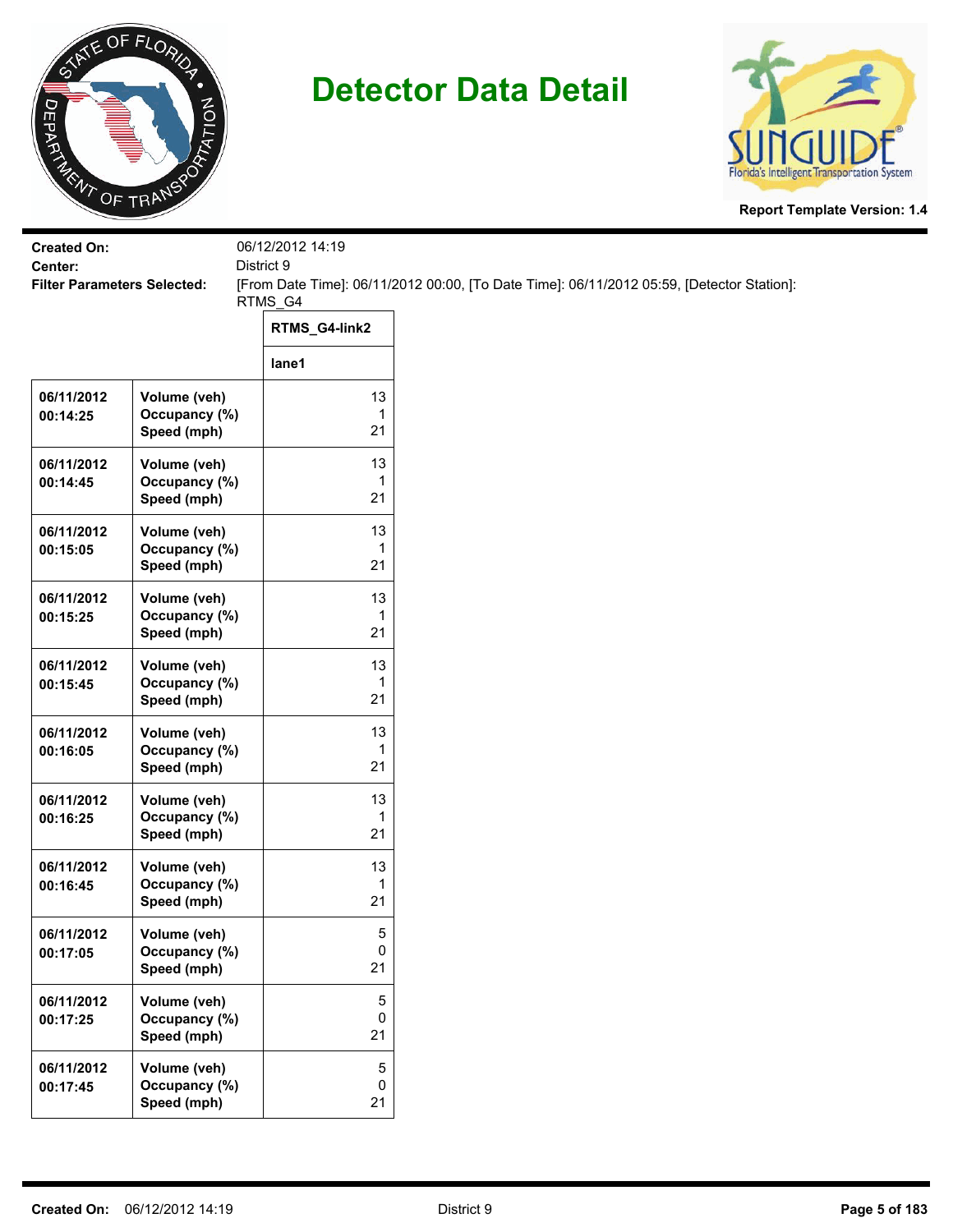



| <b>Created On:</b>                            |                                              | 06/12/2012 14:19       |                                                                                           |
|-----------------------------------------------|----------------------------------------------|------------------------|-------------------------------------------------------------------------------------------|
| Center:<br><b>Filter Parameters Selected:</b> |                                              | District 9             | [From Date Time]: 06/11/2012 00:00, [To Date Time]: 06/11/2012 05:59, [Detector Station]: |
|                                               |                                              | RTMS_G4                |                                                                                           |
|                                               |                                              | RTMS_G4-link2          |                                                                                           |
|                                               |                                              | lane1                  |                                                                                           |
| 06/11/2012<br>00:18:05                        | Volume (veh)<br>Occupancy (%)<br>Speed (mph) | 5<br>0<br>21           |                                                                                           |
| 06/11/2012<br>00:18:25                        | Volume (veh)<br>Occupancy (%)<br>Speed (mph) | 5<br>0<br>21           |                                                                                           |
| 06/11/2012<br>00:18:45                        | Volume (veh)<br>Occupancy (%)<br>Speed (mph) | 5<br>0<br>21           |                                                                                           |
| 06/11/2012<br>00:19:05                        | Volume (veh)<br>Occupancy (%)<br>Speed (mph) | 5<br>0<br>21           |                                                                                           |
| 06/11/2012<br>00:19:25                        | Volume (veh)<br>Occupancy (%)<br>Speed (mph) | 5<br>0<br>21           |                                                                                           |
| 06/11/2012<br>00:19:45                        | Volume (veh)<br>Occupancy (%)<br>Speed (mph) | 5<br>0<br>21           |                                                                                           |
| 06/11/2012<br>00:20:05                        | Volume (veh)<br>Occupancy (%)<br>Speed (mph) | 5<br>0<br>21           |                                                                                           |
| 06/11/2012<br>00:20:25                        | Volume (veh)<br>Occupancy (%)<br>Speed (mph) | 5<br>0<br>21           |                                                                                           |
| 06/11/2012<br>00:20:45                        | Volume (veh)<br>Occupancy (%)<br>Speed (mph) | 5<br>0<br>21           |                                                                                           |
| 06/11/2012<br>00:21:05                        | Volume (veh)<br>Occupancy (%)<br>Speed (mph) | $\,$ 5 $\,$<br>0<br>21 |                                                                                           |
| 06/11/2012<br>00:21:25                        | Volume (veh)<br>Occupancy (%)<br>Speed (mph) | $\sqrt{5}$<br>0<br>21  |                                                                                           |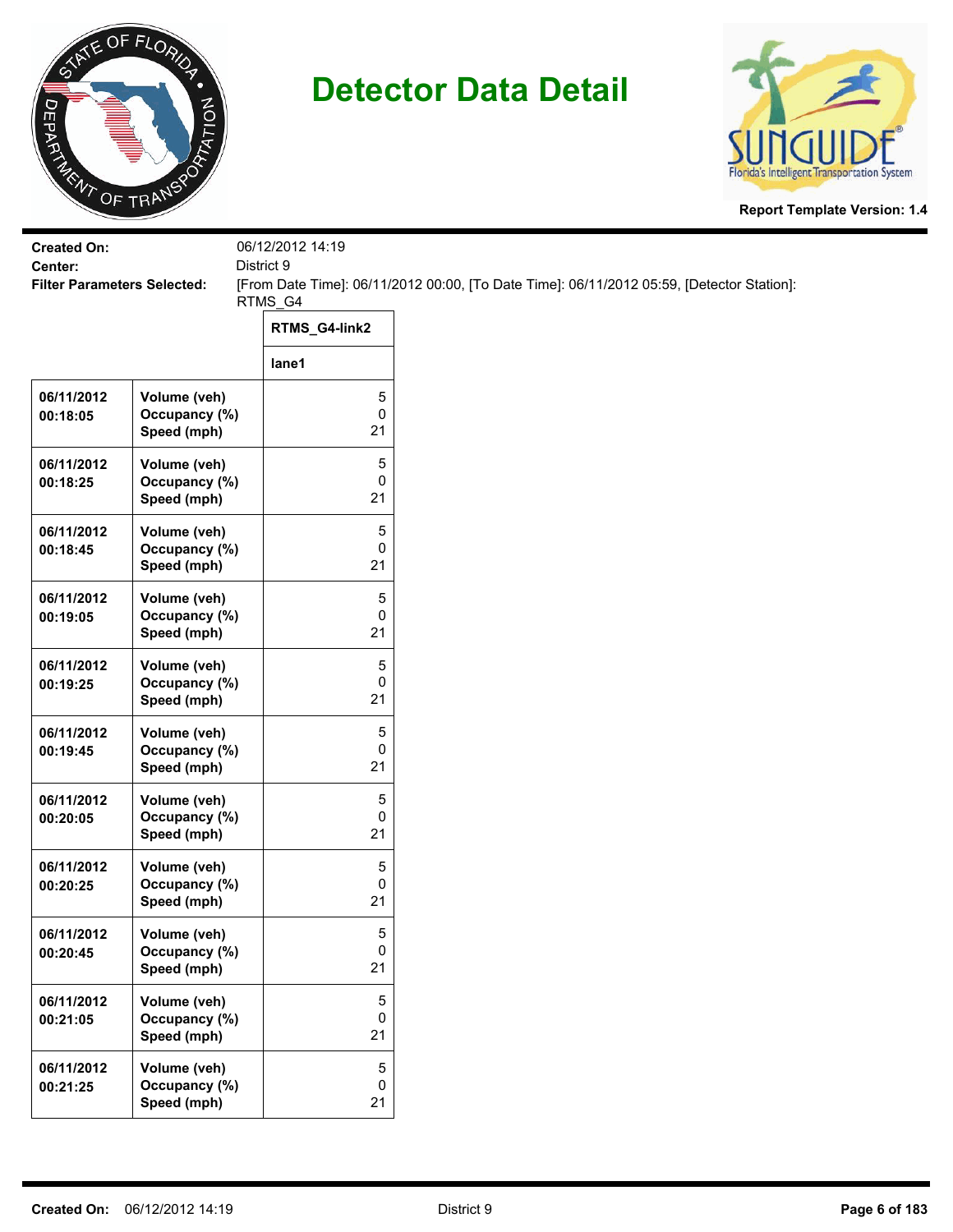



| <b>Created On:</b><br>Center:      |                                              | 06/12/2012 14:19<br>District 9 |                                                                                           |
|------------------------------------|----------------------------------------------|--------------------------------|-------------------------------------------------------------------------------------------|
| <b>Filter Parameters Selected:</b> |                                              | RTMS_G4                        | [From Date Time]: 06/11/2012 00:00, [To Date Time]: 06/11/2012 05:59, [Detector Station]: |
|                                    |                                              | RTMS_G4-link2                  |                                                                                           |
|                                    |                                              | lane1                          |                                                                                           |
| 06/11/2012<br>00:21:45             | Volume (veh)<br>Occupancy (%)<br>Speed (mph) | 5<br>0<br>21                   |                                                                                           |
| 06/11/2012<br>00:22:05             | Volume (veh)<br>Occupancy (%)<br>Speed (mph) | 13<br>1<br>20                  |                                                                                           |
| 06/11/2012<br>00:22:25             | Volume (veh)<br>Occupancy (%)<br>Speed (mph) | 13<br>1<br>20                  |                                                                                           |
| 06/11/2012<br>00:22:45             | Volume (veh)<br>Occupancy (%)<br>Speed (mph) | 13<br>1<br>20                  |                                                                                           |
| 06/11/2012<br>00:23:05             | Volume (veh)<br>Occupancy (%)<br>Speed (mph) | 13<br>1<br>20                  |                                                                                           |
| 06/11/2012<br>00:23:25             | Volume (veh)<br>Occupancy (%)<br>Speed (mph) | 13<br>1<br>20                  |                                                                                           |
| 06/11/2012<br>00:23:45             | Volume (veh)<br>Occupancy (%)<br>Speed (mph) | 13<br>1<br>20                  |                                                                                           |
| 06/11/2012<br>00:24:05             | Volume (veh)<br>Occupancy (%)<br>Speed (mph) | 13<br>1<br>20                  |                                                                                           |
| 06/11/2012<br>00:24:25             | Volume (veh)<br>Occupancy (%)<br>Speed (mph) | 13<br>1<br>20                  |                                                                                           |
| 06/11/2012<br>00:24:45             | Volume (veh)<br>Occupancy (%)<br>Speed (mph) | 13<br>1<br>20                  |                                                                                           |
| 06/11/2012<br>00:25:05             | Volume (veh)<br>Occupancy (%)<br>Speed (mph) | 13<br>1<br>20                  |                                                                                           |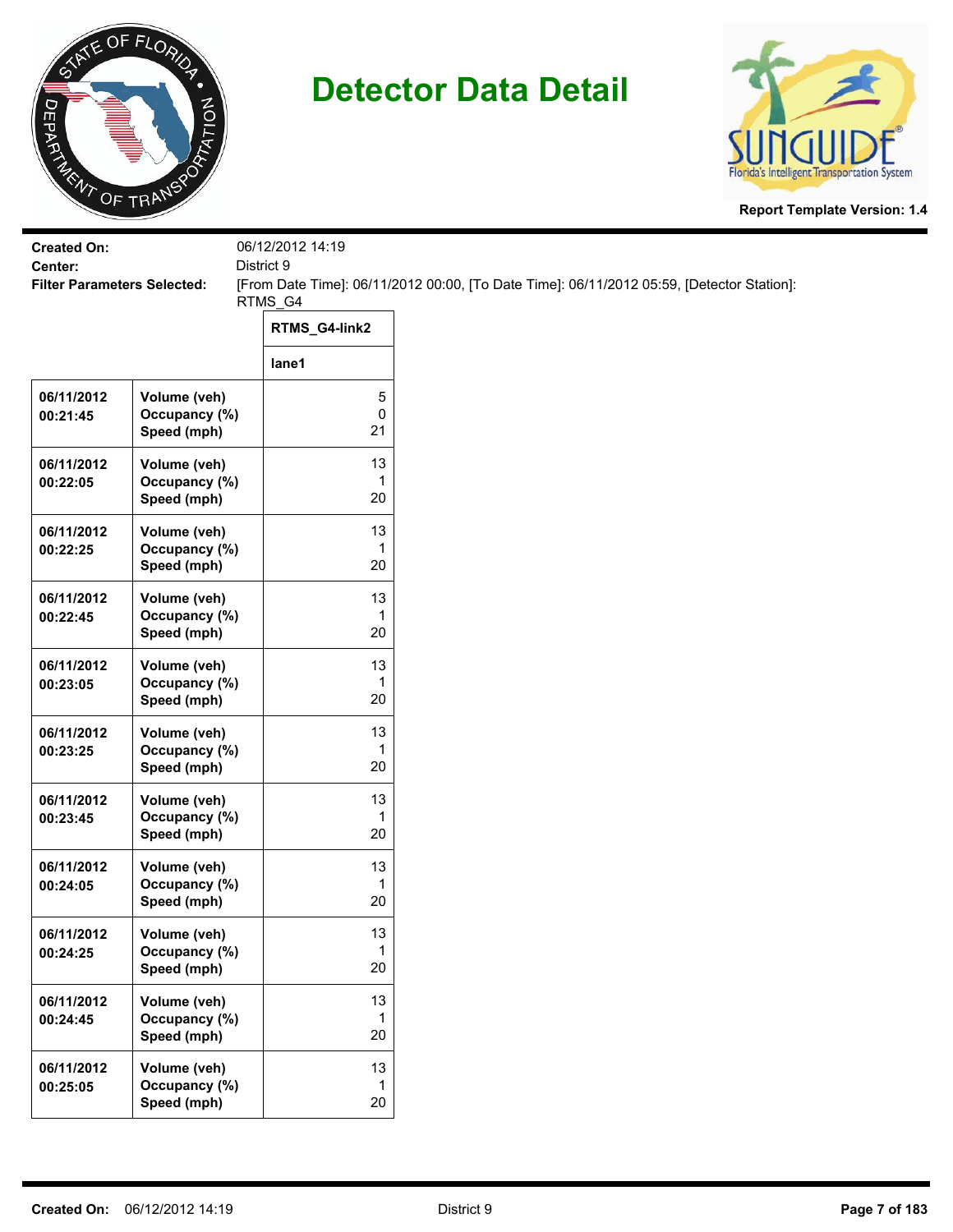



| <b>Created On:</b><br>Center:      |                                              | 06/12/2012 14:19<br>District 9 |                                                                                           |
|------------------------------------|----------------------------------------------|--------------------------------|-------------------------------------------------------------------------------------------|
| <b>Filter Parameters Selected:</b> |                                              |                                | [From Date Time]: 06/11/2012 00:00, [To Date Time]: 06/11/2012 05:59, [Detector Station]: |
|                                    |                                              | RTMS_G4                        |                                                                                           |
|                                    |                                              | RTMS_G4-link2                  |                                                                                           |
|                                    |                                              | lane1                          |                                                                                           |
| 06/11/2012<br>00:25:25             | Volume (veh)<br>Occupancy (%)<br>Speed (mph) | 13<br>$\mathbf{1}$<br>20       |                                                                                           |
| 06/11/2012<br>00:25:45             | Volume (veh)<br>Occupancy (%)<br>Speed (mph) | 13<br>1<br>20                  |                                                                                           |
| 06/11/2012<br>00:26:05             | Volume (veh)<br>Occupancy (%)<br>Speed (mph) | 13<br>1<br>20                  |                                                                                           |
| 06/11/2012<br>00:26:25             | Volume (veh)<br>Occupancy (%)<br>Speed (mph) | 13<br>1<br>20                  |                                                                                           |
| 06/11/2012<br>00:26:45             | Volume (veh)<br>Occupancy (%)<br>Speed (mph) | 13<br>1<br>20                  |                                                                                           |
| 06/11/2012<br>00:27:05             | Volume (veh)<br>Occupancy (%)<br>Speed (mph) | 11<br>1<br>21                  |                                                                                           |
| 06/11/2012<br>00:27:25             | Volume (veh)<br>Occupancy (%)<br>Speed (mph) | 11<br>1<br>21                  |                                                                                           |
| 06/11/2012<br>00:27:45             | Volume (veh)<br>Occupancy (%)<br>Speed (mph) | 11<br>1<br>21                  |                                                                                           |
| 06/11/2012<br>00:28:05             | Volume (veh)<br>Occupancy (%)<br>Speed (mph) | 11<br>$\mathbf 1$<br>21        |                                                                                           |
| 06/11/2012<br>00:28:25             | Volume (veh)<br>Occupancy (%)<br>Speed (mph) | 11<br>$\mathbf{1}$<br>21       |                                                                                           |
| 06/11/2012<br>00:28:45             | Volume (veh)<br>Occupancy (%)<br>Speed (mph) | 11<br>$\mathbf{1}$<br>21       |                                                                                           |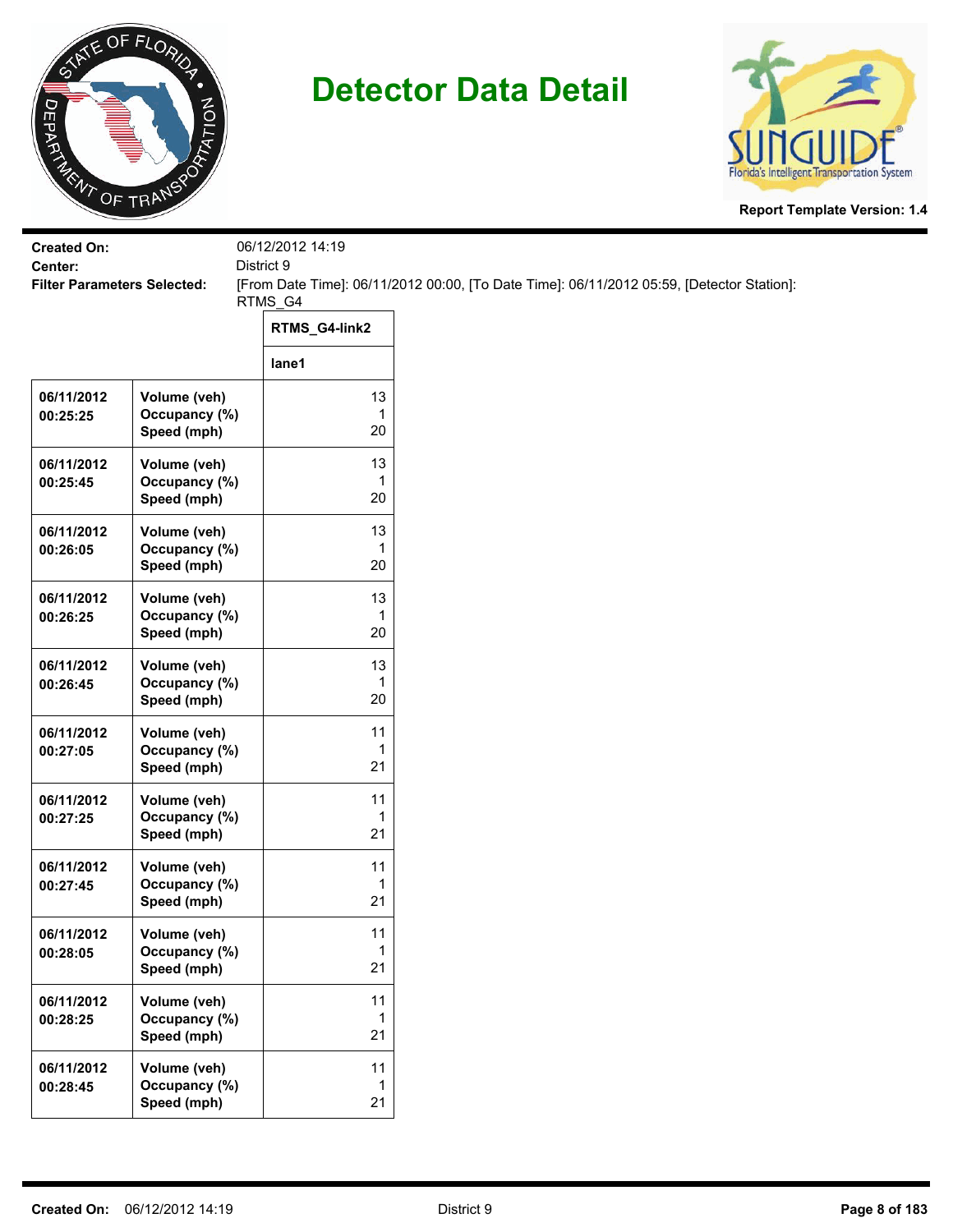



| <b>Created On:</b><br>Center:      |                                              | 06/12/2012 14:19<br>District 9 |                                                                                           |
|------------------------------------|----------------------------------------------|--------------------------------|-------------------------------------------------------------------------------------------|
| <b>Filter Parameters Selected:</b> |                                              | RTMS_G4                        | [From Date Time]: 06/11/2012 00:00, [To Date Time]: 06/11/2012 05:59, [Detector Station]: |
|                                    |                                              | RTMS_G4-link2                  |                                                                                           |
|                                    |                                              | lane1                          |                                                                                           |
| 06/11/2012<br>00:29:05             | Volume (veh)<br>Occupancy (%)<br>Speed (mph) | 11<br>1<br>21                  |                                                                                           |
| 06/11/2012<br>00:29:25             | Volume (veh)<br>Occupancy (%)<br>Speed (mph) | 11<br>1<br>21                  |                                                                                           |
| 06/11/2012<br>00:29:45             | Volume (veh)<br>Occupancy (%)<br>Speed (mph) | 11<br>1<br>21                  |                                                                                           |
| 06/11/2012<br>00:30:05             | Volume (veh)<br>Occupancy (%)<br>Speed (mph) | 11<br>1<br>21                  |                                                                                           |
| 06/11/2012<br>00:30:25             | Volume (veh)<br>Occupancy (%)<br>Speed (mph) | 11<br>1<br>21                  |                                                                                           |
| 06/11/2012<br>00:30:45             | Volume (veh)<br>Occupancy (%)<br>Speed (mph) | 11<br>1<br>21                  |                                                                                           |
| 06/11/2012<br>00:31:05             | Volume (veh)<br>Occupancy (%)<br>Speed (mph) | 11<br>1<br>21                  |                                                                                           |
| 06/11/2012<br>00:31:25             | Volume (veh)<br>Occupancy (%)<br>Speed (mph) | 11<br>1<br>21                  |                                                                                           |
| 06/11/2012<br>00:31:45             | Volume (veh)<br>Occupancy (%)<br>Speed (mph) | 11<br>1<br>21                  |                                                                                           |
| 06/11/2012<br>00:32:05             | Volume (veh)<br>Occupancy (%)<br>Speed (mph) | 8<br>1<br>22                   |                                                                                           |
| 06/11/2012<br>00:32:25             | Volume (veh)<br>Occupancy (%)<br>Speed (mph) | 8<br>1<br>22                   |                                                                                           |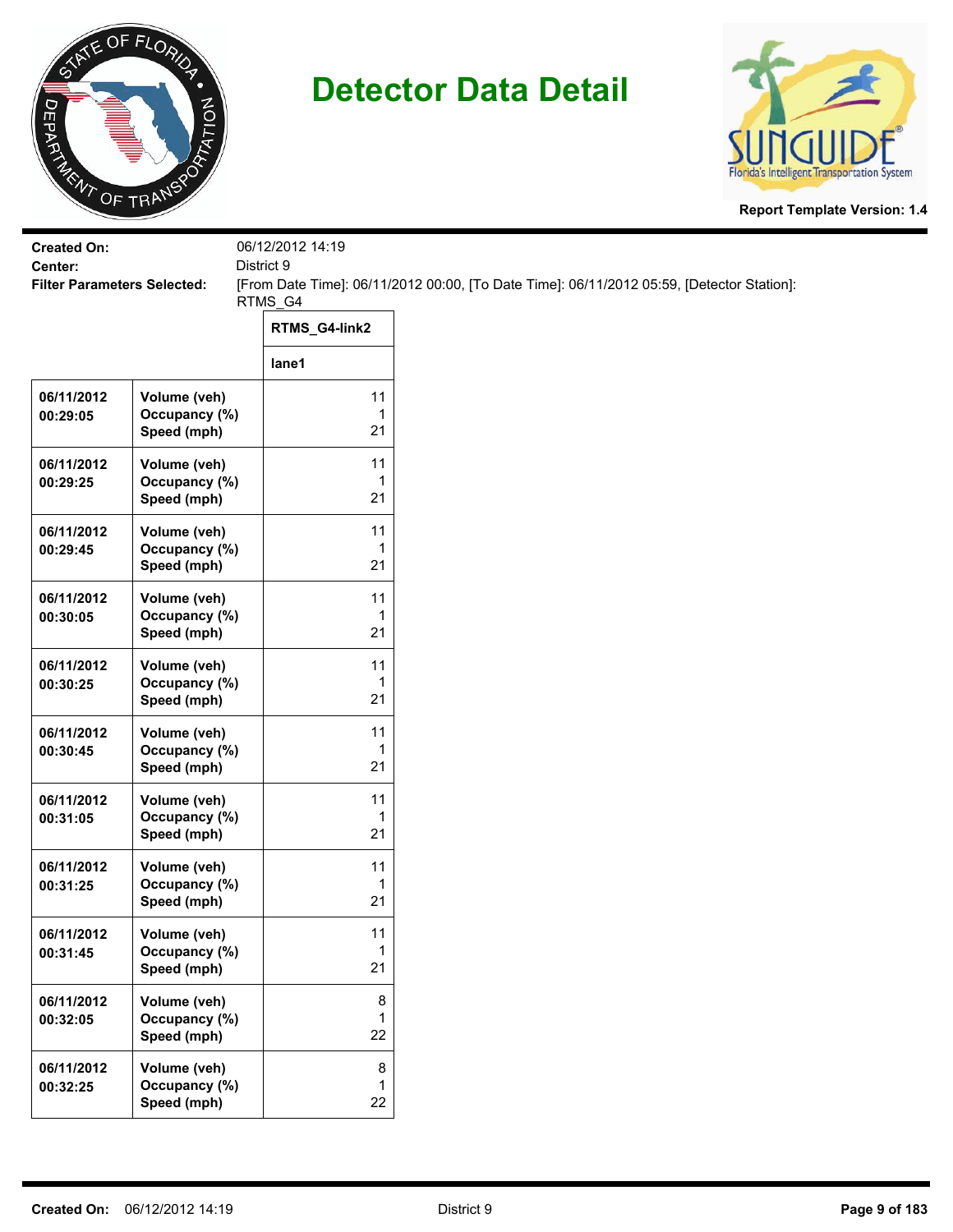



| <b>Created On:</b>                 |                                              | 06/12/2012 14:19             |                                                                                           |
|------------------------------------|----------------------------------------------|------------------------------|-------------------------------------------------------------------------------------------|
| Center:                            |                                              | District 9                   |                                                                                           |
| <b>Filter Parameters Selected:</b> |                                              | RTMS_G4                      | [From Date Time]: 06/11/2012 00:00, [To Date Time]: 06/11/2012 05:59, [Detector Station]: |
|                                    |                                              | RTMS_G4-link2                |                                                                                           |
|                                    |                                              | lane1                        |                                                                                           |
| 06/11/2012<br>00:32:45             | Volume (veh)<br>Occupancy (%)<br>Speed (mph) | 8<br>$\mathbf{1}$<br>22      |                                                                                           |
| 06/11/2012<br>00:33:05             | Volume (veh)<br>Occupancy (%)<br>Speed (mph) | 8<br>1<br>22                 |                                                                                           |
| 06/11/2012<br>00:33:25             | Volume (veh)<br>Occupancy (%)<br>Speed (mph) | 8<br>1<br>22                 |                                                                                           |
| 06/11/2012<br>00:33:45             | Volume (veh)<br>Occupancy (%)<br>Speed (mph) | 8<br>1<br>22                 |                                                                                           |
| 06/11/2012<br>00:34:05             | Volume (veh)<br>Occupancy (%)<br>Speed (mph) | 8<br>1<br>22                 |                                                                                           |
| 06/11/2012<br>00:34:25             | Volume (veh)<br>Occupancy (%)<br>Speed (mph) | 8<br>1<br>22                 |                                                                                           |
| 06/11/2012<br>00:34:45             | Volume (veh)<br>Occupancy (%)<br>Speed (mph) | 8<br>1<br>22                 |                                                                                           |
| 06/11/2012<br>00:35:05             | Volume (veh)<br>Occupancy (%)<br>Speed (mph) | 8<br>1<br>22                 |                                                                                           |
| 06/11/2012<br>00:35:25             | Volume (veh)<br>Occupancy (%)<br>Speed (mph) | 8<br>$\mathbf{1}$<br>22      |                                                                                           |
| 06/11/2012<br>00:35:45             | Volume (veh)<br>Occupancy (%)<br>Speed (mph) | 8<br>1<br>22                 |                                                                                           |
| 06/11/2012<br>00:36:05             | Volume (veh)<br>Occupancy (%)<br>Speed (mph) | $\bf 8$<br>$\mathbf 1$<br>22 |                                                                                           |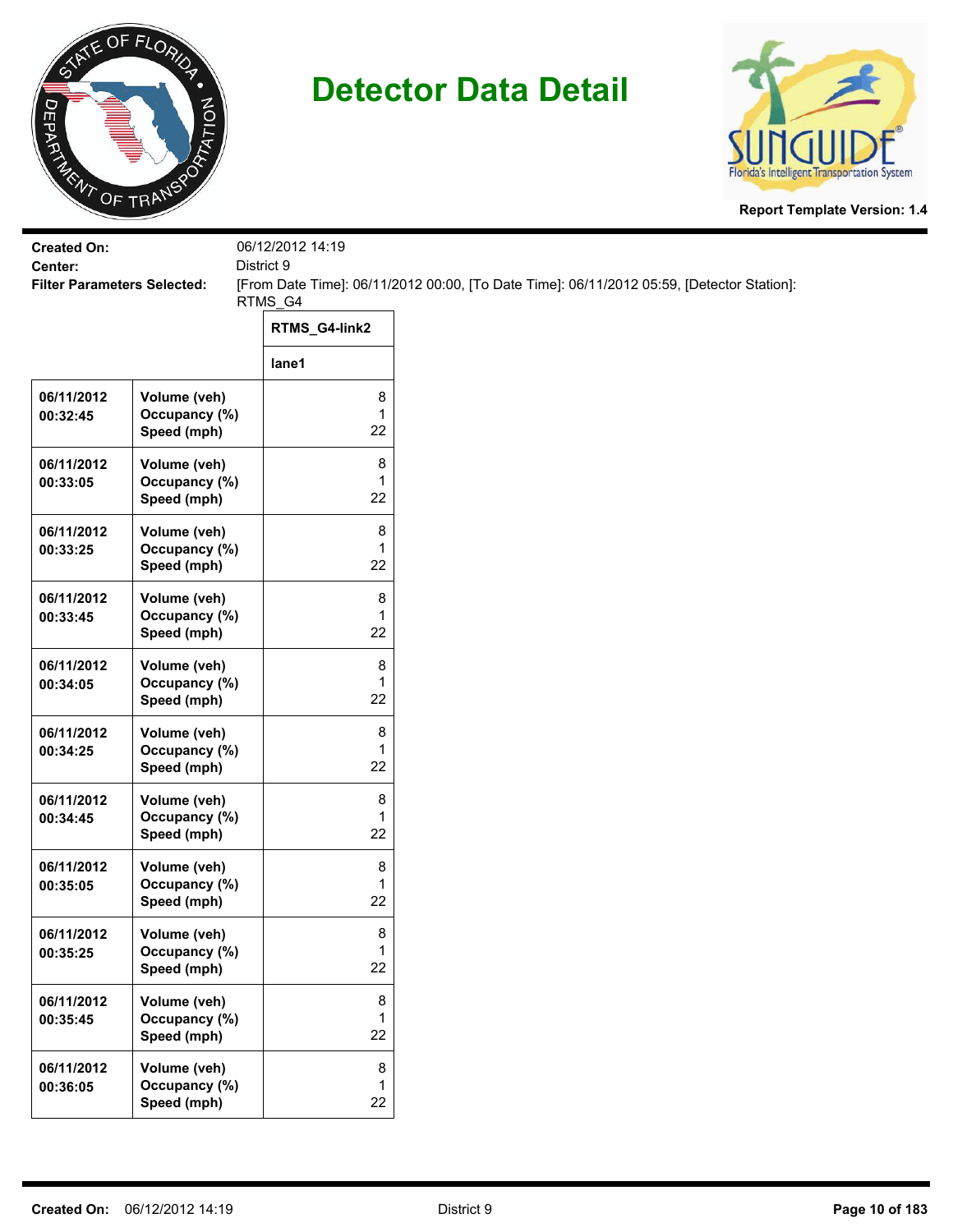



| <b>Created On:</b>                            |                                              | 06/12/2012 14:19<br>District 9       |                                                                                           |
|-----------------------------------------------|----------------------------------------------|--------------------------------------|-------------------------------------------------------------------------------------------|
| Center:<br><b>Filter Parameters Selected:</b> |                                              |                                      | [From Date Time]: 06/11/2012 00:00, [To Date Time]: 06/11/2012 05:59, [Detector Station]: |
|                                               |                                              | RTMS_G4                              |                                                                                           |
|                                               |                                              | RTMS_G4-link2                        |                                                                                           |
|                                               |                                              | lane1                                |                                                                                           |
| 06/11/2012<br>00:36:25                        | Volume (veh)<br>Occupancy (%)<br>Speed (mph) | 8<br>$\mathbf{1}$<br>22              |                                                                                           |
| 06/11/2012<br>00:36:45                        | Volume (veh)<br>Occupancy (%)<br>Speed (mph) | 8<br>1<br>22                         |                                                                                           |
| 06/11/2012<br>00:37:05                        | Volume (veh)<br>Occupancy (%)<br>Speed (mph) | 3<br>0<br>22                         |                                                                                           |
| 06/11/2012<br>00:37:25                        | Volume (veh)<br>Occupancy (%)<br>Speed (mph) | 3<br>0<br>22                         |                                                                                           |
| 06/11/2012<br>00:37:45                        | Volume (veh)<br>Occupancy (%)<br>Speed (mph) | 3<br>0<br>22                         |                                                                                           |
| 06/11/2012<br>00:38:05                        | Volume (veh)<br>Occupancy (%)<br>Speed (mph) | 3<br>0<br>22                         |                                                                                           |
| 06/11/2012<br>00:38:25                        | Volume (veh)<br>Occupancy (%)<br>Speed (mph) | 3<br>0<br>22                         |                                                                                           |
| 06/11/2012<br>00:38:45                        | Volume (veh)<br>Occupancy (%)<br>Speed (mph) | 3<br>0<br>22                         |                                                                                           |
| 06/11/2012<br>00:39:05                        | Volume (veh)<br>Occupancy (%)<br>Speed (mph) | 3<br>0<br>22                         |                                                                                           |
| 06/11/2012<br>00:39:25                        | Volume (veh)<br>Occupancy (%)<br>Speed (mph) | 3<br>0<br>22                         |                                                                                           |
| 06/11/2012<br>00:39:45                        | Volume (veh)<br>Occupancy (%)<br>Speed (mph) | $\ensuremath{\mathsf{3}}$<br>0<br>22 |                                                                                           |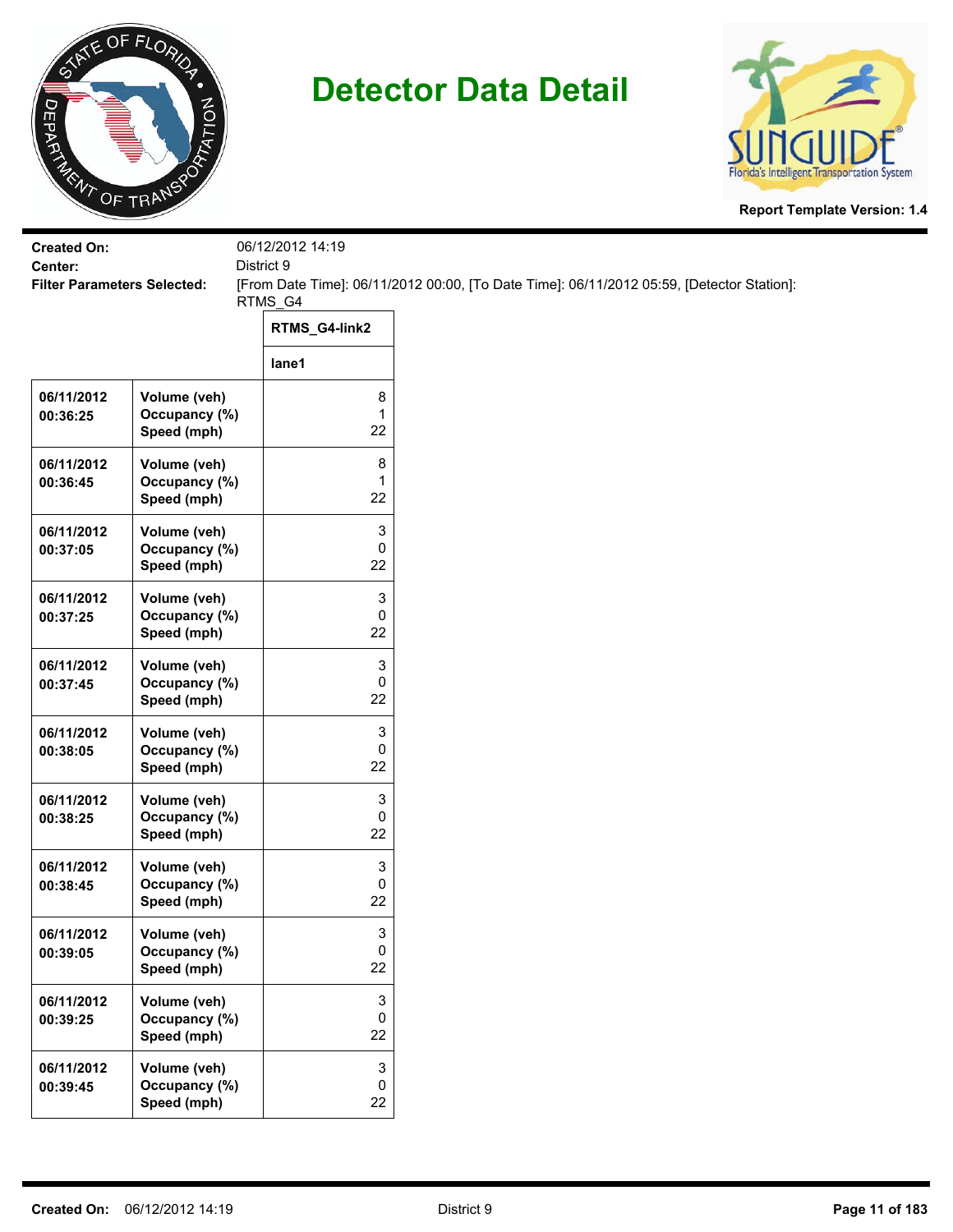



| <b>Created On:</b><br>Center:      |                                              | 06/12/2012 14:19<br>District 9 |                                                                                           |
|------------------------------------|----------------------------------------------|--------------------------------|-------------------------------------------------------------------------------------------|
| <b>Filter Parameters Selected:</b> |                                              |                                | [From Date Time]: 06/11/2012 00:00, [To Date Time]: 06/11/2012 05:59, [Detector Station]: |
|                                    |                                              | RTMS_G4<br>RTMS_G4-link2       |                                                                                           |
|                                    |                                              |                                |                                                                                           |
|                                    |                                              | lane1                          |                                                                                           |
| 06/11/2012<br>00:40:05             | Volume (veh)<br>Occupancy (%)<br>Speed (mph) | 3<br>0<br>22                   |                                                                                           |
| 06/11/2012<br>00:40:25             | Volume (veh)<br>Occupancy (%)<br>Speed (mph) | 3<br>0<br>22                   |                                                                                           |
| 06/11/2012<br>00:40:45             | Volume (veh)<br>Occupancy (%)<br>Speed (mph) | 3<br>0<br>22                   |                                                                                           |
| 06/11/2012<br>00:41:05             | Volume (veh)<br>Occupancy (%)<br>Speed (mph) | 3<br>0<br>22                   |                                                                                           |
| 06/11/2012<br>00:41:25             | Volume (veh)<br>Occupancy (%)<br>Speed (mph) | 3<br>0<br>22                   |                                                                                           |
| 06/11/2012<br>00:41:45             | Volume (veh)<br>Occupancy (%)<br>Speed (mph) | 3<br>0<br>22                   |                                                                                           |
| 06/11/2012<br>00:42:05             | Volume (veh)<br>Occupancy (%)<br>Speed (mph) | 9<br>1<br>24                   |                                                                                           |
| 06/11/2012<br>00:42:25             | Volume (veh)<br>Occupancy (%)<br>Speed (mph) | 9<br>1<br>24                   |                                                                                           |
| 06/11/2012<br>00:42:45             | Volume (veh)<br>Occupancy (%)<br>Speed (mph) | 9<br>1<br>24                   |                                                                                           |
| 06/11/2012<br>00:43:05             | Volume (veh)<br>Occupancy (%)<br>Speed (mph) | 9<br>1<br>24                   |                                                                                           |
| 06/11/2012<br>00:43:25             | Volume (veh)<br>Occupancy (%)<br>Speed (mph) | 9<br>1<br>24                   |                                                                                           |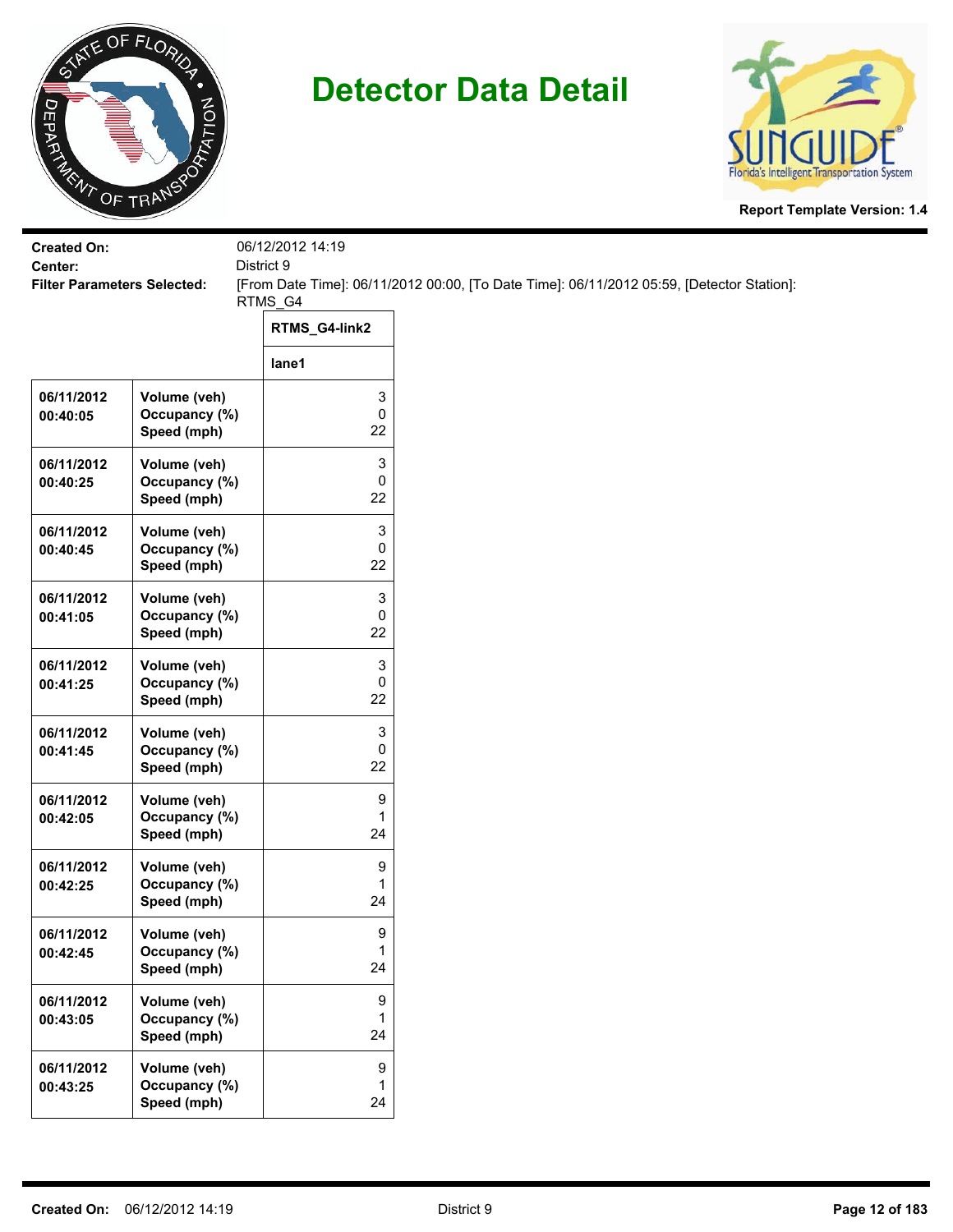



| <b>Created On:</b>                            |                                              | 06/12/2012 14:19<br>District 9 |                                                                                           |
|-----------------------------------------------|----------------------------------------------|--------------------------------|-------------------------------------------------------------------------------------------|
| Center:<br><b>Filter Parameters Selected:</b> |                                              |                                | [From Date Time]: 06/11/2012 00:00, [To Date Time]: 06/11/2012 05:59, [Detector Station]: |
|                                               |                                              | RTMS_G4<br>RTMS_G4-link2       |                                                                                           |
|                                               |                                              | lane1                          |                                                                                           |
| 06/11/2012<br>00:43:45                        | Volume (veh)<br>Occupancy (%)<br>Speed (mph) | 9<br>1<br>24                   |                                                                                           |
| 06/11/2012<br>00:44:05                        | Volume (veh)<br>Occupancy (%)<br>Speed (mph) | 9<br>1<br>24                   |                                                                                           |
| 06/11/2012<br>00:44:25                        | Volume (veh)<br>Occupancy (%)<br>Speed (mph) | 9<br>1<br>24                   |                                                                                           |
| 06/11/2012<br>00:44:45                        | Volume (veh)<br>Occupancy (%)<br>Speed (mph) | 9<br>1<br>24                   |                                                                                           |
| 06/11/2012<br>00:45:05                        | Volume (veh)<br>Occupancy (%)<br>Speed (mph) | 9<br>1<br>24                   |                                                                                           |
| 06/11/2012<br>00:45:25                        | Volume (veh)<br>Occupancy (%)<br>Speed (mph) | 9<br>1<br>24                   |                                                                                           |
| 06/11/2012<br>00:45:45                        | Volume (veh)<br>Occupancy (%)<br>Speed (mph) | 9<br>1<br>24                   |                                                                                           |
| 06/11/2012<br>00:46:05                        | Volume (veh)<br>Occupancy (%)<br>Speed (mph) | 9<br>1<br>24                   |                                                                                           |
| 06/11/2012<br>00:46:25                        | Volume (veh)<br>Occupancy (%)<br>Speed (mph) | 9<br>1<br>24                   |                                                                                           |
| 06/11/2012<br>00:46:45                        | Volume (veh)<br>Occupancy (%)<br>Speed (mph) | 9<br>1<br>24                   |                                                                                           |
| 06/11/2012<br>00:47:05                        | Volume (veh)<br>Occupancy (%)<br>Speed (mph) | 8<br>1<br>22                   |                                                                                           |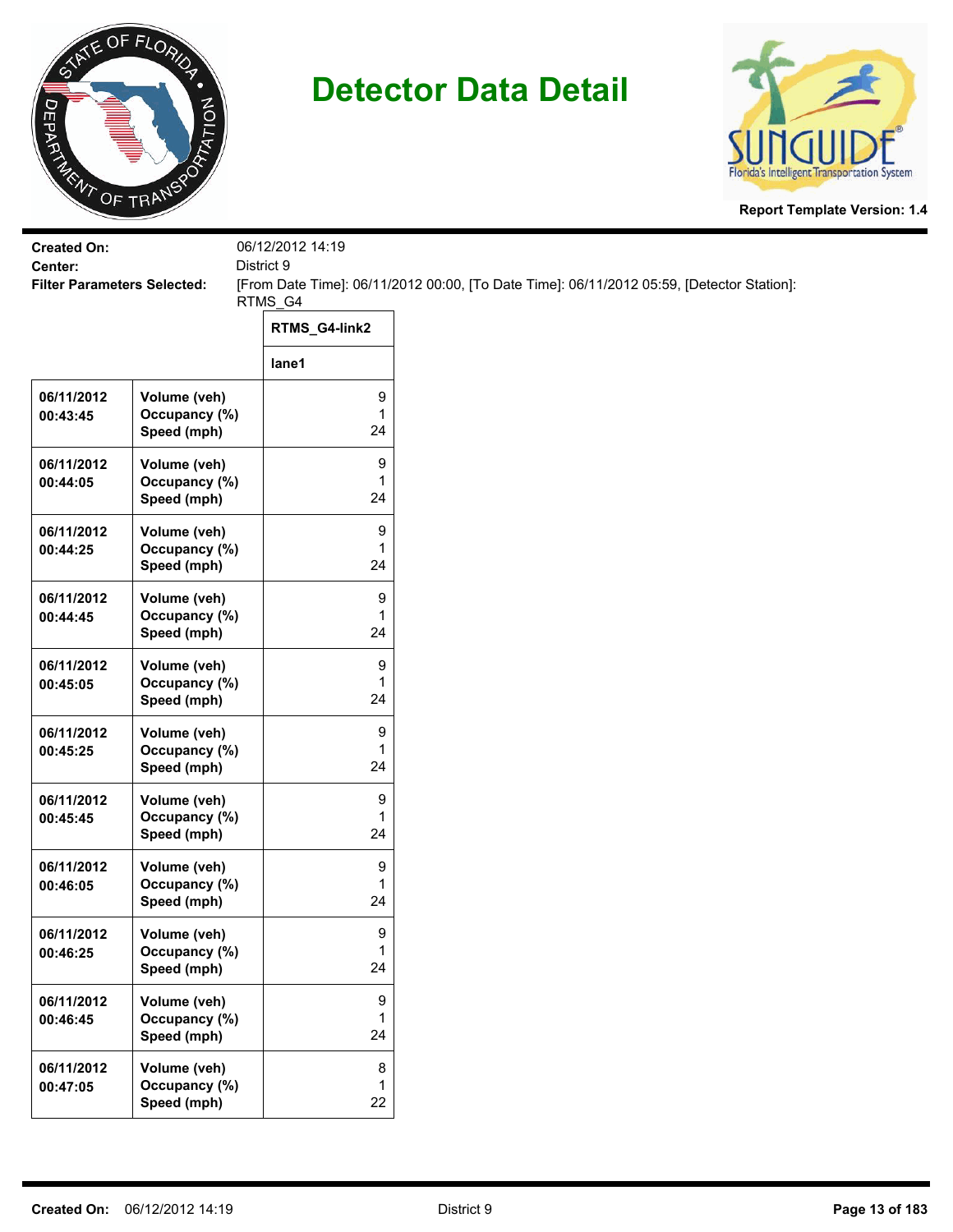



| <b>Created On:</b><br>District 9<br>Center: |                                              | 06/12/2012 14:19 |                                                                                           |
|---------------------------------------------|----------------------------------------------|------------------|-------------------------------------------------------------------------------------------|
| <b>Filter Parameters Selected:</b>          |                                              |                  | [From Date Time]: 06/11/2012 00:00, [To Date Time]: 06/11/2012 05:59, [Detector Station]: |
|                                             |                                              | RTMS_G4          |                                                                                           |
|                                             |                                              | RTMS_G4-link2    |                                                                                           |
|                                             |                                              | lane1            |                                                                                           |
| 06/11/2012<br>00:47:25                      | Volume (veh)<br>Occupancy (%)<br>Speed (mph) | 8<br>1<br>22     |                                                                                           |
| 06/11/2012<br>00:47:45                      | Volume (veh)<br>Occupancy (%)<br>Speed (mph) | 8<br>1<br>22     |                                                                                           |
| 06/11/2012<br>00:48:05                      | Volume (veh)<br>Occupancy (%)<br>Speed (mph) | 8<br>1<br>22     |                                                                                           |
| 06/11/2012<br>00:48:25                      | Volume (veh)<br>Occupancy (%)<br>Speed (mph) | 8<br>1<br>22     |                                                                                           |
| 06/11/2012<br>00:48:45                      | Volume (veh)<br>Occupancy (%)<br>Speed (mph) | 8<br>1<br>22     |                                                                                           |
| 06/11/2012<br>00:49:05                      | Volume (veh)<br>Occupancy (%)<br>Speed (mph) | 8<br>1<br>22     |                                                                                           |
| 06/11/2012<br>00:49:25                      | Volume (veh)<br>Occupancy (%)<br>Speed (mph) | 8<br>1<br>22     |                                                                                           |
| 06/11/2012<br>00:49:45                      | Volume (veh)<br>Occupancy (%)<br>Speed (mph) | 8<br>1<br>22     |                                                                                           |
| 06/11/2012<br>00:50:05                      | Volume (veh)<br>Occupancy (%)<br>Speed (mph) | 8<br>1<br>22     |                                                                                           |
| 06/11/2012<br>00:50:25                      | Volume (veh)<br>Occupancy (%)<br>Speed (mph) | 8<br>1<br>22     |                                                                                           |
| 06/11/2012<br>00:50:45                      | Volume (veh)<br>Occupancy (%)<br>Speed (mph) | 8<br>1<br>22     |                                                                                           |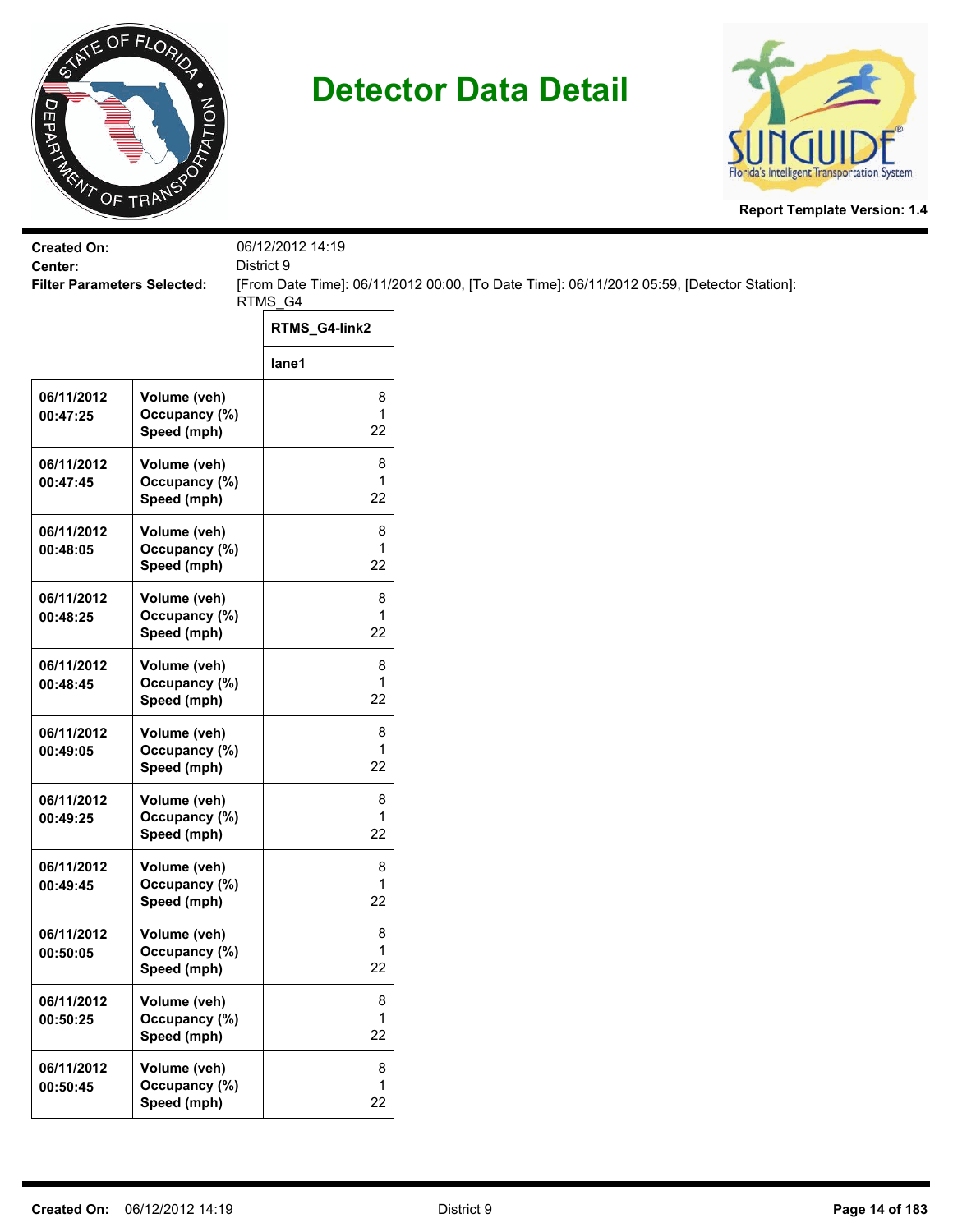



| <b>Created On:</b>                            |                                              | 06/12/2012 14:19               |                                                                                           |
|-----------------------------------------------|----------------------------------------------|--------------------------------|-------------------------------------------------------------------------------------------|
| Center:<br><b>Filter Parameters Selected:</b> |                                              | District 9                     | [From Date Time]: 06/11/2012 00:00, [To Date Time]: 06/11/2012 05:59, [Detector Station]: |
|                                               |                                              | RTMS_G4                        |                                                                                           |
|                                               |                                              | RTMS_G4-link2                  |                                                                                           |
|                                               |                                              | lane1                          |                                                                                           |
| 06/11/2012<br>00:51:05                        | Volume (veh)<br>Occupancy (%)<br>Speed (mph) | 8<br>$\mathbf{1}$<br>22        |                                                                                           |
| 06/11/2012<br>00:51:25                        | Volume (veh)<br>Occupancy (%)<br>Speed (mph) | 8<br>1<br>22                   |                                                                                           |
| 06/11/2012<br>00:51:45                        | Volume (veh)<br>Occupancy (%)<br>Speed (mph) | 8<br>1<br>22                   |                                                                                           |
| 06/11/2012<br>00:52:05                        | Volume (veh)<br>Occupancy (%)<br>Speed (mph) | 3<br>0<br>21                   |                                                                                           |
| 06/11/2012<br>00:52:25                        | Volume (veh)<br>Occupancy (%)<br>Speed (mph) | 3<br>0<br>21                   |                                                                                           |
| 06/11/2012<br>00:52:45                        | Volume (veh)<br>Occupancy (%)<br>Speed (mph) | 3<br>$\pmb{0}$<br>21           |                                                                                           |
| 06/11/2012<br>00:53:05                        | Volume (veh)<br>Occupancy (%)<br>Speed (mph) | 3<br>0<br>21                   |                                                                                           |
| 06/11/2012<br>00:53:25                        | Volume (veh)<br>Occupancy (%)<br>Speed (mph) | 3<br>$\pmb{0}$<br>21           |                                                                                           |
| 06/11/2012<br>00:53:45                        | Volume (veh)<br>Occupancy (%)<br>Speed (mph) | 3<br>$\mathbf 0$<br>21         |                                                                                           |
| 06/11/2012<br>00:54:05                        | Volume (veh)<br>Occupancy (%)<br>Speed (mph) | 3<br>0<br>21                   |                                                                                           |
| 06/11/2012<br>00:54:25                        | Volume (veh)<br>Occupancy (%)<br>Speed (mph) | 3<br>$\mathsf{O}\xspace$<br>21 |                                                                                           |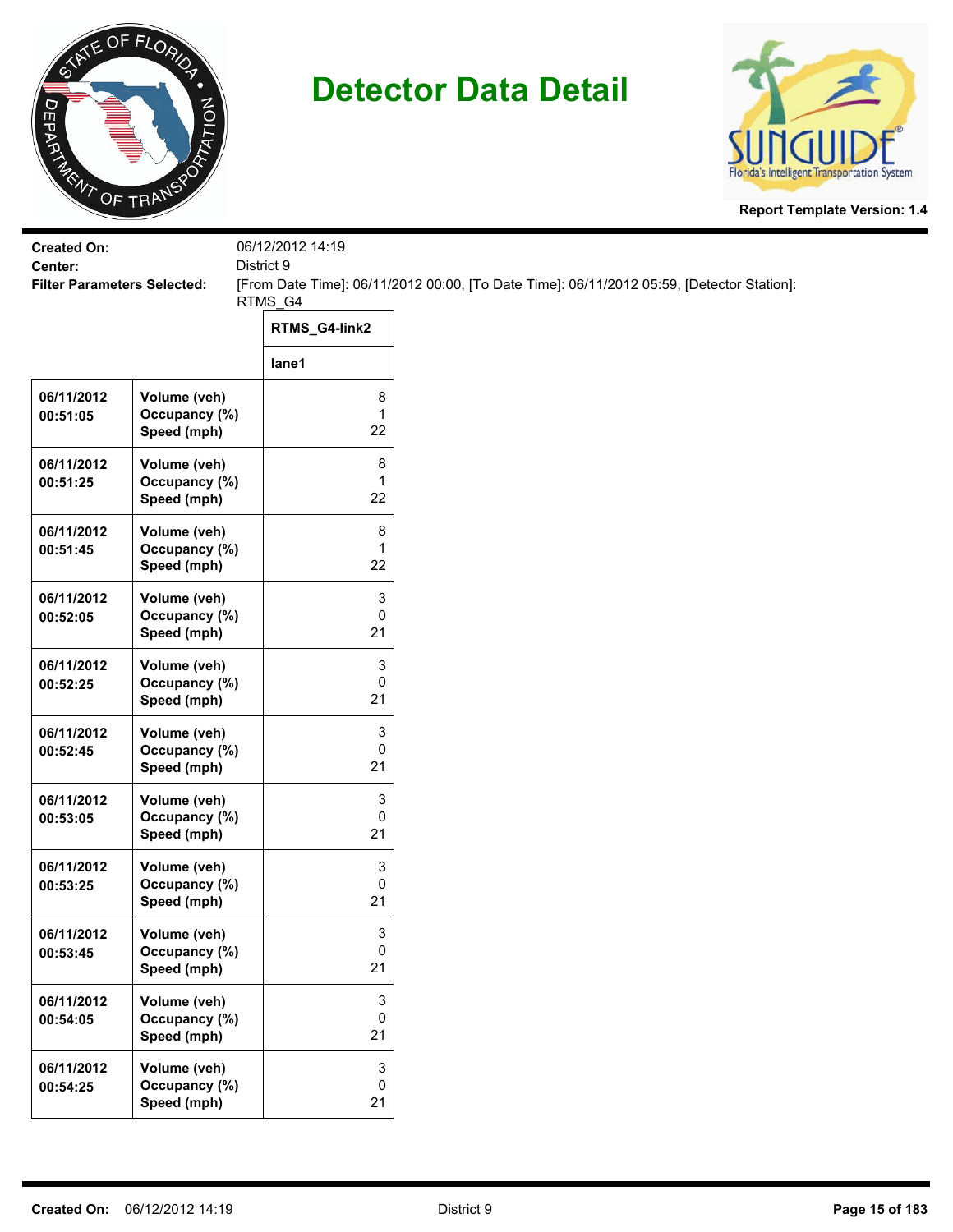



| <b>Created On:</b><br>Center:      |                                              | 06/12/2012 14:19<br>District 9       |                                                                                           |  |
|------------------------------------|----------------------------------------------|--------------------------------------|-------------------------------------------------------------------------------------------|--|
| <b>Filter Parameters Selected:</b> |                                              | RTMS_G4                              | [From Date Time]: 06/11/2012 00:00, [To Date Time]: 06/11/2012 05:59, [Detector Station]: |  |
|                                    |                                              | RTMS_G4-link2                        |                                                                                           |  |
|                                    |                                              | lane1                                |                                                                                           |  |
| 06/11/2012<br>00:54:45             | Volume (veh)<br>Occupancy (%)<br>Speed (mph) | 3<br>0<br>21                         |                                                                                           |  |
| 06/11/2012<br>00:55:05             | Volume (veh)<br>Occupancy (%)<br>Speed (mph) | 3<br>0<br>21                         |                                                                                           |  |
| 06/11/2012<br>00:55:25             | Volume (veh)<br>Occupancy (%)<br>Speed (mph) | 3<br>0<br>21                         |                                                                                           |  |
| 06/11/2012<br>00:55:45             | Volume (veh)<br>Occupancy (%)<br>Speed (mph) | 3<br>0<br>21                         |                                                                                           |  |
| 06/11/2012<br>00:56:05             | Volume (veh)<br>Occupancy (%)<br>Speed (mph) | 3<br>0<br>21                         |                                                                                           |  |
| 06/11/2012<br>00:56:25             | Volume (veh)<br>Occupancy (%)<br>Speed (mph) | 3<br>0<br>21                         |                                                                                           |  |
| 06/11/2012<br>00:56:45             | Volume (veh)<br>Occupancy (%)<br>Speed (mph) | 3<br>0<br>21                         |                                                                                           |  |
| 06/11/2012<br>00:57:05             | Volume (veh)<br>Occupancy (%)<br>Speed (mph) | 3<br>0<br>21                         |                                                                                           |  |
| 06/11/2012<br>00:57:25             | Volume (veh)<br>Occupancy (%)<br>Speed (mph) | 3<br>0<br>21                         |                                                                                           |  |
| 06/11/2012<br>00:57:45             | Volume (veh)<br>Occupancy (%)<br>Speed (mph) | 3<br>0<br>21                         |                                                                                           |  |
| 06/11/2012<br>00:58:05             | Volume (veh)<br>Occupancy (%)<br>Speed (mph) | $\ensuremath{\mathsf{3}}$<br>0<br>21 |                                                                                           |  |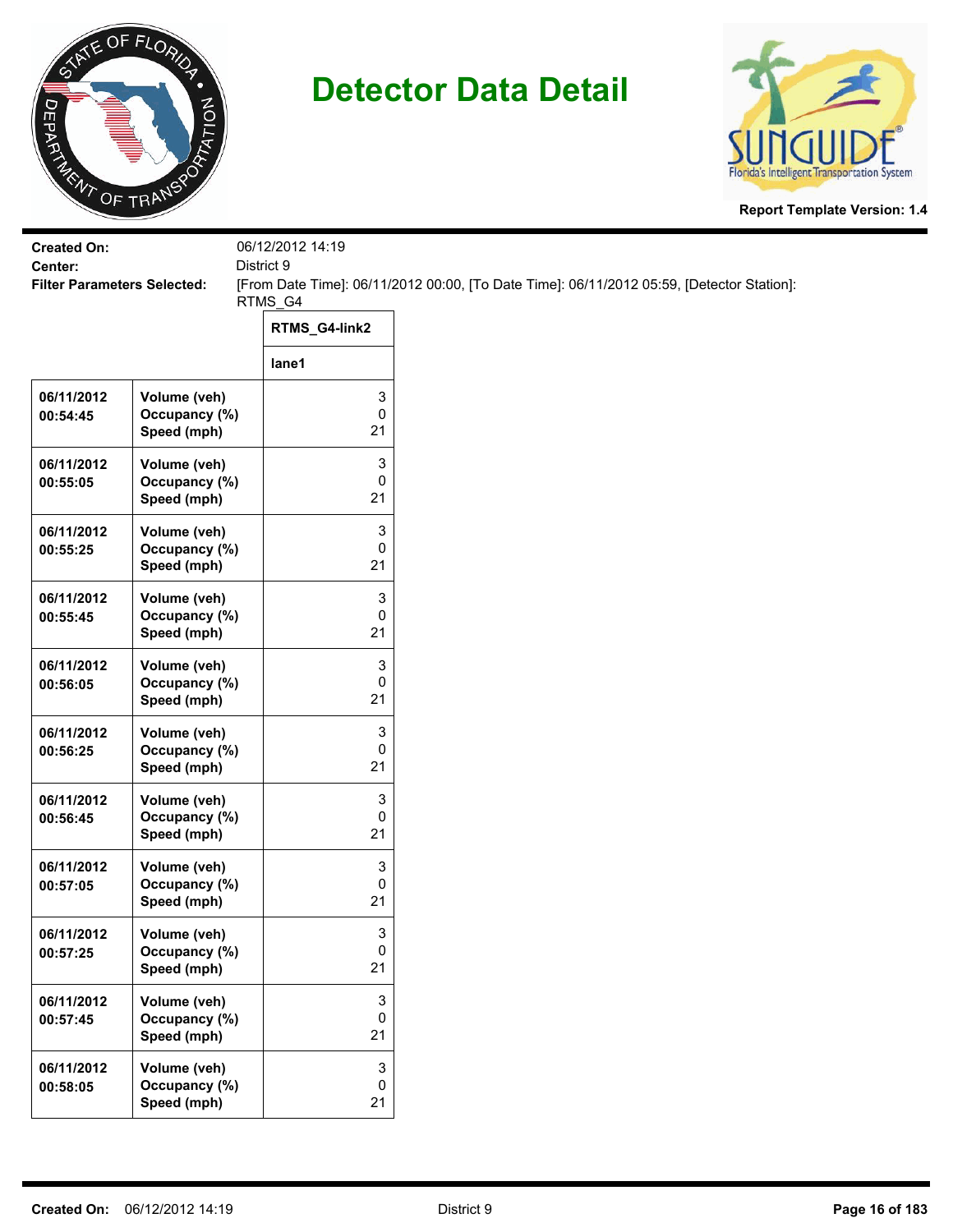



| <b>Created On:</b><br>Center:      |                                              | 06/12/2012 14:19<br>District 9 |                                                                                           |
|------------------------------------|----------------------------------------------|--------------------------------|-------------------------------------------------------------------------------------------|
| <b>Filter Parameters Selected:</b> |                                              |                                | [From Date Time]: 06/11/2012 00:00, [To Date Time]: 06/11/2012 05:59, [Detector Station]: |
|                                    |                                              | RTMS_G4<br>RTMS_G4-link2       |                                                                                           |
|                                    |                                              | lane1                          |                                                                                           |
| 06/11/2012<br>00:58:25             | Volume (veh)<br>Occupancy (%)<br>Speed (mph) | 3<br>0<br>21                   |                                                                                           |
| 06/11/2012<br>00:58:45             | Volume (veh)<br>Occupancy (%)<br>Speed (mph) | 3<br>0<br>21                   |                                                                                           |
| 06/11/2012<br>00:59:05             | Volume (veh)<br>Occupancy (%)<br>Speed (mph) | 3<br>0<br>21                   |                                                                                           |
| 06/11/2012<br>00:59:25             | Volume (veh)<br>Occupancy (%)<br>Speed (mph) | 3<br>0<br>21                   |                                                                                           |
| 06/11/2012<br>00:59:45             | Volume (veh)<br>Occupancy (%)<br>Speed (mph) | 3<br>0<br>21                   |                                                                                           |
| 06/11/2012<br>01:00:05             | Volume (veh)<br>Occupancy (%)<br>Speed (mph) | 3<br>0<br>21                   |                                                                                           |
| 06/11/2012<br>01:00:25             | Volume (veh)<br>Occupancy (%)<br>Speed (mph) | 3<br>0<br>21                   |                                                                                           |
| 06/11/2012<br>01:00:45             | Volume (veh)<br>Occupancy (%)<br>Speed (mph) | 3<br>0<br>21                   |                                                                                           |
| 06/11/2012<br>01:01:05             | Volume (veh)<br>Occupancy (%)<br>Speed (mph) | 3<br>0<br>21                   |                                                                                           |
| 06/11/2012<br>01:01:25             | Volume (veh)<br>Occupancy (%)<br>Speed (mph) | 3<br>0<br>21                   |                                                                                           |
| 06/11/2012<br>01:01:45             | Volume (veh)<br>Occupancy (%)<br>Speed (mph) | 3<br>$\pmb{0}$<br>21           |                                                                                           |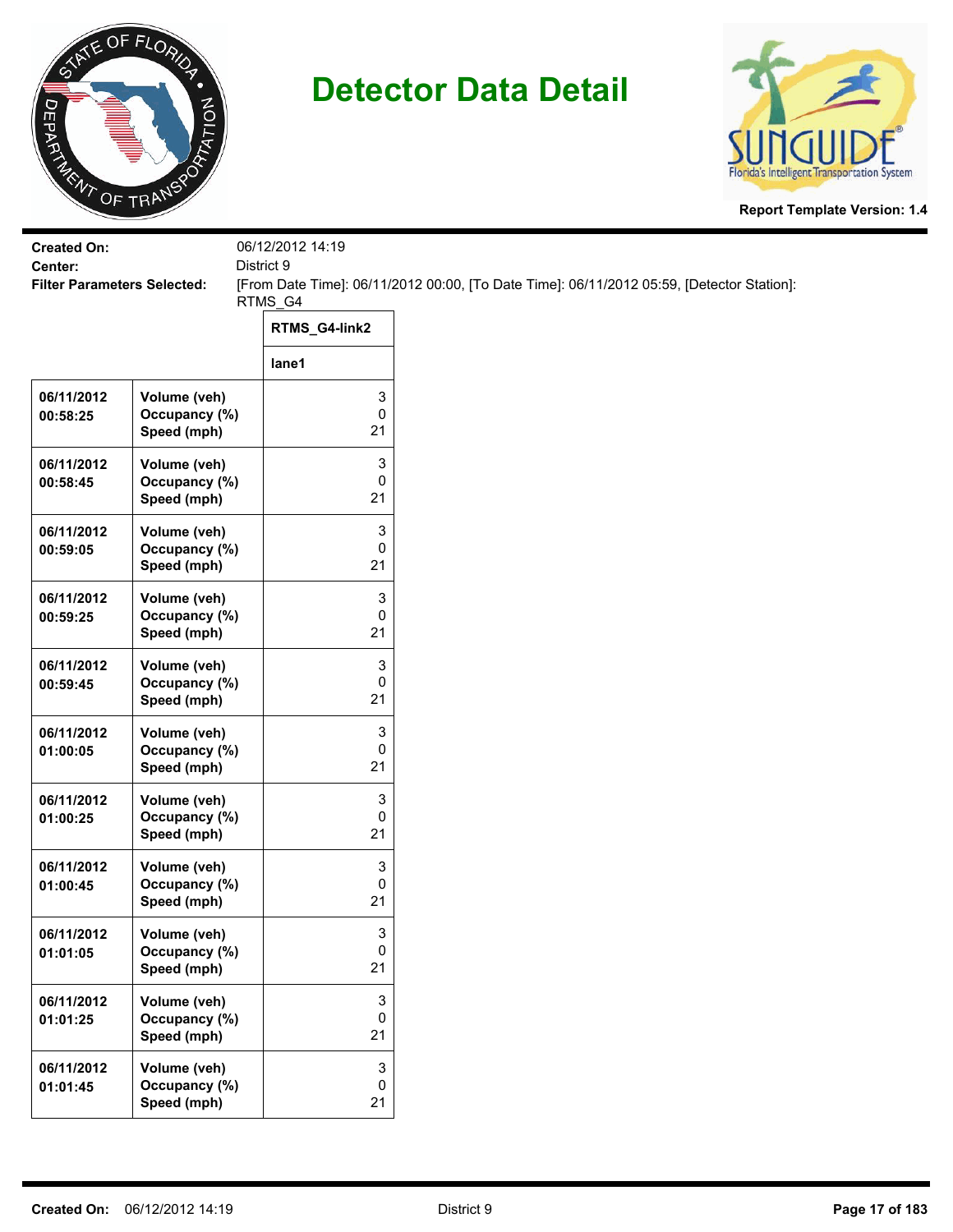



| <b>Created On:</b>                            |                                              | 06/12/2012 14:19       |                                                                                           |
|-----------------------------------------------|----------------------------------------------|------------------------|-------------------------------------------------------------------------------------------|
| Center:<br><b>Filter Parameters Selected:</b> |                                              | District 9             | [From Date Time]: 06/11/2012 00:00, [To Date Time]: 06/11/2012 05:59, [Detector Station]: |
|                                               |                                              | RTMS_G4                |                                                                                           |
|                                               |                                              | RTMS_G4-link2          |                                                                                           |
|                                               |                                              | lane1                  |                                                                                           |
| 06/11/2012<br>01:02:05                        | Volume (veh)<br>Occupancy (%)<br>Speed (mph) | 4<br>$\pmb{0}$<br>21   |                                                                                           |
| 06/11/2012<br>01:02:25                        | Volume (veh)<br>Occupancy (%)<br>Speed (mph) | 4<br>0<br>21           |                                                                                           |
| 06/11/2012<br>01:02:45                        | Volume (veh)<br>Occupancy (%)<br>Speed (mph) | 4<br>0<br>21           |                                                                                           |
| 06/11/2012<br>01:03:05                        | Volume (veh)<br>Occupancy (%)<br>Speed (mph) | 4<br>0<br>21           |                                                                                           |
| 06/11/2012<br>01:03:25                        | Volume (veh)<br>Occupancy (%)<br>Speed (mph) | 4<br>0<br>21           |                                                                                           |
| 06/11/2012<br>01:03:45                        | Volume (veh)<br>Occupancy (%)<br>Speed (mph) | 4<br>$\pmb{0}$<br>21   |                                                                                           |
| 06/11/2012<br>01:04:05                        | Volume (veh)<br>Occupancy (%)<br>Speed (mph) | 4<br>0<br>21           |                                                                                           |
| 06/11/2012<br>01:04:25                        | Volume (veh)<br>Occupancy (%)<br>Speed (mph) | 4<br>0<br>21           |                                                                                           |
| 06/11/2012<br>01:04:45                        | Volume (veh)<br>Occupancy (%)<br>Speed (mph) | 4<br>$\pmb{0}$<br>21   |                                                                                           |
| 06/11/2012<br>01:05:05                        | Volume (veh)<br>Occupancy (%)<br>Speed (mph) | 4<br>$\mathbf 0$<br>21 |                                                                                           |
| 06/11/2012<br>01:05:25                        | Volume (veh)<br>Occupancy (%)<br>Speed (mph) | 4<br>$\mathbf 0$<br>21 |                                                                                           |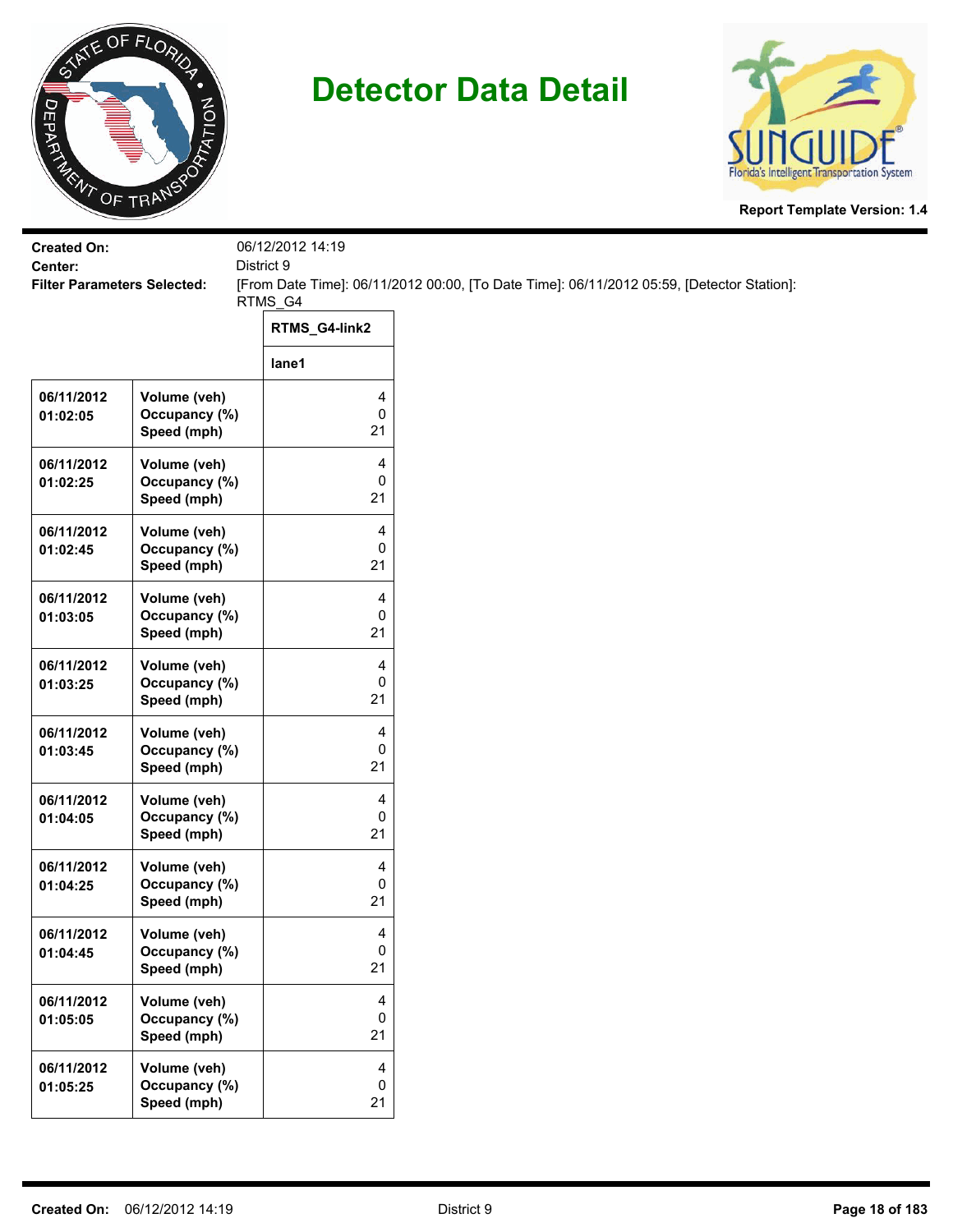



| <b>Created On:</b><br>Center:      |                                              | 06/12/2012 14:19<br>District 9     |                                                                                           |
|------------------------------------|----------------------------------------------|------------------------------------|-------------------------------------------------------------------------------------------|
| <b>Filter Parameters Selected:</b> |                                              |                                    | [From Date Time]: 06/11/2012 00:00, [To Date Time]: 06/11/2012 05:59, [Detector Station]: |
|                                    |                                              | RTMS_G4<br>RTMS_G4-link2           |                                                                                           |
|                                    |                                              | lane1                              |                                                                                           |
| 06/11/2012<br>01:05:45             | Volume (veh)<br>Occupancy (%)<br>Speed (mph) | 4<br>0<br>21                       |                                                                                           |
| 06/11/2012<br>01:06:05             | Volume (veh)<br>Occupancy (%)<br>Speed (mph) | 4<br>0<br>21                       |                                                                                           |
| 06/11/2012<br>01:06:25             | Volume (veh)<br>Occupancy (%)<br>Speed (mph) | 4<br>0<br>21                       |                                                                                           |
| 06/11/2012<br>01:06:45             | Volume (veh)<br>Occupancy (%)<br>Speed (mph) | 4<br>0<br>21                       |                                                                                           |
| 06/11/2012<br>01:07:05             | Volume (veh)<br>Occupancy (%)<br>Speed (mph) | 2<br>0<br>19                       |                                                                                           |
| 06/11/2012<br>01:07:25             | Volume (veh)<br>Occupancy (%)<br>Speed (mph) | 2<br>0<br>19                       |                                                                                           |
| 06/11/2012<br>01:07:45             | Volume (veh)<br>Occupancy (%)<br>Speed (mph) | $\overline{c}$<br>0<br>19          |                                                                                           |
| 06/11/2012<br>01:08:06             | Volume (veh)<br>Occupancy (%)<br>Speed (mph) | 2<br>0<br>19                       |                                                                                           |
| 06/11/2012<br>01:08:26             | Volume (veh)<br>Occupancy (%)<br>Speed (mph) | $\overline{\mathbf{c}}$<br>0<br>19 |                                                                                           |
| 06/11/2012<br>01:08:45             | Volume (veh)<br>Occupancy (%)<br>Speed (mph) | $\overline{c}$<br>$\pmb{0}$<br>19  |                                                                                           |
| 06/11/2012<br>01:09:06             | Volume (veh)<br>Occupancy (%)<br>Speed (mph) | 2<br>0<br>19                       |                                                                                           |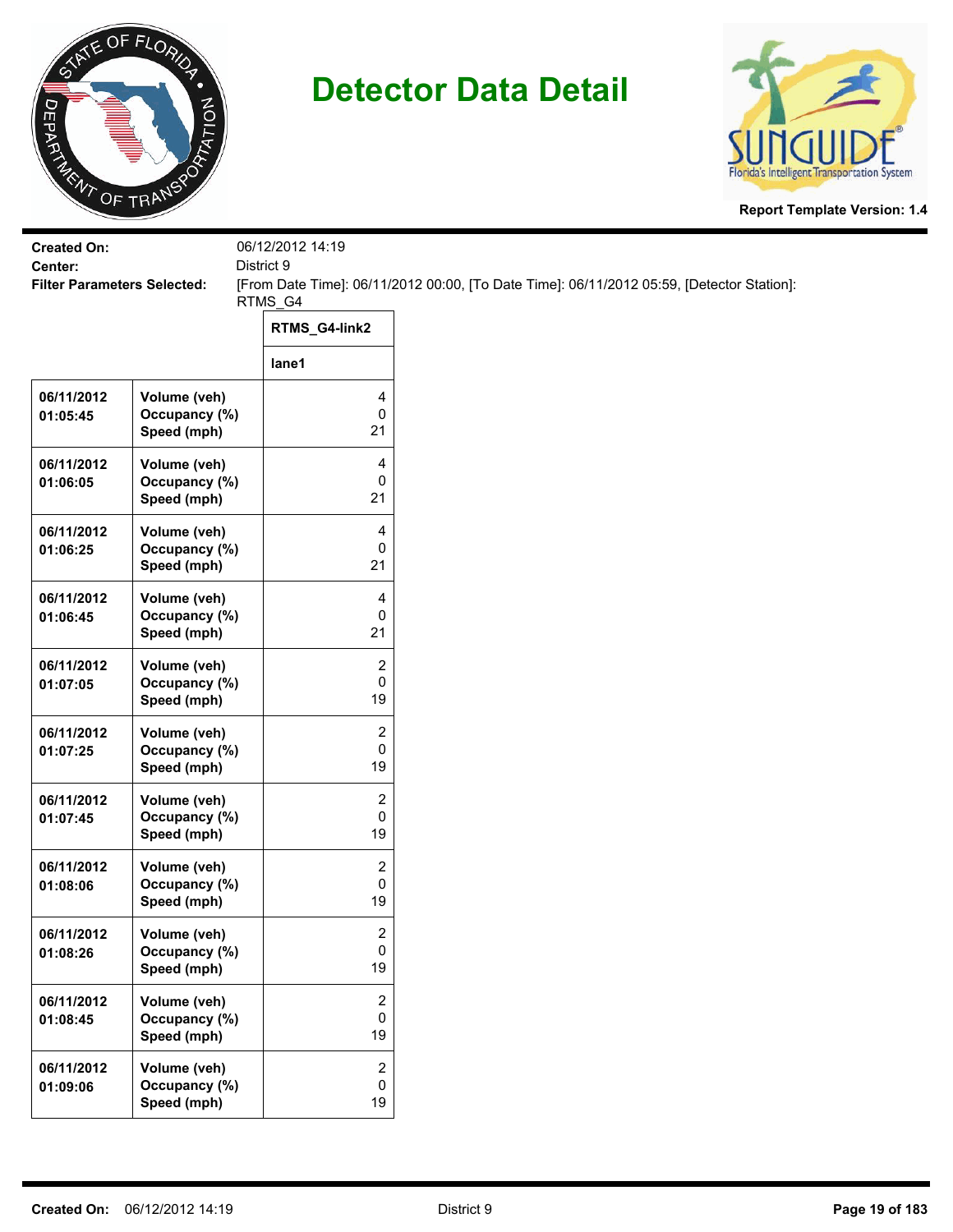



| <b>Created On:</b>                            |                                              | 06/12/2012 14:19                   |                                                                                           |
|-----------------------------------------------|----------------------------------------------|------------------------------------|-------------------------------------------------------------------------------------------|
| Center:<br><b>Filter Parameters Selected:</b> |                                              | District 9                         | [From Date Time]: 06/11/2012 00:00, [To Date Time]: 06/11/2012 05:59, [Detector Station]: |
|                                               |                                              | RTMS_G4                            |                                                                                           |
|                                               |                                              | RTMS_G4-link2                      |                                                                                           |
|                                               |                                              | lane1                              |                                                                                           |
| 06/11/2012<br>01:09:26                        | Volume (veh)<br>Occupancy (%)<br>Speed (mph) | 2<br>0<br>19                       |                                                                                           |
| 06/11/2012<br>01:09:45                        | Volume (veh)<br>Occupancy (%)<br>Speed (mph) | 2<br>0<br>19                       |                                                                                           |
| 06/11/2012<br>01:10:05                        | Volume (veh)<br>Occupancy (%)<br>Speed (mph) | 2<br>0<br>19                       |                                                                                           |
| 06/11/2012<br>01:10:26                        | Volume (veh)<br>Occupancy (%)<br>Speed (mph) | 2<br>0<br>19                       |                                                                                           |
| 06/11/2012<br>01:10:46                        | Volume (veh)<br>Occupancy (%)<br>Speed (mph) | 2<br>0<br>19                       |                                                                                           |
| 06/11/2012<br>01:11:06                        | Volume (veh)<br>Occupancy (%)<br>Speed (mph) | 2<br>0<br>19                       |                                                                                           |
| 06/11/2012<br>01:11:26                        | Volume (veh)<br>Occupancy (%)<br>Speed (mph) | 2<br>0<br>19                       |                                                                                           |
| 06/11/2012<br>01:11:46                        | Volume (veh)<br>Occupancy (%)<br>Speed (mph) | 2<br>0<br>19                       |                                                                                           |
| 06/11/2012<br>01:12:06                        | Volume (veh)<br>Occupancy (%)<br>Speed (mph) | $\overline{\mathbf{c}}$<br>0<br>19 |                                                                                           |
| 06/11/2012<br>01:12:26                        | Volume (veh)<br>Occupancy (%)<br>Speed (mph) | $\overline{2}$<br>0<br>19          |                                                                                           |
| 06/11/2012<br>01:12:46                        | Volume (veh)<br>Occupancy (%)<br>Speed (mph) | $\overline{2}$<br>0<br>19          |                                                                                           |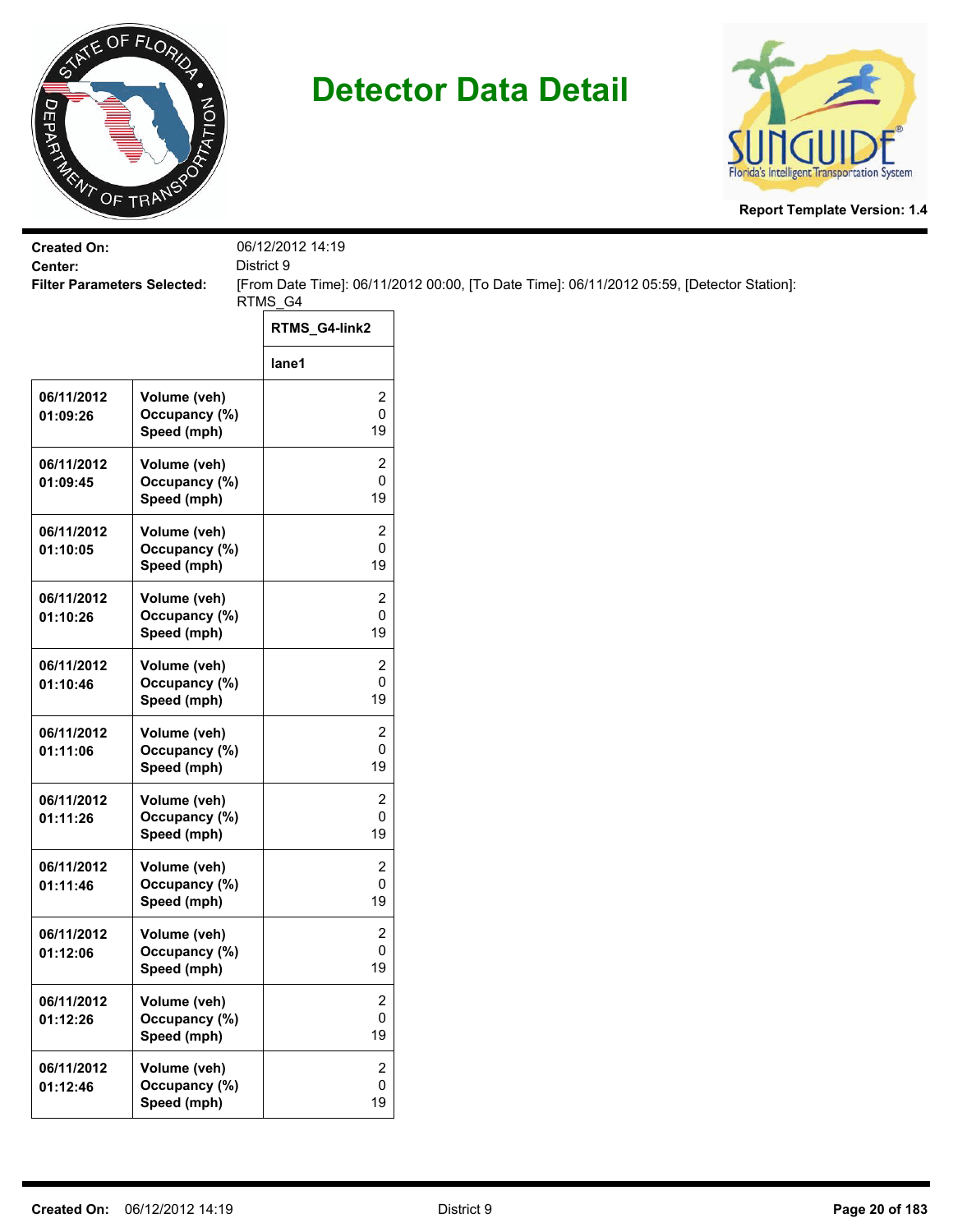



| <b>Created On:</b><br>Center:      |                                              | 06/12/2012 14:19<br>District 9    |                                                                                           |
|------------------------------------|----------------------------------------------|-----------------------------------|-------------------------------------------------------------------------------------------|
| <b>Filter Parameters Selected:</b> |                                              |                                   | [From Date Time]: 06/11/2012 00:00, [To Date Time]: 06/11/2012 05:59, [Detector Station]: |
|                                    |                                              | RTMS_G4                           |                                                                                           |
|                                    |                                              | RTMS_G4-link2                     |                                                                                           |
|                                    |                                              | lane1                             |                                                                                           |
| 06/11/2012<br>01:13:06             | Volume (veh)<br>Occupancy (%)<br>Speed (mph) | 2<br>0<br>19                      |                                                                                           |
| 06/11/2012<br>01:13:26             | Volume (veh)<br>Occupancy (%)<br>Speed (mph) | 2<br>0<br>19                      |                                                                                           |
| 06/11/2012<br>01:13:46             | Volume (veh)<br>Occupancy (%)<br>Speed (mph) | 2<br>0<br>19                      |                                                                                           |
| 06/11/2012<br>01:14:06             | Volume (veh)<br>Occupancy (%)<br>Speed (mph) | 2<br>0<br>19                      |                                                                                           |
| 06/11/2012<br>01:14:26             | Volume (veh)<br>Occupancy (%)<br>Speed (mph) | 2<br>0<br>19                      |                                                                                           |
| 06/11/2012<br>01:14:46             | Volume (veh)<br>Occupancy (%)<br>Speed (mph) | 2<br>0<br>19                      |                                                                                           |
| 06/11/2012<br>01:15:06             | Volume (veh)<br>Occupancy (%)<br>Speed (mph) | 2<br>0<br>19                      |                                                                                           |
| 06/11/2012<br>01:15:26             | Volume (veh)<br>Occupancy (%)<br>Speed (mph) | 2<br>0<br>19                      |                                                                                           |
| 06/11/2012<br>01:15:46             | Volume (veh)<br>Occupancy (%)<br>Speed (mph) | 2<br>0<br>19                      |                                                                                           |
| 06/11/2012<br>01:16:06             | Volume (veh)<br>Occupancy (%)<br>Speed (mph) | 2<br>0<br>19                      |                                                                                           |
| 06/11/2012<br>01:16:26             | Volume (veh)<br>Occupancy (%)<br>Speed (mph) | $\overline{2}$<br>$\pmb{0}$<br>19 |                                                                                           |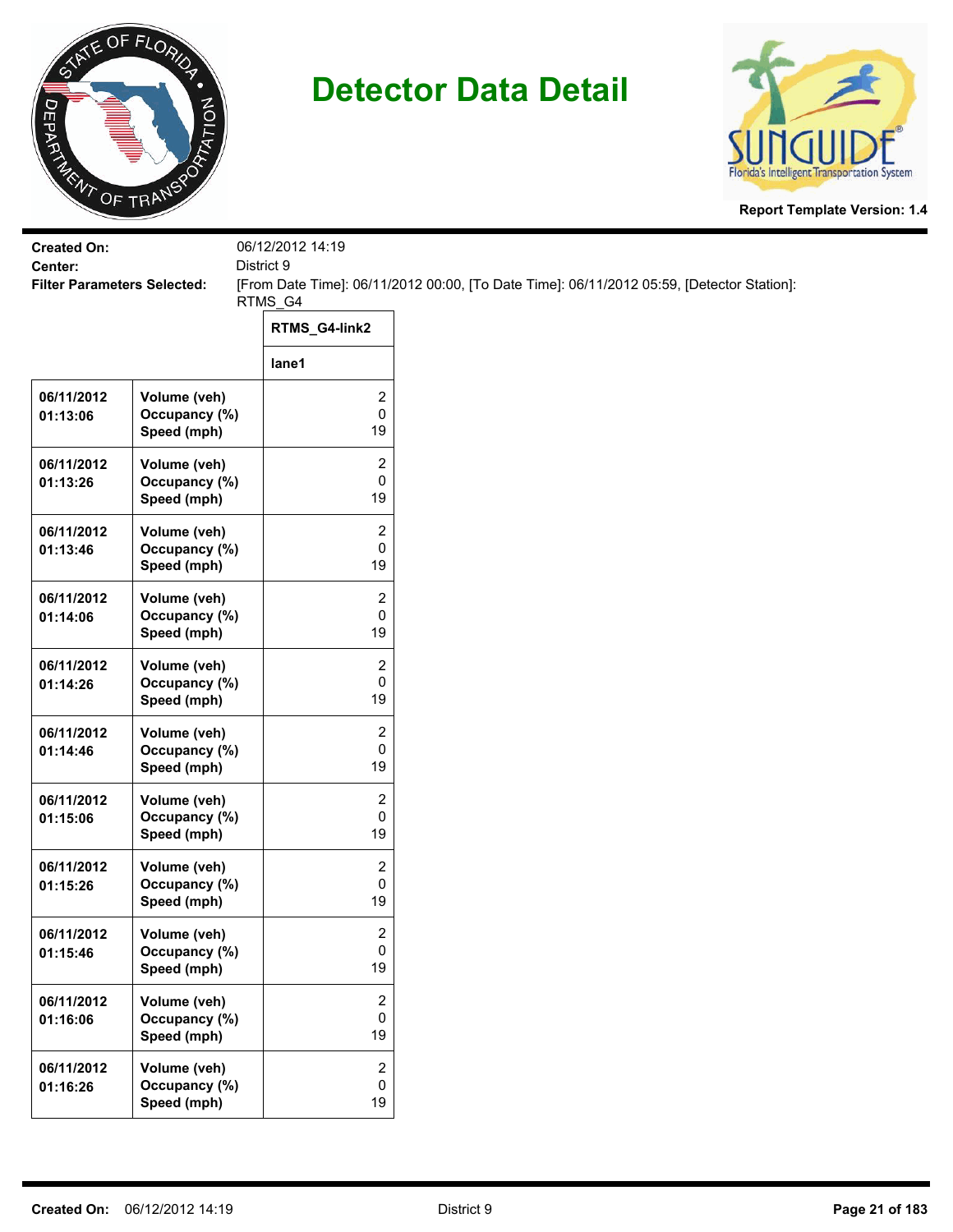



| <b>Created On:</b><br>Center:      |                                              | 06/12/2012 14:19<br>District 9       |                                                                                           |
|------------------------------------|----------------------------------------------|--------------------------------------|-------------------------------------------------------------------------------------------|
| <b>Filter Parameters Selected:</b> |                                              |                                      | [From Date Time]: 06/11/2012 00:00, [To Date Time]: 06/11/2012 05:59, [Detector Station]: |
|                                    |                                              | RTMS_G4                              |                                                                                           |
|                                    |                                              | RTMS_G4-link2                        |                                                                                           |
|                                    |                                              | lane1                                |                                                                                           |
| 06/11/2012<br>01:16:46             | Volume (veh)<br>Occupancy (%)<br>Speed (mph) | 2<br>0<br>19                         |                                                                                           |
| 06/11/2012<br>01:17:06             | Volume (veh)<br>Occupancy (%)<br>Speed (mph) | 3<br>0<br>22                         |                                                                                           |
| 06/11/2012<br>01:17:26             | Volume (veh)<br>Occupancy (%)<br>Speed (mph) | 3<br>0<br>22                         |                                                                                           |
| 06/11/2012<br>01:17:46             | Volume (veh)<br>Occupancy (%)<br>Speed (mph) | 3<br>0<br>22                         |                                                                                           |
| 06/11/2012<br>01:18:06             | Volume (veh)<br>Occupancy (%)<br>Speed (mph) | 3<br>0<br>22                         |                                                                                           |
| 06/11/2012<br>01:18:26             | Volume (veh)<br>Occupancy (%)<br>Speed (mph) | 3<br>0<br>22                         |                                                                                           |
| 06/11/2012<br>01:18:46             | Volume (veh)<br>Occupancy (%)<br>Speed (mph) | 3<br>0<br>22                         |                                                                                           |
| 06/11/2012<br>01:19:06             | Volume (veh)<br>Occupancy (%)<br>Speed (mph) | 3<br>0<br>22                         |                                                                                           |
| 06/11/2012<br>01:19:26             | Volume (veh)<br>Occupancy (%)<br>Speed (mph) | 3<br>0<br>22                         |                                                                                           |
| 06/11/2012<br>01:19:46             | Volume (veh)<br>Occupancy (%)<br>Speed (mph) | 3<br>0<br>22                         |                                                                                           |
| 06/11/2012<br>01:20:06             | Volume (veh)<br>Occupancy (%)<br>Speed (mph) | $\ensuremath{\mathsf{3}}$<br>0<br>22 |                                                                                           |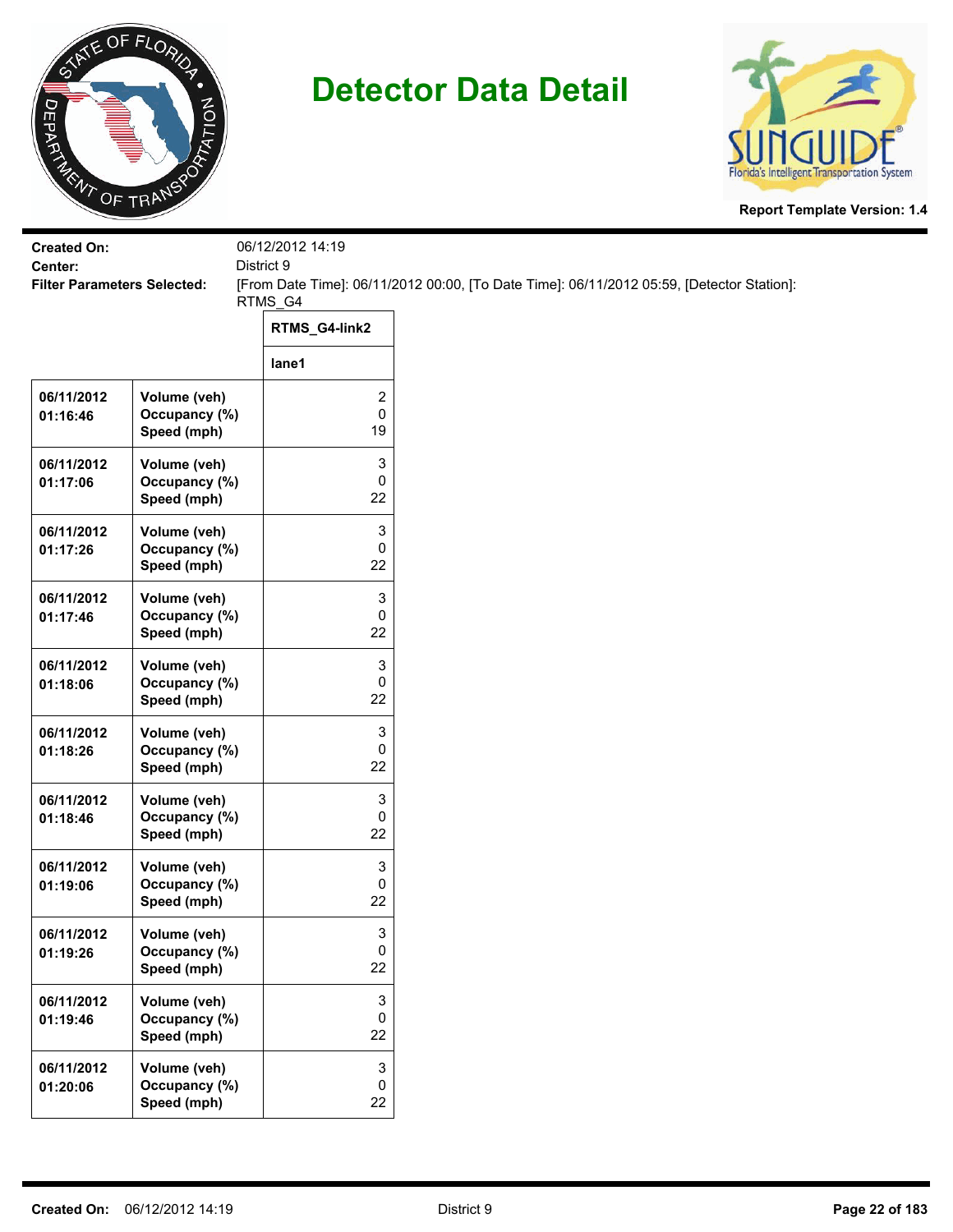



| <b>Created On:</b>                            |                                              | 06/12/2012 14:19                          |                                                                                           |
|-----------------------------------------------|----------------------------------------------|-------------------------------------------|-------------------------------------------------------------------------------------------|
| Center:<br><b>Filter Parameters Selected:</b> |                                              | District 9                                | [From Date Time]: 06/11/2012 00:00, [To Date Time]: 06/11/2012 05:59, [Detector Station]: |
|                                               |                                              | RTMS_G4                                   |                                                                                           |
|                                               |                                              | RTMS_G4-link2                             |                                                                                           |
|                                               |                                              | lane1                                     |                                                                                           |
| 06/11/2012<br>01:20:26                        | Volume (veh)<br>Occupancy (%)<br>Speed (mph) | 3<br>$\pmb{0}$<br>22                      |                                                                                           |
| 06/11/2012<br>01:20:46                        | Volume (veh)<br>Occupancy (%)<br>Speed (mph) | 3<br>$\pmb{0}$<br>22                      |                                                                                           |
| 06/11/2012<br>01:21:06                        | Volume (veh)<br>Occupancy (%)<br>Speed (mph) | 3<br>0<br>22                              |                                                                                           |
| 06/11/2012<br>01:21:26                        | Volume (veh)<br>Occupancy (%)<br>Speed (mph) | 3<br>0<br>22                              |                                                                                           |
| 06/11/2012<br>01:21:46                        | Volume (veh)<br>Occupancy (%)<br>Speed (mph) | 3<br>0<br>22                              |                                                                                           |
| 06/11/2012<br>01:27:06                        | Volume (veh)<br>Occupancy (%)<br>Speed (mph) | 1<br>$\pmb{0}$<br>22                      |                                                                                           |
| 06/11/2012<br>01:27:26                        | Volume (veh)<br>Occupancy (%)<br>Speed (mph) | 1<br>$\pmb{0}$<br>22                      |                                                                                           |
| 06/11/2012<br>01:27:46                        | Volume (veh)<br>Occupancy (%)<br>Speed (mph) | 1<br>0<br>22                              |                                                                                           |
| 06/11/2012<br>01:28:06                        | Volume (veh)<br>Occupancy (%)<br>Speed (mph) | 1<br>$\mathbf 0$<br>22                    |                                                                                           |
| 06/11/2012<br>01:28:26                        | Volume (veh)<br>Occupancy (%)<br>Speed (mph) | $\mathbf{1}$<br>$\mathsf{O}$<br>22        |                                                                                           |
| 06/11/2012<br>01:28:46                        | Volume (veh)<br>Occupancy (%)<br>Speed (mph) | $\mathbf{1}$<br>$\mathsf{O}\xspace$<br>22 |                                                                                           |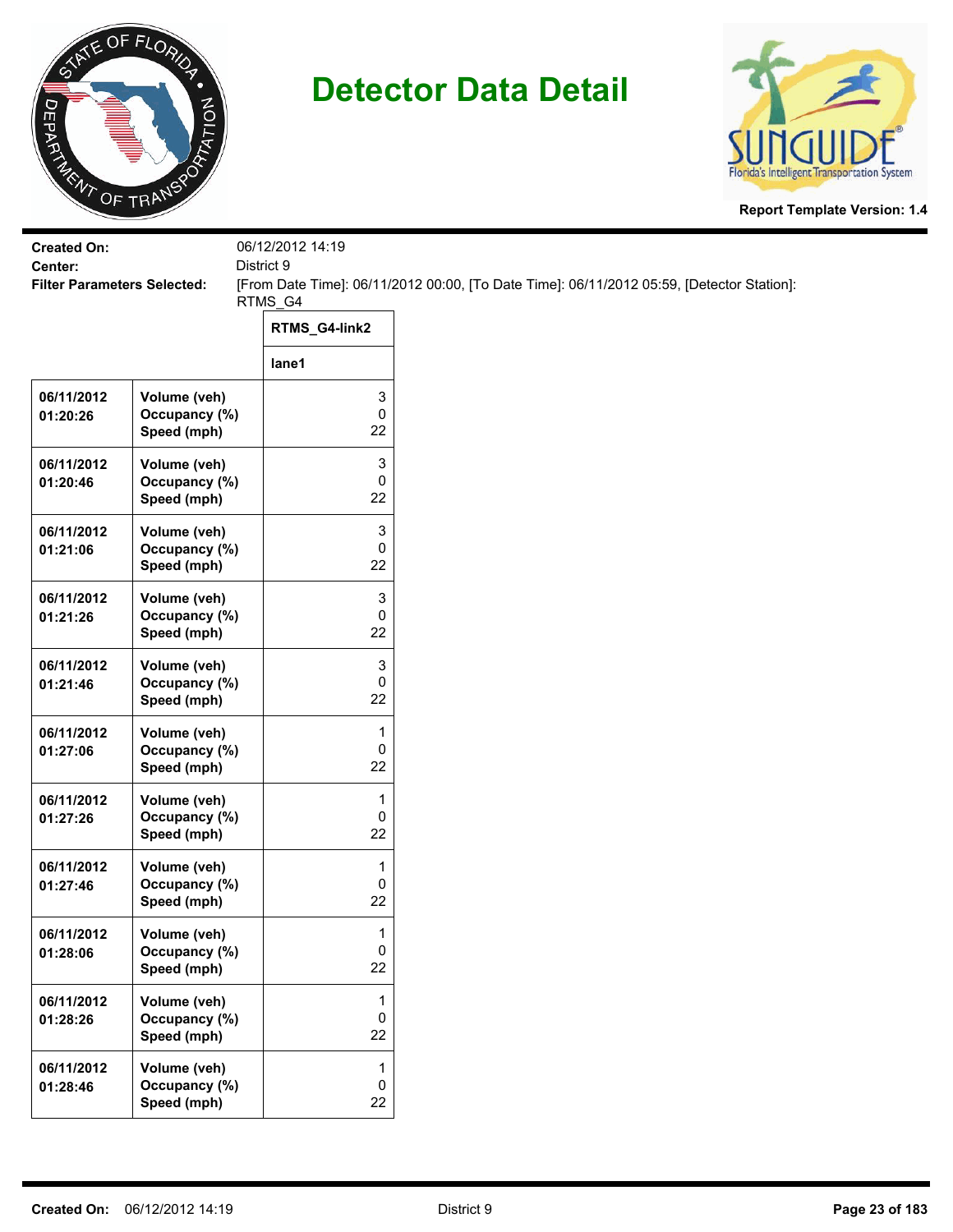



| <b>Created On:</b><br>Center:      |                                              | 06/12/2012 14:19<br>District 9 |                                                                                           |
|------------------------------------|----------------------------------------------|--------------------------------|-------------------------------------------------------------------------------------------|
| <b>Filter Parameters Selected:</b> |                                              | RTMS_G4                        | [From Date Time]: 06/11/2012 00:00, [To Date Time]: 06/11/2012 05:59, [Detector Station]: |
|                                    |                                              | RTMS_G4-link2                  |                                                                                           |
|                                    |                                              | lane1                          |                                                                                           |
| 06/11/2012<br>01:29:06             | Volume (veh)<br>Occupancy (%)<br>Speed (mph) | 1<br>0<br>22                   |                                                                                           |
| 06/11/2012<br>01:29:26             | Volume (veh)<br>Occupancy (%)<br>Speed (mph) | 1<br>0<br>22                   |                                                                                           |
| 06/11/2012<br>01:29:46             | Volume (veh)<br>Occupancy (%)<br>Speed (mph) | 1<br>0<br>22                   |                                                                                           |
| 06/11/2012<br>01:30:06             | Volume (veh)<br>Occupancy (%)<br>Speed (mph) | 1<br>0<br>22                   |                                                                                           |
| 06/11/2012<br>01:30:26             | Volume (veh)<br>Occupancy (%)<br>Speed (mph) | $\mathbf{1}$<br>0<br>22        |                                                                                           |
| 06/11/2012<br>01:30:46             | Volume (veh)<br>Occupancy (%)<br>Speed (mph) | 1<br>0<br>22                   |                                                                                           |
| 06/11/2012<br>01:31:06             | Volume (veh)<br>Occupancy (%)<br>Speed (mph) | 1<br>0<br>22                   |                                                                                           |
| 06/11/2012<br>01:31:26             | Volume (veh)<br>Occupancy (%)<br>Speed (mph) | 1<br>0<br>22                   |                                                                                           |
| 06/11/2012<br>01:31:46             | Volume (veh)<br>Occupancy (%)<br>Speed (mph) | 1<br>0<br>22                   |                                                                                           |
| 06/11/2012<br>01:32:06             | Volume (veh)<br>Occupancy (%)<br>Speed (mph) | $\,$ 5 $\,$<br>0<br>22         |                                                                                           |
| 06/11/2012<br>01:32:26             | Volume (veh)<br>Occupancy (%)<br>Speed (mph) | $\sqrt{5}$<br>0<br>22          |                                                                                           |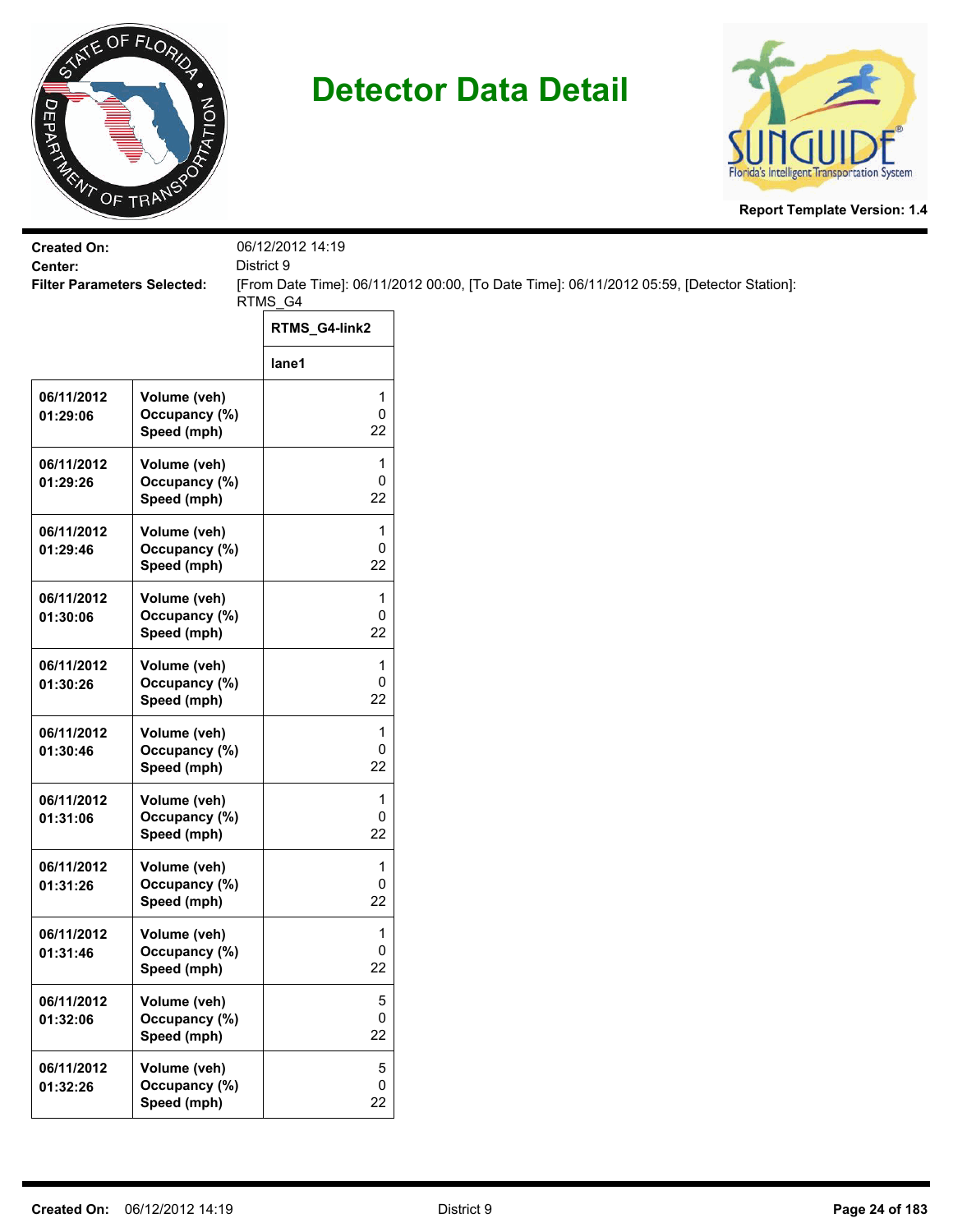



| <b>Created On:</b><br>Center:      |                                              | 06/12/2012 14:19<br>District 9 |                                                                                           |  |
|------------------------------------|----------------------------------------------|--------------------------------|-------------------------------------------------------------------------------------------|--|
| <b>Filter Parameters Selected:</b> |                                              |                                | [From Date Time]: 06/11/2012 00:00, [To Date Time]: 06/11/2012 05:59, [Detector Station]: |  |
|                                    |                                              | RTMS_G4                        |                                                                                           |  |
|                                    |                                              | RTMS_G4-link2                  |                                                                                           |  |
|                                    |                                              | lane1                          |                                                                                           |  |
| 06/11/2012<br>01:32:46             | Volume (veh)<br>Occupancy (%)<br>Speed (mph) | 5<br>0<br>22                   |                                                                                           |  |
| 06/11/2012<br>01:33:06             | Volume (veh)<br>Occupancy (%)<br>Speed (mph) | 5<br>0<br>22                   |                                                                                           |  |
| 06/11/2012<br>01:33:26             | Volume (veh)<br>Occupancy (%)<br>Speed (mph) | 5<br>0<br>22                   |                                                                                           |  |
| 06/11/2012<br>01:33:46             | Volume (veh)<br>Occupancy (%)<br>Speed (mph) | 5<br>0<br>22                   |                                                                                           |  |
| 06/11/2012<br>01:34:06             | Volume (veh)<br>Occupancy (%)<br>Speed (mph) | 5<br>0<br>22                   |                                                                                           |  |
| 06/11/2012<br>01:34:26             | Volume (veh)<br>Occupancy (%)<br>Speed (mph) | 5<br>0<br>22                   |                                                                                           |  |
| 06/11/2012<br>01:34:46             | Volume (veh)<br>Occupancy (%)<br>Speed (mph) | 5<br>0<br>22                   |                                                                                           |  |
| 06/11/2012<br>01:35:06             | Volume (veh)<br>Occupancy (%)<br>Speed (mph) | 5<br>0<br>22                   |                                                                                           |  |
| 06/11/2012<br>01:35:26             | Volume (veh)<br>Occupancy (%)<br>Speed (mph) | 5<br>0<br>22                   |                                                                                           |  |
| 06/11/2012<br>01:35:46             | Volume (veh)<br>Occupancy (%)<br>Speed (mph) | 5<br>0<br>22                   |                                                                                           |  |
| 06/11/2012<br>01:36:06             | Volume (veh)<br>Occupancy (%)<br>Speed (mph) | $\sqrt{5}$<br>0<br>22          |                                                                                           |  |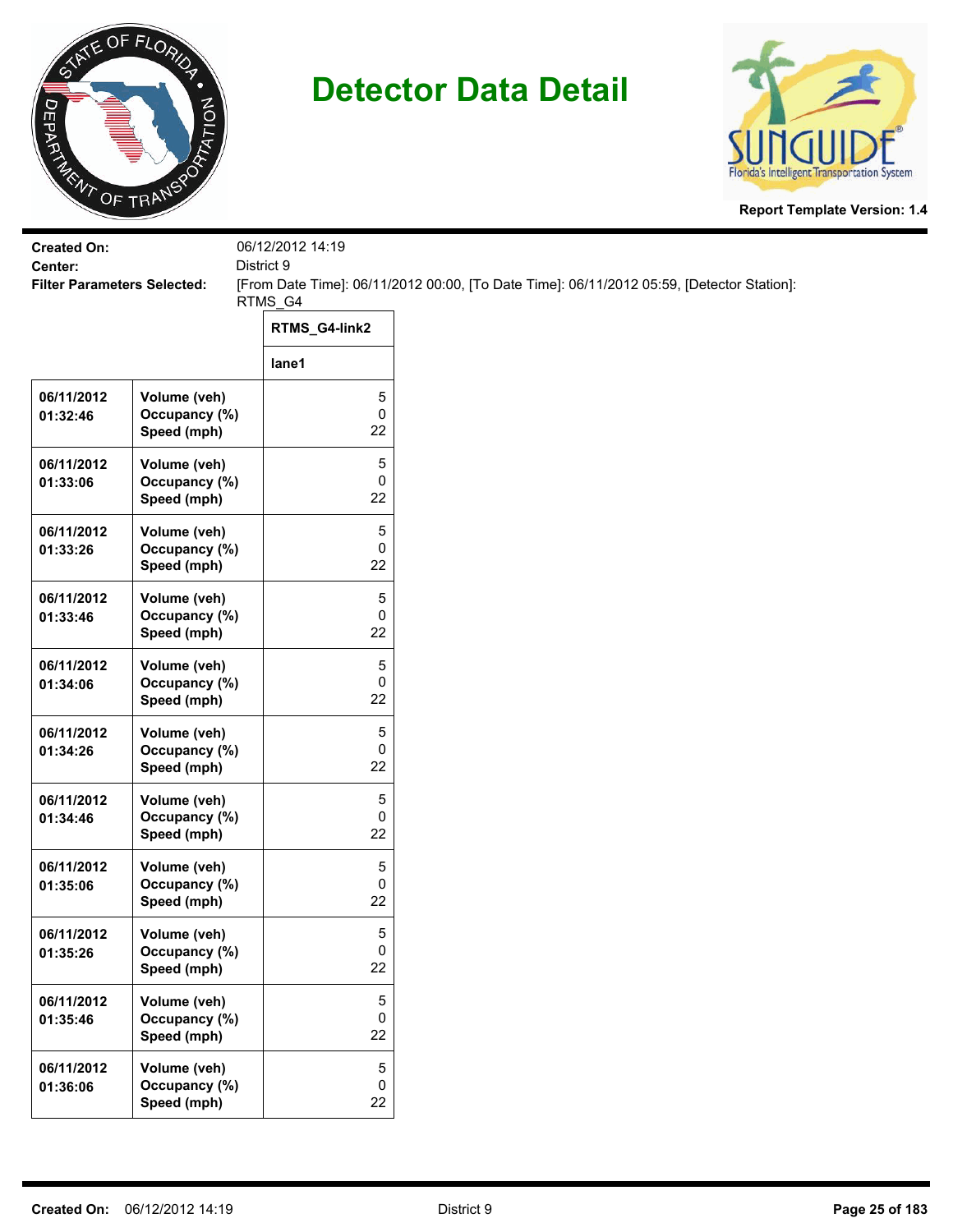



| <b>Created On:</b><br>Center:      |                                              | 06/12/2012 14:19<br>District 9       |                                                                                           |  |  |
|------------------------------------|----------------------------------------------|--------------------------------------|-------------------------------------------------------------------------------------------|--|--|
| <b>Filter Parameters Selected:</b> |                                              |                                      | [From Date Time]: 06/11/2012 00:00, [To Date Time]: 06/11/2012 05:59, [Detector Station]: |  |  |
|                                    |                                              | RTMS_G4<br>RTMS_G4-link2             |                                                                                           |  |  |
|                                    |                                              | lane1                                |                                                                                           |  |  |
| 06/11/2012<br>01:36:26             | Volume (veh)<br>Occupancy (%)<br>Speed (mph) | 5<br>$\mathsf{O}\xspace$<br>22       |                                                                                           |  |  |
| 06/11/2012<br>01:36:46             | Volume (veh)<br>Occupancy (%)<br>Speed (mph) | 5<br>$\pmb{0}$<br>22                 |                                                                                           |  |  |
| 06/11/2012<br>01:37:06             | Volume (veh)<br>Occupancy (%)<br>Speed (mph) | $\mathbf{2}$<br>$\mathbf 0$<br>22    |                                                                                           |  |  |
| 06/11/2012<br>01:37:26             | Volume (veh)<br>Occupancy (%)<br>Speed (mph) | 2<br>0<br>22                         |                                                                                           |  |  |
| 06/11/2012<br>01:37:46             | Volume (veh)<br>Occupancy (%)<br>Speed (mph) | $\overline{2}$<br>0<br>22            |                                                                                           |  |  |
| 06/11/2012<br>01:38:06             | Volume (veh)<br>Occupancy (%)<br>Speed (mph) | 2<br>$\mathbf 0$<br>22               |                                                                                           |  |  |
| 06/11/2012<br>01:38:26             | Volume (veh)<br>Occupancy (%)<br>Speed (mph) | 2<br>$\mathbf 0$<br>22               |                                                                                           |  |  |
| 06/11/2012<br>01:38:46             | Volume (veh)<br>Occupancy (%)<br>Speed (mph) | $\mathbf{2}$<br>0<br>22              |                                                                                           |  |  |
| 06/11/2012<br>01:39:06             | Volume (veh)<br>Occupancy (%)<br>Speed (mph) | 2<br>$\mathbf 0$<br>22               |                                                                                           |  |  |
| 06/11/2012<br>01:39:26             | Volume (veh)<br>Occupancy (%)<br>Speed (mph) | $\overline{2}$<br>$\mathbf 0$<br>22  |                                                                                           |  |  |
| 06/11/2012<br>01:39:46             | Volume (veh)<br>Occupancy (%)<br>Speed (mph) | $\overline{c}$<br>$\mathsf{O}$<br>22 |                                                                                           |  |  |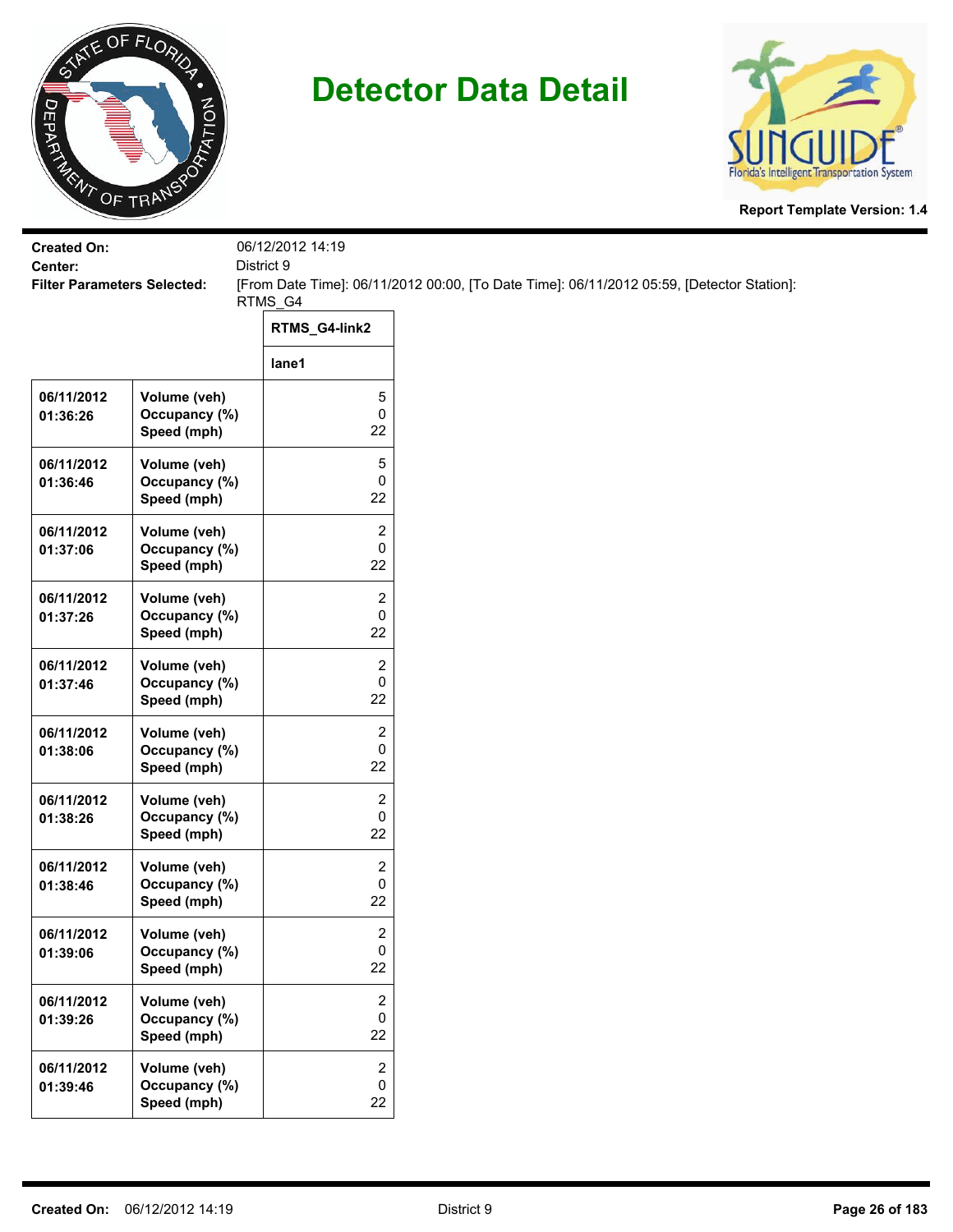



| <b>Created On:</b><br>Center:      |                                              | 06/12/2012 14:19<br>District 9     |                                                                                           |  |
|------------------------------------|----------------------------------------------|------------------------------------|-------------------------------------------------------------------------------------------|--|
| <b>Filter Parameters Selected:</b> |                                              |                                    | [From Date Time]: 06/11/2012 00:00, [To Date Time]: 06/11/2012 05:59, [Detector Station]: |  |
|                                    |                                              | RTMS_G4                            |                                                                                           |  |
|                                    |                                              | RTMS_G4-link2                      |                                                                                           |  |
|                                    |                                              | lane1                              |                                                                                           |  |
| 06/11/2012<br>01:40:06             | Volume (veh)<br>Occupancy (%)<br>Speed (mph) | 2<br>0<br>22                       |                                                                                           |  |
| 06/11/2012<br>01:40:26             | Volume (veh)<br>Occupancy (%)<br>Speed (mph) | $\overline{\mathbf{c}}$<br>0<br>22 |                                                                                           |  |
| 06/11/2012<br>01:40:46             | Volume (veh)<br>Occupancy (%)<br>Speed (mph) | 2<br>0<br>22                       |                                                                                           |  |
| 06/11/2012<br>01:41:06             | Volume (veh)<br>Occupancy (%)<br>Speed (mph) | 2<br>0<br>22                       |                                                                                           |  |
| 06/11/2012<br>01:41:26             | Volume (veh)<br>Occupancy (%)<br>Speed (mph) | 2<br>0<br>22                       |                                                                                           |  |
| 06/11/2012<br>01:41:46             | Volume (veh)<br>Occupancy (%)<br>Speed (mph) | 2<br>0<br>22                       |                                                                                           |  |
| 06/11/2012<br>01:42:06             | Volume (veh)<br>Occupancy (%)<br>Speed (mph) | 1<br>0<br>21                       |                                                                                           |  |
| 06/11/2012<br>01:42:26             | Volume (veh)<br>Occupancy (%)<br>Speed (mph) | 1<br>0<br>21                       |                                                                                           |  |
| 06/11/2012<br>01:42:46             | Volume (veh)<br>Occupancy (%)<br>Speed (mph) | 1<br>0<br>21                       |                                                                                           |  |
| 06/11/2012<br>01:43:06             | Volume (veh)<br>Occupancy (%)<br>Speed (mph) | 1<br>0<br>21                       |                                                                                           |  |
| 06/11/2012<br>01:43:26             | Volume (veh)<br>Occupancy (%)<br>Speed (mph) | $\mathbf 1$<br>$\pmb{0}$<br>21     |                                                                                           |  |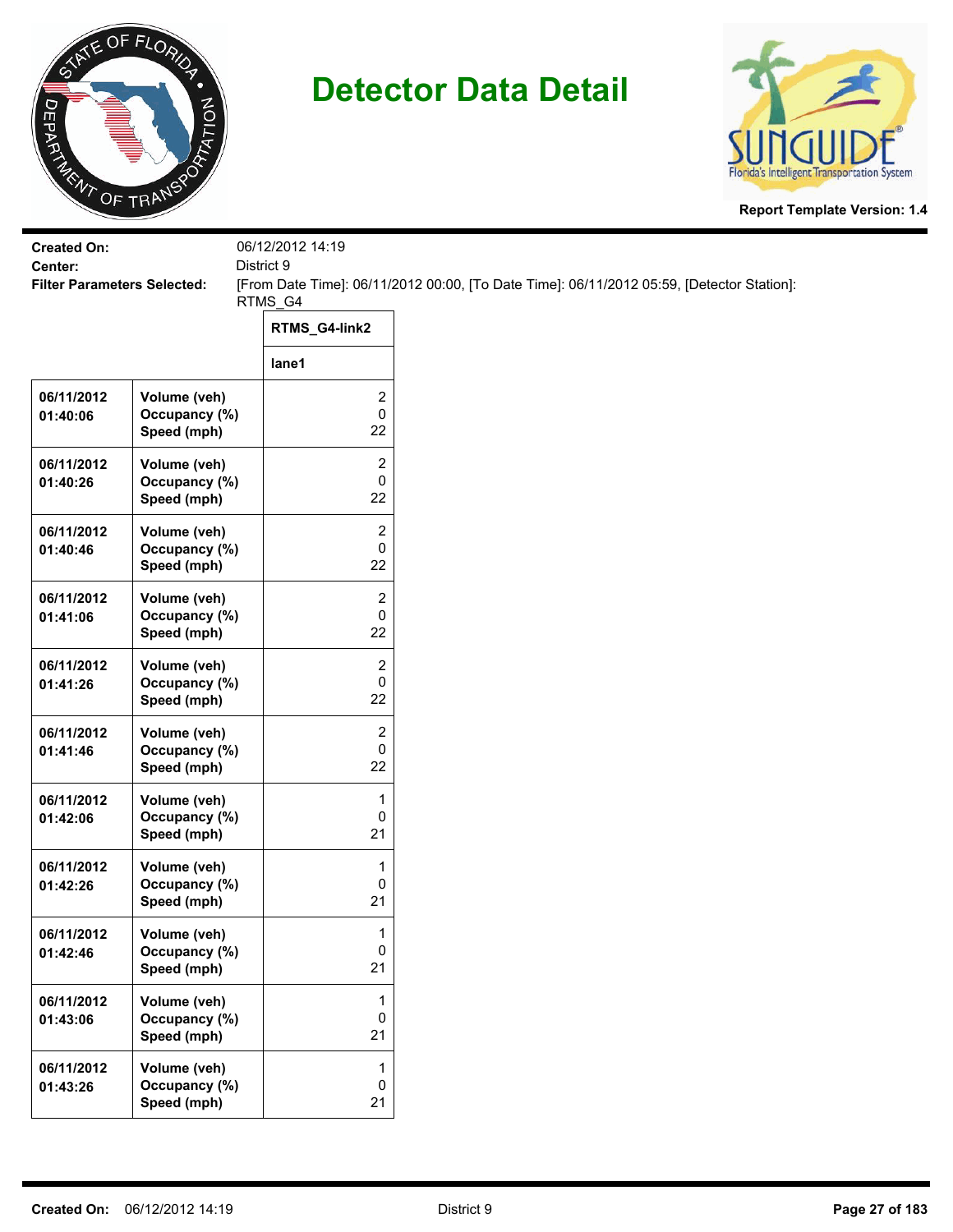



| <b>Created On:</b><br>Center:      |                                                             | 06/12/2012 14:19<br>District 9 |                                                                                           |
|------------------------------------|-------------------------------------------------------------|--------------------------------|-------------------------------------------------------------------------------------------|
| <b>Filter Parameters Selected:</b> |                                                             |                                | [From Date Time]: 06/11/2012 00:00, [To Date Time]: 06/11/2012 05:59, [Detector Station]: |
|                                    |                                                             | RTMS_G4<br>RTMS_G4-link2       |                                                                                           |
|                                    |                                                             | lane1                          |                                                                                           |
| 06/11/2012<br>01:43:46             | Volume (veh)<br>Occupancy (%)                               | 1<br>$\pmb{0}$<br>21           |                                                                                           |
| 06/11/2012<br>01:44:06             | Speed (mph)<br>Volume (veh)<br>Occupancy (%)<br>Speed (mph) | 1<br>0<br>21                   |                                                                                           |
| 06/11/2012<br>01:44:26             | Volume (veh)<br>Occupancy (%)<br>Speed (mph)                | 1<br>$\mathbf 0$<br>21         |                                                                                           |
| 06/11/2012<br>01:44:46             | Volume (veh)<br>Occupancy (%)<br>Speed (mph)                | 1<br>0<br>21                   |                                                                                           |
| 06/11/2012<br>01:45:06             | Volume (veh)<br>Occupancy (%)<br>Speed (mph)                | 1<br>0<br>21                   |                                                                                           |
| 06/11/2012<br>01:45:26             | Volume (veh)<br>Occupancy (%)<br>Speed (mph)                | 1<br>$\pmb{0}$<br>21           |                                                                                           |
| 06/11/2012<br>01:45:46             | Volume (veh)<br>Occupancy (%)<br>Speed (mph)                | 1<br>$\mathbf 0$<br>21         |                                                                                           |
| 06/11/2012<br>01:46:06             | Volume (veh)<br>Occupancy (%)<br>Speed (mph)                | 1<br>0<br>21                   |                                                                                           |
| 06/11/2012<br>01:46:26             | Volume (veh)<br>Occupancy (%)<br>Speed (mph)                | 1<br>$\pmb{0}$<br>21           |                                                                                           |
| 06/11/2012<br>01:46:46             | Volume (veh)<br>Occupancy (%)<br>Speed (mph)                | 1<br>$\pmb{0}$<br>21           |                                                                                           |
| 06/11/2012<br>01:47:06             | Volume (veh)<br>Occupancy (%)<br>Speed (mph)                | 3<br>$\mathbf 0$<br>20         |                                                                                           |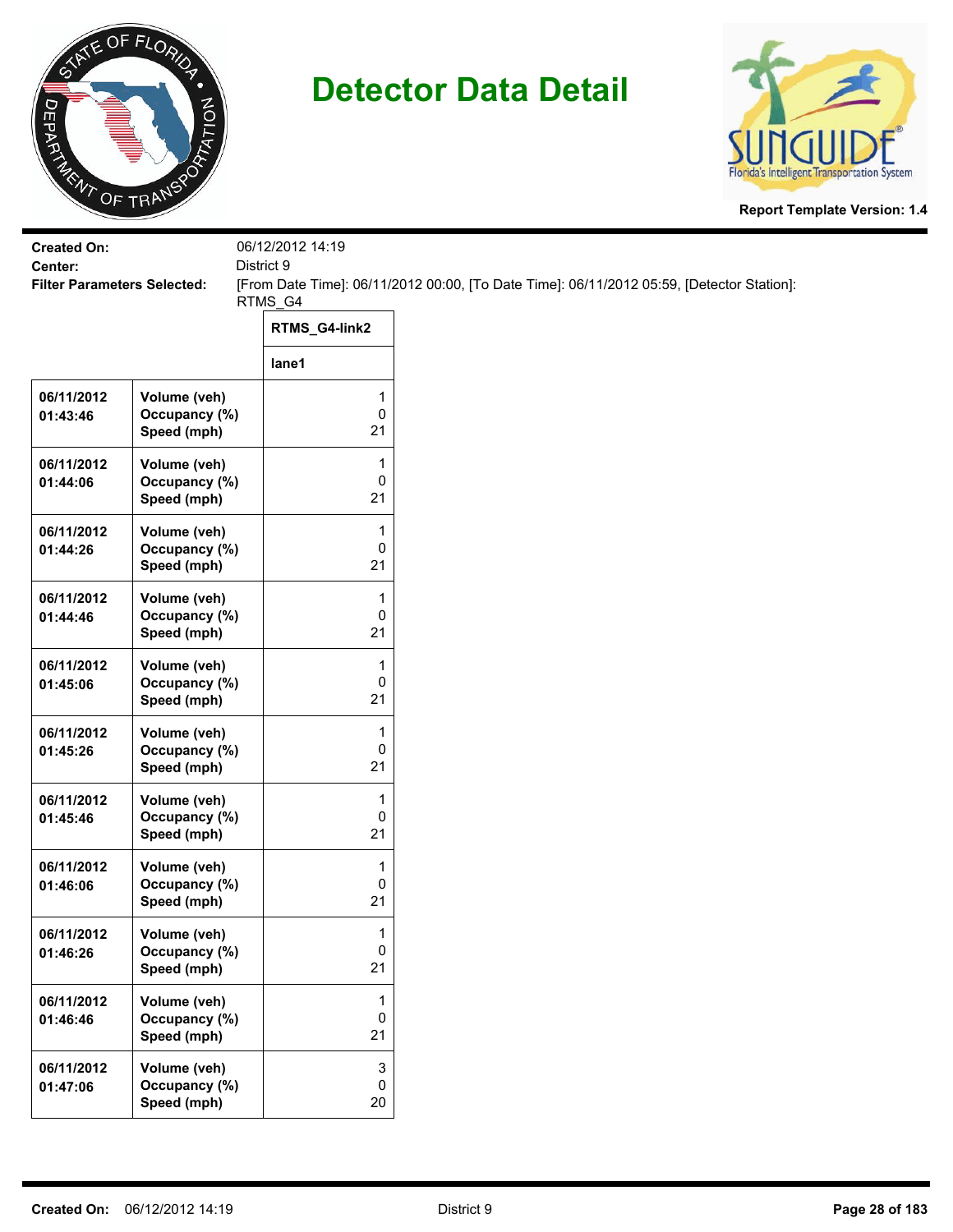



| <b>Created On:</b>                            |                               | 06/12/2012 14:19<br>District 9 |                                                                                           |  |  |
|-----------------------------------------------|-------------------------------|--------------------------------|-------------------------------------------------------------------------------------------|--|--|
| Center:<br><b>Filter Parameters Selected:</b> |                               |                                | [From Date Time]: 06/11/2012 00:00, [To Date Time]: 06/11/2012 05:59, [Detector Station]: |  |  |
|                                               |                               | RTMS_G4                        |                                                                                           |  |  |
|                                               |                               | RTMS_G4-link2                  |                                                                                           |  |  |
|                                               |                               | lane1                          |                                                                                           |  |  |
| 06/11/2012                                    | Volume (veh)                  | 3                              |                                                                                           |  |  |
| 01:47:26                                      | Occupancy (%)                 | $\mathsf 0$<br>20              |                                                                                           |  |  |
|                                               | Speed (mph)                   |                                |                                                                                           |  |  |
| 06/11/2012                                    | Volume (veh)<br>Occupancy (%) | 3<br>0                         |                                                                                           |  |  |
| 01:47:46                                      | Speed (mph)                   | 20                             |                                                                                           |  |  |
| 06/11/2012                                    | Volume (veh)                  | 3                              |                                                                                           |  |  |
| 01:48:06                                      | Occupancy (%)                 | 0                              |                                                                                           |  |  |
|                                               | Speed (mph)                   | 20                             |                                                                                           |  |  |
| 06/11/2012                                    | Volume (veh)                  | 3                              |                                                                                           |  |  |
| 01:48:26                                      | Occupancy (%)                 | 0                              |                                                                                           |  |  |
|                                               | Speed (mph)                   | 20                             |                                                                                           |  |  |
| 06/11/2012                                    | Volume (veh)                  | 3                              |                                                                                           |  |  |
| 01:48:46                                      | Occupancy (%)<br>Speed (mph)  | 0<br>20                        |                                                                                           |  |  |
|                                               |                               |                                |                                                                                           |  |  |
| 06/11/2012<br>01:49:06                        | Volume (veh)<br>Occupancy (%) | 3<br>$\pmb{0}$                 |                                                                                           |  |  |
|                                               | Speed (mph)                   | 20                             |                                                                                           |  |  |
| 06/11/2012                                    | Volume (veh)                  | 3                              |                                                                                           |  |  |
| 01:49:26                                      | Occupancy (%)                 | 0                              |                                                                                           |  |  |
|                                               | Speed (mph)                   | 20                             |                                                                                           |  |  |
| 06/11/2012                                    | Volume (veh)                  | 3                              |                                                                                           |  |  |
| 01:49:46                                      | Occupancy (%)                 | 0                              |                                                                                           |  |  |
|                                               | Speed (mph)                   | 20                             |                                                                                           |  |  |
| 06/11/2012                                    | Volume (veh)                  | 3                              |                                                                                           |  |  |
| 01:50:06                                      | Occupancy (%)<br>Speed (mph)  | $\pmb{0}$<br>20                |                                                                                           |  |  |
|                                               |                               |                                |                                                                                           |  |  |
| 06/11/2012<br>01:50:26                        | Volume (veh)<br>Occupancy (%) | 3<br>$\mathbf 0$               |                                                                                           |  |  |
|                                               | Speed (mph)                   | 20                             |                                                                                           |  |  |
| 06/11/2012                                    | Volume (veh)                  | $\mathbf 3$                    |                                                                                           |  |  |
| 01:50:46                                      | Occupancy (%)                 | 0                              |                                                                                           |  |  |
|                                               | Speed (mph)                   | 20                             |                                                                                           |  |  |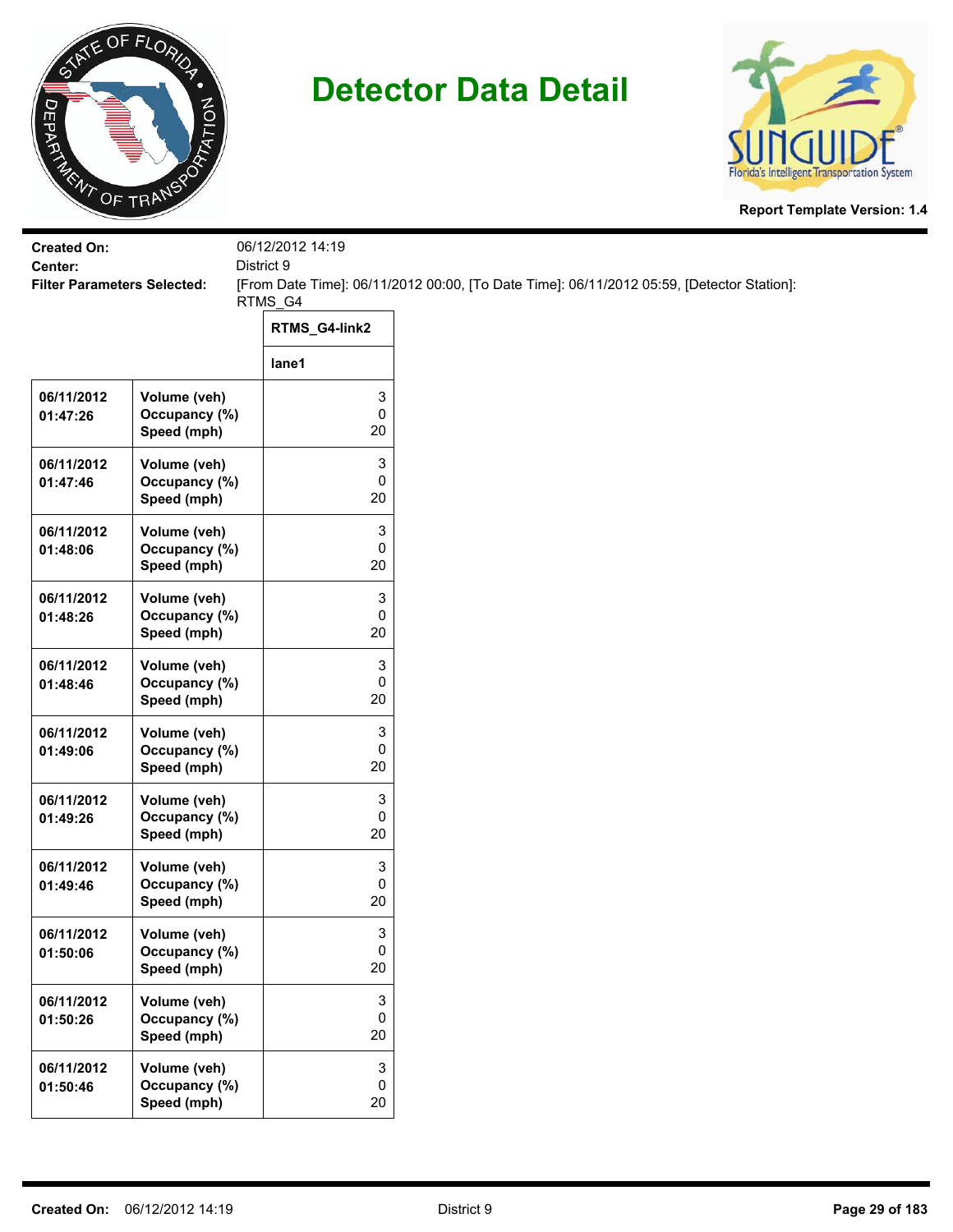



| <b>Created On:</b>                            |                               | 06/12/2012 14:19    |                                                                                           |
|-----------------------------------------------|-------------------------------|---------------------|-------------------------------------------------------------------------------------------|
| Center:<br><b>Filter Parameters Selected:</b> |                               | District 9          | [From Date Time]: 06/11/2012 00:00, [To Date Time]: 06/11/2012 05:59, [Detector Station]: |
|                                               |                               | RTMS_G4             |                                                                                           |
|                                               |                               | RTMS_G4-link2       |                                                                                           |
|                                               |                               | lane1               |                                                                                           |
| 06/11/2012                                    | Volume (veh)                  | 3                   |                                                                                           |
| 01:51:06                                      | Occupancy (%)<br>Speed (mph)  | $\pmb{0}$<br>20     |                                                                                           |
| 06/11/2012                                    | Volume (veh)                  | 3                   |                                                                                           |
| 01:51:26                                      | Occupancy (%)<br>Speed (mph)  | $\pmb{0}$<br>20     |                                                                                           |
|                                               |                               |                     |                                                                                           |
| 06/11/2012<br>01:51:46                        | Volume (veh)<br>Occupancy (%) | 3<br>0              |                                                                                           |
|                                               | Speed (mph)                   | 20                  |                                                                                           |
| 06/11/2012                                    | Volume (veh)                  | 3                   |                                                                                           |
| 01:52:06                                      | Occupancy (%)                 | 0                   |                                                                                           |
|                                               | Speed (mph)                   | 20                  |                                                                                           |
| 06/11/2012                                    | Volume (veh)<br>Occupancy (%) | 3<br>0              |                                                                                           |
| 01:52:26                                      | Speed (mph)                   | 20                  |                                                                                           |
| 06/11/2012                                    | Volume (veh)                  | 3                   |                                                                                           |
| 01:52:46                                      | Occupancy (%)                 | $\pmb{0}$           |                                                                                           |
|                                               | Speed (mph)                   | 20                  |                                                                                           |
| 06/11/2012                                    | Volume (veh)                  | 3<br>$\pmb{0}$      |                                                                                           |
| 01:53:06                                      | Occupancy (%)<br>Speed (mph)  | 20                  |                                                                                           |
| 06/11/2012                                    | Volume (veh)                  | 3                   |                                                                                           |
| 01:53:26                                      | Occupancy (%)                 | 0                   |                                                                                           |
|                                               | Speed (mph)                   | 20                  |                                                                                           |
| 06/11/2012                                    | Volume (veh)                  | 3                   |                                                                                           |
| 01:53:46                                      | Occupancy (%)<br>Speed (mph)  | $\mathbf 0$<br>20   |                                                                                           |
|                                               |                               |                     |                                                                                           |
| 06/11/2012<br>01:54:06                        | Volume (veh)<br>Occupancy (%) | 3<br>0              |                                                                                           |
|                                               | Speed (mph)                   | 20                  |                                                                                           |
| 06/11/2012                                    | Volume (veh)                  | 3                   |                                                                                           |
| 01:54:26                                      | Occupancy (%)                 | $\mathsf{O}\xspace$ |                                                                                           |
|                                               | Speed (mph)                   | 20                  |                                                                                           |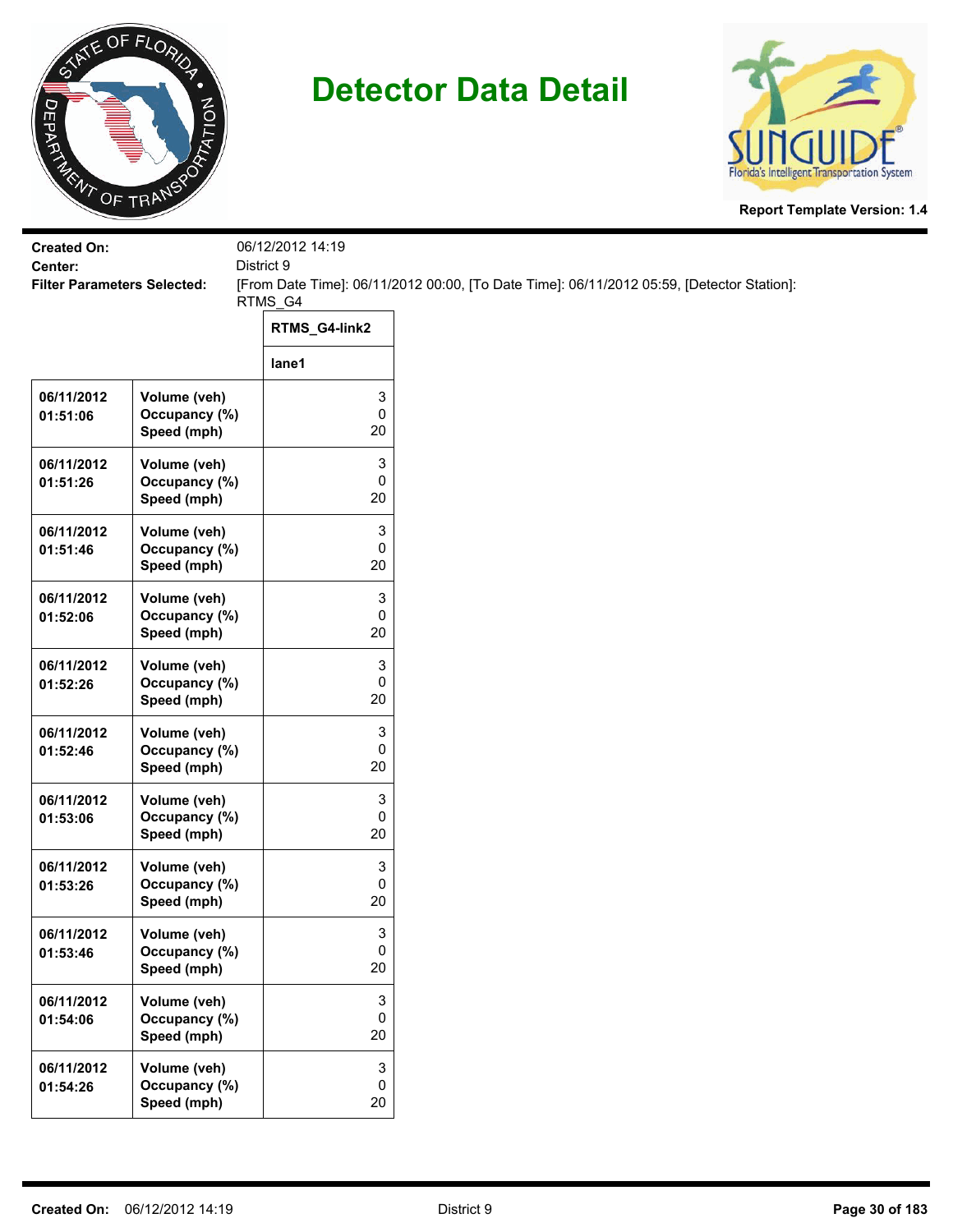



| <b>Created On:</b>                            |                                              | 06/12/2012 14:19                  |                                                                                           |
|-----------------------------------------------|----------------------------------------------|-----------------------------------|-------------------------------------------------------------------------------------------|
| Center:<br><b>Filter Parameters Selected:</b> |                                              | District 9                        | [From Date Time]: 06/11/2012 00:00, [To Date Time]: 06/11/2012 05:59, [Detector Station]: |
|                                               |                                              | RTMS_G4                           |                                                                                           |
|                                               |                                              | RTMS_G4-link2                     |                                                                                           |
|                                               |                                              | lane1                             |                                                                                           |
| 06/11/2012<br>01:54:46                        | Volume (veh)<br>Occupancy (%)<br>Speed (mph) | 3<br>$\pmb{0}$<br>20              |                                                                                           |
| 06/11/2012<br>01:55:06                        | Volume (veh)<br>Occupancy (%)<br>Speed (mph) | 3<br>$\pmb{0}$<br>20              |                                                                                           |
| 06/11/2012<br>01:55:26                        | Volume (veh)<br>Occupancy (%)<br>Speed (mph) | 3<br>0<br>20                      |                                                                                           |
| 06/11/2012<br>01:55:46                        | Volume (veh)<br>Occupancy (%)<br>Speed (mph) | 3<br>0<br>20                      |                                                                                           |
| 06/11/2012<br>01:56:06                        | Volume (veh)<br>Occupancy (%)<br>Speed (mph) | 3<br>0<br>20                      |                                                                                           |
| 06/11/2012<br>01:56:26                        | Volume (veh)<br>Occupancy (%)<br>Speed (mph) | 3<br>$\pmb{0}$<br>20              |                                                                                           |
| 06/11/2012<br>01:56:46                        | Volume (veh)<br>Occupancy (%)<br>Speed (mph) | 3<br>$\pmb{0}$<br>20              |                                                                                           |
| 06/11/2012<br>01:57:06                        | Volume (veh)<br>Occupancy (%)<br>Speed (mph) | 1<br>0<br>19                      |                                                                                           |
| 06/11/2012<br>01:57:26                        | Volume (veh)<br>Occupancy (%)<br>Speed (mph) | 1<br>0<br>19                      |                                                                                           |
| 06/11/2012<br>01:57:46                        | Volume (veh)<br>Occupancy (%)<br>Speed (mph) | $\mathbf{1}$<br>$\mathsf 0$<br>19 |                                                                                           |
| 06/11/2012<br>01:58:06                        | Volume (veh)<br>Occupancy (%)<br>Speed (mph) | $\mathbf{1}$<br>0<br>19           |                                                                                           |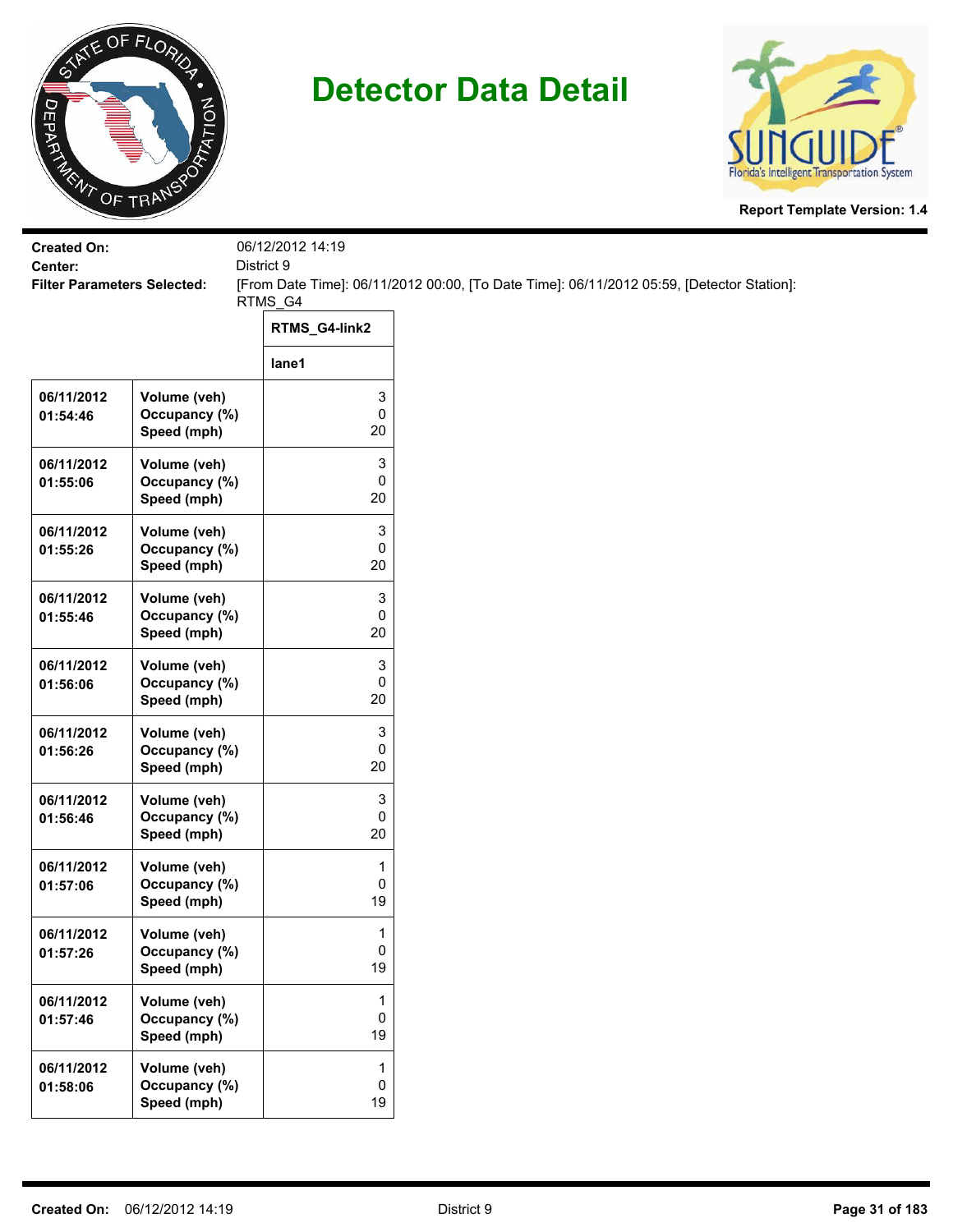



| <b>Created On:</b><br>Center:      |                                              | 06/12/2012 14:19<br>District 9 |                                                                                           |  |
|------------------------------------|----------------------------------------------|--------------------------------|-------------------------------------------------------------------------------------------|--|
| <b>Filter Parameters Selected:</b> |                                              | RTMS_G4                        | [From Date Time]: 06/11/2012 00:00, [To Date Time]: 06/11/2012 05:59, [Detector Station]: |  |
|                                    |                                              | RTMS_G4-link2                  |                                                                                           |  |
|                                    |                                              | lane1                          |                                                                                           |  |
| 06/11/2012<br>01:58:26             | Volume (veh)<br>Occupancy (%)<br>Speed (mph) | 1<br>0<br>19                   |                                                                                           |  |
| 06/11/2012<br>01:58:46             | Volume (veh)<br>Occupancy (%)<br>Speed (mph) | 1<br>0<br>19                   |                                                                                           |  |
| 06/11/2012<br>01:59:06             | Volume (veh)<br>Occupancy (%)<br>Speed (mph) | 1<br>0<br>19                   |                                                                                           |  |
| 06/11/2012<br>01:59:26             | Volume (veh)<br>Occupancy (%)<br>Speed (mph) | 1<br>0<br>19                   |                                                                                           |  |
| 06/11/2012<br>01:59:46             | Volume (veh)<br>Occupancy (%)<br>Speed (mph) | 1<br>0<br>19                   |                                                                                           |  |
| 06/11/2012<br>02:00:06             | Volume (veh)<br>Occupancy (%)<br>Speed (mph) | 1<br>0<br>19                   |                                                                                           |  |
| 06/11/2012<br>02:00:26             | Volume (veh)<br>Occupancy (%)<br>Speed (mph) | 1<br>0<br>19                   |                                                                                           |  |
| 06/11/2012<br>02:00:46             | Volume (veh)<br>Occupancy (%)<br>Speed (mph) | 1<br>0<br>19                   |                                                                                           |  |
| 06/11/2012<br>02:01:06             | Volume (veh)<br>Occupancy (%)<br>Speed (mph) | 1<br>0<br>19                   |                                                                                           |  |
| 06/11/2012<br>02:01:26             | Volume (veh)<br>Occupancy (%)<br>Speed (mph) | 1<br>0<br>19                   |                                                                                           |  |
| 06/11/2012<br>02:01:46             | Volume (veh)<br>Occupancy (%)<br>Speed (mph) | 1<br>0<br>19                   |                                                                                           |  |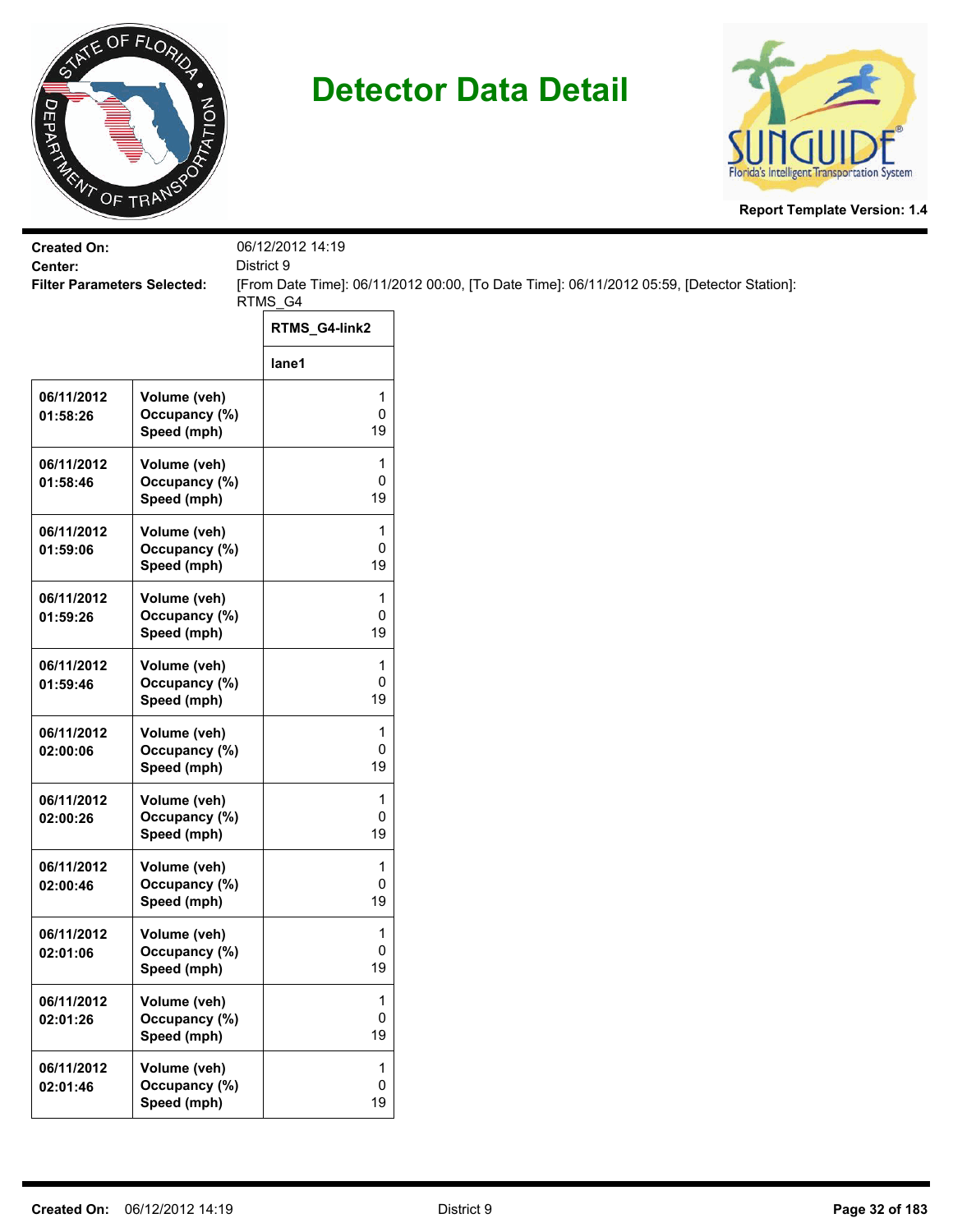



| <b>Created On:</b><br>Center:      |                                              | 06/12/2012 14:19<br>District 9 |                                                                                           |  |
|------------------------------------|----------------------------------------------|--------------------------------|-------------------------------------------------------------------------------------------|--|
| <b>Filter Parameters Selected:</b> |                                              |                                | [From Date Time]: 06/11/2012 00:00, [To Date Time]: 06/11/2012 05:59, [Detector Station]: |  |
|                                    |                                              | RTMS_G4<br>RTMS_G4-link2       |                                                                                           |  |
|                                    |                                              | lane1                          |                                                                                           |  |
| 06/11/2012<br>02:07:06             | Volume (veh)<br>Occupancy (%)<br>Speed (mph) | 3<br>0<br>19                   |                                                                                           |  |
| 06/11/2012<br>02:07:26             | Volume (veh)<br>Occupancy (%)<br>Speed (mph) | 3<br>0<br>19                   |                                                                                           |  |
| 06/11/2012<br>02:07:46             | Volume (veh)<br>Occupancy (%)<br>Speed (mph) | 3<br>0<br>19                   |                                                                                           |  |
| 06/11/2012<br>02:08:06             | Volume (veh)<br>Occupancy (%)<br>Speed (mph) | 3<br>0<br>19                   |                                                                                           |  |
| 06/11/2012<br>02:08:26             | Volume (veh)<br>Occupancy (%)<br>Speed (mph) | 3<br>0<br>19                   |                                                                                           |  |
| 06/11/2012<br>02:08:47             | Volume (veh)<br>Occupancy (%)<br>Speed (mph) | 3<br>0<br>19                   |                                                                                           |  |
| 06/11/2012<br>02:09:07             | Volume (veh)<br>Occupancy (%)<br>Speed (mph) | 3<br>0<br>19                   |                                                                                           |  |
| 06/11/2012<br>02:09:27             | Volume (veh)<br>Occupancy (%)<br>Speed (mph) | 3<br>0<br>19                   |                                                                                           |  |
| 06/11/2012<br>02:09:47             | Volume (veh)<br>Occupancy (%)<br>Speed (mph) | 3<br>0<br>19                   |                                                                                           |  |
| 06/11/2012<br>02:10:07             | Volume (veh)<br>Occupancy (%)<br>Speed (mph) | 3<br>0<br>19                   |                                                                                           |  |
| 06/11/2012<br>02:10:27             | Volume (veh)<br>Occupancy (%)<br>Speed (mph) | 3<br>0<br>19                   |                                                                                           |  |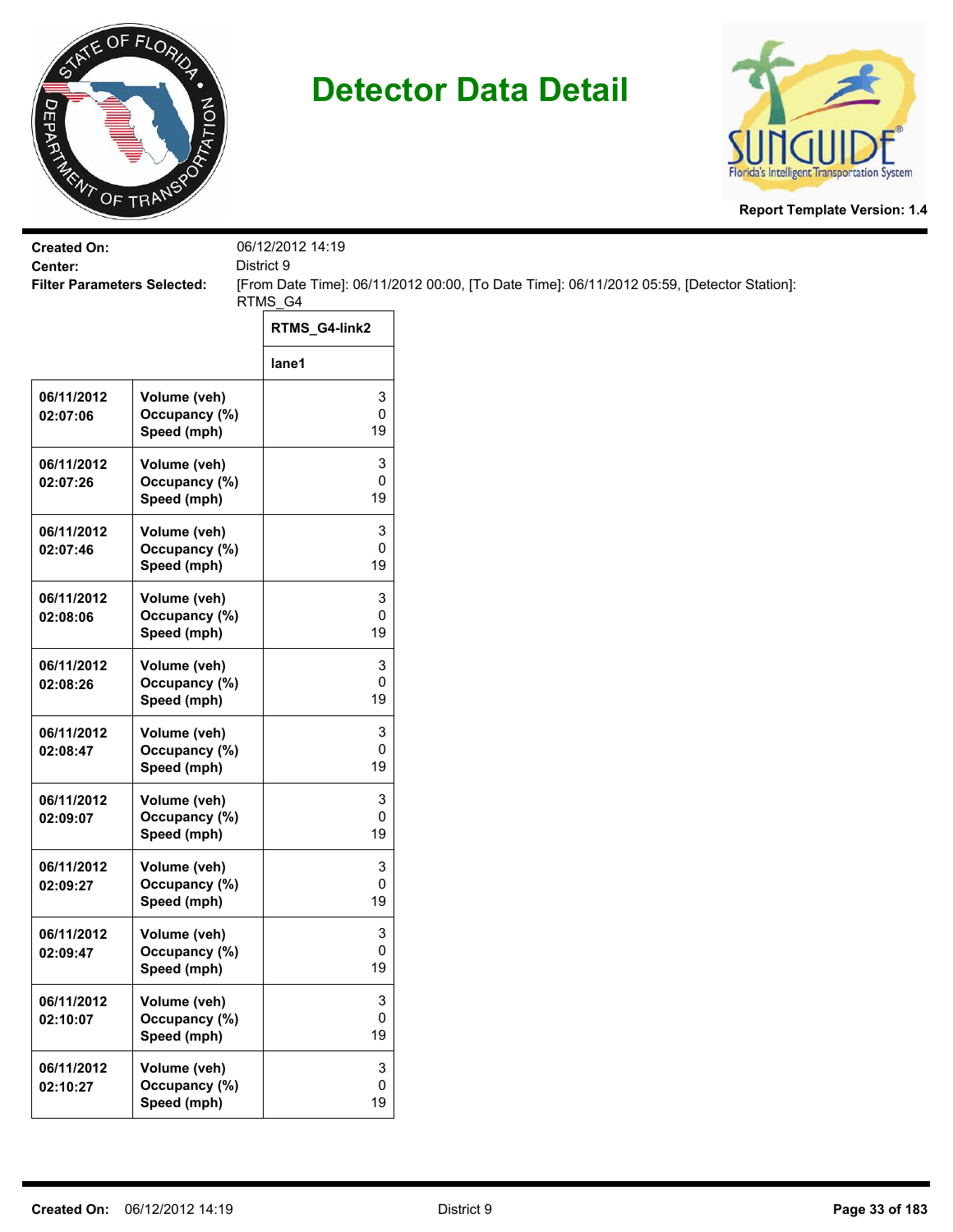



| <b>Created On:</b><br>Center:      |                                              | 06/12/2012 14:19<br>District 9       |                                                                                           |  |
|------------------------------------|----------------------------------------------|--------------------------------------|-------------------------------------------------------------------------------------------|--|
| <b>Filter Parameters Selected:</b> |                                              |                                      | [From Date Time]: 06/11/2012 00:00, [To Date Time]: 06/11/2012 05:59, [Detector Station]: |  |
|                                    |                                              | RTMS_G4<br>RTMS_G4-link2             |                                                                                           |  |
|                                    |                                              | lane1                                |                                                                                           |  |
| 06/11/2012<br>02:10:47             | Volume (veh)<br>Occupancy (%)<br>Speed (mph) | 3<br>0<br>19                         |                                                                                           |  |
| 06/11/2012<br>02:11:07             | Volume (veh)<br>Occupancy (%)<br>Speed (mph) | 3<br>0<br>19                         |                                                                                           |  |
| 06/11/2012<br>02:11:27             | Volume (veh)<br>Occupancy (%)<br>Speed (mph) | 3<br>0<br>19                         |                                                                                           |  |
| 06/11/2012<br>02:11:47             | Volume (veh)<br>Occupancy (%)<br>Speed (mph) | 3<br>0<br>19                         |                                                                                           |  |
| 06/11/2012<br>02:12:07             | Volume (veh)<br>Occupancy (%)<br>Speed (mph) | 3<br>0<br>19                         |                                                                                           |  |
| 06/11/2012<br>02:12:27             | Volume (veh)<br>Occupancy (%)<br>Speed (mph) | 3<br>0<br>19                         |                                                                                           |  |
| 06/11/2012<br>02:12:47             | Volume (veh)<br>Occupancy (%)<br>Speed (mph) | 3<br>0<br>19                         |                                                                                           |  |
| 06/11/2012<br>02:13:07             | Volume (veh)<br>Occupancy (%)<br>Speed (mph) | 3<br>0<br>19                         |                                                                                           |  |
| 06/11/2012<br>02:13:27             | Volume (veh)<br>Occupancy (%)<br>Speed (mph) | 3<br>0<br>19                         |                                                                                           |  |
| 06/11/2012<br>02:13:47             | Volume (veh)<br>Occupancy (%)<br>Speed (mph) | $\ensuremath{\mathsf{3}}$<br>0<br>19 |                                                                                           |  |
| 06/11/2012<br>02:14:07             | Volume (veh)<br>Occupancy (%)<br>Speed (mph) | 3<br>0<br>19                         |                                                                                           |  |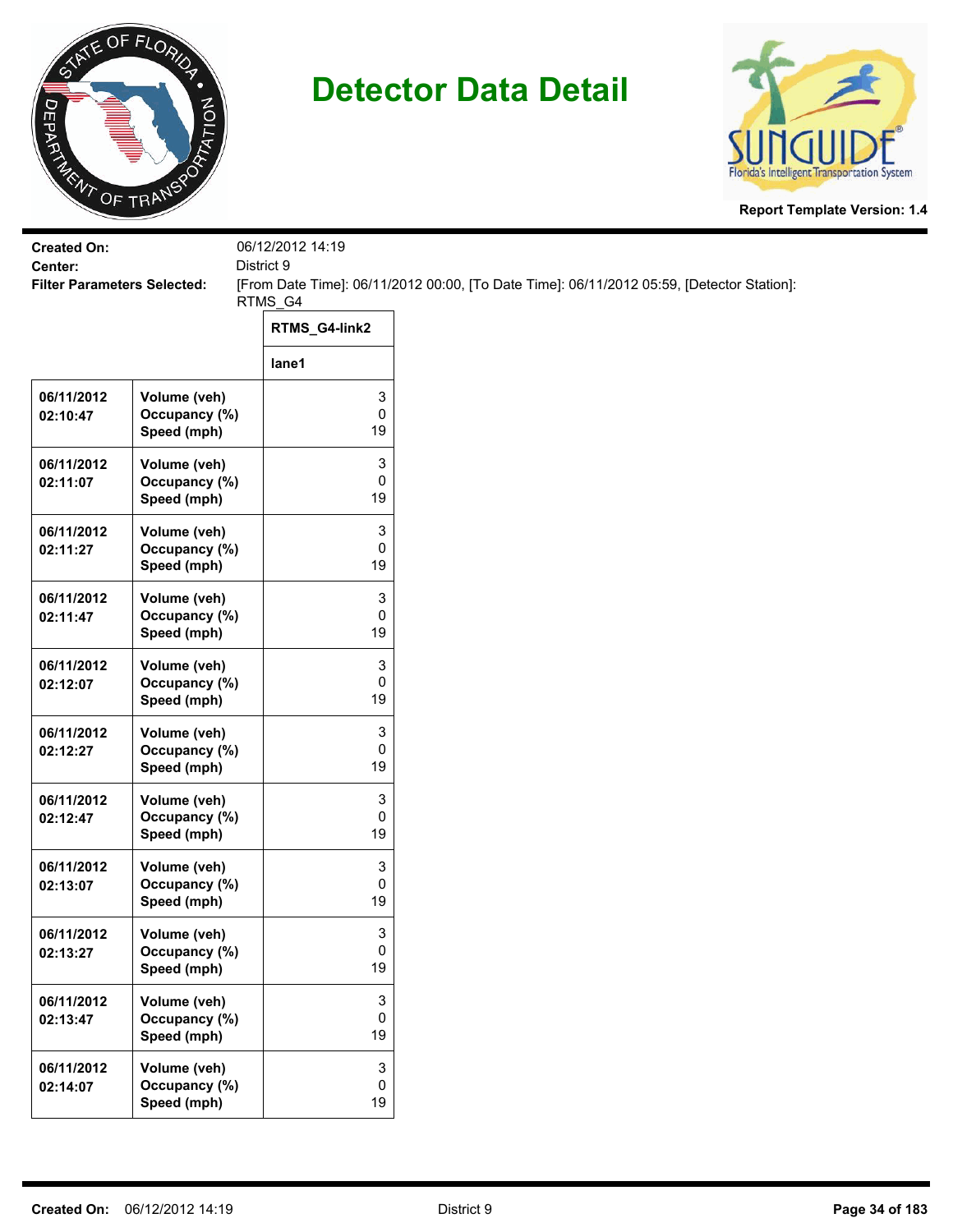



| <b>Created On:</b><br>Center:      |                                              | 06/12/2012 14:19<br>District 9 |                                                                                           |  |
|------------------------------------|----------------------------------------------|--------------------------------|-------------------------------------------------------------------------------------------|--|
| <b>Filter Parameters Selected:</b> |                                              |                                | [From Date Time]: 06/11/2012 00:00, [To Date Time]: 06/11/2012 05:59, [Detector Station]: |  |
|                                    |                                              | RTMS_G4<br>RTMS_G4-link2       |                                                                                           |  |
|                                    |                                              | lane1                          |                                                                                           |  |
| 06/11/2012<br>02:14:27             | Volume (veh)<br>Occupancy (%)<br>Speed (mph) | 3<br>0<br>19                   |                                                                                           |  |
| 06/11/2012<br>02:14:47             | Volume (veh)<br>Occupancy (%)<br>Speed (mph) | 3<br>0<br>19                   |                                                                                           |  |
| 06/11/2012<br>02:15:07             | Volume (veh)<br>Occupancy (%)<br>Speed (mph) | 3<br>0<br>19                   |                                                                                           |  |
| 06/11/2012<br>02:15:27             | Volume (veh)<br>Occupancy (%)<br>Speed (mph) | 3<br>0<br>19                   |                                                                                           |  |
| 06/11/2012<br>02:15:47             | Volume (veh)<br>Occupancy (%)<br>Speed (mph) | 3<br>0<br>19                   |                                                                                           |  |
| 06/11/2012<br>02:16:07             | Volume (veh)<br>Occupancy (%)<br>Speed (mph) | 3<br>0<br>19                   |                                                                                           |  |
| 06/11/2012<br>02:16:27             | Volume (veh)<br>Occupancy (%)<br>Speed (mph) | 3<br>0<br>19                   |                                                                                           |  |
| 06/11/2012<br>02:16:47             | Volume (veh)<br>Occupancy (%)<br>Speed (mph) | 3<br>0<br>19                   |                                                                                           |  |
| 06/11/2012<br>02:17:07             | Volume (veh)<br>Occupancy (%)<br>Speed (mph) | 3<br>0<br>20                   |                                                                                           |  |
| 06/11/2012<br>02:17:27             | Volume (veh)<br>Occupancy (%)<br>Speed (mph) | 3<br>0<br>20                   |                                                                                           |  |
| 06/11/2012<br>02:17:47             | Volume (veh)<br>Occupancy (%)<br>Speed (mph) | 3<br>0<br>20                   |                                                                                           |  |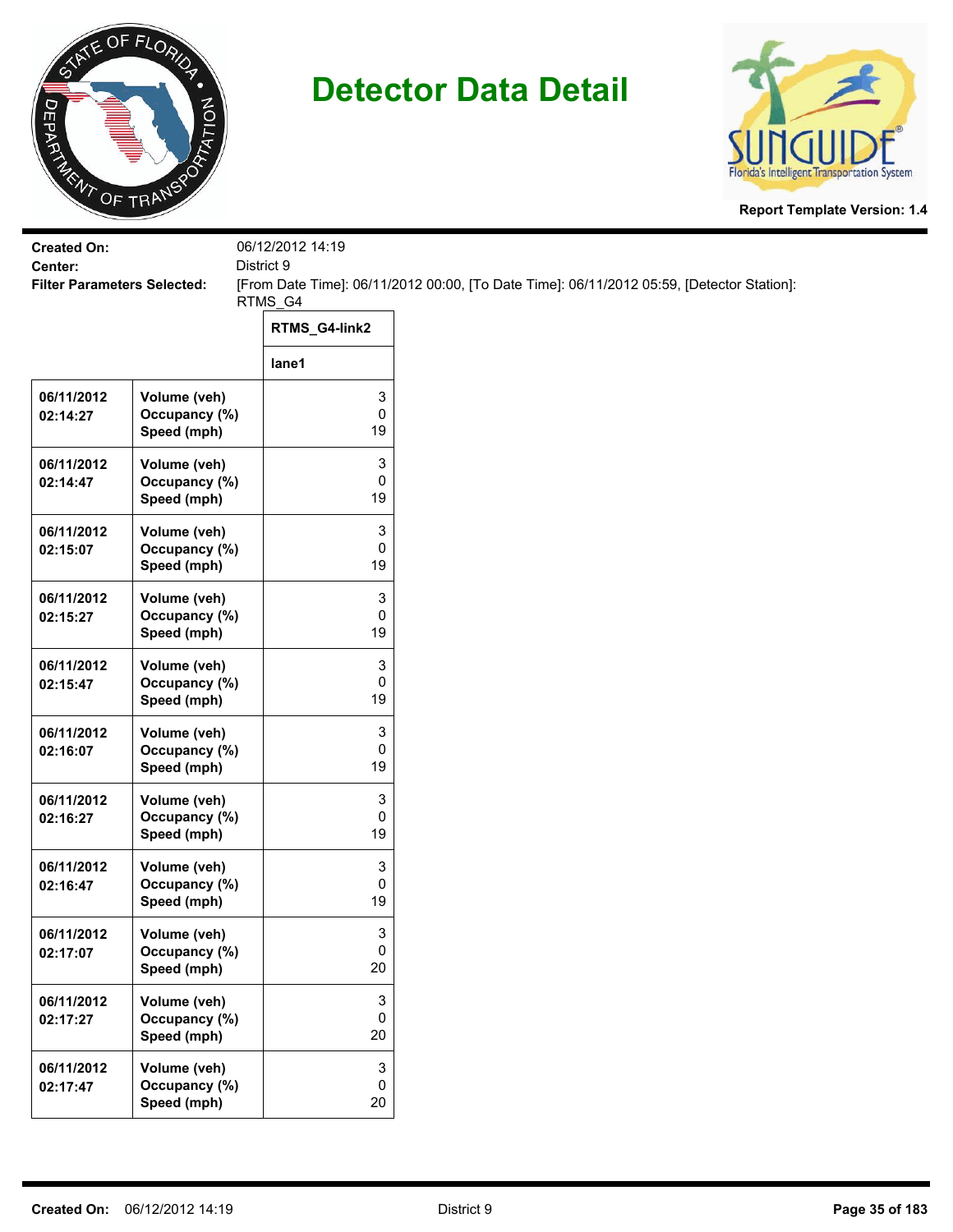



| Center:<br><b>Filter Parameters Selected:</b> |                               | District 9<br>RTMS_G4<br>RTMS_G4-link2 | [From Date Time]: 06/11/2012 00:00, [To Date Time]: 06/11/2012 05:59, [Detector Station]: |  |
|-----------------------------------------------|-------------------------------|----------------------------------------|-------------------------------------------------------------------------------------------|--|
|                                               |                               |                                        |                                                                                           |  |
|                                               |                               |                                        |                                                                                           |  |
|                                               |                               |                                        |                                                                                           |  |
|                                               |                               | lane1                                  |                                                                                           |  |
| 06/11/2012                                    | Volume (veh)                  | 3                                      |                                                                                           |  |
| 02:18:07                                      | Occupancy (%)<br>Speed (mph)  | $\pmb{0}$<br>20                        |                                                                                           |  |
| 06/11/2012                                    | Volume (veh)                  | 3                                      |                                                                                           |  |
| 02:18:27                                      | Occupancy (%)                 | 0                                      |                                                                                           |  |
|                                               | Speed (mph)                   | 20                                     |                                                                                           |  |
| 06/11/2012                                    | Volume (veh)                  | 3<br>0                                 |                                                                                           |  |
| 02:18:47                                      | Occupancy (%)<br>Speed (mph)  | 20                                     |                                                                                           |  |
| 06/11/2012                                    | Volume (veh)                  | 3                                      |                                                                                           |  |
| 02:19:07                                      | Occupancy (%)                 | 0                                      |                                                                                           |  |
|                                               | Speed (mph)                   | 20                                     |                                                                                           |  |
| 06/11/2012                                    | Volume (veh)                  | 3                                      |                                                                                           |  |
| 02:19:27                                      | Occupancy (%)                 | 0<br>20                                |                                                                                           |  |
|                                               | Speed (mph)                   |                                        |                                                                                           |  |
| 06/11/2012<br>02:19:47                        | Volume (veh)<br>Occupancy (%) | 3<br>$\pmb{0}$                         |                                                                                           |  |
|                                               | Speed (mph)                   | 20                                     |                                                                                           |  |
| 06/11/2012                                    | Volume (veh)                  | 3                                      |                                                                                           |  |
| 02:20:07                                      | Occupancy (%)                 | 0                                      |                                                                                           |  |
|                                               | Speed (mph)                   | 20                                     |                                                                                           |  |
| 06/11/2012                                    | Volume (veh)                  | 3                                      |                                                                                           |  |
| 02:20:27                                      | Occupancy (%)<br>Speed (mph)  | 0<br>20                                |                                                                                           |  |
|                                               |                               |                                        |                                                                                           |  |
| 06/11/2012<br>02:20:47                        | Volume (veh)<br>Occupancy (%) | 3<br>$\pmb{0}$                         |                                                                                           |  |
|                                               | Speed (mph)                   | 20                                     |                                                                                           |  |
| 06/11/2012                                    | Volume (veh)                  | 3                                      |                                                                                           |  |
| 02:21:07                                      | Occupancy (%)                 | $\mathbf 0$                            |                                                                                           |  |
|                                               | Speed (mph)                   | 20                                     |                                                                                           |  |
| 06/11/2012                                    | Volume (veh)                  | $\mathbf 3$                            |                                                                                           |  |
| 02:21:27                                      | Occupancy (%)<br>Speed (mph)  | 0<br>20                                |                                                                                           |  |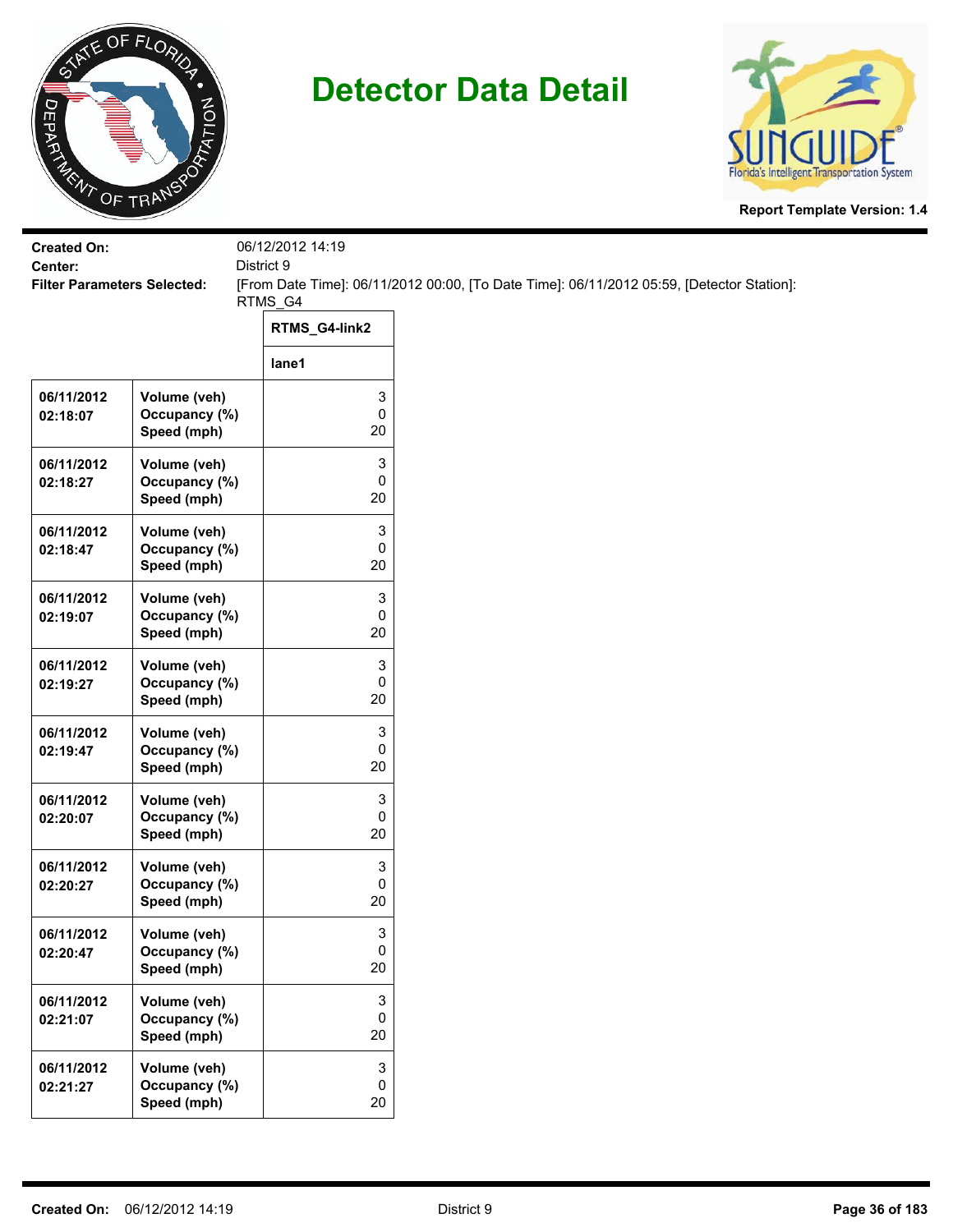



| <b>Created On:</b><br>Center:      |                                              | 06/12/2012 14:19<br>District 9 |                                                                                           |
|------------------------------------|----------------------------------------------|--------------------------------|-------------------------------------------------------------------------------------------|
| <b>Filter Parameters Selected:</b> |                                              |                                | [From Date Time]: 06/11/2012 00:00, [To Date Time]: 06/11/2012 05:59, [Detector Station]: |
|                                    |                                              | RTMS_G4<br>RTMS_G4-link2       |                                                                                           |
|                                    |                                              | lane1                          |                                                                                           |
| 06/11/2012<br>02:21:47             | Volume (veh)<br>Occupancy (%)<br>Speed (mph) | 3<br>0<br>$20\,$               |                                                                                           |
| 06/11/2012<br>02:22:07             | Volume (veh)<br>Occupancy (%)<br>Speed (mph) | 1<br>0<br>20                   |                                                                                           |
| 06/11/2012<br>02:22:27             | Volume (veh)<br>Occupancy (%)<br>Speed (mph) | 1<br>0<br>20                   |                                                                                           |
| 06/11/2012<br>02:22:47             | Volume (veh)<br>Occupancy (%)<br>Speed (mph) | 1<br>0<br>20                   |                                                                                           |
| 06/11/2012<br>02:23:07             | Volume (veh)<br>Occupancy (%)<br>Speed (mph) | 1<br>0<br>20                   |                                                                                           |
| 06/11/2012<br>02:23:27             | Volume (veh)<br>Occupancy (%)<br>Speed (mph) | 1<br>0<br>20                   |                                                                                           |
| 06/11/2012<br>02:23:47             | Volume (veh)<br>Occupancy (%)<br>Speed (mph) | 1<br>0<br>20                   |                                                                                           |
| 06/11/2012<br>02:24:07             | Volume (veh)<br>Occupancy (%)<br>Speed (mph) | 1<br>0<br>20                   |                                                                                           |
| 06/11/2012<br>02:24:27             | Volume (veh)<br>Occupancy (%)<br>Speed (mph) | $\mathbf{1}$<br>0<br>$20\,$    |                                                                                           |
| 06/11/2012<br>02:24:47             | Volume (veh)<br>Occupancy (%)<br>Speed (mph) | 1<br>0<br>20                   |                                                                                           |
| 06/11/2012<br>02:25:07             | Volume (veh)<br>Occupancy (%)<br>Speed (mph) | 1<br>0<br>20                   |                                                                                           |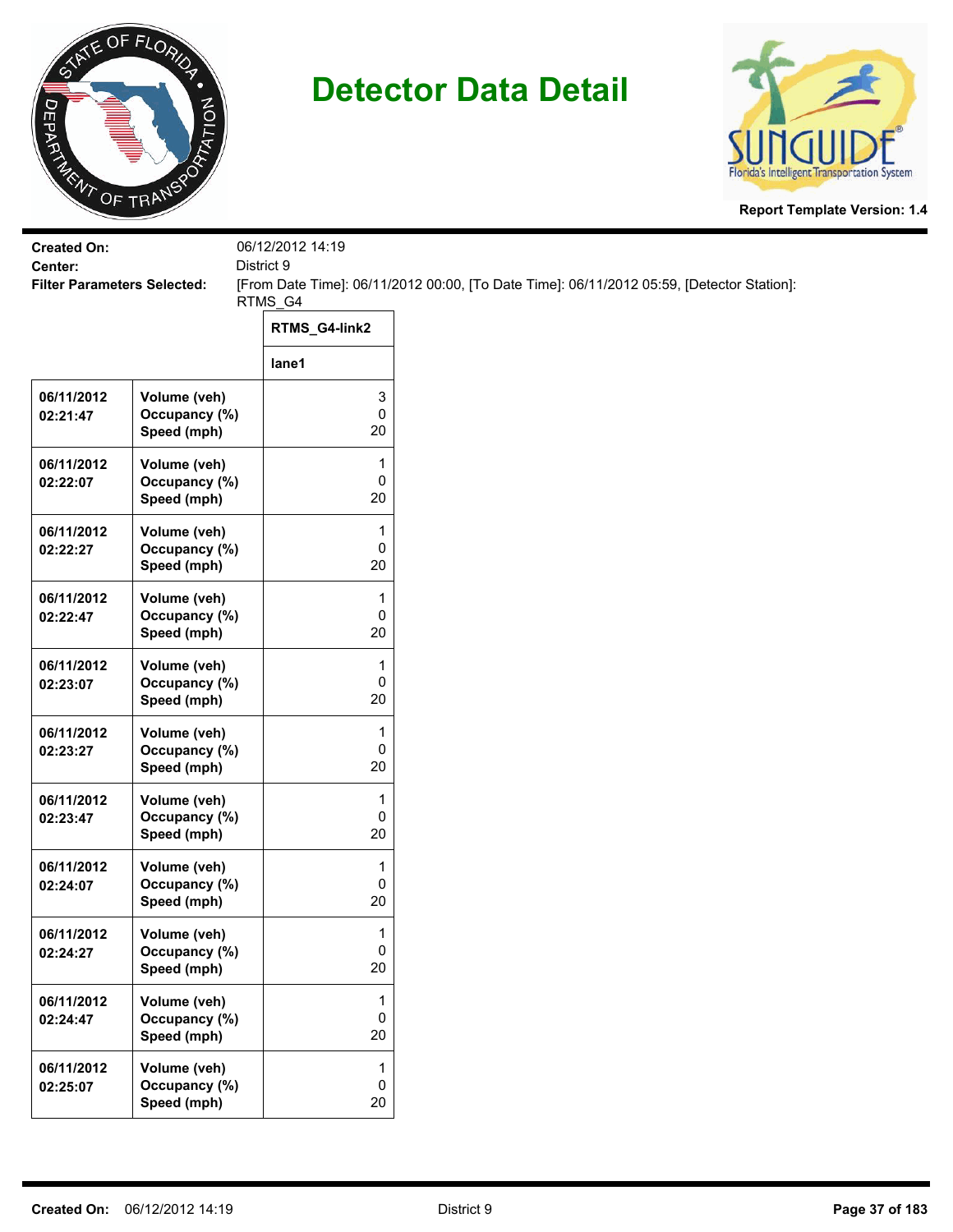



| <b>Created On:</b>                            |                                              | 06/12/2012 14:19                   |                                                                                           |
|-----------------------------------------------|----------------------------------------------|------------------------------------|-------------------------------------------------------------------------------------------|
| Center:<br><b>Filter Parameters Selected:</b> |                                              | District 9                         | [From Date Time]: 06/11/2012 00:00, [To Date Time]: 06/11/2012 05:59, [Detector Station]: |
|                                               |                                              | RTMS_G4                            |                                                                                           |
|                                               |                                              | RTMS_G4-link2                      |                                                                                           |
|                                               |                                              | lane1                              |                                                                                           |
| 06/11/2012<br>02:25:27                        | Volume (veh)<br>Occupancy (%)<br>Speed (mph) | 1<br>0<br>20                       |                                                                                           |
| 06/11/2012<br>02:25:47                        | Volume (veh)<br>Occupancy (%)<br>Speed (mph) | 1<br>0<br>20                       |                                                                                           |
| 06/11/2012<br>02:26:07                        | Volume (veh)<br>Occupancy (%)<br>Speed (mph) | 1<br>0<br>20                       |                                                                                           |
| 06/11/2012<br>02:26:27                        | Volume (veh)<br>Occupancy (%)<br>Speed (mph) | 1<br>0<br>20                       |                                                                                           |
| 06/11/2012<br>02:26:47                        | Volume (veh)<br>Occupancy (%)<br>Speed (mph) | $\mathbf{1}$<br>0<br>20            |                                                                                           |
| 06/11/2012<br>02:27:07                        | Volume (veh)<br>Occupancy (%)<br>Speed (mph) | 2<br>0<br>19                       |                                                                                           |
| 06/11/2012<br>02:27:27                        | Volume (veh)<br>Occupancy (%)<br>Speed (mph) | 2<br>0<br>19                       |                                                                                           |
| 06/11/2012<br>02:27:47                        | Volume (veh)<br>Occupancy (%)<br>Speed (mph) | 2<br>0<br>19                       |                                                                                           |
| 06/11/2012<br>02:28:07                        | Volume (veh)<br>Occupancy (%)<br>Speed (mph) | $\overline{\mathbf{c}}$<br>0<br>19 |                                                                                           |
| 06/11/2012<br>02:28:27                        | Volume (veh)<br>Occupancy (%)<br>Speed (mph) | $\overline{c}$<br>0<br>19          |                                                                                           |
| 06/11/2012<br>02:28:47                        | Volume (veh)<br>Occupancy (%)<br>Speed (mph) | $\overline{2}$<br>0<br>19          |                                                                                           |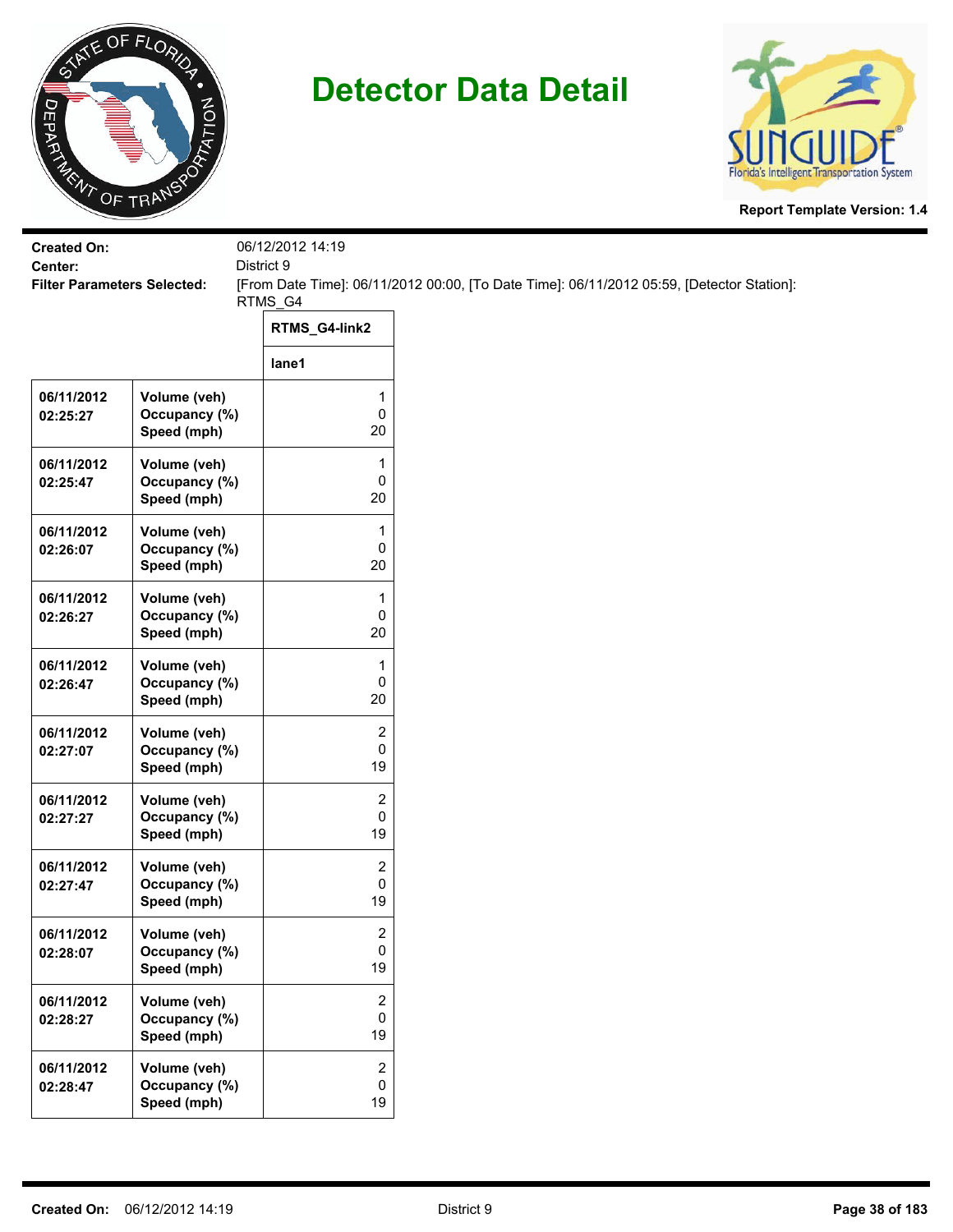



| <b>Created On:</b>                            |               | 06/12/2012 14:19        |                                                                                           |
|-----------------------------------------------|---------------|-------------------------|-------------------------------------------------------------------------------------------|
| Center:<br><b>Filter Parameters Selected:</b> |               | District 9              | [From Date Time]: 06/11/2012 00:00, [To Date Time]: 06/11/2012 05:59, [Detector Station]: |
|                                               |               | RTMS_G4                 |                                                                                           |
|                                               |               | RTMS_G4-link2           |                                                                                           |
|                                               |               | lane1                   |                                                                                           |
| 06/11/2012                                    | Volume (veh)  | 2                       |                                                                                           |
| 02:29:07                                      | Occupancy (%) | $\pmb{0}$               |                                                                                           |
|                                               | Speed (mph)   | 19                      |                                                                                           |
| 06/11/2012                                    | Volume (veh)  | $\overline{c}$          |                                                                                           |
| 02:29:27                                      | Occupancy (%) | $\pmb{0}$               |                                                                                           |
|                                               | Speed (mph)   | 19                      |                                                                                           |
| 06/11/2012                                    | Volume (veh)  | $\overline{\mathbf{c}}$ |                                                                                           |
| 02:29:47                                      | Occupancy (%) | 0                       |                                                                                           |
|                                               | Speed (mph)   | 19                      |                                                                                           |
| 06/11/2012                                    | Volume (veh)  | 2                       |                                                                                           |
| 02:30:07                                      | Occupancy (%) | 0                       |                                                                                           |
|                                               | Speed (mph)   | 19                      |                                                                                           |
| 06/11/2012                                    | Volume (veh)  | $\overline{c}$          |                                                                                           |
| 02:30:27                                      | Occupancy (%) | 0                       |                                                                                           |
|                                               | Speed (mph)   | 19                      |                                                                                           |
| 06/11/2012                                    | Volume (veh)  | $\overline{c}$          |                                                                                           |
| 02:30:47                                      | Occupancy (%) | 0                       |                                                                                           |
|                                               | Speed (mph)   | 19                      |                                                                                           |
| 06/11/2012                                    | Volume (veh)  | $\overline{c}$          |                                                                                           |
| 02:31:07                                      | Occupancy (%) | $\pmb{0}$               |                                                                                           |
|                                               | Speed (mph)   | 19                      |                                                                                           |
| 06/11/2012                                    | Volume (veh)  | 2                       |                                                                                           |
| 02:31:27                                      | Occupancy (%) | 0                       |                                                                                           |
|                                               | Speed (mph)   | 19                      |                                                                                           |
| 06/11/2012                                    | Volume (veh)  | 2                       |                                                                                           |
| 02:31:47                                      | Occupancy (%) | $\mathbf 0$             |                                                                                           |
|                                               | Speed (mph)   | 19                      |                                                                                           |
| 06/11/2012                                    | Volume (veh)  | $\overline{4}$          |                                                                                           |
| 02:37:07                                      | Occupancy (%) | 0                       |                                                                                           |
|                                               | Speed (mph)   | 19                      |                                                                                           |
| 06/11/2012                                    | Volume (veh)  | $\overline{\mathbf{4}}$ |                                                                                           |
| 02:37:27                                      | Occupancy (%) | 0                       |                                                                                           |
|                                               | Speed (mph)   | 19                      |                                                                                           |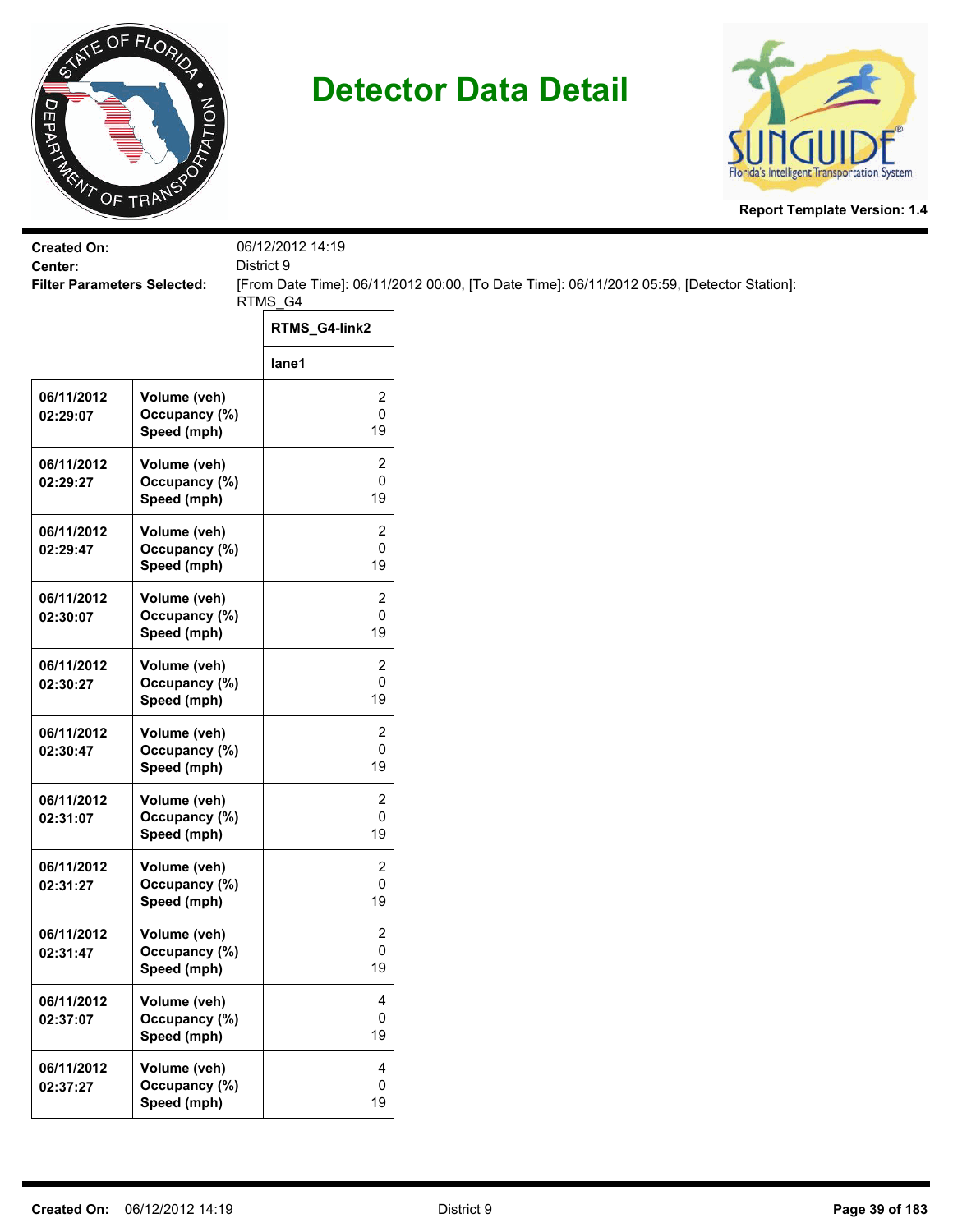



| <b>Created On:</b>                            |                              | 06/12/2012 14:19 |                                                                                           |  |
|-----------------------------------------------|------------------------------|------------------|-------------------------------------------------------------------------------------------|--|
| Center:<br><b>Filter Parameters Selected:</b> |                              | District 9       | [From Date Time]: 06/11/2012 00:00, [To Date Time]: 06/11/2012 05:59, [Detector Station]: |  |
|                                               |                              | RTMS_G4          |                                                                                           |  |
|                                               |                              | RTMS_G4-link2    |                                                                                           |  |
|                                               |                              | lane1            |                                                                                           |  |
| 06/11/2012                                    | Volume (veh)                 | 4                |                                                                                           |  |
| 02:37:47                                      | Occupancy (%)<br>Speed (mph) | 0<br>19          |                                                                                           |  |
| 06/11/2012                                    | Volume (veh)                 | 4                |                                                                                           |  |
| 02:38:07                                      | Occupancy (%)                | 0                |                                                                                           |  |
|                                               | Speed (mph)                  | 19               |                                                                                           |  |
| 06/11/2012                                    | Volume (veh)                 | 4                |                                                                                           |  |
| 02:38:27                                      | Occupancy (%)                | 0                |                                                                                           |  |
|                                               | Speed (mph)                  | 19               |                                                                                           |  |
| 06/11/2012                                    | Volume (veh)                 | 4                |                                                                                           |  |
| 02:38:47                                      | Occupancy (%)                | 0                |                                                                                           |  |
|                                               | Speed (mph)                  | 19               |                                                                                           |  |
| 06/11/2012                                    | Volume (veh)                 | 4                |                                                                                           |  |
| 02:39:07                                      | Occupancy (%)                | 0                |                                                                                           |  |
|                                               | Speed (mph)                  | 19               |                                                                                           |  |
| 06/11/2012                                    | Volume (veh)                 | 4                |                                                                                           |  |
| 02:39:27                                      | Occupancy (%)                | 0                |                                                                                           |  |
|                                               | Speed (mph)                  | 19               |                                                                                           |  |
| 06/11/2012                                    | Volume (veh)                 | 4                |                                                                                           |  |
| 02:39:47                                      | Occupancy (%)                | 0                |                                                                                           |  |
|                                               | Speed (mph)                  | 19               |                                                                                           |  |
| 06/11/2012                                    | Volume (veh)                 | 4                |                                                                                           |  |
| 02:40:07                                      | Occupancy (%)                | 0                |                                                                                           |  |
|                                               | Speed (mph)                  | 19               |                                                                                           |  |
| 06/11/2012                                    | Volume (veh)                 | 4                |                                                                                           |  |
| 02:40:27                                      | Occupancy (%)                | 0                |                                                                                           |  |
|                                               | Speed (mph)                  | 19               |                                                                                           |  |
| 06/11/2012                                    | Volume (veh)                 | 4                |                                                                                           |  |
| 02:40:47                                      | Occupancy (%)                | 0                |                                                                                           |  |
|                                               | Speed (mph)                  | 19               |                                                                                           |  |
| 06/11/2012                                    | Volume (veh)                 | 4                |                                                                                           |  |
| 02:41:07                                      | Occupancy (%)                | 0                |                                                                                           |  |
|                                               | Speed (mph)                  | 19               |                                                                                           |  |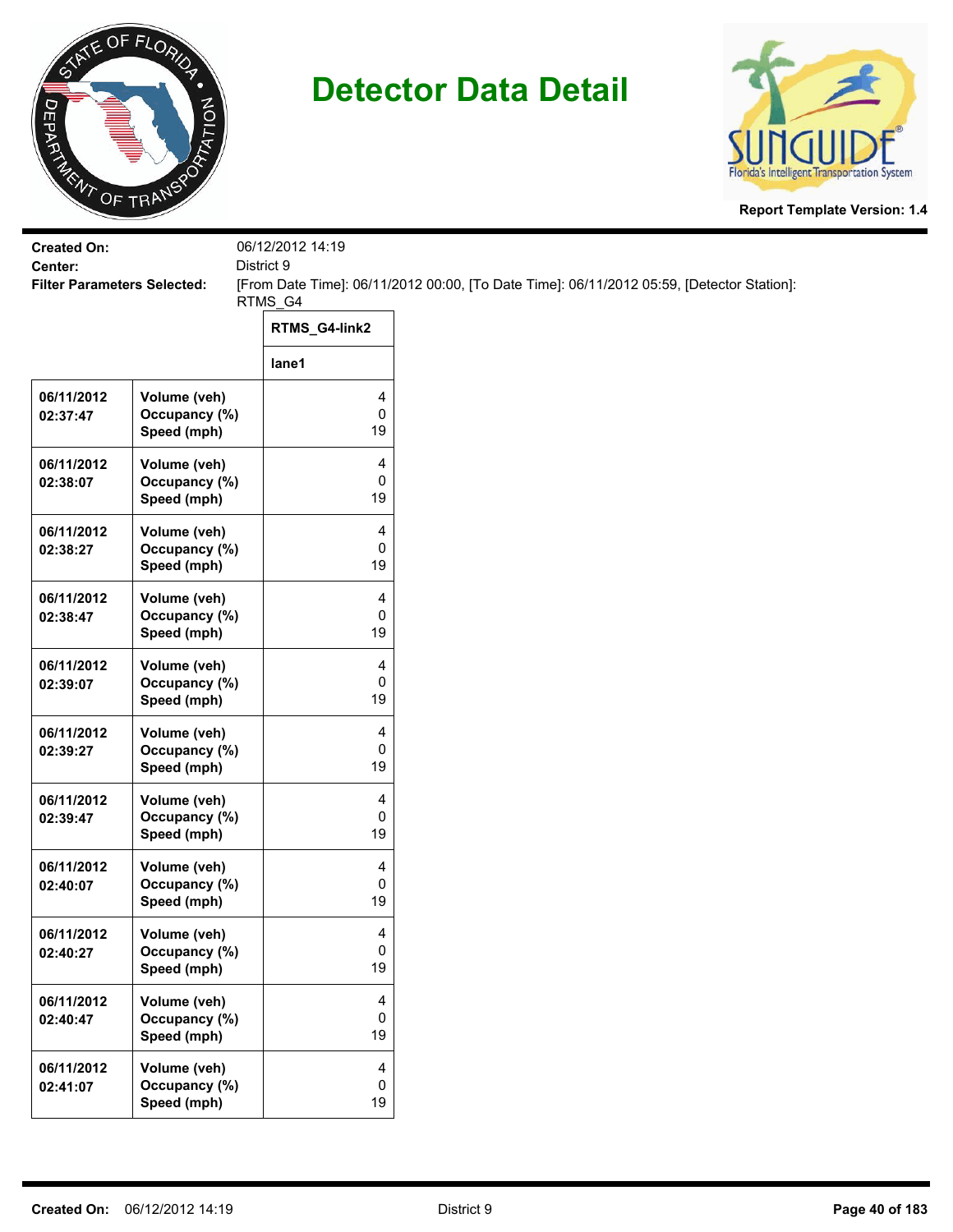



| <b>Created On:</b>                            |                                              | 06/12/2012 14:19                   |                                                                                           |
|-----------------------------------------------|----------------------------------------------|------------------------------------|-------------------------------------------------------------------------------------------|
| Center:<br><b>Filter Parameters Selected:</b> |                                              | District 9                         | [From Date Time]: 06/11/2012 00:00, [To Date Time]: 06/11/2012 05:59, [Detector Station]: |
|                                               |                                              | RTMS_G4                            |                                                                                           |
|                                               |                                              | RTMS_G4-link2                      |                                                                                           |
|                                               |                                              | lane1                              |                                                                                           |
| 06/11/2012<br>02:41:27                        | Volume (veh)<br>Occupancy (%)<br>Speed (mph) | 4<br>0<br>19                       |                                                                                           |
| 06/11/2012<br>02:41:47                        | Volume (veh)<br>Occupancy (%)<br>Speed (mph) | 4<br>0<br>19                       |                                                                                           |
| 06/11/2012<br>02:42:07                        | Volume (veh)<br>Occupancy (%)<br>Speed (mph) | 2<br>0<br>19                       |                                                                                           |
| 06/11/2012<br>02:42:27                        | Volume (veh)<br>Occupancy (%)<br>Speed (mph) | 2<br>0<br>19                       |                                                                                           |
| 06/11/2012<br>02:42:47                        | Volume (veh)<br>Occupancy (%)<br>Speed (mph) | $\overline{2}$<br>0<br>19          |                                                                                           |
| 06/11/2012<br>02:43:07                        | Volume (veh)<br>Occupancy (%)<br>Speed (mph) | 2<br>0<br>19                       |                                                                                           |
| 06/11/2012<br>02:43:27                        | Volume (veh)<br>Occupancy (%)<br>Speed (mph) | 2<br>0<br>19                       |                                                                                           |
| 06/11/2012<br>02:43:47                        | Volume (veh)<br>Occupancy (%)<br>Speed (mph) | 2<br>0<br>19                       |                                                                                           |
| 06/11/2012<br>02:44:07                        | Volume (veh)<br>Occupancy (%)<br>Speed (mph) | $\overline{\mathbf{c}}$<br>0<br>19 |                                                                                           |
| 06/11/2012<br>02:44:27                        | Volume (veh)<br>Occupancy (%)<br>Speed (mph) | $\overline{c}$<br>0<br>19          |                                                                                           |
| 06/11/2012<br>02:44:47                        | Volume (veh)<br>Occupancy (%)<br>Speed (mph) | $\overline{2}$<br>0<br>19          |                                                                                           |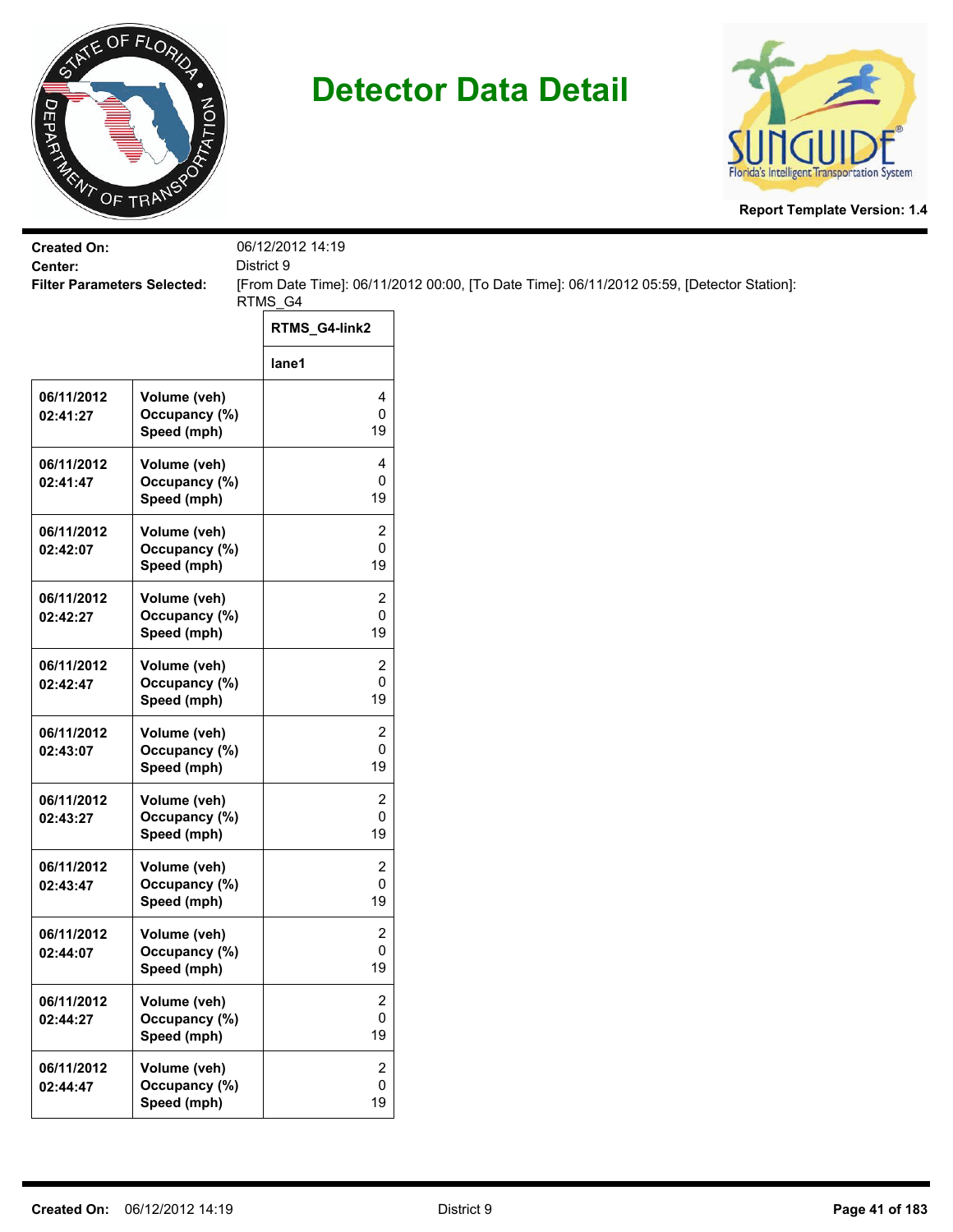



| <b>Created On:</b>                            |                               | 06/12/2012 14:19    |                                                                                           |
|-----------------------------------------------|-------------------------------|---------------------|-------------------------------------------------------------------------------------------|
| Center:<br><b>Filter Parameters Selected:</b> |                               | District 9          | [From Date Time]: 06/11/2012 00:00, [To Date Time]: 06/11/2012 05:59, [Detector Station]: |
|                                               |                               | RTMS_G4             |                                                                                           |
|                                               |                               | RTMS_G4-link2       |                                                                                           |
|                                               |                               | lane1               |                                                                                           |
| 06/11/2012                                    | Volume (veh)                  | 2                   |                                                                                           |
| 02:45:07                                      | Occupancy (%)<br>Speed (mph)  | 0<br>19             |                                                                                           |
| 06/11/2012                                    | Volume (veh)                  | 2                   |                                                                                           |
| 02:45:27                                      | Occupancy (%)<br>Speed (mph)  | 0<br>19             |                                                                                           |
| 06/11/2012                                    | Volume (veh)                  | 2                   |                                                                                           |
| 02:45:47                                      | Occupancy (%)<br>Speed (mph)  | 0<br>19             |                                                                                           |
| 06/11/2012                                    | Volume (veh)                  | 2                   |                                                                                           |
| 02:46:07                                      | Occupancy (%)                 | 0                   |                                                                                           |
|                                               | Speed (mph)                   | 19                  |                                                                                           |
| 06/11/2012<br>02:46:27                        | Volume (veh)<br>Occupancy (%) | $\overline{2}$<br>0 |                                                                                           |
|                                               | Speed (mph)                   | 19                  |                                                                                           |
| 06/11/2012                                    | Volume (veh)                  | 2                   |                                                                                           |
| 02:46:47                                      | Occupancy (%)<br>Speed (mph)  | 0<br>19             |                                                                                           |
| 06/11/2012                                    | Volume (veh)                  | 1                   |                                                                                           |
| 02:47:07                                      | Occupancy (%)                 | 0                   |                                                                                           |
|                                               | Speed (mph)                   | 19                  |                                                                                           |
| 06/11/2012<br>02:47:27                        | Volume (veh)<br>Occupancy (%) | 1<br>0              |                                                                                           |
|                                               | Speed (mph)                   | 19                  |                                                                                           |
| 06/11/2012                                    | Volume (veh)                  | 1                   |                                                                                           |
| 02:47:47                                      | Occupancy (%)<br>Speed (mph)  | 0<br>19             |                                                                                           |
|                                               |                               |                     |                                                                                           |
| 06/11/2012<br>02:48:07                        | Volume (veh)<br>Occupancy (%) | 1<br>0              |                                                                                           |
|                                               | Speed (mph)                   | 19                  |                                                                                           |
| 06/11/2012                                    | Volume (veh)                  | 1<br>$\pmb{0}$      |                                                                                           |
| 02:48:27                                      | Occupancy (%)<br>Speed (mph)  | 19                  |                                                                                           |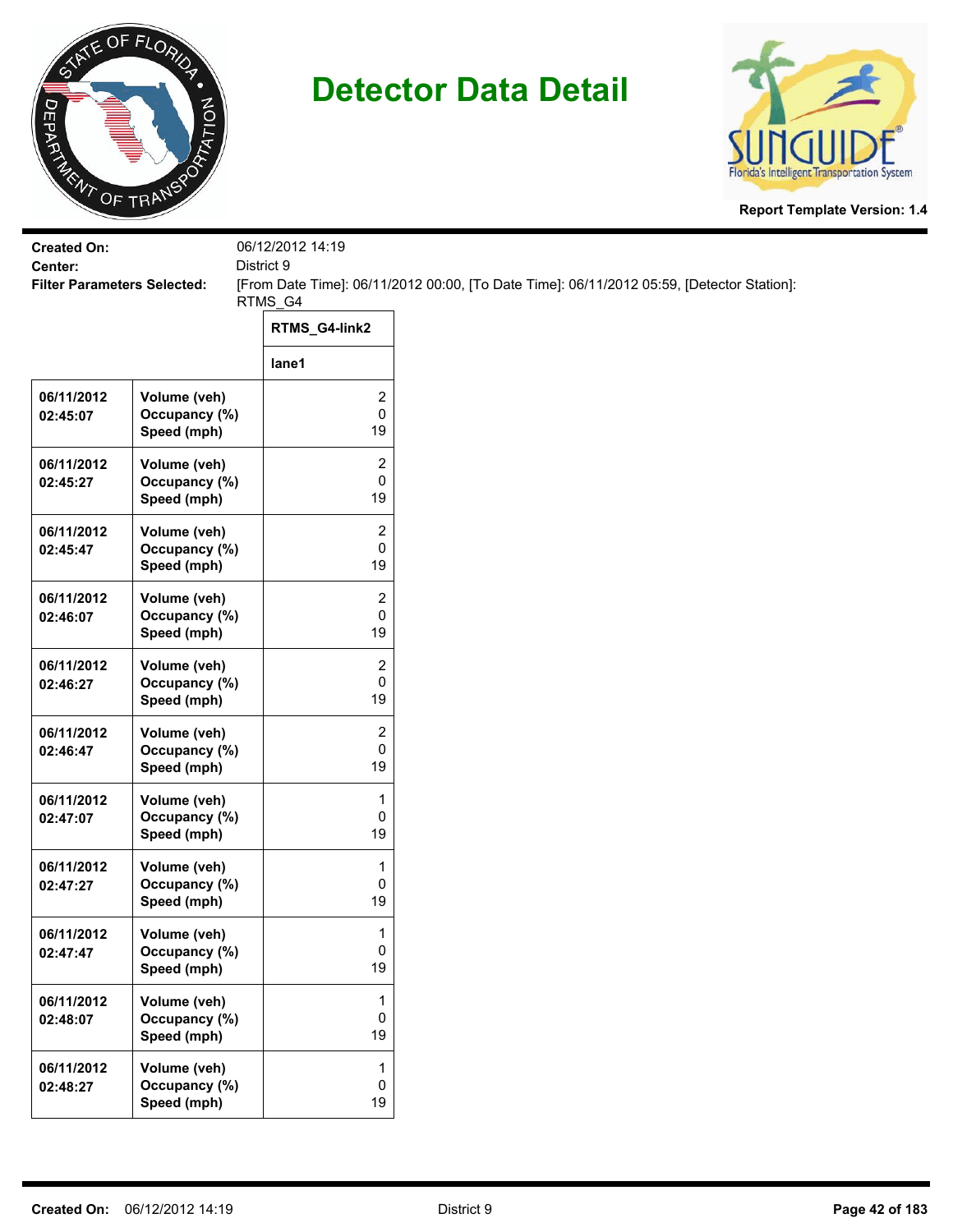



| <b>Created On:</b><br>Center:      |                                              | 06/12/2012 14:19<br>District 9 |                                                                                           |  |
|------------------------------------|----------------------------------------------|--------------------------------|-------------------------------------------------------------------------------------------|--|
| <b>Filter Parameters Selected:</b> |                                              | RTMS_G4                        | [From Date Time]: 06/11/2012 00:00, [To Date Time]: 06/11/2012 05:59, [Detector Station]: |  |
|                                    |                                              | RTMS_G4-link2                  |                                                                                           |  |
|                                    |                                              | lane1                          |                                                                                           |  |
| 06/11/2012<br>02:48:47             | Volume (veh)<br>Occupancy (%)<br>Speed (mph) | 1<br>0<br>19                   |                                                                                           |  |
| 06/11/2012<br>02:49:07             | Volume (veh)<br>Occupancy (%)<br>Speed (mph) | 1<br>0<br>19                   |                                                                                           |  |
| 06/11/2012<br>02:49:27             | Volume (veh)<br>Occupancy (%)<br>Speed (mph) | 1<br>0<br>19                   |                                                                                           |  |
| 06/11/2012<br>02:49:47             | Volume (veh)<br>Occupancy (%)<br>Speed (mph) | 1<br>0<br>19                   |                                                                                           |  |
| 06/11/2012<br>02:50:07             | Volume (veh)<br>Occupancy (%)<br>Speed (mph) | 1<br>0<br>19                   |                                                                                           |  |
| 06/11/2012<br>02:50:27             | Volume (veh)<br>Occupancy (%)<br>Speed (mph) | 1<br>0<br>19                   |                                                                                           |  |
| 06/11/2012<br>02:50:47             | Volume (veh)<br>Occupancy (%)<br>Speed (mph) | 1<br>0<br>19                   |                                                                                           |  |
| 06/11/2012<br>02:51:07             | Volume (veh)<br>Occupancy (%)<br>Speed (mph) | 1<br>0<br>19                   |                                                                                           |  |
| 06/11/2012<br>02:51:27             | Volume (veh)<br>Occupancy (%)<br>Speed (mph) | 1<br>0<br>19                   |                                                                                           |  |
| 06/11/2012<br>02:51:47             | Volume (veh)<br>Occupancy (%)<br>Speed (mph) | 1<br>0<br>19                   |                                                                                           |  |
| 06/11/2012<br>02:52:07             | Volume (veh)<br>Occupancy (%)<br>Speed (mph) | 2<br>0<br>19                   |                                                                                           |  |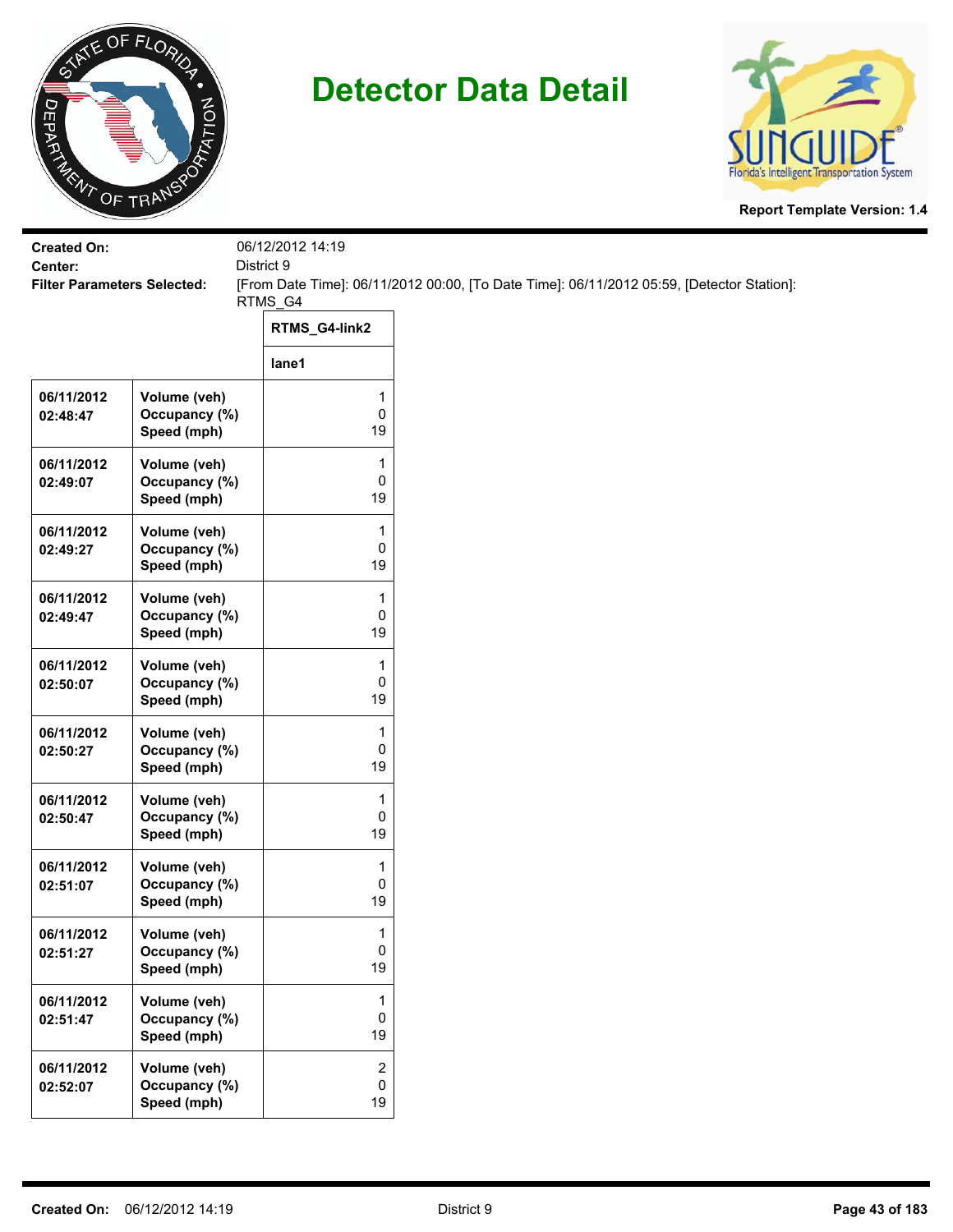



| <b>Created On:</b><br>Center:      |                                              | 06/12/2012 14:19<br>District 9    |                                                                                           |
|------------------------------------|----------------------------------------------|-----------------------------------|-------------------------------------------------------------------------------------------|
| <b>Filter Parameters Selected:</b> |                                              |                                   | [From Date Time]: 06/11/2012 00:00, [To Date Time]: 06/11/2012 05:59, [Detector Station]: |
|                                    |                                              | RTMS_G4                           |                                                                                           |
|                                    |                                              | RTMS_G4-link2                     |                                                                                           |
|                                    |                                              | lane1                             |                                                                                           |
| 06/11/2012<br>02:52:27             | Volume (veh)<br>Occupancy (%)<br>Speed (mph) | 2<br>0<br>19                      |                                                                                           |
| 06/11/2012<br>02:52:47             | Volume (veh)<br>Occupancy (%)<br>Speed (mph) | 2<br>0<br>19                      |                                                                                           |
| 06/11/2012<br>02:53:07             | Volume (veh)<br>Occupancy (%)<br>Speed (mph) | 2<br>0<br>19                      |                                                                                           |
| 06/11/2012<br>02:53:27             | Volume (veh)<br>Occupancy (%)<br>Speed (mph) | 2<br>0<br>19                      |                                                                                           |
| 06/11/2012<br>02:53:47             | Volume (veh)<br>Occupancy (%)<br>Speed (mph) | 2<br>0<br>19                      |                                                                                           |
| 06/11/2012<br>02:54:07             | Volume (veh)<br>Occupancy (%)<br>Speed (mph) | 2<br>0<br>19                      |                                                                                           |
| 06/11/2012<br>02:54:27             | Volume (veh)<br>Occupancy (%)<br>Speed (mph) | 2<br>0<br>19                      |                                                                                           |
| 06/11/2012<br>02:54:47             | Volume (veh)<br>Occupancy (%)<br>Speed (mph) | 2<br>0<br>19                      |                                                                                           |
| 06/11/2012<br>02:55:07             | Volume (veh)<br>Occupancy (%)<br>Speed (mph) | 2<br>0<br>19                      |                                                                                           |
| 06/11/2012<br>02:55:27             | Volume (veh)<br>Occupancy (%)<br>Speed (mph) | 2<br>0<br>19                      |                                                                                           |
| 06/11/2012<br>02:55:47             | Volume (veh)<br>Occupancy (%)<br>Speed (mph) | $\overline{2}$<br>$\pmb{0}$<br>19 |                                                                                           |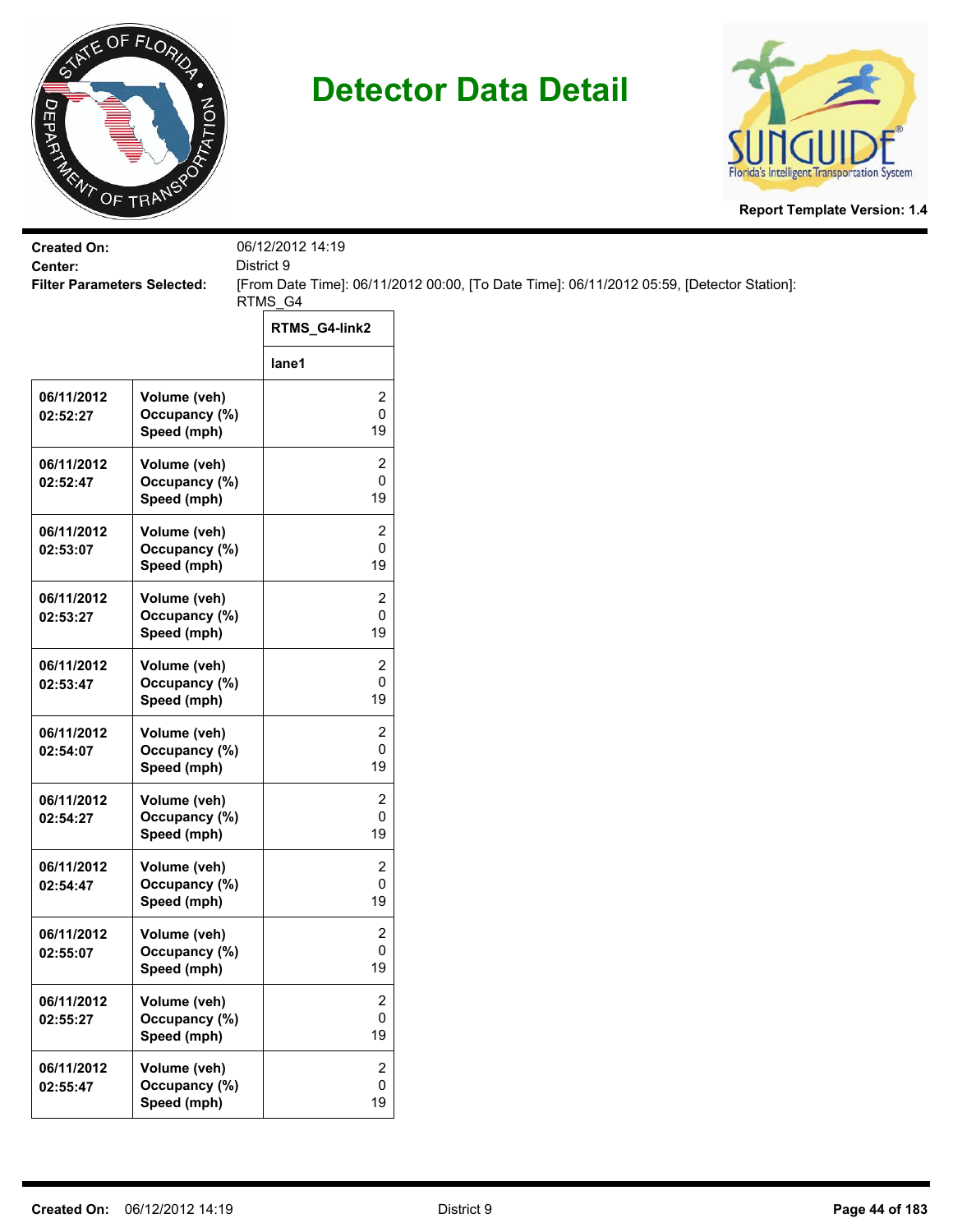



| <b>Created On:</b>                            |                              | 06/12/2012 14:19 |                                                                                           |
|-----------------------------------------------|------------------------------|------------------|-------------------------------------------------------------------------------------------|
| Center:<br><b>Filter Parameters Selected:</b> |                              | District 9       | [From Date Time]: 06/11/2012 00:00, [To Date Time]: 06/11/2012 05:59, [Detector Station]: |
|                                               |                              | RTMS_G4          |                                                                                           |
|                                               |                              | RTMS_G4-link2    |                                                                                           |
|                                               |                              | lane1            |                                                                                           |
| 06/11/2012                                    | Volume (veh)                 | 2                |                                                                                           |
| 02:56:07                                      | Occupancy (%)<br>Speed (mph) | 0<br>19          |                                                                                           |
| 06/11/2012                                    | Volume (veh)                 | $\overline{c}$   |                                                                                           |
| 02:56:27                                      | Occupancy (%)                | 0                |                                                                                           |
|                                               | Speed (mph)                  | 19               |                                                                                           |
| 06/11/2012                                    | Volume (veh)                 | $\overline{c}$   |                                                                                           |
| 02:56:47                                      | Occupancy (%)                | 0                |                                                                                           |
|                                               | Speed (mph)                  | 19               |                                                                                           |
| 06/11/2012                                    | Volume (veh)                 | 2                |                                                                                           |
| 02:57:07                                      | Occupancy (%)                | 0                |                                                                                           |
|                                               | Speed (mph)                  | 19               |                                                                                           |
| 06/11/2012                                    | Volume (veh)                 | 2                |                                                                                           |
| 02:57:27                                      | Occupancy (%)                | 0                |                                                                                           |
|                                               | Speed (mph)                  | 19               |                                                                                           |
| 06/11/2012                                    | Volume (veh)                 | 2                |                                                                                           |
| 02:57:47                                      | Occupancy (%)                | 0                |                                                                                           |
|                                               | Speed (mph)                  | 19               |                                                                                           |
| 06/11/2012                                    | Volume (veh)                 | 2                |                                                                                           |
| 02:58:07                                      | Occupancy (%)                | 0                |                                                                                           |
|                                               | Speed (mph)                  | 19               |                                                                                           |
| 06/11/2012                                    | Volume (veh)                 | 2                |                                                                                           |
| 02:58:27                                      | Occupancy (%)                | 0                |                                                                                           |
|                                               | Speed (mph)                  | 19               |                                                                                           |
| 06/11/2012                                    | Volume (veh)                 | 2                |                                                                                           |
| 02:58:47                                      | Occupancy (%)                | $\pmb{0}$        |                                                                                           |
|                                               | Speed (mph)                  | 19               |                                                                                           |
| 06/11/2012                                    | Volume (veh)                 | $\overline{2}$   |                                                                                           |
| 02:59:07                                      | Occupancy (%)                | 0                |                                                                                           |
|                                               | Speed (mph)                  | 19               |                                                                                           |
| 06/11/2012                                    | Volume (veh)                 | $\overline{2}$   |                                                                                           |
| 02:59:27                                      | Occupancy (%)                | 0                |                                                                                           |
|                                               | Speed (mph)                  | 19               |                                                                                           |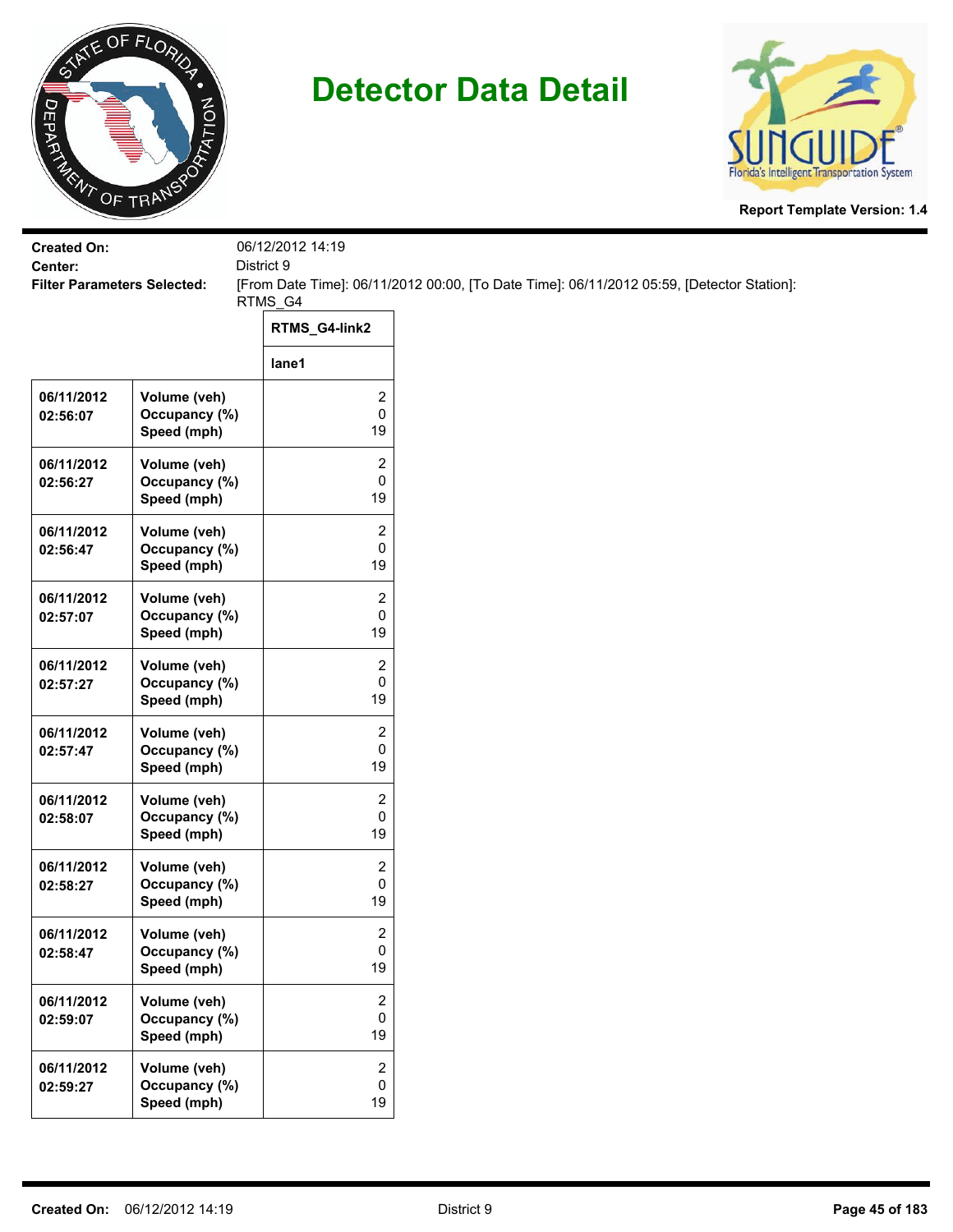



| <b>Created On:</b>                            |                              | 06/12/2012 14:19        |                                                                                           |
|-----------------------------------------------|------------------------------|-------------------------|-------------------------------------------------------------------------------------------|
| Center:<br><b>Filter Parameters Selected:</b> |                              | District 9<br>RTMS_G4   | [From Date Time]: 06/11/2012 00:00, [To Date Time]: 06/11/2012 05:59, [Detector Station]: |
|                                               |                              | RTMS_G4-link2           |                                                                                           |
|                                               |                              | lane1                   |                                                                                           |
| 06/11/2012                                    | Volume (veh)                 | 2<br>$\pmb{0}$          |                                                                                           |
| 02:59:47                                      | Occupancy (%)<br>Speed (mph) | 19                      |                                                                                           |
| 06/11/2012                                    | Volume (veh)                 | 2                       |                                                                                           |
| 03:00:07                                      | Occupancy (%)<br>Speed (mph) | 0<br>19                 |                                                                                           |
| 06/11/2012                                    | Volume (veh)                 | 2                       |                                                                                           |
| 03:00:27                                      | Occupancy (%)<br>Speed (mph) | 0<br>19                 |                                                                                           |
| 06/11/2012                                    | Volume (veh)                 | $\overline{\mathbf{c}}$ |                                                                                           |
| 03:00:47                                      | Occupancy (%)<br>Speed (mph) | 0<br>19                 |                                                                                           |
| 06/11/2012                                    | Volume (veh)                 | $\overline{c}$          |                                                                                           |
| 03:01:07                                      | Occupancy (%)<br>Speed (mph) | 0<br>19                 |                                                                                           |
| 06/11/2012                                    | Volume (veh)                 | $\overline{\mathbf{c}}$ |                                                                                           |
| 03:01:27                                      | Occupancy (%)<br>Speed (mph) | $\pmb{0}$<br>19         |                                                                                           |
| 06/11/2012                                    | Volume (veh)                 | $\overline{\mathbf{c}}$ |                                                                                           |
| 03:01:47                                      | Occupancy (%)<br>Speed (mph) | 0<br>19                 |                                                                                           |
| 06/11/2012                                    | Volume (veh)                 | $\overline{c}$          |                                                                                           |
| 03:07:08                                      | Occupancy (%)<br>Speed (mph) | 0<br>19                 |                                                                                           |
| 06/11/2012                                    | Volume (veh)                 | 2                       |                                                                                           |
| 03:07:28                                      | Occupancy (%)<br>Speed (mph) | 0<br>19                 |                                                                                           |
| 06/11/2012                                    | Volume (veh)                 | $\overline{2}$          |                                                                                           |
| 03:07:48                                      | Occupancy (%)<br>Speed (mph) | $\mathsf 0$<br>19       |                                                                                           |
| 06/11/2012                                    | Volume (veh)                 | $\overline{2}$          |                                                                                           |
| 03:08:08                                      | Occupancy (%)<br>Speed (mph) | 0<br>19                 |                                                                                           |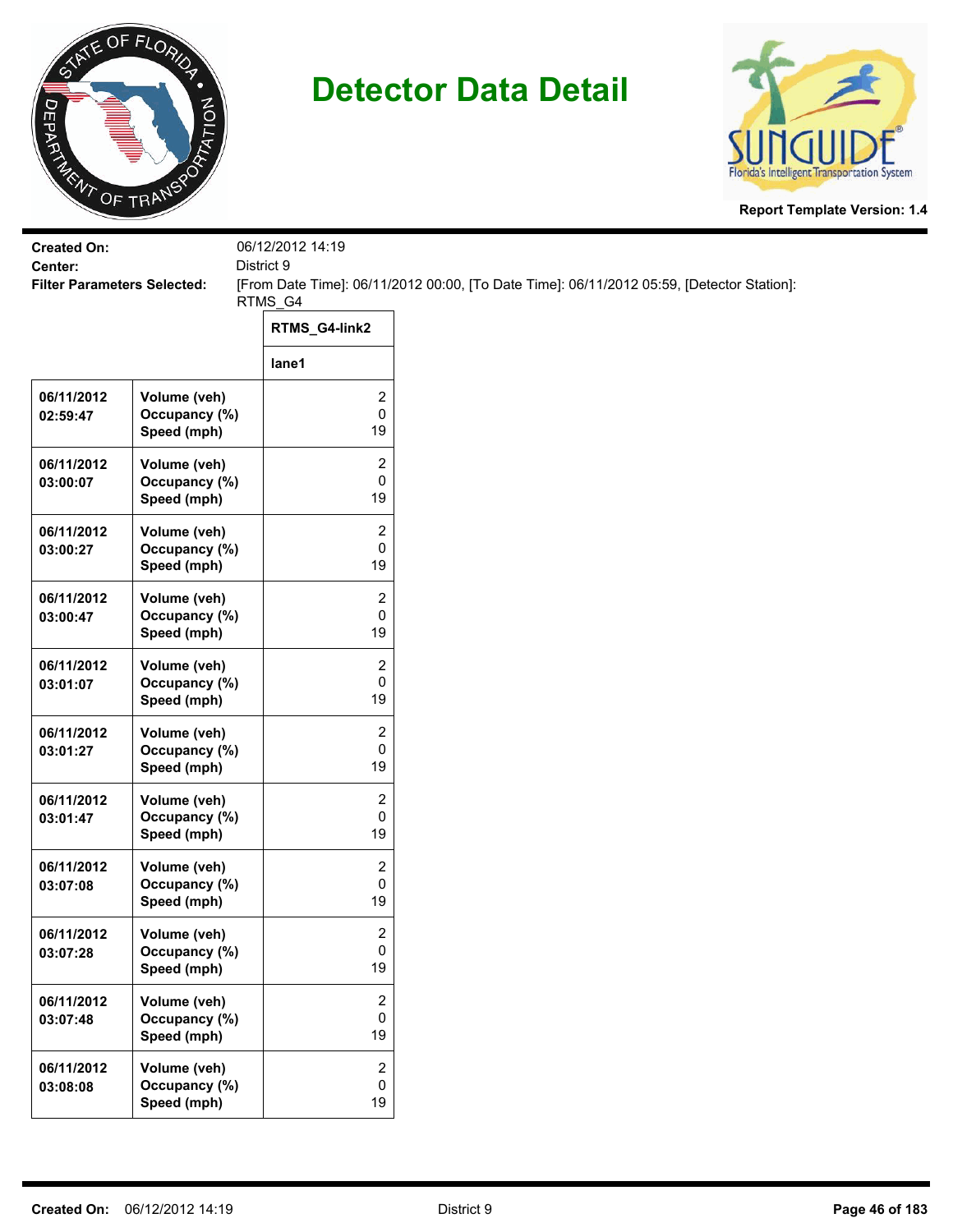



| <b>Created On:</b>                            |                                              | 06/12/2012 14:19<br>District 9    |                                                                                           |
|-----------------------------------------------|----------------------------------------------|-----------------------------------|-------------------------------------------------------------------------------------------|
| Center:<br><b>Filter Parameters Selected:</b> |                                              |                                   | [From Date Time]: 06/11/2012 00:00, [To Date Time]: 06/11/2012 05:59, [Detector Station]: |
|                                               |                                              | RTMS_G4                           |                                                                                           |
|                                               |                                              | RTMS_G4-link2                     |                                                                                           |
|                                               |                                              | lane1                             |                                                                                           |
| 06/11/2012<br>03:08:28                        | Volume (veh)<br>Occupancy (%)<br>Speed (mph) | 2<br>0<br>19                      |                                                                                           |
| 06/11/2012<br>03:08:48                        | Volume (veh)<br>Occupancy (%)<br>Speed (mph) | 2<br>0<br>19                      |                                                                                           |
| 06/11/2012<br>03:09:08                        | Volume (veh)<br>Occupancy (%)<br>Speed (mph) | 2<br>0<br>19                      |                                                                                           |
| 06/11/2012<br>03:09:28                        | Volume (veh)<br>Occupancy (%)<br>Speed (mph) | 2<br>0<br>19                      |                                                                                           |
| 06/11/2012<br>03:09:48                        | Volume (veh)<br>Occupancy (%)<br>Speed (mph) | 2<br>0<br>19                      |                                                                                           |
| 06/11/2012<br>03:10:08                        | Volume (veh)<br>Occupancy (%)<br>Speed (mph) | 2<br>0<br>19                      |                                                                                           |
| 06/11/2012<br>03:10:28                        | Volume (veh)<br>Occupancy (%)<br>Speed (mph) | 2<br>0<br>19                      |                                                                                           |
| 06/11/2012<br>03:10:48                        | Volume (veh)<br>Occupancy (%)<br>Speed (mph) | 2<br>0<br>19                      |                                                                                           |
| 06/11/2012<br>03:11:08                        | Volume (veh)<br>Occupancy (%)<br>Speed (mph) | 2<br>0<br>19                      |                                                                                           |
| 06/11/2012<br>03:11:28                        | Volume (veh)<br>Occupancy (%)<br>Speed (mph) | 2<br>0<br>19                      |                                                                                           |
| 06/11/2012<br>03:11:48                        | Volume (veh)<br>Occupancy (%)<br>Speed (mph) | $\overline{2}$<br>$\pmb{0}$<br>19 |                                                                                           |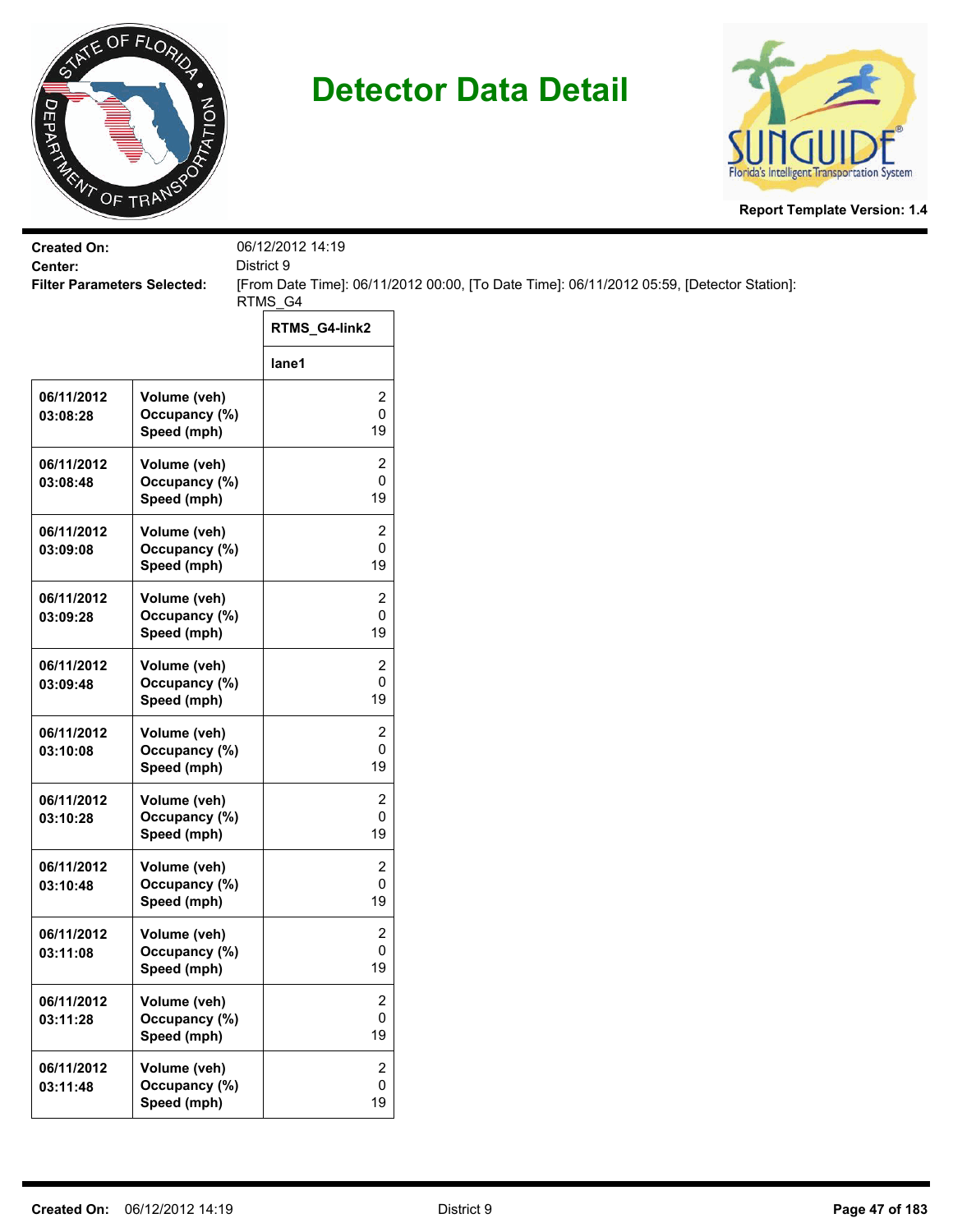



| <b>Created On:</b><br>Center:      |                                              | 06/12/2012 14:19<br>District 9  |                                                                                           |  |
|------------------------------------|----------------------------------------------|---------------------------------|-------------------------------------------------------------------------------------------|--|
| <b>Filter Parameters Selected:</b> |                                              | RTMS_G4                         | [From Date Time]: 06/11/2012 00:00, [To Date Time]: 06/11/2012 05:59, [Detector Station]: |  |
|                                    |                                              | RTMS_G4-link2                   |                                                                                           |  |
|                                    |                                              | lane1                           |                                                                                           |  |
| 06/11/2012<br>03:12:08             | Volume (veh)<br>Occupancy (%)<br>Speed (mph) | 1<br>0<br>19                    |                                                                                           |  |
| 06/11/2012<br>03:12:28             | Volume (veh)<br>Occupancy (%)<br>Speed (mph) | 1<br>0<br>19                    |                                                                                           |  |
| 06/11/2012<br>03:12:48             | Volume (veh)<br>Occupancy (%)<br>Speed (mph) | 1<br>0<br>19                    |                                                                                           |  |
| 06/11/2012<br>03:13:08             | Volume (veh)<br>Occupancy (%)<br>Speed (mph) | 1<br>0<br>19                    |                                                                                           |  |
| 06/11/2012<br>03:13:28             | Volume (veh)<br>Occupancy (%)<br>Speed (mph) | 1<br>0<br>19                    |                                                                                           |  |
| 06/11/2012<br>03:13:48             | Volume (veh)<br>Occupancy (%)<br>Speed (mph) | 1<br>0<br>19                    |                                                                                           |  |
| 06/11/2012<br>03:14:08             | Volume (veh)<br>Occupancy (%)<br>Speed (mph) | 1<br>0<br>19                    |                                                                                           |  |
| 06/11/2012<br>03:14:28             | Volume (veh)<br>Occupancy (%)<br>Speed (mph) | 1<br>0<br>19                    |                                                                                           |  |
| 06/11/2012<br>03:14:48             | Volume (veh)<br>Occupancy (%)<br>Speed (mph) | 1<br>0<br>19                    |                                                                                           |  |
| 06/11/2012<br>03:15:08             | Volume (veh)<br>Occupancy (%)<br>Speed (mph) | $\mathbf{1}$<br>0<br>19         |                                                                                           |  |
| 06/11/2012<br>03:15:28             | Volume (veh)<br>Occupancy (%)<br>Speed (mph) | $\mathbf{1}$<br>$\pmb{0}$<br>19 |                                                                                           |  |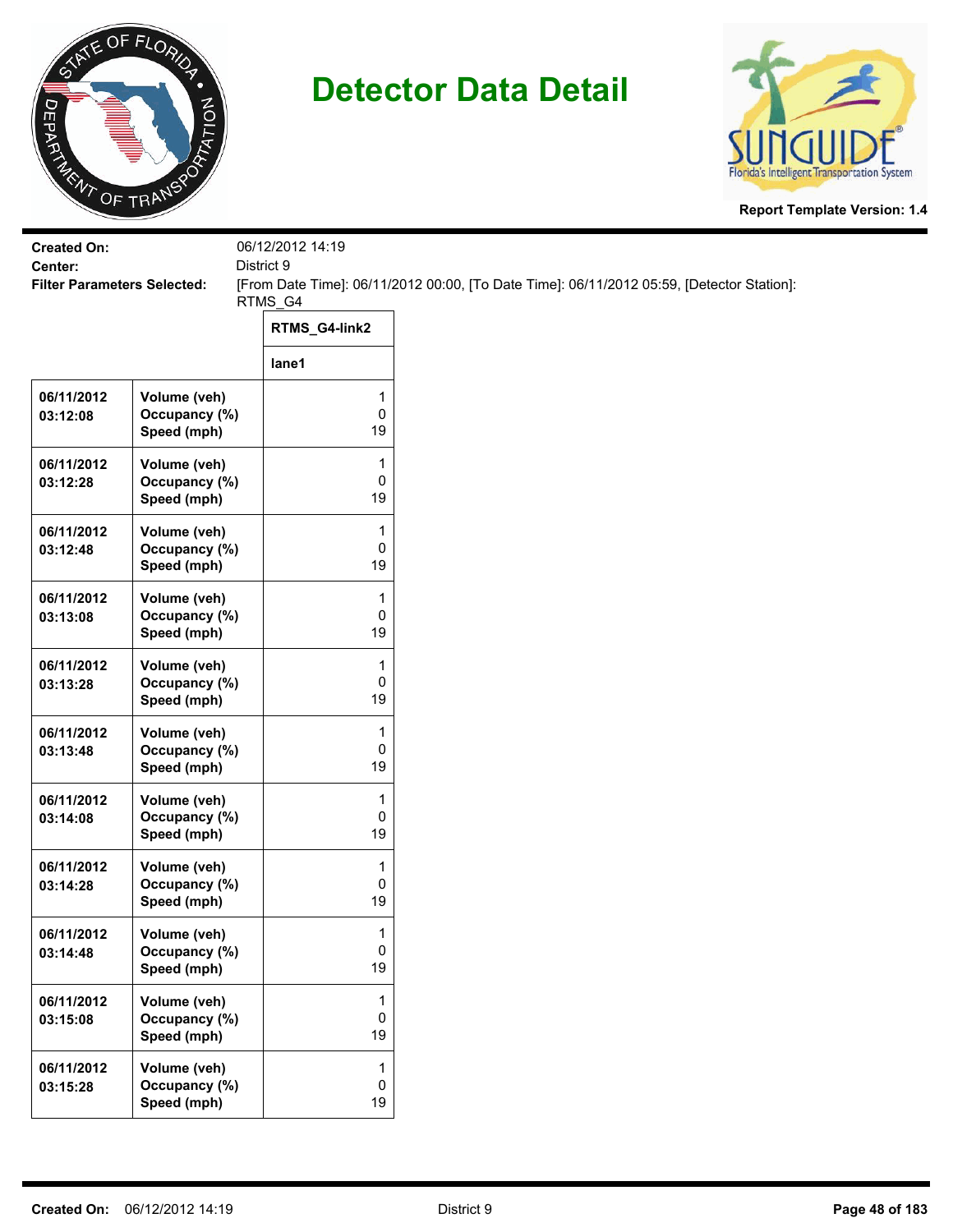



| <b>Created On:</b><br>Center:      |                                              | 06/12/2012 14:19<br>District 9 |                                                                                           |
|------------------------------------|----------------------------------------------|--------------------------------|-------------------------------------------------------------------------------------------|
| <b>Filter Parameters Selected:</b> |                                              | RTMS_G4                        | [From Date Time]: 06/11/2012 00:00, [To Date Time]: 06/11/2012 05:59, [Detector Station]: |
|                                    |                                              | RTMS_G4-link2                  |                                                                                           |
|                                    |                                              | lane1                          |                                                                                           |
| 06/11/2012<br>03:15:48             | Volume (veh)<br>Occupancy (%)<br>Speed (mph) | 1<br>0<br>19                   |                                                                                           |
| 06/11/2012<br>03:16:08             | Volume (veh)<br>Occupancy (%)<br>Speed (mph) | 1<br>0<br>19                   |                                                                                           |
| 06/11/2012<br>03:16:28             | Volume (veh)<br>Occupancy (%)<br>Speed (mph) | 1<br>0<br>19                   |                                                                                           |
| 06/11/2012<br>03:16:48             | Volume (veh)<br>Occupancy (%)<br>Speed (mph) | 1<br>0<br>19                   |                                                                                           |
| 06/11/2012<br>03:22:08             | Volume (veh)<br>Occupancy (%)<br>Speed (mph) | 1<br>0<br>19                   |                                                                                           |
| 06/11/2012<br>03:22:28             | Volume (veh)<br>Occupancy (%)<br>Speed (mph) | 1<br>0<br>19                   |                                                                                           |
| 06/11/2012<br>03:22:48             | Volume (veh)<br>Occupancy (%)<br>Speed (mph) | 1<br>0<br>19                   |                                                                                           |
| 06/11/2012<br>03:23:08             | Volume (veh)<br>Occupancy (%)<br>Speed (mph) | 1<br>0<br>19                   |                                                                                           |
| 06/11/2012<br>03:23:28             | Volume (veh)<br>Occupancy (%)<br>Speed (mph) | 1<br>0<br>19                   |                                                                                           |
| 06/11/2012<br>03:23:48             | Volume (veh)<br>Occupancy (%)<br>Speed (mph) | 1<br>0<br>19                   |                                                                                           |
| 06/11/2012<br>03:24:08             | Volume (veh)<br>Occupancy (%)<br>Speed (mph) | 1<br>0<br>19                   |                                                                                           |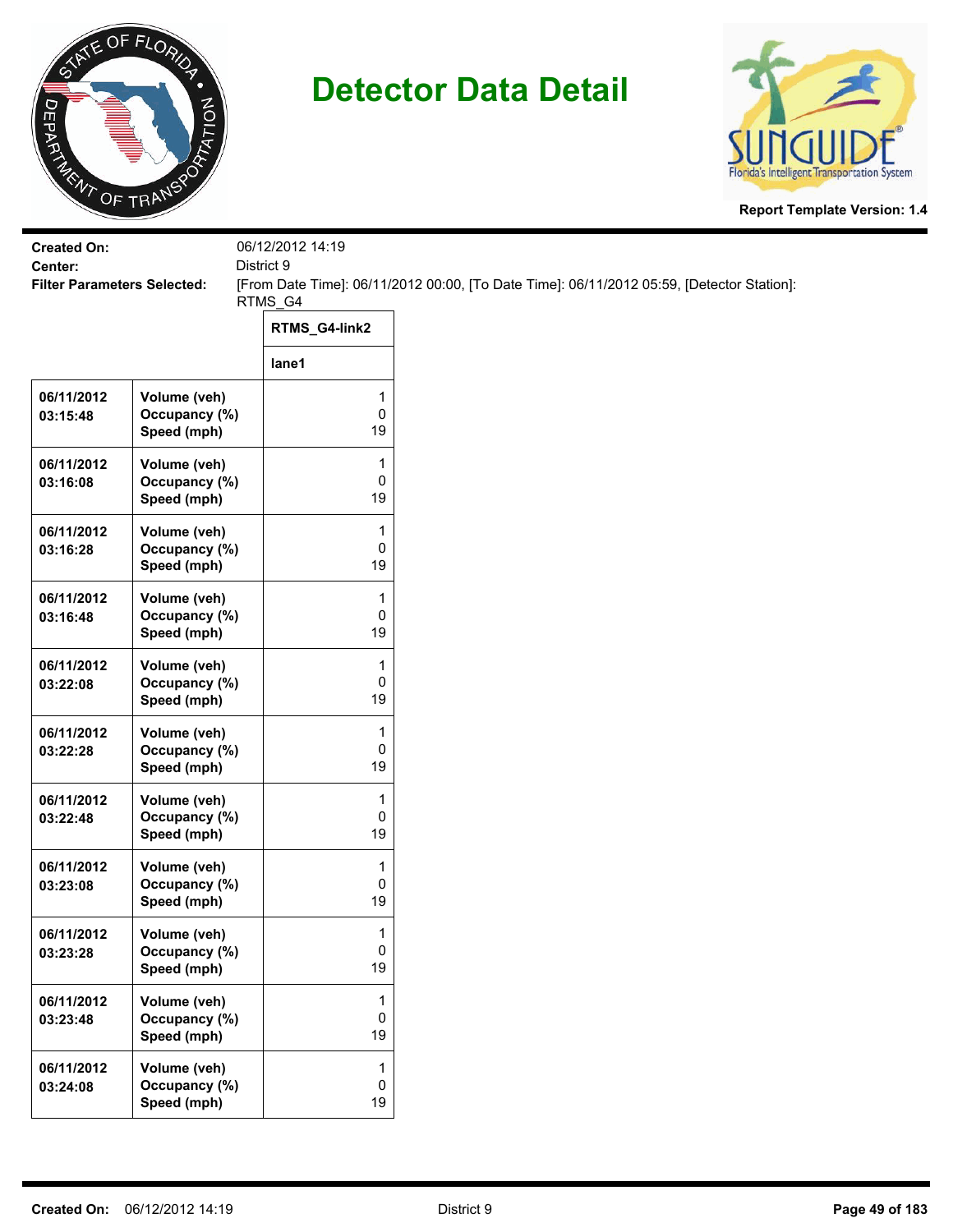



| <b>Created On:</b><br>Center:      |                                              | 06/12/2012 14:19<br>District 9 |                                                                                           |
|------------------------------------|----------------------------------------------|--------------------------------|-------------------------------------------------------------------------------------------|
| <b>Filter Parameters Selected:</b> |                                              | RTMS_G4                        | [From Date Time]: 06/11/2012 00:00, [To Date Time]: 06/11/2012 05:59, [Detector Station]: |
|                                    |                                              | RTMS_G4-link2                  |                                                                                           |
|                                    |                                              | lane1                          |                                                                                           |
| 06/11/2012<br>03:24:28             | Volume (veh)<br>Occupancy (%)<br>Speed (mph) | 1<br>0<br>19                   |                                                                                           |
| 06/11/2012<br>03:24:48             | Volume (veh)<br>Occupancy (%)<br>Speed (mph) | 1<br>0<br>19                   |                                                                                           |
| 06/11/2012<br>03:25:08             | Volume (veh)<br>Occupancy (%)<br>Speed (mph) | 1<br>0<br>19                   |                                                                                           |
| 06/11/2012<br>03:25:28             | Volume (veh)<br>Occupancy (%)<br>Speed (mph) | 1<br>0<br>19                   |                                                                                           |
| 06/11/2012<br>03:25:48             | Volume (veh)<br>Occupancy (%)<br>Speed (mph) | 1<br>0<br>19                   |                                                                                           |
| 06/11/2012<br>03:26:08             | Volume (veh)<br>Occupancy (%)<br>Speed (mph) | 1<br>0<br>19                   |                                                                                           |
| 06/11/2012<br>03:26:28             | Volume (veh)<br>Occupancy (%)<br>Speed (mph) | 1<br>0<br>19                   |                                                                                           |
| 06/11/2012<br>03:26:48             | Volume (veh)<br>Occupancy (%)<br>Speed (mph) | 1<br>0<br>19                   |                                                                                           |
| 06/11/2012<br>03:27:08             | Volume (veh)<br>Occupancy (%)<br>Speed (mph) | 1<br>0<br>19                   |                                                                                           |
| 06/11/2012<br>03:27:28             | Volume (veh)<br>Occupancy (%)<br>Speed (mph) | 1<br>0<br>19                   |                                                                                           |
| 06/11/2012<br>03:27:48             | Volume (veh)<br>Occupancy (%)<br>Speed (mph) | 1<br>0<br>19                   |                                                                                           |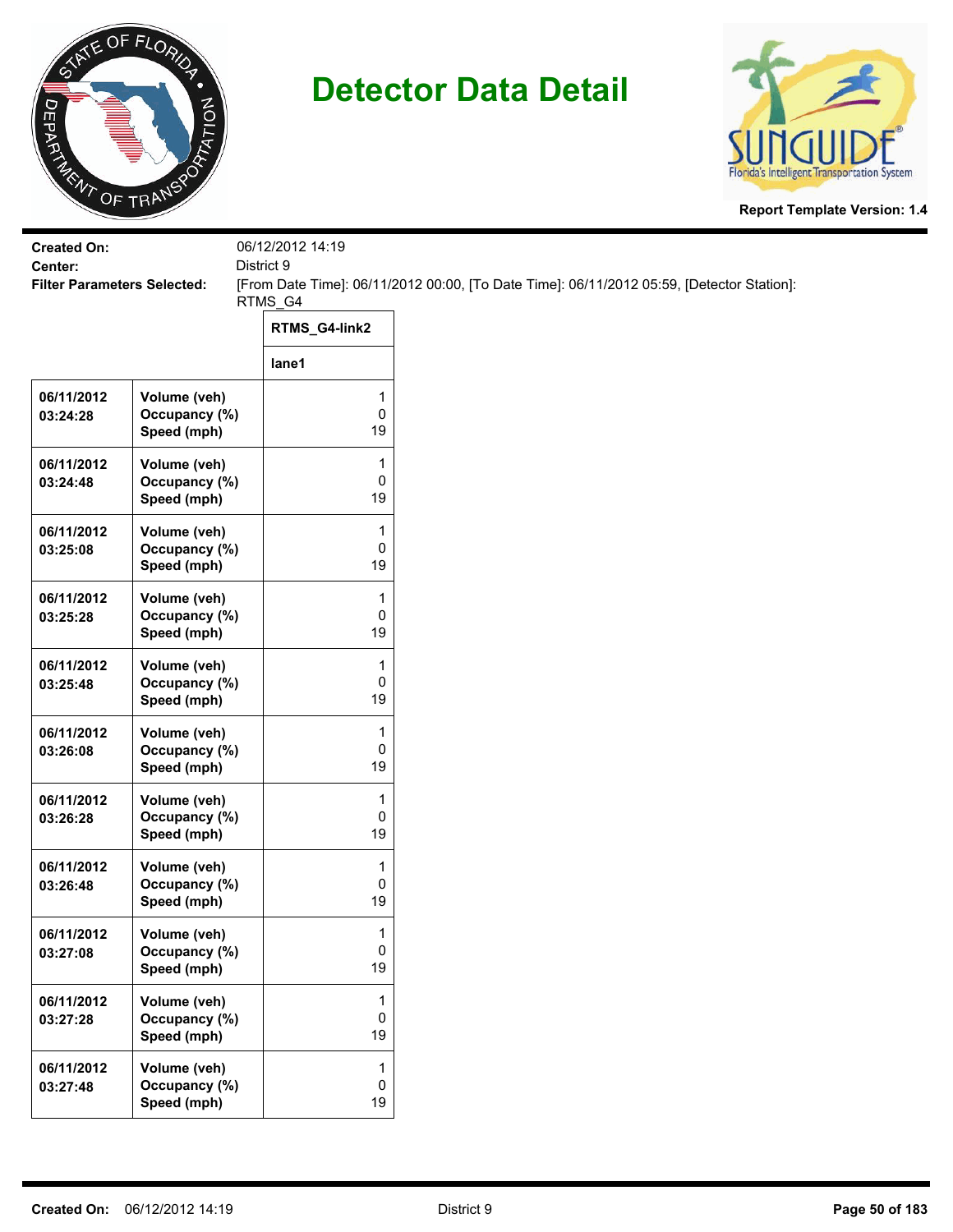



| <b>Created On:</b><br>Center:      |                                              | 06/12/2012 14:19<br>District 9 |                                                                                           |
|------------------------------------|----------------------------------------------|--------------------------------|-------------------------------------------------------------------------------------------|
| <b>Filter Parameters Selected:</b> |                                              | RTMS_G4                        | [From Date Time]: 06/11/2012 00:00, [To Date Time]: 06/11/2012 05:59, [Detector Station]: |
|                                    |                                              | RTMS_G4-link2                  |                                                                                           |
|                                    |                                              | lane1                          |                                                                                           |
| 06/11/2012<br>03:28:08             | Volume (veh)<br>Occupancy (%)<br>Speed (mph) | 1<br>0<br>19                   |                                                                                           |
| 06/11/2012<br>03:28:28             | Volume (veh)<br>Occupancy (%)<br>Speed (mph) | 1<br>0<br>19                   |                                                                                           |
| 06/11/2012<br>03:28:48             | Volume (veh)<br>Occupancy (%)<br>Speed (mph) | 1<br>0<br>19                   |                                                                                           |
| 06/11/2012<br>03:29:08             | Volume (veh)<br>Occupancy (%)<br>Speed (mph) | 1<br>0<br>19                   |                                                                                           |
| 06/11/2012<br>03:29:28             | Volume (veh)<br>Occupancy (%)<br>Speed (mph) | 1<br>0<br>19                   |                                                                                           |
| 06/11/2012<br>03:29:48             | Volume (veh)<br>Occupancy (%)<br>Speed (mph) | 1<br>0<br>19                   |                                                                                           |
| 06/11/2012<br>03:30:08             | Volume (veh)<br>Occupancy (%)<br>Speed (mph) | 1<br>0<br>19                   |                                                                                           |
| 06/11/2012<br>03:30:28             | Volume (veh)<br>Occupancy (%)<br>Speed (mph) | 1<br>0<br>19                   |                                                                                           |
| 06/11/2012<br>03:30:48             | Volume (veh)<br>Occupancy (%)<br>Speed (mph) | 1<br>0<br>19                   |                                                                                           |
| 06/11/2012<br>03:31:08             | Volume (veh)<br>Occupancy (%)<br>Speed (mph) | 1<br>0<br>19                   |                                                                                           |
| 06/11/2012<br>03:31:28             | Volume (veh)<br>Occupancy (%)<br>Speed (mph) | 1<br>0<br>19                   |                                                                                           |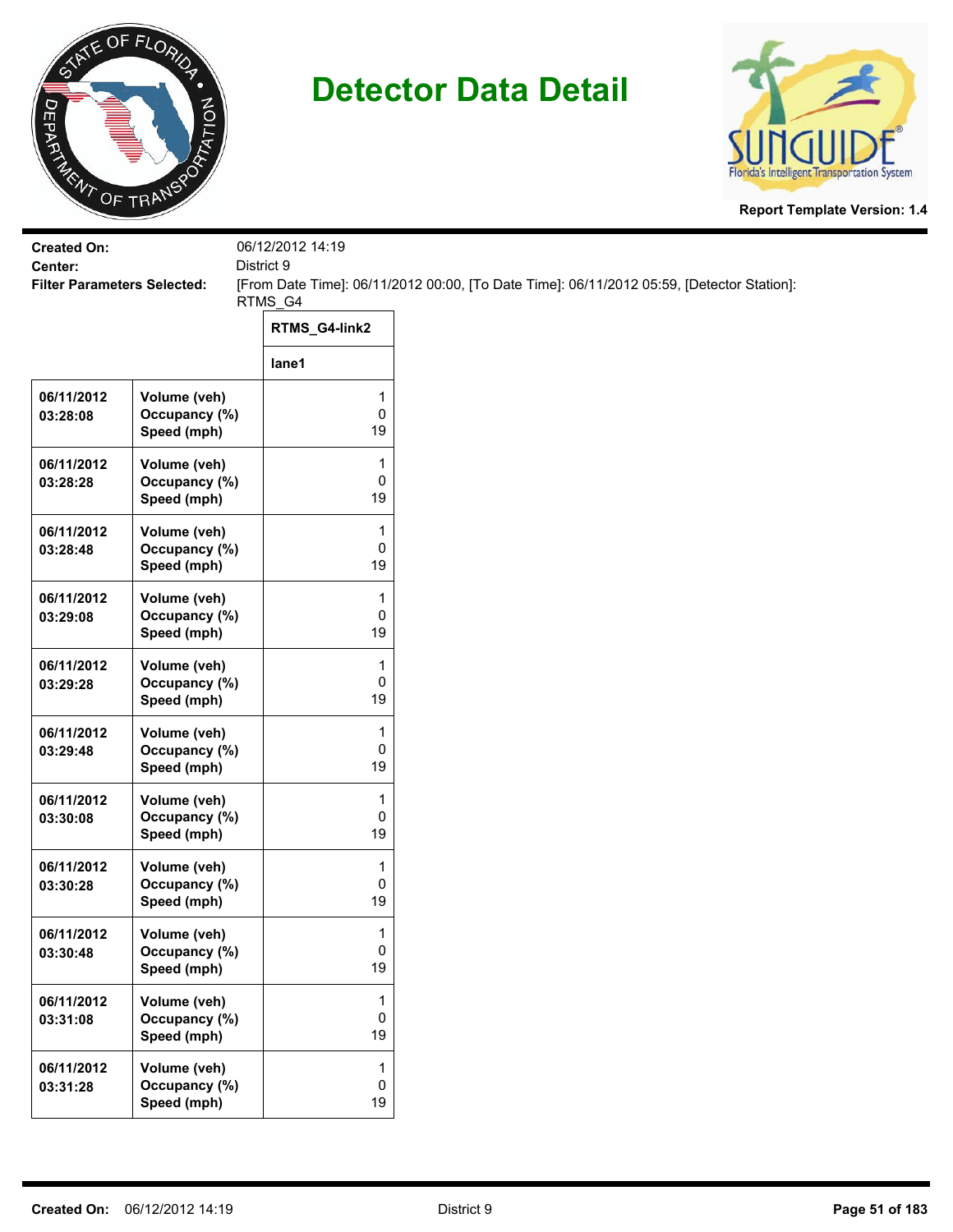



| <b>Created On:</b><br>Center:      |                                              | 06/12/2012 14:19<br>District 9 |                                                                                           |
|------------------------------------|----------------------------------------------|--------------------------------|-------------------------------------------------------------------------------------------|
| <b>Filter Parameters Selected:</b> |                                              | RTMS_G4                        | [From Date Time]: 06/11/2012 00:00, [To Date Time]: 06/11/2012 05:59, [Detector Station]: |
|                                    |                                              | RTMS_G4-link2                  |                                                                                           |
|                                    |                                              | lane1                          |                                                                                           |
| 06/11/2012<br>03:31:48             | Volume (veh)<br>Occupancy (%)<br>Speed (mph) | 1<br>0<br>19                   |                                                                                           |
| 06/11/2012<br>03:32:08             | Volume (veh)<br>Occupancy (%)<br>Speed (mph) | 1<br>0<br>19                   |                                                                                           |
| 06/11/2012<br>03:32:28             | Volume (veh)<br>Occupancy (%)<br>Speed (mph) | 1<br>0<br>19                   |                                                                                           |
| 06/11/2012<br>03:32:48             | Volume (veh)<br>Occupancy (%)<br>Speed (mph) | 1<br>0<br>19                   |                                                                                           |
| 06/11/2012<br>03:33:08             | Volume (veh)<br>Occupancy (%)<br>Speed (mph) | 1<br>0<br>19                   |                                                                                           |
| 06/11/2012<br>03:33:28             | Volume (veh)<br>Occupancy (%)<br>Speed (mph) | 1<br>0<br>19                   |                                                                                           |
| 06/11/2012<br>03:33:48             | Volume (veh)<br>Occupancy (%)<br>Speed (mph) | 1<br>0<br>19                   |                                                                                           |
| 06/11/2012<br>03:34:08             | Volume (veh)<br>Occupancy (%)<br>Speed (mph) | 1<br>0<br>19                   |                                                                                           |
| 06/11/2012<br>03:34:28             | Volume (veh)<br>Occupancy (%)<br>Speed (mph) | 1<br>0<br>19                   |                                                                                           |
| 06/11/2012<br>03:34:48             | Volume (veh)<br>Occupancy (%)<br>Speed (mph) | 1<br>0<br>19                   |                                                                                           |
| 06/11/2012<br>03:35:08             | Volume (veh)<br>Occupancy (%)<br>Speed (mph) | 1<br>0<br>19                   |                                                                                           |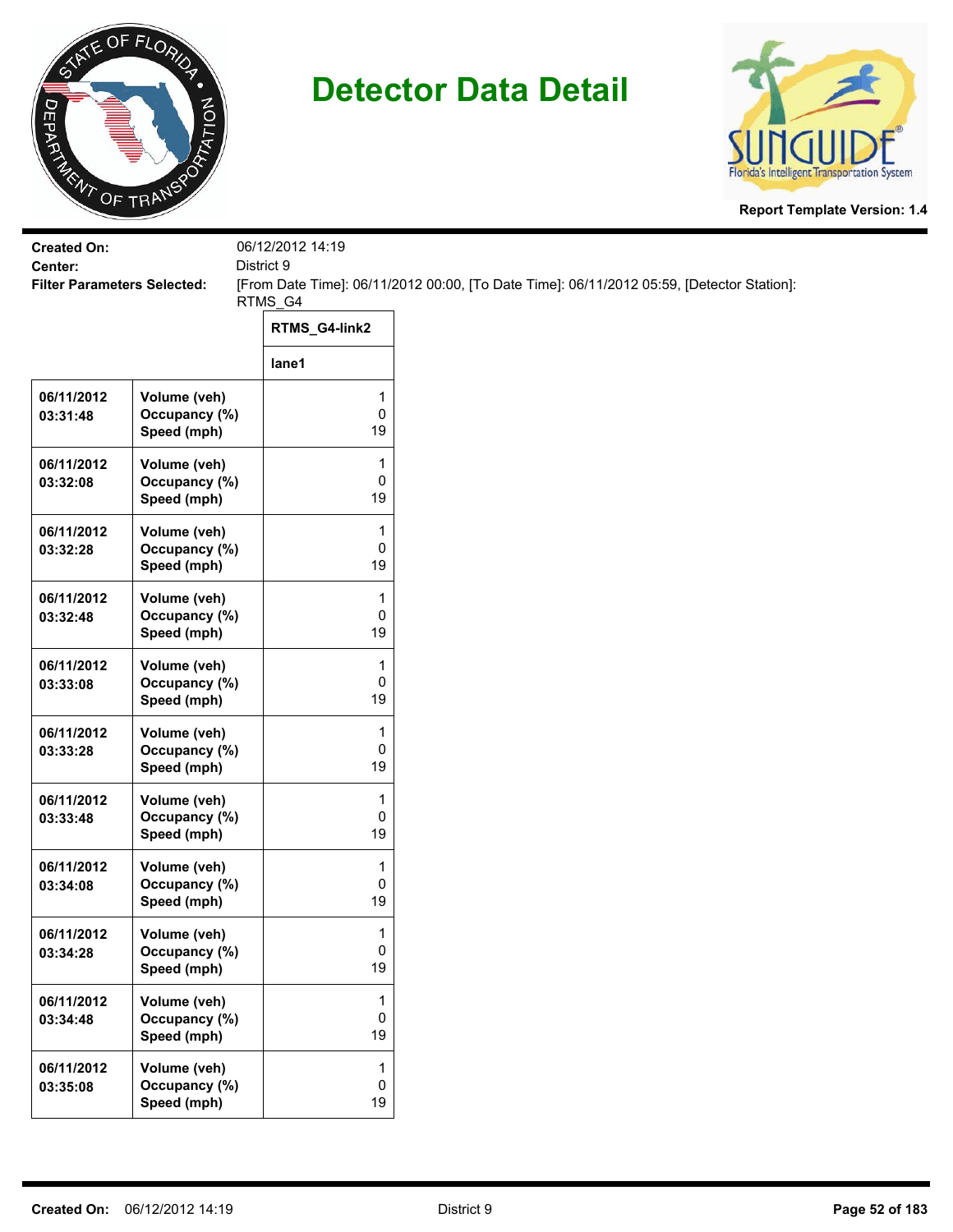



| <b>Created On:</b><br>Center:      |                                              | 06/12/2012 14:19<br>District 9 |                                                                                           |
|------------------------------------|----------------------------------------------|--------------------------------|-------------------------------------------------------------------------------------------|
| <b>Filter Parameters Selected:</b> |                                              | RTMS_G4                        | [From Date Time]: 06/11/2012 00:00, [To Date Time]: 06/11/2012 05:59, [Detector Station]: |
|                                    |                                              | RTMS_G4-link2                  |                                                                                           |
|                                    |                                              | lane1                          |                                                                                           |
| 06/11/2012<br>03:35:28             | Volume (veh)<br>Occupancy (%)<br>Speed (mph) | 1<br>0<br>19                   |                                                                                           |
| 06/11/2012<br>03:35:48             | Volume (veh)<br>Occupancy (%)<br>Speed (mph) | 1<br>0<br>19                   |                                                                                           |
| 06/11/2012<br>03:36:08             | Volume (veh)<br>Occupancy (%)<br>Speed (mph) | 1<br>0<br>19                   |                                                                                           |
| 06/11/2012<br>03:36:28             | Volume (veh)<br>Occupancy (%)<br>Speed (mph) | 1<br>0<br>19                   |                                                                                           |
| 06/11/2012<br>03:36:48             | Volume (veh)<br>Occupancy (%)<br>Speed (mph) | 1<br>0<br>19                   |                                                                                           |
| 06/11/2012<br>03:37:08             | Volume (veh)<br>Occupancy (%)<br>Speed (mph) | 1<br>0<br>19                   |                                                                                           |
| 06/11/2012<br>03:37:28             | Volume (veh)<br>Occupancy (%)<br>Speed (mph) | 1<br>0<br>19                   |                                                                                           |
| 06/11/2012<br>03:37:48             | Volume (veh)<br>Occupancy (%)<br>Speed (mph) | 1<br>0<br>19                   |                                                                                           |
| 06/11/2012<br>03:38:08             | Volume (veh)<br>Occupancy (%)<br>Speed (mph) | 1<br>0<br>19                   |                                                                                           |
| 06/11/2012<br>03:38:28             | Volume (veh)<br>Occupancy (%)<br>Speed (mph) | 1<br>0<br>19                   |                                                                                           |
| 06/11/2012<br>03:38:48             | Volume (veh)<br>Occupancy (%)<br>Speed (mph) | 1<br>0<br>19                   |                                                                                           |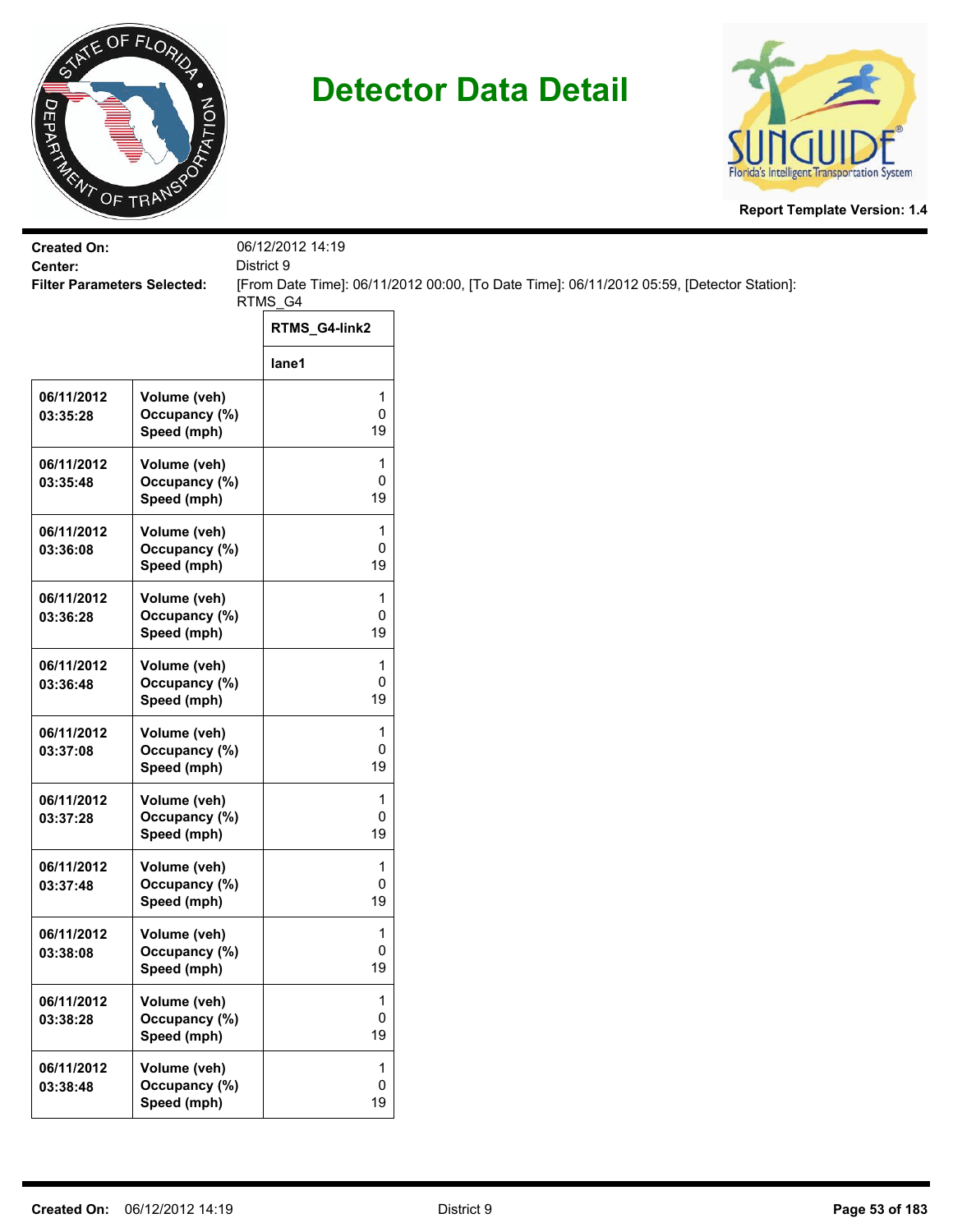



| <b>Created On:</b><br>Center:      |                                              | 06/12/2012 14:19<br>District 9 |                                                                                           |
|------------------------------------|----------------------------------------------|--------------------------------|-------------------------------------------------------------------------------------------|
| <b>Filter Parameters Selected:</b> |                                              | RTMS_G4                        | [From Date Time]: 06/11/2012 00:00, [To Date Time]: 06/11/2012 05:59, [Detector Station]: |
|                                    |                                              | RTMS_G4-link2                  |                                                                                           |
|                                    |                                              | lane1                          |                                                                                           |
| 06/11/2012<br>03:39:08             | Volume (veh)<br>Occupancy (%)<br>Speed (mph) | 1<br>0<br>19                   |                                                                                           |
| 06/11/2012<br>03:39:28             | Volume (veh)<br>Occupancy (%)<br>Speed (mph) | 1<br>0<br>19                   |                                                                                           |
| 06/11/2012<br>03:39:48             | Volume (veh)<br>Occupancy (%)<br>Speed (mph) | 1<br>0<br>19                   |                                                                                           |
| 06/11/2012<br>03:40:08             | Volume (veh)<br>Occupancy (%)<br>Speed (mph) | 1<br>0<br>19                   |                                                                                           |
| 06/11/2012<br>03:40:28             | Volume (veh)<br>Occupancy (%)<br>Speed (mph) | 1<br>0<br>19                   |                                                                                           |
| 06/11/2012<br>03:40:48             | Volume (veh)<br>Occupancy (%)<br>Speed (mph) | 1<br>0<br>19                   |                                                                                           |
| 06/11/2012<br>03:41:08             | Volume (veh)<br>Occupancy (%)<br>Speed (mph) | 1<br>0<br>19                   |                                                                                           |
| 06/11/2012<br>03:41:28             | Volume (veh)<br>Occupancy (%)<br>Speed (mph) | 1<br>0<br>19                   |                                                                                           |
| 06/11/2012<br>03:41:48             | Volume (veh)<br>Occupancy (%)<br>Speed (mph) | 1<br>0<br>19                   |                                                                                           |
| 06/11/2012<br>03:47:08             | Volume (veh)<br>Occupancy (%)<br>Speed (mph) | $\mathbf{1}$<br>0<br>21        |                                                                                           |
| 06/11/2012<br>03:47:28             | Volume (veh)<br>Occupancy (%)<br>Speed (mph) | $\mathbf{1}$<br>0<br>21        |                                                                                           |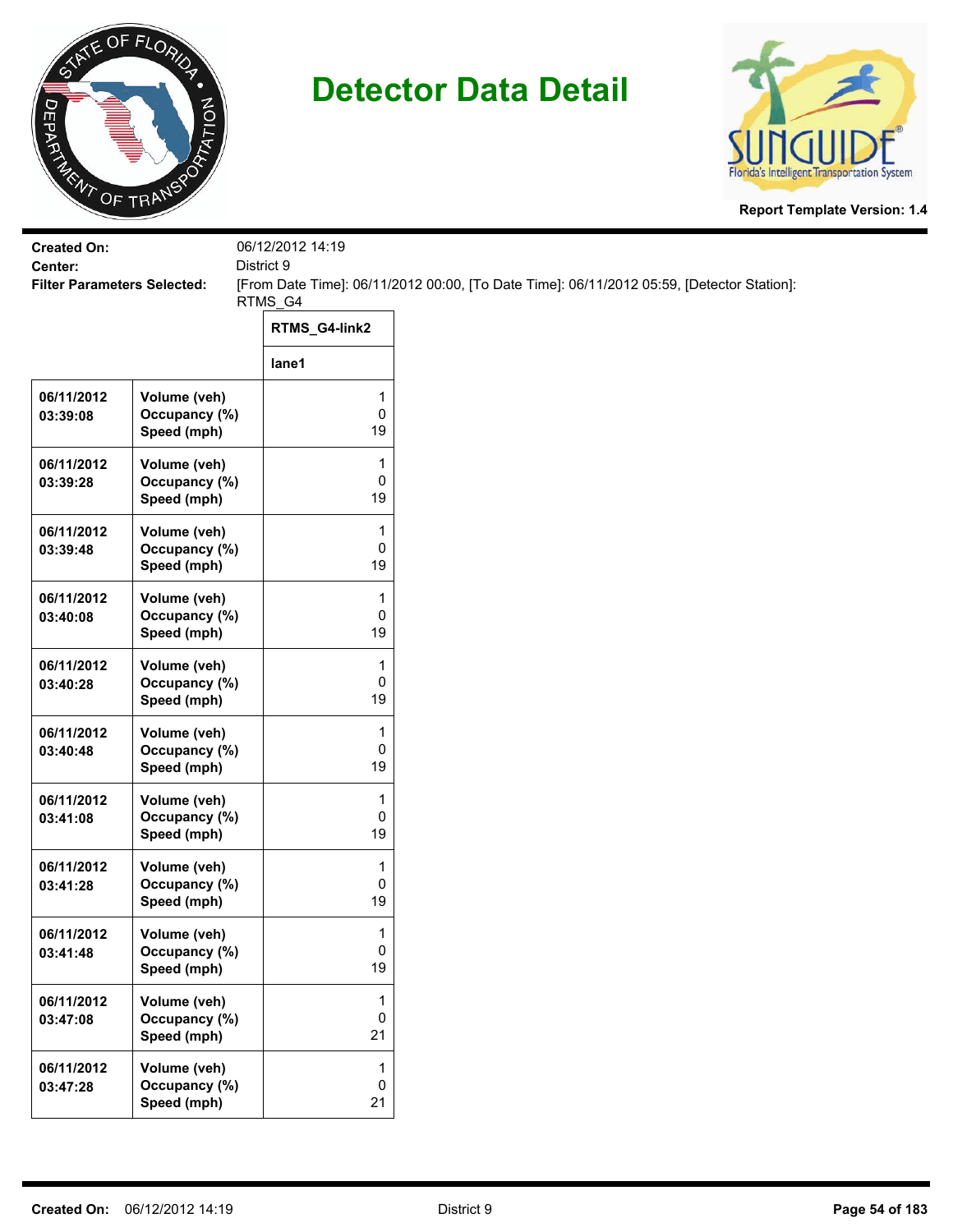



| <b>Created On:</b><br>Center:      |                                              | 06/12/2012 14:19        |                                                                                           |
|------------------------------------|----------------------------------------------|-------------------------|-------------------------------------------------------------------------------------------|
| <b>Filter Parameters Selected:</b> |                                              | District 9<br>RTMS_G4   | [From Date Time]: 06/11/2012 00:00, [To Date Time]: 06/11/2012 05:59, [Detector Station]: |
|                                    |                                              | RTMS_G4-link2           |                                                                                           |
|                                    |                                              | lane1                   |                                                                                           |
| 06/11/2012<br>03:47:48             | Volume (veh)<br>Occupancy (%)<br>Speed (mph) | 1<br>0<br>21            |                                                                                           |
| 06/11/2012<br>03:48:08             | Volume (veh)<br>Occupancy (%)<br>Speed (mph) | 1<br>0<br>21            |                                                                                           |
| 06/11/2012<br>03:48:28             | Volume (veh)<br>Occupancy (%)<br>Speed (mph) | 1<br>0<br>21            |                                                                                           |
| 06/11/2012<br>03:48:48             | Volume (veh)<br>Occupancy (%)<br>Speed (mph) | 1<br>0<br>21            |                                                                                           |
| 06/11/2012<br>03:49:08             | Volume (veh)<br>Occupancy (%)<br>Speed (mph) | $\mathbf{1}$<br>0<br>21 |                                                                                           |
| 06/11/2012<br>03:49:28             | Volume (veh)<br>Occupancy (%)<br>Speed (mph) | 1<br>0<br>21            |                                                                                           |
| 06/11/2012<br>03:49:48             | Volume (veh)<br>Occupancy (%)<br>Speed (mph) | 1<br>0<br>21            |                                                                                           |
| 06/11/2012<br>03:50:08             | Volume (veh)<br>Occupancy (%)<br>Speed (mph) | 1<br>0<br>21            |                                                                                           |
| 06/11/2012<br>03:50:28             | Volume (veh)<br>Occupancy (%)<br>Speed (mph) | 1<br>0<br>21            |                                                                                           |
| 06/11/2012<br>03:50:48             | Volume (veh)<br>Occupancy (%)<br>Speed (mph) | $\mathbf{1}$<br>0<br>21 |                                                                                           |
| 06/11/2012<br>03:51:08             | Volume (veh)<br>Occupancy (%)<br>Speed (mph) | 1<br>$\pmb{0}$<br>21    |                                                                                           |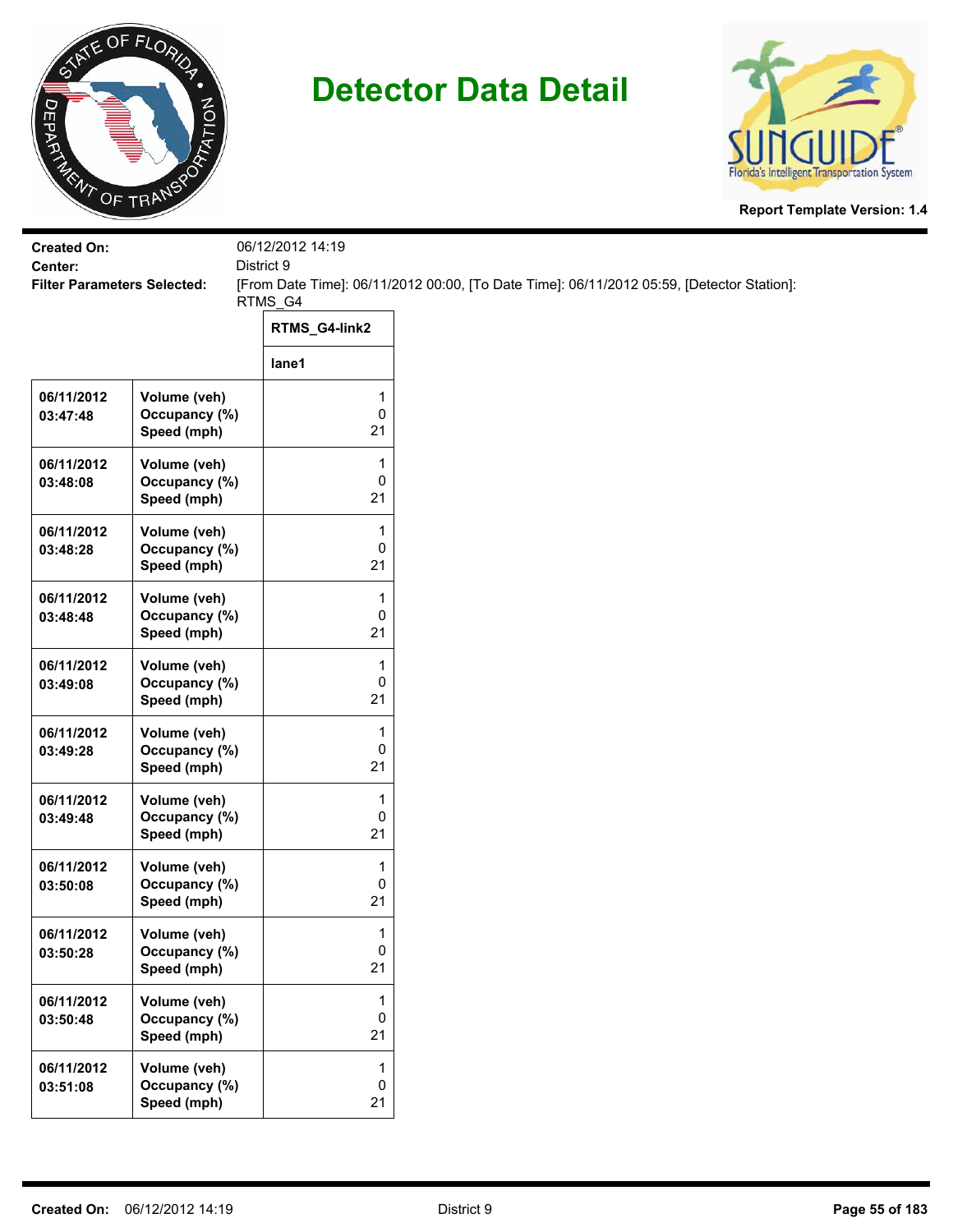



| <b>Created On:</b><br>Center:      |                                              | 06/12/2012 14:19<br>District 9 |                                                                                           |
|------------------------------------|----------------------------------------------|--------------------------------|-------------------------------------------------------------------------------------------|
| <b>Filter Parameters Selected:</b> |                                              |                                | [From Date Time]: 06/11/2012 00:00, [To Date Time]: 06/11/2012 05:59, [Detector Station]: |
|                                    |                                              | RTMS_G4<br>RTMS_G4-link2       |                                                                                           |
|                                    |                                              | lane1                          |                                                                                           |
| 06/11/2012<br>03:51:28             | Volume (veh)<br>Occupancy (%)<br>Speed (mph) | 1<br>0<br>21                   |                                                                                           |
| 06/11/2012<br>03:51:48             | Volume (veh)<br>Occupancy (%)<br>Speed (mph) | 1<br>0<br>21                   |                                                                                           |
| 06/11/2012<br>03:52:08             | Volume (veh)<br>Occupancy (%)<br>Speed (mph) | 1<br>0<br>22                   |                                                                                           |
| 06/11/2012<br>03:52:28             | Volume (veh)<br>Occupancy (%)<br>Speed (mph) | 1<br>0<br>22                   |                                                                                           |
| 06/11/2012<br>03:52:48             | Volume (veh)<br>Occupancy (%)<br>Speed (mph) | 1<br>0<br>22                   |                                                                                           |
| 06/11/2012<br>03:53:08             | Volume (veh)<br>Occupancy (%)<br>Speed (mph) | 1<br>0<br>22                   |                                                                                           |
| 06/11/2012<br>03:53:28             | Volume (veh)<br>Occupancy (%)<br>Speed (mph) | 1<br>0<br>22                   |                                                                                           |
| 06/11/2012<br>03:53:48             | Volume (veh)<br>Occupancy (%)<br>Speed (mph) | 1<br>0<br>22                   |                                                                                           |
| 06/11/2012<br>03:54:08             | Volume (veh)<br>Occupancy (%)<br>Speed (mph) | 1<br>0<br>22                   |                                                                                           |
| 06/11/2012<br>03:54:28             | Volume (veh)<br>Occupancy (%)<br>Speed (mph) | 1<br>0<br>22                   |                                                                                           |
| 06/11/2012<br>03:54:48             | Volume (veh)<br>Occupancy (%)<br>Speed (mph) | 1<br>0<br>22                   |                                                                                           |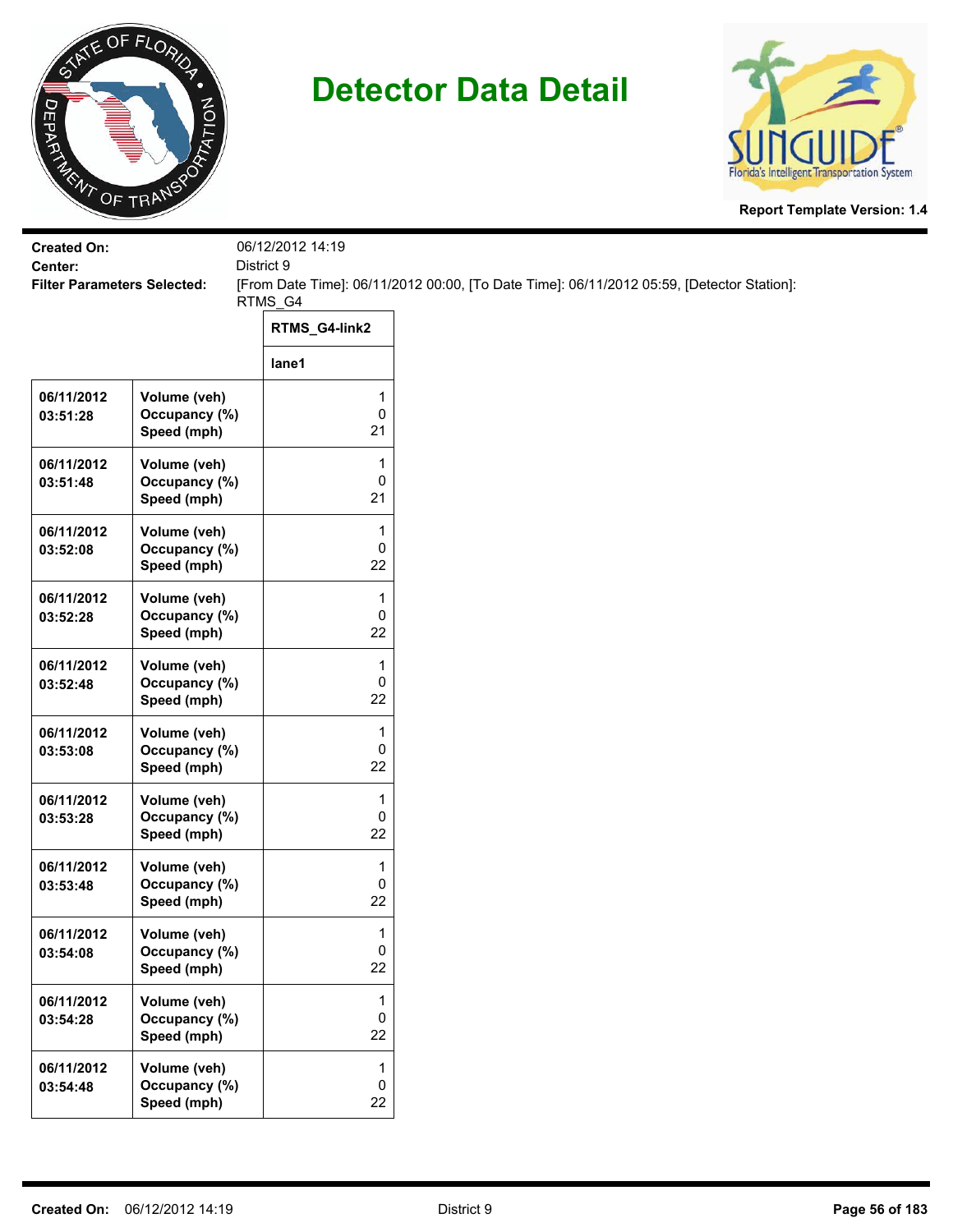



| <b>Created On:</b><br>Center:      |                                              | 06/12/2012 14:19<br>District 9     |                                                                                           |
|------------------------------------|----------------------------------------------|------------------------------------|-------------------------------------------------------------------------------------------|
| <b>Filter Parameters Selected:</b> |                                              | RTMS_G4                            | [From Date Time]: 06/11/2012 00:00, [To Date Time]: 06/11/2012 05:59, [Detector Station]: |
|                                    |                                              | RTMS_G4-link2                      |                                                                                           |
|                                    |                                              | lane1                              |                                                                                           |
| 06/11/2012<br>03:55:08             | Volume (veh)<br>Occupancy (%)<br>Speed (mph) | 1<br>0<br>22                       |                                                                                           |
| 06/11/2012<br>03:55:28             | Volume (veh)<br>Occupancy (%)<br>Speed (mph) | 1<br>0<br>22                       |                                                                                           |
| 06/11/2012<br>03:55:48             | Volume (veh)<br>Occupancy (%)<br>Speed (mph) | 1<br>0<br>22                       |                                                                                           |
| 06/11/2012<br>03:56:08             | Volume (veh)<br>Occupancy (%)<br>Speed (mph) | 1<br>0<br>22                       |                                                                                           |
| 06/11/2012<br>03:56:28             | Volume (veh)<br>Occupancy (%)<br>Speed (mph) | 1<br>0<br>22                       |                                                                                           |
| 06/11/2012<br>03:56:48             | Volume (veh)<br>Occupancy (%)<br>Speed (mph) | 1<br>0<br>22                       |                                                                                           |
| 06/11/2012<br>03:57:08             | Volume (veh)<br>Occupancy (%)<br>Speed (mph) | 2<br>0<br>22                       |                                                                                           |
| 06/11/2012<br>03:57:28             | Volume (veh)<br>Occupancy (%)<br>Speed (mph) | 2<br>0<br>22                       |                                                                                           |
| 06/11/2012<br>03:57:48             | Volume (veh)<br>Occupancy (%)<br>Speed (mph) | $\overline{\mathbf{c}}$<br>0<br>22 |                                                                                           |
| 06/11/2012<br>03:58:08             | Volume (veh)<br>Occupancy (%)<br>Speed (mph) | 2<br>0<br>22                       |                                                                                           |
| 06/11/2012<br>03:58:28             | Volume (veh)<br>Occupancy (%)<br>Speed (mph) | $\overline{c}$<br>0<br>22          |                                                                                           |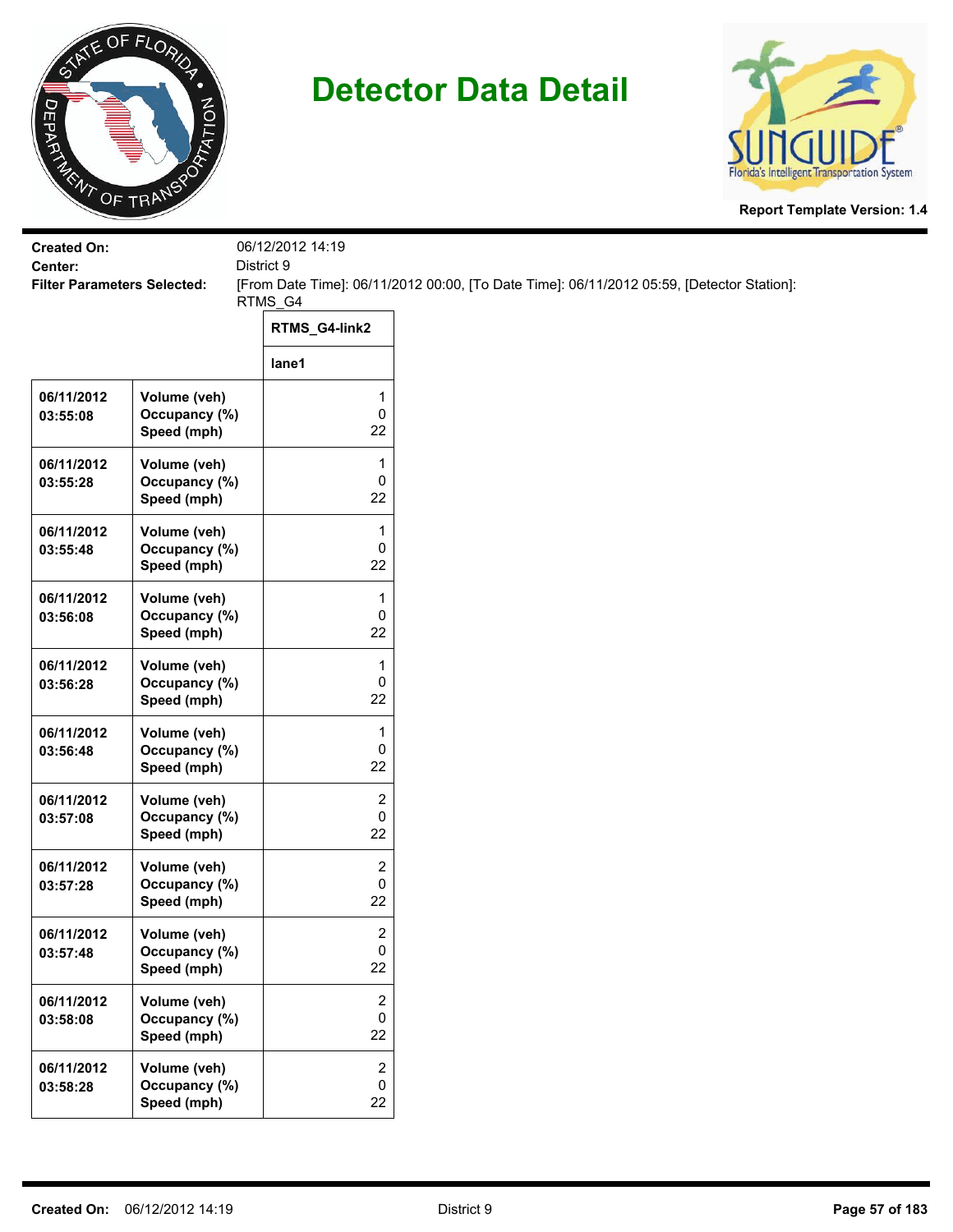



| <b>Created On:</b>                            |                                              | 06/12/2012 14:19                                                                                                   |
|-----------------------------------------------|----------------------------------------------|--------------------------------------------------------------------------------------------------------------------|
| Center:<br><b>Filter Parameters Selected:</b> |                                              | District 9<br>[From Date Time]: 06/11/2012 00:00, [To Date Time]: 06/11/2012 05:59, [Detector Station]:<br>RTMS_G4 |
|                                               |                                              | RTMS_G4-link2                                                                                                      |
|                                               |                                              | lane1                                                                                                              |
| 06/11/2012<br>03:58:48                        | Volume (veh)<br>Occupancy (%)<br>Speed (mph) | 2<br>$\pmb{0}$<br>22                                                                                               |
| 06/11/2012<br>03:59:08                        | Volume (veh)<br>Occupancy (%)<br>Speed (mph) | 2<br>0<br>22                                                                                                       |
| 06/11/2012<br>03:59:28                        | Volume (veh)<br>Occupancy (%)<br>Speed (mph) | 2<br>0<br>22                                                                                                       |
| 06/11/2012<br>03:59:48                        | Volume (veh)<br>Occupancy (%)<br>Speed (mph) | 2<br>0<br>22                                                                                                       |
| 06/11/2012<br>04:00:08                        | Volume (veh)<br>Occupancy (%)<br>Speed (mph) | $\overline{2}$<br>0<br>22                                                                                          |
| 06/11/2012<br>04:00:28                        | Volume (veh)<br>Occupancy (%)<br>Speed (mph) | 2<br>$\pmb{0}$<br>22                                                                                               |
| 06/11/2012<br>04:00:48                        | Volume (veh)<br>Occupancy (%)<br>Speed (mph) | 2<br>$\pmb{0}$<br>22                                                                                               |
| 06/11/2012<br>04:01:08                        | Volume (veh)<br>Occupancy (%)<br>Speed (mph) | 2<br>0<br>22                                                                                                       |
| 06/11/2012<br>04:01:28                        | Volume (veh)<br>Occupancy (%)<br>Speed (mph) | 2<br>$\mathbf 0$<br>22                                                                                             |
| 06/11/2012<br>04:01:48                        | Volume (veh)<br>Occupancy (%)<br>Speed (mph) | $\overline{c}$<br>$\mathbf 0$<br>22                                                                                |
| 06/11/2012<br>04:02:08                        | Volume (veh)<br>Occupancy (%)<br>Speed (mph) | $\overline{2}$<br>$\pmb{0}$<br>22                                                                                  |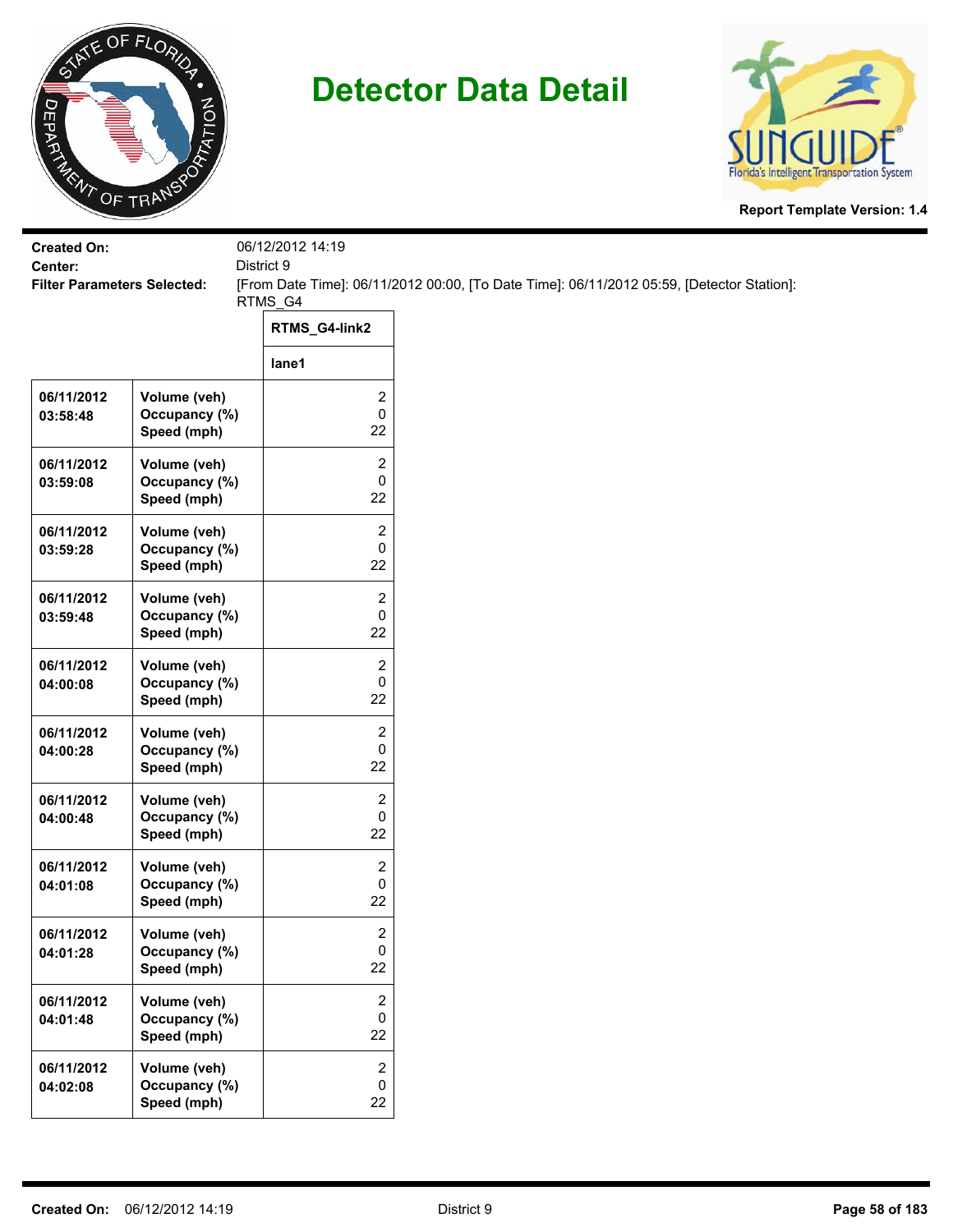



| <b>Created On:</b>                            |                                              | 06/12/2012 14:19<br>District 9     |                                                                                           |
|-----------------------------------------------|----------------------------------------------|------------------------------------|-------------------------------------------------------------------------------------------|
| Center:<br><b>Filter Parameters Selected:</b> |                                              |                                    | [From Date Time]: 06/11/2012 00:00, [To Date Time]: 06/11/2012 05:59, [Detector Station]: |
|                                               |                                              | RTMS_G4                            |                                                                                           |
|                                               |                                              | RTMS_G4-link2                      |                                                                                           |
|                                               |                                              | lane1                              |                                                                                           |
| 06/11/2012<br>04:02:28                        | Volume (veh)<br>Occupancy (%)<br>Speed (mph) | 2<br>0<br>22                       |                                                                                           |
| 06/11/2012<br>04:02:48                        | Volume (veh)<br>Occupancy (%)<br>Speed (mph) | 2<br>0<br>22                       |                                                                                           |
| 06/11/2012<br>04:03:08                        | Volume (veh)<br>Occupancy (%)<br>Speed (mph) | 2<br>0<br>22                       |                                                                                           |
| 06/11/2012<br>04:03:28                        | Volume (veh)<br>Occupancy (%)<br>Speed (mph) | 2<br>0<br>22                       |                                                                                           |
| 06/11/2012<br>04:03:48                        | Volume (veh)<br>Occupancy (%)<br>Speed (mph) | 2<br>0<br>22                       |                                                                                           |
| 06/11/2012<br>04:04:08                        | Volume (veh)<br>Occupancy (%)<br>Speed (mph) | 2<br>0<br>22                       |                                                                                           |
| 06/11/2012<br>04:04:28                        | Volume (veh)<br>Occupancy (%)<br>Speed (mph) | 2<br>0<br>22                       |                                                                                           |
| 06/11/2012<br>04:04:48                        | Volume (veh)<br>Occupancy (%)<br>Speed (mph) | 2<br>0<br>22                       |                                                                                           |
| 06/11/2012<br>04:05:08                        | Volume (veh)<br>Occupancy (%)<br>Speed (mph) | $\overline{\mathbf{c}}$<br>0<br>22 |                                                                                           |
| 06/11/2012<br>04:05:28                        | Volume (veh)<br>Occupancy (%)<br>Speed (mph) | 2<br>0<br>22                       |                                                                                           |
| 06/11/2012<br>04:05:48                        | Volume (veh)<br>Occupancy (%)<br>Speed (mph) | $\overline{2}$<br>0<br>22          |                                                                                           |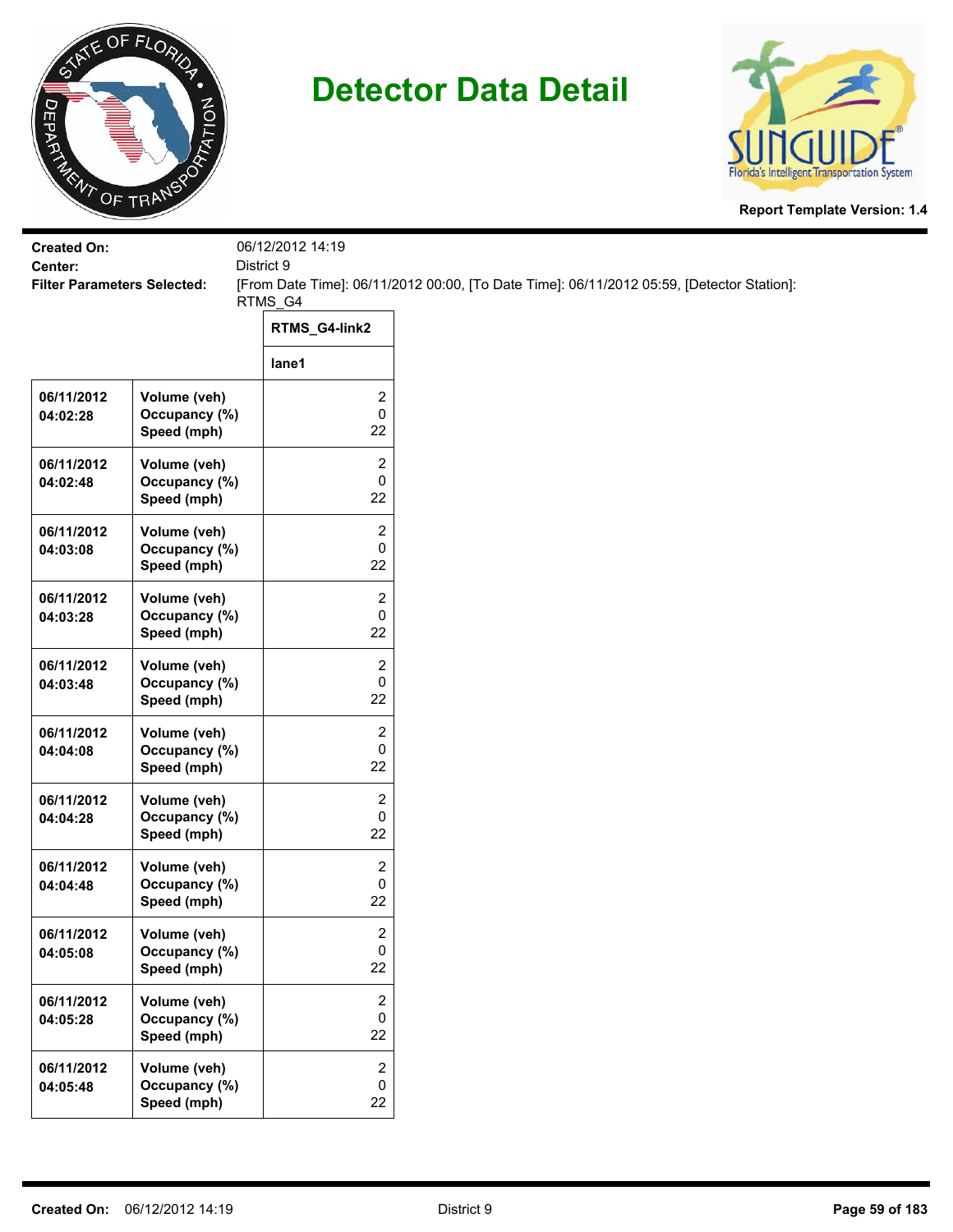



| <b>Created On:</b><br>Center:      |                                              | 06/12/2012 14:19<br>District 9     |                                                                                           |
|------------------------------------|----------------------------------------------|------------------------------------|-------------------------------------------------------------------------------------------|
| <b>Filter Parameters Selected:</b> |                                              |                                    | [From Date Time]: 06/11/2012 00:00, [To Date Time]: 06/11/2012 05:59, [Detector Station]: |
|                                    |                                              | RTMS_G4                            |                                                                                           |
|                                    |                                              | RTMS_G4-link2                      |                                                                                           |
|                                    |                                              | lane1                              |                                                                                           |
| 06/11/2012<br>04:06:08             | Volume (veh)<br>Occupancy (%)<br>Speed (mph) | 2<br>0<br>22                       |                                                                                           |
| 06/11/2012<br>04:06:28             | Volume (veh)<br>Occupancy (%)<br>Speed (mph) | 2<br>0<br>22                       |                                                                                           |
| 06/11/2012<br>04:06:48             | Volume (veh)<br>Occupancy (%)<br>Speed (mph) | 2<br>0<br>22                       |                                                                                           |
| 06/11/2012<br>04:07:08             | Volume (veh)<br>Occupancy (%)<br>Speed (mph) | 2<br>0<br>22                       |                                                                                           |
| 06/11/2012<br>04:07:28             | Volume (veh)<br>Occupancy (%)<br>Speed (mph) | 2<br>0<br>22                       |                                                                                           |
| 06/11/2012<br>04:07:48             | Volume (veh)<br>Occupancy (%)<br>Speed (mph) | 2<br>0<br>22                       |                                                                                           |
| 06/11/2012<br>04:08:08             | Volume (veh)<br>Occupancy (%)<br>Speed (mph) | 2<br>0<br>22                       |                                                                                           |
| 06/11/2012<br>04:08:28             | Volume (veh)<br>Occupancy (%)<br>Speed (mph) | 2<br>0<br>22                       |                                                                                           |
| 06/11/2012<br>04:08:48             | Volume (veh)<br>Occupancy (%)<br>Speed (mph) | $\overline{\mathbf{c}}$<br>0<br>22 |                                                                                           |
| 06/11/2012<br>04:09:08             | Volume (veh)<br>Occupancy (%)<br>Speed (mph) | 2<br>0<br>22                       |                                                                                           |
| 06/11/2012<br>04:09:28             | Volume (veh)<br>Occupancy (%)<br>Speed (mph) | $\overline{2}$<br>0<br>22          |                                                                                           |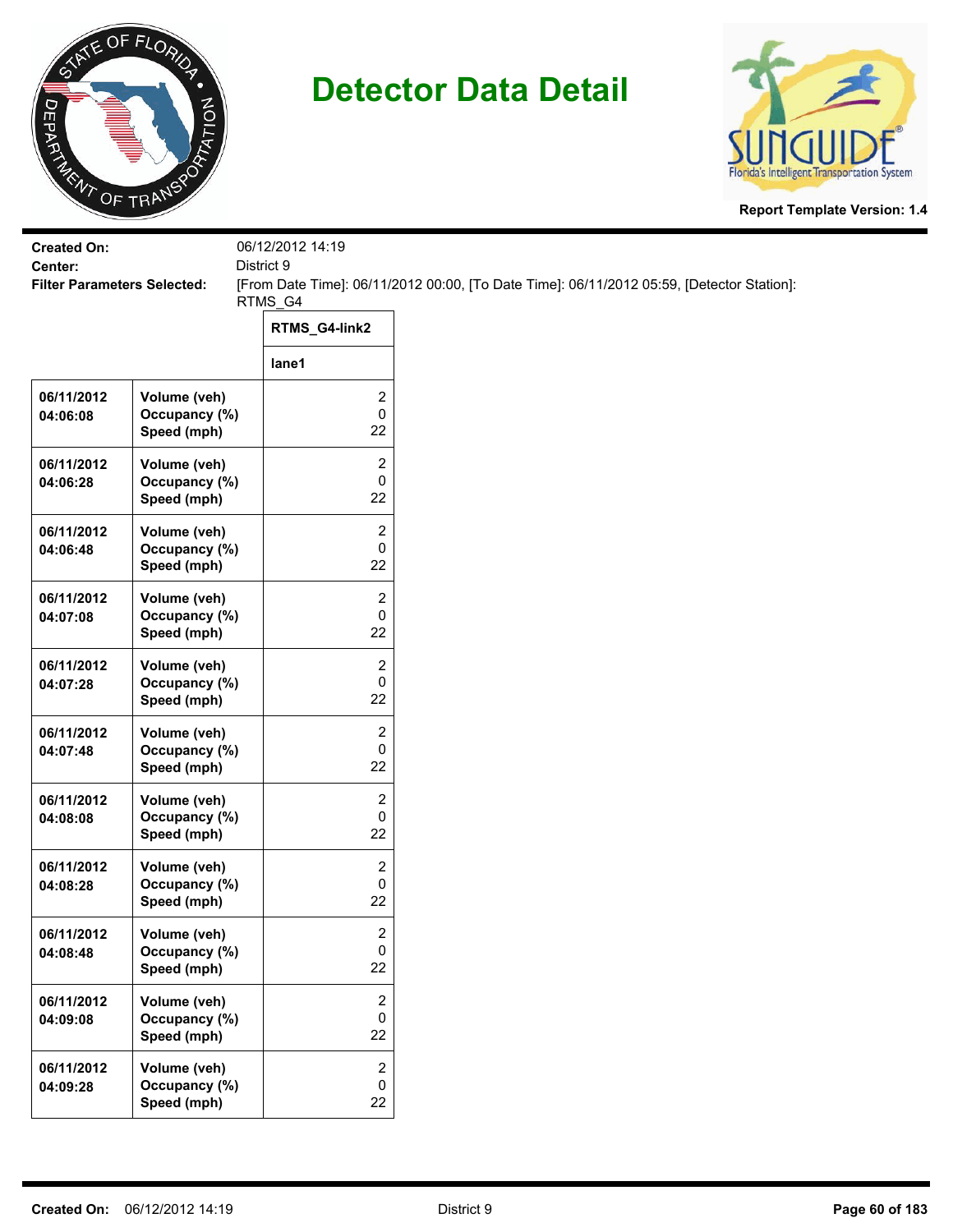



| <b>Created On:</b><br>District 9<br>Center: |                                              | 06/12/2012 14:19                   |                                                                                           |
|---------------------------------------------|----------------------------------------------|------------------------------------|-------------------------------------------------------------------------------------------|
| <b>Filter Parameters Selected:</b>          |                                              |                                    | [From Date Time]: 06/11/2012 00:00, [To Date Time]: 06/11/2012 05:59, [Detector Station]: |
|                                             |                                              | RTMS_G4                            |                                                                                           |
|                                             |                                              | RTMS_G4-link2                      |                                                                                           |
|                                             |                                              | lane1                              |                                                                                           |
| 06/11/2012<br>04:09:48                      | Volume (veh)<br>Occupancy (%)<br>Speed (mph) | 2<br>0<br>22                       |                                                                                           |
| 06/11/2012<br>04:10:08                      | Volume (veh)<br>Occupancy (%)<br>Speed (mph) | $\overline{\mathbf{c}}$<br>0<br>22 |                                                                                           |
| 06/11/2012<br>04:10:28                      | Volume (veh)<br>Occupancy (%)<br>Speed (mph) | 2<br>0<br>22                       |                                                                                           |
| 06/11/2012<br>04:10:48                      | Volume (veh)<br>Occupancy (%)<br>Speed (mph) | 2<br>0<br>22                       |                                                                                           |
| 06/11/2012<br>04:11:08                      | Volume (veh)<br>Occupancy (%)<br>Speed (mph) | 2<br>0<br>22                       |                                                                                           |
| 06/11/2012<br>04:11:28                      | Volume (veh)<br>Occupancy (%)<br>Speed (mph) | 2<br>0<br>22                       |                                                                                           |
| 06/11/2012<br>04:11:48                      | Volume (veh)<br>Occupancy (%)<br>Speed (mph) | 2<br>0<br>22                       |                                                                                           |
| 06/11/2012<br>04:12:08                      | Volume (veh)<br>Occupancy (%)<br>Speed (mph) | 1<br>0<br>22                       |                                                                                           |
| 06/11/2012<br>04:12:28                      | Volume (veh)<br>Occupancy (%)<br>Speed (mph) | 1<br>0<br>22                       |                                                                                           |
| 06/11/2012<br>04:12:48                      | Volume (veh)<br>Occupancy (%)<br>Speed (mph) | 1<br>0<br>22                       |                                                                                           |
| 06/11/2012<br>04:13:08                      | Volume (veh)<br>Occupancy (%)<br>Speed (mph) | $\mathbf{1}$<br>$\pmb{0}$<br>22    |                                                                                           |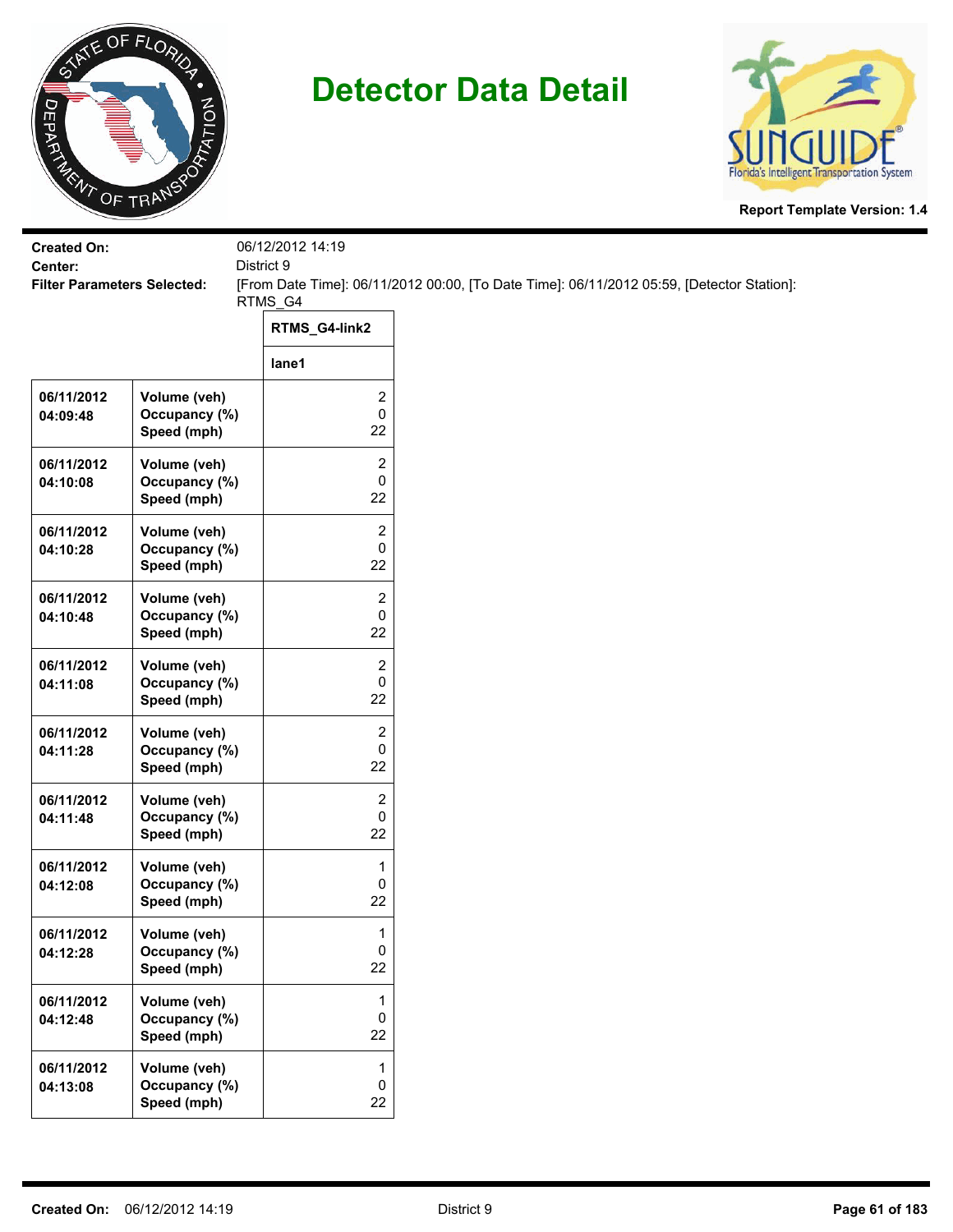



| <b>Created On:</b><br>Center:      |                                              | 06/12/2012 14:19<br>District 9 |                                                                                           |
|------------------------------------|----------------------------------------------|--------------------------------|-------------------------------------------------------------------------------------------|
| <b>Filter Parameters Selected:</b> |                                              | RTMS_G4                        | [From Date Time]: 06/11/2012 00:00, [To Date Time]: 06/11/2012 05:59, [Detector Station]: |
|                                    |                                              | RTMS_G4-link2                  |                                                                                           |
|                                    |                                              | lane1                          |                                                                                           |
| 06/11/2012<br>04:13:28             | Volume (veh)<br>Occupancy (%)<br>Speed (mph) | 1<br>0<br>22                   |                                                                                           |
| 06/11/2012<br>04:13:48             | Volume (veh)<br>Occupancy (%)<br>Speed (mph) | 1<br>0<br>22                   |                                                                                           |
| 06/11/2012<br>04:14:08             | Volume (veh)<br>Occupancy (%)<br>Speed (mph) | 1<br>0<br>22                   |                                                                                           |
| 06/11/2012<br>04:14:28             | Volume (veh)<br>Occupancy (%)<br>Speed (mph) | 1<br>0<br>22                   |                                                                                           |
| 06/11/2012<br>04:14:48             | Volume (veh)<br>Occupancy (%)<br>Speed (mph) | $\mathbf{1}$<br>0<br>22        |                                                                                           |
| 06/11/2012<br>04:15:08             | Volume (veh)<br>Occupancy (%)<br>Speed (mph) | 1<br>0<br>22                   |                                                                                           |
| 06/11/2012<br>04:15:28             | Volume (veh)<br>Occupancy (%)<br>Speed (mph) | 1<br>0<br>22                   |                                                                                           |
| 06/11/2012<br>04:15:48             | Volume (veh)<br>Occupancy (%)<br>Speed (mph) | 1<br>0<br>22                   |                                                                                           |
| 06/11/2012<br>04:16:09             | Volume (veh)<br>Occupancy (%)<br>Speed (mph) | 1<br>0<br>22                   |                                                                                           |
| 06/11/2012<br>04:16:29             | Volume (veh)<br>Occupancy (%)<br>Speed (mph) | 1<br>0<br>22                   |                                                                                           |
| 06/11/2012<br>04:16:49             | Volume (veh)<br>Occupancy (%)<br>Speed (mph) | 1<br>$\pmb{0}$<br>22           |                                                                                           |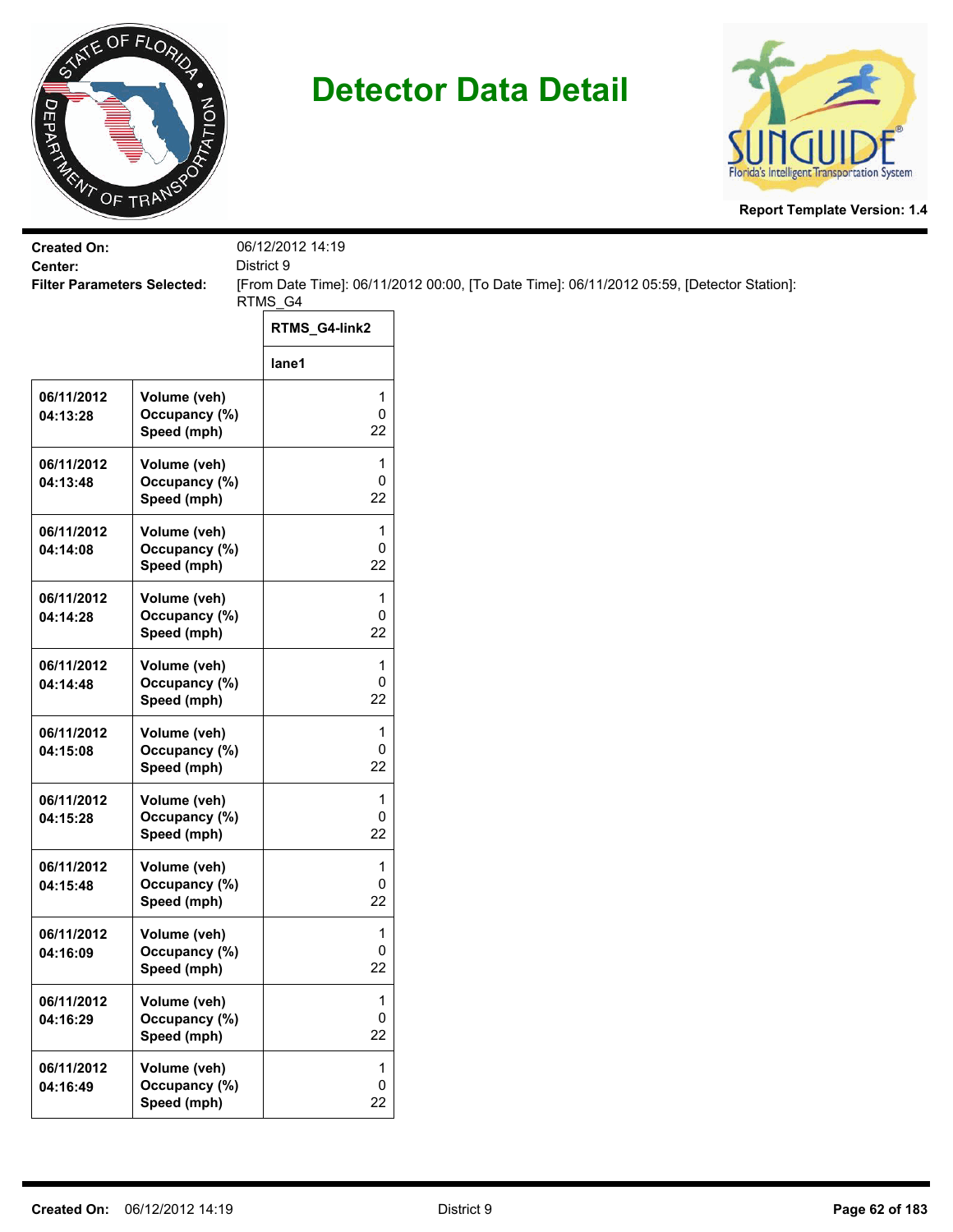



| <b>Created On:</b><br>Center:      |                                              | 06/12/2012 14:19<br>District 9    |                                                                                           |  |
|------------------------------------|----------------------------------------------|-----------------------------------|-------------------------------------------------------------------------------------------|--|
| <b>Filter Parameters Selected:</b> |                                              |                                   | [From Date Time]: 06/11/2012 00:00, [To Date Time]: 06/11/2012 05:59, [Detector Station]: |  |
|                                    |                                              | RTMS_G4                           |                                                                                           |  |
|                                    |                                              | RTMS_G4-link2                     |                                                                                           |  |
|                                    |                                              | lane1                             |                                                                                           |  |
| 06/11/2012<br>04:22:09             | Volume (veh)<br>Occupancy (%)<br>Speed (mph) | 2<br>0<br>21                      |                                                                                           |  |
| 06/11/2012<br>04:22:29             | Volume (veh)<br>Occupancy (%)<br>Speed (mph) | 2<br>0<br>21                      |                                                                                           |  |
| 06/11/2012<br>04:22:49             | Volume (veh)<br>Occupancy (%)<br>Speed (mph) | 2<br>0<br>21                      |                                                                                           |  |
| 06/11/2012<br>04:23:09             | Volume (veh)<br>Occupancy (%)<br>Speed (mph) | 2<br>0<br>21                      |                                                                                           |  |
| 06/11/2012<br>04:23:29             | Volume (veh)<br>Occupancy (%)<br>Speed (mph) | 2<br>0<br>21                      |                                                                                           |  |
| 06/11/2012<br>04:23:49             | Volume (veh)<br>Occupancy (%)<br>Speed (mph) | 2<br>0<br>21                      |                                                                                           |  |
| 06/11/2012<br>04:24:09             | Volume (veh)<br>Occupancy (%)<br>Speed (mph) | 2<br>0<br>21                      |                                                                                           |  |
| 06/11/2012<br>04:24:29             | Volume (veh)<br>Occupancy (%)<br>Speed (mph) | 2<br>0<br>21                      |                                                                                           |  |
| 06/11/2012<br>04:24:49             | Volume (veh)<br>Occupancy (%)<br>Speed (mph) | 2<br>0<br>21                      |                                                                                           |  |
| 06/11/2012<br>04:25:09             | Volume (veh)<br>Occupancy (%)<br>Speed (mph) | 2<br>0<br>21                      |                                                                                           |  |
| 06/11/2012<br>04:25:29             | Volume (veh)<br>Occupancy (%)<br>Speed (mph) | $\overline{2}$<br>$\pmb{0}$<br>21 |                                                                                           |  |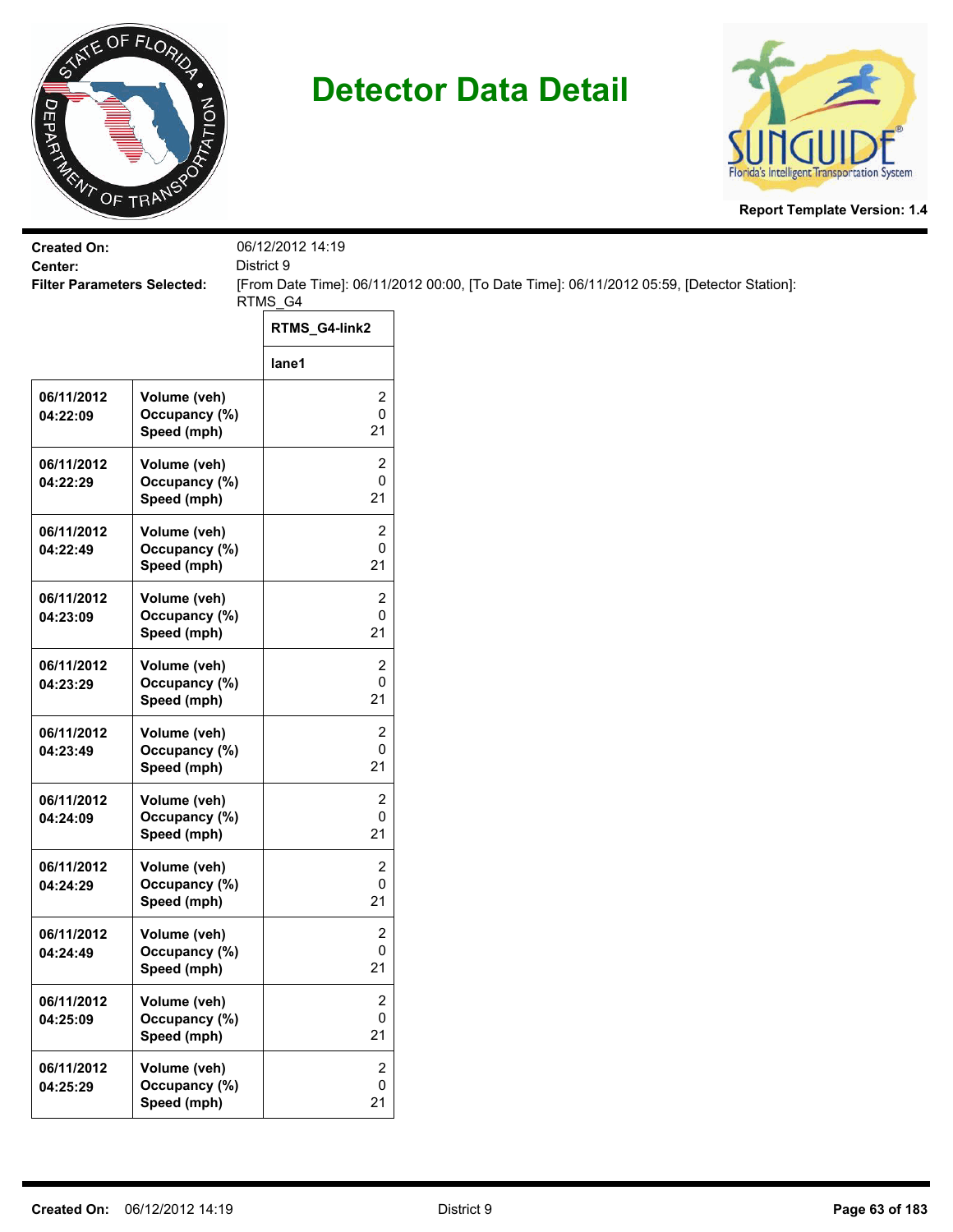



| <b>Created On:</b><br>District 9<br>Center: |                                              | 06/12/2012 14:19                   |                                                                                           |
|---------------------------------------------|----------------------------------------------|------------------------------------|-------------------------------------------------------------------------------------------|
| <b>Filter Parameters Selected:</b>          |                                              |                                    | [From Date Time]: 06/11/2012 00:00, [To Date Time]: 06/11/2012 05:59, [Detector Station]: |
|                                             |                                              | RTMS_G4                            |                                                                                           |
|                                             |                                              | RTMS_G4-link2                      |                                                                                           |
|                                             |                                              | lane1                              |                                                                                           |
| 06/11/2012<br>04:25:49                      | Volume (veh)<br>Occupancy (%)<br>Speed (mph) | 2<br>0<br>21                       |                                                                                           |
| 06/11/2012<br>04:26:09                      | Volume (veh)<br>Occupancy (%)<br>Speed (mph) | $\overline{c}$<br>0<br>21          |                                                                                           |
| 06/11/2012<br>04:26:29                      | Volume (veh)<br>Occupancy (%)<br>Speed (mph) | $\overline{c}$<br>0<br>21          |                                                                                           |
| 06/11/2012<br>04:26:49                      | Volume (veh)<br>Occupancy (%)<br>Speed (mph) | 2<br>0<br>21                       |                                                                                           |
| 06/11/2012<br>04:27:09                      | Volume (veh)<br>Occupancy (%)<br>Speed (mph) | 2<br>0<br>20                       |                                                                                           |
| 06/11/2012<br>04:27:29                      | Volume (veh)<br>Occupancy (%)<br>Speed (mph) | 2<br>0<br>20                       |                                                                                           |
| 06/11/2012<br>04:27:49                      | Volume (veh)<br>Occupancy (%)<br>Speed (mph) | $\overline{c}$<br>0<br>20          |                                                                                           |
| 06/11/2012<br>04:28:09                      | Volume (veh)<br>Occupancy (%)<br>Speed (mph) | 2<br>0<br>20                       |                                                                                           |
| 06/11/2012<br>04:28:29                      | Volume (veh)<br>Occupancy (%)<br>Speed (mph) | $\overline{\mathbf{c}}$<br>0<br>20 |                                                                                           |
| 06/11/2012<br>04:28:49                      | Volume (veh)<br>Occupancy (%)<br>Speed (mph) | $\overline{c}$<br>$\pmb{0}$<br>20  |                                                                                           |
| 06/11/2012<br>04:29:09                      | Volume (veh)<br>Occupancy (%)<br>Speed (mph) | 2<br>0<br>$20\,$                   |                                                                                           |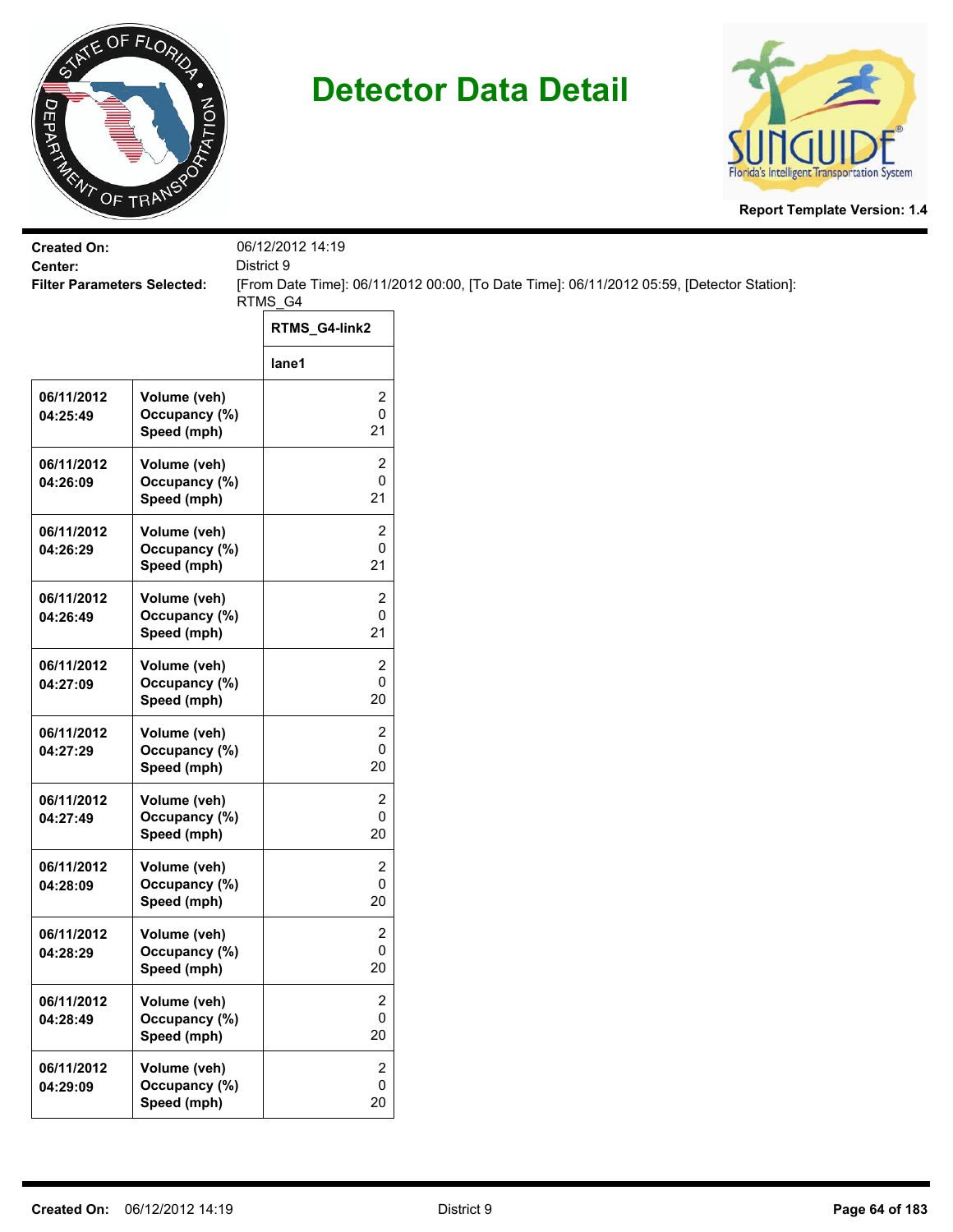



| <b>Created On:</b>                            |                               | 06/12/2012 14:19<br>District 9                                                            |                     |
|-----------------------------------------------|-------------------------------|-------------------------------------------------------------------------------------------|---------------------|
| Center:<br><b>Filter Parameters Selected:</b> |                               | [From Date Time]: 06/11/2012 00:00, [To Date Time]: 06/11/2012 05:59, [Detector Station]: |                     |
|                                               |                               | RTMS_G4                                                                                   |                     |
|                                               |                               | RTMS_G4-link2                                                                             |                     |
|                                               |                               | lane1                                                                                     |                     |
| 06/11/2012                                    | Volume (veh)                  |                                                                                           | 2                   |
| 04:29:29                                      | Occupancy (%)<br>Speed (mph)  |                                                                                           | $\pmb{0}$<br>20     |
| 06/11/2012                                    | Volume (veh)                  |                                                                                           | 2                   |
| 04:29:49                                      | Occupancy (%)<br>Speed (mph)  |                                                                                           | 0<br>20             |
| 06/11/2012                                    | Volume (veh)                  |                                                                                           | 2                   |
| 04:30:09                                      | Occupancy (%)<br>Speed (mph)  |                                                                                           | 0<br>20             |
| 06/11/2012                                    | Volume (veh)                  |                                                                                           | 2                   |
| 04:30:29                                      | Occupancy (%)                 |                                                                                           | 0                   |
|                                               | Speed (mph)                   |                                                                                           | 20                  |
| 06/11/2012<br>04:30:49                        | Volume (veh)<br>Occupancy (%) |                                                                                           | $\overline{2}$<br>0 |
|                                               | Speed (mph)                   |                                                                                           | 20                  |
| 06/11/2012                                    | Volume (veh)                  |                                                                                           | 2                   |
| 04:31:09                                      | Occupancy (%)<br>Speed (mph)  |                                                                                           | $\pmb{0}$<br>20     |
| 06/11/2012                                    | Volume (veh)                  |                                                                                           | 2                   |
| 04:31:29                                      | Occupancy (%)<br>Speed (mph)  |                                                                                           | 0<br>20             |
| 06/11/2012                                    | Volume (veh)                  |                                                                                           | 2                   |
| 04:31:49                                      | Occupancy (%)                 |                                                                                           | 0                   |
|                                               | Speed (mph)                   |                                                                                           | 20                  |
| 06/11/2012<br>04:32:09                        | Volume (veh)<br>Occupancy (%) |                                                                                           | 2<br>0              |
|                                               | Speed (mph)                   |                                                                                           | 20                  |
| 06/11/2012                                    | Volume (veh)                  |                                                                                           | $\overline{c}$      |
| 04:32:29                                      | Occupancy (%)<br>Speed (mph)  |                                                                                           | $\mathbf 0$<br>20   |
| 06/11/2012                                    | Volume (veh)                  |                                                                                           | $\overline{2}$      |
| 04:32:49                                      | Occupancy (%)                 |                                                                                           | 0                   |
|                                               | Speed (mph)                   |                                                                                           | 20                  |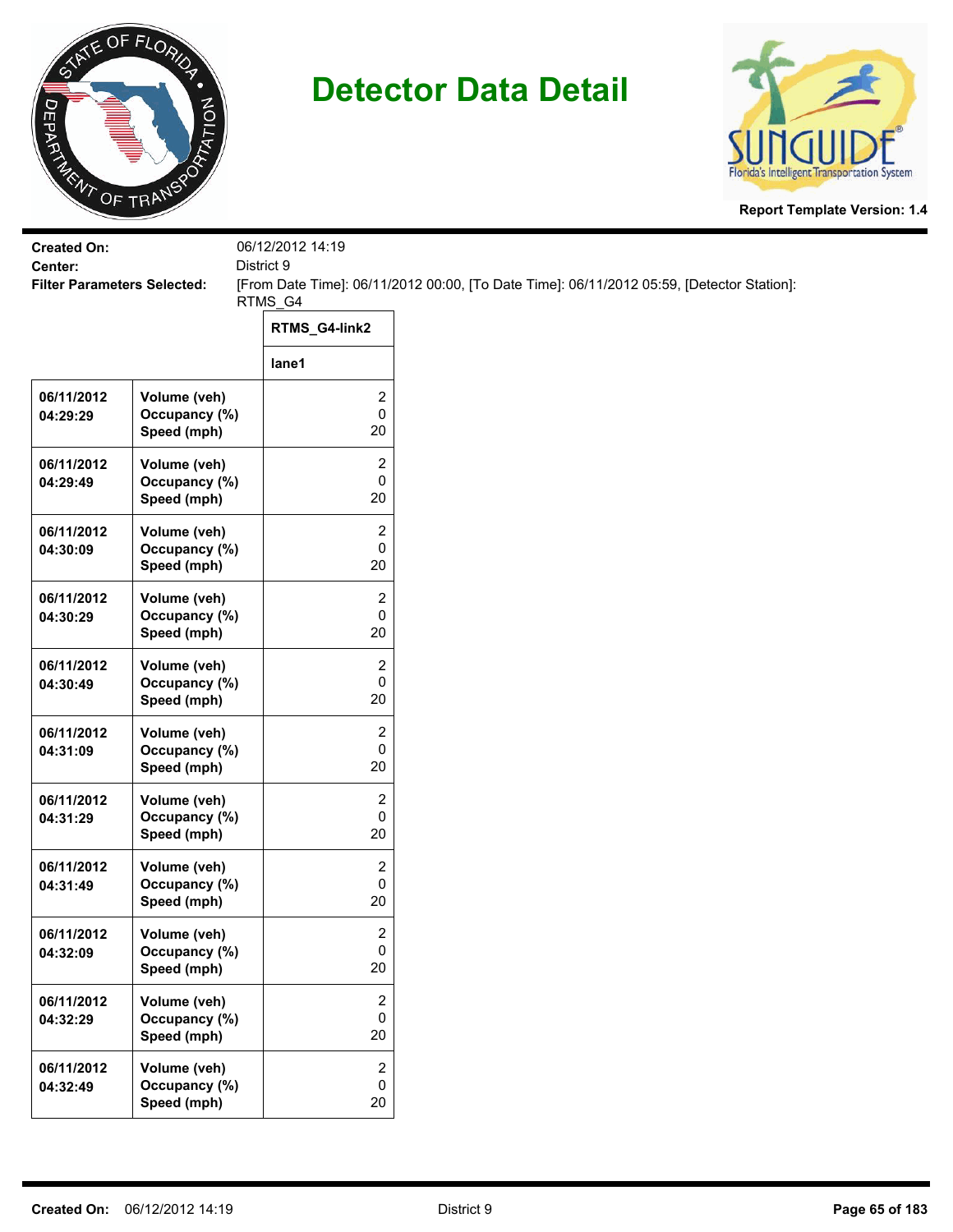



| <b>Created On:</b><br>District 9<br>Center: |                                              | 06/12/2012 14:19                   |                                                                                           |
|---------------------------------------------|----------------------------------------------|------------------------------------|-------------------------------------------------------------------------------------------|
| <b>Filter Parameters Selected:</b>          |                                              |                                    | [From Date Time]: 06/11/2012 00:00, [To Date Time]: 06/11/2012 05:59, [Detector Station]: |
|                                             |                                              | RTMS_G4                            |                                                                                           |
|                                             |                                              | RTMS_G4-link2                      |                                                                                           |
|                                             |                                              | lane1                              |                                                                                           |
| 06/11/2012<br>04:33:09                      | Volume (veh)<br>Occupancy (%)<br>Speed (mph) | 2<br>0<br>20                       |                                                                                           |
| 06/11/2012<br>04:33:29                      | Volume (veh)<br>Occupancy (%)<br>Speed (mph) | 2<br>0<br>20                       |                                                                                           |
| 06/11/2012<br>04:33:49                      | Volume (veh)<br>Occupancy (%)<br>Speed (mph) | 2<br>0<br>20                       |                                                                                           |
| 06/11/2012<br>04:34:09                      | Volume (veh)<br>Occupancy (%)<br>Speed (mph) | 2<br>0<br>20                       |                                                                                           |
| 06/11/2012<br>04:34:29                      | Volume (veh)<br>Occupancy (%)<br>Speed (mph) | 2<br>0<br>20                       |                                                                                           |
| 06/11/2012<br>04:34:49                      | Volume (veh)<br>Occupancy (%)<br>Speed (mph) | 2<br>0<br>20                       |                                                                                           |
| 06/11/2012<br>04:35:09                      | Volume (veh)<br>Occupancy (%)<br>Speed (mph) | 2<br>0<br>20                       |                                                                                           |
| 06/11/2012<br>04:35:29                      | Volume (veh)<br>Occupancy (%)<br>Speed (mph) | 2<br>0<br>20                       |                                                                                           |
| 06/11/2012<br>04:35:49                      | Volume (veh)<br>Occupancy (%)<br>Speed (mph) | $\overline{\mathbf{c}}$<br>0<br>20 |                                                                                           |
| 06/11/2012<br>04:36:09                      | Volume (veh)<br>Occupancy (%)<br>Speed (mph) | 2<br>0<br>20                       |                                                                                           |
| 06/11/2012<br>04:36:29                      | Volume (veh)<br>Occupancy (%)<br>Speed (mph) | $\overline{2}$<br>0<br>20          |                                                                                           |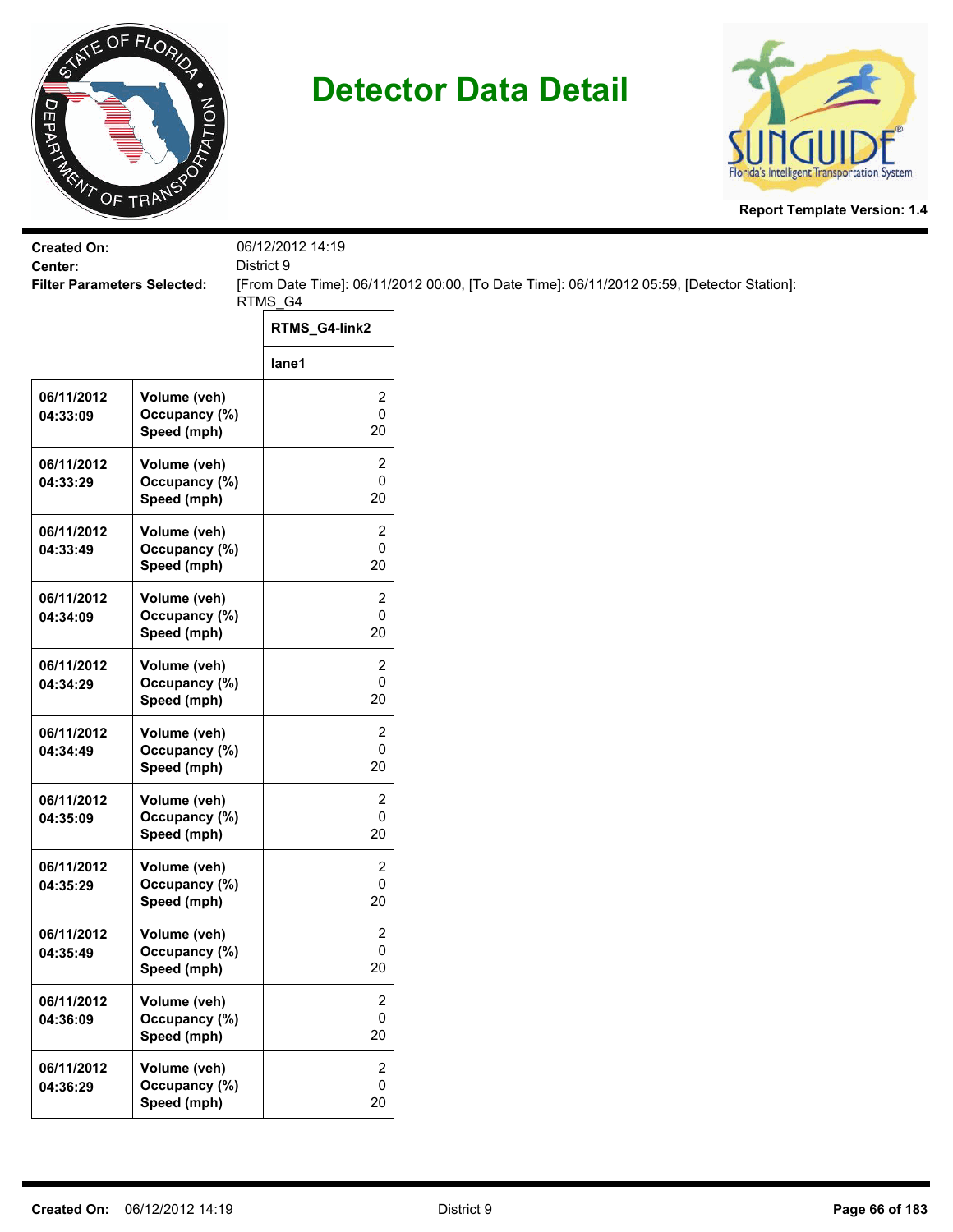



| <b>Created On:</b><br>Center:      |                                              | 06/12/2012 14:19<br>District 9    |                                                                                           |  |
|------------------------------------|----------------------------------------------|-----------------------------------|-------------------------------------------------------------------------------------------|--|
| <b>Filter Parameters Selected:</b> |                                              |                                   | [From Date Time]: 06/11/2012 00:00, [To Date Time]: 06/11/2012 05:59, [Detector Station]: |  |
|                                    |                                              | RTMS_G4                           |                                                                                           |  |
|                                    |                                              | RTMS_G4-link2                     |                                                                                           |  |
|                                    |                                              | lane1                             |                                                                                           |  |
| 06/11/2012<br>04:36:49             | Volume (veh)<br>Occupancy (%)<br>Speed (mph) | 2<br>0<br>20                      |                                                                                           |  |
| 06/11/2012<br>04:37:09             | Volume (veh)<br>Occupancy (%)<br>Speed (mph) | 2<br>0<br>19                      |                                                                                           |  |
| 06/11/2012<br>04:37:29             | Volume (veh)<br>Occupancy (%)<br>Speed (mph) | 2<br>0<br>19                      |                                                                                           |  |
| 06/11/2012<br>04:37:49             | Volume (veh)<br>Occupancy (%)<br>Speed (mph) | 2<br>0<br>19                      |                                                                                           |  |
| 06/11/2012<br>04:38:09             | Volume (veh)<br>Occupancy (%)<br>Speed (mph) | 2<br>0<br>19                      |                                                                                           |  |
| 06/11/2012<br>04:38:29             | Volume (veh)<br>Occupancy (%)<br>Speed (mph) | 2<br>0<br>19                      |                                                                                           |  |
| 06/11/2012<br>04:38:49             | Volume (veh)<br>Occupancy (%)<br>Speed (mph) | 2<br>0<br>19                      |                                                                                           |  |
| 06/11/2012<br>04:39:09             | Volume (veh)<br>Occupancy (%)<br>Speed (mph) | 2<br>0<br>19                      |                                                                                           |  |
| 06/11/2012<br>04:39:29             | Volume (veh)<br>Occupancy (%)<br>Speed (mph) | 2<br>0<br>19                      |                                                                                           |  |
| 06/11/2012<br>04:39:49             | Volume (veh)<br>Occupancy (%)<br>Speed (mph) | 2<br>0<br>19                      |                                                                                           |  |
| 06/11/2012<br>04:40:09             | Volume (veh)<br>Occupancy (%)<br>Speed (mph) | $\overline{2}$<br>$\pmb{0}$<br>19 |                                                                                           |  |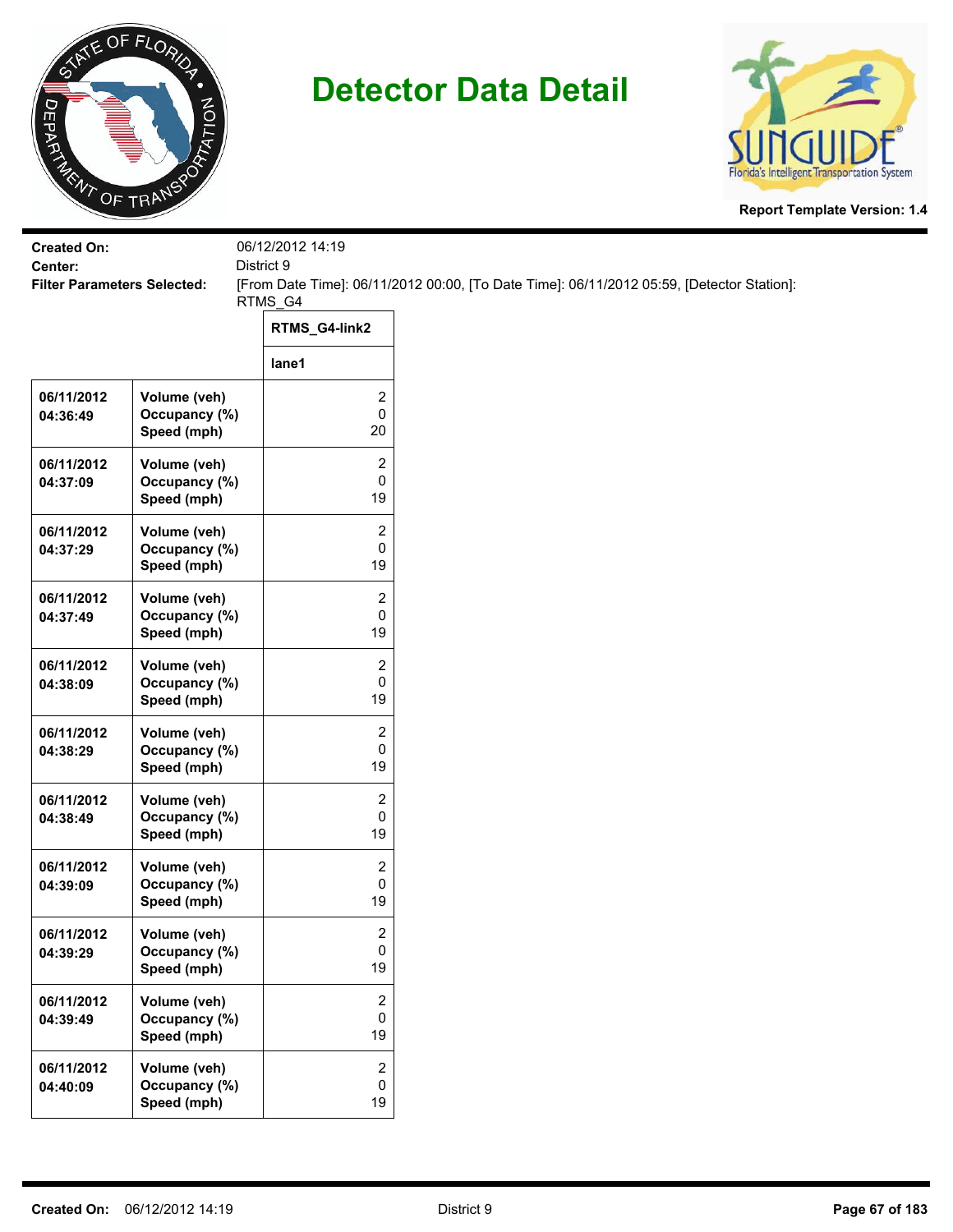



| <b>Created On:</b>                            |                               | 06/12/2012 14:19<br>District 9                                                            |                  |
|-----------------------------------------------|-------------------------------|-------------------------------------------------------------------------------------------|------------------|
| Center:<br><b>Filter Parameters Selected:</b> |                               | [From Date Time]: 06/11/2012 00:00, [To Date Time]: 06/11/2012 05:59, [Detector Station]: |                  |
|                                               |                               | RTMS_G4<br>RTMS_G4-link2                                                                  |                  |
|                                               |                               | lane1                                                                                     |                  |
| 06/11/2012                                    | Volume (veh)                  |                                                                                           | 2                |
| 04:40:29                                      | Occupancy (%)<br>Speed (mph)  |                                                                                           | $\pmb{0}$<br>19  |
| 06/11/2012                                    | Volume (veh)                  |                                                                                           | 2                |
| 04:40:49                                      | Occupancy (%)<br>Speed (mph)  |                                                                                           | 0<br>19          |
| 06/11/2012                                    | Volume (veh)                  |                                                                                           | 2                |
| 04:41:09                                      | Occupancy (%)<br>Speed (mph)  |                                                                                           | 0<br>19          |
| 06/11/2012                                    | Volume (veh)                  |                                                                                           | $\overline{c}$   |
| 04:41:29                                      | Occupancy (%)<br>Speed (mph)  |                                                                                           | 0<br>19          |
| 06/11/2012                                    | Volume (veh)                  |                                                                                           | $\overline{2}$   |
| 04:41:49                                      | Occupancy (%)<br>Speed (mph)  |                                                                                           | 0<br>19          |
| 06/11/2012                                    | Volume (veh)<br>Occupancy (%) |                                                                                           | 5<br>$\mathbf 0$ |
| 04:42:09                                      | Speed (mph)                   |                                                                                           | 21               |
| 06/11/2012                                    | Volume (veh)<br>Occupancy (%) |                                                                                           | 5<br>$\mathbf 0$ |
| 04:42:29                                      | Speed (mph)                   |                                                                                           | 21               |
| 06/11/2012                                    | Volume (veh)<br>Occupancy (%) |                                                                                           | 5<br>0           |
| 04:42:49                                      | Speed (mph)                   |                                                                                           | 21               |
| 06/11/2012                                    | Volume (veh)                  |                                                                                           | 5<br>$\pmb{0}$   |
| 04:43:09                                      | Occupancy (%)<br>Speed (mph)  |                                                                                           | 21               |
| 06/11/2012                                    | Volume (veh)                  |                                                                                           | 5<br>0           |
| 04:43:29                                      | Occupancy (%)<br>Speed (mph)  |                                                                                           | 21               |
| 06/11/2012                                    | Volume (veh)<br>Occupancy (%) |                                                                                           | 5<br>$\mathbf 0$ |
| 04:43:49                                      | Speed (mph)                   |                                                                                           | 21               |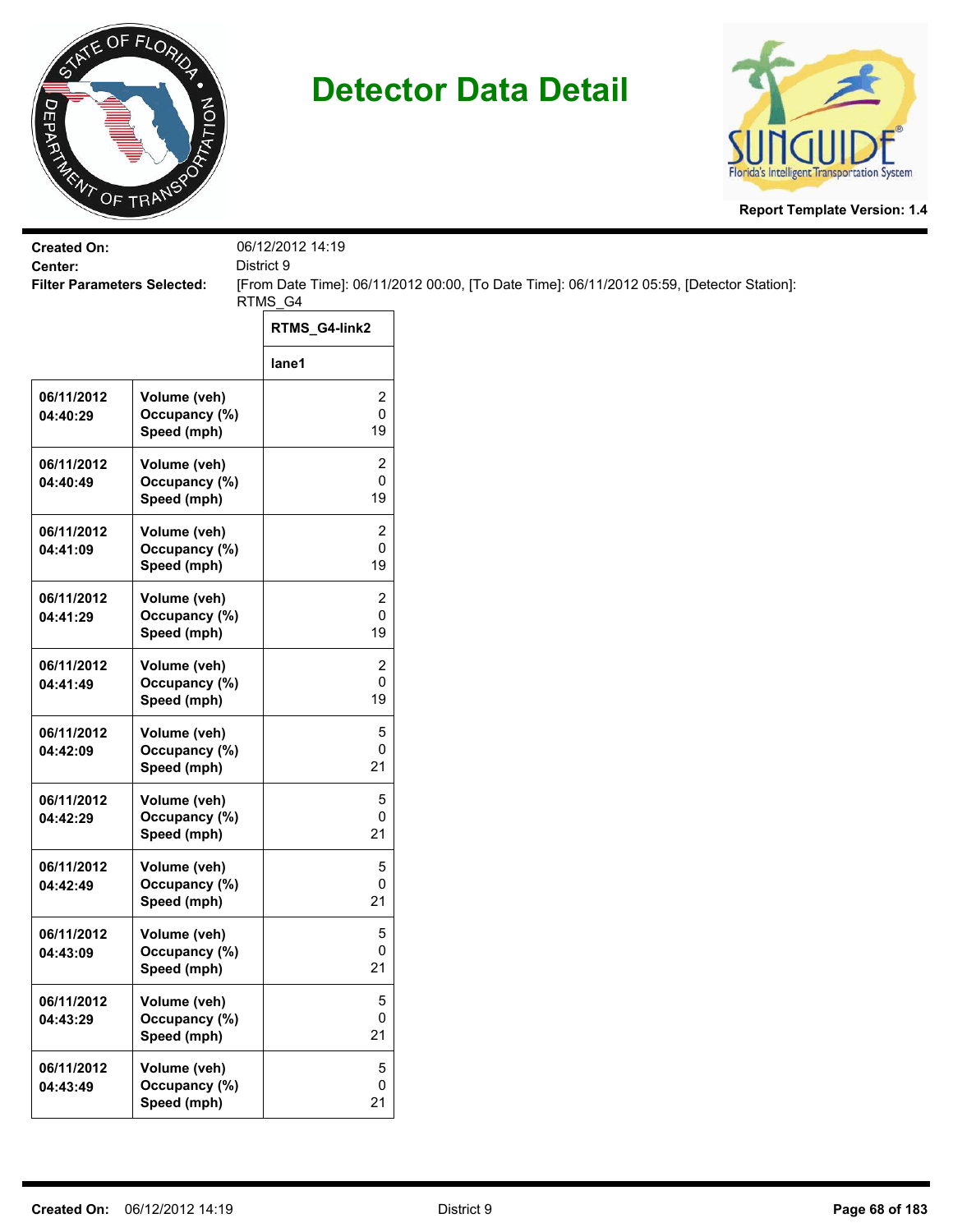



| <b>Created On:</b><br>District 9<br>Center: |                                              | 06/12/2012 14:19 |                                                                                           |
|---------------------------------------------|----------------------------------------------|------------------|-------------------------------------------------------------------------------------------|
| <b>Filter Parameters Selected:</b>          |                                              |                  | [From Date Time]: 06/11/2012 00:00, [To Date Time]: 06/11/2012 05:59, [Detector Station]: |
|                                             |                                              | RTMS_G4          |                                                                                           |
|                                             |                                              | RTMS_G4-link2    |                                                                                           |
|                                             |                                              | lane1            |                                                                                           |
| 06/11/2012<br>04:44:09                      | Volume (veh)<br>Occupancy (%)<br>Speed (mph) | 5<br>0<br>21     |                                                                                           |
| 06/11/2012<br>04:44:29                      | Volume (veh)<br>Occupancy (%)<br>Speed (mph) | 5<br>0<br>21     |                                                                                           |
| 06/11/2012<br>04:44:49                      | Volume (veh)<br>Occupancy (%)<br>Speed (mph) | 5<br>0<br>21     |                                                                                           |
| 06/11/2012<br>04:45:09                      | Volume (veh)<br>Occupancy (%)<br>Speed (mph) | 5<br>0<br>21     |                                                                                           |
| 06/11/2012<br>04:45:29                      | Volume (veh)<br>Occupancy (%)<br>Speed (mph) | 5<br>0<br>21     |                                                                                           |
| 06/11/2012<br>04:45:49                      | Volume (veh)<br>Occupancy (%)<br>Speed (mph) | 5<br>0<br>21     |                                                                                           |
| 06/11/2012<br>04:46:09                      | Volume (veh)<br>Occupancy (%)<br>Speed (mph) | 5<br>0<br>21     |                                                                                           |
| 06/11/2012<br>04:46:29                      | Volume (veh)<br>Occupancy (%)<br>Speed (mph) | 5<br>0<br>21     |                                                                                           |
| 06/11/2012<br>04:46:49                      | Volume (veh)<br>Occupancy (%)<br>Speed (mph) | 5<br>0<br>21     |                                                                                           |
| 06/11/2012<br>04:47:09                      | Volume (veh)<br>Occupancy (%)<br>Speed (mph) | 12<br>1<br>21    |                                                                                           |
| 06/11/2012<br>04:47:29                      | Volume (veh)<br>Occupancy (%)<br>Speed (mph) | 12<br>1<br>21    |                                                                                           |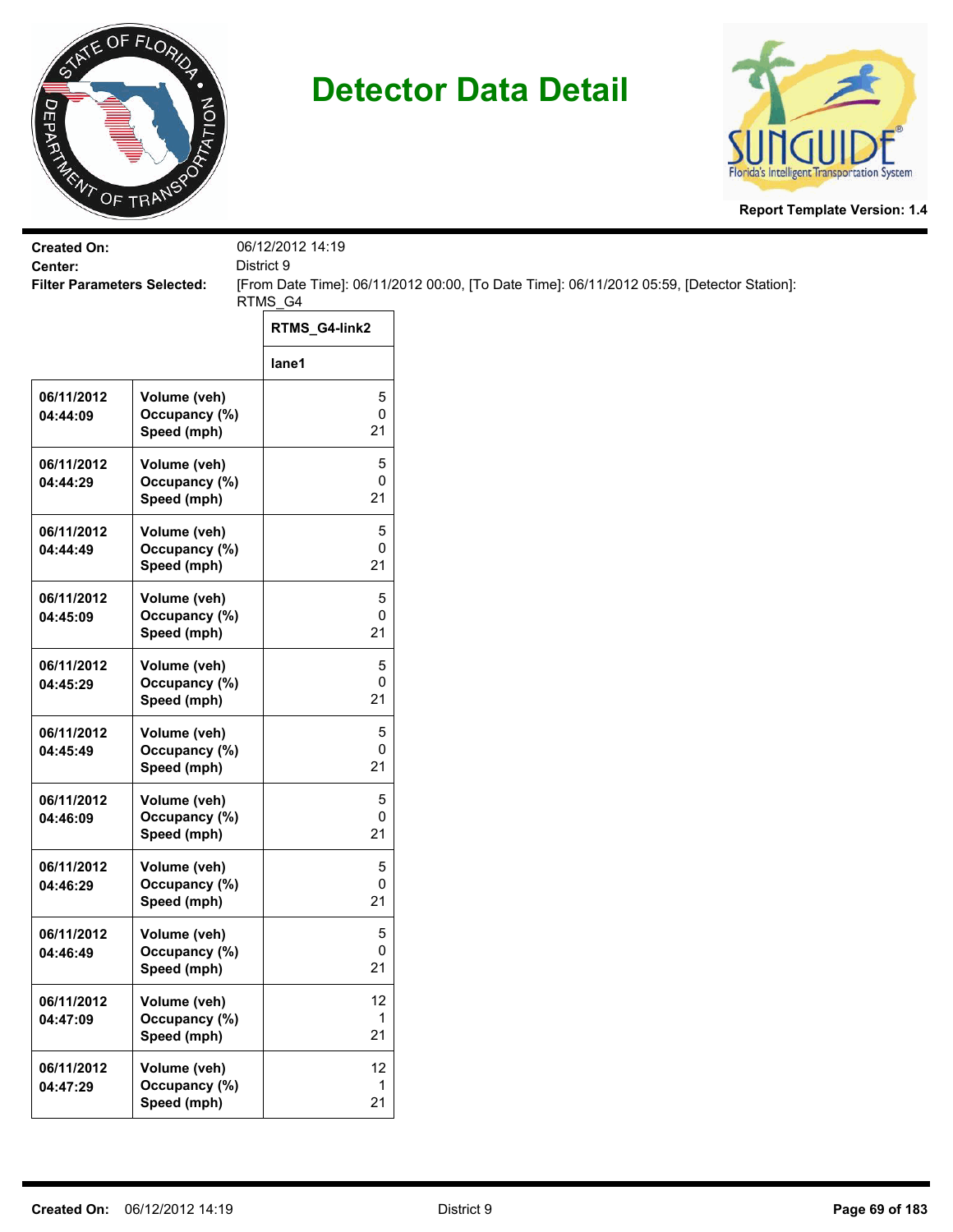



| <b>Created On:</b><br>Center:      |                                              | 06/12/2012 14:19<br>District 9 |                                                                                           |  |
|------------------------------------|----------------------------------------------|--------------------------------|-------------------------------------------------------------------------------------------|--|
| <b>Filter Parameters Selected:</b> |                                              | RTMS_G4                        | [From Date Time]: 06/11/2012 00:00, [To Date Time]: 06/11/2012 05:59, [Detector Station]: |  |
|                                    |                                              | RTMS_G4-link2                  |                                                                                           |  |
|                                    |                                              | lane1                          |                                                                                           |  |
| 06/11/2012<br>04:47:49             | Volume (veh)<br>Occupancy (%)<br>Speed (mph) | 12<br>$\mathbf{1}$<br>21       |                                                                                           |  |
| 06/11/2012<br>04:48:09             | Volume (veh)<br>Occupancy (%)<br>Speed (mph) | 12<br>1<br>21                  |                                                                                           |  |
| 06/11/2012<br>04:48:29             | Volume (veh)<br>Occupancy (%)<br>Speed (mph) | 12<br>1<br>21                  |                                                                                           |  |
| 06/11/2012<br>04:48:49             | Volume (veh)<br>Occupancy (%)<br>Speed (mph) | 12<br>1<br>21                  |                                                                                           |  |
| 06/11/2012<br>04:49:09             | Volume (veh)<br>Occupancy (%)<br>Speed (mph) | 12<br>1<br>21                  |                                                                                           |  |
| 06/11/2012<br>04:49:29             | Volume (veh)<br>Occupancy (%)<br>Speed (mph) | 12<br>$\mathbf{1}$<br>21       |                                                                                           |  |
| 06/11/2012<br>04:49:49             | Volume (veh)<br>Occupancy (%)<br>Speed (mph) | 12<br>$\mathbf{1}$<br>21       |                                                                                           |  |
| 06/11/2012<br>04:50:09             | Volume (veh)<br>Occupancy (%)<br>Speed (mph) | 12<br>1<br>21                  |                                                                                           |  |
| 06/11/2012<br>04:50:29             | Volume (veh)<br>Occupancy (%)<br>Speed (mph) | 12<br>$\mathbf 1$<br>21        |                                                                                           |  |
| 06/11/2012<br>04:50:49             | Volume (veh)<br>Occupancy (%)<br>Speed (mph) | 12<br>$\mathbf{1}$<br>21       |                                                                                           |  |
| 06/11/2012<br>04:51:09             | Volume (veh)<br>Occupancy (%)<br>Speed (mph) | 12<br>$\mathbf{1}$<br>21       |                                                                                           |  |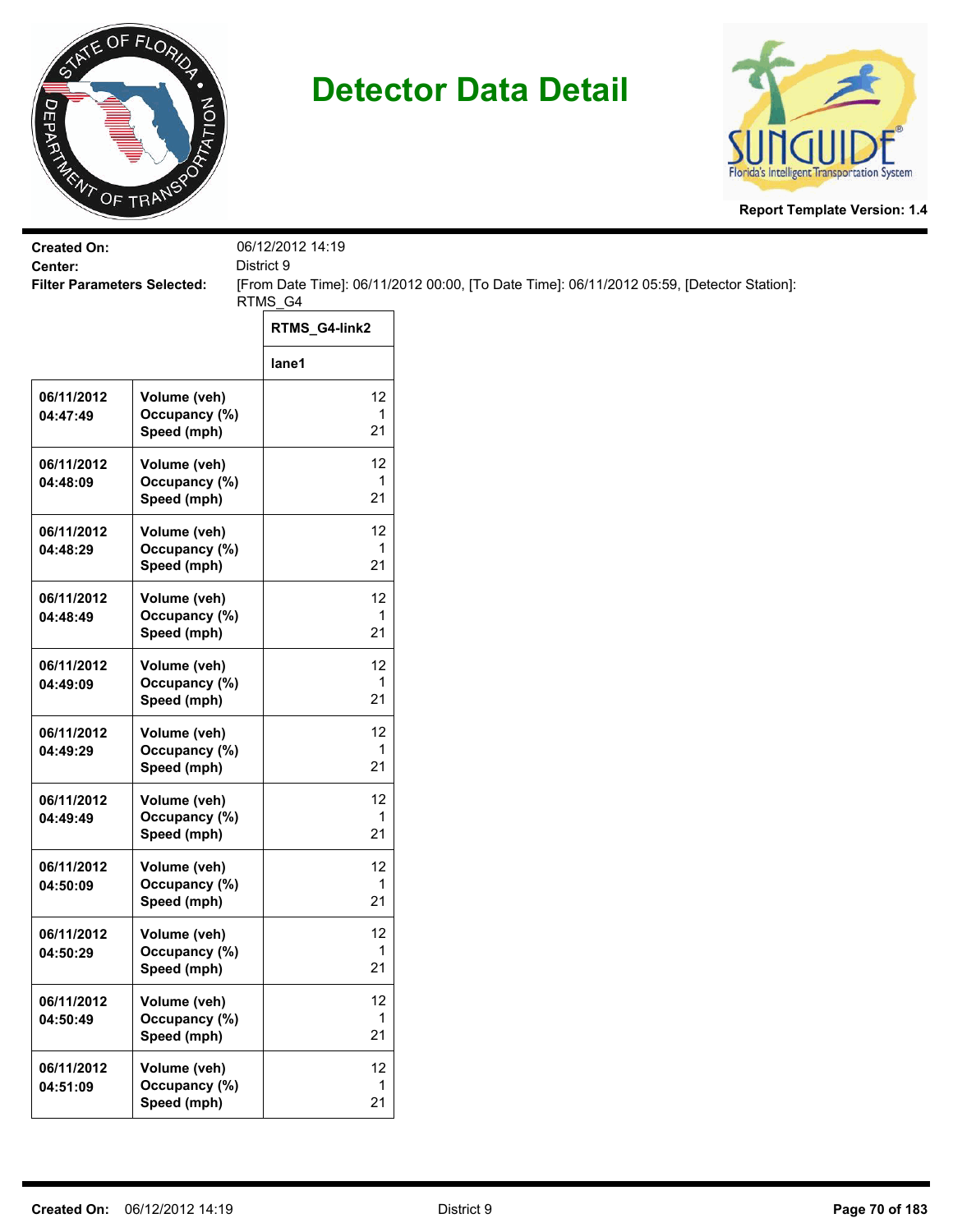



| <b>Created On:</b><br>Center:      |                                              | 06/12/2012 14:19<br>District 9 |                                                                                           |
|------------------------------------|----------------------------------------------|--------------------------------|-------------------------------------------------------------------------------------------|
| <b>Filter Parameters Selected:</b> |                                              | RTMS_G4                        | [From Date Time]: 06/11/2012 00:00, [To Date Time]: 06/11/2012 05:59, [Detector Station]: |
|                                    |                                              | RTMS_G4-link2                  |                                                                                           |
|                                    |                                              | lane1                          |                                                                                           |
| 06/11/2012<br>04:51:29             | Volume (veh)<br>Occupancy (%)<br>Speed (mph) | 12<br>$\mathbf{1}$<br>21       |                                                                                           |
| 06/11/2012<br>04:51:49             | Volume (veh)<br>Occupancy (%)<br>Speed (mph) | 12<br>1<br>21                  |                                                                                           |
| 06/11/2012<br>04:52:09             | Volume (veh)<br>Occupancy (%)<br>Speed (mph) | 12<br>1<br>21                  |                                                                                           |
| 06/11/2012<br>04:52:29             | Volume (veh)<br>Occupancy (%)<br>Speed (mph) | 12<br>1<br>21                  |                                                                                           |
| 06/11/2012<br>04:52:49             | Volume (veh)<br>Occupancy (%)<br>Speed (mph) | 12<br>1<br>21                  |                                                                                           |
| 06/11/2012<br>04:53:09             | Volume (veh)<br>Occupancy (%)<br>Speed (mph) | 12<br>$\mathbf{1}$<br>21       |                                                                                           |
| 06/11/2012<br>04:53:29             | Volume (veh)<br>Occupancy (%)<br>Speed (mph) | 12<br>1<br>21                  |                                                                                           |
| 06/11/2012<br>04:53:49             | Volume (veh)<br>Occupancy (%)<br>Speed (mph) | 12<br>1<br>21                  |                                                                                           |
| 06/11/2012<br>04:54:09             | Volume (veh)<br>Occupancy (%)<br>Speed (mph) | 12<br>$\mathbf{1}$<br>21       |                                                                                           |
| 06/11/2012<br>04:54:29             | Volume (veh)<br>Occupancy (%)<br>Speed (mph) | 12<br>$\mathbf{1}$<br>21       |                                                                                           |
| 06/11/2012<br>04:54:49             | Volume (veh)<br>Occupancy (%)<br>Speed (mph) | 12<br>$\mathbf{1}$<br>21       |                                                                                           |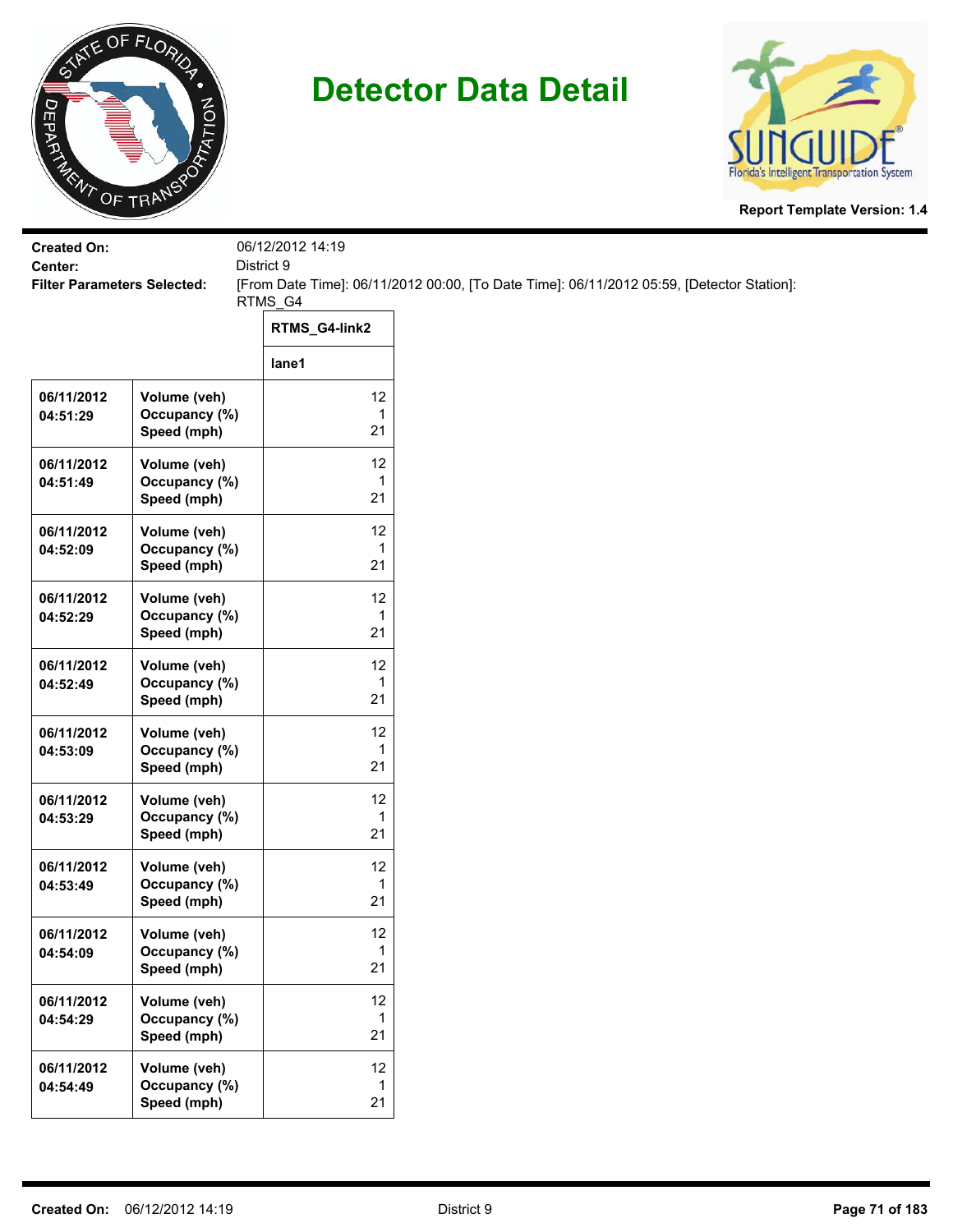



| <b>Created On:</b><br>Center:      |                                              | 06/12/2012 14:19<br>District 9 |                                                                                           |
|------------------------------------|----------------------------------------------|--------------------------------|-------------------------------------------------------------------------------------------|
| <b>Filter Parameters Selected:</b> |                                              |                                | [From Date Time]: 06/11/2012 00:00, [To Date Time]: 06/11/2012 05:59, [Detector Station]: |
|                                    |                                              | RTMS_G4<br>RTMS_G4-link2       |                                                                                           |
|                                    |                                              | lane1                          |                                                                                           |
| 06/11/2012<br>04:55:09             | Volume (veh)<br>Occupancy (%)<br>Speed (mph) | 12<br>1<br>21                  |                                                                                           |
| 06/11/2012<br>04:55:29             | Volume (veh)<br>Occupancy (%)<br>Speed (mph) | 12<br>1<br>21                  |                                                                                           |
| 06/11/2012<br>04:55:49             | Volume (veh)<br>Occupancy (%)<br>Speed (mph) | 12<br>1<br>21                  |                                                                                           |
| 06/11/2012<br>04:56:09             | Volume (veh)<br>Occupancy (%)<br>Speed (mph) | 12<br>1<br>21                  |                                                                                           |
| 06/11/2012<br>04:56:29             | Volume (veh)<br>Occupancy (%)<br>Speed (mph) | 12<br>1<br>21                  |                                                                                           |
| 06/11/2012<br>04:56:49             | Volume (veh)<br>Occupancy (%)<br>Speed (mph) | 12<br>1<br>21                  |                                                                                           |
| 06/11/2012<br>04:57:09             | Volume (veh)<br>Occupancy (%)<br>Speed (mph) | 10<br>1<br>22                  |                                                                                           |
| 06/11/2012<br>04:57:29             | Volume (veh)<br>Occupancy (%)<br>Speed (mph) | 10<br>1<br>22                  |                                                                                           |
| 06/11/2012<br>04:57:49             | Volume (veh)<br>Occupancy (%)<br>Speed (mph) | $10$<br>1<br>22                |                                                                                           |
| 06/11/2012<br>04:58:09             | Volume (veh)<br>Occupancy (%)<br>Speed (mph) | $10\,$<br>$\mathbf 1$<br>22    |                                                                                           |
| 06/11/2012<br>04:58:29             | Volume (veh)<br>Occupancy (%)<br>Speed (mph) | $10$<br>$\mathbf 1$<br>22      |                                                                                           |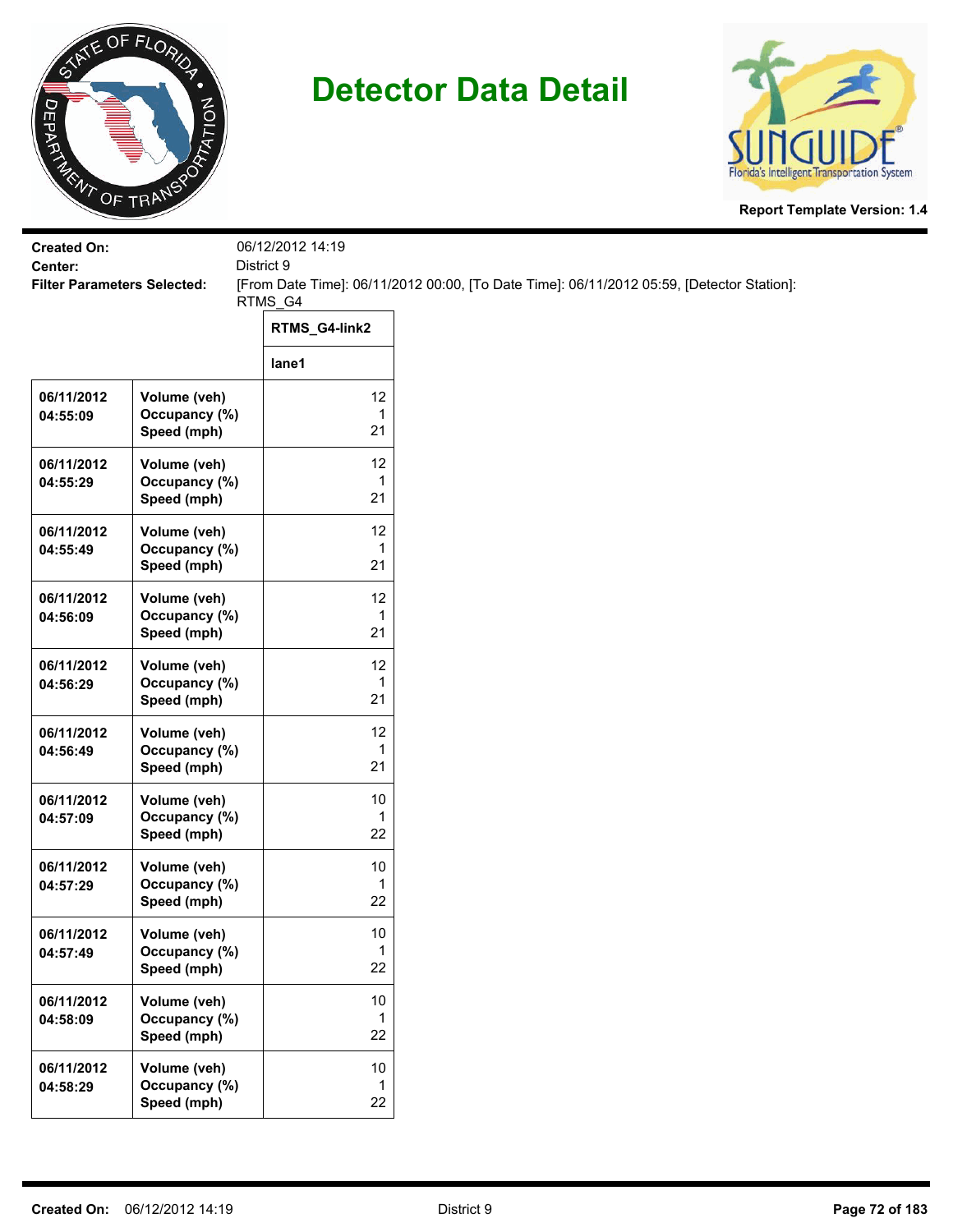



| <b>Created On:</b>                 |                                              | 06/12/2012 14:19  |                                                                                           |
|------------------------------------|----------------------------------------------|-------------------|-------------------------------------------------------------------------------------------|
| Center:                            |                                              | District 9        |                                                                                           |
| <b>Filter Parameters Selected:</b> |                                              | RTMS_G4           | [From Date Time]: 06/11/2012 00:00, [To Date Time]: 06/11/2012 05:59, [Detector Station]: |
|                                    |                                              | RTMS_G4-link2     |                                                                                           |
|                                    |                                              | lane1             |                                                                                           |
| 06/11/2012<br>04:58:49             | Volume (veh)<br>Occupancy (%)<br>Speed (mph) | 10<br>1<br>22     |                                                                                           |
| 06/11/2012<br>04:59:09             | Volume (veh)<br>Occupancy (%)<br>Speed (mph) | 10<br>1<br>22     |                                                                                           |
| 06/11/2012<br>04:59:29             | Volume (veh)<br>Occupancy (%)<br>Speed (mph) | 10<br>1<br>22     |                                                                                           |
| 06/11/2012<br>04:59:49             | Volume (veh)<br>Occupancy (%)<br>Speed (mph) | 10<br>1<br>22     |                                                                                           |
| 06/11/2012<br>05:00:09             | Volume (veh)<br>Occupancy (%)<br>Speed (mph) | $10$<br>1<br>22   |                                                                                           |
| 06/11/2012<br>05:00:29             | Volume (veh)<br>Occupancy (%)<br>Speed (mph) | 10<br>1<br>22     |                                                                                           |
| 06/11/2012<br>05:00:49             | Volume (veh)<br>Occupancy (%)<br>Speed (mph) | 10<br>1<br>22     |                                                                                           |
| 06/11/2012<br>05:01:09             | Volume (veh)<br>Occupancy (%)<br>Speed (mph) | 10<br>1<br>22     |                                                                                           |
| 06/11/2012<br>05:01:29             | Volume (veh)<br>Occupancy (%)<br>Speed (mph) | $10$<br>1<br>22   |                                                                                           |
| 06/11/2012<br>05:01:49             | Volume (veh)<br>Occupancy (%)<br>Speed (mph) | $10\,$<br>1<br>22 |                                                                                           |
| 06/11/2012<br>05:02:09             | Volume (veh)<br>Occupancy (%)<br>Speed (mph) | 3<br>0<br>21      |                                                                                           |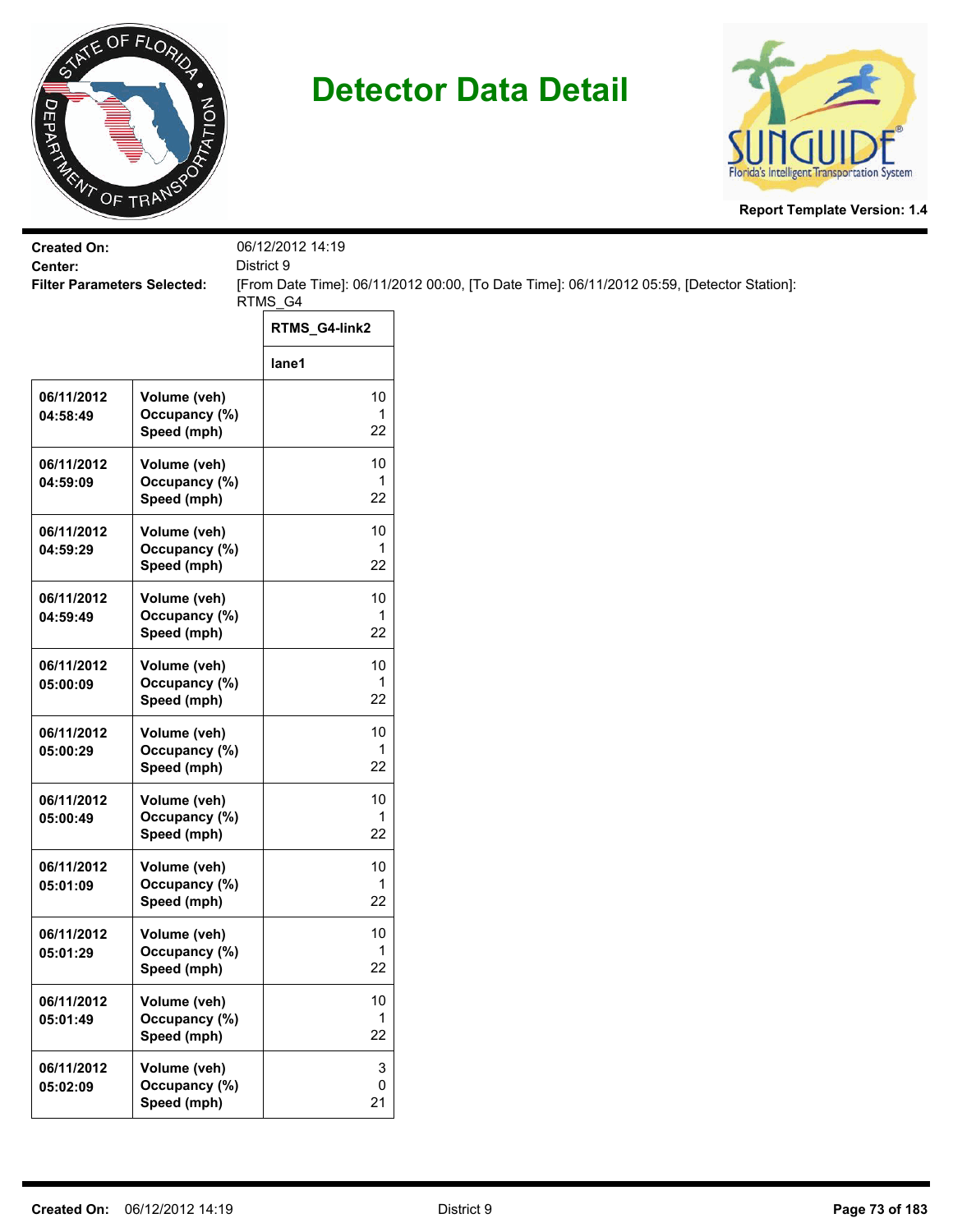



| <b>Created On:</b><br>Center:      |                                              | 06/12/2012 14:19<br>District 9 |                                                                                           |
|------------------------------------|----------------------------------------------|--------------------------------|-------------------------------------------------------------------------------------------|
| <b>Filter Parameters Selected:</b> |                                              |                                | [From Date Time]: 06/11/2012 00:00, [To Date Time]: 06/11/2012 05:59, [Detector Station]: |
|                                    |                                              | RTMS_G4<br>RTMS_G4-link2       |                                                                                           |
|                                    |                                              | lane1                          |                                                                                           |
| 06/11/2012<br>05:02:29             | Volume (veh)<br>Occupancy (%)<br>Speed (mph) | 3<br>0<br>21                   |                                                                                           |
| 06/11/2012<br>05:02:49             | Volume (veh)<br>Occupancy (%)<br>Speed (mph) | 3<br>0<br>21                   |                                                                                           |
| 06/11/2012<br>05:03:09             | Volume (veh)<br>Occupancy (%)<br>Speed (mph) | 3<br>0<br>21                   |                                                                                           |
| 06/11/2012<br>05:03:29             | Volume (veh)<br>Occupancy (%)<br>Speed (mph) | 3<br>0<br>21                   |                                                                                           |
| 06/11/2012<br>05:03:49             | Volume (veh)<br>Occupancy (%)<br>Speed (mph) | 3<br>0<br>21                   |                                                                                           |
| 06/11/2012<br>05:04:09             | Volume (veh)<br>Occupancy (%)<br>Speed (mph) | 3<br>0<br>21                   |                                                                                           |
| 06/11/2012<br>05:04:29             | Volume (veh)<br>Occupancy (%)<br>Speed (mph) | 3<br>0<br>21                   |                                                                                           |
| 06/11/2012<br>05:04:49             | Volume (veh)<br>Occupancy (%)<br>Speed (mph) | 3<br>0<br>21                   |                                                                                           |
| 06/11/2012<br>05:05:09             | Volume (veh)<br>Occupancy (%)<br>Speed (mph) | 3<br>0<br>21                   |                                                                                           |
| 06/11/2012<br>05:05:29             | Volume (veh)<br>Occupancy (%)<br>Speed (mph) | 3<br>0<br>21                   |                                                                                           |
| 06/11/2012<br>05:05:49             | Volume (veh)<br>Occupancy (%)<br>Speed (mph) | 3<br>$\pmb{0}$<br>21           |                                                                                           |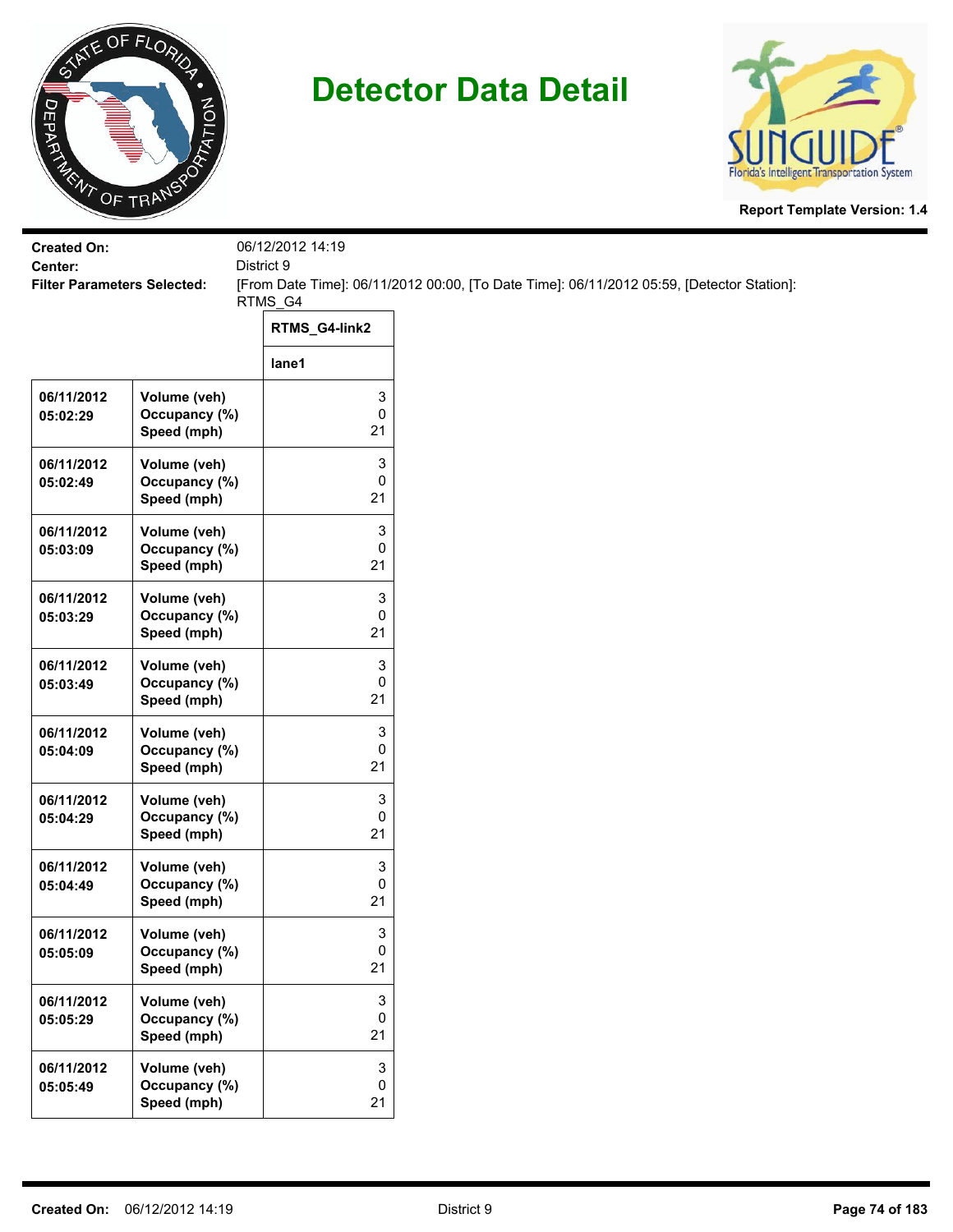



| <b>Created On:</b><br>Center:      |                                              | 06/12/2012 14:19<br>District 9 |                                                                                           |
|------------------------------------|----------------------------------------------|--------------------------------|-------------------------------------------------------------------------------------------|
| <b>Filter Parameters Selected:</b> |                                              | RTMS_G4                        | [From Date Time]: 06/11/2012 00:00, [To Date Time]: 06/11/2012 05:59, [Detector Station]: |
|                                    |                                              | RTMS_G4-link2                  |                                                                                           |
|                                    |                                              | lane1                          |                                                                                           |
| 06/11/2012<br>05:06:09             | Volume (veh)<br>Occupancy (%)<br>Speed (mph) | 3<br>0<br>21                   |                                                                                           |
| 06/11/2012<br>05:06:29             | Volume (veh)<br>Occupancy (%)<br>Speed (mph) | 3<br>0<br>21                   |                                                                                           |
| 06/11/2012<br>05:06:49             | Volume (veh)<br>Occupancy (%)<br>Speed (mph) | 3<br>0<br>21                   |                                                                                           |
| 06/11/2012<br>05:07:09             | Volume (veh)<br>Occupancy (%)<br>Speed (mph) | 5<br>0<br>20                   |                                                                                           |
| 06/11/2012<br>05:07:29             | Volume (veh)<br>Occupancy (%)<br>Speed (mph) | 5<br>0<br>20                   |                                                                                           |
| 06/11/2012<br>05:07:49             | Volume (veh)<br>Occupancy (%)<br>Speed (mph) | 5<br>0<br>20                   |                                                                                           |
| 06/11/2012<br>05:08:09             | Volume (veh)<br>Occupancy (%)<br>Speed (mph) | 5<br>0<br>20                   |                                                                                           |
| 06/11/2012<br>05:08:29             | Volume (veh)<br>Occupancy (%)<br>Speed (mph) | 5<br>0<br>20                   |                                                                                           |
| 06/11/2012<br>05:08:49             | Volume (veh)<br>Occupancy (%)<br>Speed (mph) | 5<br>0<br>20                   |                                                                                           |
| 06/11/2012<br>05:09:09             | Volume (veh)<br>Occupancy (%)<br>Speed (mph) | 5<br>0<br>20                   |                                                                                           |
| 06/11/2012<br>05:09:29             | Volume (veh)<br>Occupancy (%)<br>Speed (mph) | 5<br>0<br>20                   |                                                                                           |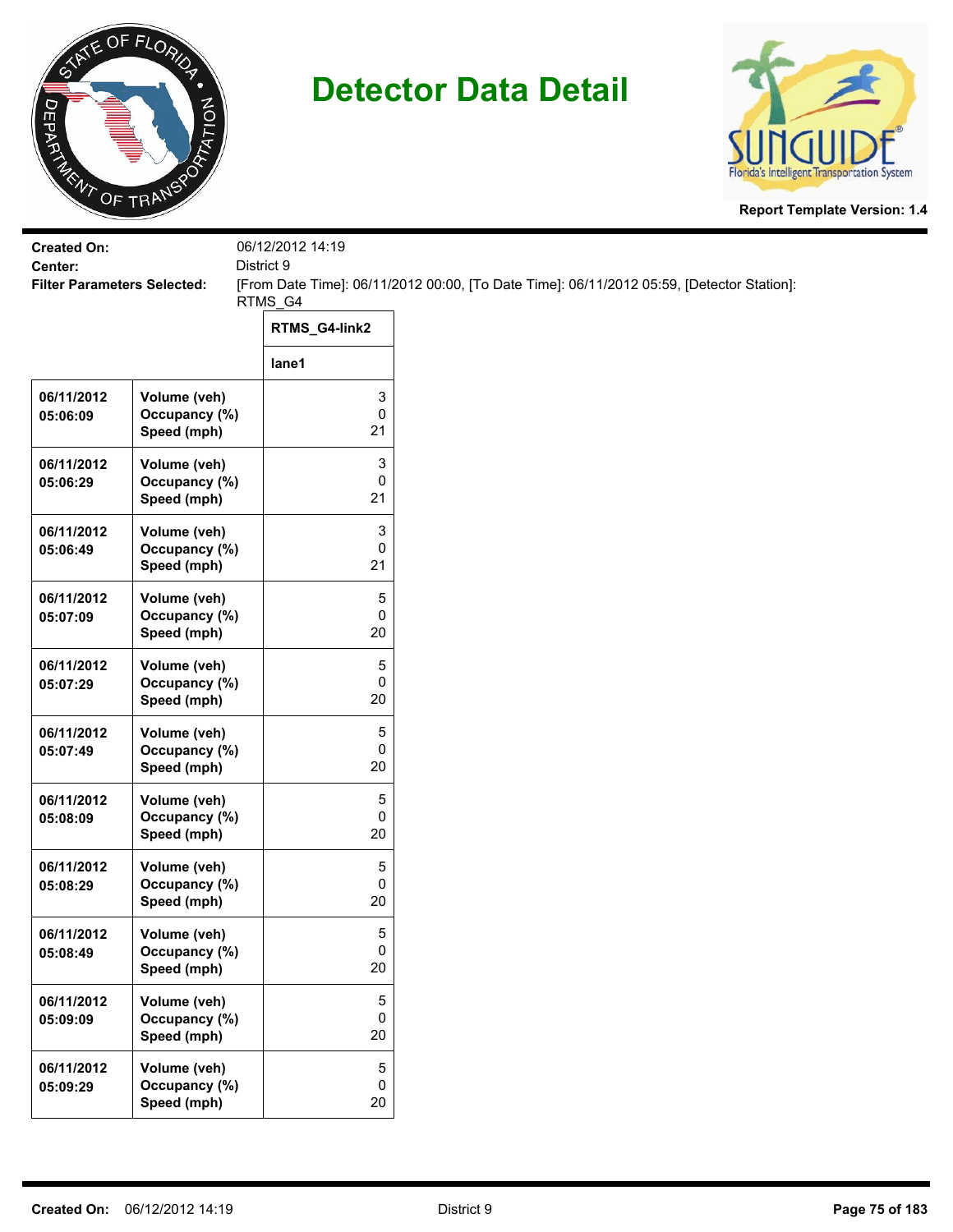



| <b>Created On:</b><br>Center:      |                                              | 06/12/2012 14:19 |                                                                                           |
|------------------------------------|----------------------------------------------|------------------|-------------------------------------------------------------------------------------------|
| <b>Filter Parameters Selected:</b> |                                              | District 9       | [From Date Time]: 06/11/2012 00:00, [To Date Time]: 06/11/2012 05:59, [Detector Station]: |
|                                    |                                              | RTMS_G4          |                                                                                           |
|                                    |                                              | RTMS_G4-link2    |                                                                                           |
|                                    |                                              | lane1            |                                                                                           |
| 06/11/2012<br>05:09:49             | Volume (veh)<br>Occupancy (%)<br>Speed (mph) | 5<br>0<br>20     |                                                                                           |
| 06/11/2012<br>05:10:09             | Volume (veh)<br>Occupancy (%)<br>Speed (mph) | 5<br>0<br>20     |                                                                                           |
| 06/11/2012<br>05:10:29             | Volume (veh)<br>Occupancy (%)<br>Speed (mph) | 5<br>0<br>20     |                                                                                           |
| 06/11/2012<br>05:10:49             | Volume (veh)<br>Occupancy (%)<br>Speed (mph) | 5<br>0<br>20     |                                                                                           |
| 06/11/2012<br>05:11:09             | Volume (veh)<br>Occupancy (%)<br>Speed (mph) | 5<br>0<br>20     |                                                                                           |
| 06/11/2012<br>05:11:29             | Volume (veh)<br>Occupancy (%)<br>Speed (mph) | 5<br>0<br>20     |                                                                                           |
| 06/11/2012<br>05:11:49             | Volume (veh)<br>Occupancy (%)<br>Speed (mph) | 5<br>0<br>20     |                                                                                           |
| 06/11/2012<br>05:12:09             | Volume (veh)<br>Occupancy (%)<br>Speed (mph) | 6<br>0<br>22     |                                                                                           |
| 06/11/2012<br>05:12:29             | Volume (veh)<br>Occupancy (%)<br>Speed (mph) | 6<br>0<br>22     |                                                                                           |
| 06/11/2012<br>05:12:49             | Volume (veh)<br>Occupancy (%)<br>Speed (mph) | 6<br>0<br>22     |                                                                                           |
| 06/11/2012<br>05:13:09             | Volume (veh)<br>Occupancy (%)<br>Speed (mph) | 6<br>0<br>22     |                                                                                           |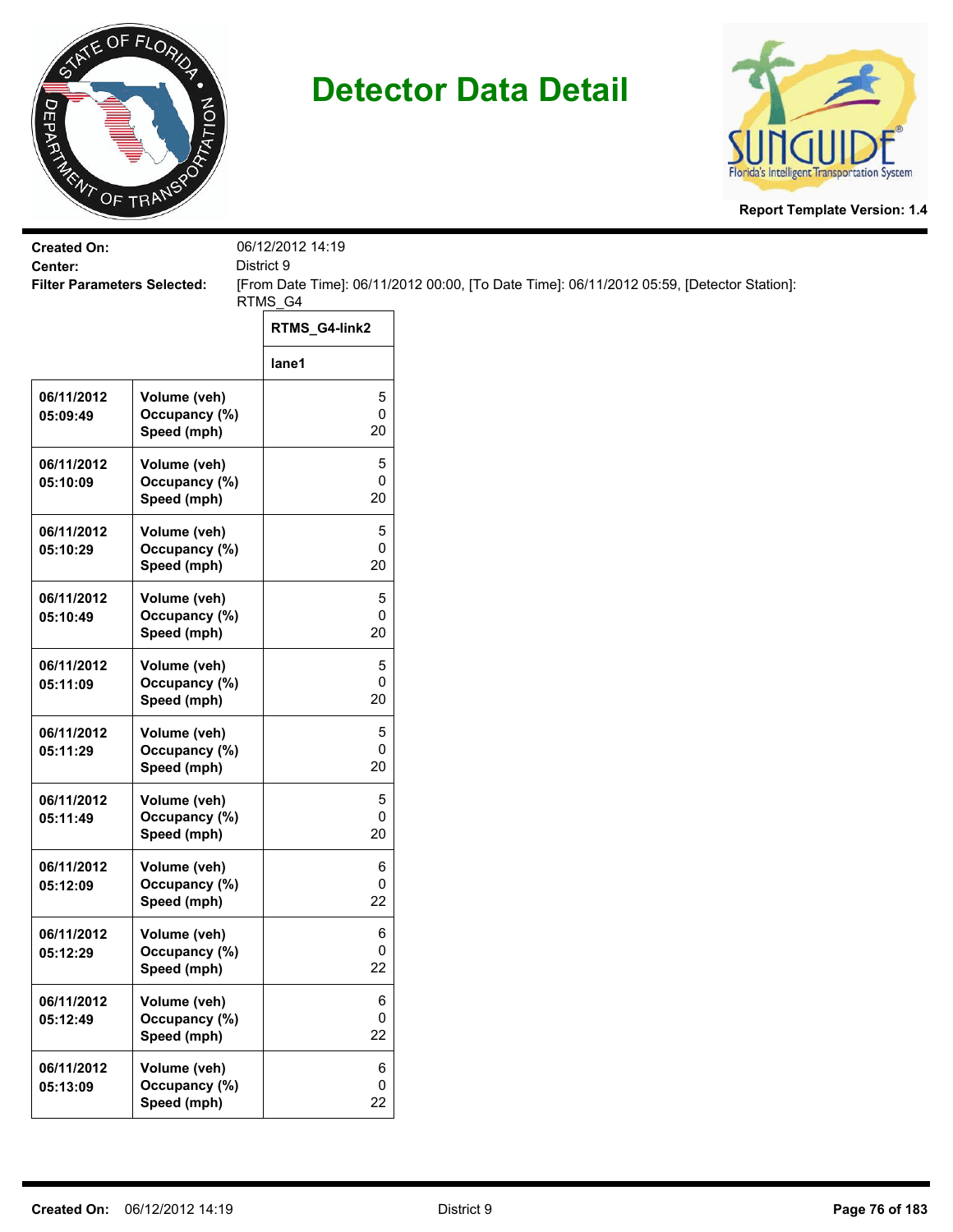



| <b>Created On:</b><br>Center:      |                                              | 06/12/2012 14:19 |                                                                                           |
|------------------------------------|----------------------------------------------|------------------|-------------------------------------------------------------------------------------------|
| <b>Filter Parameters Selected:</b> |                                              | District 9       | [From Date Time]: 06/11/2012 00:00, [To Date Time]: 06/11/2012 05:59, [Detector Station]: |
|                                    |                                              | RTMS_G4          |                                                                                           |
|                                    |                                              | RTMS_G4-link2    |                                                                                           |
|                                    |                                              | lane1            |                                                                                           |
| 06/11/2012<br>05:13:29             | Volume (veh)<br>Occupancy (%)<br>Speed (mph) | 6<br>0<br>22     |                                                                                           |
| 06/11/2012<br>05:13:49             | Volume (veh)<br>Occupancy (%)<br>Speed (mph) | 6<br>0<br>22     |                                                                                           |
| 06/11/2012<br>05:14:09             | Volume (veh)<br>Occupancy (%)<br>Speed (mph) | 6<br>0<br>22     |                                                                                           |
| 06/11/2012<br>05:14:29             | Volume (veh)<br>Occupancy (%)<br>Speed (mph) | 6<br>0<br>22     |                                                                                           |
| 06/11/2012<br>05:14:49             | Volume (veh)<br>Occupancy (%)<br>Speed (mph) | 6<br>0<br>22     |                                                                                           |
| 06/11/2012<br>05:15:09             | Volume (veh)<br>Occupancy (%)<br>Speed (mph) | 6<br>0<br>22     |                                                                                           |
| 06/11/2012<br>05:15:29             | Volume (veh)<br>Occupancy (%)<br>Speed (mph) | 6<br>0<br>22     |                                                                                           |
| 06/11/2012<br>05:15:49             | Volume (veh)<br>Occupancy (%)<br>Speed (mph) | 6<br>0<br>22     |                                                                                           |
| 06/11/2012<br>05:16:09             | Volume (veh)<br>Occupancy (%)<br>Speed (mph) | 6<br>0<br>22     |                                                                                           |
| 06/11/2012<br>05:16:29             | Volume (veh)<br>Occupancy (%)<br>Speed (mph) | 6<br>0<br>22     |                                                                                           |
| 06/11/2012<br>05:16:49             | Volume (veh)<br>Occupancy (%)<br>Speed (mph) | 6<br>0<br>22     |                                                                                           |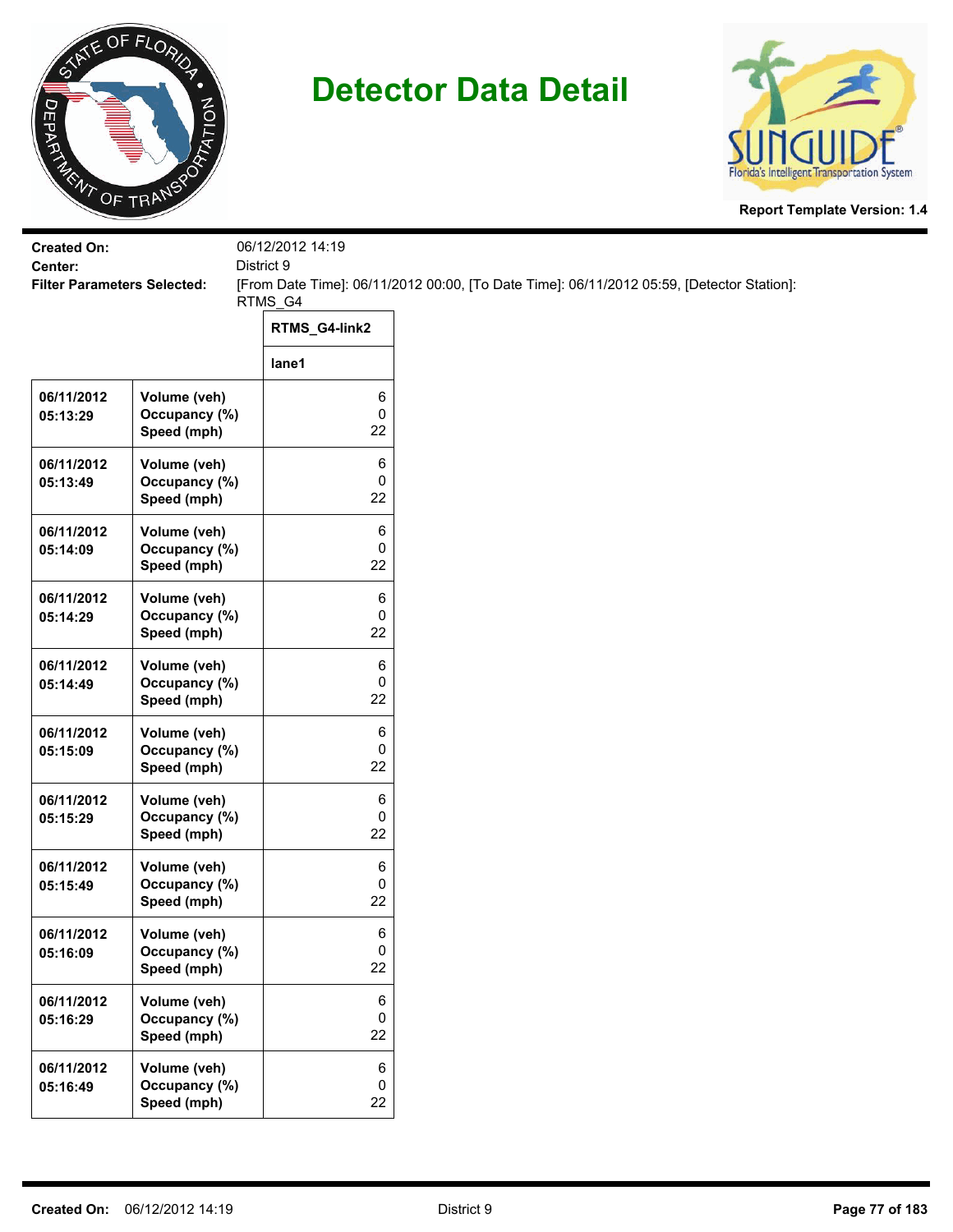



| <b>Created On:</b><br>Center:      |                                              | 06/12/2012 14:19<br>District 9     |                                                                                           |  |
|------------------------------------|----------------------------------------------|------------------------------------|-------------------------------------------------------------------------------------------|--|
| <b>Filter Parameters Selected:</b> |                                              |                                    | [From Date Time]: 06/11/2012 00:00, [To Date Time]: 06/11/2012 05:59, [Detector Station]: |  |
|                                    |                                              | RTMS_G4                            |                                                                                           |  |
|                                    |                                              | RTMS_G4-link2                      |                                                                                           |  |
|                                    |                                              | lane1                              |                                                                                           |  |
| 06/11/2012<br>05:17:09             | Volume (veh)<br>Occupancy (%)<br>Speed (mph) | 2<br>0<br>22                       |                                                                                           |  |
| 06/11/2012<br>05:17:29             | Volume (veh)<br>Occupancy (%)<br>Speed (mph) | $\overline{\mathbf{c}}$<br>0<br>22 |                                                                                           |  |
| 06/11/2012<br>05:17:49             | Volume (veh)<br>Occupancy (%)<br>Speed (mph) | 2<br>0<br>22                       |                                                                                           |  |
| 06/11/2012<br>05:18:09             | Volume (veh)<br>Occupancy (%)<br>Speed (mph) | 2<br>0<br>22                       |                                                                                           |  |
| 06/11/2012<br>05:18:29             | Volume (veh)<br>Occupancy (%)<br>Speed (mph) | 2<br>0<br>22                       |                                                                                           |  |
| 06/11/2012<br>05:18:49             | Volume (veh)<br>Occupancy (%)<br>Speed (mph) | 2<br>0<br>22                       |                                                                                           |  |
| 06/11/2012<br>05:19:09             | Volume (veh)<br>Occupancy (%)<br>Speed (mph) | 2<br>0<br>22                       |                                                                                           |  |
| 06/11/2012<br>05:19:29             | Volume (veh)<br>Occupancy (%)<br>Speed (mph) | 2<br>0<br>22                       |                                                                                           |  |
| 06/11/2012<br>05:19:49             | Volume (veh)<br>Occupancy (%)<br>Speed (mph) | $\overline{\mathbf{c}}$<br>0<br>22 |                                                                                           |  |
| 06/11/2012<br>05:20:09             | Volume (veh)<br>Occupancy (%)<br>Speed (mph) | 2<br>0<br>22                       |                                                                                           |  |
| 06/11/2012<br>05:20:29             | Volume (veh)<br>Occupancy (%)<br>Speed (mph) | $\overline{2}$<br>0<br>22          |                                                                                           |  |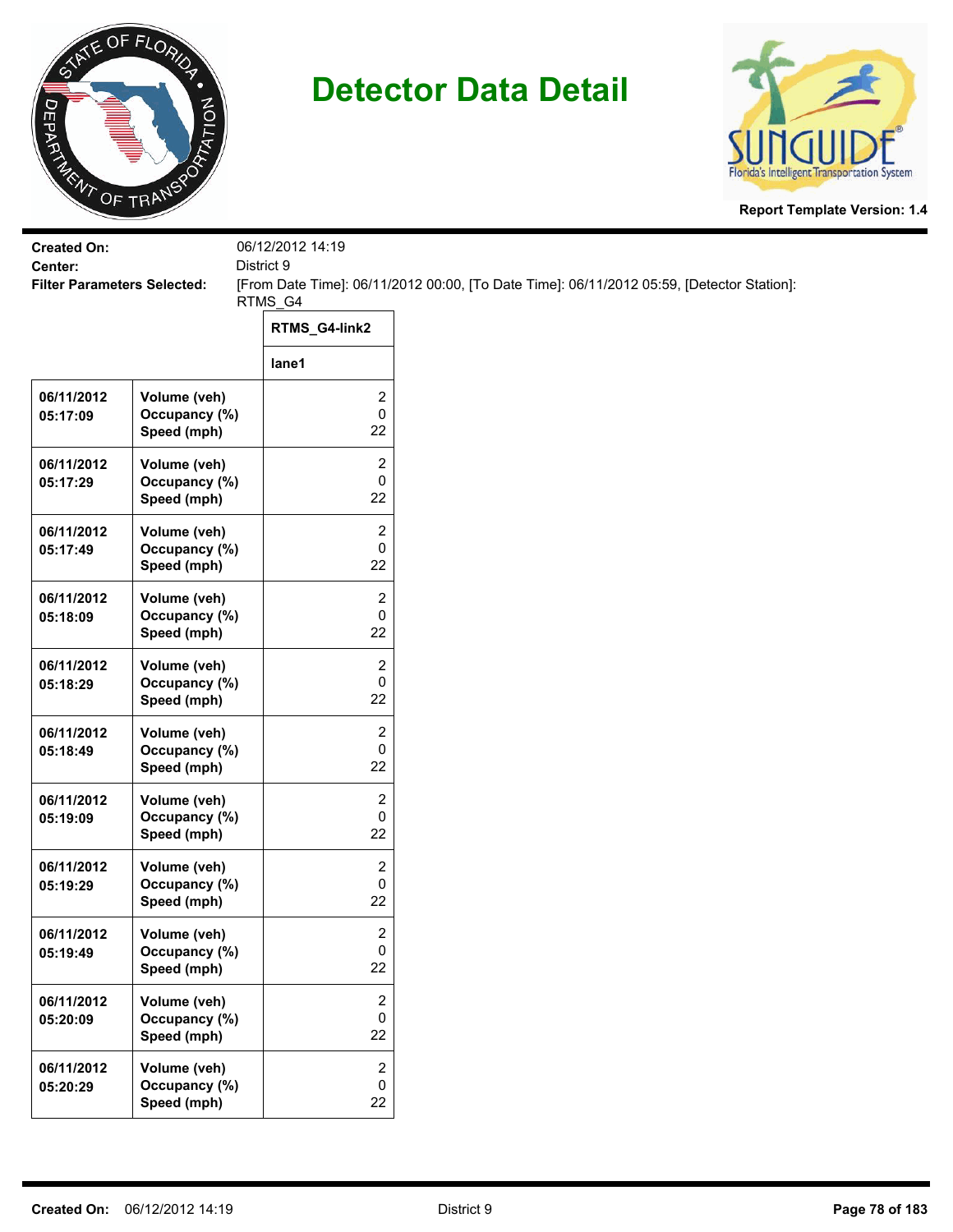



| <b>Created On:</b><br>Center:      |                                              | 06/12/2012 14:19<br>District 9       |                                                                                           |  |
|------------------------------------|----------------------------------------------|--------------------------------------|-------------------------------------------------------------------------------------------|--|
| <b>Filter Parameters Selected:</b> |                                              |                                      | [From Date Time]: 06/11/2012 00:00, [To Date Time]: 06/11/2012 05:59, [Detector Station]: |  |
|                                    |                                              | RTMS_G4                              |                                                                                           |  |
|                                    |                                              | RTMS_G4-link2                        |                                                                                           |  |
|                                    |                                              | lane1                                |                                                                                           |  |
| 06/11/2012<br>05:20:49             | Volume (veh)<br>Occupancy (%)<br>Speed (mph) | 2<br>0<br>22                         |                                                                                           |  |
| 06/11/2012<br>05:21:09             | Volume (veh)<br>Occupancy (%)<br>Speed (mph) | $\overline{\mathbf{c}}$<br>0<br>22   |                                                                                           |  |
| 06/11/2012<br>05:21:29             | Volume (veh)<br>Occupancy (%)<br>Speed (mph) | 2<br>0<br>22                         |                                                                                           |  |
| 06/11/2012<br>05:21:49             | Volume (veh)<br>Occupancy (%)<br>Speed (mph) | 2<br>0<br>22                         |                                                                                           |  |
| 06/11/2012<br>05:22:09             | Volume (veh)<br>Occupancy (%)<br>Speed (mph) | 3<br>0<br>22                         |                                                                                           |  |
| 06/11/2012<br>05:22:29             | Volume (veh)<br>Occupancy (%)<br>Speed (mph) | 3<br>0<br>22                         |                                                                                           |  |
| 06/11/2012<br>05:22:49             | Volume (veh)<br>Occupancy (%)<br>Speed (mph) | 3<br>0<br>22                         |                                                                                           |  |
| 06/11/2012<br>05:23:09             | Volume (veh)<br>Occupancy (%)<br>Speed (mph) | 3<br>0<br>22                         |                                                                                           |  |
| 06/11/2012<br>05:23:29             | Volume (veh)<br>Occupancy (%)<br>Speed (mph) | 3<br>0<br>22                         |                                                                                           |  |
| 06/11/2012<br>05:23:49             | Volume (veh)<br>Occupancy (%)<br>Speed (mph) | 3<br>0<br>22                         |                                                                                           |  |
| 06/11/2012<br>05:24:09             | Volume (veh)<br>Occupancy (%)<br>Speed (mph) | $\ensuremath{\mathsf{3}}$<br>0<br>22 |                                                                                           |  |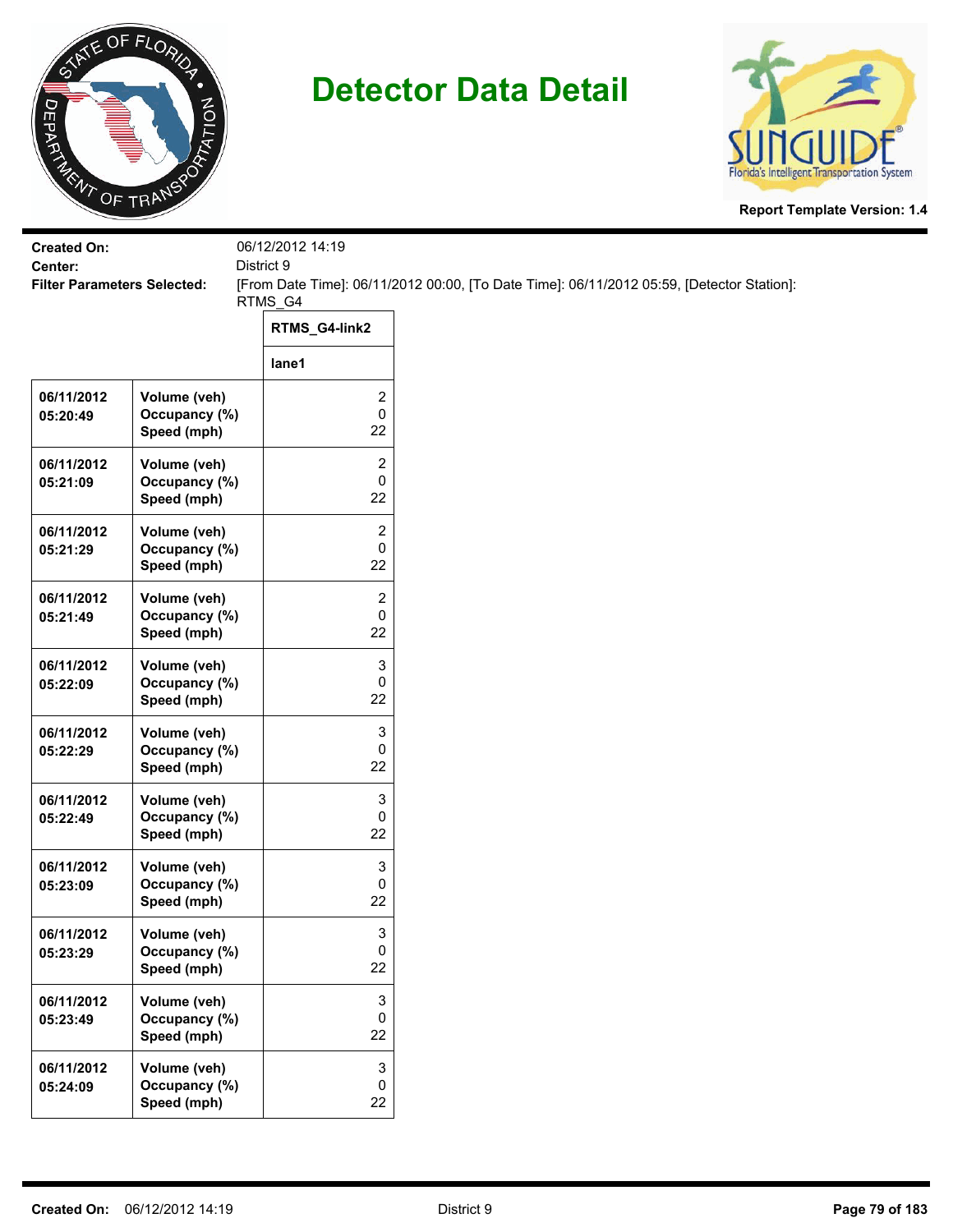



| <b>Created On:</b>                            |                                              | 06/12/2012 14:19<br>District 9 |                                                                                           |
|-----------------------------------------------|----------------------------------------------|--------------------------------|-------------------------------------------------------------------------------------------|
| Center:<br><b>Filter Parameters Selected:</b> |                                              |                                | [From Date Time]: 06/11/2012 00:00, [To Date Time]: 06/11/2012 05:59, [Detector Station]: |
|                                               |                                              | RTMS_G4                        |                                                                                           |
|                                               |                                              | RTMS_G4-link2                  |                                                                                           |
|                                               |                                              | lane1                          |                                                                                           |
| 06/11/2012<br>05:24:29                        | Volume (veh)<br>Occupancy (%)<br>Speed (mph) | 3<br>0<br>22                   |                                                                                           |
| 06/11/2012<br>05:24:49                        | Volume (veh)<br>Occupancy (%)<br>Speed (mph) | 3<br>0<br>22                   |                                                                                           |
| 06/11/2012<br>05:25:09                        | Volume (veh)<br>Occupancy (%)<br>Speed (mph) | 3<br>0<br>22                   |                                                                                           |
| 06/11/2012<br>05:25:29                        | Volume (veh)<br>Occupancy (%)<br>Speed (mph) | 3<br>0<br>22                   |                                                                                           |
| 06/11/2012<br>05:25:49                        | Volume (veh)<br>Occupancy (%)<br>Speed (mph) | 3<br>0<br>22                   |                                                                                           |
| 06/11/2012<br>05:26:09                        | Volume (veh)<br>Occupancy (%)<br>Speed (mph) | 3<br>0<br>22                   |                                                                                           |
| 06/11/2012<br>05:26:29                        | Volume (veh)<br>Occupancy (%)<br>Speed (mph) | 3<br>0<br>22                   |                                                                                           |
| 06/11/2012<br>05:26:49                        | Volume (veh)<br>Occupancy (%)<br>Speed (mph) | 3<br>0<br>22                   |                                                                                           |
| 06/11/2012<br>05:27:09                        | Volume (veh)<br>Occupancy (%)<br>Speed (mph) | 6<br>0<br>21                   |                                                                                           |
| 06/11/2012<br>05:27:29                        | Volume (veh)<br>Occupancy (%)<br>Speed (mph) | 6<br>0<br>21                   |                                                                                           |
| 06/11/2012<br>05:27:49                        | Volume (veh)<br>Occupancy (%)<br>Speed (mph) | 6<br>$\pmb{0}$<br>21           |                                                                                           |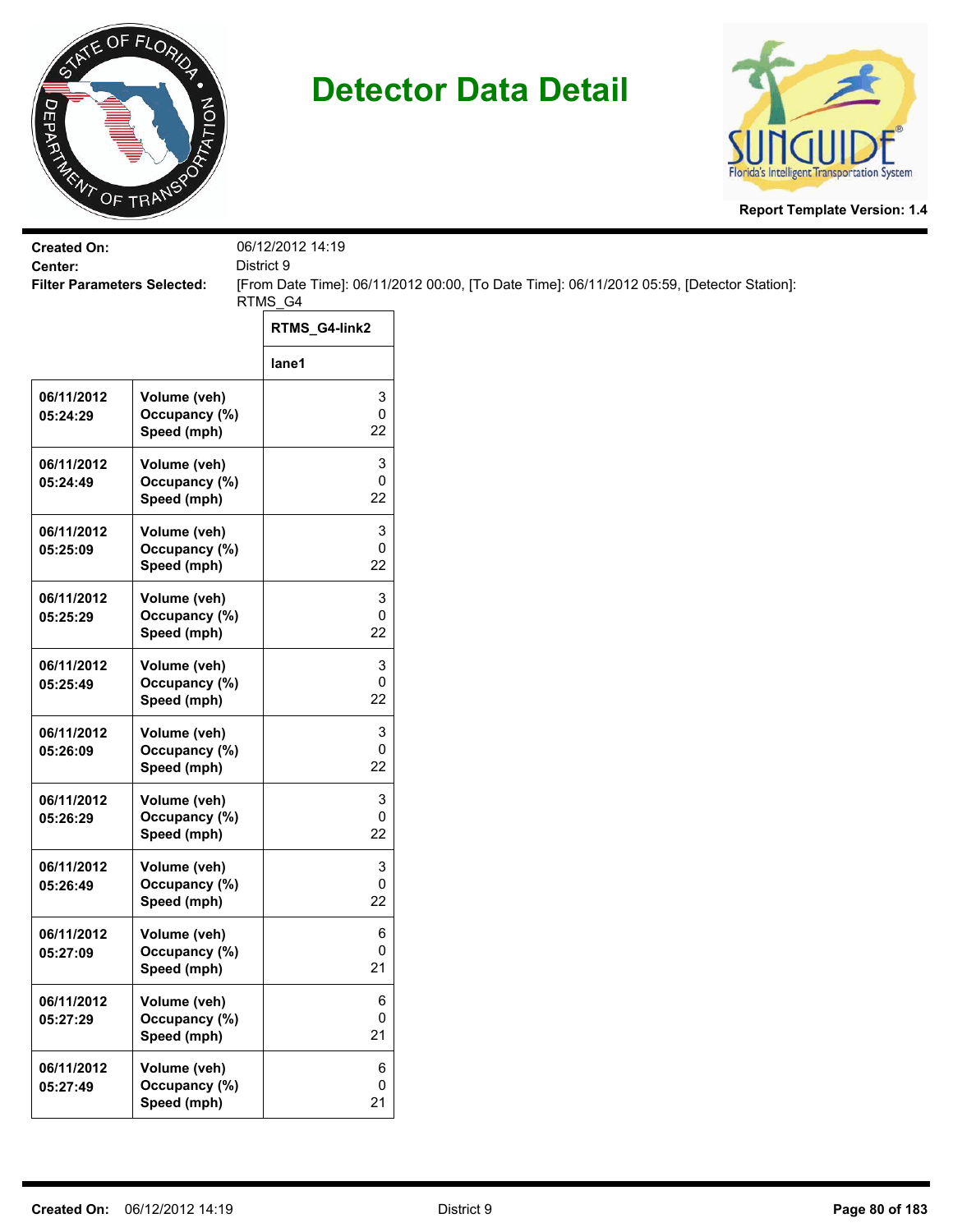



| <b>Created On:</b>                            |                                              | 06/12/2012 14:19 |                                                                                           |
|-----------------------------------------------|----------------------------------------------|------------------|-------------------------------------------------------------------------------------------|
| Center:<br><b>Filter Parameters Selected:</b> |                                              | District 9       | [From Date Time]: 06/11/2012 00:00, [To Date Time]: 06/11/2012 05:59, [Detector Station]: |
|                                               |                                              | RTMS_G4          |                                                                                           |
|                                               |                                              | RTMS_G4-link2    |                                                                                           |
|                                               |                                              | lane1            |                                                                                           |
| 06/11/2012<br>05:28:09                        | Volume (veh)<br>Occupancy (%)<br>Speed (mph) | 6<br>0<br>21     |                                                                                           |
| 06/11/2012<br>05:28:29                        | Volume (veh)<br>Occupancy (%)<br>Speed (mph) | 6<br>0<br>21     |                                                                                           |
| 06/11/2012<br>05:28:49                        | Volume (veh)<br>Occupancy (%)<br>Speed (mph) | 6<br>0<br>21     |                                                                                           |
| 06/11/2012<br>05:29:09                        | Volume (veh)<br>Occupancy (%)<br>Speed (mph) | 6<br>0<br>21     |                                                                                           |
| 06/11/2012<br>05:29:29                        | Volume (veh)<br>Occupancy (%)<br>Speed (mph) | 6<br>0<br>21     |                                                                                           |
| 06/11/2012<br>05:29:49                        | Volume (veh)<br>Occupancy (%)<br>Speed (mph) | 6<br>0<br>21     |                                                                                           |
| 06/11/2012<br>05:30:09                        | Volume (veh)<br>Occupancy (%)<br>Speed (mph) | 6<br>0<br>21     |                                                                                           |
| 06/11/2012<br>05:30:29                        | Volume (veh)<br>Occupancy (%)<br>Speed (mph) | 6<br>0<br>21     |                                                                                           |
| 06/11/2012<br>05:30:49                        | Volume (veh)<br>Occupancy (%)<br>Speed (mph) | 6<br>0<br>21     |                                                                                           |
| 06/11/2012<br>05:31:09                        | Volume (veh)<br>Occupancy (%)<br>Speed (mph) | 6<br>0<br>21     |                                                                                           |
| 06/11/2012<br>05:31:29                        | Volume (veh)<br>Occupancy (%)<br>Speed (mph) | 6<br>0<br>21     |                                                                                           |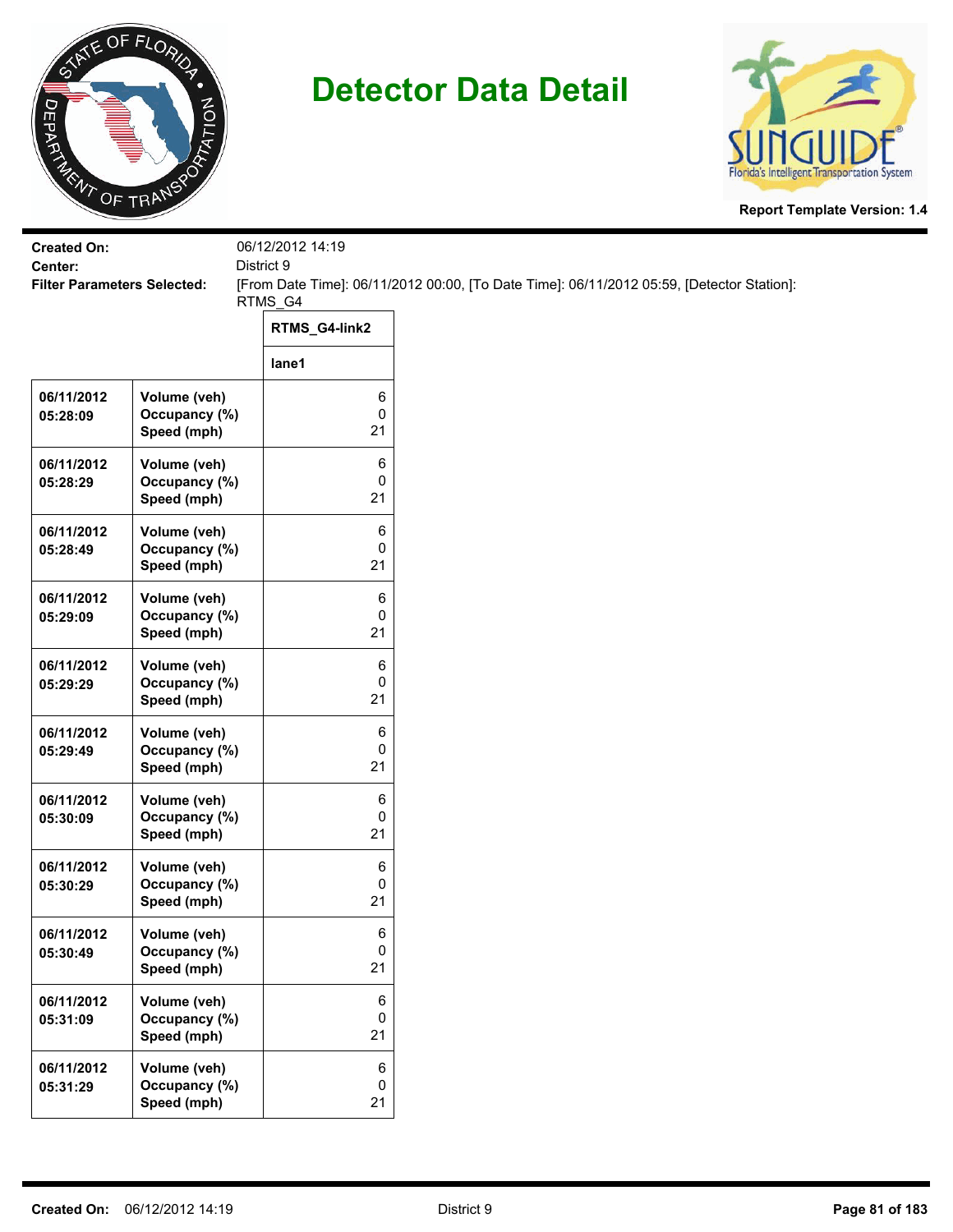



| <b>Created On:</b>                            |                                              | 06/12/2012 14:19      |                                                                                           |
|-----------------------------------------------|----------------------------------------------|-----------------------|-------------------------------------------------------------------------------------------|
| Center:<br><b>Filter Parameters Selected:</b> |                                              | District 9            | [From Date Time]: 06/11/2012 00:00, [To Date Time]: 06/11/2012 05:59, [Detector Station]: |
|                                               |                                              | RTMS_G4               |                                                                                           |
|                                               |                                              | RTMS_G4-link2         |                                                                                           |
|                                               |                                              | lane1                 |                                                                                           |
| 06/11/2012<br>05:31:49                        | Volume (veh)<br>Occupancy (%)<br>Speed (mph) | 6<br>$\pmb{0}$<br>21  |                                                                                           |
| 06/11/2012<br>05:32:09                        | Volume (veh)<br>Occupancy (%)<br>Speed (mph) | 5<br>0<br>22          |                                                                                           |
| 06/11/2012<br>05:32:29                        | Volume (veh)<br>Occupancy (%)<br>Speed (mph) | 5<br>0<br>22          |                                                                                           |
| 06/11/2012<br>05:32:49                        | Volume (veh)<br>Occupancy (%)<br>Speed (mph) | 5<br>0<br>22          |                                                                                           |
| 06/11/2012<br>05:33:09                        | Volume (veh)<br>Occupancy (%)<br>Speed (mph) | 5<br>0<br>22          |                                                                                           |
| 06/11/2012<br>05:33:29                        | Volume (veh)<br>Occupancy (%)<br>Speed (mph) | $\sqrt{5}$<br>0<br>22 |                                                                                           |
| 06/11/2012<br>05:33:49                        | Volume (veh)<br>Occupancy (%)<br>Speed (mph) | 5<br>0<br>22          |                                                                                           |
| 06/11/2012<br>05:34:09                        | Volume (veh)<br>Occupancy (%)<br>Speed (mph) | 5<br>0<br>22          |                                                                                           |
| 06/11/2012<br>05:34:29                        | Volume (veh)<br>Occupancy (%)<br>Speed (mph) | 5<br>$\pmb{0}$<br>22  |                                                                                           |
| 06/11/2012<br>05:34:49                        | Volume (veh)<br>Occupancy (%)<br>Speed (mph) | 5<br>$\pmb{0}$<br>22  |                                                                                           |
| 06/11/2012<br>05:35:09                        | Volume (veh)<br>Occupancy (%)<br>Speed (mph) | $5\,$<br>0<br>22      |                                                                                           |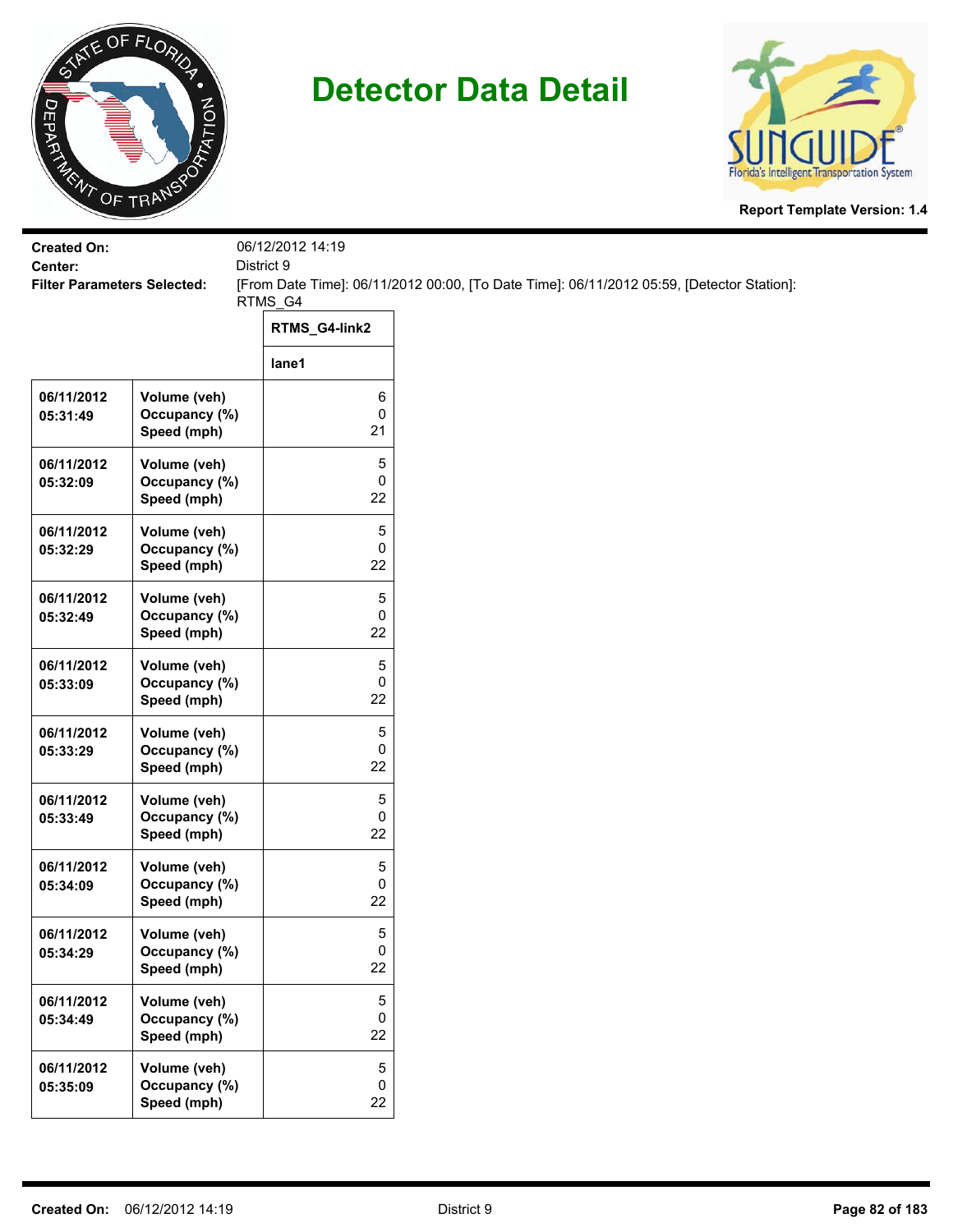



| <b>Created On:</b><br>Center:      |                                              | 06/12/2012 14:19 |                                                                                           |
|------------------------------------|----------------------------------------------|------------------|-------------------------------------------------------------------------------------------|
| <b>Filter Parameters Selected:</b> |                                              | District 9       | [From Date Time]: 06/11/2012 00:00, [To Date Time]: 06/11/2012 05:59, [Detector Station]: |
|                                    |                                              | RTMS_G4          |                                                                                           |
|                                    |                                              | RTMS_G4-link2    |                                                                                           |
|                                    |                                              | lane1            |                                                                                           |
| 06/11/2012<br>05:35:29             | Volume (veh)<br>Occupancy (%)<br>Speed (mph) | 5<br>0<br>22     |                                                                                           |
| 06/11/2012<br>05:35:49             | Volume (veh)<br>Occupancy (%)<br>Speed (mph) | 5<br>0<br>22     |                                                                                           |
| 06/11/2012<br>05:36:09             | Volume (veh)<br>Occupancy (%)<br>Speed (mph) | 5<br>0<br>22     |                                                                                           |
| 06/11/2012<br>05:36:29             | Volume (veh)<br>Occupancy (%)<br>Speed (mph) | 5<br>0<br>22     |                                                                                           |
| 06/11/2012<br>05:36:49             | Volume (veh)<br>Occupancy (%)<br>Speed (mph) | 5<br>0<br>22     |                                                                                           |
| 06/11/2012<br>05:37:09             | Volume (veh)<br>Occupancy (%)<br>Speed (mph) | 8<br>0<br>22     |                                                                                           |
| 06/11/2012<br>05:37:29             | Volume (veh)<br>Occupancy (%)<br>Speed (mph) | 8<br>0<br>22     |                                                                                           |
| 06/11/2012<br>05:37:49             | Volume (veh)<br>Occupancy (%)<br>Speed (mph) | 8<br>0<br>22     |                                                                                           |
| 06/11/2012<br>05:38:09             | Volume (veh)<br>Occupancy (%)<br>Speed (mph) | 8<br>0<br>22     |                                                                                           |
| 06/11/2012<br>05:38:29             | Volume (veh)<br>Occupancy (%)<br>Speed (mph) | 8<br>0<br>22     |                                                                                           |
| 06/11/2012<br>05:38:49             | Volume (veh)<br>Occupancy (%)<br>Speed (mph) | 8<br>0<br>22     |                                                                                           |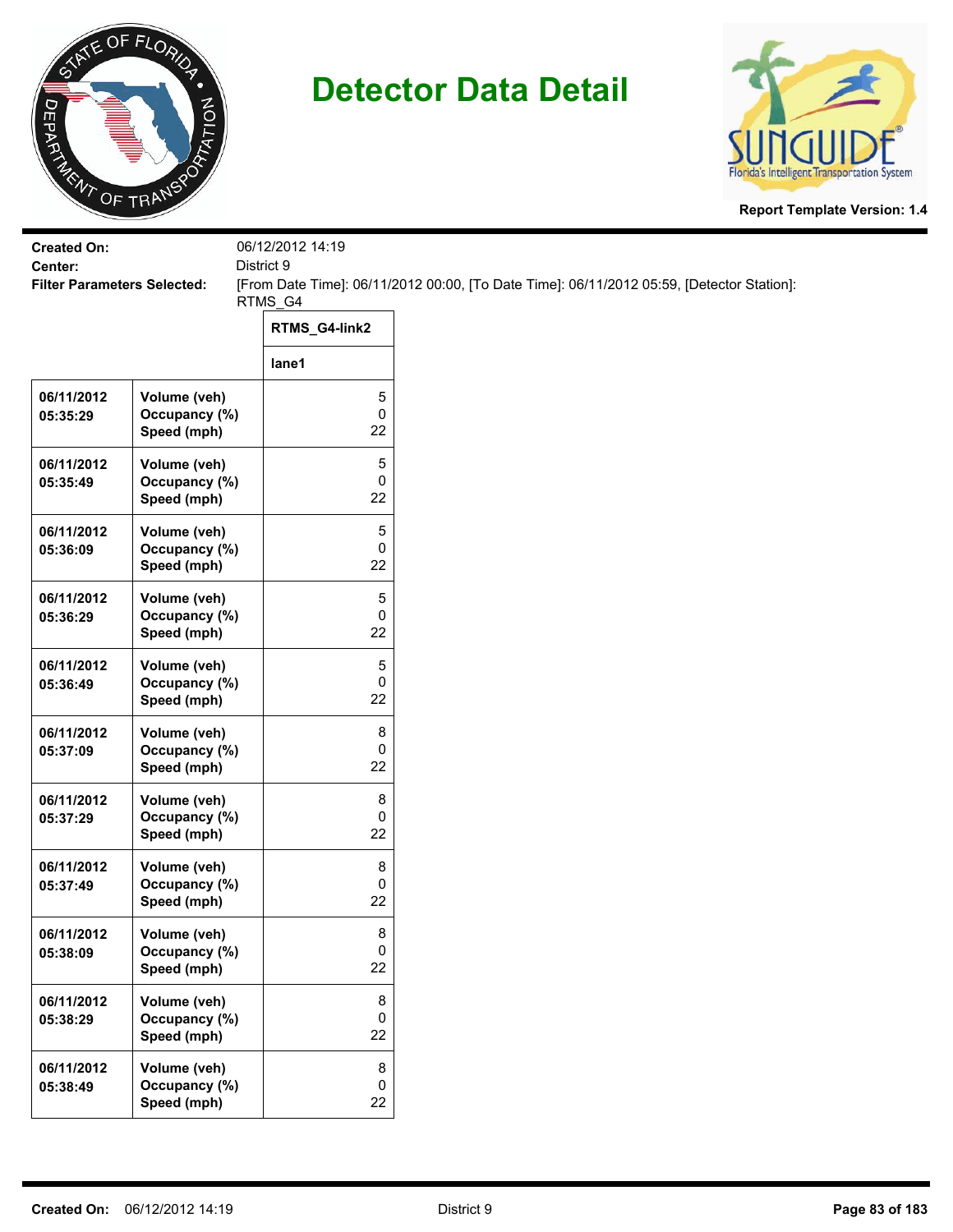



| <b>Created On:</b><br>Center:      |                                              | 06/12/2012 14:19         |                                                                                           |  |
|------------------------------------|----------------------------------------------|--------------------------|-------------------------------------------------------------------------------------------|--|
| <b>Filter Parameters Selected:</b> |                                              | District 9               | [From Date Time]: 06/11/2012 00:00, [To Date Time]: 06/11/2012 05:59, [Detector Station]: |  |
|                                    |                                              | RTMS_G4<br>RTMS_G4-link2 |                                                                                           |  |
|                                    |                                              | lane1                    |                                                                                           |  |
| 06/11/2012<br>05:39:09             | Volume (veh)<br>Occupancy (%)<br>Speed (mph) | 8<br>0<br>22             |                                                                                           |  |
| 06/11/2012<br>05:39:29             | Volume (veh)<br>Occupancy (%)<br>Speed (mph) | 8<br>0<br>22             |                                                                                           |  |
| 06/11/2012<br>05:39:49             | Volume (veh)<br>Occupancy (%)<br>Speed (mph) | 8<br>0<br>22             |                                                                                           |  |
| 06/11/2012<br>05:40:09             | Volume (veh)<br>Occupancy (%)<br>Speed (mph) | 8<br>0<br>22             |                                                                                           |  |
| 06/11/2012<br>05:40:29             | Volume (veh)<br>Occupancy (%)<br>Speed (mph) | 8<br>0<br>22             |                                                                                           |  |
| 06/11/2012<br>05:40:49             | Volume (veh)<br>Occupancy (%)<br>Speed (mph) | 8<br>0<br>22             |                                                                                           |  |
| 06/11/2012<br>05:41:09             | Volume (veh)<br>Occupancy (%)<br>Speed (mph) | 8<br>0<br>22             |                                                                                           |  |
| 06/11/2012<br>05:41:29             | Volume (veh)<br>Occupancy (%)<br>Speed (mph) | 8<br>0<br>22             |                                                                                           |  |
| 06/11/2012<br>05:41:49             | Volume (veh)<br>Occupancy (%)<br>Speed (mph) | 8<br>0<br>22             |                                                                                           |  |
| 06/11/2012<br>05:42:09             | Volume (veh)<br>Occupancy (%)<br>Speed (mph) | 9<br>1<br>23             |                                                                                           |  |
| 06/11/2012<br>05:42:29             | Volume (veh)<br>Occupancy (%)<br>Speed (mph) | 9<br>1<br>23             |                                                                                           |  |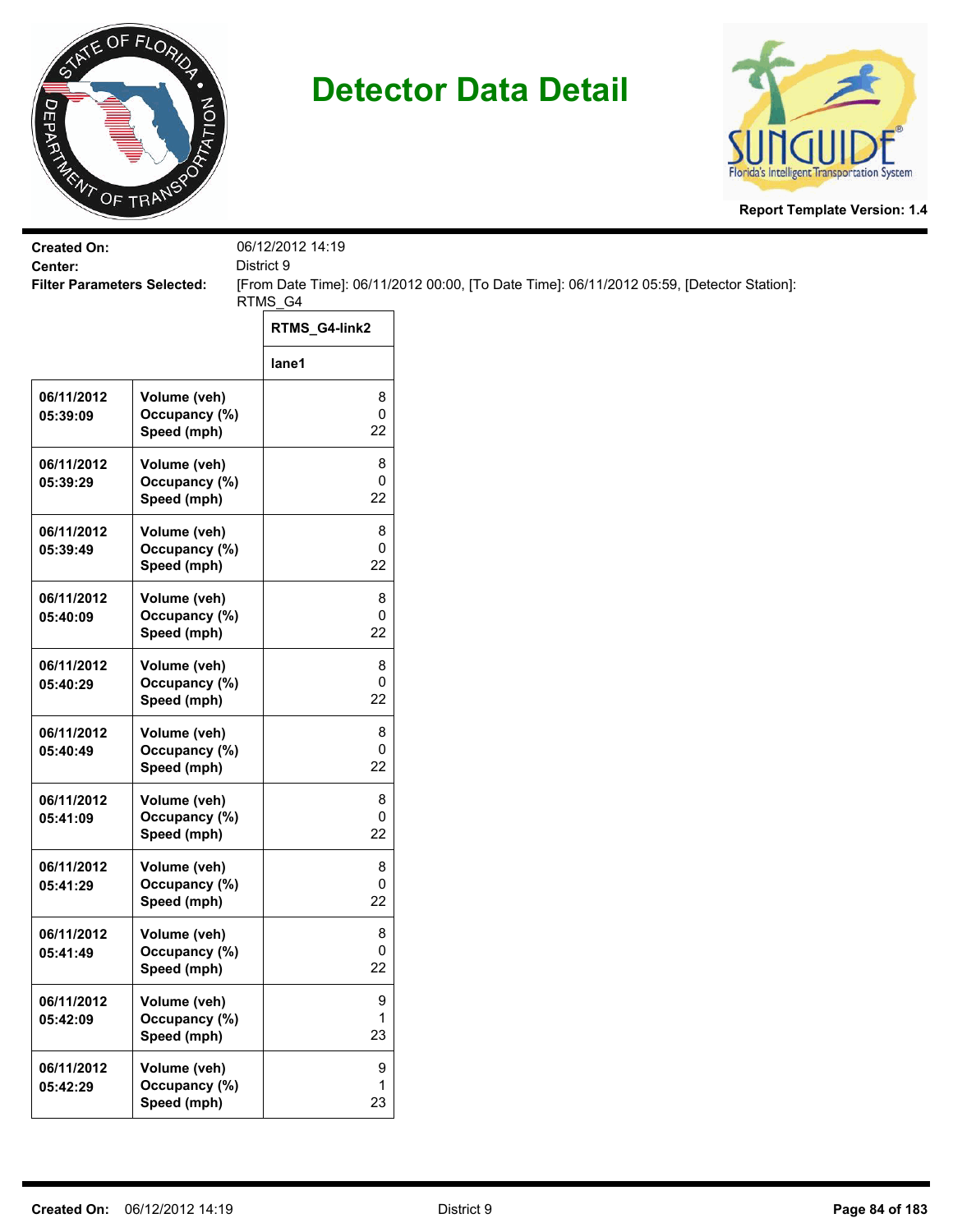



| <b>Created On:</b><br>Center:      |                                              | 06/12/2012 14:19<br>District 9 |                                                                                           |
|------------------------------------|----------------------------------------------|--------------------------------|-------------------------------------------------------------------------------------------|
| <b>Filter Parameters Selected:</b> |                                              |                                | [From Date Time]: 06/11/2012 00:00, [To Date Time]: 06/11/2012 05:59, [Detector Station]: |
|                                    |                                              | RTMS_G4                        |                                                                                           |
|                                    |                                              | RTMS_G4-link2                  |                                                                                           |
|                                    |                                              | lane1                          |                                                                                           |
| 06/11/2012<br>05:42:49             | Volume (veh)<br>Occupancy (%)<br>Speed (mph) | 9<br>$\mathbf{1}$<br>23        |                                                                                           |
| 06/11/2012<br>05:43:09             | Volume (veh)<br>Occupancy (%)<br>Speed (mph) | 9<br>1<br>23                   |                                                                                           |
| 06/11/2012<br>05:43:29             | Volume (veh)<br>Occupancy (%)<br>Speed (mph) | 9<br>1<br>23                   |                                                                                           |
| 06/11/2012<br>05:43:49             | Volume (veh)<br>Occupancy (%)<br>Speed (mph) | 9<br>1<br>23                   |                                                                                           |
| 06/11/2012<br>05:44:09             | Volume (veh)<br>Occupancy (%)<br>Speed (mph) | 9<br>1<br>23                   |                                                                                           |
| 06/11/2012<br>05:44:29             | Volume (veh)<br>Occupancy (%)<br>Speed (mph) | 9<br>1<br>23                   |                                                                                           |
| 06/11/2012<br>05:44:49             | Volume (veh)<br>Occupancy (%)<br>Speed (mph) | 9<br>1<br>23                   |                                                                                           |
| 06/11/2012<br>05:45:09             | Volume (veh)<br>Occupancy (%)<br>Speed (mph) | 9<br>1<br>23                   |                                                                                           |
| 06/11/2012<br>05:45:29             | Volume (veh)<br>Occupancy (%)<br>Speed (mph) | 9<br>1<br>23                   |                                                                                           |
| 06/11/2012<br>05:45:49             | Volume (veh)<br>Occupancy (%)<br>Speed (mph) | 9<br>1<br>23                   |                                                                                           |
| 06/11/2012<br>05:46:09             | Volume (veh)<br>Occupancy (%)<br>Speed (mph) | 9<br>1<br>23                   |                                                                                           |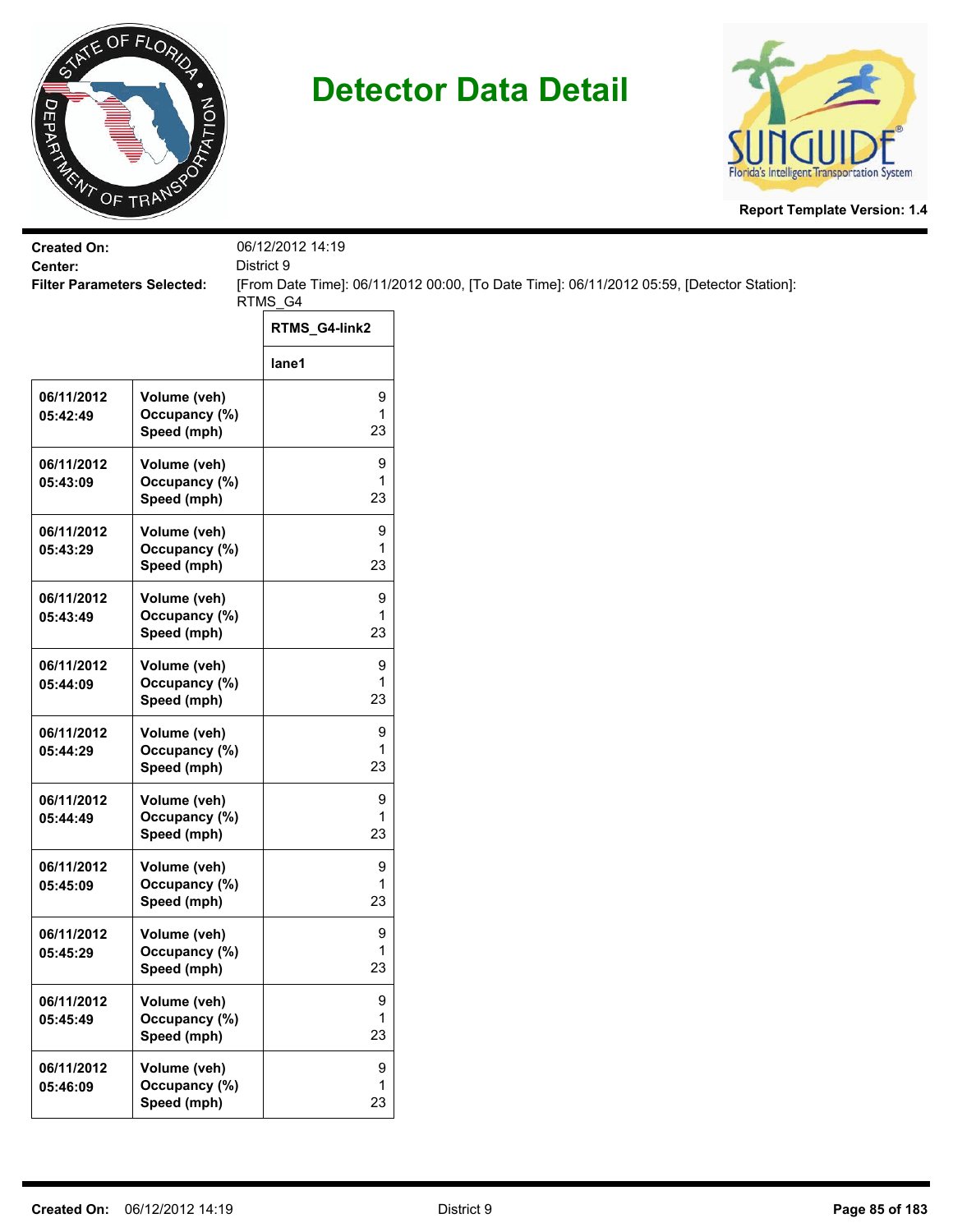



| <b>Created On:</b>                            |                                              | 06/12/2012 14:19         |                                                                                           |
|-----------------------------------------------|----------------------------------------------|--------------------------|-------------------------------------------------------------------------------------------|
| Center:<br><b>Filter Parameters Selected:</b> |                                              | District 9               | [From Date Time]: 06/11/2012 00:00, [To Date Time]: 06/11/2012 05:59, [Detector Station]: |
|                                               |                                              | RTMS_G4                  |                                                                                           |
|                                               |                                              | RTMS_G4-link2            |                                                                                           |
|                                               |                                              | lane1                    |                                                                                           |
| 06/11/2012<br>05:46:29                        | Volume (veh)<br>Occupancy (%)<br>Speed (mph) | 9<br>$\mathbf{1}$<br>23  |                                                                                           |
| 06/11/2012<br>05:46:49                        | Volume (veh)<br>Occupancy (%)<br>Speed (mph) | 9<br>1<br>23             |                                                                                           |
| 06/11/2012<br>05:47:09                        | Volume (veh)<br>Occupancy (%)<br>Speed (mph) | 14<br>1<br>22            |                                                                                           |
| 06/11/2012<br>05:47:29                        | Volume (veh)<br>Occupancy (%)<br>Speed (mph) | 14<br>$\mathbf{1}$<br>22 |                                                                                           |
| 06/11/2012<br>05:47:49                        | Volume (veh)<br>Occupancy (%)<br>Speed (mph) | 14<br>1<br>22            |                                                                                           |
| 06/11/2012<br>05:48:09                        | Volume (veh)<br>Occupancy (%)<br>Speed (mph) | 14<br>1<br>22            |                                                                                           |
| 06/11/2012<br>05:48:29                        | Volume (veh)<br>Occupancy (%)<br>Speed (mph) | 14<br>1<br>22            |                                                                                           |
| 06/11/2012<br>05:48:49                        | Volume (veh)<br>Occupancy (%)<br>Speed (mph) | 14<br>1<br>22            |                                                                                           |
| 06/11/2012<br>05:49:09                        | Volume (veh)<br>Occupancy (%)<br>Speed (mph) | 14<br>$\mathbf{1}$<br>22 |                                                                                           |
| 06/11/2012<br>05:49:29                        | Volume (veh)<br>Occupancy (%)<br>Speed (mph) | 14<br>$\mathbf{1}$<br>22 |                                                                                           |
| 06/11/2012<br>05:49:49                        | Volume (veh)<br>Occupancy (%)<br>Speed (mph) | 14<br>$\mathbf{1}$<br>22 |                                                                                           |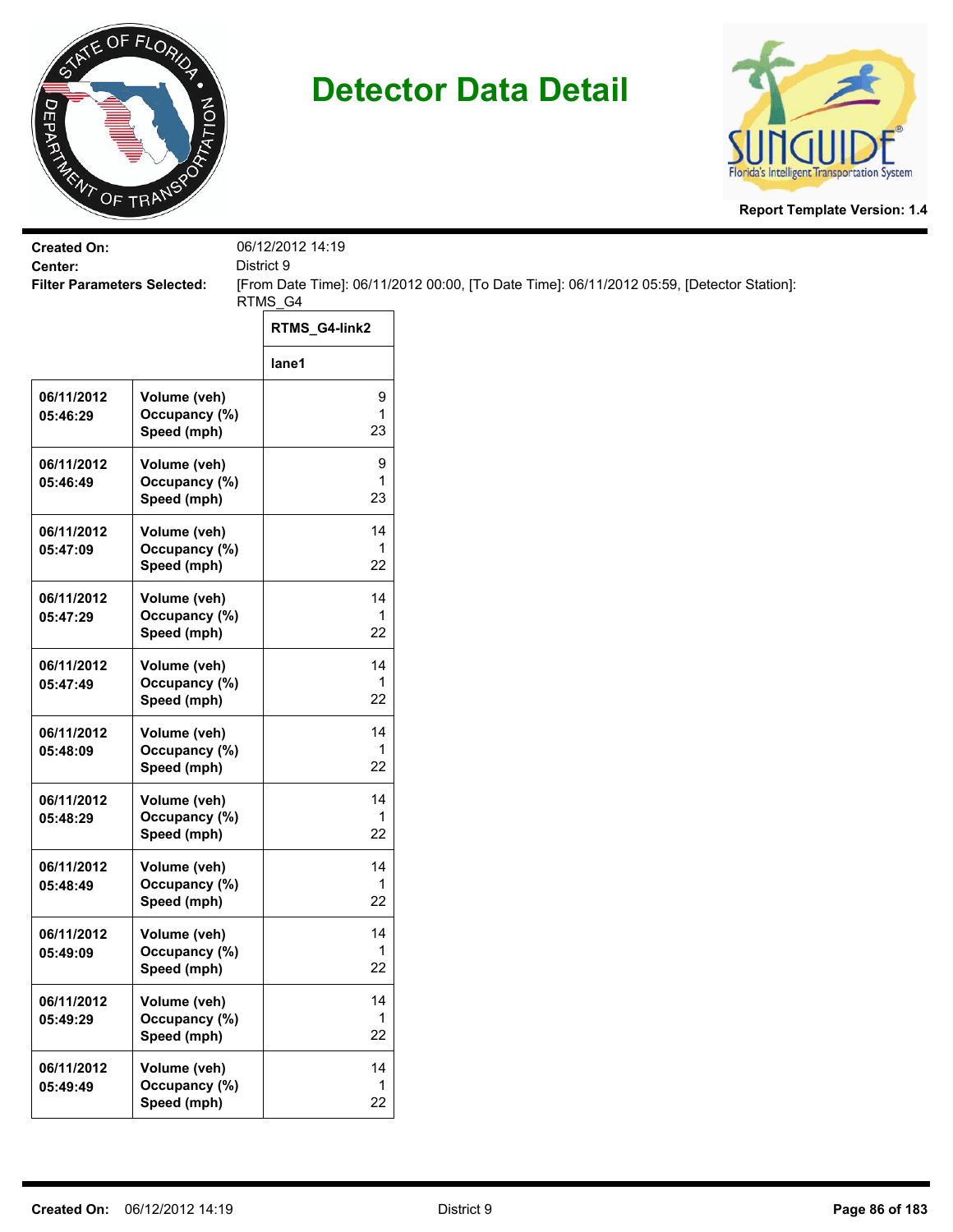



| <b>Created On:</b>                            |                               | 06/12/2012 14:19  |                                                                                           |
|-----------------------------------------------|-------------------------------|-------------------|-------------------------------------------------------------------------------------------|
| Center:<br><b>Filter Parameters Selected:</b> |                               | District 9        | [From Date Time]: 06/11/2012 00:00, [To Date Time]: 06/11/2012 05:59, [Detector Station]: |
|                                               |                               | RTMS_G4           |                                                                                           |
|                                               |                               | RTMS_G4-link2     |                                                                                           |
|                                               |                               | lane1             |                                                                                           |
| 06/11/2012<br>05:50:10                        | Volume (veh)<br>Occupancy (%) | 14<br>1           |                                                                                           |
|                                               | Speed (mph)                   | 22                |                                                                                           |
| 06/11/2012                                    | Volume (veh)                  | 14                |                                                                                           |
| 05:50:30                                      | Occupancy (%)<br>Speed (mph)  | 1<br>22           |                                                                                           |
| 06/11/2012                                    | Volume (veh)                  | 14                |                                                                                           |
| 05:50:50                                      | Occupancy (%)<br>Speed (mph)  | 22                |                                                                                           |
| 06/11/2012                                    | Volume (veh)                  | 14                |                                                                                           |
| 05:51:10                                      | Occupancy (%)<br>Speed (mph)  | 1<br>22           |                                                                                           |
| 06/11/2012                                    | Volume (veh)                  | 14                |                                                                                           |
| 05:51:30                                      | Occupancy (%)<br>Speed (mph)  | 1<br>22           |                                                                                           |
| 06/11/2012                                    | Volume (veh)                  | 14                |                                                                                           |
| 05:51:50                                      | Occupancy (%)<br>Speed (mph)  | 1<br>22           |                                                                                           |
| 06/11/2012                                    | Volume (veh)                  | 6                 |                                                                                           |
| 05:52:10                                      | Occupancy (%)<br>Speed (mph)  | 0<br>20           |                                                                                           |
| 06/11/2012                                    | Volume (veh)                  | 6                 |                                                                                           |
| 05:52:30                                      | Occupancy (%)<br>Speed (mph)  | 0<br>20           |                                                                                           |
| 06/11/2012                                    | Volume (veh)                  | 6                 |                                                                                           |
| 05:52:50                                      | Occupancy (%)<br>Speed (mph)  | 0<br>20           |                                                                                           |
| 06/11/2012                                    | Volume (veh)                  | $\,6$             |                                                                                           |
| 05:53:10                                      | Occupancy (%)<br>Speed (mph)  | $\mathbf 0$<br>20 |                                                                                           |
| 06/11/2012                                    | Volume (veh)                  | $\,6$             |                                                                                           |
| 05:53:30                                      | Occupancy (%)                 | $\mathbf 0$       |                                                                                           |
|                                               | Speed (mph)                   | 20                |                                                                                           |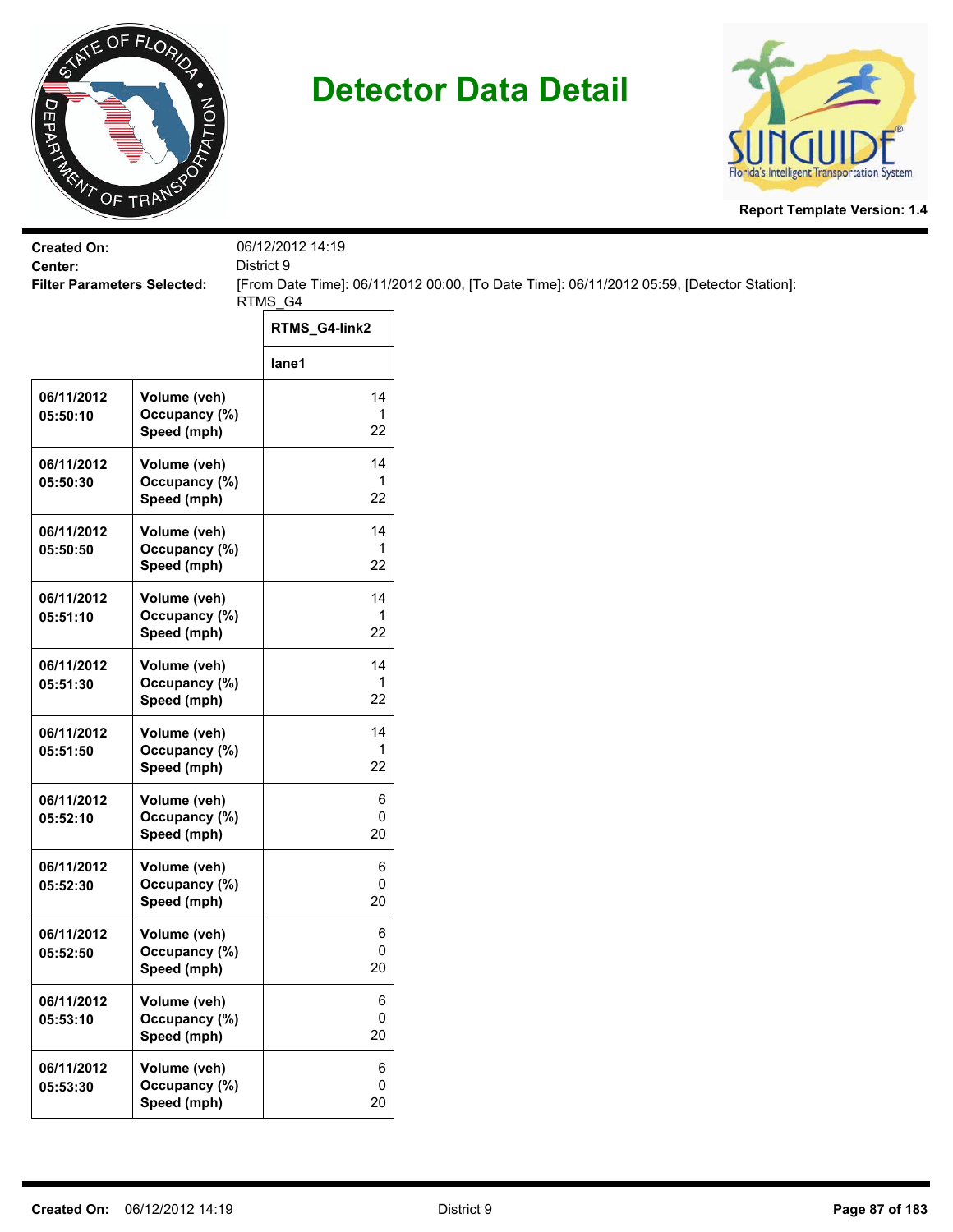



| <b>Created On:</b>                            |                                              | 06/12/2012 14:19 |                                                                                           |
|-----------------------------------------------|----------------------------------------------|------------------|-------------------------------------------------------------------------------------------|
| Center:<br><b>Filter Parameters Selected:</b> |                                              | District 9       | [From Date Time]: 06/11/2012 00:00, [To Date Time]: 06/11/2012 05:59, [Detector Station]: |
|                                               |                                              | RTMS_G4          |                                                                                           |
|                                               |                                              | RTMS_G4-link2    |                                                                                           |
|                                               |                                              | lane1            |                                                                                           |
| 06/11/2012<br>05:53:50                        | Volume (veh)<br>Occupancy (%)<br>Speed (mph) | 6<br>0<br>20     |                                                                                           |
| 06/11/2012<br>05:54:10                        | Volume (veh)<br>Occupancy (%)<br>Speed (mph) | 6<br>0<br>20     |                                                                                           |
| 06/11/2012<br>05:54:30                        | Volume (veh)<br>Occupancy (%)<br>Speed (mph) | 6<br>0<br>20     |                                                                                           |
| 06/11/2012<br>05:54:50                        | Volume (veh)<br>Occupancy (%)<br>Speed (mph) | 6<br>0<br>20     |                                                                                           |
| 06/11/2012<br>05:55:10                        | Volume (veh)<br>Occupancy (%)<br>Speed (mph) | 6<br>0<br>20     |                                                                                           |
| 06/11/2012<br>05:55:30                        | Volume (veh)<br>Occupancy (%)<br>Speed (mph) | 6<br>0<br>20     |                                                                                           |
| 06/11/2012<br>05:55:50                        | Volume (veh)<br>Occupancy (%)<br>Speed (mph) | 6<br>0<br>20     |                                                                                           |
| 06/11/2012<br>05:56:10                        | Volume (veh)<br>Occupancy (%)<br>Speed (mph) | 6<br>0<br>20     |                                                                                           |
| 06/11/2012<br>05:56:30                        | Volume (veh)<br>Occupancy (%)<br>Speed (mph) | 6<br>0<br>20     |                                                                                           |
| 06/11/2012<br>05:56:50                        | Volume (veh)<br>Occupancy (%)<br>Speed (mph) | 6<br>0<br>20     |                                                                                           |
| 06/11/2012<br>05:57:10                        | Volume (veh)<br>Occupancy (%)<br>Speed (mph) | 8<br>1<br>20     |                                                                                           |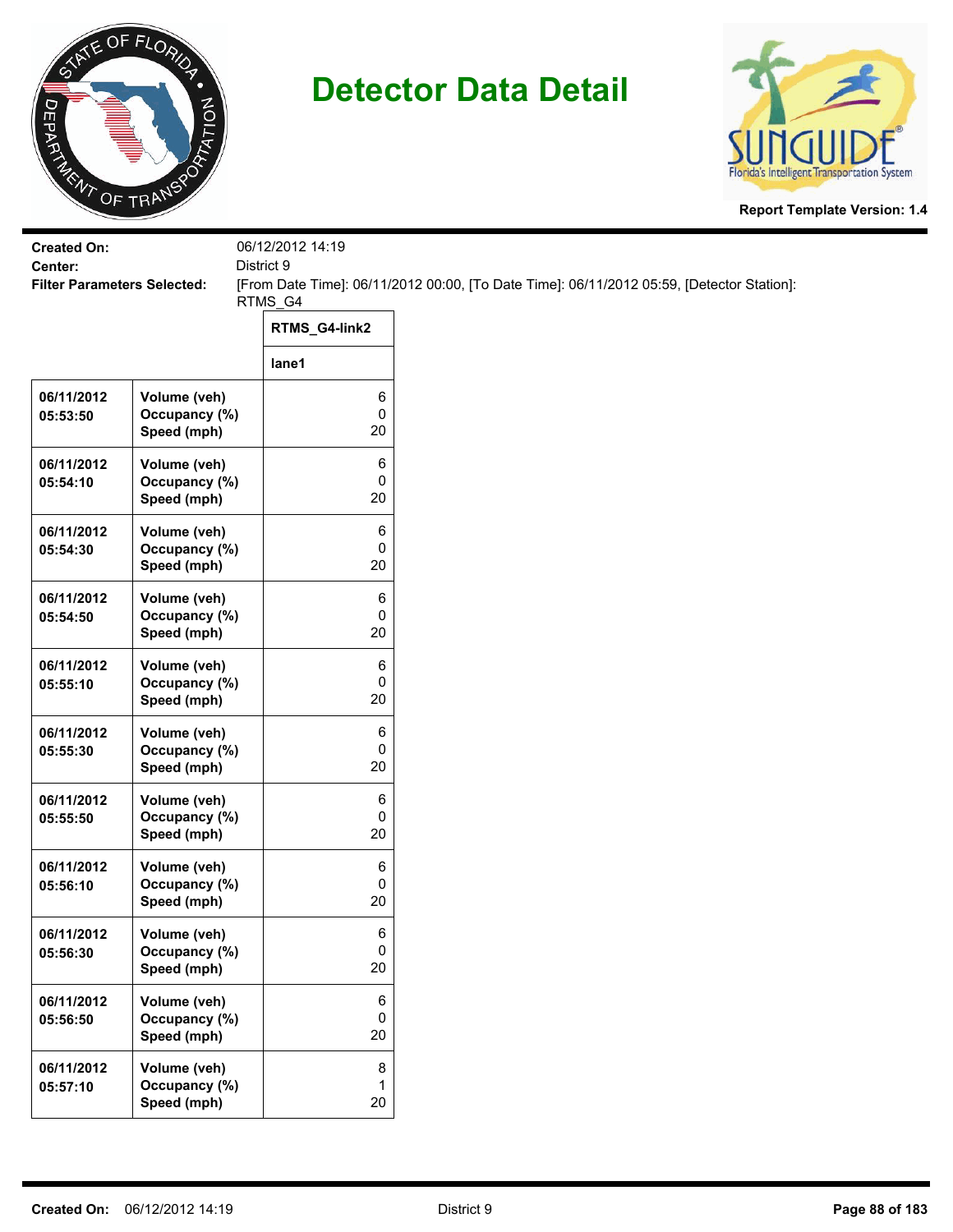



**Report Template Version: 1.4**

| <b>Created On:</b><br>Center:<br><b>Filter Parameters Selected:</b> |                              | 06/12/2012 14:19<br>District 9<br>RTMS_G4 | [From Date Time]: 06/11/2012 00:00, [To Date Time]: 06/11/2012 05:59, [Detector Station]: |
|---------------------------------------------------------------------|------------------------------|-------------------------------------------|-------------------------------------------------------------------------------------------|
|                                                                     |                              | RTMS_G4-link2                             |                                                                                           |
|                                                                     |                              | lane1                                     |                                                                                           |
| 06/11/2012                                                          | Volume (veh)                 | 8                                         |                                                                                           |
| 05:57:30                                                            | Occupancy (%)<br>Speed (mph) | 1<br>20                                   |                                                                                           |
| 06/11/2012                                                          | Volume (veh)                 | 8                                         |                                                                                           |
| 05:57:50                                                            | Occupancy (%)                | 1                                         |                                                                                           |
|                                                                     | Speed (mph)                  | 20                                        |                                                                                           |
| 06/11/2012                                                          | Volume (veh)                 | 8                                         |                                                                                           |
| 05:58:10                                                            | Occupancy (%)                | 1                                         |                                                                                           |
|                                                                     | Speed (mph)                  | 20                                        |                                                                                           |
| 06/11/2012                                                          | Volume (veh)                 | 8                                         |                                                                                           |
| 05:58:30                                                            | Occupancy (%)                | 1                                         |                                                                                           |
|                                                                     | Speed (mph)                  | 20                                        |                                                                                           |
| 06/11/2012                                                          | Volume (veh)                 | 8                                         |                                                                                           |
| 05:58:50                                                            | Occupancy (%)                | 1                                         |                                                                                           |
|                                                                     | Speed (mph)                  | 20                                        |                                                                                           |
|                                                                     |                              |                                           |                                                                                           |

**Detector Name:**

RTMS\_G4

**Roadway:** Springhill Road Southbound

**Location Description:** Not Really Offset from Springhill Road

**Date Range:**

06/11/2012 00:00 to 06/11/2012 05:59

|            |               | RTMS G4-link1 |
|------------|---------------|---------------|
|            |               | lane1         |
| 06/11/2012 | Volume (veh)  | 5             |
| 00:00:25   | Occupancy (%) | n             |
|            | Speed (mph)   | 26            |
| 06/11/2012 | Volume (veh)  | 5             |
| 00:00:45   | Occupancy (%) | n             |
|            | Speed (mph)   | 26            |
| 06/11/2012 | Volume (veh)  | 5             |
| 00:01:05   | Occupancy (%) | n             |
|            | Speed (mph)   | 26            |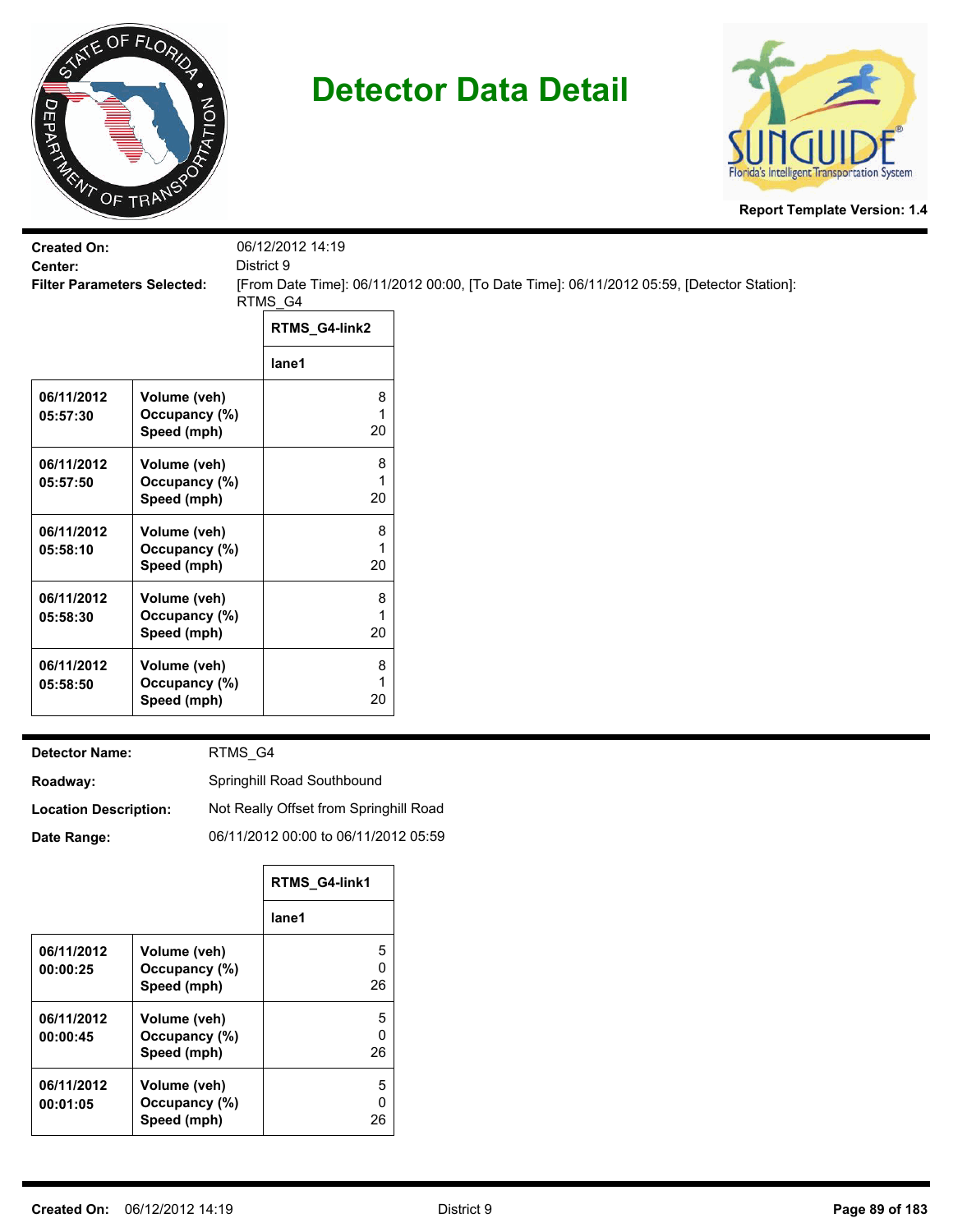



| <b>Created On:</b><br>Center:      |                               | 06/12/2012 14:19<br>District 9 |                                                                                           |
|------------------------------------|-------------------------------|--------------------------------|-------------------------------------------------------------------------------------------|
| <b>Filter Parameters Selected:</b> |                               |                                | [From Date Time]: 06/11/2012 00:00, [To Date Time]: 06/11/2012 05:59, [Detector Station]: |
|                                    |                               | RTMS_G4                        |                                                                                           |
|                                    |                               | RTMS_G4-link1                  |                                                                                           |
|                                    |                               | lane1                          |                                                                                           |
| 06/11/2012                         | Volume (veh)<br>Occupancy (%) | 5<br>$\pmb{0}$                 |                                                                                           |
| 00:01:25                           | Speed (mph)                   | 26                             |                                                                                           |
| 06/11/2012                         | Volume (veh)                  | 5                              |                                                                                           |
| 00:01:45                           | Occupancy (%)<br>Speed (mph)  | 0<br>26                        |                                                                                           |
| 06/11/2012                         | Volume (veh)                  | 5                              |                                                                                           |
| 00:02:05                           | Occupancy (%)<br>Speed (mph)  | 0<br>25                        |                                                                                           |
| 06/11/2012                         | Volume (veh)                  | 5                              |                                                                                           |
| 00:02:25                           | Occupancy (%)                 | 0                              |                                                                                           |
|                                    | Speed (mph)                   | 25                             |                                                                                           |
| 06/11/2012<br>00:02:45             | Volume (veh)<br>Occupancy (%) | 5<br>0                         |                                                                                           |
|                                    | Speed (mph)                   | 25                             |                                                                                           |
| 06/11/2012                         | Volume (veh)                  | 5                              |                                                                                           |
| 00:03:05                           | Occupancy (%)<br>Speed (mph)  | 0<br>25                        |                                                                                           |
| 06/11/2012                         | Volume (veh)                  | 5                              |                                                                                           |
| 00:03:25                           | Occupancy (%)<br>Speed (mph)  | $\mathbf 0$<br>25              |                                                                                           |
| 06/11/2012                         | Volume (veh)                  | 5                              |                                                                                           |
| 00:03:45                           | Occupancy (%)<br>Speed (mph)  | 0<br>25                        |                                                                                           |
|                                    |                               |                                |                                                                                           |
| 06/11/2012<br>00:04:05             | Volume (veh)<br>Occupancy (%) | 5<br>$\pmb{0}$                 |                                                                                           |
|                                    | Speed (mph)                   | 25                             |                                                                                           |
| 06/11/2012                         | Volume (veh)                  | 5<br>0                         |                                                                                           |
| 00:04:25                           | Occupancy (%)<br>Speed (mph)  | 25                             |                                                                                           |
| 06/11/2012                         | Volume (veh)                  | 5                              |                                                                                           |
| 00:04:45                           | Occupancy (%)<br>Speed (mph)  | $\mathsf{O}\xspace$<br>25      |                                                                                           |
|                                    |                               |                                |                                                                                           |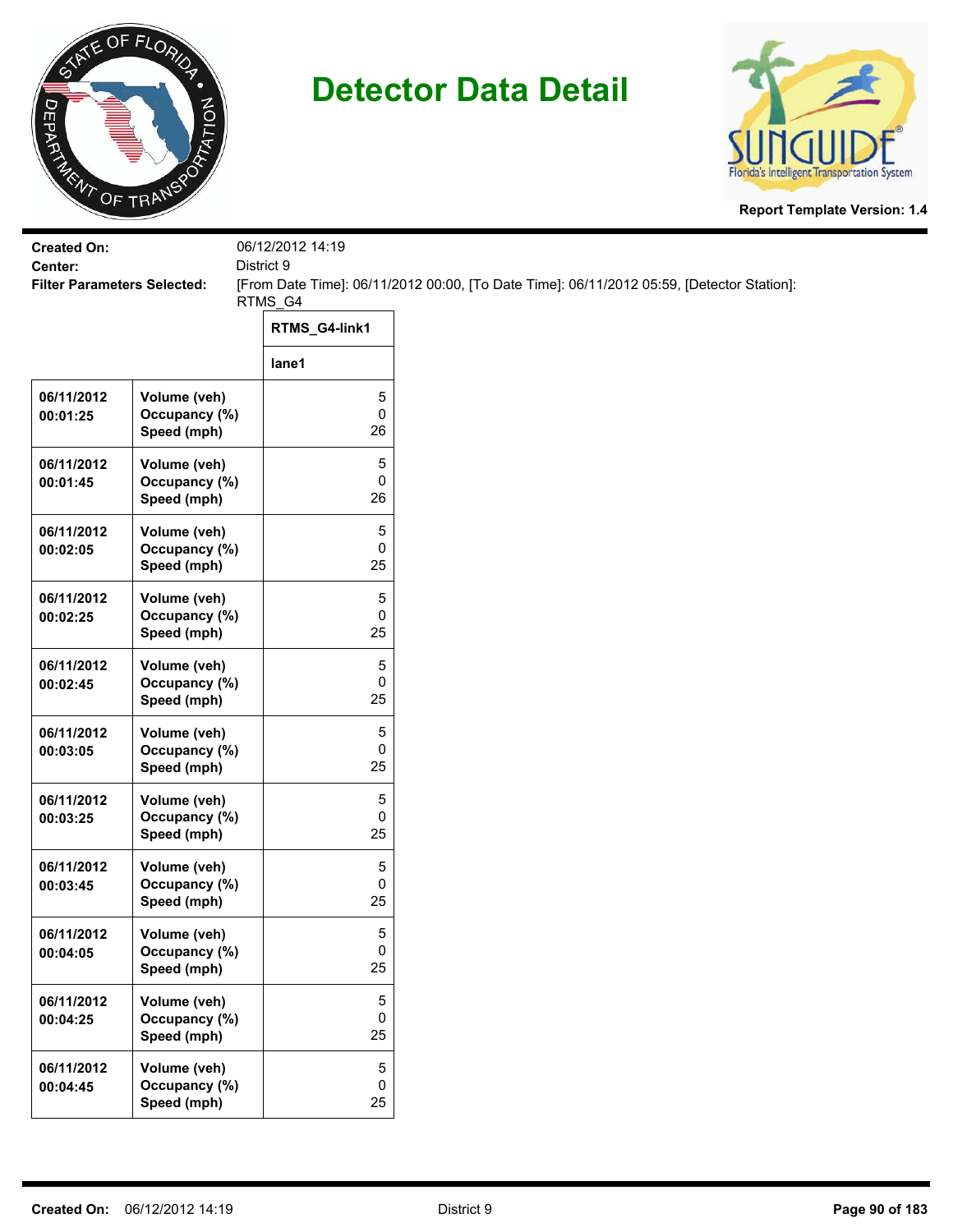



| <b>Created On:</b>                            |                                              | 06/12/2012 14:19 |                                                                                           |
|-----------------------------------------------|----------------------------------------------|------------------|-------------------------------------------------------------------------------------------|
| Center:<br><b>Filter Parameters Selected:</b> |                                              | District 9       | [From Date Time]: 06/11/2012 00:00, [To Date Time]: 06/11/2012 05:59, [Detector Station]: |
|                                               |                                              | RTMS_G4          |                                                                                           |
|                                               |                                              | RTMS_G4-link1    |                                                                                           |
|                                               |                                              | lane1            |                                                                                           |
| 06/11/2012<br>00:05:05                        | Volume (veh)<br>Occupancy (%)<br>Speed (mph) | 5<br>0<br>25     |                                                                                           |
| 06/11/2012<br>00:05:25                        | Volume (veh)<br>Occupancy (%)<br>Speed (mph) | 5<br>0<br>25     |                                                                                           |
| 06/11/2012<br>00:05:45                        | Volume (veh)<br>Occupancy (%)<br>Speed (mph) | 5<br>0<br>25     |                                                                                           |
| 06/11/2012<br>00:06:05                        | Volume (veh)<br>Occupancy (%)<br>Speed (mph) | 5<br>0<br>25     |                                                                                           |
| 06/11/2012<br>00:06:25                        | Volume (veh)<br>Occupancy (%)<br>Speed (mph) | 5<br>0<br>25     |                                                                                           |
| 06/11/2012<br>00:06:45                        | Volume (veh)<br>Occupancy (%)<br>Speed (mph) | 5<br>0<br>25     |                                                                                           |
| 06/11/2012<br>00:07:05                        | Volume (veh)<br>Occupancy (%)<br>Speed (mph) | 13<br>1<br>24    |                                                                                           |
| 06/11/2012<br>00:07:25                        | Volume (veh)<br>Occupancy (%)<br>Speed (mph) | 13<br>1<br>24    |                                                                                           |
| 06/11/2012<br>00:07:45                        | Volume (veh)<br>Occupancy (%)<br>Speed (mph) | 13<br>1<br>24    |                                                                                           |
| 06/11/2012<br>00:08:05                        | Volume (veh)<br>Occupancy (%)<br>Speed (mph) | 13<br>1<br>24    |                                                                                           |
| 06/11/2012<br>00:08:25                        | Volume (veh)<br>Occupancy (%)<br>Speed (mph) | 13<br>1<br>24    |                                                                                           |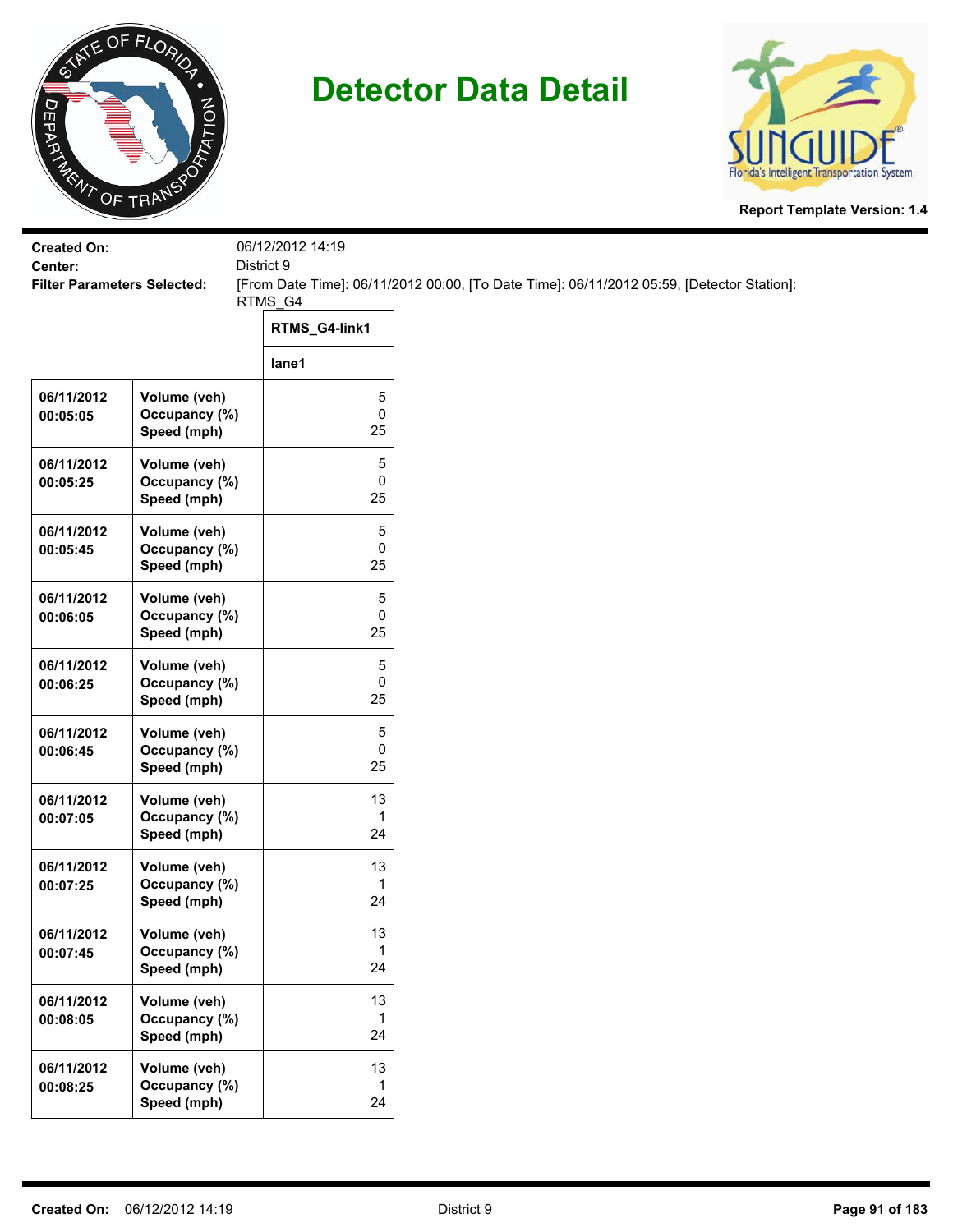



| <b>Created On:</b><br>Center:      |                                              | 06/12/2012 14:19         |                                                                                           |
|------------------------------------|----------------------------------------------|--------------------------|-------------------------------------------------------------------------------------------|
| <b>Filter Parameters Selected:</b> |                                              | District 9               | [From Date Time]: 06/11/2012 00:00, [To Date Time]: 06/11/2012 05:59, [Detector Station]: |
|                                    |                                              | RTMS_G4<br>RTMS_G4-link1 |                                                                                           |
|                                    |                                              | lane1                    |                                                                                           |
| 06/11/2012<br>00:08:45             | Volume (veh)<br>Occupancy (%)                | 13<br>1                  |                                                                                           |
|                                    | Speed (mph)                                  | 24                       |                                                                                           |
| 06/11/2012<br>00:09:05             | Volume (veh)<br>Occupancy (%)<br>Speed (mph) | 13<br>1<br>24            |                                                                                           |
| 06/11/2012<br>00:09:25             | Volume (veh)<br>Occupancy (%)<br>Speed (mph) | 13<br>1<br>24            |                                                                                           |
| 06/11/2012<br>00:09:45             | Volume (veh)<br>Occupancy (%)<br>Speed (mph) | 13<br>1<br>24            |                                                                                           |
| 06/11/2012<br>00:10:05             | Volume (veh)<br>Occupancy (%)<br>Speed (mph) | 13<br>1<br>24            |                                                                                           |
| 06/11/2012<br>00:10:25             | Volume (veh)<br>Occupancy (%)<br>Speed (mph) | 13<br>1<br>24            |                                                                                           |
| 06/11/2012<br>00:10:45             | Volume (veh)<br>Occupancy (%)<br>Speed (mph) | 13<br>1<br>24            |                                                                                           |
| 06/11/2012<br>00:11:05             | Volume (veh)<br>Occupancy (%)<br>Speed (mph) | 13<br>1<br>24            |                                                                                           |
| 06/11/2012<br>00:11:25             | Volume (veh)<br>Occupancy (%)<br>Speed (mph) | 13<br>1<br>24            |                                                                                           |
| 06/11/2012<br>00:11:45             | Volume (veh)<br>Occupancy (%)<br>Speed (mph) | 13<br>1<br>24            |                                                                                           |
| 06/11/2012<br>00:12:05             | Volume (veh)<br>Occupancy (%)<br>Speed (mph) | 12<br>$\mathbf{1}$<br>22 |                                                                                           |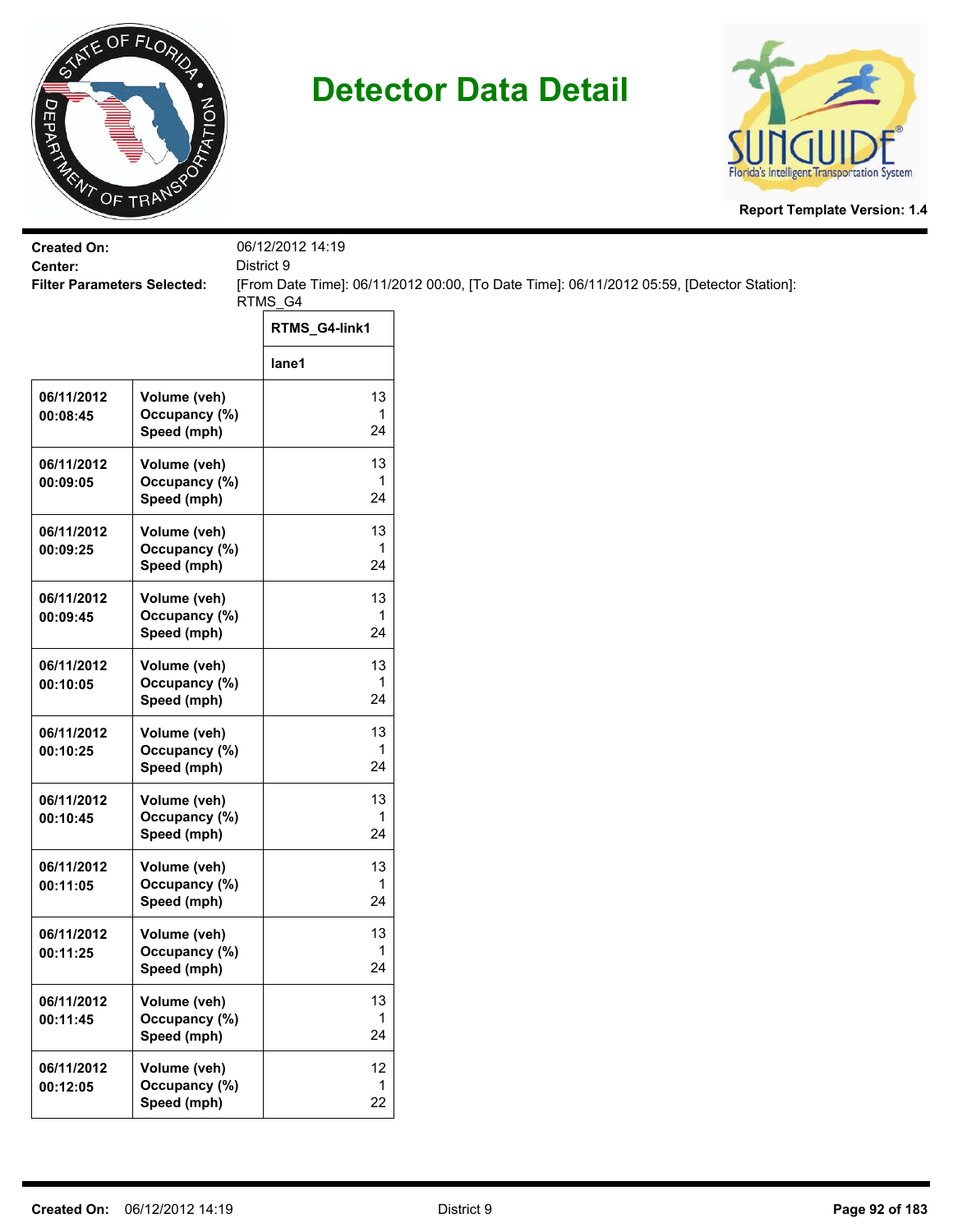



| <b>Created On:</b>     |                                              | 06/12/2012 14:19<br>District 9 |                                                                                           |
|------------------------|----------------------------------------------|--------------------------------|-------------------------------------------------------------------------------------------|
| Center:                | <b>Filter Parameters Selected:</b>           |                                | [From Date Time]: 06/11/2012 00:00, [To Date Time]: 06/11/2012 05:59, [Detector Station]: |
|                        |                                              | RTMS_G4                        |                                                                                           |
|                        |                                              | RTMS_G4-link1                  |                                                                                           |
|                        |                                              | lane1                          |                                                                                           |
| 06/11/2012<br>00:12:25 | Volume (veh)<br>Occupancy (%)<br>Speed (mph) | 12<br>$\mathbf{1}$<br>22       |                                                                                           |
| 06/11/2012<br>00:12:45 | Volume (veh)<br>Occupancy (%)<br>Speed (mph) | 12<br>1<br>22                  |                                                                                           |
| 06/11/2012<br>00:13:05 | Volume (veh)<br>Occupancy (%)<br>Speed (mph) | 12<br>1<br>22                  |                                                                                           |
| 06/11/2012<br>00:13:25 | Volume (veh)<br>Occupancy (%)<br>Speed (mph) | 12<br>$\mathbf{1}$<br>22       |                                                                                           |
| 06/11/2012<br>00:13:45 | Volume (veh)<br>Occupancy (%)<br>Speed (mph) | 12<br>1<br>22                  |                                                                                           |
| 06/11/2012<br>00:14:05 | Volume (veh)<br>Occupancy (%)<br>Speed (mph) | 12<br>$\mathbf{1}$<br>22       |                                                                                           |
| 06/11/2012<br>00:14:25 | Volume (veh)<br>Occupancy (%)<br>Speed (mph) | 12<br>$\mathbf{1}$<br>22       |                                                                                           |
| 06/11/2012<br>00:14:45 | Volume (veh)<br>Occupancy (%)<br>Speed (mph) | 12<br>1<br>22                  |                                                                                           |
| 06/11/2012<br>00:15:05 | Volume (veh)<br>Occupancy (%)<br>Speed (mph) | 12<br>1<br>22                  |                                                                                           |
| 06/11/2012<br>00:15:25 | Volume (veh)<br>Occupancy (%)<br>Speed (mph) | 12<br>1<br>22                  |                                                                                           |
| 06/11/2012<br>00:15:45 | Volume (veh)<br>Occupancy (%)<br>Speed (mph) | 12<br>1<br>22                  |                                                                                           |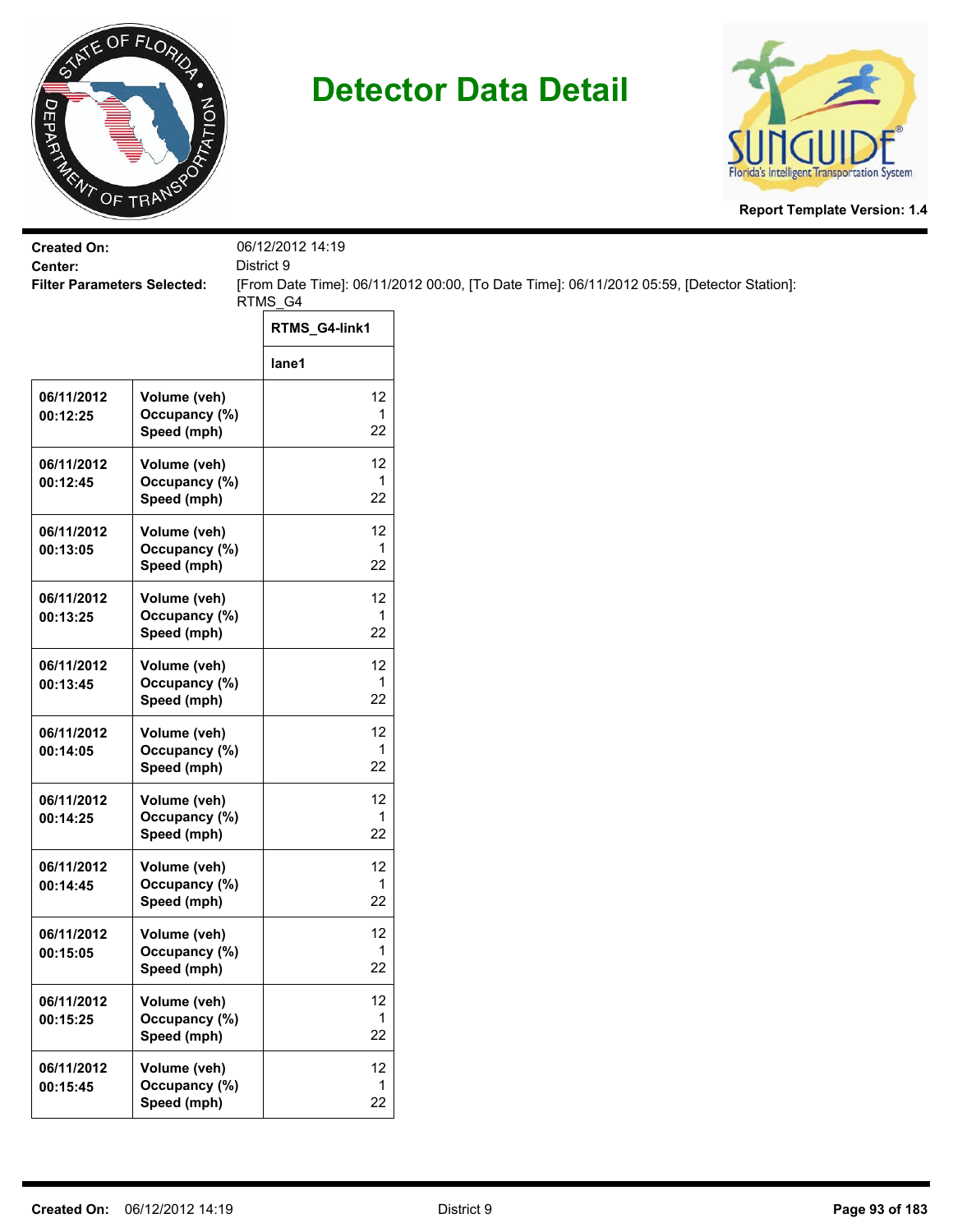



| <b>Created On:</b><br>Center:      |                                              | 06/12/2012 14:19                    |                                                                                           |
|------------------------------------|----------------------------------------------|-------------------------------------|-------------------------------------------------------------------------------------------|
| <b>Filter Parameters Selected:</b> |                                              | District 9                          | [From Date Time]: 06/11/2012 00:00, [To Date Time]: 06/11/2012 05:59, [Detector Station]: |
|                                    |                                              | RTMS_G4                             |                                                                                           |
|                                    |                                              | RTMS_G4-link1                       |                                                                                           |
|                                    |                                              | lane1                               |                                                                                           |
| 06/11/2012<br>00:16:05             | Volume (veh)<br>Occupancy (%)<br>Speed (mph) | 12<br>$\mathbf{1}$<br>22            |                                                                                           |
| 06/11/2012<br>00:16:25             | Volume (veh)<br>Occupancy (%)<br>Speed (mph) | 12<br>1<br>22                       |                                                                                           |
| 06/11/2012<br>00:16:45             | Volume (veh)<br>Occupancy (%)<br>Speed (mph) | 12<br>1<br>22                       |                                                                                           |
| 06/11/2012<br>00:17:05             | Volume (veh)<br>Occupancy (%)<br>Speed (mph) | $\overline{7}$<br>0<br>24           |                                                                                           |
| 06/11/2012<br>00:17:25             | Volume (veh)<br>Occupancy (%)<br>Speed (mph) | $\overline{7}$<br>0<br>24           |                                                                                           |
| 06/11/2012<br>00:17:45             | Volume (veh)<br>Occupancy (%)<br>Speed (mph) | $\overline{7}$<br>0<br>24           |                                                                                           |
| 06/11/2012<br>00:18:05             | Volume (veh)<br>Occupancy (%)<br>Speed (mph) | $\boldsymbol{7}$<br>0<br>24         |                                                                                           |
| 06/11/2012<br>00:18:25             | Volume (veh)<br>Occupancy (%)<br>Speed (mph) | $\overline{7}$<br>0<br>24           |                                                                                           |
| 06/11/2012<br>00:18:45             | Volume (veh)<br>Occupancy (%)<br>Speed (mph) | 7<br>0<br>24                        |                                                                                           |
| 06/11/2012<br>00:19:05             | Volume (veh)<br>Occupancy (%)<br>Speed (mph) | $\boldsymbol{7}$<br>$\pmb{0}$<br>24 |                                                                                           |
| 06/11/2012<br>00:19:25             | Volume (veh)<br>Occupancy (%)<br>Speed (mph) | $\overline{7}$<br>$\pmb{0}$<br>24   |                                                                                           |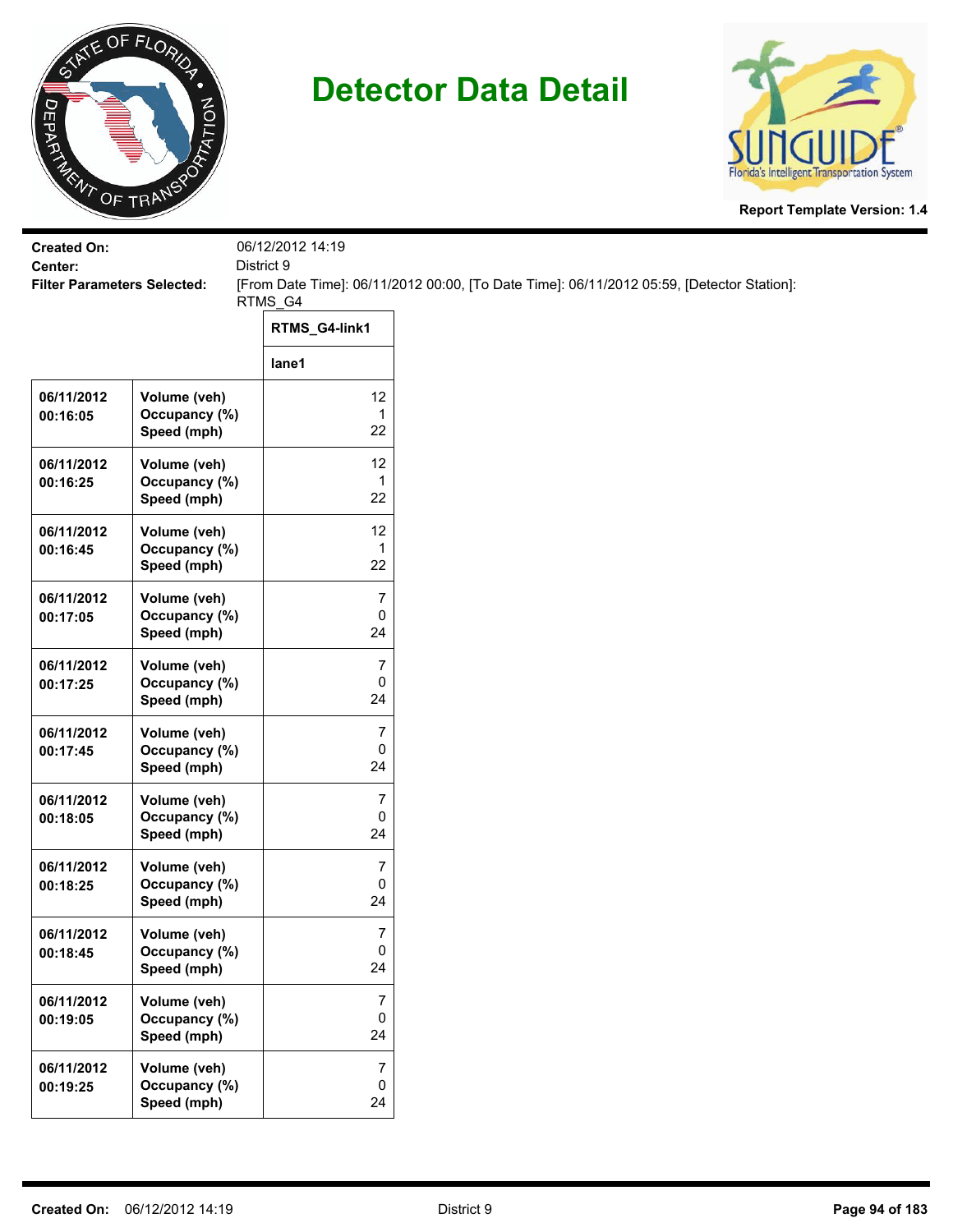



| <b>Created On:</b><br>Center:<br><b>Filter Parameters Selected:</b> |                               | 06/12/2012 14:19          |                                                                                           |  |  |
|---------------------------------------------------------------------|-------------------------------|---------------------------|-------------------------------------------------------------------------------------------|--|--|
|                                                                     |                               | District 9                | [From Date Time]: 06/11/2012 00:00, [To Date Time]: 06/11/2012 05:59, [Detector Station]: |  |  |
|                                                                     |                               | RTMS_G4                   |                                                                                           |  |  |
|                                                                     |                               | RTMS_G4-link1             |                                                                                           |  |  |
|                                                                     |                               | lane1                     |                                                                                           |  |  |
| 06/11/2012                                                          | Volume (veh)                  | 7                         |                                                                                           |  |  |
| 00:19:45                                                            | Occupancy (%)<br>Speed (mph)  | $\mathsf{O}\xspace$<br>24 |                                                                                           |  |  |
| 06/11/2012                                                          | Volume (veh)                  | 7                         |                                                                                           |  |  |
| 00:20:05                                                            | Occupancy (%)                 | 0                         |                                                                                           |  |  |
|                                                                     | Speed (mph)                   | 24                        |                                                                                           |  |  |
| 06/11/2012                                                          | Volume (veh)                  | 7                         |                                                                                           |  |  |
| 00:20:25                                                            | Occupancy (%)<br>Speed (mph)  | 0<br>24                   |                                                                                           |  |  |
|                                                                     |                               |                           |                                                                                           |  |  |
| 06/11/2012<br>00:20:45                                              | Volume (veh)<br>Occupancy (%) | 7<br>0                    |                                                                                           |  |  |
|                                                                     | Speed (mph)                   | 24                        |                                                                                           |  |  |
| 06/11/2012                                                          | Volume (veh)                  | 7                         |                                                                                           |  |  |
| 00:21:05                                                            | Occupancy (%)                 | 0                         |                                                                                           |  |  |
|                                                                     | Speed (mph)                   | 24                        |                                                                                           |  |  |
| 06/11/2012                                                          | Volume (veh)                  | 7                         |                                                                                           |  |  |
| 00:21:25                                                            | Occupancy (%)                 | $\pmb{0}$<br>24           |                                                                                           |  |  |
|                                                                     | Speed (mph)                   |                           |                                                                                           |  |  |
| 06/11/2012                                                          | Volume (veh)                  | 7                         |                                                                                           |  |  |
| 00:21:45                                                            | Occupancy (%)<br>Speed (mph)  | 0<br>24                   |                                                                                           |  |  |
|                                                                     |                               |                           |                                                                                           |  |  |
| 06/11/2012<br>00:22:05                                              | Volume (veh)<br>Occupancy (%) | 4<br>0                    |                                                                                           |  |  |
|                                                                     | Speed (mph)                   | 24                        |                                                                                           |  |  |
| 06/11/2012                                                          | Volume (veh)                  | 4                         |                                                                                           |  |  |
| 00:22:25                                                            | Occupancy (%)                 | $\mathbf 0$               |                                                                                           |  |  |
|                                                                     | Speed (mph)                   | 24                        |                                                                                           |  |  |
| 06/11/2012                                                          | Volume (veh)                  | 4                         |                                                                                           |  |  |
| 00:22:45                                                            | Occupancy (%)                 | $\mathbf 0$               |                                                                                           |  |  |
|                                                                     | Speed (mph)                   | 24                        |                                                                                           |  |  |
| 06/11/2012                                                          | Volume (veh)                  | 4                         |                                                                                           |  |  |
| 00:23:05                                                            | Occupancy (%)                 | 0                         |                                                                                           |  |  |
|                                                                     | Speed (mph)                   | 24                        |                                                                                           |  |  |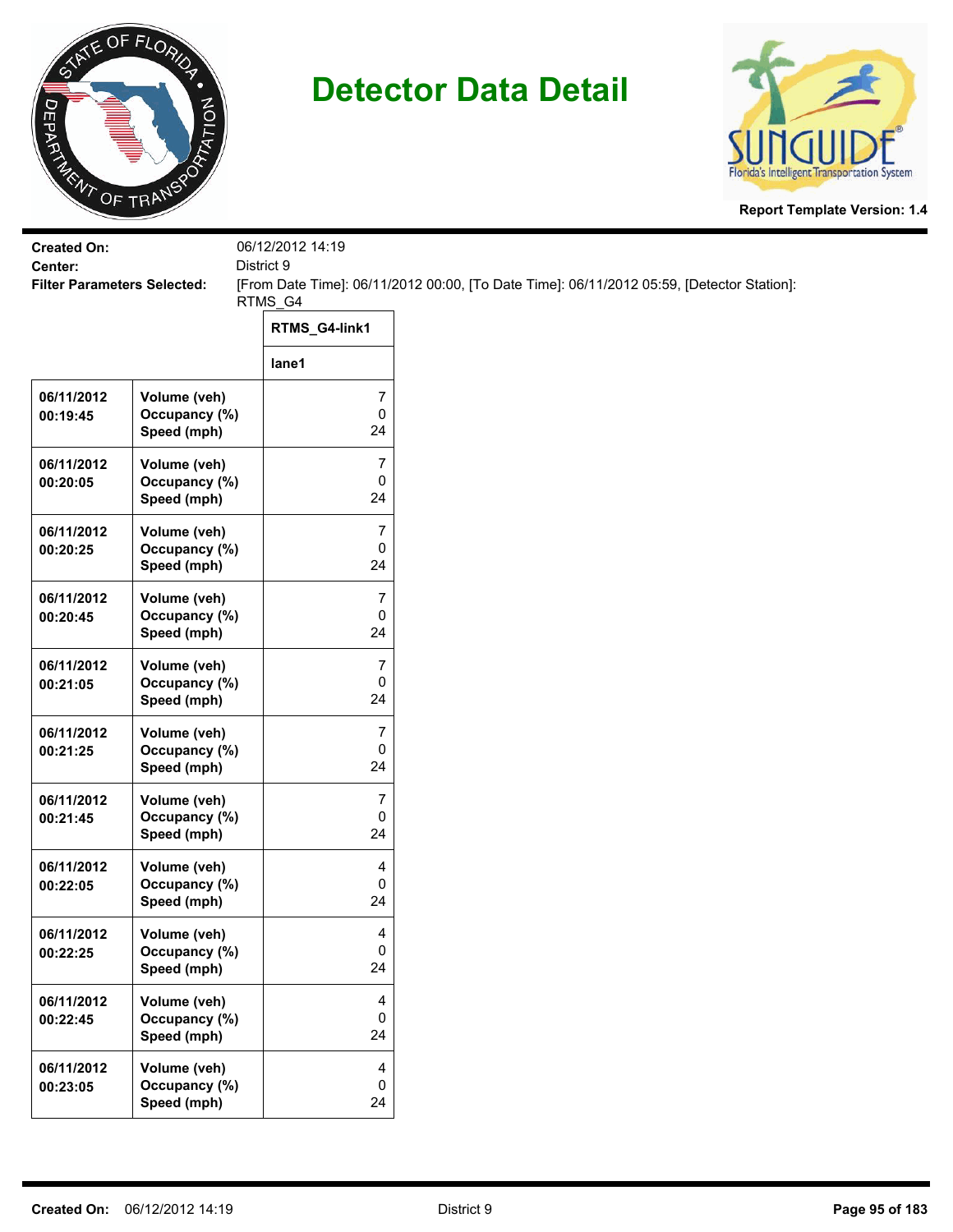



| <b>Created On:</b><br>Center:      |                                              | 06/12/2012 14:19     |                                                                                           |
|------------------------------------|----------------------------------------------|----------------------|-------------------------------------------------------------------------------------------|
| <b>Filter Parameters Selected:</b> |                                              | District 9           | [From Date Time]: 06/11/2012 00:00, [To Date Time]: 06/11/2012 05:59, [Detector Station]: |
|                                    |                                              | RTMS_G4              |                                                                                           |
|                                    |                                              | RTMS_G4-link1        |                                                                                           |
|                                    |                                              | lane1                |                                                                                           |
| 06/11/2012<br>00:23:25             | Volume (veh)<br>Occupancy (%)<br>Speed (mph) | 4<br>0<br>24         |                                                                                           |
| 06/11/2012<br>00:23:45             | Volume (veh)<br>Occupancy (%)<br>Speed (mph) | 4<br>0<br>24         |                                                                                           |
| 06/11/2012<br>00:24:05             | Volume (veh)<br>Occupancy (%)<br>Speed (mph) | 4<br>0<br>24         |                                                                                           |
| 06/11/2012<br>00:24:25             | Volume (veh)<br>Occupancy (%)<br>Speed (mph) | 4<br>0<br>24         |                                                                                           |
| 06/11/2012<br>00:24:45             | Volume (veh)<br>Occupancy (%)<br>Speed (mph) | 4<br>0<br>24         |                                                                                           |
| 06/11/2012<br>00:25:05             | Volume (veh)<br>Occupancy (%)<br>Speed (mph) | 4<br>0<br>24         |                                                                                           |
| 06/11/2012<br>00:25:25             | Volume (veh)<br>Occupancy (%)<br>Speed (mph) | 4<br>0<br>24         |                                                                                           |
| 06/11/2012<br>00:25:45             | Volume (veh)<br>Occupancy (%)<br>Speed (mph) | 4<br>0<br>24         |                                                                                           |
| 06/11/2012<br>00:26:05             | Volume (veh)<br>Occupancy (%)<br>Speed (mph) | 4<br>$\pmb{0}$<br>24 |                                                                                           |
| 06/11/2012<br>00:26:25             | Volume (veh)<br>Occupancy (%)<br>Speed (mph) | 4<br>0<br>24         |                                                                                           |
| 06/11/2012<br>00:26:45             | Volume (veh)<br>Occupancy (%)<br>Speed (mph) | 4<br>$\pmb{0}$<br>24 |                                                                                           |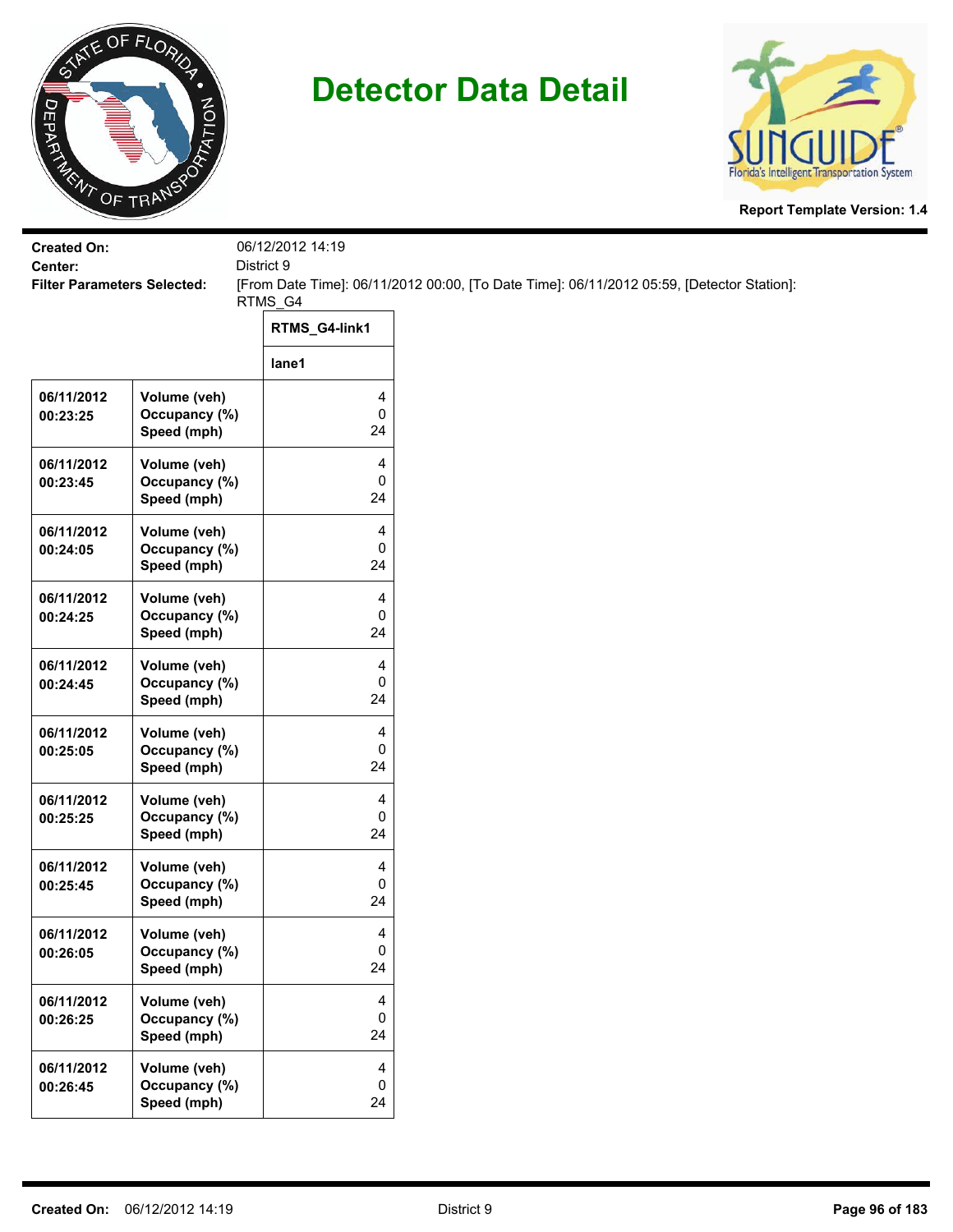



| <b>Created On:</b><br>Center:      |                                              | 06/12/2012 14:19<br>District 9 |                                                                                           |
|------------------------------------|----------------------------------------------|--------------------------------|-------------------------------------------------------------------------------------------|
| <b>Filter Parameters Selected:</b> |                                              | RTMS_G4                        | [From Date Time]: 06/11/2012 00:00, [To Date Time]: 06/11/2012 05:59, [Detector Station]: |
|                                    |                                              | RTMS_G4-link1                  |                                                                                           |
|                                    |                                              | lane1                          |                                                                                           |
| 06/11/2012<br>00:27:05             | Volume (veh)<br>Occupancy (%)<br>Speed (mph) | 5<br>0<br>24                   |                                                                                           |
| 06/11/2012<br>00:27:25             | Volume (veh)<br>Occupancy (%)<br>Speed (mph) | 5<br>0<br>24                   |                                                                                           |
| 06/11/2012<br>00:27:45             | Volume (veh)<br>Occupancy (%)<br>Speed (mph) | 5<br>0<br>24                   |                                                                                           |
| 06/11/2012<br>00:28:05             | Volume (veh)<br>Occupancy (%)<br>Speed (mph) | 5<br>0<br>24                   |                                                                                           |
| 06/11/2012<br>00:28:25             | Volume (veh)<br>Occupancy (%)<br>Speed (mph) | 5<br>0<br>24                   |                                                                                           |
| 06/11/2012<br>00:28:45             | Volume (veh)<br>Occupancy (%)<br>Speed (mph) | 5<br>0<br>24                   |                                                                                           |
| 06/11/2012<br>00:29:05             | Volume (veh)<br>Occupancy (%)<br>Speed (mph) | 5<br>0<br>24                   |                                                                                           |
| 06/11/2012<br>00:29:25             | Volume (veh)<br>Occupancy (%)<br>Speed (mph) | 5<br>0<br>24                   |                                                                                           |
| 06/11/2012<br>00:29:45             | Volume (veh)<br>Occupancy (%)<br>Speed (mph) | 5<br>0<br>24                   |                                                                                           |
| 06/11/2012<br>00:30:05             | Volume (veh)<br>Occupancy (%)<br>Speed (mph) | $\,$ 5 $\,$<br>0<br>24         |                                                                                           |
| 06/11/2012<br>00:30:25             | Volume (veh)<br>Occupancy (%)<br>Speed (mph) | 5<br>0<br>24                   |                                                                                           |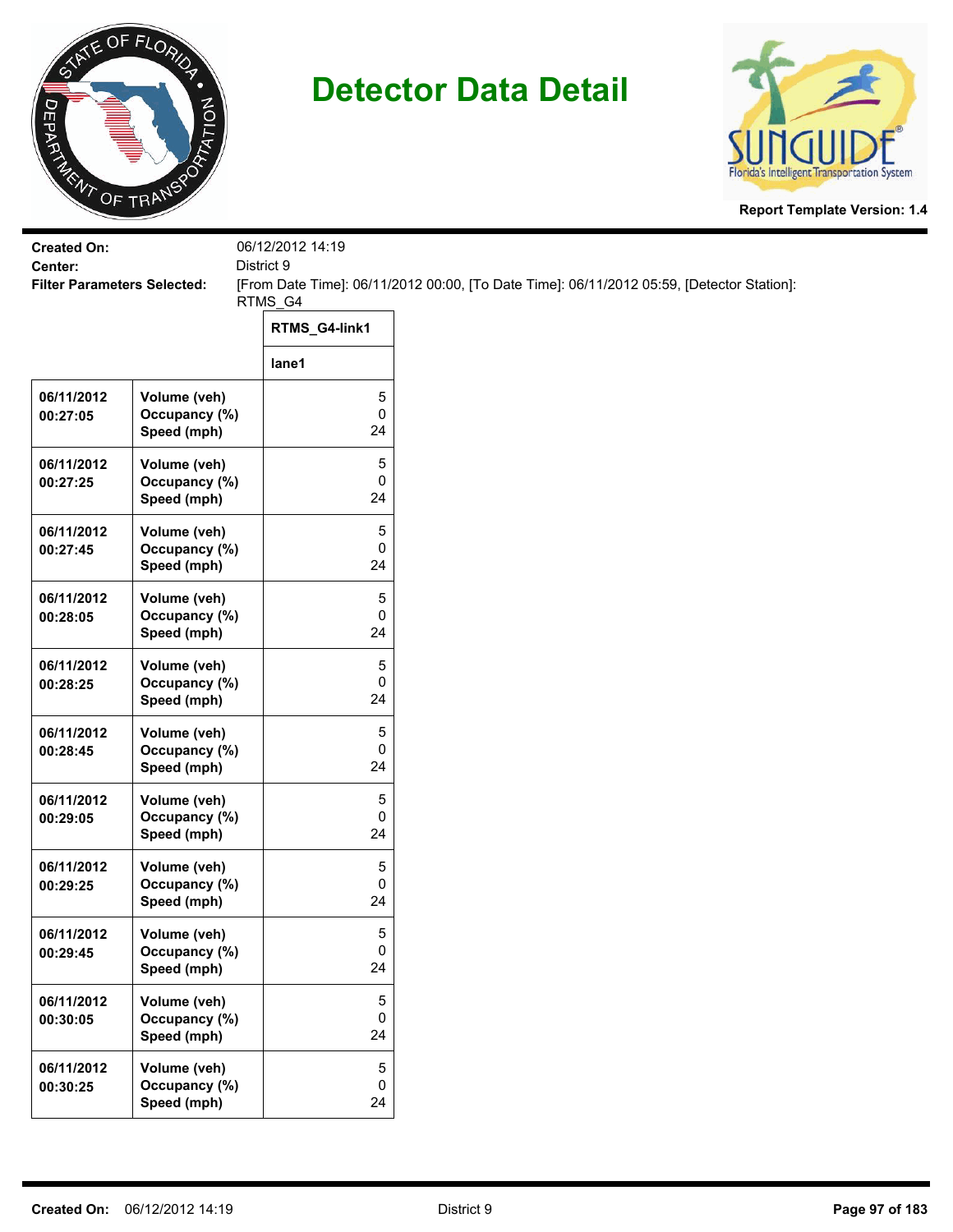



| <b>Created On:</b>                            |                                              | 06/12/2012 14:19<br>District 9 |                                                                                           |
|-----------------------------------------------|----------------------------------------------|--------------------------------|-------------------------------------------------------------------------------------------|
| Center:<br><b>Filter Parameters Selected:</b> |                                              |                                | [From Date Time]: 06/11/2012 00:00, [To Date Time]: 06/11/2012 05:59, [Detector Station]: |
|                                               |                                              | RTMS_G4                        |                                                                                           |
|                                               |                                              | RTMS_G4-link1                  |                                                                                           |
|                                               |                                              | lane1                          |                                                                                           |
| 06/11/2012<br>00:30:45                        | Volume (veh)<br>Occupancy (%)<br>Speed (mph) | 5<br>0<br>24                   |                                                                                           |
| 06/11/2012<br>00:31:05                        | Volume (veh)<br>Occupancy (%)<br>Speed (mph) | 5<br>0<br>24                   |                                                                                           |
| 06/11/2012<br>00:31:25                        | Volume (veh)<br>Occupancy (%)<br>Speed (mph) | 5<br>0<br>24                   |                                                                                           |
| 06/11/2012<br>00:31:45                        | Volume (veh)<br>Occupancy (%)<br>Speed (mph) | 5<br>0<br>24                   |                                                                                           |
| 06/11/2012<br>00:32:05                        | Volume (veh)<br>Occupancy (%)<br>Speed (mph) | 5<br>0<br>23                   |                                                                                           |
| 06/11/2012<br>00:32:25                        | Volume (veh)<br>Occupancy (%)<br>Speed (mph) | 5<br>0<br>23                   |                                                                                           |
| 06/11/2012<br>00:32:45                        | Volume (veh)<br>Occupancy (%)<br>Speed (mph) | 5<br>0<br>23                   |                                                                                           |
| 06/11/2012<br>00:33:05                        | Volume (veh)<br>Occupancy (%)<br>Speed (mph) | 5<br>0<br>23                   |                                                                                           |
| 06/11/2012<br>00:33:25                        | Volume (veh)<br>Occupancy (%)<br>Speed (mph) | 5<br>0<br>23                   |                                                                                           |
| 06/11/2012<br>00:33:45                        | Volume (veh)<br>Occupancy (%)<br>Speed (mph) | $\,$ 5 $\,$<br>0<br>23         |                                                                                           |
| 06/11/2012<br>00:34:05                        | Volume (veh)<br>Occupancy (%)<br>Speed (mph) | $\sqrt{5}$<br>0<br>23          |                                                                                           |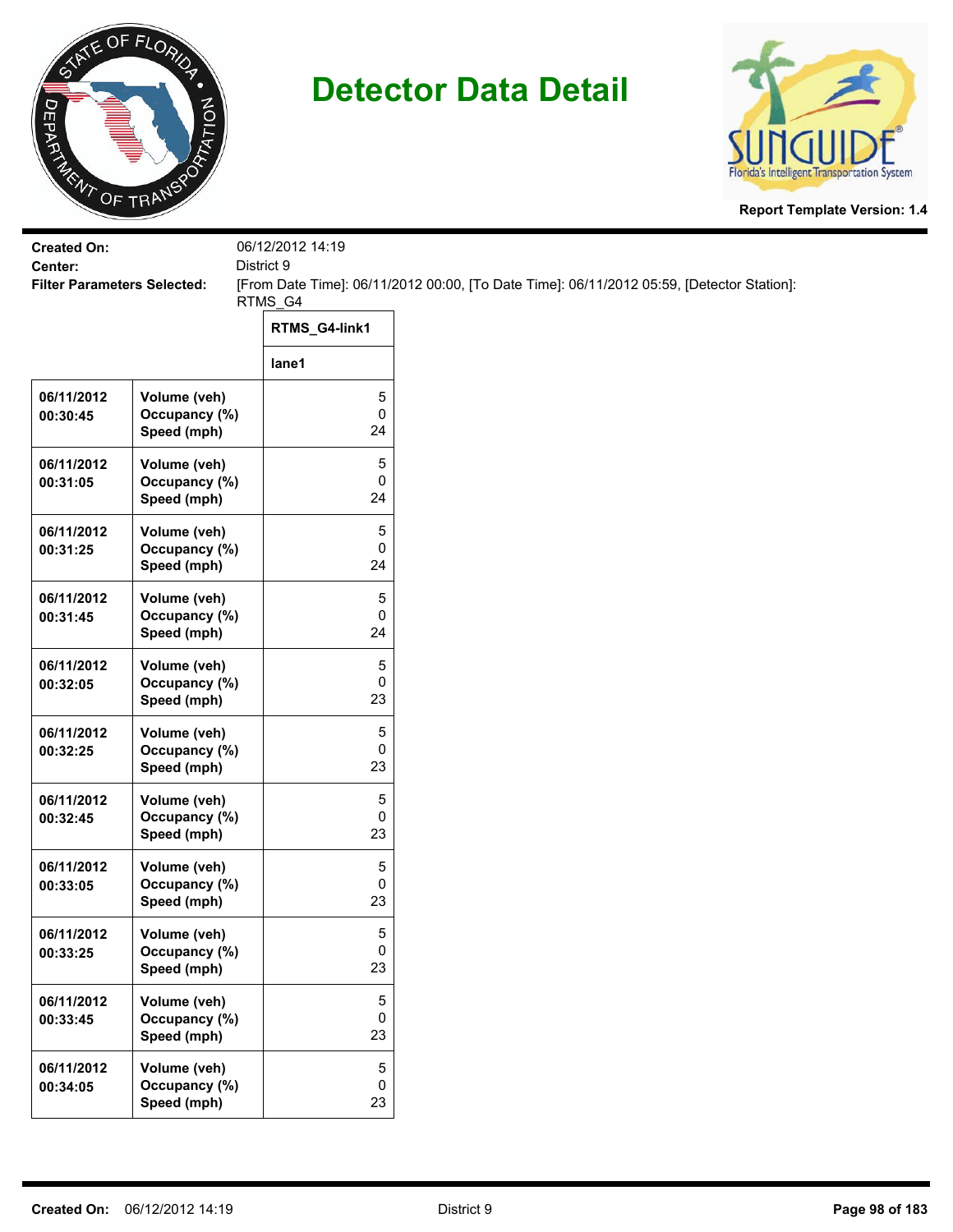



| <b>Created On:</b>                            |                                              | 06/12/2012 14:19 |                                                                                           |
|-----------------------------------------------|----------------------------------------------|------------------|-------------------------------------------------------------------------------------------|
| Center:<br><b>Filter Parameters Selected:</b> |                                              | District 9       | [From Date Time]: 06/11/2012 00:00, [To Date Time]: 06/11/2012 05:59, [Detector Station]: |
|                                               |                                              | RTMS_G4          |                                                                                           |
|                                               |                                              | RTMS_G4-link1    |                                                                                           |
|                                               |                                              | lane1            |                                                                                           |
| 06/11/2012<br>00:34:25                        | Volume (veh)<br>Occupancy (%)<br>Speed (mph) | 5<br>0<br>23     |                                                                                           |
| 06/11/2012<br>00:34:45                        | Volume (veh)<br>Occupancy (%)<br>Speed (mph) | 5<br>0<br>23     |                                                                                           |
| 06/11/2012<br>00:35:05                        | Volume (veh)<br>Occupancy (%)<br>Speed (mph) | 5<br>0<br>23     |                                                                                           |
| 06/11/2012<br>00:35:25                        | Volume (veh)<br>Occupancy (%)<br>Speed (mph) | 5<br>0<br>23     |                                                                                           |
| 06/11/2012<br>00:35:45                        | Volume (veh)<br>Occupancy (%)<br>Speed (mph) | 5<br>0<br>23     |                                                                                           |
| 06/11/2012<br>00:36:05                        | Volume (veh)<br>Occupancy (%)<br>Speed (mph) | 5<br>0<br>23     |                                                                                           |
| 06/11/2012<br>00:36:25                        | Volume (veh)<br>Occupancy (%)<br>Speed (mph) | 5<br>0<br>23     |                                                                                           |
| 06/11/2012<br>00:36:45                        | Volume (veh)<br>Occupancy (%)<br>Speed (mph) | 5<br>0<br>23     |                                                                                           |
| 06/11/2012<br>00:37:05                        | Volume (veh)<br>Occupancy (%)<br>Speed (mph) | 6<br>0<br>22     |                                                                                           |
| 06/11/2012<br>00:37:25                        | Volume (veh)<br>Occupancy (%)<br>Speed (mph) | 6<br>0<br>22     |                                                                                           |
| 06/11/2012<br>00:37:45                        | Volume (veh)<br>Occupancy (%)<br>Speed (mph) | 6<br>0<br>22     |                                                                                           |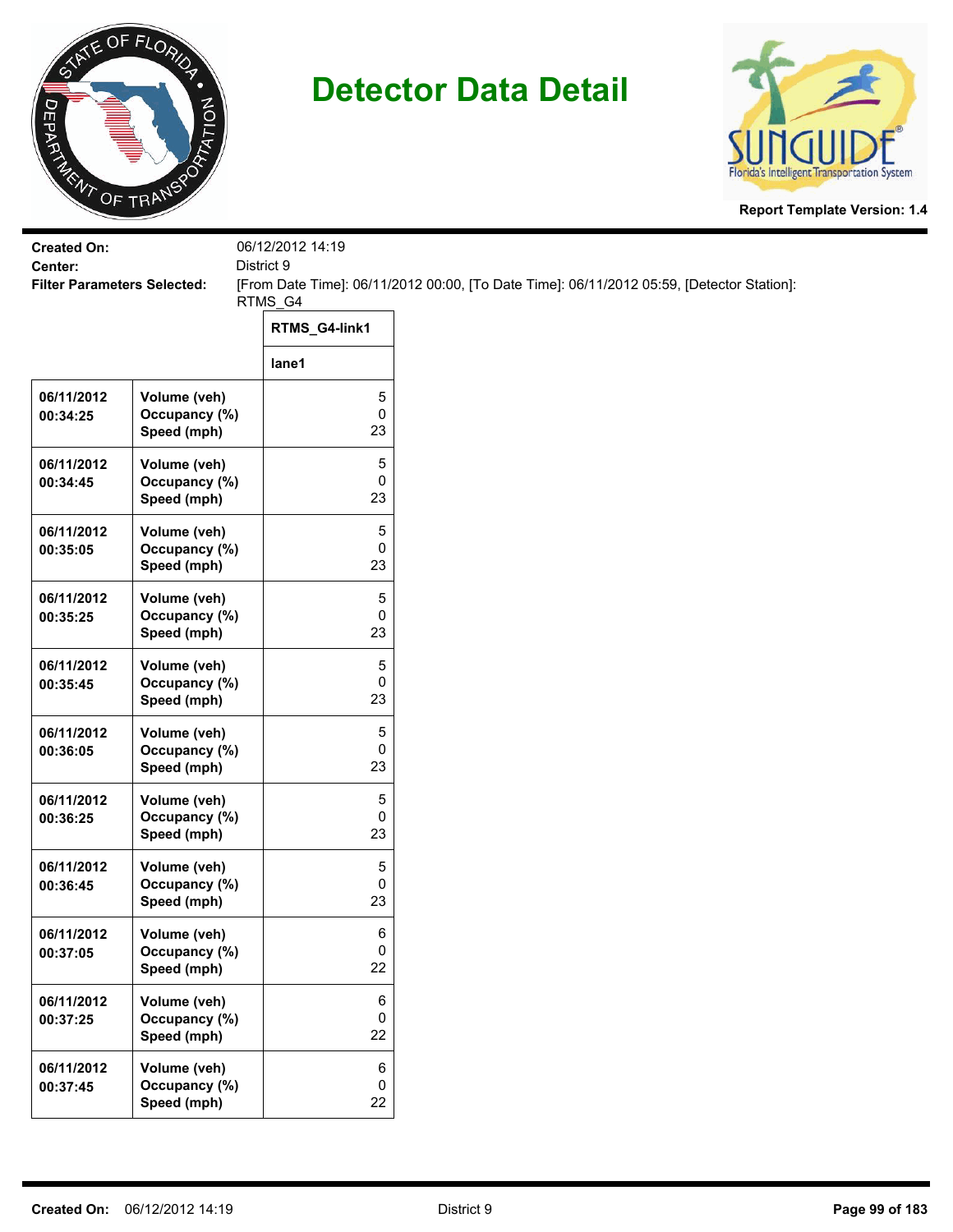



| <b>Created On:</b>                            |                                              | 06/12/2012 14:19         |                                                                                           |  |
|-----------------------------------------------|----------------------------------------------|--------------------------|-------------------------------------------------------------------------------------------|--|
| Center:<br><b>Filter Parameters Selected:</b> |                                              | District 9               | [From Date Time]: 06/11/2012 00:00, [To Date Time]: 06/11/2012 05:59, [Detector Station]: |  |
|                                               |                                              | RTMS_G4<br>RTMS_G4-link1 |                                                                                           |  |
|                                               |                                              | lane1                    |                                                                                           |  |
| 06/11/2012<br>00:38:05                        | Volume (veh)<br>Occupancy (%)<br>Speed (mph) | 6<br>0<br>22             |                                                                                           |  |
| 06/11/2012<br>00:38:25                        | Volume (veh)<br>Occupancy (%)<br>Speed (mph) | 6<br>0<br>22             |                                                                                           |  |
| 06/11/2012<br>00:38:45                        | Volume (veh)<br>Occupancy (%)<br>Speed (mph) | 6<br>0<br>22             |                                                                                           |  |
| 06/11/2012<br>00:39:05                        | Volume (veh)<br>Occupancy (%)<br>Speed (mph) | 6<br>0<br>22             |                                                                                           |  |
| 06/11/2012<br>00:39:25                        | Volume (veh)<br>Occupancy (%)<br>Speed (mph) | 6<br>0<br>22             |                                                                                           |  |
| 06/11/2012<br>00:39:45                        | Volume (veh)<br>Occupancy (%)<br>Speed (mph) | 6<br>0<br>22             |                                                                                           |  |
| 06/11/2012<br>00:40:05                        | Volume (veh)<br>Occupancy (%)<br>Speed (mph) | 6<br>0<br>22             |                                                                                           |  |
| 06/11/2012<br>00:40:25                        | Volume (veh)<br>Occupancy (%)<br>Speed (mph) | 6<br>0<br>22             |                                                                                           |  |
| 06/11/2012<br>00:40:45                        | Volume (veh)<br>Occupancy (%)<br>Speed (mph) | 6<br>0<br>22             |                                                                                           |  |
| 06/11/2012<br>00:41:05                        | Volume (veh)<br>Occupancy (%)<br>Speed (mph) | 6<br>0<br>22             |                                                                                           |  |
| 06/11/2012<br>00:41:25                        | Volume (veh)<br>Occupancy (%)<br>Speed (mph) | 6<br>0<br>22             |                                                                                           |  |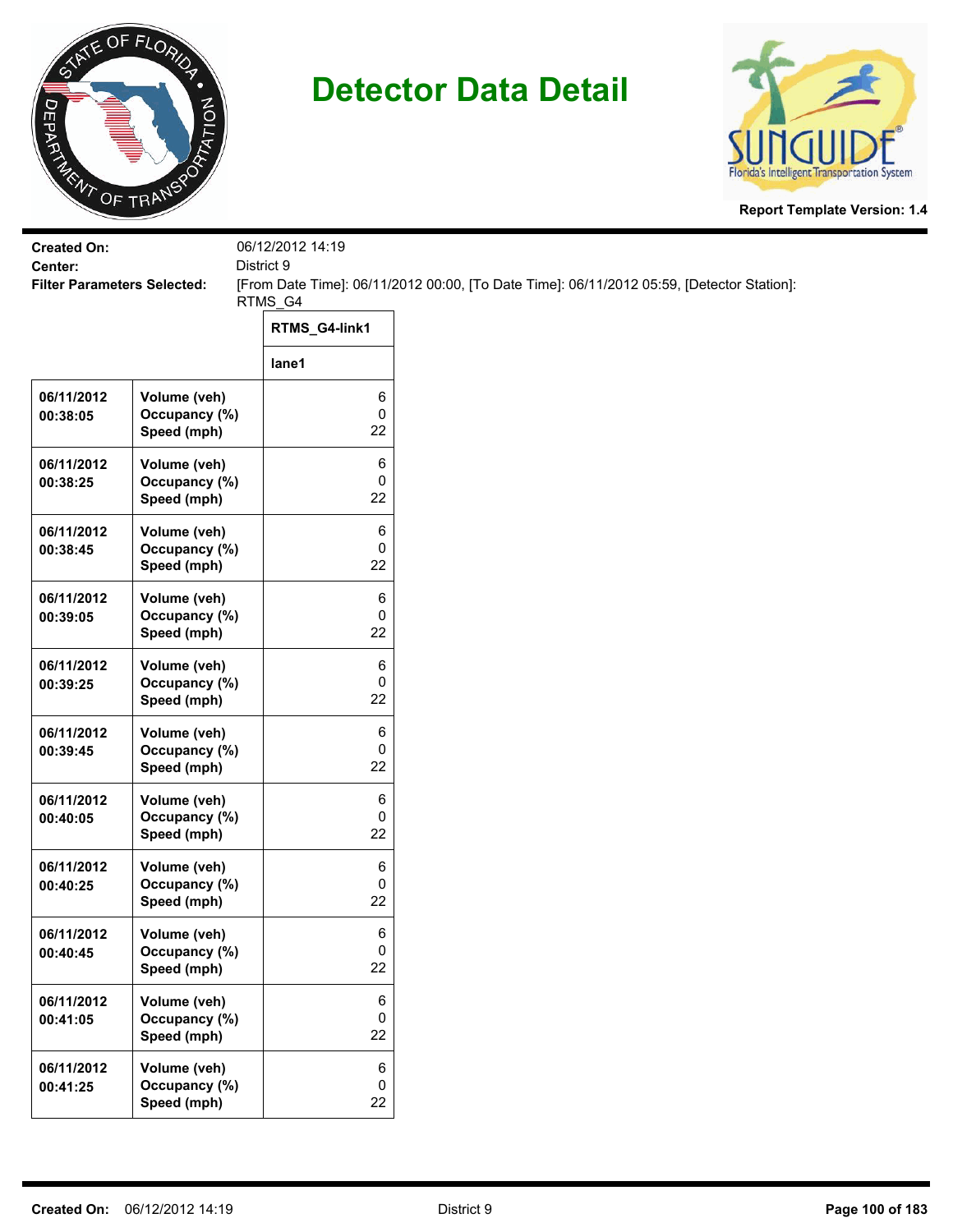



| <b>Created On:</b>                            |                                              | 06/12/2012 14:19       |                                                                                           |
|-----------------------------------------------|----------------------------------------------|------------------------|-------------------------------------------------------------------------------------------|
| Center:<br><b>Filter Parameters Selected:</b> |                                              | District 9             | [From Date Time]: 06/11/2012 00:00, [To Date Time]: 06/11/2012 05:59, [Detector Station]: |
|                                               |                                              | RTMS_G4                |                                                                                           |
|                                               |                                              | RTMS_G4-link1          |                                                                                           |
|                                               |                                              | lane1                  |                                                                                           |
| 06/11/2012<br>00:41:45                        | Volume (veh)<br>Occupancy (%)                | 6<br>$\pmb{0}$         |                                                                                           |
|                                               | Speed (mph)                                  | 22                     |                                                                                           |
| 06/11/2012<br>00:42:05                        | Volume (veh)<br>Occupancy (%)<br>Speed (mph) | 8<br>0<br>22           |                                                                                           |
| 06/11/2012<br>00:42:25                        | Volume (veh)<br>Occupancy (%)<br>Speed (mph) | 8<br>0<br>22           |                                                                                           |
| 06/11/2012<br>00:42:45                        | Volume (veh)<br>Occupancy (%)<br>Speed (mph) | 8<br>0<br>22           |                                                                                           |
| 06/11/2012<br>00:43:05                        | Volume (veh)<br>Occupancy (%)<br>Speed (mph) | 8<br>0<br>22           |                                                                                           |
| 06/11/2012<br>00:43:25                        | Volume (veh)<br>Occupancy (%)<br>Speed (mph) | 8<br>$\pmb{0}$<br>22   |                                                                                           |
| 06/11/2012<br>00:43:45                        | Volume (veh)<br>Occupancy (%)<br>Speed (mph) | 8<br>0<br>22           |                                                                                           |
| 06/11/2012<br>00:44:05                        | Volume (veh)<br>Occupancy (%)<br>Speed (mph) | 8<br>0<br>22           |                                                                                           |
| 06/11/2012<br>00:44:25                        | Volume (veh)<br>Occupancy (%)<br>Speed (mph) | 8<br>0<br>22           |                                                                                           |
| 06/11/2012<br>00:44:45                        | Volume (veh)<br>Occupancy (%)<br>Speed (mph) | 8<br>$\mathbf 0$<br>22 |                                                                                           |
| 06/11/2012<br>00:45:05                        | Volume (veh)<br>Occupancy (%)<br>Speed (mph) | 8<br>$\pmb{0}$<br>22   |                                                                                           |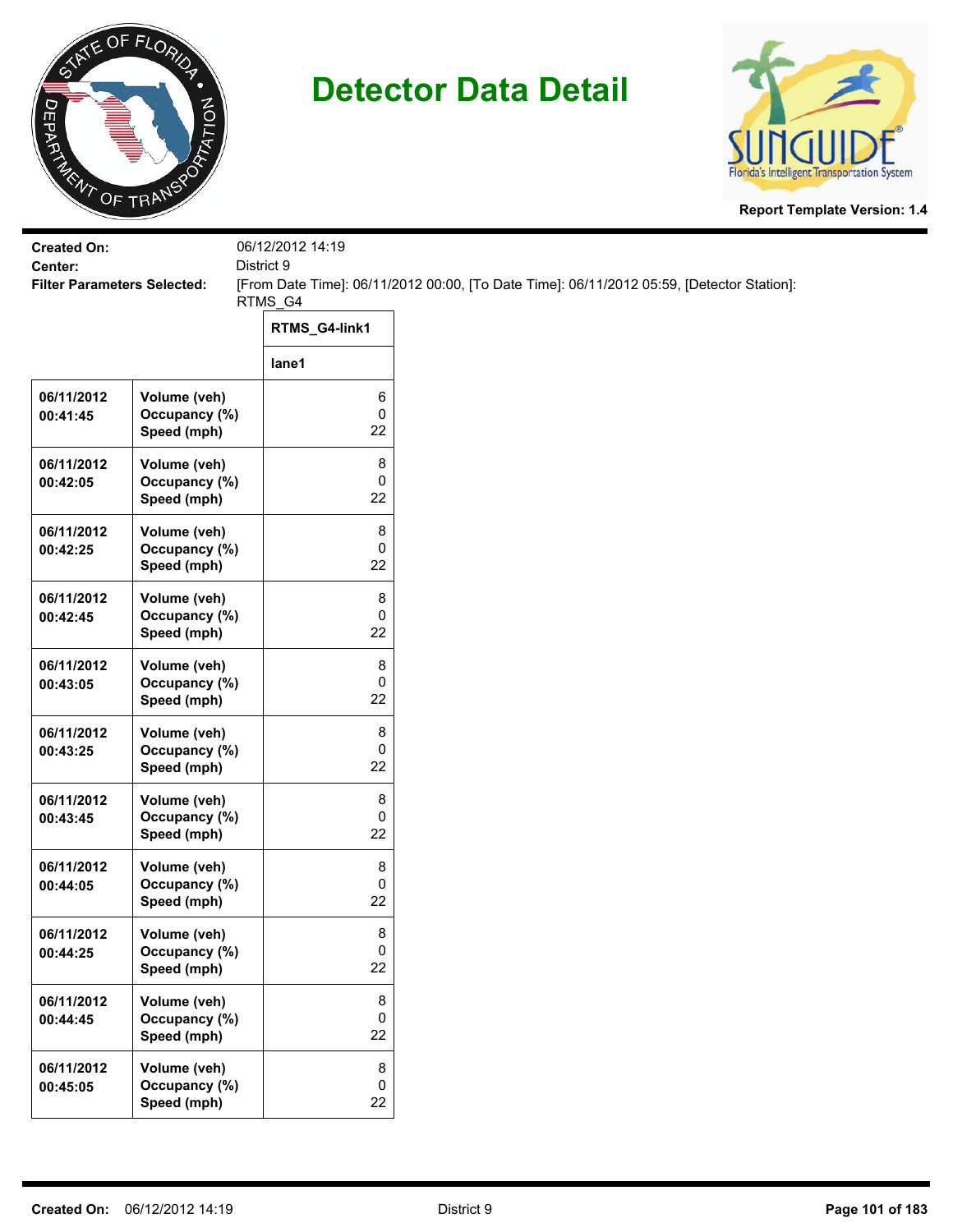



| <b>Created On:</b>                            |                                              | 06/12/2012 14:19                  |                                                                                           |
|-----------------------------------------------|----------------------------------------------|-----------------------------------|-------------------------------------------------------------------------------------------|
| Center:<br><b>Filter Parameters Selected:</b> |                                              | District 9                        | [From Date Time]: 06/11/2012 00:00, [To Date Time]: 06/11/2012 05:59, [Detector Station]: |
|                                               |                                              | RTMS_G4                           |                                                                                           |
|                                               |                                              | RTMS_G4-link1                     |                                                                                           |
|                                               |                                              | lane1                             |                                                                                           |
| 06/11/2012<br>00:45:25                        | Volume (veh)<br>Occupancy (%)<br>Speed (mph) | 8<br>$\pmb{0}$<br>22              |                                                                                           |
| 06/11/2012<br>00:45:45                        | Volume (veh)<br>Occupancy (%)<br>Speed (mph) | 8<br>0<br>22                      |                                                                                           |
| 06/11/2012<br>00:46:05                        | Volume (veh)<br>Occupancy (%)<br>Speed (mph) | 8<br>0<br>22                      |                                                                                           |
| 06/11/2012<br>00:46:25                        | Volume (veh)<br>Occupancy (%)<br>Speed (mph) | 8<br>0<br>22                      |                                                                                           |
| 06/11/2012<br>00:46:45                        | Volume (veh)<br>Occupancy (%)<br>Speed (mph) | 8<br>0<br>22                      |                                                                                           |
| 06/11/2012<br>00:47:05                        | Volume (veh)<br>Occupancy (%)<br>Speed (mph) | $\overline{7}$<br>$\pmb{0}$<br>24 |                                                                                           |
| 06/11/2012<br>00:47:25                        | Volume (veh)<br>Occupancy (%)<br>Speed (mph) | 7<br>$\pmb{0}$<br>24              |                                                                                           |
| 06/11/2012<br>00:47:45                        | Volume (veh)<br>Occupancy (%)<br>Speed (mph) | 7<br>0<br>24                      |                                                                                           |
| 06/11/2012<br>00:48:05                        | Volume (veh)<br>Occupancy (%)<br>Speed (mph) | 7<br>0<br>24                      |                                                                                           |
| 06/11/2012<br>00:48:25                        | Volume (veh)<br>Occupancy (%)<br>Speed (mph) | $\overline{7}$<br>0<br>24         |                                                                                           |
| 06/11/2012<br>00:48:45                        | Volume (veh)<br>Occupancy (%)<br>Speed (mph) | $\overline{7}$<br>$\pmb{0}$<br>24 |                                                                                           |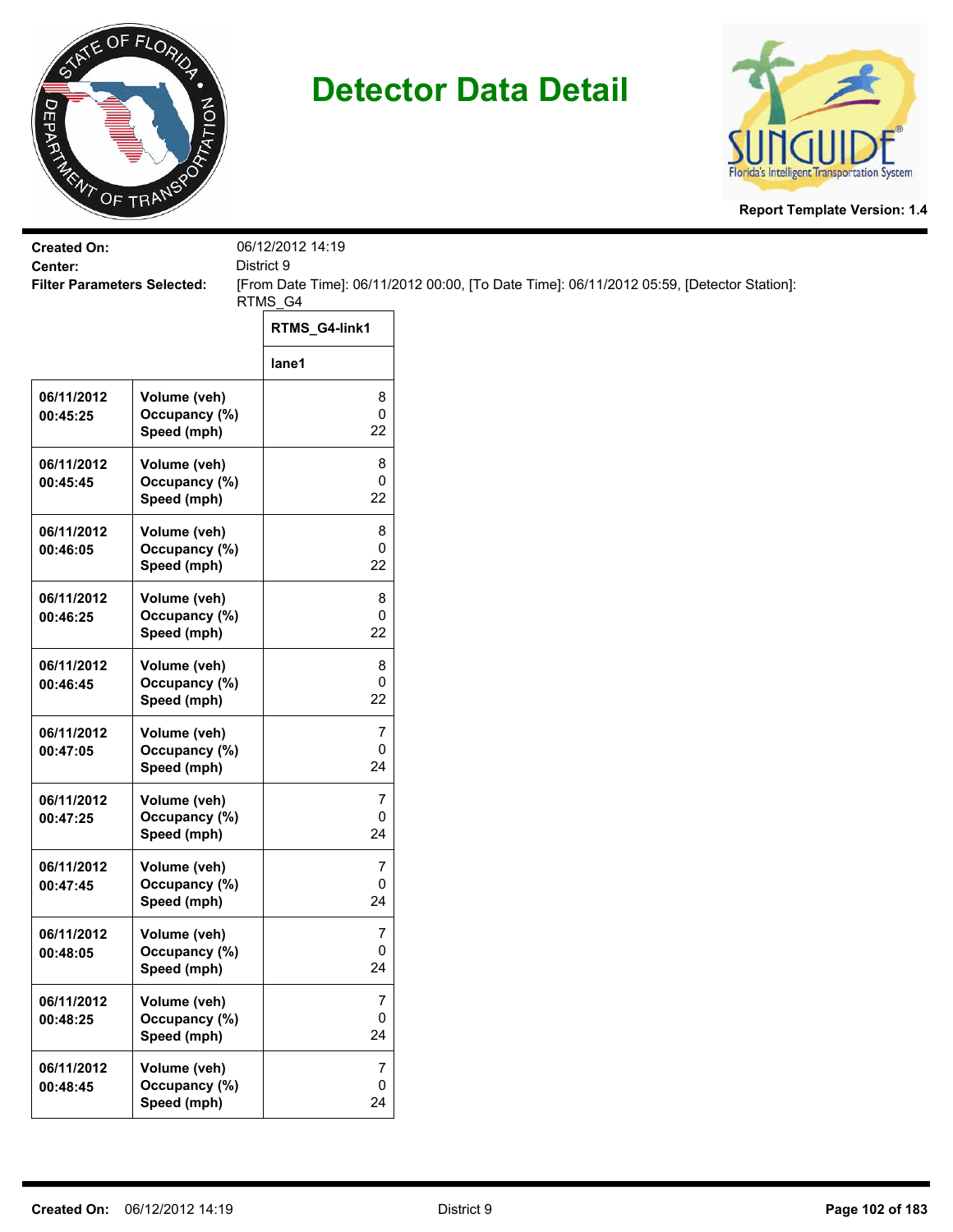



| <b>Created On:</b><br>Center:      |                                              | 06/12/2012 14:19<br>District 9      |                                                                                           |
|------------------------------------|----------------------------------------------|-------------------------------------|-------------------------------------------------------------------------------------------|
| <b>Filter Parameters Selected:</b> |                                              |                                     | [From Date Time]: 06/11/2012 00:00, [To Date Time]: 06/11/2012 05:59, [Detector Station]: |
|                                    |                                              | RTMS_G4                             |                                                                                           |
|                                    |                                              | RTMS_G4-link1                       |                                                                                           |
|                                    |                                              | lane1                               |                                                                                           |
| 06/11/2012<br>00:49:05             | Volume (veh)<br>Occupancy (%)<br>Speed (mph) | 7<br>0<br>24                        |                                                                                           |
| 06/11/2012<br>00:49:25             | Volume (veh)<br>Occupancy (%)<br>Speed (mph) | $\overline{\mathcal{I}}$<br>0<br>24 |                                                                                           |
| 06/11/2012<br>00:49:45             | Volume (veh)<br>Occupancy (%)<br>Speed (mph) | 7<br>0<br>24                        |                                                                                           |
| 06/11/2012<br>00:50:05             | Volume (veh)<br>Occupancy (%)<br>Speed (mph) | 7<br>0<br>24                        |                                                                                           |
| 06/11/2012<br>00:50:25             | Volume (veh)<br>Occupancy (%)<br>Speed (mph) | 7<br>0<br>24                        |                                                                                           |
| 06/11/2012<br>00:50:45             | Volume (veh)<br>Occupancy (%)<br>Speed (mph) | $\overline{7}$<br>0<br>24           |                                                                                           |
| 06/11/2012<br>00:51:05             | Volume (veh)<br>Occupancy (%)<br>Speed (mph) | 7<br>0<br>24                        |                                                                                           |
| 06/11/2012<br>00:51:25             | Volume (veh)<br>Occupancy (%)<br>Speed (mph) | 7<br>0<br>24                        |                                                                                           |
| 06/11/2012<br>00:51:45             | Volume (veh)<br>Occupancy (%)<br>Speed (mph) | 7<br>0<br>24                        |                                                                                           |
| 06/11/2012<br>00:52:05             | Volume (veh)<br>Occupancy (%)<br>Speed (mph) | 6<br>0<br>24                        |                                                                                           |
| 06/11/2012<br>00:52:25             | Volume (veh)<br>Occupancy (%)<br>Speed (mph) | 6<br>0<br>24                        |                                                                                           |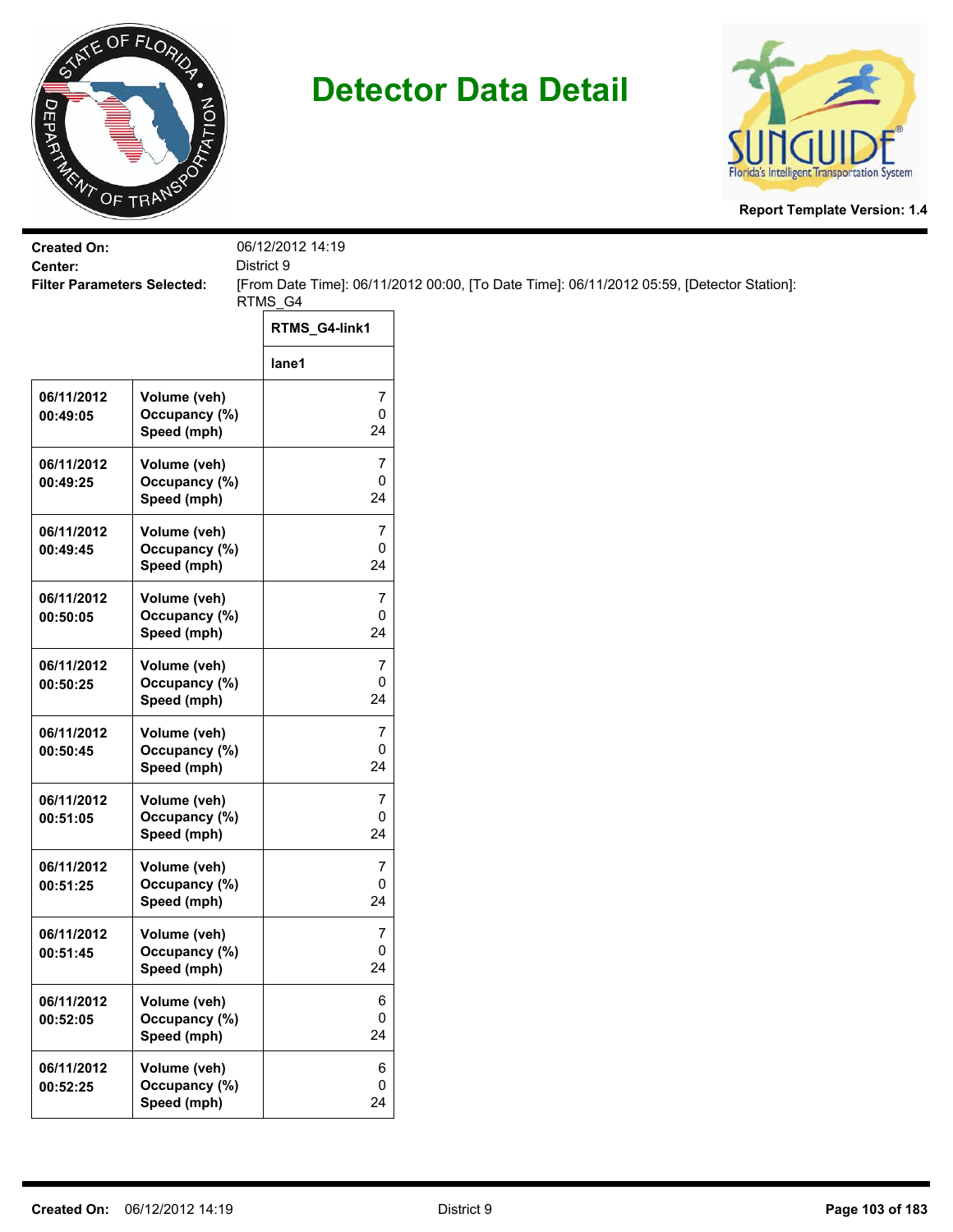



| <b>Created On:</b>                            |                                              | 06/12/2012 14:19 |                                                                                           |
|-----------------------------------------------|----------------------------------------------|------------------|-------------------------------------------------------------------------------------------|
| Center:<br><b>Filter Parameters Selected:</b> |                                              | District 9       | [From Date Time]: 06/11/2012 00:00, [To Date Time]: 06/11/2012 05:59, [Detector Station]: |
|                                               |                                              | RTMS_G4          |                                                                                           |
|                                               |                                              | RTMS_G4-link1    |                                                                                           |
|                                               |                                              | lane1            |                                                                                           |
| 06/11/2012<br>00:52:45                        | Volume (veh)<br>Occupancy (%)<br>Speed (mph) | 6<br>0<br>24     |                                                                                           |
| 06/11/2012<br>00:53:05                        | Volume (veh)<br>Occupancy (%)<br>Speed (mph) | 6<br>0<br>24     |                                                                                           |
| 06/11/2012<br>00:53:25                        | Volume (veh)<br>Occupancy (%)<br>Speed (mph) | 6<br>0<br>24     |                                                                                           |
| 06/11/2012<br>00:53:45                        | Volume (veh)<br>Occupancy (%)<br>Speed (mph) | 6<br>0<br>24     |                                                                                           |
| 06/11/2012<br>00:54:05                        | Volume (veh)<br>Occupancy (%)<br>Speed (mph) | 6<br>0<br>24     |                                                                                           |
| 06/11/2012<br>00:54:25                        | Volume (veh)<br>Occupancy (%)<br>Speed (mph) | 6<br>0<br>24     |                                                                                           |
| 06/11/2012<br>00:54:45                        | Volume (veh)<br>Occupancy (%)<br>Speed (mph) | 6<br>0<br>24     |                                                                                           |
| 06/11/2012<br>00:55:05                        | Volume (veh)<br>Occupancy (%)<br>Speed (mph) | 6<br>0<br>24     |                                                                                           |
| 06/11/2012<br>00:55:25                        | Volume (veh)<br>Occupancy (%)<br>Speed (mph) | 6<br>0<br>24     |                                                                                           |
| 06/11/2012<br>00:55:45                        | Volume (veh)<br>Occupancy (%)<br>Speed (mph) | 6<br>0<br>24     |                                                                                           |
| 06/11/2012<br>00:56:05                        | Volume (veh)<br>Occupancy (%)<br>Speed (mph) | 6<br>0<br>24     |                                                                                           |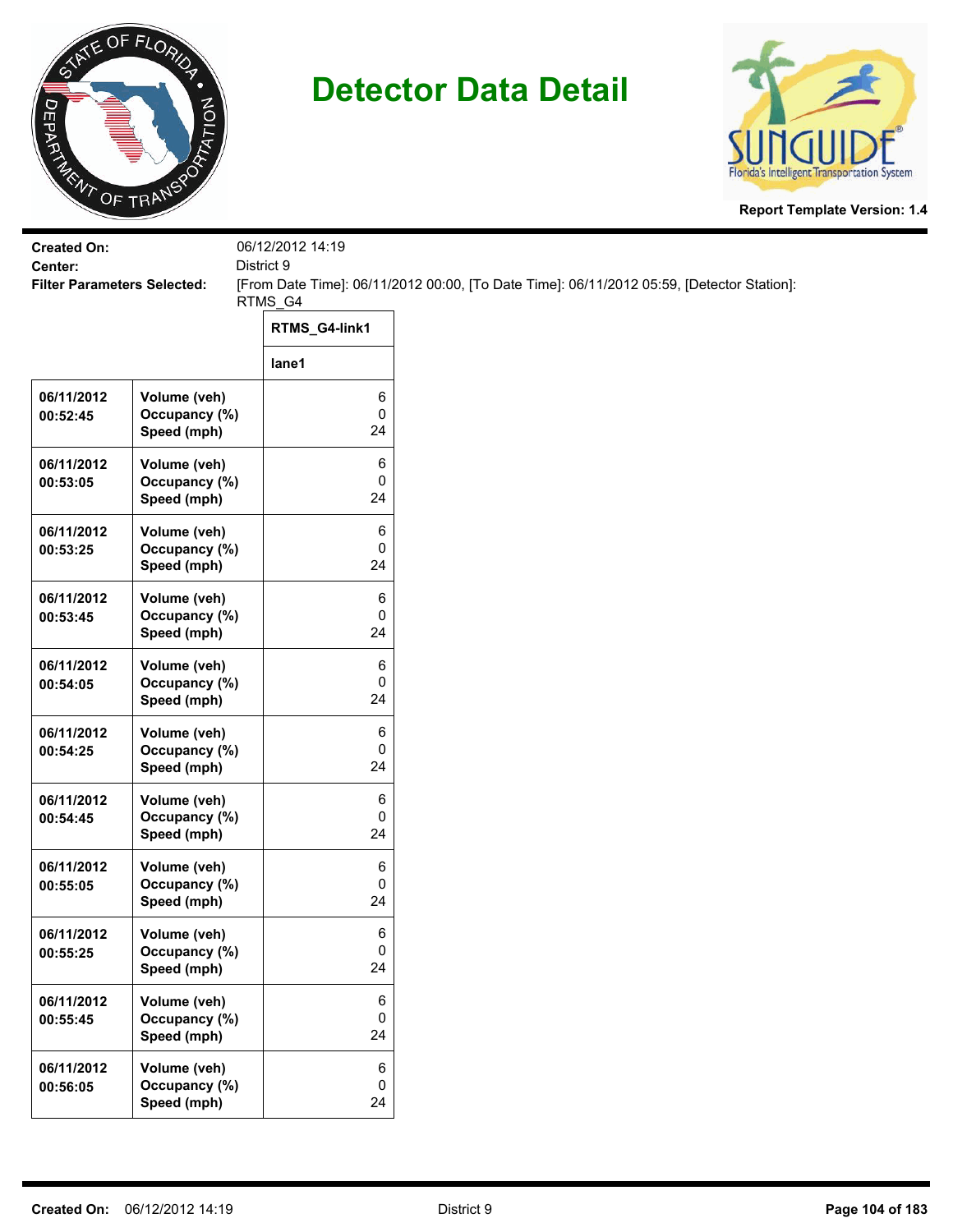



| <b>Created On:</b>                            |                               | 06/12/2012 14:19 |                                                                                           |
|-----------------------------------------------|-------------------------------|------------------|-------------------------------------------------------------------------------------------|
| Center:<br><b>Filter Parameters Selected:</b> |                               | District 9       | [From Date Time]: 06/11/2012 00:00, [To Date Time]: 06/11/2012 05:59, [Detector Station]: |
|                                               |                               | RTMS_G4          |                                                                                           |
|                                               |                               | RTMS_G4-link1    |                                                                                           |
|                                               |                               | lane1            |                                                                                           |
| 06/11/2012                                    | Volume (veh)                  | 6                |                                                                                           |
| 00:56:25                                      | Occupancy (%)<br>Speed (mph)  | $\pmb{0}$<br>24  |                                                                                           |
| 06/11/2012                                    |                               | 6                |                                                                                           |
| 00:56:45                                      | Volume (veh)<br>Occupancy (%) | 0                |                                                                                           |
|                                               | Speed (mph)                   | 24               |                                                                                           |
| 06/11/2012                                    | Volume (veh)                  | 3                |                                                                                           |
| 00:57:05                                      | Occupancy (%)                 | 0                |                                                                                           |
|                                               | Speed (mph)                   | 24               |                                                                                           |
| 06/11/2012                                    | Volume (veh)                  | 3                |                                                                                           |
| 00:57:25                                      | Occupancy (%)                 | 0                |                                                                                           |
|                                               | Speed (mph)                   | 24               |                                                                                           |
| 06/11/2012                                    | Volume (veh)                  | 3                |                                                                                           |
| 00:57:45                                      | Occupancy (%)                 | 0                |                                                                                           |
|                                               | Speed (mph)                   | 24               |                                                                                           |
| 06/11/2012                                    | Volume (veh)                  | 3                |                                                                                           |
| 00:58:05                                      | Occupancy (%)                 | $\pmb{0}$        |                                                                                           |
|                                               | Speed (mph)                   | 24               |                                                                                           |
| 06/11/2012                                    | Volume (veh)                  | 3                |                                                                                           |
| 00:58:25                                      | Occupancy (%)                 | 0                |                                                                                           |
|                                               | Speed (mph)                   | 24               |                                                                                           |
| 06/11/2012                                    | Volume (veh)                  | 3                |                                                                                           |
| 00:58:45                                      | Occupancy (%)                 | 0<br>24          |                                                                                           |
|                                               | Speed (mph)                   |                  |                                                                                           |
| 06/11/2012                                    | Volume (veh)                  | 3                |                                                                                           |
| 00:59:05                                      | Occupancy (%)                 | 0<br>24          |                                                                                           |
|                                               | Speed (mph)                   |                  |                                                                                           |
| 06/11/2012                                    | Volume (veh)                  | 3                |                                                                                           |
| 00:59:25                                      | Occupancy (%)                 | $\mathbf 0$      |                                                                                           |
|                                               | Speed (mph)                   | 24               |                                                                                           |
| 06/11/2012                                    | Volume (veh)                  | $\mathbf 3$      |                                                                                           |
| 00:59:45                                      | Occupancy (%)                 | $\mathsf 0$      |                                                                                           |
|                                               | Speed (mph)                   | 24               |                                                                                           |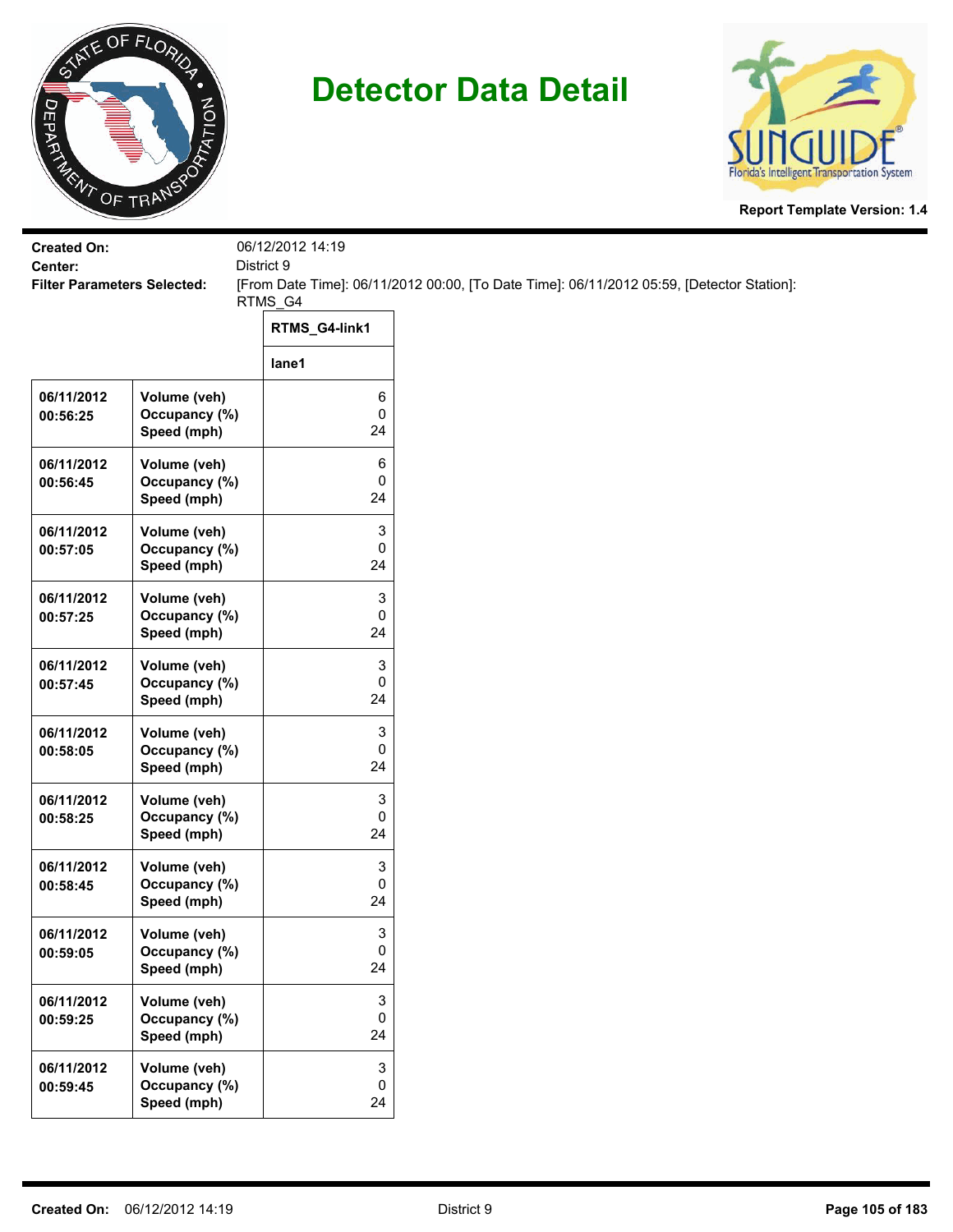



| <b>Created On:</b><br>Center:      |                                              | 06/12/2012 14:19<br>District 9 |                                                                                           |
|------------------------------------|----------------------------------------------|--------------------------------|-------------------------------------------------------------------------------------------|
| <b>Filter Parameters Selected:</b> |                                              |                                | [From Date Time]: 06/11/2012 00:00, [To Date Time]: 06/11/2012 05:59, [Detector Station]: |
|                                    |                                              | RTMS_G4<br>RTMS_G4-link1       |                                                                                           |
|                                    |                                              | lane1                          |                                                                                           |
| 06/11/2012<br>01:00:05             | Volume (veh)<br>Occupancy (%)<br>Speed (mph) | 3<br>0<br>24                   |                                                                                           |
| 06/11/2012<br>01:00:25             | Volume (veh)<br>Occupancy (%)<br>Speed (mph) | 3<br>0<br>24                   |                                                                                           |
| 06/11/2012<br>01:00:45             | Volume (veh)<br>Occupancy (%)<br>Speed (mph) | 3<br>0<br>24                   |                                                                                           |
| 06/11/2012<br>01:01:05             | Volume (veh)<br>Occupancy (%)<br>Speed (mph) | 3<br>0<br>24                   |                                                                                           |
| 06/11/2012<br>01:01:25             | Volume (veh)<br>Occupancy (%)<br>Speed (mph) | 3<br>0<br>24                   |                                                                                           |
| 06/11/2012<br>01:01:45             | Volume (veh)<br>Occupancy (%)<br>Speed (mph) | 3<br>0<br>24                   |                                                                                           |
| 06/11/2012<br>01:02:05             | Volume (veh)<br>Occupancy (%)<br>Speed (mph) | 7<br>0<br>24                   |                                                                                           |
| 06/11/2012<br>01:02:25             | Volume (veh)<br>Occupancy (%)<br>Speed (mph) | 7<br>0<br>24                   |                                                                                           |
| 06/11/2012<br>01:02:45             | Volume (veh)<br>Occupancy (%)<br>Speed (mph) | 7<br>0<br>24                   |                                                                                           |
| 06/11/2012<br>01:03:05             | Volume (veh)<br>Occupancy (%)<br>Speed (mph) | 7<br>0<br>24                   |                                                                                           |
| 06/11/2012<br>01:03:25             | Volume (veh)<br>Occupancy (%)<br>Speed (mph) | 7<br>0<br>24                   |                                                                                           |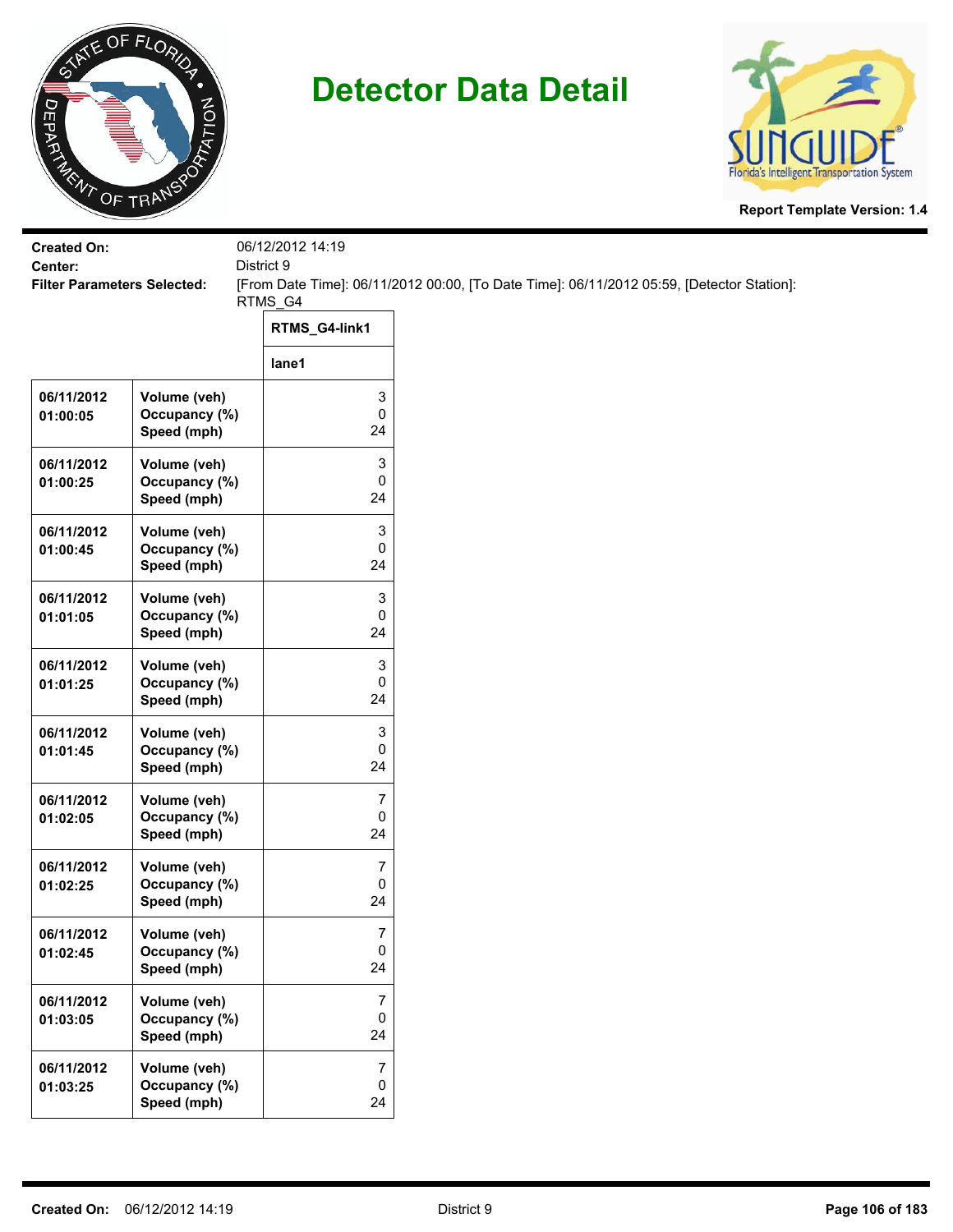



| <b>Created On:</b><br>Center:      |                                              | 06/12/2012 14:19<br>District 9      |                                                                                           |
|------------------------------------|----------------------------------------------|-------------------------------------|-------------------------------------------------------------------------------------------|
| <b>Filter Parameters Selected:</b> |                                              |                                     | [From Date Time]: 06/11/2012 00:00, [To Date Time]: 06/11/2012 05:59, [Detector Station]: |
|                                    |                                              | RTMS_G4                             |                                                                                           |
|                                    |                                              | RTMS_G4-link1                       |                                                                                           |
|                                    |                                              | lane1                               |                                                                                           |
| 06/11/2012<br>01:03:45             | Volume (veh)<br>Occupancy (%)<br>Speed (mph) | 7<br>0<br>24                        |                                                                                           |
| 06/11/2012<br>01:04:05             | Volume (veh)<br>Occupancy (%)<br>Speed (mph) | $\overline{\mathcal{I}}$<br>0<br>24 |                                                                                           |
| 06/11/2012<br>01:04:25             | Volume (veh)<br>Occupancy (%)<br>Speed (mph) | 7<br>0<br>24                        |                                                                                           |
| 06/11/2012<br>01:04:45             | Volume (veh)<br>Occupancy (%)<br>Speed (mph) | 7<br>0<br>24                        |                                                                                           |
| 06/11/2012<br>01:05:05             | Volume (veh)<br>Occupancy (%)<br>Speed (mph) | 7<br>0<br>24                        |                                                                                           |
| 06/11/2012<br>01:05:25             | Volume (veh)<br>Occupancy (%)<br>Speed (mph) | $\overline{7}$<br>0<br>24           |                                                                                           |
| 06/11/2012<br>01:05:45             | Volume (veh)<br>Occupancy (%)<br>Speed (mph) | 7<br>0<br>24                        |                                                                                           |
| 06/11/2012<br>01:06:05             | Volume (veh)<br>Occupancy (%)<br>Speed (mph) | 7<br>0<br>24                        |                                                                                           |
| 06/11/2012<br>01:06:25             | Volume (veh)<br>Occupancy (%)<br>Speed (mph) | 7<br>0<br>24                        |                                                                                           |
| 06/11/2012<br>01:06:45             | Volume (veh)<br>Occupancy (%)<br>Speed (mph) | $\overline{\mathbf{7}}$<br>0<br>24  |                                                                                           |
| 06/11/2012<br>01:07:05             | Volume (veh)<br>Occupancy (%)<br>Speed (mph) | $\sqrt{5}$<br>0<br>24               |                                                                                           |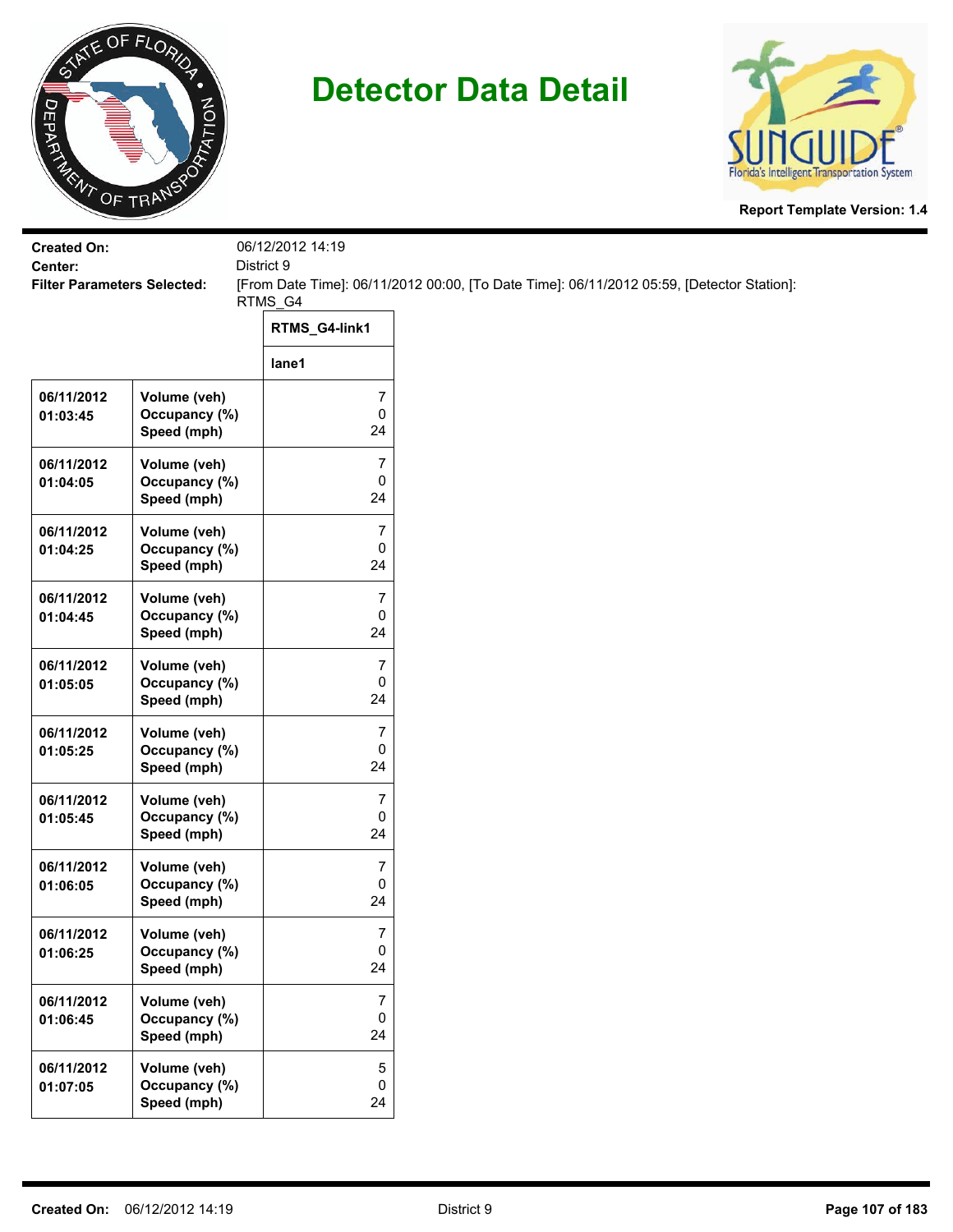



| <b>Created On:</b>                            |                                              | 06/12/2012 14:19 |                                                                                           |
|-----------------------------------------------|----------------------------------------------|------------------|-------------------------------------------------------------------------------------------|
| Center:<br><b>Filter Parameters Selected:</b> |                                              | District 9       | [From Date Time]: 06/11/2012 00:00, [To Date Time]: 06/11/2012 05:59, [Detector Station]: |
|                                               |                                              | RTMS_G4          |                                                                                           |
|                                               |                                              | RTMS_G4-link1    |                                                                                           |
|                                               |                                              | lane1            |                                                                                           |
| 06/11/2012<br>01:07:25                        | Volume (veh)<br>Occupancy (%)<br>Speed (mph) | 5<br>0<br>24     |                                                                                           |
| 06/11/2012<br>01:07:45                        | Volume (veh)<br>Occupancy (%)<br>Speed (mph) | 5<br>0<br>24     |                                                                                           |
| 06/11/2012<br>01:08:06                        | Volume (veh)<br>Occupancy (%)<br>Speed (mph) | 5<br>0<br>24     |                                                                                           |
| 06/11/2012<br>01:08:26                        | Volume (veh)<br>Occupancy (%)<br>Speed (mph) | 5<br>0<br>24     |                                                                                           |
| 06/11/2012<br>01:08:45                        | Volume (veh)<br>Occupancy (%)<br>Speed (mph) | 5<br>0<br>24     |                                                                                           |
| 06/11/2012<br>01:09:06                        | Volume (veh)<br>Occupancy (%)<br>Speed (mph) | 5<br>0<br>24     |                                                                                           |
| 06/11/2012<br>01:09:26                        | Volume (veh)<br>Occupancy (%)<br>Speed (mph) | 5<br>0<br>24     |                                                                                           |
| 06/11/2012<br>01:09:45                        | Volume (veh)<br>Occupancy (%)<br>Speed (mph) | 5<br>0<br>24     |                                                                                           |
| 06/11/2012<br>01:10:05                        | Volume (veh)<br>Occupancy (%)<br>Speed (mph) | 5<br>0<br>24     |                                                                                           |
| 06/11/2012<br>01:10:26                        | Volume (veh)<br>Occupancy (%)<br>Speed (mph) | 5<br>0<br>24     |                                                                                           |
| 06/11/2012<br>01:10:46                        | Volume (veh)<br>Occupancy (%)<br>Speed (mph) | 5<br>0<br>24     |                                                                                           |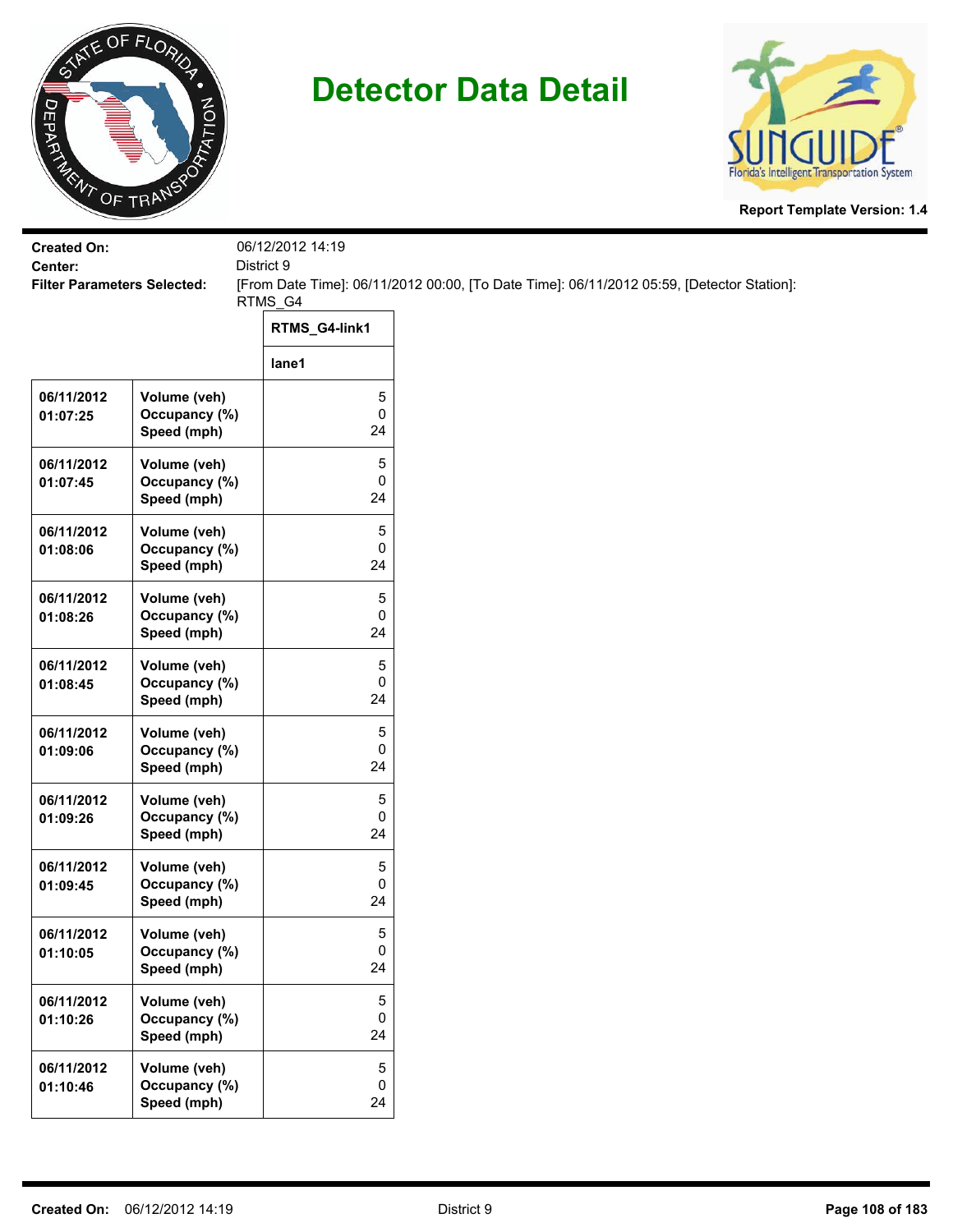



| <b>Created On:</b>                            |                                              | 06/12/2012 14:19                   |                                                                                           |
|-----------------------------------------------|----------------------------------------------|------------------------------------|-------------------------------------------------------------------------------------------|
| Center:<br><b>Filter Parameters Selected:</b> |                                              | District 9                         | [From Date Time]: 06/11/2012 00:00, [To Date Time]: 06/11/2012 05:59, [Detector Station]: |
|                                               |                                              | RTMS_G4                            |                                                                                           |
|                                               |                                              | RTMS_G4-link1                      |                                                                                           |
|                                               |                                              | lane1                              |                                                                                           |
| 06/11/2012<br>01:11:06                        | Volume (veh)<br>Occupancy (%)<br>Speed (mph) | 5<br>$\pmb{0}$<br>24               |                                                                                           |
| 06/11/2012<br>01:11:26                        | Volume (veh)<br>Occupancy (%)<br>Speed (mph) | 5<br>$\pmb{0}$<br>24               |                                                                                           |
| 06/11/2012<br>01:11:46                        | Volume (veh)<br>Occupancy (%)<br>Speed (mph) | 5<br>0<br>24                       |                                                                                           |
| 06/11/2012<br>01:12:06                        | Volume (veh)<br>Occupancy (%)<br>Speed (mph) | 4<br>0<br>23                       |                                                                                           |
| 06/11/2012<br>01:12:26                        | Volume (veh)<br>Occupancy (%)<br>Speed (mph) | 4<br>0<br>23                       |                                                                                           |
| 06/11/2012<br>01:12:46                        | Volume (veh)<br>Occupancy (%)<br>Speed (mph) | 4<br>$\pmb{0}$<br>23               |                                                                                           |
| 06/11/2012<br>01:13:06                        | Volume (veh)<br>Occupancy (%)<br>Speed (mph) | 4<br>0<br>23                       |                                                                                           |
| 06/11/2012<br>01:13:26                        | Volume (veh)<br>Occupancy (%)<br>Speed (mph) | 4<br>0<br>23                       |                                                                                           |
| 06/11/2012<br>01:13:46                        | Volume (veh)<br>Occupancy (%)<br>Speed (mph) | 4<br>$\mathbf 0$<br>23             |                                                                                           |
| 06/11/2012<br>01:14:06                        | Volume (veh)<br>Occupancy (%)<br>Speed (mph) | $\overline{4}$<br>0<br>23          |                                                                                           |
| 06/11/2012<br>01:14:26                        | Volume (veh)<br>Occupancy (%)<br>Speed (mph) | $\overline{\mathbf{4}}$<br>0<br>23 |                                                                                           |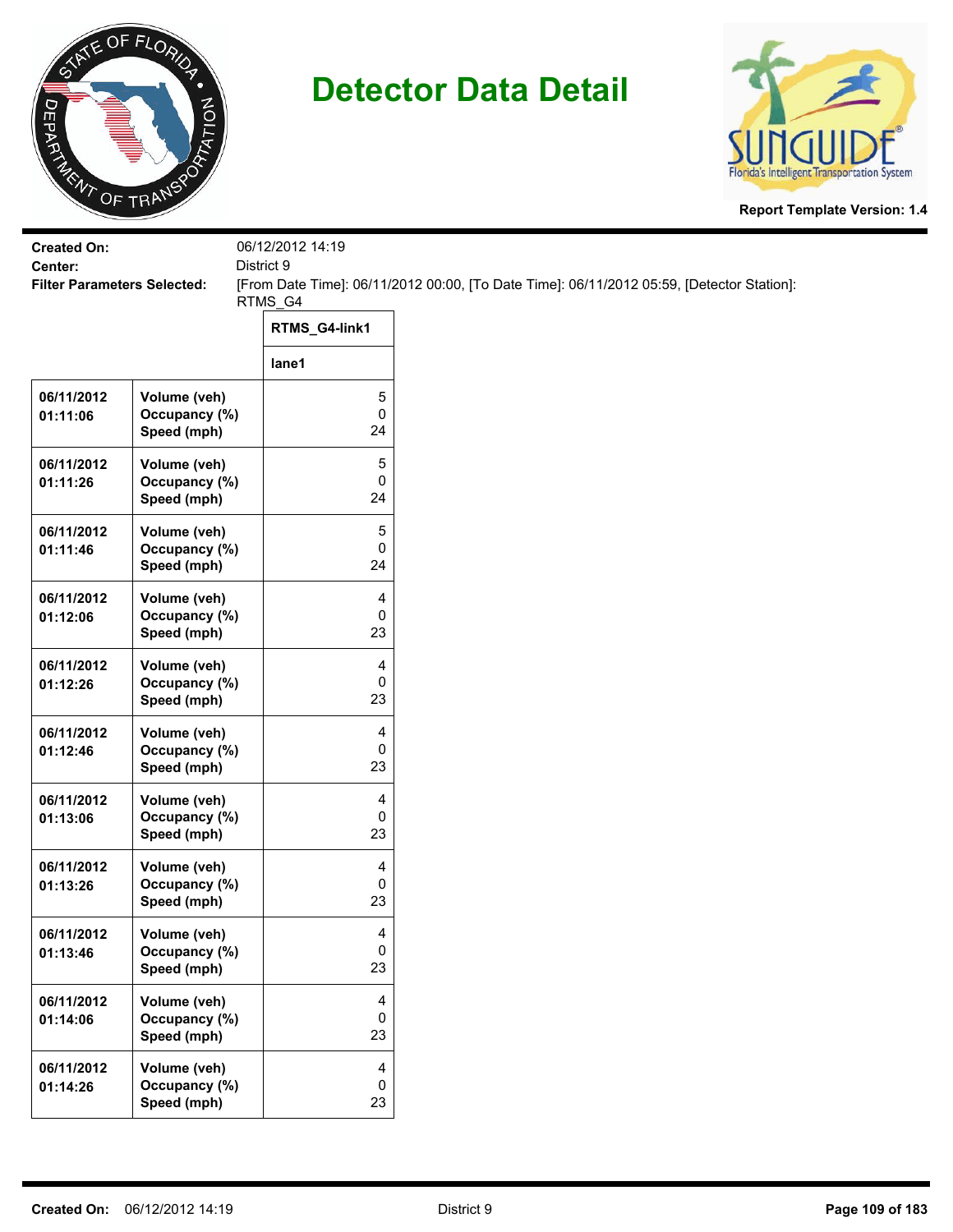



| <b>Created On:</b>                            |               | 06/12/2012 14:19                                                                                        |
|-----------------------------------------------|---------------|---------------------------------------------------------------------------------------------------------|
| Center:<br><b>Filter Parameters Selected:</b> |               | District 9<br>[From Date Time]: 06/11/2012 00:00, [To Date Time]: 06/11/2012 05:59, [Detector Station]: |
|                                               |               | RTMS_G4                                                                                                 |
|                                               |               | RTMS_G4-link1                                                                                           |
|                                               |               | lane1                                                                                                   |
| 06/11/2012                                    | Volume (veh)  | 4                                                                                                       |
| 01:14:46                                      | Occupancy (%) | $\pmb{0}$                                                                                               |
|                                               | Speed (mph)   | 23                                                                                                      |
| 06/11/2012                                    | Volume (veh)  | 4                                                                                                       |
| 01:15:06                                      | Occupancy (%) | 0                                                                                                       |
|                                               | Speed (mph)   | 23                                                                                                      |
| 06/11/2012                                    | Volume (veh)  | 4                                                                                                       |
| 01:15:26                                      | Occupancy (%) | 0                                                                                                       |
|                                               | Speed (mph)   | 23                                                                                                      |
| 06/11/2012                                    | Volume (veh)  | 4                                                                                                       |
| 01:15:46                                      | Occupancy (%) | 0                                                                                                       |
|                                               | Speed (mph)   | 23                                                                                                      |
| 06/11/2012                                    | Volume (veh)  | 4                                                                                                       |
| 01:16:06                                      | Occupancy (%) | 0                                                                                                       |
|                                               | Speed (mph)   | 23                                                                                                      |
| 06/11/2012                                    | Volume (veh)  | 4                                                                                                       |
| 01:16:26                                      | Occupancy (%) | 0                                                                                                       |
|                                               | Speed (mph)   | 23                                                                                                      |
| 06/11/2012                                    | Volume (veh)  | 4                                                                                                       |
| 01:16:46                                      | Occupancy (%) | 0                                                                                                       |
|                                               | Speed (mph)   | 23                                                                                                      |
| 06/11/2012                                    | Volume (veh)  | 3                                                                                                       |
| 01:17:06                                      | Occupancy (%) | 0                                                                                                       |
|                                               | Speed (mph)   | 23                                                                                                      |
| 06/11/2012                                    | Volume (veh)  | 3                                                                                                       |
| 01:17:26                                      | Occupancy (%) | $\mathbf 0$                                                                                             |
|                                               | Speed (mph)   | 23                                                                                                      |
| 06/11/2012                                    | Volume (veh)  | 3                                                                                                       |
| 01:17:46                                      | Occupancy (%) | $\mathbf 0$                                                                                             |
|                                               | Speed (mph)   | 23                                                                                                      |
| 06/11/2012                                    | Volume (veh)  | 3                                                                                                       |
| 01:18:06                                      | Occupancy (%) | $\pmb{0}$                                                                                               |
|                                               | Speed (mph)   | 23                                                                                                      |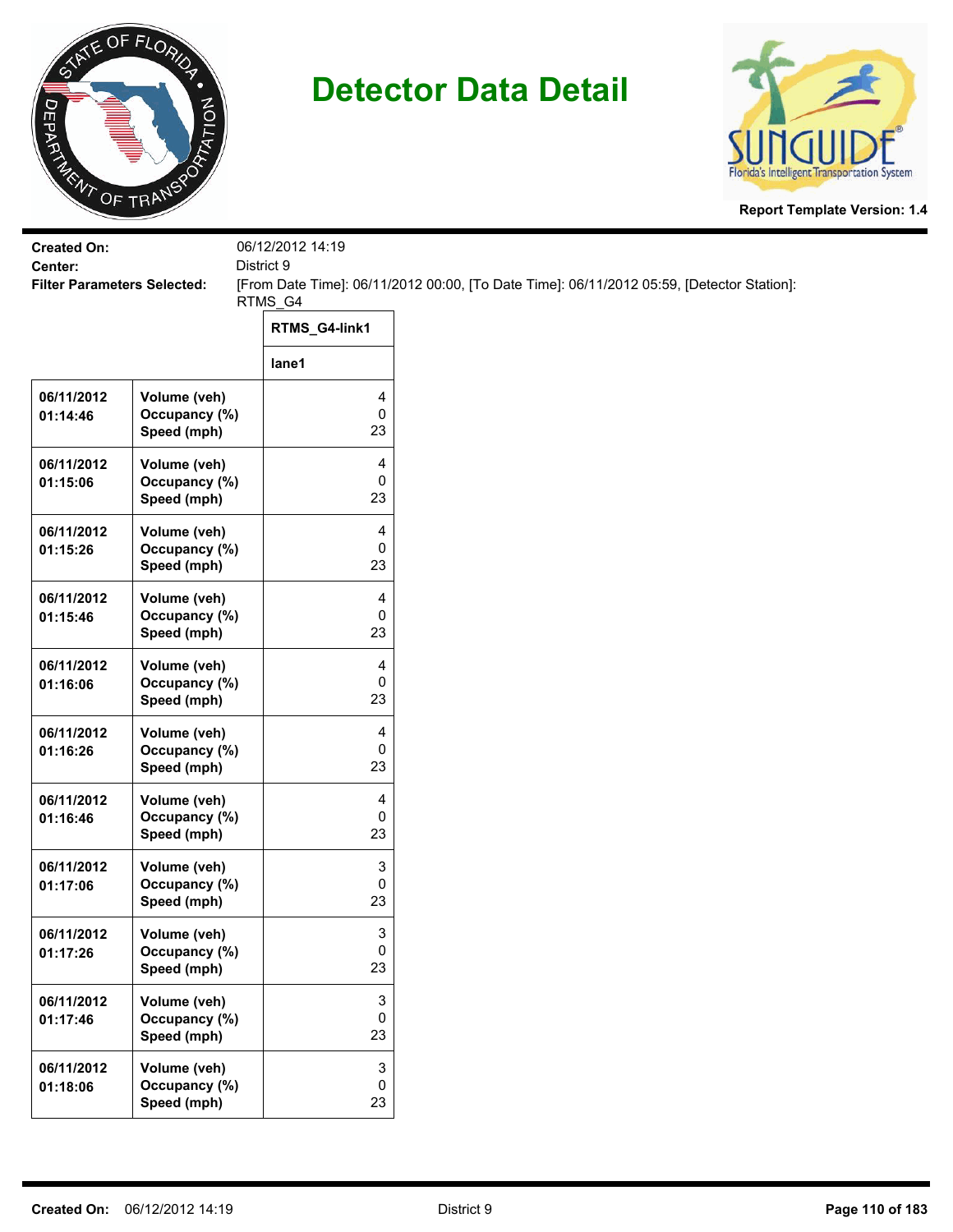



| <b>Created On:</b><br>Center:      |                                              | 06/12/2012 14:19<br>District 9 |                                                                                           |
|------------------------------------|----------------------------------------------|--------------------------------|-------------------------------------------------------------------------------------------|
| <b>Filter Parameters Selected:</b> |                                              |                                | [From Date Time]: 06/11/2012 00:00, [To Date Time]: 06/11/2012 05:59, [Detector Station]: |
|                                    |                                              | RTMS_G4<br>RTMS_G4-link1       |                                                                                           |
|                                    |                                              | lane1                          |                                                                                           |
| 06/11/2012<br>01:18:26             | Volume (veh)<br>Occupancy (%)<br>Speed (mph) | 3<br>0<br>23                   |                                                                                           |
| 06/11/2012<br>01:18:46             | Volume (veh)<br>Occupancy (%)<br>Speed (mph) | 3<br>0<br>23                   |                                                                                           |
| 06/11/2012<br>01:19:06             | Volume (veh)<br>Occupancy (%)<br>Speed (mph) | 3<br>0<br>23                   |                                                                                           |
| 06/11/2012<br>01:19:26             | Volume (veh)<br>Occupancy (%)<br>Speed (mph) | 3<br>0<br>23                   |                                                                                           |
| 06/11/2012<br>01:19:46             | Volume (veh)<br>Occupancy (%)<br>Speed (mph) | 3<br>0<br>23                   |                                                                                           |
| 06/11/2012<br>01:20:06             | Volume (veh)<br>Occupancy (%)<br>Speed (mph) | 3<br>0<br>23                   |                                                                                           |
| 06/11/2012<br>01:20:26             | Volume (veh)<br>Occupancy (%)<br>Speed (mph) | 3<br>0<br>23                   |                                                                                           |
| 06/11/2012<br>01:20:46             | Volume (veh)<br>Occupancy (%)<br>Speed (mph) | 3<br>0<br>23                   |                                                                                           |
| 06/11/2012<br>01:21:06             | Volume (veh)<br>Occupancy (%)<br>Speed (mph) | 3<br>0<br>23                   |                                                                                           |
| 06/11/2012<br>01:21:26             | Volume (veh)<br>Occupancy (%)<br>Speed (mph) | 3<br>0<br>23                   |                                                                                           |
| 06/11/2012<br>01:21:46             | Volume (veh)<br>Occupancy (%)<br>Speed (mph) | 3<br>0<br>23                   |                                                                                           |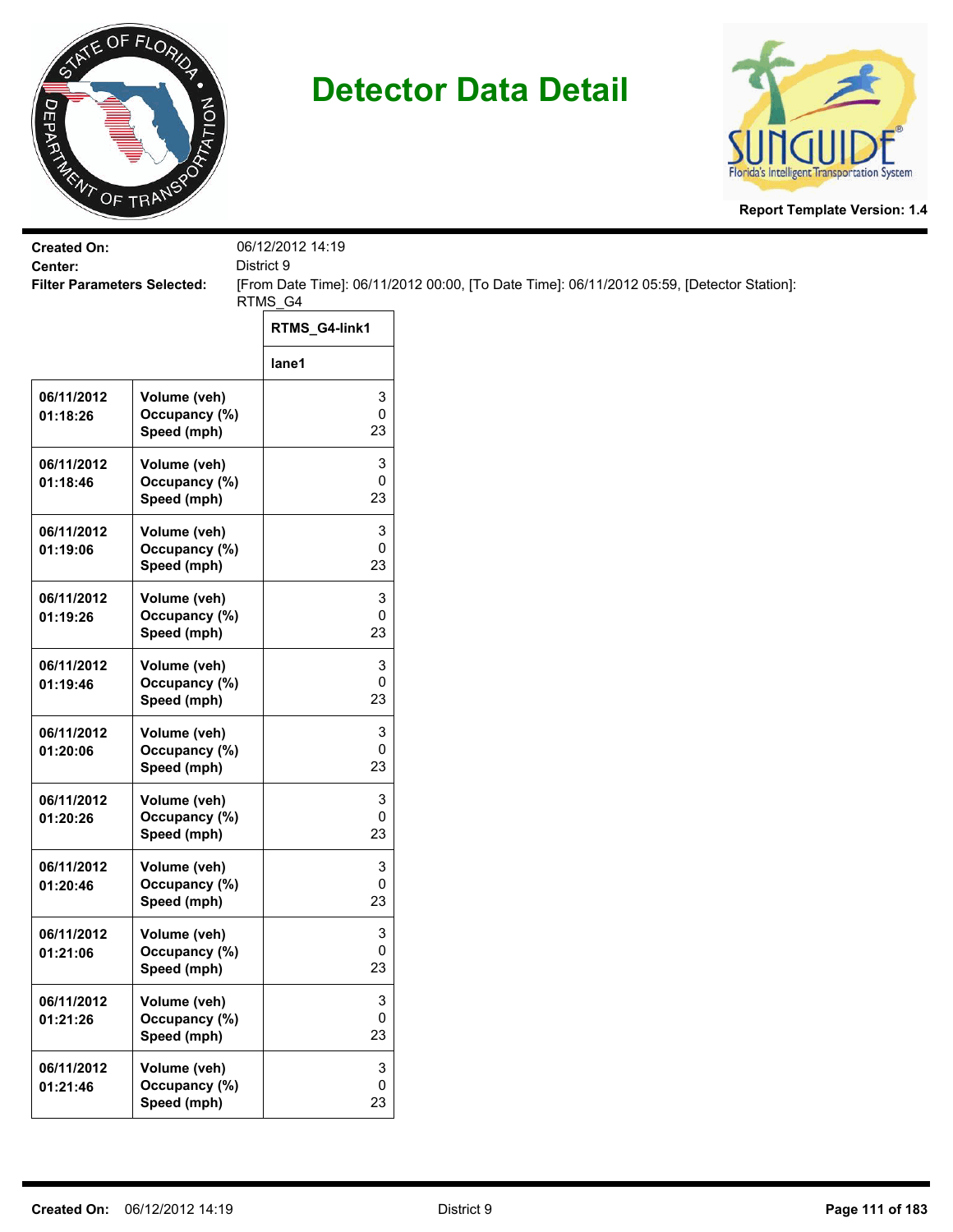



| <b>Created On:</b><br>Center:      |                                              | 06/12/2012 14:19<br>District 9 |                                                                                           |
|------------------------------------|----------------------------------------------|--------------------------------|-------------------------------------------------------------------------------------------|
| <b>Filter Parameters Selected:</b> |                                              | RTMS_G4                        | [From Date Time]: 06/11/2012 00:00, [To Date Time]: 06/11/2012 05:59, [Detector Station]: |
|                                    |                                              | RTMS_G4-link1                  |                                                                                           |
|                                    |                                              | lane1                          |                                                                                           |
| 06/11/2012<br>01:22:06             | Volume (veh)<br>Occupancy (%)<br>Speed (mph) | 1<br>0<br>22                   |                                                                                           |
| 06/11/2012<br>01:22:26             | Volume (veh)<br>Occupancy (%)<br>Speed (mph) | 1<br>0<br>22                   |                                                                                           |
| 06/11/2012<br>01:22:46             | Volume (veh)<br>Occupancy (%)<br>Speed (mph) | 1<br>0<br>22                   |                                                                                           |
| 06/11/2012<br>01:23:06             | Volume (veh)<br>Occupancy (%)<br>Speed (mph) | 1<br>0<br>22                   |                                                                                           |
| 06/11/2012<br>01:23:26             | Volume (veh)<br>Occupancy (%)<br>Speed (mph) | 1<br>0<br>22                   |                                                                                           |
| 06/11/2012<br>01:23:46             | Volume (veh)<br>Occupancy (%)<br>Speed (mph) | 1<br>0<br>22                   |                                                                                           |
| 06/11/2012<br>01:24:06             | Volume (veh)<br>Occupancy (%)<br>Speed (mph) | 1<br>0<br>22                   |                                                                                           |
| 06/11/2012<br>01:24:26             | Volume (veh)<br>Occupancy (%)<br>Speed (mph) | 1<br>0<br>22                   |                                                                                           |
| 06/11/2012<br>01:24:46             | Volume (veh)<br>Occupancy (%)<br>Speed (mph) | 1<br>0<br>22                   |                                                                                           |
| 06/11/2012<br>01:25:06             | Volume (veh)<br>Occupancy (%)<br>Speed (mph) | 1<br>0<br>22                   |                                                                                           |
| 06/11/2012<br>01:25:26             | Volume (veh)<br>Occupancy (%)<br>Speed (mph) | 1<br>$\pmb{0}$<br>22           |                                                                                           |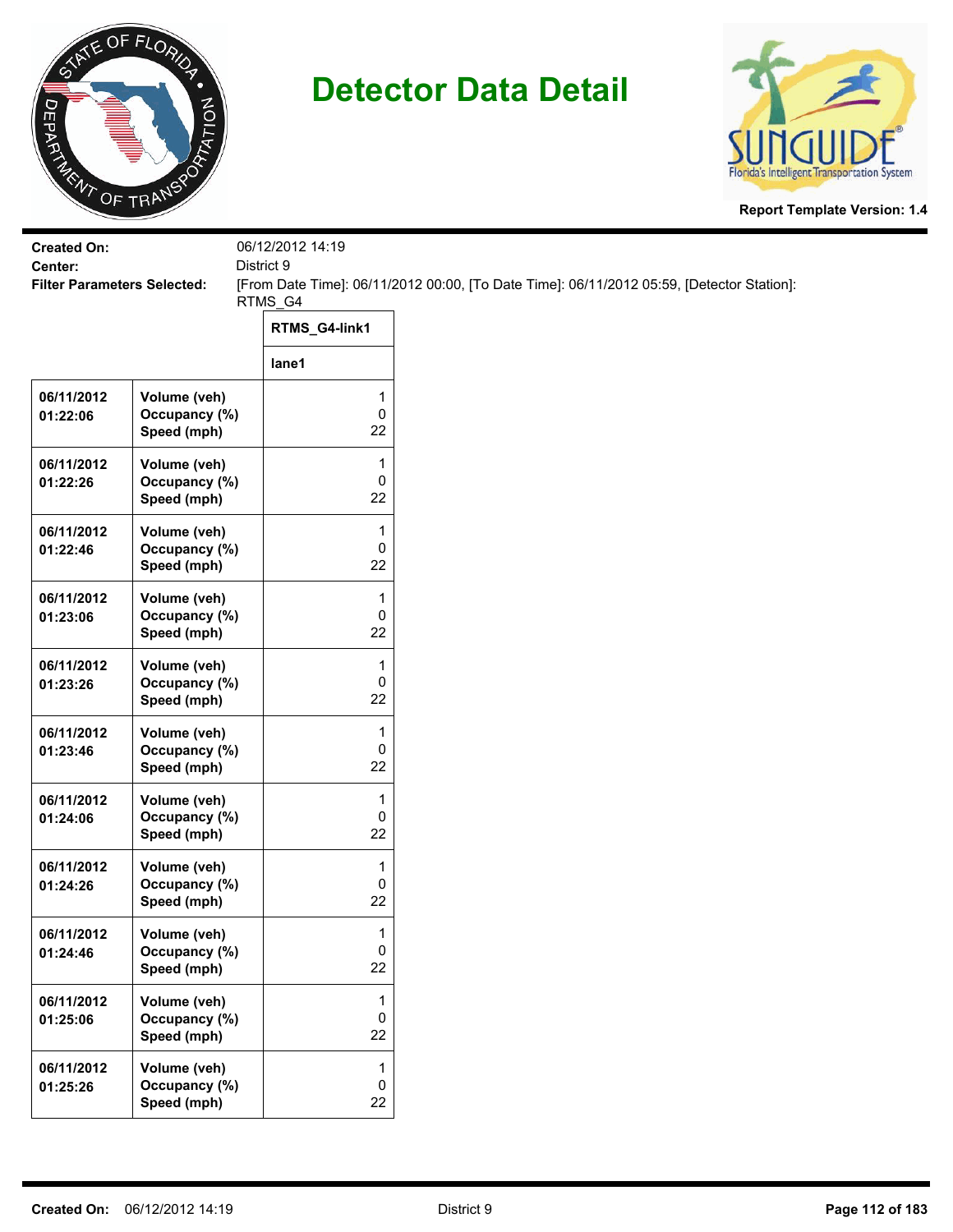



| <b>Created On:</b><br>Center:      |                                              | 06/12/2012 14:19<br>District 9 |                                                                                           |
|------------------------------------|----------------------------------------------|--------------------------------|-------------------------------------------------------------------------------------------|
| <b>Filter Parameters Selected:</b> |                                              | RTMS_G4                        | [From Date Time]: 06/11/2012 00:00, [To Date Time]: 06/11/2012 05:59, [Detector Station]: |
|                                    |                                              | RTMS_G4-link1                  |                                                                                           |
|                                    |                                              | lane1                          |                                                                                           |
| 06/11/2012<br>01:25:46             | Volume (veh)<br>Occupancy (%)<br>Speed (mph) | 1<br>0<br>22                   |                                                                                           |
| 06/11/2012<br>01:26:06             | Volume (veh)<br>Occupancy (%)<br>Speed (mph) | 1<br>0<br>22                   |                                                                                           |
| 06/11/2012<br>01:26:26             | Volume (veh)<br>Occupancy (%)<br>Speed (mph) | 1<br>0<br>22                   |                                                                                           |
| 06/11/2012<br>01:26:46             | Volume (veh)<br>Occupancy (%)<br>Speed (mph) | 1<br>0<br>22                   |                                                                                           |
| 06/11/2012<br>01:27:06             | Volume (veh)<br>Occupancy (%)<br>Speed (mph) | 5<br>0<br>22                   |                                                                                           |
| 06/11/2012<br>01:27:26             | Volume (veh)<br>Occupancy (%)<br>Speed (mph) | 5<br>0<br>22                   |                                                                                           |
| 06/11/2012<br>01:27:46             | Volume (veh)<br>Occupancy (%)<br>Speed (mph) | 5<br>0<br>22                   |                                                                                           |
| 06/11/2012<br>01:28:06             | Volume (veh)<br>Occupancy (%)<br>Speed (mph) | 5<br>0<br>22                   |                                                                                           |
| 06/11/2012<br>01:28:26             | Volume (veh)<br>Occupancy (%)<br>Speed (mph) | 5<br>$\pmb{0}$<br>22           |                                                                                           |
| 06/11/2012<br>01:28:46             | Volume (veh)<br>Occupancy (%)<br>Speed (mph) | 5<br>0<br>22                   |                                                                                           |
| 06/11/2012<br>01:29:06             | Volume (veh)<br>Occupancy (%)<br>Speed (mph) | 5<br>0<br>22                   |                                                                                           |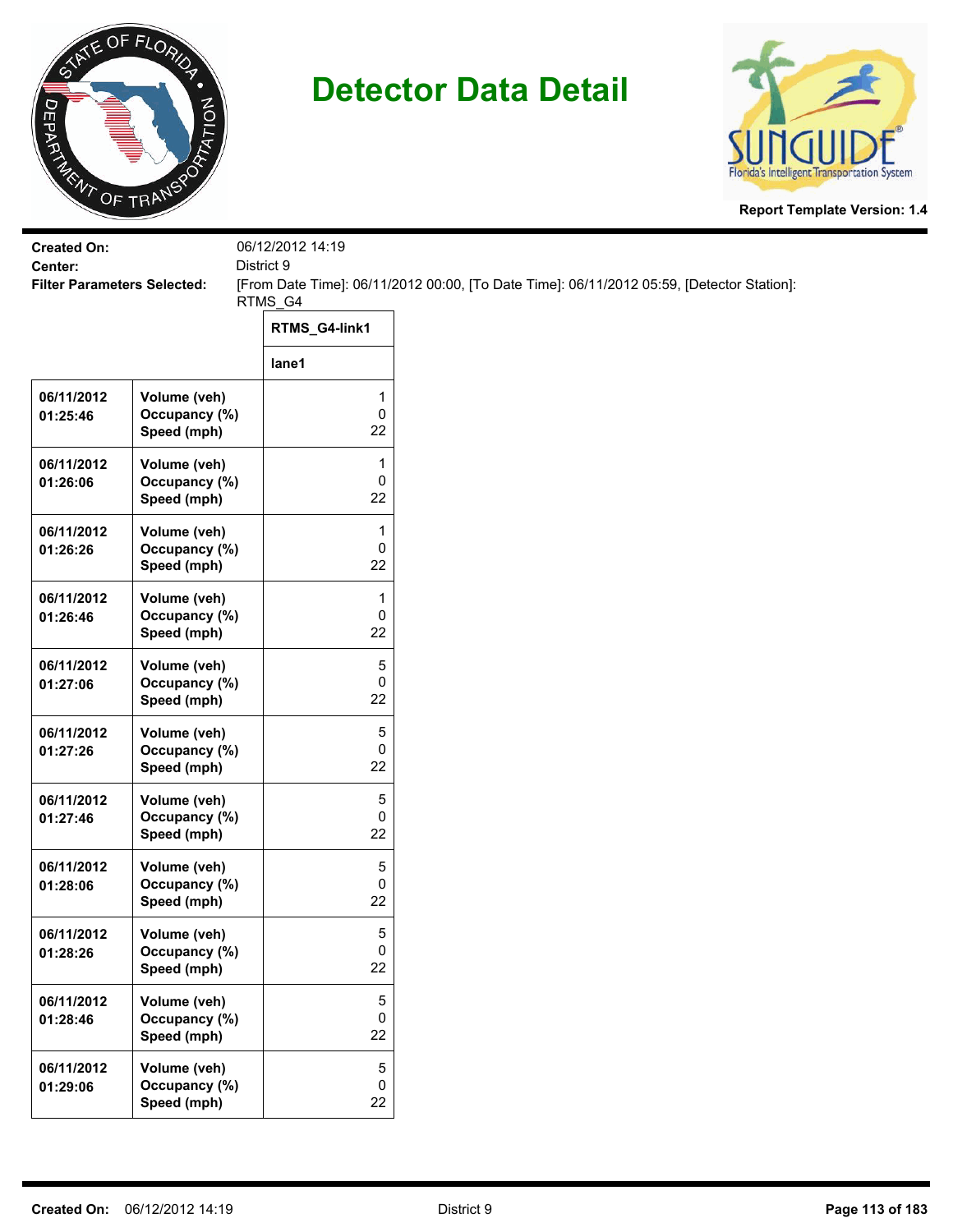



| <b>Filter Parameters Selected:</b>           |                                      | [From Date Time]: 06/11/2012 00:00, [To Date Time]: 06/11/2012 05:59, [Detector Station]: |
|----------------------------------------------|--------------------------------------|-------------------------------------------------------------------------------------------|
|                                              |                                      |                                                                                           |
|                                              |                                      |                                                                                           |
|                                              | lane1                                |                                                                                           |
| Volume (veh)<br>Occupancy (%)<br>Speed (mph) | 5<br>0<br>22                         |                                                                                           |
| Volume (veh)<br>Occupancy (%)<br>Speed (mph) | 5<br>0<br>22                         |                                                                                           |
| Volume (veh)<br>Occupancy (%)<br>Speed (mph) | 5<br>0<br>22                         |                                                                                           |
| Volume (veh)<br>Occupancy (%)<br>Speed (mph) | 5<br>0<br>22                         |                                                                                           |
| Volume (veh)<br>Occupancy (%)<br>Speed (mph) | 5<br>0<br>22                         |                                                                                           |
| Volume (veh)<br>Occupancy (%)<br>Speed (mph) | 5<br>0<br>22                         |                                                                                           |
| Volume (veh)<br>Occupancy (%)<br>Speed (mph) | 5<br>0<br>22                         |                                                                                           |
| Volume (veh)<br>Occupancy (%)<br>Speed (mph) | 5<br>0<br>22                         |                                                                                           |
| Volume (veh)<br>Occupancy (%)<br>Speed (mph) | 3<br>0<br>23                         |                                                                                           |
| Volume (veh)<br>Occupancy (%)<br>Speed (mph) | 3<br>0<br>23                         |                                                                                           |
| Volume (veh)<br>Occupancy (%)<br>Speed (mph) | $\ensuremath{\mathsf{3}}$<br>0<br>23 |                                                                                           |
|                                              |                                      | 06/12/2012 14:19<br>District 9<br>RTMS_G4<br>RTMS_G4-link1                                |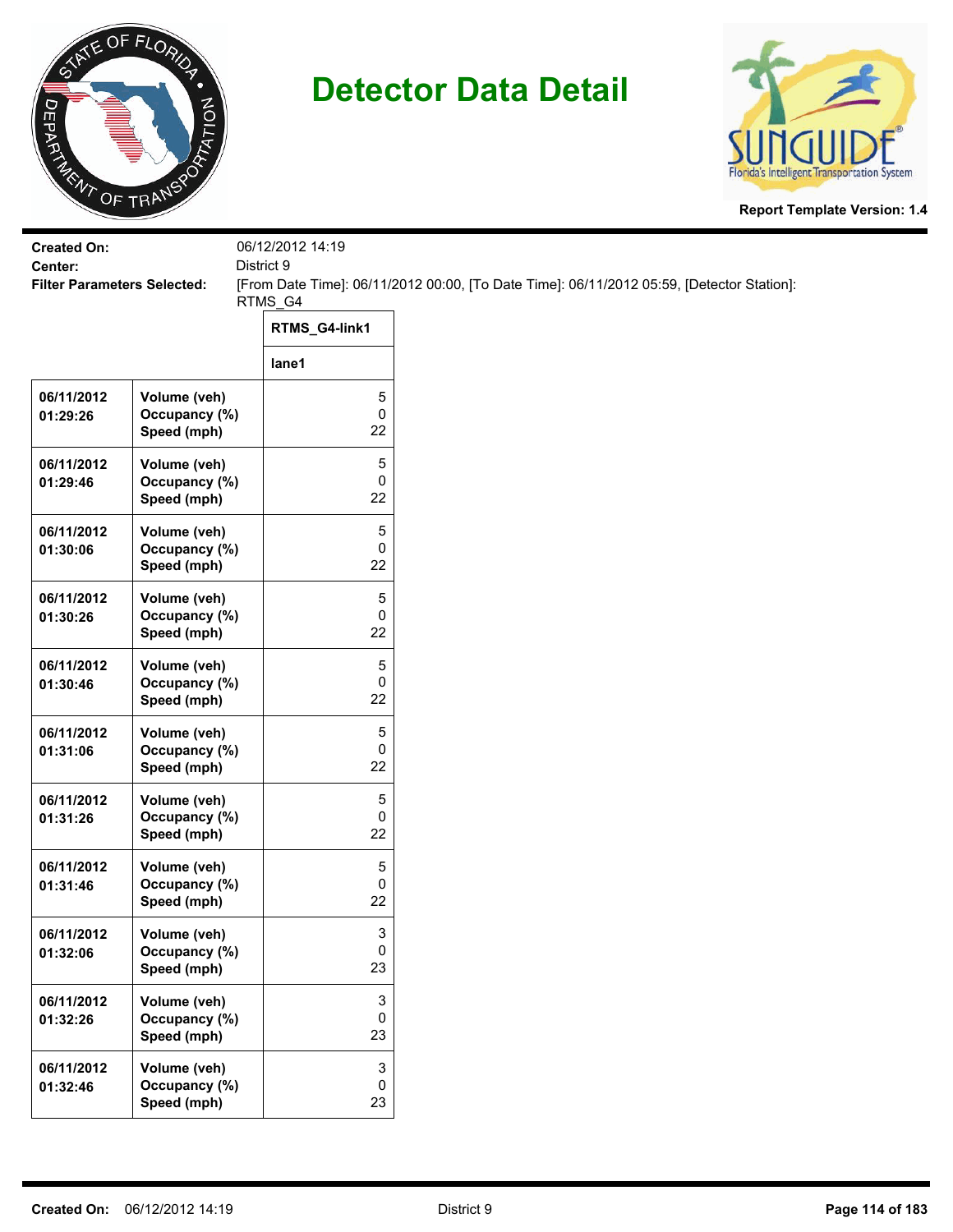



| <b>Created On:</b><br>Center:      |                                              | 06/12/2012 14:19<br>District 9 |                                                                                           |
|------------------------------------|----------------------------------------------|--------------------------------|-------------------------------------------------------------------------------------------|
| <b>Filter Parameters Selected:</b> |                                              | RTMS_G4                        | [From Date Time]: 06/11/2012 00:00, [To Date Time]: 06/11/2012 05:59, [Detector Station]: |
|                                    |                                              | RTMS_G4-link1                  |                                                                                           |
|                                    |                                              | lane1                          |                                                                                           |
| 06/11/2012<br>01:33:06             | Volume (veh)<br>Occupancy (%)<br>Speed (mph) | 3<br>0<br>23                   |                                                                                           |
| 06/11/2012<br>01:33:26             | Volume (veh)<br>Occupancy (%)<br>Speed (mph) | 3<br>0<br>23                   |                                                                                           |
| 06/11/2012<br>01:33:46             | Volume (veh)<br>Occupancy (%)<br>Speed (mph) | 3<br>0<br>23                   |                                                                                           |
| 06/11/2012<br>01:34:06             | Volume (veh)<br>Occupancy (%)<br>Speed (mph) | 3<br>0<br>23                   |                                                                                           |
| 06/11/2012<br>01:34:26             | Volume (veh)<br>Occupancy (%)<br>Speed (mph) | 3<br>0<br>23                   |                                                                                           |
| 06/11/2012<br>01:34:46             | Volume (veh)<br>Occupancy (%)<br>Speed (mph) | 3<br>0<br>23                   |                                                                                           |
| 06/11/2012<br>01:35:06             | Volume (veh)<br>Occupancy (%)<br>Speed (mph) | 3<br>0<br>23                   |                                                                                           |
| 06/11/2012<br>01:35:26             | Volume (veh)<br>Occupancy (%)<br>Speed (mph) | 3<br>0<br>23                   |                                                                                           |
| 06/11/2012<br>01:35:46             | Volume (veh)<br>Occupancy (%)<br>Speed (mph) | 3<br>0<br>23                   |                                                                                           |
| 06/11/2012<br>01:36:06             | Volume (veh)<br>Occupancy (%)<br>Speed (mph) | 3<br>0<br>23                   |                                                                                           |
| 06/11/2012<br>01:36:26             | Volume (veh)<br>Occupancy (%)<br>Speed (mph) | 3<br>0<br>23                   |                                                                                           |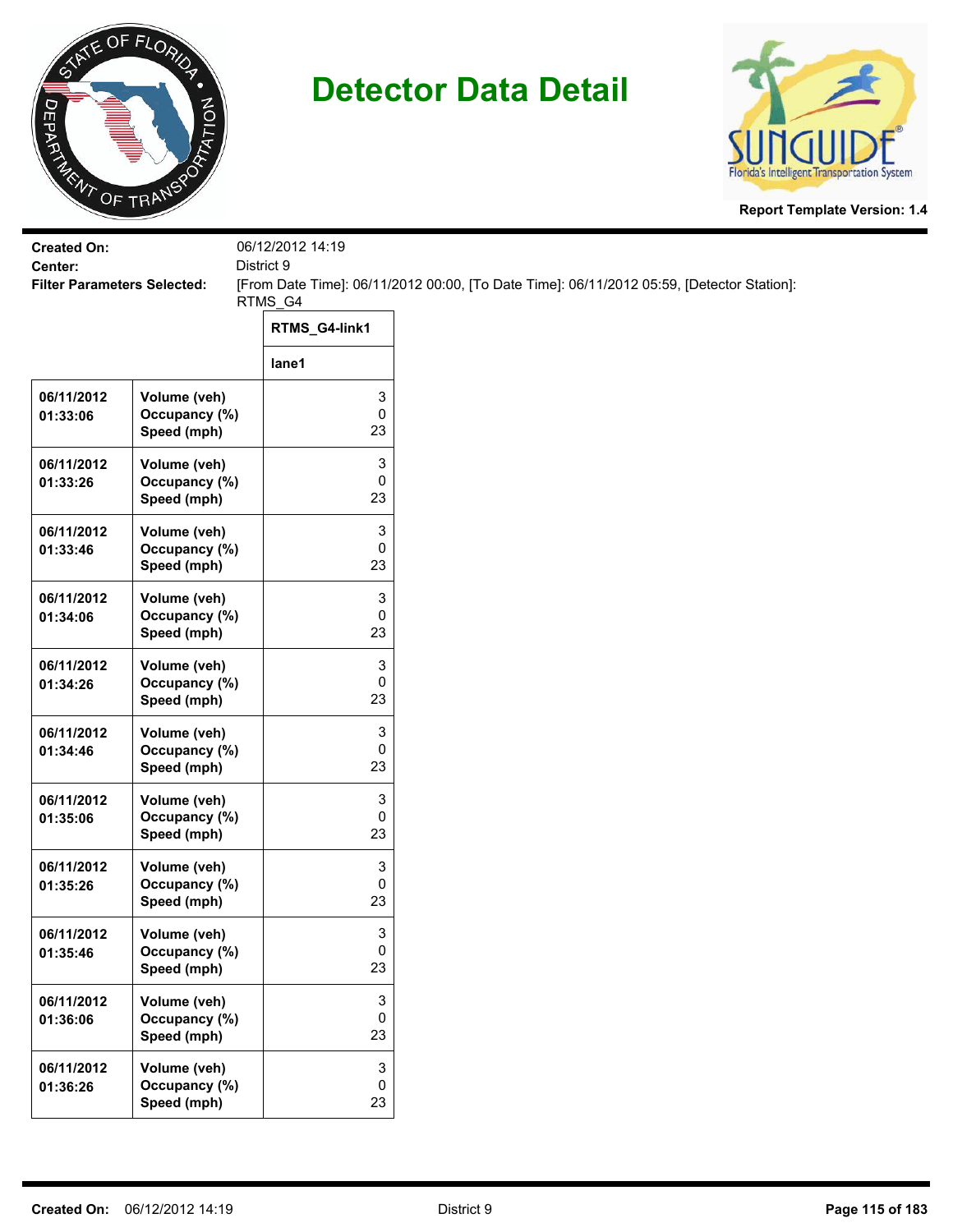



| <b>Created On:</b><br>Center:      |                                              | 06/12/2012 14:19<br>District 9 |                                                                                           |
|------------------------------------|----------------------------------------------|--------------------------------|-------------------------------------------------------------------------------------------|
| <b>Filter Parameters Selected:</b> |                                              |                                | [From Date Time]: 06/11/2012 00:00, [To Date Time]: 06/11/2012 05:59, [Detector Station]: |
|                                    |                                              | RTMS_G4                        |                                                                                           |
|                                    |                                              | RTMS_G4-link1                  |                                                                                           |
|                                    |                                              | lane1                          |                                                                                           |
| 06/11/2012<br>01:36:46             | Volume (veh)<br>Occupancy (%)<br>Speed (mph) | 3<br>0<br>23                   |                                                                                           |
| 06/11/2012<br>01:37:06             | Volume (veh)<br>Occupancy (%)<br>Speed (mph) | 6<br>0<br>22                   |                                                                                           |
| 06/11/2012<br>01:37:26             | Volume (veh)<br>Occupancy (%)<br>Speed (mph) | 6<br>0<br>22                   |                                                                                           |
| 06/11/2012<br>01:37:46             | Volume (veh)<br>Occupancy (%)<br>Speed (mph) | 6<br>0<br>22                   |                                                                                           |
| 06/11/2012<br>01:38:06             | Volume (veh)<br>Occupancy (%)<br>Speed (mph) | 6<br>0<br>22                   |                                                                                           |
| 06/11/2012<br>01:38:26             | Volume (veh)<br>Occupancy (%)<br>Speed (mph) | 6<br>0<br>22                   |                                                                                           |
| 06/11/2012<br>01:38:46             | Volume (veh)<br>Occupancy (%)<br>Speed (mph) | 6<br>0<br>22                   |                                                                                           |
| 06/11/2012<br>01:39:06             | Volume (veh)<br>Occupancy (%)<br>Speed (mph) | 6<br>0<br>22                   |                                                                                           |
| 06/11/2012<br>01:39:26             | Volume (veh)<br>Occupancy (%)<br>Speed (mph) | 6<br>0<br>22                   |                                                                                           |
| 06/11/2012<br>01:39:46             | Volume (veh)<br>Occupancy (%)<br>Speed (mph) | 6<br>0<br>22                   |                                                                                           |
| 06/11/2012<br>01:40:06             | Volume (veh)<br>Occupancy (%)<br>Speed (mph) | 6<br>0<br>22                   |                                                                                           |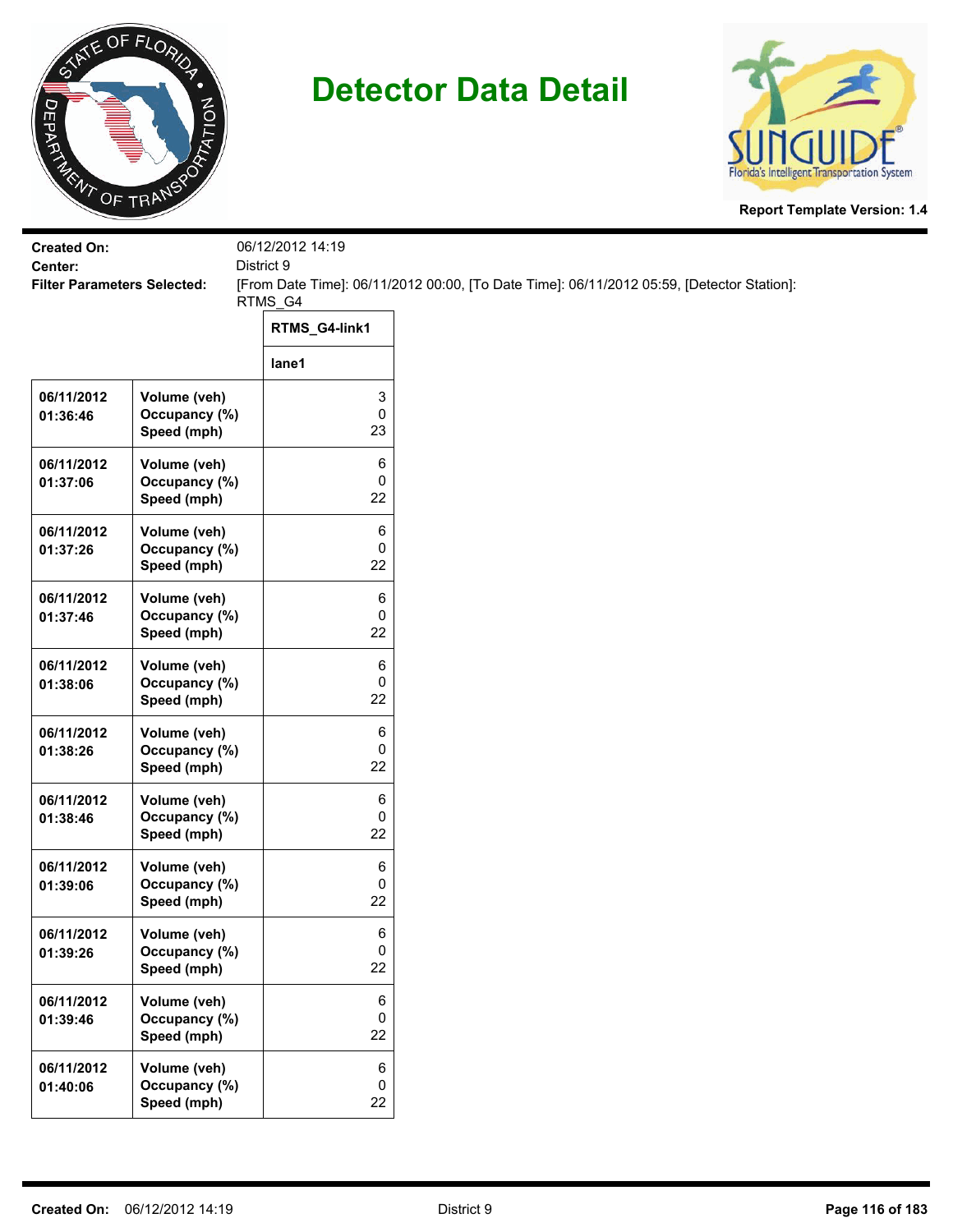



| <b>Created On:</b><br>Center:      |                                              | 06/12/2012 14:19<br>District 9      |                                                                                           |
|------------------------------------|----------------------------------------------|-------------------------------------|-------------------------------------------------------------------------------------------|
| <b>Filter Parameters Selected:</b> |                                              |                                     | [From Date Time]: 06/11/2012 00:00, [To Date Time]: 06/11/2012 05:59, [Detector Station]: |
|                                    |                                              | RTMS_G4<br>RTMS_G4-link1            |                                                                                           |
|                                    |                                              |                                     |                                                                                           |
|                                    |                                              | lane1                               |                                                                                           |
| 06/11/2012<br>01:40:26             | Volume (veh)<br>Occupancy (%)<br>Speed (mph) | 6<br>0<br>22                        |                                                                                           |
| 06/11/2012<br>01:40:46             | Volume (veh)<br>Occupancy (%)<br>Speed (mph) | 6<br>0<br>22                        |                                                                                           |
| 06/11/2012<br>01:41:06             | Volume (veh)<br>Occupancy (%)<br>Speed (mph) | 6<br>0<br>22                        |                                                                                           |
| 06/11/2012<br>01:41:26             | Volume (veh)<br>Occupancy (%)<br>Speed (mph) | 6<br>0<br>22                        |                                                                                           |
| 06/11/2012<br>01:41:46             | Volume (veh)<br>Occupancy (%)<br>Speed (mph) | 6<br>0<br>22                        |                                                                                           |
| 06/11/2012<br>01:42:06             | Volume (veh)<br>Occupancy (%)<br>Speed (mph) | 2<br>0<br>22                        |                                                                                           |
| 06/11/2012<br>01:42:26             | Volume (veh)<br>Occupancy (%)<br>Speed (mph) | 2<br>0<br>22                        |                                                                                           |
| 06/11/2012<br>01:42:46             | Volume (veh)<br>Occupancy (%)<br>Speed (mph) | 2<br>0<br>22                        |                                                                                           |
| 06/11/2012<br>01:43:06             | Volume (veh)<br>Occupancy (%)<br>Speed (mph) | $\overline{\mathbf{c}}$<br>0<br>22  |                                                                                           |
| 06/11/2012<br>01:43:26             | Volume (veh)<br>Occupancy (%)<br>Speed (mph) | $\boldsymbol{2}$<br>$\pmb{0}$<br>22 |                                                                                           |
| 06/11/2012<br>01:43:46             | Volume (veh)<br>Occupancy (%)<br>Speed (mph) | $\overline{2}$<br>0<br>22           |                                                                                           |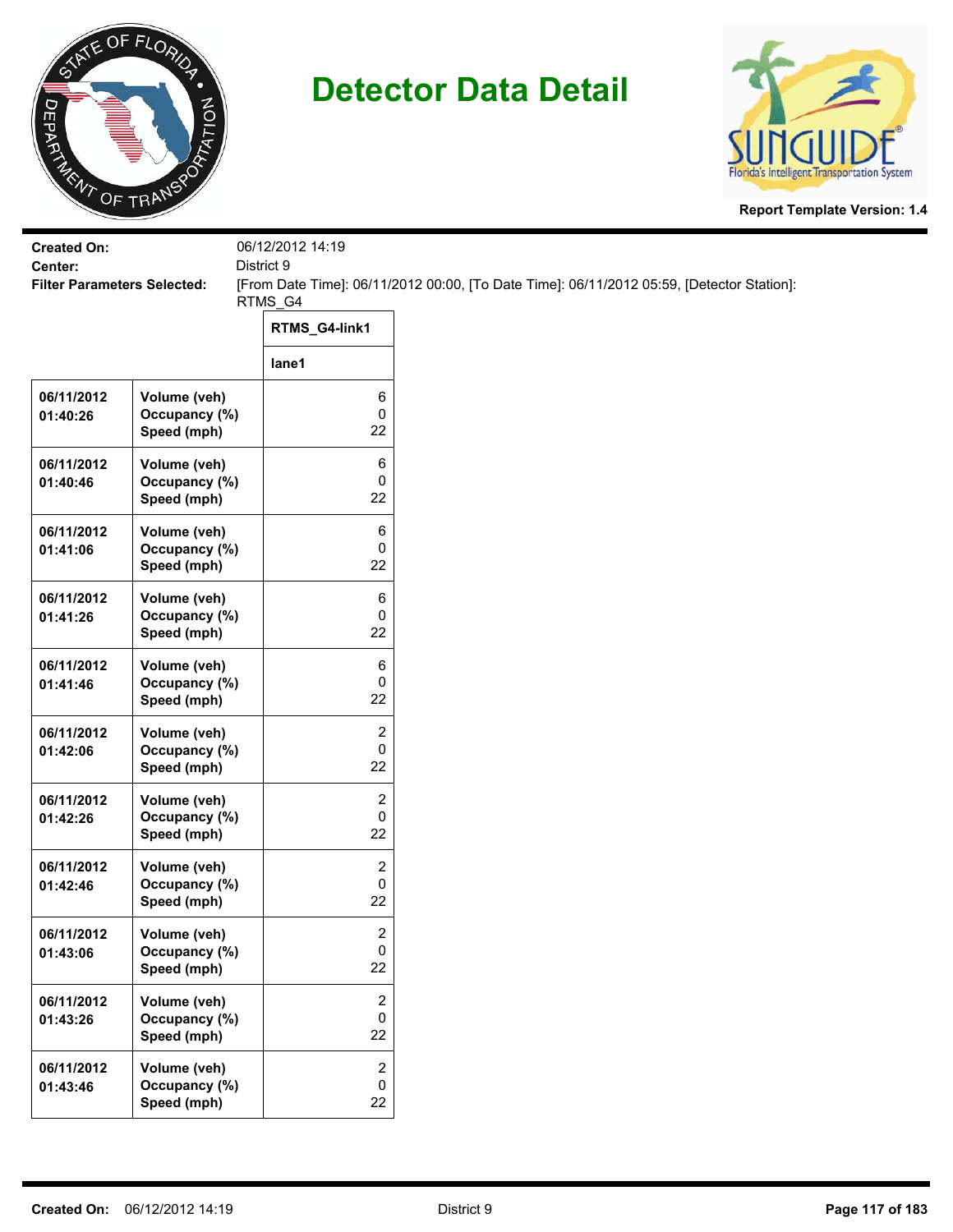



| <b>Filter Parameters Selected:</b>           |                                    | [From Date Time]: 06/11/2012 00:00, [To Date Time]: 06/11/2012 05:59, [Detector Station]: |
|----------------------------------------------|------------------------------------|-------------------------------------------------------------------------------------------|
|                                              | RTMS_G4-link1                      |                                                                                           |
|                                              | lane1                              |                                                                                           |
| Volume (veh)<br>Occupancy (%)<br>Speed (mph) | 2<br>0<br>22                       |                                                                                           |
| Volume (veh)<br>Occupancy (%)<br>Speed (mph) | 2<br>0<br>22                       |                                                                                           |
| Volume (veh)<br>Occupancy (%)<br>Speed (mph) | 2<br>0<br>22                       |                                                                                           |
| Volume (veh)<br>Occupancy (%)<br>Speed (mph) | 2<br>0<br>22                       |                                                                                           |
| Volume (veh)<br>Occupancy (%)<br>Speed (mph) | $\overline{2}$<br>0<br>22          |                                                                                           |
| Volume (veh)<br>Occupancy (%)<br>Speed (mph) | 2<br>0<br>22                       |                                                                                           |
| Volume (veh)<br>Occupancy (%)<br>Speed (mph) | 2<br>0<br>22                       |                                                                                           |
| Volume (veh)<br>Occupancy (%)<br>Speed (mph) | 2<br>0<br>22                       |                                                                                           |
| Volume (veh)<br>Occupancy (%)<br>Speed (mph) | $\overline{\mathbf{c}}$<br>0<br>22 |                                                                                           |
| Volume (veh)<br>Occupancy (%)<br>Speed (mph) | 1<br>0<br>22                       |                                                                                           |
| Volume (veh)<br>Occupancy (%)<br>Speed (mph) | 1<br>$\pmb{0}$<br>22               |                                                                                           |
|                                              |                                    | 06/12/2012 14:19<br>District 9<br>RTMS_G4                                                 |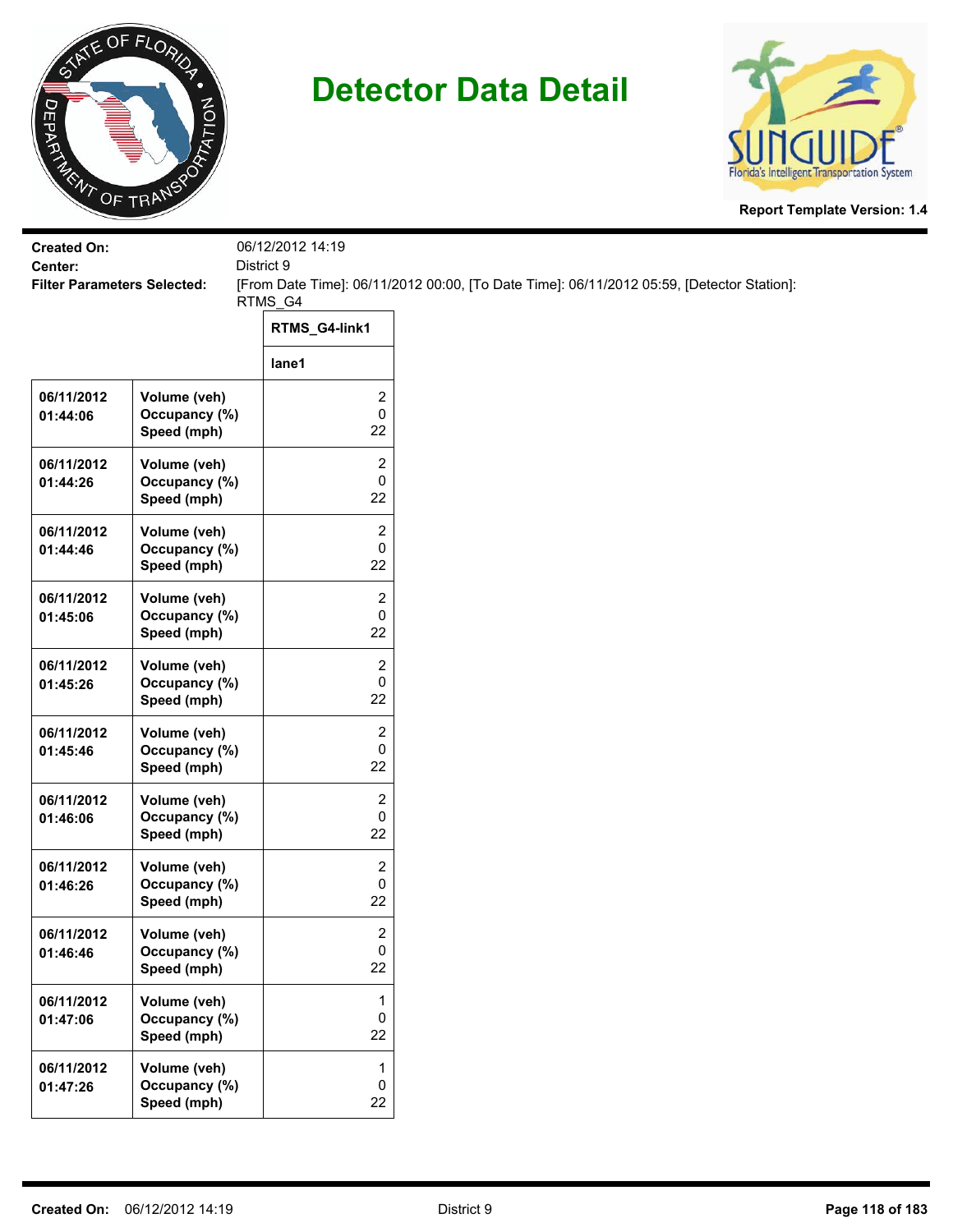



| <b>Created On:</b><br>Center:      |                                              | 06/12/2012 14:19<br>District 9 |                                                                                           |
|------------------------------------|----------------------------------------------|--------------------------------|-------------------------------------------------------------------------------------------|
| <b>Filter Parameters Selected:</b> |                                              | RTMS_G4                        | [From Date Time]: 06/11/2012 00:00, [To Date Time]: 06/11/2012 05:59, [Detector Station]: |
|                                    |                                              | RTMS_G4-link1                  |                                                                                           |
|                                    |                                              | lane1                          |                                                                                           |
| 06/11/2012<br>01:47:46             | Volume (veh)<br>Occupancy (%)<br>Speed (mph) | 1<br>0<br>22                   |                                                                                           |
| 06/11/2012<br>01:48:06             | Volume (veh)<br>Occupancy (%)<br>Speed (mph) | 1<br>0<br>22                   |                                                                                           |
| 06/11/2012<br>01:48:26             | Volume (veh)<br>Occupancy (%)<br>Speed (mph) | 1<br>0<br>22                   |                                                                                           |
| 06/11/2012<br>01:48:46             | Volume (veh)<br>Occupancy (%)<br>Speed (mph) | 1<br>0<br>22                   |                                                                                           |
| 06/11/2012<br>01:49:06             | Volume (veh)<br>Occupancy (%)<br>Speed (mph) | 1<br>0<br>22                   |                                                                                           |
| 06/11/2012<br>01:49:26             | Volume (veh)<br>Occupancy (%)<br>Speed (mph) | 1<br>0<br>22                   |                                                                                           |
| 06/11/2012<br>01:49:46             | Volume (veh)<br>Occupancy (%)<br>Speed (mph) | 1<br>0<br>22                   |                                                                                           |
| 06/11/2012<br>01:50:06             | Volume (veh)<br>Occupancy (%)<br>Speed (mph) | 1<br>0<br>22                   |                                                                                           |
| 06/11/2012<br>01:50:26             | Volume (veh)<br>Occupancy (%)<br>Speed (mph) | 1<br>0<br>22                   |                                                                                           |
| 06/11/2012<br>01:50:46             | Volume (veh)<br>Occupancy (%)<br>Speed (mph) | 1<br>0<br>22                   |                                                                                           |
| 06/11/2012<br>01:51:06             | Volume (veh)<br>Occupancy (%)<br>Speed (mph) | 1<br>0<br>22                   |                                                                                           |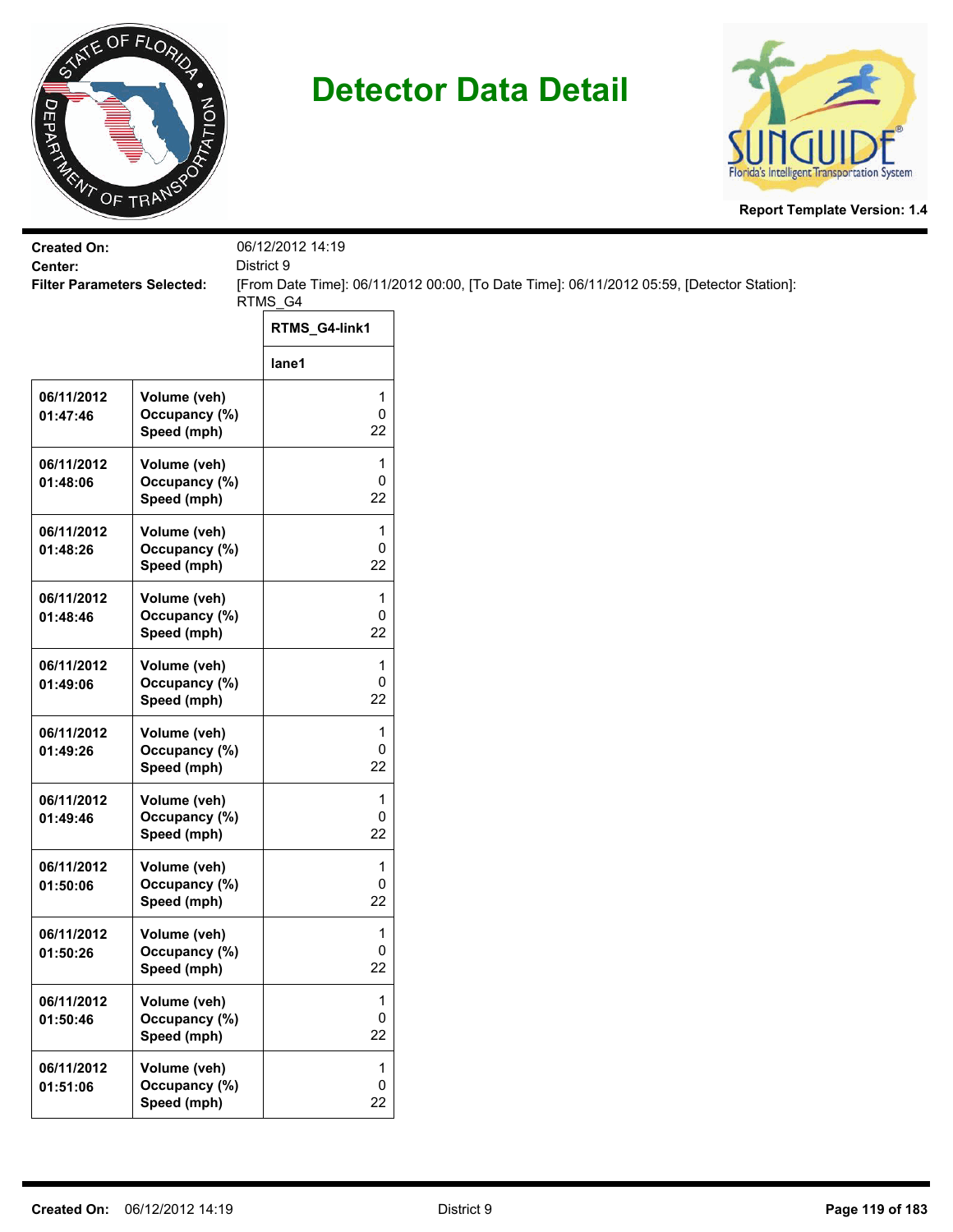



| <b>Created On:</b><br>Center:      |                                              | 06/12/2012 14:19<br>District 9 |                                                                                           |
|------------------------------------|----------------------------------------------|--------------------------------|-------------------------------------------------------------------------------------------|
| <b>Filter Parameters Selected:</b> |                                              | RTMS_G4                        | [From Date Time]: 06/11/2012 00:00, [To Date Time]: 06/11/2012 05:59, [Detector Station]: |
|                                    |                                              | RTMS_G4-link1                  |                                                                                           |
|                                    |                                              | lane1                          |                                                                                           |
| 06/11/2012<br>01:51:26             | Volume (veh)<br>Occupancy (%)<br>Speed (mph) | 1<br>0<br>22                   |                                                                                           |
| 06/11/2012<br>01:51:46             | Volume (veh)<br>Occupancy (%)<br>Speed (mph) | 1<br>0<br>22                   |                                                                                           |
| 06/11/2012<br>01:52:06             | Volume (veh)<br>Occupancy (%)<br>Speed (mph) | 1<br>0<br>22                   |                                                                                           |
| 06/11/2012<br>01:52:26             | Volume (veh)<br>Occupancy (%)<br>Speed (mph) | 1<br>0<br>22                   |                                                                                           |
| 06/11/2012<br>01:52:46             | Volume (veh)<br>Occupancy (%)<br>Speed (mph) | 1<br>0<br>22                   |                                                                                           |
| 06/11/2012<br>01:53:06             | Volume (veh)<br>Occupancy (%)<br>Speed (mph) | 1<br>0<br>22                   |                                                                                           |
| 06/11/2012<br>01:53:26             | Volume (veh)<br>Occupancy (%)<br>Speed (mph) | 1<br>0<br>22                   |                                                                                           |
| 06/11/2012<br>01:53:46             | Volume (veh)<br>Occupancy (%)<br>Speed (mph) | 1<br>0<br>22                   |                                                                                           |
| 06/11/2012<br>01:54:06             | Volume (veh)<br>Occupancy (%)<br>Speed (mph) | 1<br>0<br>22                   |                                                                                           |
| 06/11/2012<br>01:54:26             | Volume (veh)<br>Occupancy (%)<br>Speed (mph) | 1<br>0<br>22                   |                                                                                           |
| 06/11/2012<br>01:54:46             | Volume (veh)<br>Occupancy (%)<br>Speed (mph) | 1<br>$\pmb{0}$<br>22           |                                                                                           |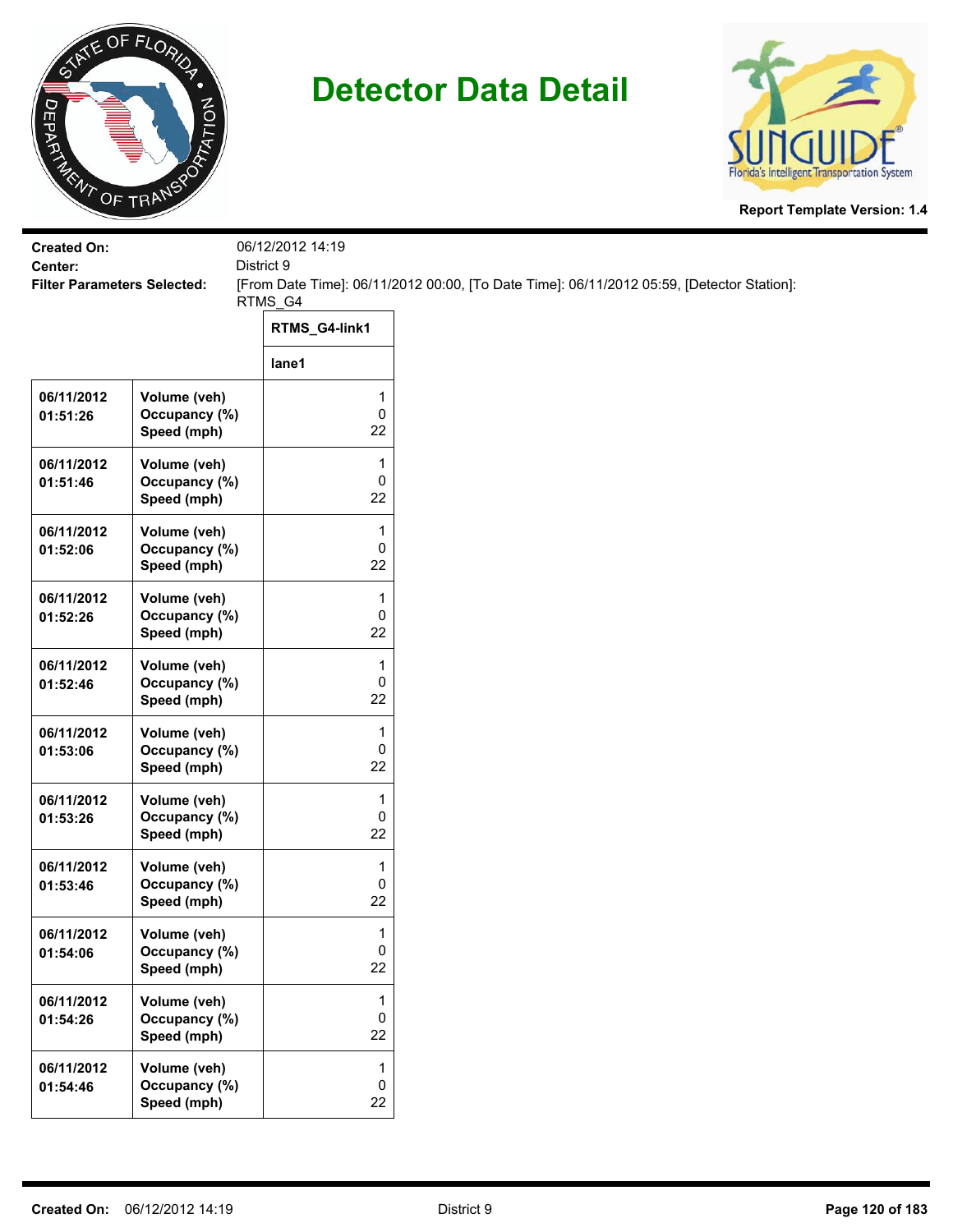



| <b>Created On:</b>                            |                                              | 06/12/2012 14:19               |                                                                                           |
|-----------------------------------------------|----------------------------------------------|--------------------------------|-------------------------------------------------------------------------------------------|
| Center:<br><b>Filter Parameters Selected:</b> |                                              | District 9                     | [From Date Time]: 06/11/2012 00:00, [To Date Time]: 06/11/2012 05:59, [Detector Station]: |
|                                               |                                              | RTMS_G4                        |                                                                                           |
|                                               |                                              | RTMS_G4-link1                  |                                                                                           |
|                                               |                                              | lane1                          |                                                                                           |
| 06/11/2012<br>01:55:06                        | Volume (veh)<br>Occupancy (%)<br>Speed (mph) | 1<br>$\pmb{0}$<br>22           |                                                                                           |
| 06/11/2012<br>01:55:26                        | Volume (veh)<br>Occupancy (%)<br>Speed (mph) | 1<br>$\pmb{0}$<br>22           |                                                                                           |
| 06/11/2012<br>01:55:46                        | Volume (veh)<br>Occupancy (%)<br>Speed (mph) | 1<br>0<br>22                   |                                                                                           |
| 06/11/2012<br>01:56:06                        | Volume (veh)<br>Occupancy (%)<br>Speed (mph) | 1<br>0<br>22                   |                                                                                           |
| 06/11/2012<br>01:56:26                        | Volume (veh)<br>Occupancy (%)<br>Speed (mph) | 1<br>0<br>22                   |                                                                                           |
| 06/11/2012<br>01:56:46                        | Volume (veh)<br>Occupancy (%)<br>Speed (mph) | 1<br>$\pmb{0}$<br>22           |                                                                                           |
| 06/11/2012<br>01:57:06                        | Volume (veh)<br>Occupancy (%)<br>Speed (mph) | 5<br>0<br>22                   |                                                                                           |
| 06/11/2012<br>01:57:26                        | Volume (veh)<br>Occupancy (%)<br>Speed (mph) | 5<br>0<br>22                   |                                                                                           |
| 06/11/2012<br>01:57:46                        | Volume (veh)<br>Occupancy (%)<br>Speed (mph) | 5<br>$\mathbf 0$<br>22         |                                                                                           |
| 06/11/2012<br>01:58:06                        | Volume (veh)<br>Occupancy (%)<br>Speed (mph) | 5<br>$\mathsf 0$<br>22         |                                                                                           |
| 06/11/2012<br>01:58:26                        | Volume (veh)<br>Occupancy (%)<br>Speed (mph) | 5<br>$\mathsf{O}\xspace$<br>22 |                                                                                           |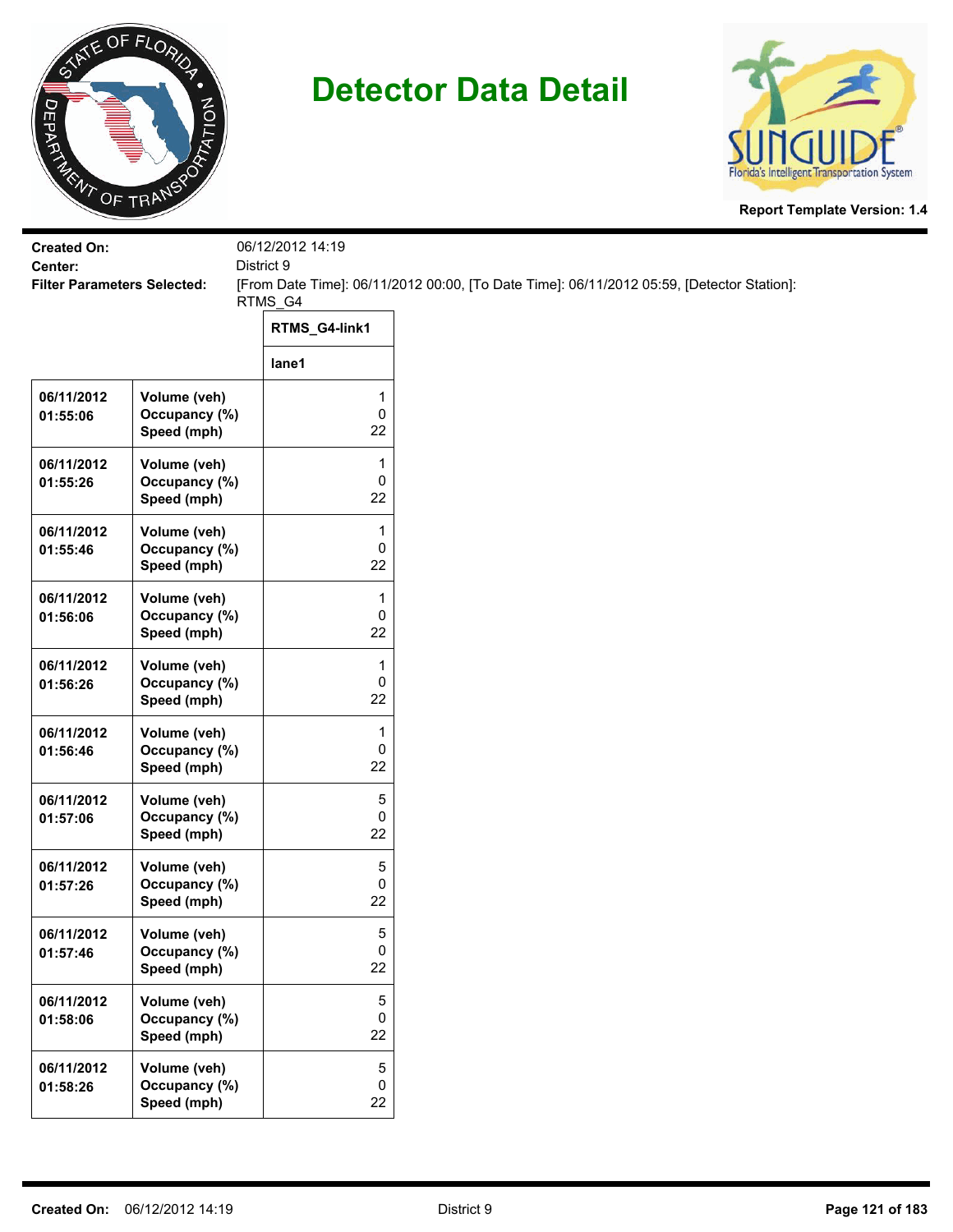



| <b>Created On:</b><br>Center:      |                                              | 06/12/2012 14:19<br>District 9 |                                                                                           |  |
|------------------------------------|----------------------------------------------|--------------------------------|-------------------------------------------------------------------------------------------|--|
| <b>Filter Parameters Selected:</b> |                                              | RTMS_G4                        | [From Date Time]: 06/11/2012 00:00, [To Date Time]: 06/11/2012 05:59, [Detector Station]: |  |
|                                    |                                              | RTMS_G4-link1                  |                                                                                           |  |
|                                    |                                              | lane1                          |                                                                                           |  |
| 06/11/2012<br>01:58:46             | Volume (veh)<br>Occupancy (%)<br>Speed (mph) | 5<br>0<br>22                   |                                                                                           |  |
| 06/11/2012<br>01:59:06             | Volume (veh)<br>Occupancy (%)<br>Speed (mph) | 5<br>0<br>22                   |                                                                                           |  |
| 06/11/2012<br>01:59:26             | Volume (veh)<br>Occupancy (%)<br>Speed (mph) | 5<br>0<br>22                   |                                                                                           |  |
| 06/11/2012<br>01:59:46             | Volume (veh)<br>Occupancy (%)<br>Speed (mph) | 5<br>0<br>22                   |                                                                                           |  |
| 06/11/2012<br>02:00:06             | Volume (veh)<br>Occupancy (%)<br>Speed (mph) | 5<br>0<br>22                   |                                                                                           |  |
| 06/11/2012<br>02:00:26             | Volume (veh)<br>Occupancy (%)<br>Speed (mph) | 5<br>0<br>22                   |                                                                                           |  |
| 06/11/2012<br>02:00:46             | Volume (veh)<br>Occupancy (%)<br>Speed (mph) | 5<br>0<br>22                   |                                                                                           |  |
| 06/11/2012<br>02:01:06             | Volume (veh)<br>Occupancy (%)<br>Speed (mph) | 5<br>0<br>22                   |                                                                                           |  |
| 06/11/2012<br>02:01:26             | Volume (veh)<br>Occupancy (%)<br>Speed (mph) | 5<br>0<br>22                   |                                                                                           |  |
| 06/11/2012<br>02:01:46             | Volume (veh)<br>Occupancy (%)<br>Speed (mph) | $\,$ 5 $\,$<br>0<br>22         |                                                                                           |  |
| 06/11/2012<br>02:02:06             | Volume (veh)<br>Occupancy (%)<br>Speed (mph) | 1<br>$\pmb{0}$<br>24           |                                                                                           |  |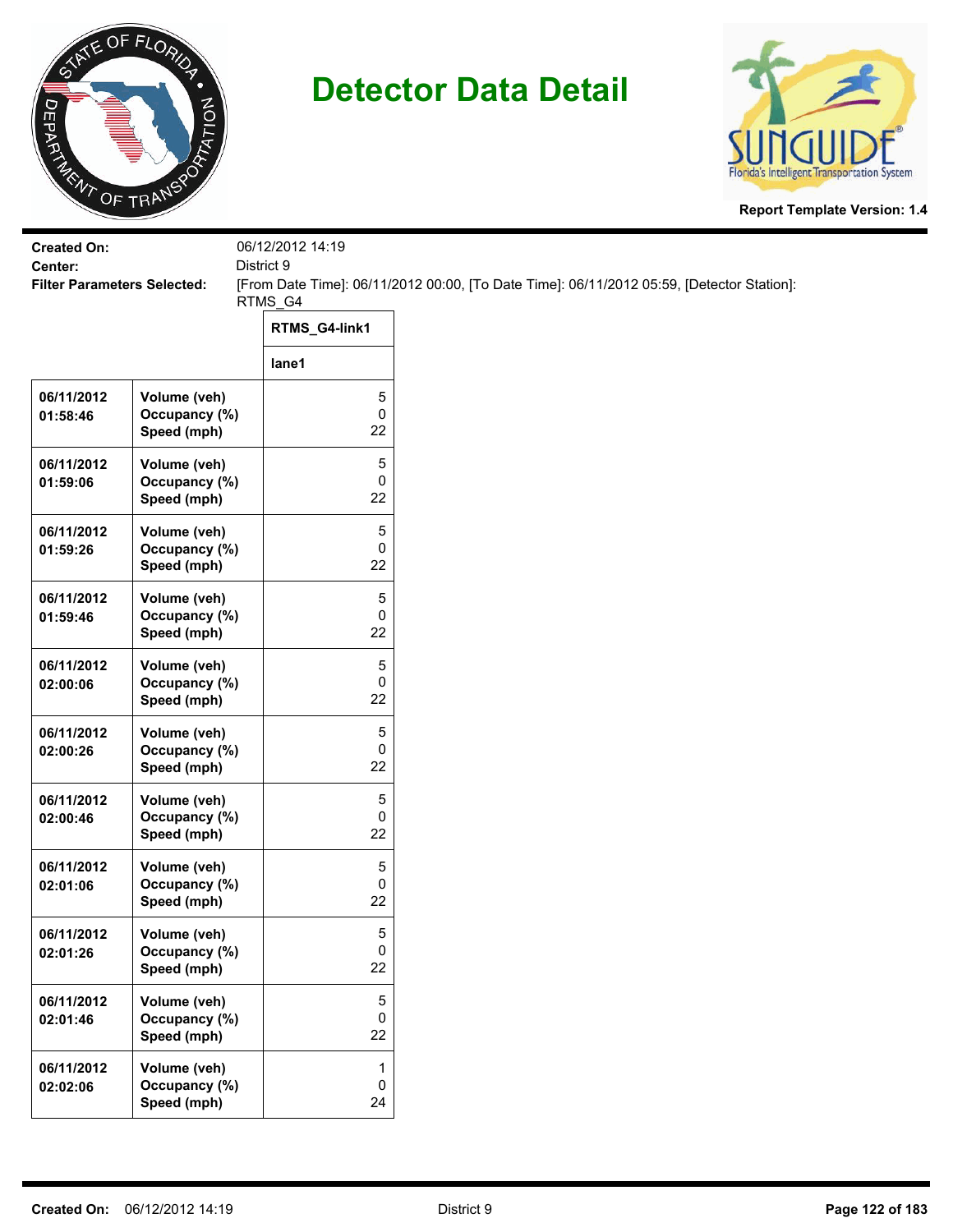



| <b>Created On:</b><br>Center:      |                                              | 06/12/2012 14:19<br>District 9     |                                                                                           |  |  |
|------------------------------------|----------------------------------------------|------------------------------------|-------------------------------------------------------------------------------------------|--|--|
| <b>Filter Parameters Selected:</b> |                                              | RTMS_G4                            | [From Date Time]: 06/11/2012 00:00, [To Date Time]: 06/11/2012 05:59, [Detector Station]: |  |  |
|                                    |                                              | RTMS_G4-link1                      |                                                                                           |  |  |
|                                    |                                              | lane1                              |                                                                                           |  |  |
| 06/11/2012<br>02:02:26             | Volume (veh)<br>Occupancy (%)<br>Speed (mph) | 1<br>$\mathsf 0$<br>24             |                                                                                           |  |  |
| 06/11/2012<br>02:02:46             | Volume (veh)<br>Occupancy (%)<br>Speed (mph) | 1<br>0<br>24                       |                                                                                           |  |  |
| 06/11/2012<br>02:03:06             | Volume (veh)<br>Occupancy (%)<br>Speed (mph) | 1<br>0<br>24                       |                                                                                           |  |  |
| 06/11/2012<br>02:03:26             | Volume (veh)<br>Occupancy (%)<br>Speed (mph) | 1<br>0<br>24                       |                                                                                           |  |  |
| 06/11/2012<br>02:03:46             | Volume (veh)<br>Occupancy (%)<br>Speed (mph) | 1<br>0<br>24                       |                                                                                           |  |  |
| 06/11/2012<br>02:04:06             | Volume (veh)<br>Occupancy (%)<br>Speed (mph) | 1<br>$\mathsf 0$<br>24             |                                                                                           |  |  |
| 06/11/2012<br>02:04:26             | Volume (veh)<br>Occupancy (%)<br>Speed (mph) | 1<br>0<br>24                       |                                                                                           |  |  |
| 06/11/2012<br>02:04:46             | Volume (veh)<br>Occupancy (%)<br>Speed (mph) | 1<br>0<br>24                       |                                                                                           |  |  |
| 06/11/2012<br>02:05:06             | Volume (veh)<br>Occupancy (%)<br>Speed (mph) | $\mathbf{1}$<br>$\mathbf 0$<br>24  |                                                                                           |  |  |
| 06/11/2012<br>02:05:26             | Volume (veh)<br>Occupancy (%)<br>Speed (mph) | $\mathbf{1}$<br>$\mathsf{O}$<br>24 |                                                                                           |  |  |
| 06/11/2012<br>02:05:46             | Volume (veh)<br>Occupancy (%)<br>Speed (mph) | $\mathbf{1}$<br>0<br>24            |                                                                                           |  |  |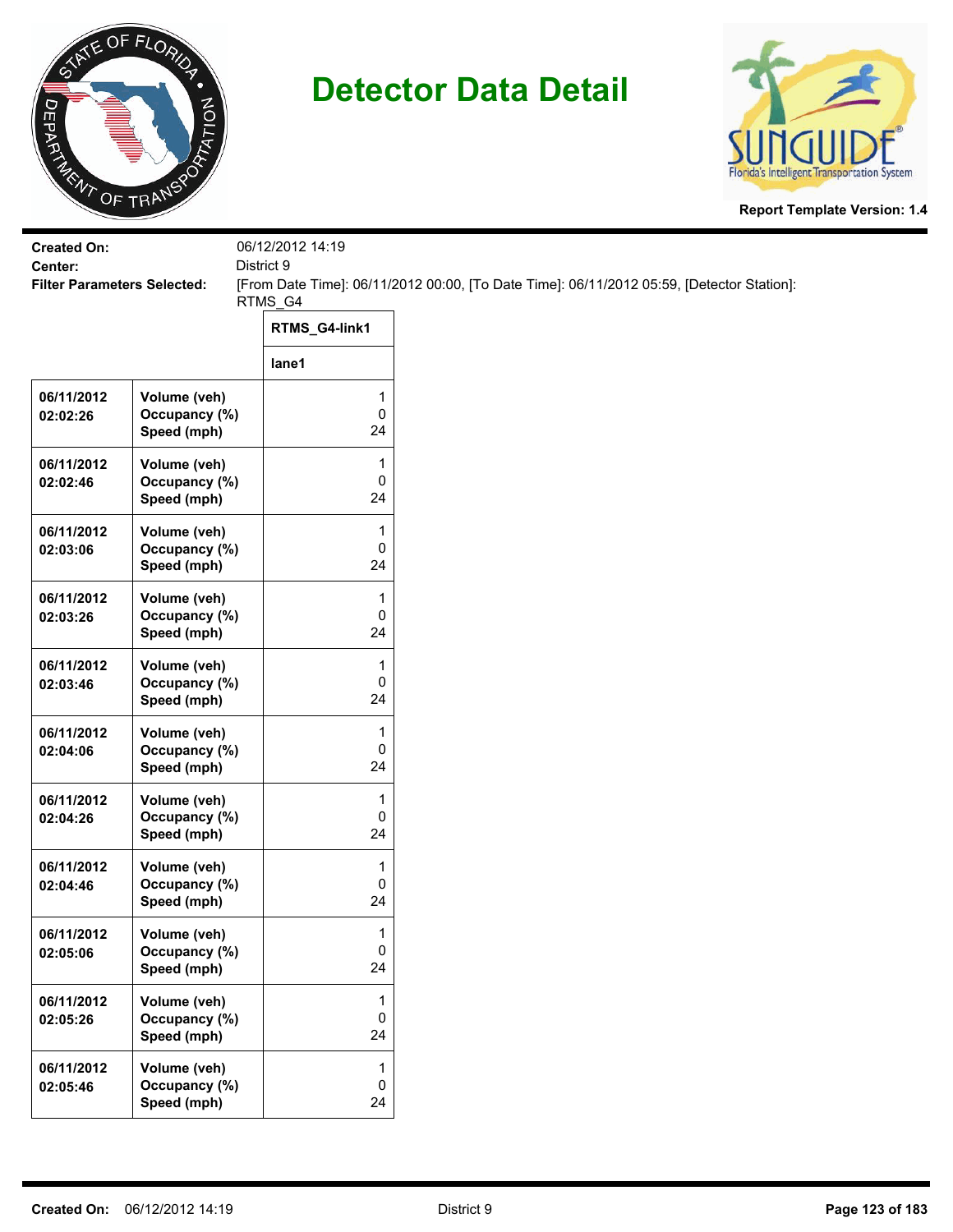



| <b>Created On:</b><br>Center:      |                                              | 06/12/2012 14:19<br>District 9 |                                                                                           |
|------------------------------------|----------------------------------------------|--------------------------------|-------------------------------------------------------------------------------------------|
| <b>Filter Parameters Selected:</b> |                                              | RTMS_G4                        | [From Date Time]: 06/11/2012 00:00, [To Date Time]: 06/11/2012 05:59, [Detector Station]: |
|                                    |                                              | RTMS_G4-link1                  |                                                                                           |
|                                    |                                              | lane1                          |                                                                                           |
| 06/11/2012<br>02:06:06             | Volume (veh)<br>Occupancy (%)<br>Speed (mph) | 1<br>0<br>24                   |                                                                                           |
| 06/11/2012<br>02:06:26             | Volume (veh)<br>Occupancy (%)<br>Speed (mph) | 1<br>0<br>24                   |                                                                                           |
| 06/11/2012<br>02:06:46             | Volume (veh)<br>Occupancy (%)<br>Speed (mph) | 1<br>0<br>24                   |                                                                                           |
| 06/11/2012<br>02:07:06             | Volume (veh)<br>Occupancy (%)<br>Speed (mph) | 3<br>0<br>24                   |                                                                                           |
| 06/11/2012<br>02:07:26             | Volume (veh)<br>Occupancy (%)<br>Speed (mph) | 3<br>0<br>24                   |                                                                                           |
| 06/11/2012<br>02:07:46             | Volume (veh)<br>Occupancy (%)<br>Speed (mph) | 3<br>0<br>24                   |                                                                                           |
| 06/11/2012<br>02:08:06             | Volume (veh)<br>Occupancy (%)<br>Speed (mph) | 3<br>0<br>24                   |                                                                                           |
| 06/11/2012<br>02:08:26             | Volume (veh)<br>Occupancy (%)<br>Speed (mph) | 3<br>0<br>24                   |                                                                                           |
| 06/11/2012<br>02:08:47             | Volume (veh)<br>Occupancy (%)<br>Speed (mph) | 3<br>0<br>24                   |                                                                                           |
| 06/11/2012<br>02:09:07             | Volume (veh)<br>Occupancy (%)<br>Speed (mph) | 3<br>0<br>24                   |                                                                                           |
| 06/11/2012<br>02:09:27             | Volume (veh)<br>Occupancy (%)<br>Speed (mph) | 3<br>$\pmb{0}$<br>24           |                                                                                           |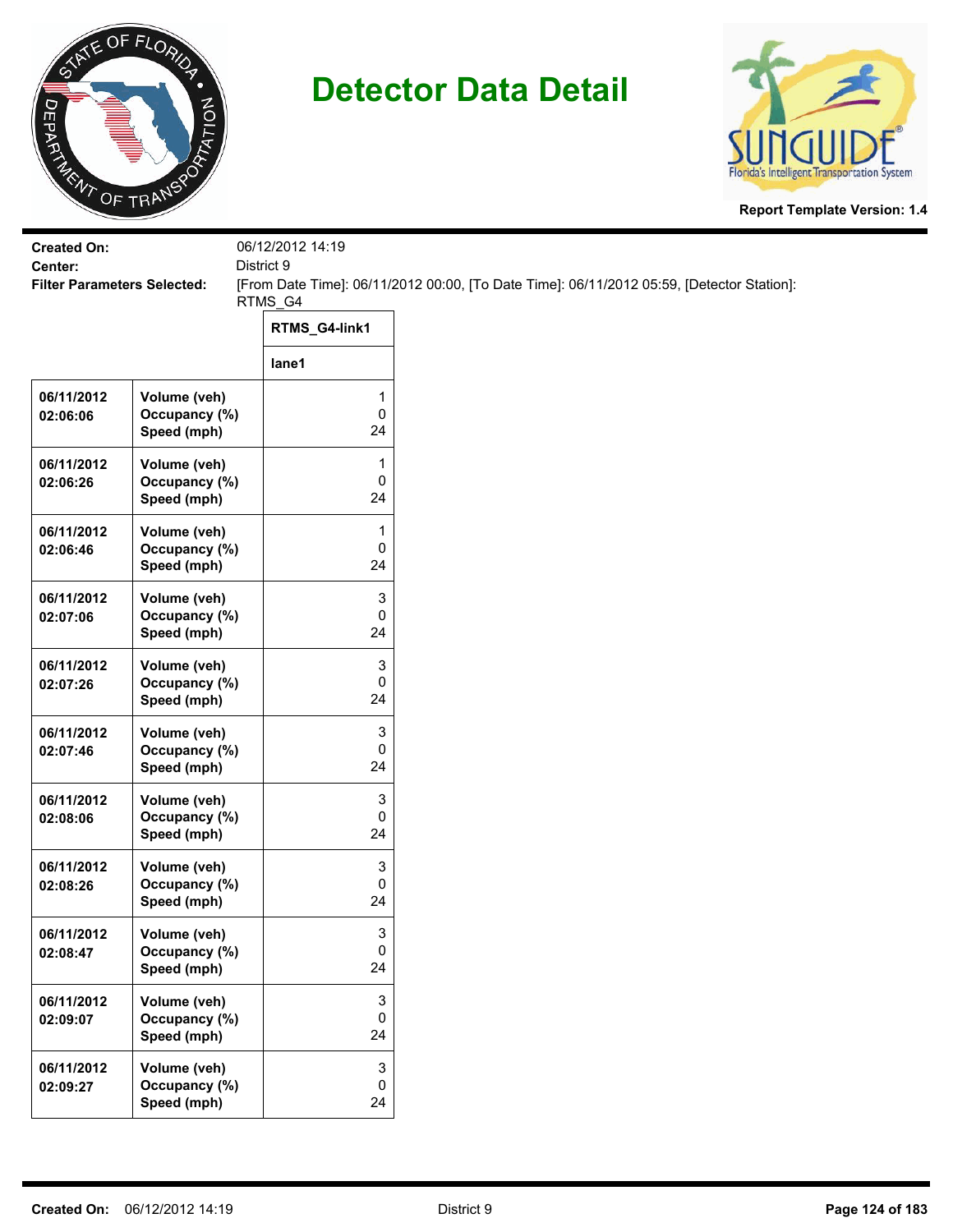



| <b>Created On:</b><br>Center:      |                                              | 06/12/2012 14:19<br>District 9 |                                                                                           |
|------------------------------------|----------------------------------------------|--------------------------------|-------------------------------------------------------------------------------------------|
| <b>Filter Parameters Selected:</b> |                                              |                                | [From Date Time]: 06/11/2012 00:00, [To Date Time]: 06/11/2012 05:59, [Detector Station]: |
|                                    |                                              | RTMS_G4                        |                                                                                           |
|                                    |                                              | RTMS_G4-link1                  |                                                                                           |
|                                    |                                              | lane1                          |                                                                                           |
| 06/11/2012<br>02:09:47             | Volume (veh)<br>Occupancy (%)<br>Speed (mph) | 3<br>0<br>24                   |                                                                                           |
| 06/11/2012<br>02:10:07             | Volume (veh)<br>Occupancy (%)<br>Speed (mph) | 3<br>0<br>24                   |                                                                                           |
| 06/11/2012<br>02:10:27             | Volume (veh)<br>Occupancy (%)<br>Speed (mph) | 3<br>0<br>24                   |                                                                                           |
| 06/11/2012<br>02:10:47             | Volume (veh)<br>Occupancy (%)<br>Speed (mph) | 3<br>0<br>24                   |                                                                                           |
| 06/11/2012<br>02:11:07             | Volume (veh)<br>Occupancy (%)<br>Speed (mph) | 3<br>0<br>24                   |                                                                                           |
| 06/11/2012<br>02:11:27             | Volume (veh)<br>Occupancy (%)<br>Speed (mph) | 3<br>0<br>24                   |                                                                                           |
| 06/11/2012<br>02:11:47             | Volume (veh)<br>Occupancy (%)<br>Speed (mph) | 3<br>0<br>24                   |                                                                                           |
| 06/11/2012<br>02:12:07             | Volume (veh)<br>Occupancy (%)<br>Speed (mph) | 4<br>0<br>24                   |                                                                                           |
| 06/11/2012<br>02:12:27             | Volume (veh)<br>Occupancy (%)<br>Speed (mph) | 4<br>0<br>24                   |                                                                                           |
| 06/11/2012<br>02:12:47             | Volume (veh)<br>Occupancy (%)<br>Speed (mph) | 4<br>0<br>24                   |                                                                                           |
| 06/11/2012<br>02:13:07             | Volume (veh)<br>Occupancy (%)<br>Speed (mph) | 4<br>$\pmb{0}$<br>24           |                                                                                           |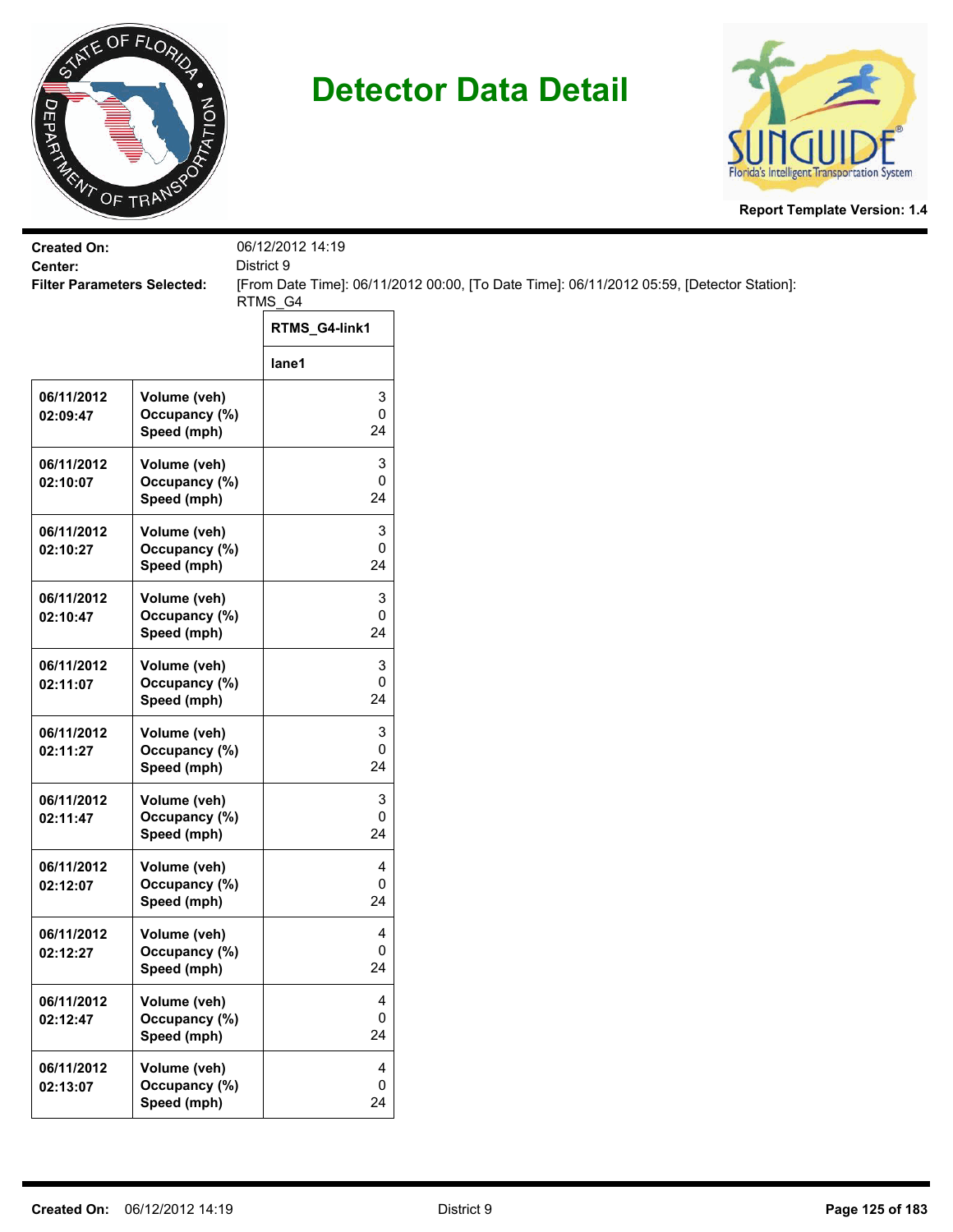



| <b>Created On:</b>                 |                               | 06/12/2012 14:19 |                                                                                           |
|------------------------------------|-------------------------------|------------------|-------------------------------------------------------------------------------------------|
| Center:                            |                               | District 9       |                                                                                           |
| <b>Filter Parameters Selected:</b> |                               | RTMS_G4          | [From Date Time]: 06/11/2012 00:00, [To Date Time]: 06/11/2012 05:59, [Detector Station]: |
|                                    |                               |                  |                                                                                           |
|                                    |                               | RTMS_G4-link1    |                                                                                           |
|                                    |                               | lane1            |                                                                                           |
|                                    |                               |                  |                                                                                           |
| 06/11/2012                         | Volume (veh)                  | 4                |                                                                                           |
| 02:13:27                           | Occupancy (%)<br>Speed (mph)  | 0<br>24          |                                                                                           |
|                                    |                               |                  |                                                                                           |
| 06/11/2012                         | Volume (veh)                  | 4                |                                                                                           |
| 02:13:47                           | Occupancy (%)                 | 0                |                                                                                           |
|                                    | Speed (mph)                   | 24               |                                                                                           |
| 06/11/2012                         | Volume (veh)                  | 4                |                                                                                           |
| 02:14:07                           | Occupancy (%)                 | 0                |                                                                                           |
|                                    | Speed (mph)                   | 24               |                                                                                           |
|                                    |                               |                  |                                                                                           |
| 06/11/2012                         | Volume (veh)                  | 4                |                                                                                           |
| 02:14:27                           | Occupancy (%)                 | 0                |                                                                                           |
|                                    | Speed (mph)                   | 24               |                                                                                           |
| 06/11/2012                         | Volume (veh)                  | 4                |                                                                                           |
| 02:14:47                           | Occupancy (%)                 | 0                |                                                                                           |
|                                    | Speed (mph)                   | 24               |                                                                                           |
| 06/11/2012                         | Volume (veh)                  | 4                |                                                                                           |
| 02:15:07                           | Occupancy (%)                 | 0                |                                                                                           |
|                                    | Speed (mph)                   | 24               |                                                                                           |
|                                    |                               |                  |                                                                                           |
| 06/11/2012                         | Volume (veh)                  | 4                |                                                                                           |
| 02:15:27                           | Occupancy (%)                 | 0                |                                                                                           |
|                                    | Speed (mph)                   | 24               |                                                                                           |
| 06/11/2012                         | Volume (veh)                  | 4                |                                                                                           |
| 02:15:47                           | Occupancy (%)                 | 0                |                                                                                           |
|                                    | Speed (mph)                   | 24               |                                                                                           |
| 06/11/2012                         |                               | 4                |                                                                                           |
| 02:16:07                           | Volume (veh)<br>Occupancy (%) | 0                |                                                                                           |
|                                    | Speed (mph)                   | 24               |                                                                                           |
|                                    |                               |                  |                                                                                           |
| 06/11/2012                         | Volume (veh)                  | 4                |                                                                                           |
| 02:16:27                           | Occupancy (%)                 | 0                |                                                                                           |
|                                    | Speed (mph)                   | 24               |                                                                                           |
| 06/11/2012                         | Volume (veh)                  | 4                |                                                                                           |
| 02:16:47                           | Occupancy (%)                 | 0                |                                                                                           |
|                                    | Speed (mph)                   | 24               |                                                                                           |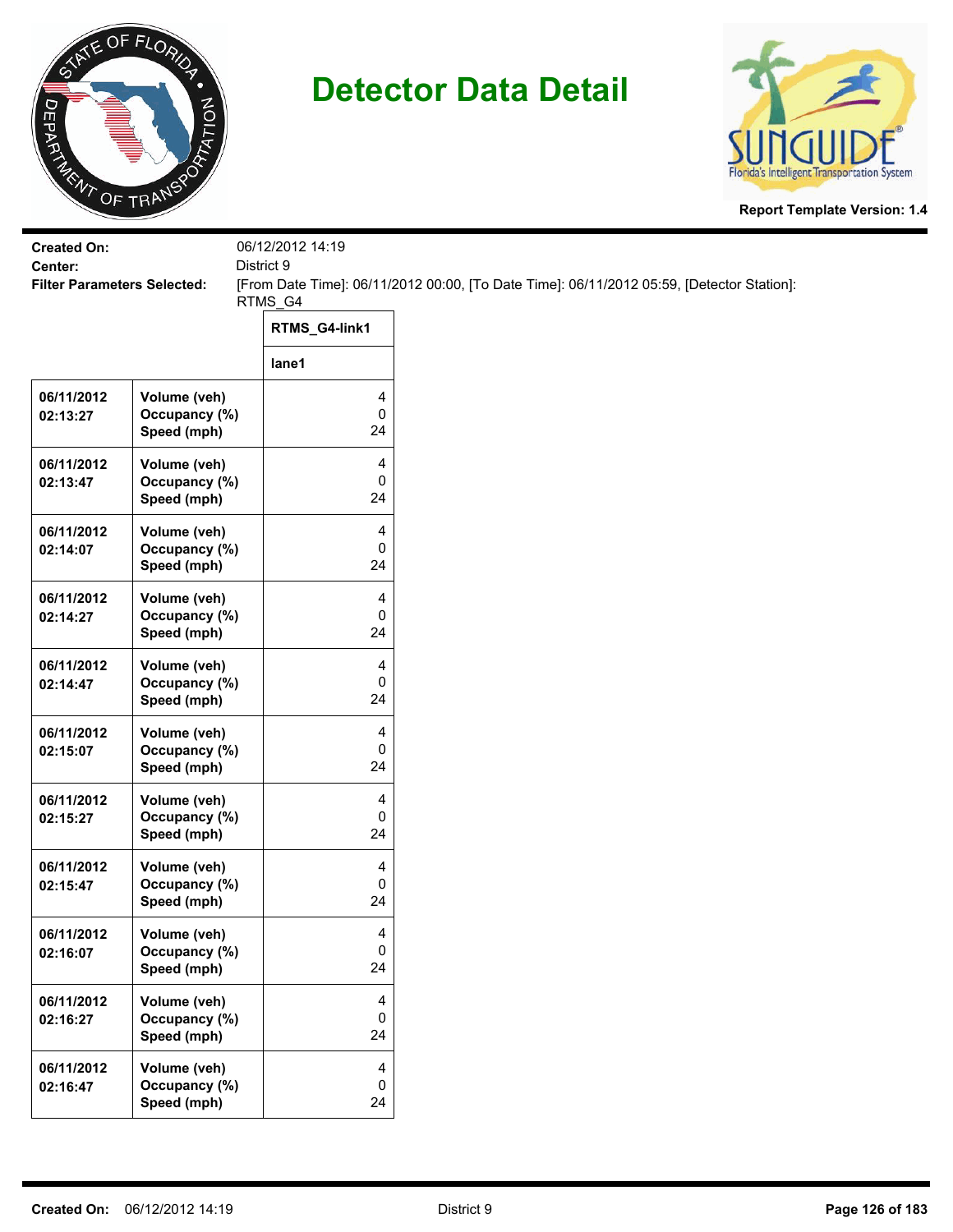



| <b>Created On:</b>                            |                                              | 06/12/2012 14:19                            |                                                                                           |
|-----------------------------------------------|----------------------------------------------|---------------------------------------------|-------------------------------------------------------------------------------------------|
| Center:<br><b>Filter Parameters Selected:</b> |                                              | District 9                                  | [From Date Time]: 06/11/2012 00:00, [To Date Time]: 06/11/2012 05:59, [Detector Station]: |
|                                               |                                              | RTMS_G4                                     |                                                                                           |
|                                               |                                              | RTMS_G4-link1                               |                                                                                           |
|                                               |                                              | lane1                                       |                                                                                           |
| 06/11/2012<br>02:17:07                        | Volume (veh)<br>Occupancy (%)<br>Speed (mph) | $\overline{\mathbf{c}}$<br>$\pmb{0}$<br>24  |                                                                                           |
| 06/11/2012<br>02:17:27                        | Volume (veh)<br>Occupancy (%)<br>Speed (mph) | $\overline{c}$<br>$\pmb{0}$<br>24           |                                                                                           |
| 06/11/2012<br>02:17:47                        | Volume (veh)<br>Occupancy (%)<br>Speed (mph) | $\overline{\mathbf{c}}$<br>$\pmb{0}$<br>24  |                                                                                           |
| 06/11/2012<br>02:18:07                        | Volume (veh)<br>Occupancy (%)<br>Speed (mph) | 2<br>0<br>24                                |                                                                                           |
| 06/11/2012<br>02:18:27                        | Volume (veh)<br>Occupancy (%)<br>Speed (mph) | $\overline{2}$<br>0<br>24                   |                                                                                           |
| 06/11/2012<br>02:18:47                        | Volume (veh)<br>Occupancy (%)<br>Speed (mph) | $\overline{c}$<br>$\pmb{0}$<br>24           |                                                                                           |
| 06/11/2012<br>02:19:07                        | Volume (veh)<br>Occupancy (%)<br>Speed (mph) | $\overline{c}$<br>$\pmb{0}$<br>24           |                                                                                           |
| 06/11/2012<br>02:19:27                        | Volume (veh)<br>Occupancy (%)<br>Speed (mph) | 2<br>$\pmb{0}$<br>24                        |                                                                                           |
| 06/11/2012<br>02:19:47                        | Volume (veh)<br>Occupancy (%)<br>Speed (mph) | 2<br>$\mathbf 0$<br>24                      |                                                                                           |
| 06/11/2012<br>02:20:07                        | Volume (veh)<br>Occupancy (%)<br>Speed (mph) | $\overline{2}$<br>0<br>24                   |                                                                                           |
| 06/11/2012<br>02:20:27                        | Volume (veh)<br>Occupancy (%)<br>Speed (mph) | $\overline{2}$<br>$\mathsf{O}\xspace$<br>24 |                                                                                           |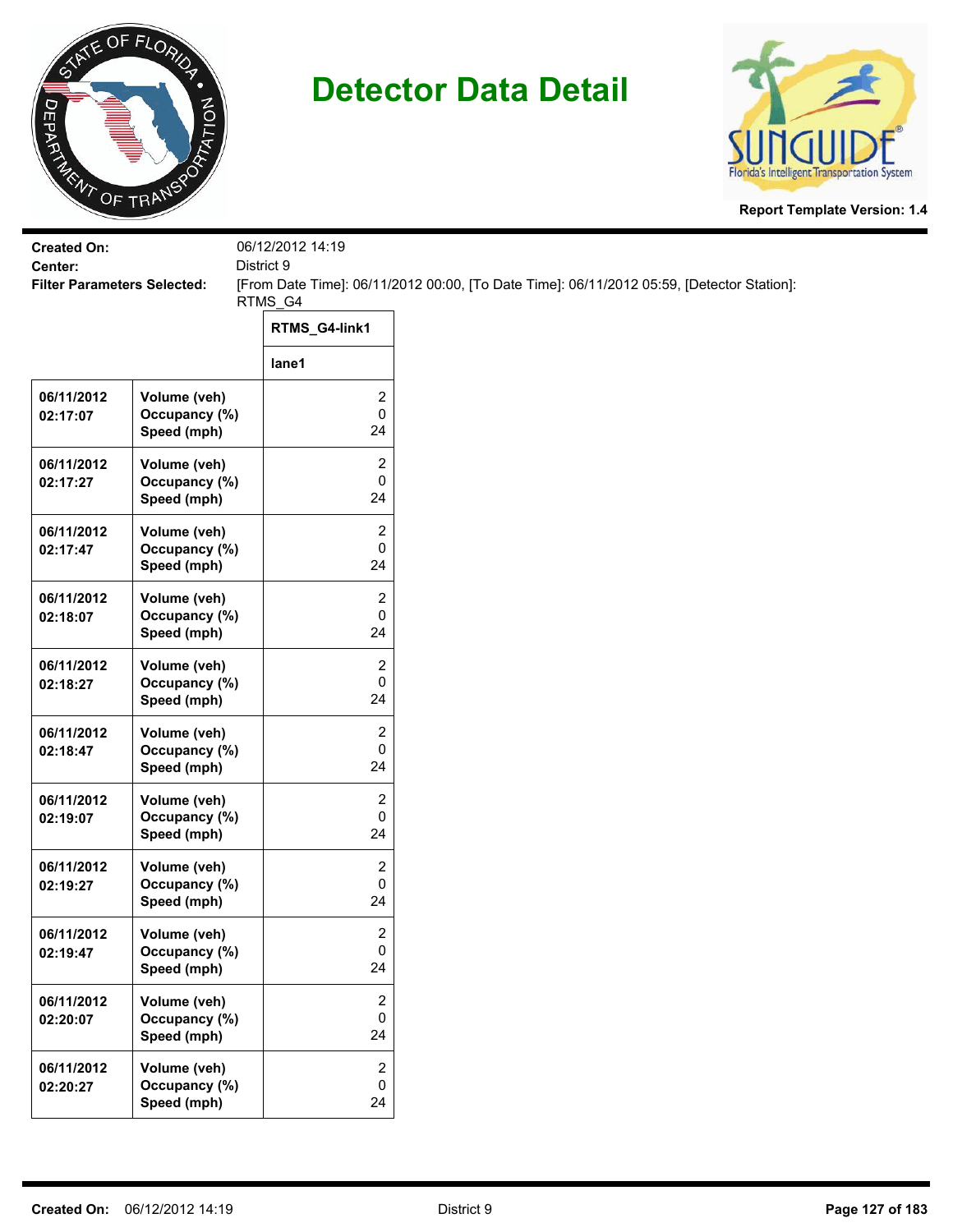



| <b>Created On:</b><br>Center:      |                                              | 06/12/2012 14:19<br>District 9    |                                                                                           |
|------------------------------------|----------------------------------------------|-----------------------------------|-------------------------------------------------------------------------------------------|
| <b>Filter Parameters Selected:</b> |                                              |                                   | [From Date Time]: 06/11/2012 00:00, [To Date Time]: 06/11/2012 05:59, [Detector Station]: |
|                                    |                                              | RTMS_G4                           |                                                                                           |
|                                    |                                              | RTMS_G4-link1                     |                                                                                           |
|                                    |                                              | lane1                             |                                                                                           |
| 06/11/2012<br>02:20:47             | Volume (veh)<br>Occupancy (%)<br>Speed (mph) | 2<br>0<br>24                      |                                                                                           |
| 06/11/2012<br>02:21:07             | Volume (veh)<br>Occupancy (%)<br>Speed (mph) | 2<br>0<br>24                      |                                                                                           |
| 06/11/2012<br>02:21:27             | Volume (veh)<br>Occupancy (%)<br>Speed (mph) | 2<br>0<br>24                      |                                                                                           |
| 06/11/2012<br>02:21:47             | Volume (veh)<br>Occupancy (%)<br>Speed (mph) | 2<br>0<br>24                      |                                                                                           |
| 06/11/2012<br>02:22:07             | Volume (veh)<br>Occupancy (%)<br>Speed (mph) | 2<br>0<br>24                      |                                                                                           |
| 06/11/2012<br>02:22:27             | Volume (veh)<br>Occupancy (%)<br>Speed (mph) | 2<br>0<br>24                      |                                                                                           |
| 06/11/2012<br>02:22:47             | Volume (veh)<br>Occupancy (%)<br>Speed (mph) | 2<br>0<br>24                      |                                                                                           |
| 06/11/2012<br>02:23:07             | Volume (veh)<br>Occupancy (%)<br>Speed (mph) | 2<br>0<br>24                      |                                                                                           |
| 06/11/2012<br>02:23:27             | Volume (veh)<br>Occupancy (%)<br>Speed (mph) | 2<br>0<br>24                      |                                                                                           |
| 06/11/2012<br>02:23:47             | Volume (veh)<br>Occupancy (%)<br>Speed (mph) | 2<br>0<br>24                      |                                                                                           |
| 06/11/2012<br>02:24:07             | Volume (veh)<br>Occupancy (%)<br>Speed (mph) | $\overline{2}$<br>$\pmb{0}$<br>24 |                                                                                           |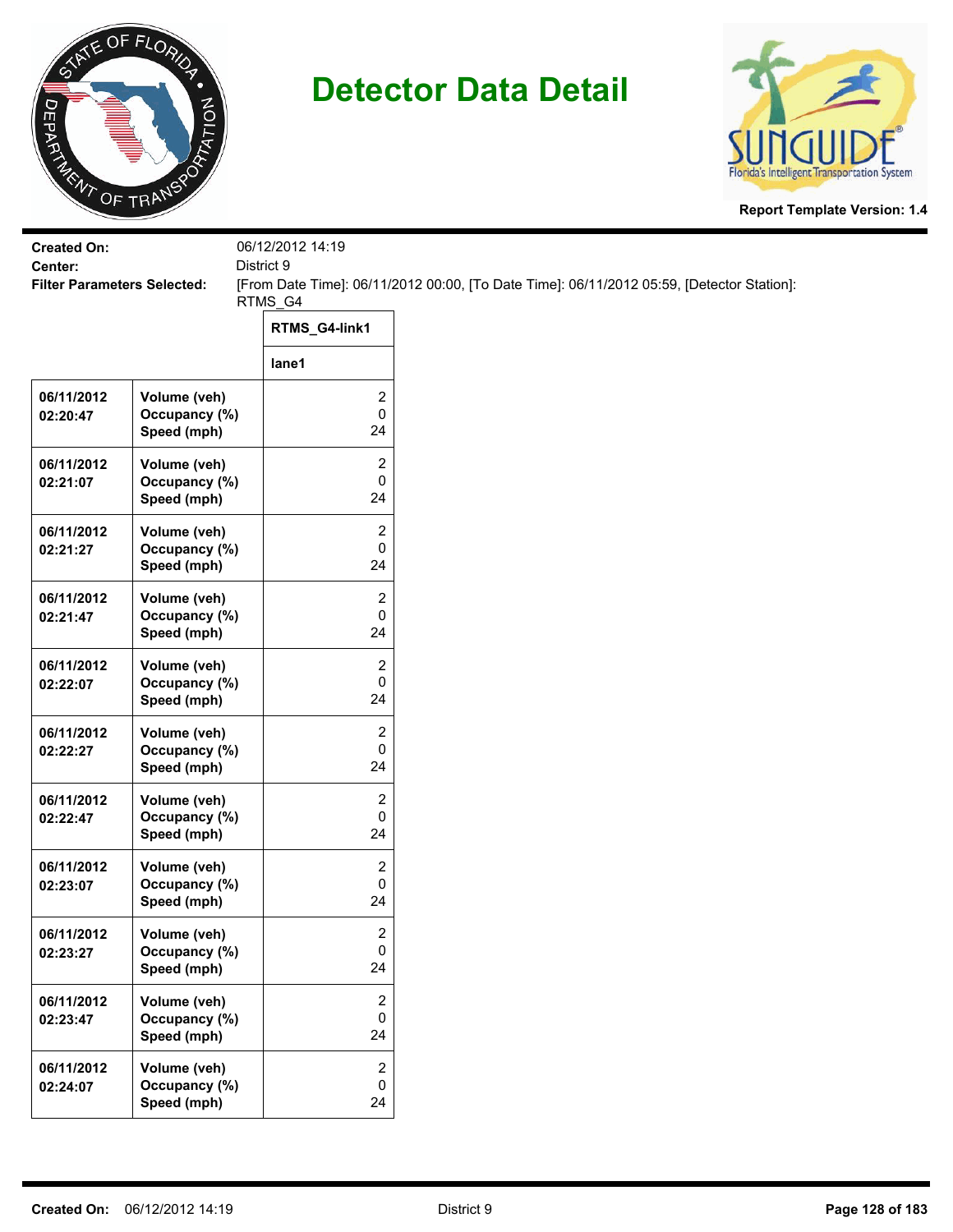



| <b>Created On:</b><br>Center:      |                                              | 06/12/2012 14:19<br>District 9               |                                                                                           |
|------------------------------------|----------------------------------------------|----------------------------------------------|-------------------------------------------------------------------------------------------|
| <b>Filter Parameters Selected:</b> |                                              | RTMS_G4                                      | [From Date Time]: 06/11/2012 00:00, [To Date Time]: 06/11/2012 05:59, [Detector Station]: |
|                                    |                                              | RTMS_G4-link1                                |                                                                                           |
|                                    |                                              | lane1                                        |                                                                                           |
| 06/11/2012<br>02:24:27             | Volume (veh)<br>Occupancy (%)<br>Speed (mph) | 2<br>$\pmb{0}$<br>24                         |                                                                                           |
| 06/11/2012<br>02:24:47             | Volume (veh)<br>Occupancy (%)<br>Speed (mph) | 2<br>0<br>24                                 |                                                                                           |
| 06/11/2012<br>02:25:07             | Volume (veh)<br>Occupancy (%)<br>Speed (mph) | $\overline{2}$<br>0<br>24                    |                                                                                           |
| 06/11/2012<br>02:25:27             | Volume (veh)<br>Occupancy (%)<br>Speed (mph) | 2<br>0<br>24                                 |                                                                                           |
| 06/11/2012<br>02:25:47             | Volume (veh)<br>Occupancy (%)<br>Speed (mph) | $\overline{c}$<br>0<br>24                    |                                                                                           |
| 06/11/2012<br>02:26:07             | Volume (veh)<br>Occupancy (%)<br>Speed (mph) | $\overline{\mathbf{c}}$<br>$\mathbf 0$<br>24 |                                                                                           |
| 06/11/2012<br>02:26:27             | Volume (veh)<br>Occupancy (%)<br>Speed (mph) | 2<br>0<br>24                                 |                                                                                           |
| 06/11/2012<br>02:26:47             | Volume (veh)<br>Occupancy (%)<br>Speed (mph) | $\overline{2}$<br>0<br>24                    |                                                                                           |
| 06/11/2012<br>02:27:07             | Volume (veh)<br>Occupancy (%)<br>Speed (mph) | 4<br>$\mathbf 0$<br>24                       |                                                                                           |
| 06/11/2012<br>02:27:27             | Volume (veh)<br>Occupancy (%)<br>Speed (mph) | $\overline{4}$<br>0<br>24                    |                                                                                           |
| 06/11/2012<br>02:27:47             | Volume (veh)<br>Occupancy (%)<br>Speed (mph) | 4<br>$\mathbf 0$<br>24                       |                                                                                           |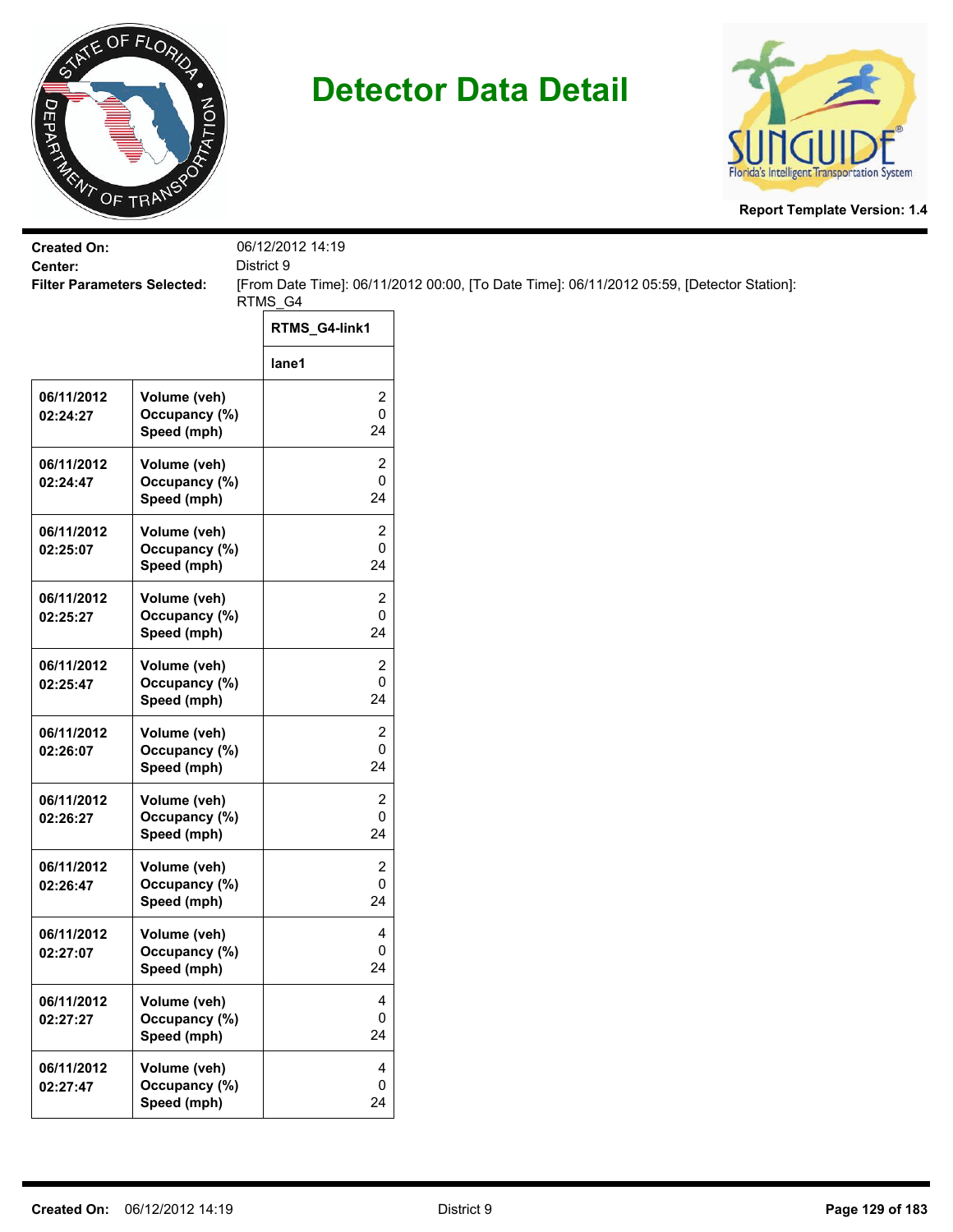



| <b>Created On:</b>                            |                               | 06/12/2012 14:19    |                                                                                           |
|-----------------------------------------------|-------------------------------|---------------------|-------------------------------------------------------------------------------------------|
| Center:<br><b>Filter Parameters Selected:</b> |                               | District 9          | [From Date Time]: 06/11/2012 00:00, [To Date Time]: 06/11/2012 05:59, [Detector Station]: |
|                                               |                               | RTMS_G4             |                                                                                           |
|                                               |                               | RTMS_G4-link1       |                                                                                           |
|                                               |                               | lane1               |                                                                                           |
| 06/11/2012                                    | Volume (veh)                  | 4                   |                                                                                           |
| 02:28:07                                      | Occupancy (%)<br>Speed (mph)  | $\mathsf 0$<br>24   |                                                                                           |
| 06/11/2012                                    | Volume (veh)                  | 4                   |                                                                                           |
| 02:28:27                                      | Occupancy (%)<br>Speed (mph)  | 0<br>24             |                                                                                           |
| 06/11/2012                                    | Volume (veh)                  | 4                   |                                                                                           |
| 02:28:47                                      | Occupancy (%)<br>Speed (mph)  | 0<br>24             |                                                                                           |
|                                               |                               |                     |                                                                                           |
| 06/11/2012<br>02:29:07                        | Volume (veh)<br>Occupancy (%) | 4<br>0              |                                                                                           |
|                                               | Speed (mph)                   | 24                  |                                                                                           |
| 06/11/2012                                    | Volume (veh)                  | 4                   |                                                                                           |
| 02:29:27                                      | Occupancy (%)<br>Speed (mph)  | 0<br>24             |                                                                                           |
|                                               |                               |                     |                                                                                           |
| 06/11/2012<br>02:29:47                        | Volume (veh)<br>Occupancy (%) | 4<br>$\mathbf 0$    |                                                                                           |
|                                               | Speed (mph)                   | 24                  |                                                                                           |
| 06/11/2012                                    | Volume (veh)                  | 4                   |                                                                                           |
| 02:30:07                                      | Occupancy (%)<br>Speed (mph)  | 0<br>24             |                                                                                           |
|                                               |                               |                     |                                                                                           |
| 06/11/2012<br>02:30:27                        | Volume (veh)<br>Occupancy (%) | 4<br>0              |                                                                                           |
|                                               | Speed (mph)                   | 24                  |                                                                                           |
| 06/11/2012                                    | Volume (veh)                  | 4                   |                                                                                           |
| 02:30:47                                      | Occupancy (%)                 | $\mathbf 0$<br>24   |                                                                                           |
|                                               | Speed (mph)                   |                     |                                                                                           |
| 06/11/2012<br>02:31:07                        | Volume (veh)<br>Occupancy (%) | $\overline{4}$<br>0 |                                                                                           |
|                                               | Speed (mph)                   | 24                  |                                                                                           |
| 06/11/2012                                    | Volume (veh)                  | 4                   |                                                                                           |
| 02:31:27                                      | Occupancy (%)                 | 0                   |                                                                                           |
|                                               | Speed (mph)                   | 24                  |                                                                                           |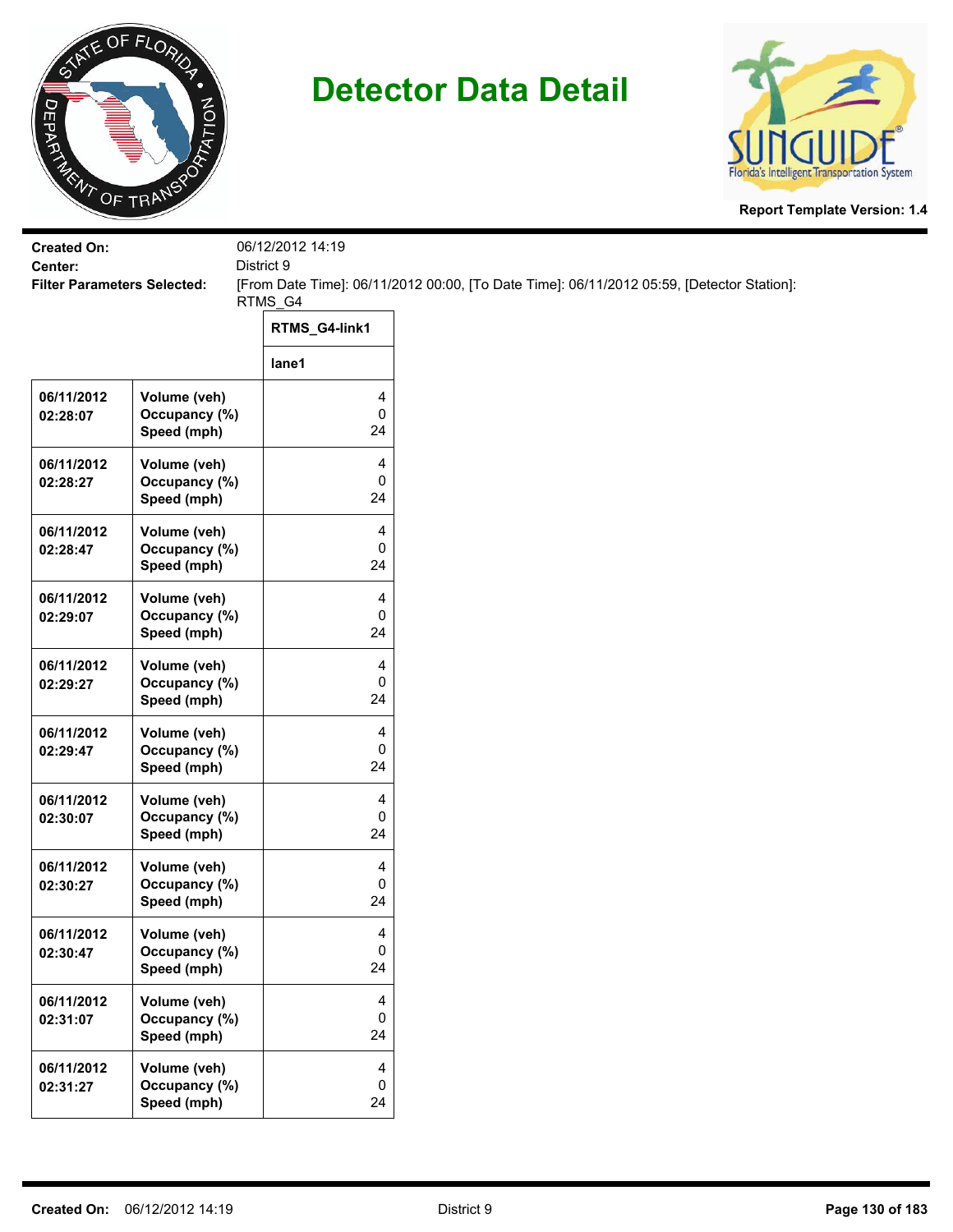



| <b>Created On:</b><br>Center:      |                                              | 06/12/2012 14:19<br>District 9 |                                                                                           |
|------------------------------------|----------------------------------------------|--------------------------------|-------------------------------------------------------------------------------------------|
| <b>Filter Parameters Selected:</b> |                                              |                                | [From Date Time]: 06/11/2012 00:00, [To Date Time]: 06/11/2012 05:59, [Detector Station]: |
|                                    |                                              | RTMS_G4                        |                                                                                           |
|                                    |                                              | RTMS_G4-link1                  |                                                                                           |
|                                    |                                              | lane1                          |                                                                                           |
| 06/11/2012<br>02:31:47             | Volume (veh)<br>Occupancy (%)<br>Speed (mph) | 4<br>0<br>24                   |                                                                                           |
| 06/11/2012<br>02:32:07             | Volume (veh)<br>Occupancy (%)<br>Speed (mph) | 1<br>0<br>24                   |                                                                                           |
| 06/11/2012<br>02:32:27             | Volume (veh)<br>Occupancy (%)<br>Speed (mph) | 1<br>0<br>24                   |                                                                                           |
| 06/11/2012<br>02:32:47             | Volume (veh)<br>Occupancy (%)<br>Speed (mph) | 1<br>0<br>24                   |                                                                                           |
| 06/11/2012<br>02:33:07             | Volume (veh)<br>Occupancy (%)<br>Speed (mph) | 1<br>0<br>24                   |                                                                                           |
| 06/11/2012<br>02:33:27             | Volume (veh)<br>Occupancy (%)<br>Speed (mph) | 1<br>0<br>24                   |                                                                                           |
| 06/11/2012<br>02:33:47             | Volume (veh)<br>Occupancy (%)<br>Speed (mph) | 1<br>0<br>24                   |                                                                                           |
| 06/11/2012<br>02:34:07             | Volume (veh)<br>Occupancy (%)<br>Speed (mph) | 1<br>0<br>24                   |                                                                                           |
| 06/11/2012<br>02:34:27             | Volume (veh)<br>Occupancy (%)<br>Speed (mph) | $\mathbf{1}$<br>0<br>24        |                                                                                           |
| 06/11/2012<br>02:34:47             | Volume (veh)<br>Occupancy (%)<br>Speed (mph) | 1<br>0<br>24                   |                                                                                           |
| 06/11/2012<br>02:35:07             | Volume (veh)<br>Occupancy (%)<br>Speed (mph) | 1<br>0<br>24                   |                                                                                           |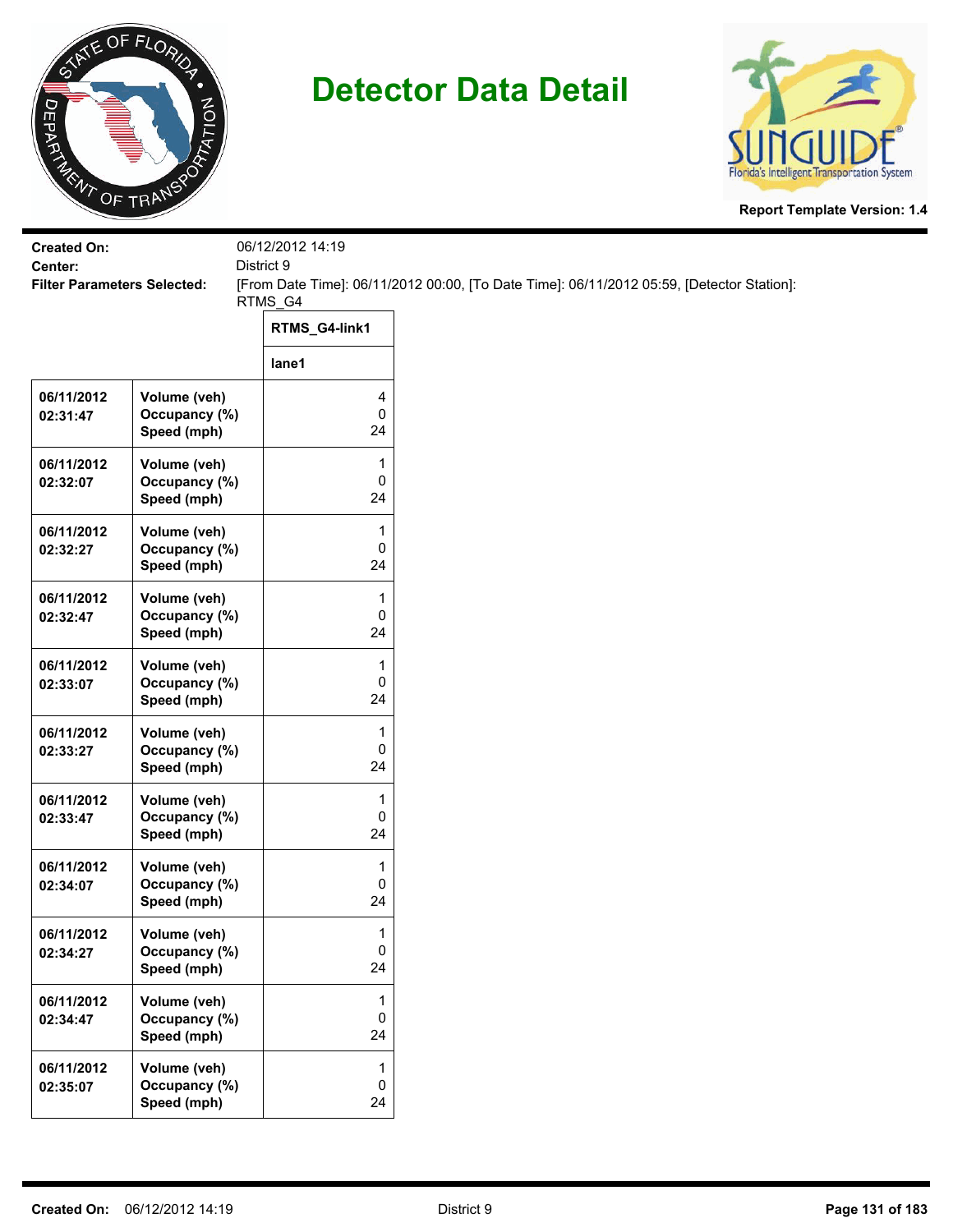



| <b>Created On:</b><br>Center:      |                                              | 06/12/2012 14:19<br>District 9     |                                                                                           |
|------------------------------------|----------------------------------------------|------------------------------------|-------------------------------------------------------------------------------------------|
| <b>Filter Parameters Selected:</b> |                                              | RTMS_G4                            | [From Date Time]: 06/11/2012 00:00, [To Date Time]: 06/11/2012 05:59, [Detector Station]: |
|                                    |                                              | RTMS_G4-link1                      |                                                                                           |
|                                    |                                              | lane1                              |                                                                                           |
| 06/11/2012<br>02:35:27             | Volume (veh)<br>Occupancy (%)<br>Speed (mph) | 1<br>0<br>24                       |                                                                                           |
| 06/11/2012<br>02:35:47             | Volume (veh)<br>Occupancy (%)<br>Speed (mph) | 1<br>0<br>24                       |                                                                                           |
| 06/11/2012<br>02:36:07             | Volume (veh)<br>Occupancy (%)<br>Speed (mph) | 1<br>0<br>24                       |                                                                                           |
| 06/11/2012<br>02:36:27             | Volume (veh)<br>Occupancy (%)<br>Speed (mph) | 1<br>0<br>24                       |                                                                                           |
| 06/11/2012<br>02:36:47             | Volume (veh)<br>Occupancy (%)<br>Speed (mph) | $\mathbf{1}$<br>0<br>24            |                                                                                           |
| 06/11/2012<br>02:37:07             | Volume (veh)<br>Occupancy (%)<br>Speed (mph) | 2<br>0<br>24                       |                                                                                           |
| 06/11/2012<br>02:37:27             | Volume (veh)<br>Occupancy (%)<br>Speed (mph) | 2<br>0<br>24                       |                                                                                           |
| 06/11/2012<br>02:37:47             | Volume (veh)<br>Occupancy (%)<br>Speed (mph) | 2<br>0<br>24                       |                                                                                           |
| 06/11/2012<br>02:38:07             | Volume (veh)<br>Occupancy (%)<br>Speed (mph) | $\overline{\mathbf{c}}$<br>0<br>24 |                                                                                           |
| 06/11/2012<br>02:38:27             | Volume (veh)<br>Occupancy (%)<br>Speed (mph) | $\boldsymbol{2}$<br>0<br>24        |                                                                                           |
| 06/11/2012<br>02:38:47             | Volume (veh)<br>Occupancy (%)<br>Speed (mph) | $\mathbf{2}$<br>0<br>24            |                                                                                           |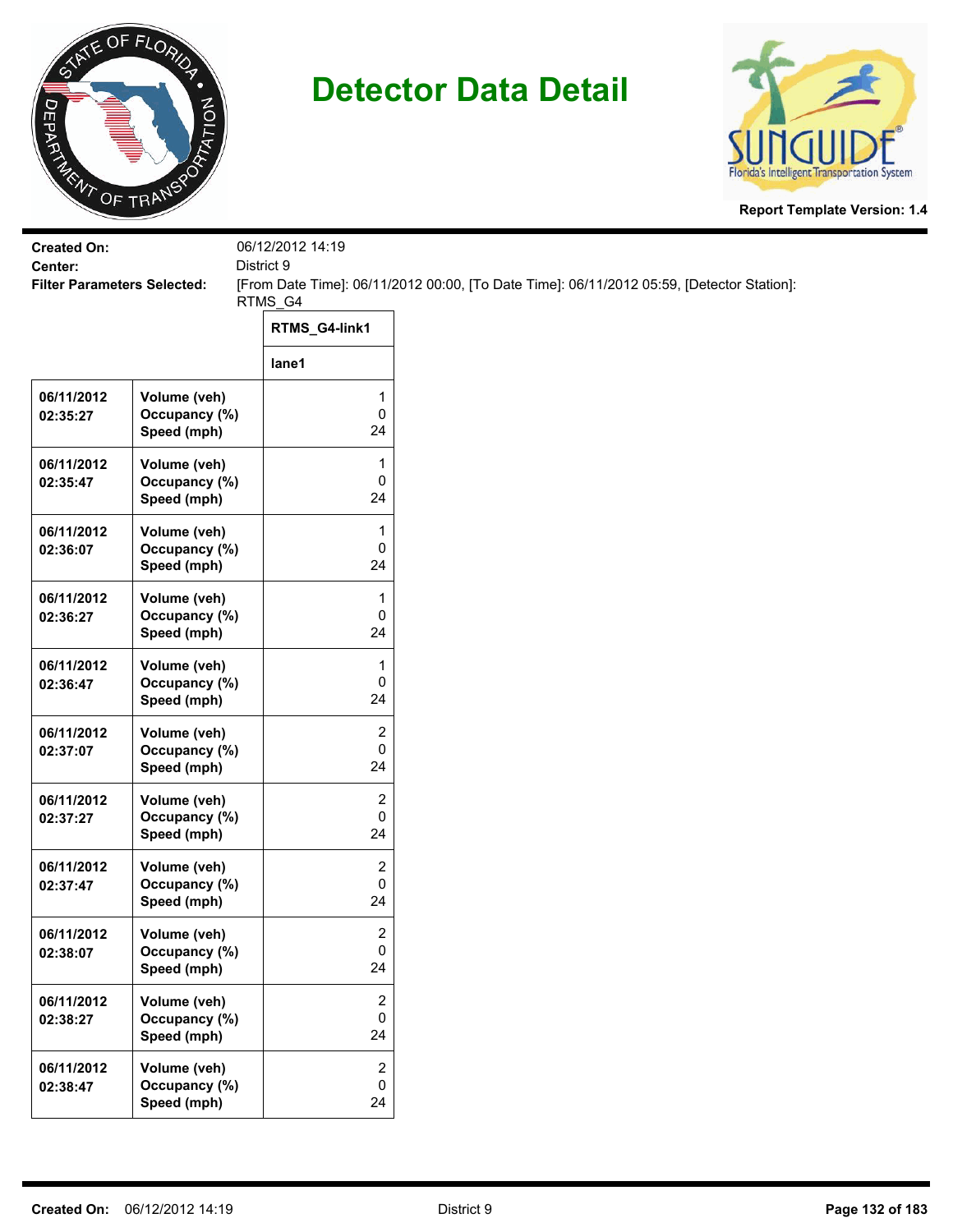



| <b>Created On:</b>                            |                               | 06/12/2012 14:19<br>District 9 |                                                                                           |
|-----------------------------------------------|-------------------------------|--------------------------------|-------------------------------------------------------------------------------------------|
| Center:<br><b>Filter Parameters Selected:</b> |                               |                                | [From Date Time]: 06/11/2012 00:00, [To Date Time]: 06/11/2012 05:59, [Detector Station]: |
|                                               |                               | RTMS_G4                        |                                                                                           |
|                                               |                               | RTMS_G4-link1                  |                                                                                           |
|                                               |                               | lane1                          |                                                                                           |
| 06/11/2012                                    | Volume (veh)                  | 2                              |                                                                                           |
| 02:39:07                                      | Occupancy (%)<br>Speed (mph)  | $\pmb{0}$<br>24                |                                                                                           |
| 06/11/2012                                    | Volume (veh)                  | 2                              |                                                                                           |
| 02:39:27                                      | Occupancy (%)<br>Speed (mph)  | 0<br>24                        |                                                                                           |
| 06/11/2012                                    | Volume (veh)                  | $\overline{2}$                 |                                                                                           |
| 02:39:47                                      | Occupancy (%)<br>Speed (mph)  | 0<br>24                        |                                                                                           |
| 06/11/2012                                    | Volume (veh)                  | 2                              |                                                                                           |
| 02:40:07                                      | Occupancy (%)                 | 0                              |                                                                                           |
|                                               | Speed (mph)                   | 24                             |                                                                                           |
| 06/11/2012<br>02:40:27                        | Volume (veh)<br>Occupancy (%) | $\overline{c}$<br>0            |                                                                                           |
|                                               | Speed (mph)                   | 24                             |                                                                                           |
| 06/11/2012                                    | Volume (veh)                  | $\overline{\mathbf{c}}$        |                                                                                           |
| 02:40:47                                      | Occupancy (%)<br>Speed (mph)  | $\mathbf 0$<br>24              |                                                                                           |
| 06/11/2012                                    | Volume (veh)                  | 2                              |                                                                                           |
| 02:41:07                                      | Occupancy (%)<br>Speed (mph)  | 0<br>24                        |                                                                                           |
| 06/11/2012                                    | Volume (veh)                  | 2                              |                                                                                           |
| 02:41:27                                      | Occupancy (%)<br>Speed (mph)  | 0<br>24                        |                                                                                           |
| 06/11/2012                                    | Volume (veh)                  | 2                              |                                                                                           |
| 02:41:47                                      | Occupancy (%)<br>Speed (mph)  | $\mathbf 0$<br>24              |                                                                                           |
| 06/11/2012                                    | Volume (veh)                  | $\mathbf{1}$                   |                                                                                           |
| 02:42:07                                      | Occupancy (%)<br>Speed (mph)  | $\mathsf 0$<br>24              |                                                                                           |
| 06/11/2012                                    | Volume (veh)                  | $\mathbf{1}$                   |                                                                                           |
| 02:42:27                                      | Occupancy (%)<br>Speed (mph)  | $\mathbf 0$<br>24              |                                                                                           |
|                                               |                               |                                |                                                                                           |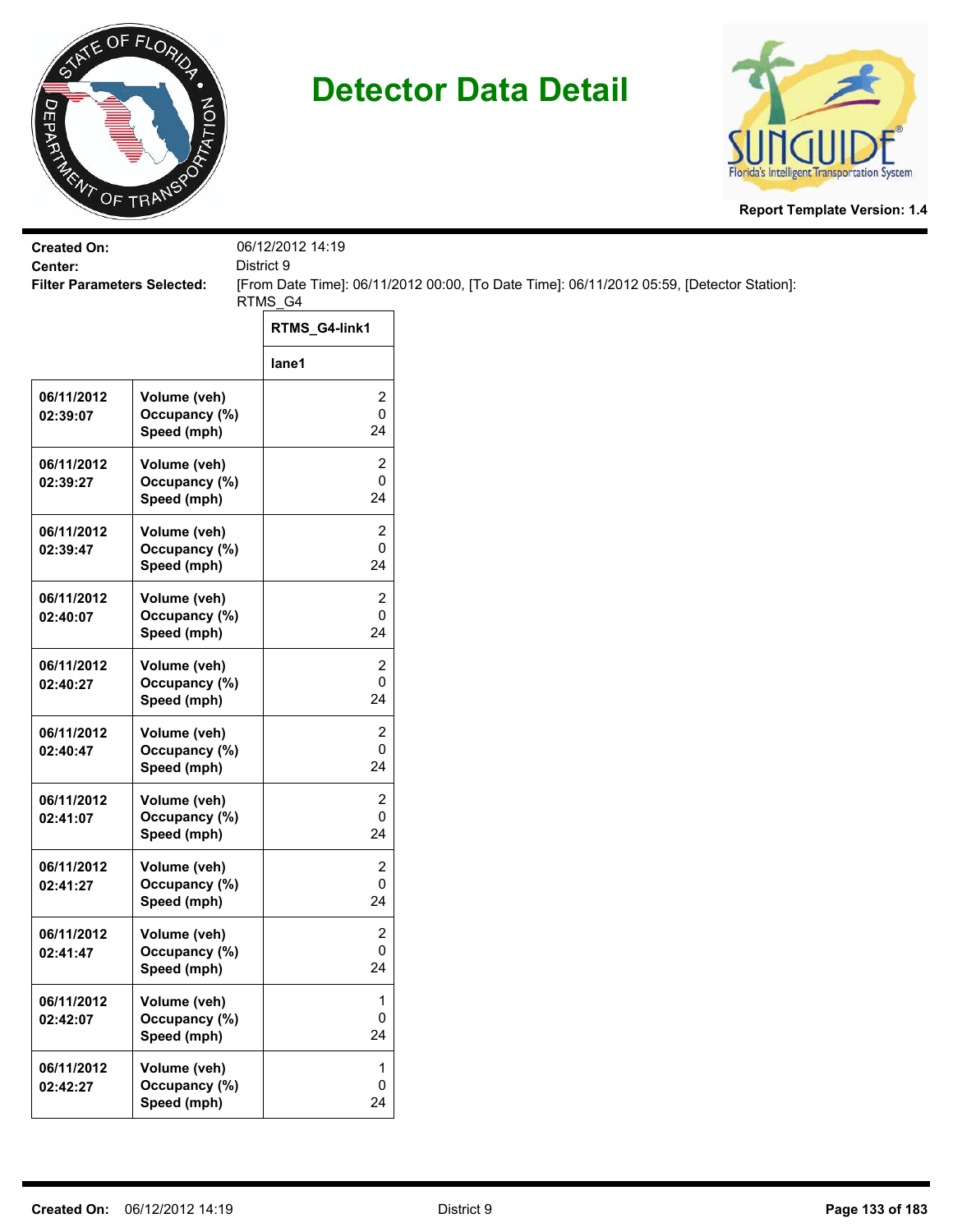



| <b>Created On:</b>                            |                               | 06/12/2012 14:19  |                                                                                           |
|-----------------------------------------------|-------------------------------|-------------------|-------------------------------------------------------------------------------------------|
| Center:<br><b>Filter Parameters Selected:</b> |                               | District 9        | [From Date Time]: 06/11/2012 00:00, [To Date Time]: 06/11/2012 05:59, [Detector Station]: |
|                                               |                               | RTMS_G4           |                                                                                           |
|                                               |                               | RTMS_G4-link1     |                                                                                           |
|                                               |                               | lane1             |                                                                                           |
| 06/11/2012<br>02:42:47                        | Volume (veh)<br>Occupancy (%) | 1<br>$\mathsf 0$  |                                                                                           |
|                                               | Speed (mph)                   | 24                |                                                                                           |
| 06/11/2012                                    | Volume (veh)                  | 1                 |                                                                                           |
| 02:43:07                                      | Occupancy (%)<br>Speed (mph)  | 0<br>24           |                                                                                           |
| 06/11/2012                                    | Volume (veh)                  | 1                 |                                                                                           |
| 02:43:27                                      | Occupancy (%)                 | 0                 |                                                                                           |
|                                               | Speed (mph)                   | 24                |                                                                                           |
| 06/11/2012                                    | Volume (veh)                  | 1                 |                                                                                           |
| 02:43:47                                      | Occupancy (%)<br>Speed (mph)  | 0<br>24           |                                                                                           |
|                                               |                               |                   |                                                                                           |
| 06/11/2012<br>02:44:07                        | Volume (veh)<br>Occupancy (%) | 1<br>0            |                                                                                           |
|                                               | Speed (mph)                   | 24                |                                                                                           |
| 06/11/2012                                    | Volume (veh)                  | 1                 |                                                                                           |
| 02:44:27                                      | Occupancy (%)                 | $\mathsf 0$       |                                                                                           |
|                                               | Speed (mph)                   | 24                |                                                                                           |
| 06/11/2012                                    | Volume (veh)<br>Occupancy (%) | 1<br>0            |                                                                                           |
| 02:44:47                                      | Speed (mph)                   | 24                |                                                                                           |
| 06/11/2012                                    | Volume (veh)                  | 1                 |                                                                                           |
| 02:45:07                                      | Occupancy (%)                 | 0                 |                                                                                           |
|                                               | Speed (mph)                   | 24                |                                                                                           |
| 06/11/2012                                    | Volume (veh)                  | 1                 |                                                                                           |
| 02:45:27                                      | Occupancy (%)<br>Speed (mph)  | $\mathbf 0$<br>24 |                                                                                           |
|                                               |                               |                   |                                                                                           |
| 06/11/2012<br>02:45:47                        | Volume (veh)<br>Occupancy (%) | 1<br>$\mathsf 0$  |                                                                                           |
|                                               | Speed (mph)                   | 24                |                                                                                           |
| 06/11/2012                                    | Volume (veh)                  | $\mathbf{1}$      |                                                                                           |
| 02:46:07                                      | Occupancy (%)                 | $\mathbf 0$       |                                                                                           |
|                                               | Speed (mph)                   | 24                |                                                                                           |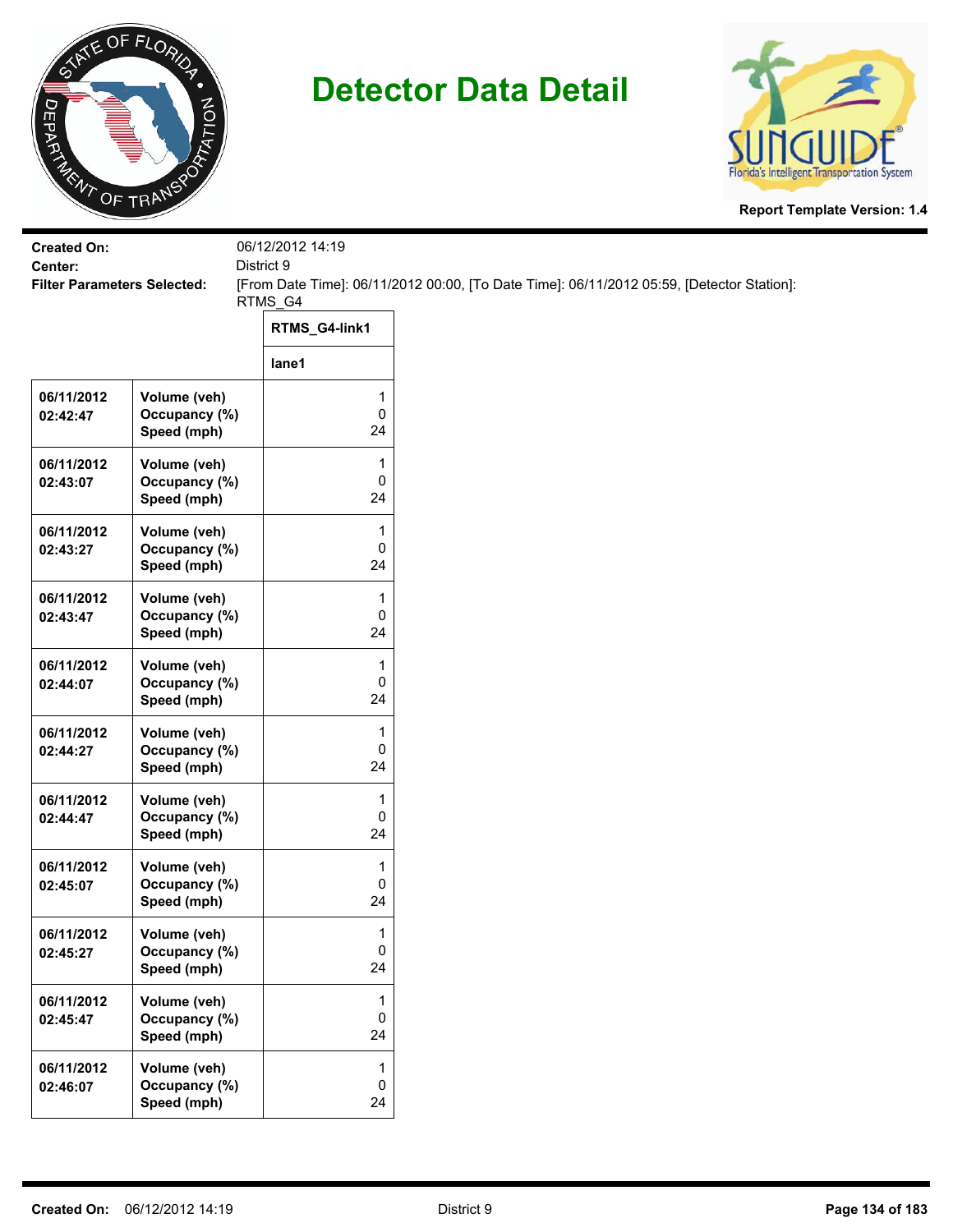



| <b>Created On:</b>                            |               | 06/12/2012 14:19 |                                                                                           |
|-----------------------------------------------|---------------|------------------|-------------------------------------------------------------------------------------------|
| Center:<br><b>Filter Parameters Selected:</b> |               | District 9       | [From Date Time]: 06/11/2012 00:00, [To Date Time]: 06/11/2012 05:59, [Detector Station]: |
|                                               |               | RTMS_G4          |                                                                                           |
|                                               |               | RTMS_G4-link1    |                                                                                           |
|                                               |               | lane1            |                                                                                           |
| 06/11/2012                                    | Volume (veh)  | 1                |                                                                                           |
| 02:46:27                                      | Occupancy (%) | $\pmb{0}$        |                                                                                           |
|                                               | Speed (mph)   | 24               |                                                                                           |
| 06/11/2012                                    | Volume (veh)  | 1                |                                                                                           |
| 02:46:47                                      | Occupancy (%) | 0<br>24          |                                                                                           |
|                                               | Speed (mph)   |                  |                                                                                           |
| 06/11/2012                                    | Volume (veh)  | 3                |                                                                                           |
| 02:47:07                                      | Occupancy (%) | 0<br>24          |                                                                                           |
|                                               | Speed (mph)   |                  |                                                                                           |
| 06/11/2012                                    | Volume (veh)  | 3                |                                                                                           |
| 02:47:27                                      | Occupancy (%) | 0                |                                                                                           |
|                                               | Speed (mph)   | 24               |                                                                                           |
| 06/11/2012                                    | Volume (veh)  | 3                |                                                                                           |
| 02:47:47                                      | Occupancy (%) | 0                |                                                                                           |
|                                               | Speed (mph)   | 24               |                                                                                           |
| 06/11/2012                                    | Volume (veh)  | 3                |                                                                                           |
| 02:48:07                                      | Occupancy (%) | $\pmb{0}$        |                                                                                           |
|                                               | Speed (mph)   | 24               |                                                                                           |
| 06/11/2012                                    | Volume (veh)  | 3                |                                                                                           |
| 02:48:27                                      | Occupancy (%) | 0                |                                                                                           |
|                                               | Speed (mph)   | 24               |                                                                                           |
| 06/11/2012                                    | Volume (veh)  | 3                |                                                                                           |
| 02:48:47                                      | Occupancy (%) | 0                |                                                                                           |
|                                               | Speed (mph)   | 24               |                                                                                           |
| 06/11/2012                                    | Volume (veh)  | 3                |                                                                                           |
| 02:49:07                                      | Occupancy (%) | 0                |                                                                                           |
|                                               | Speed (mph)   | 24               |                                                                                           |
| 06/11/2012                                    | Volume (veh)  | 3                |                                                                                           |
| 02:49:27                                      | Occupancy (%) | $\mathbf 0$      |                                                                                           |
|                                               | Speed (mph)   | 24               |                                                                                           |
| 06/11/2012                                    | Volume (veh)  | 3                |                                                                                           |
| 02:49:47                                      | Occupancy (%) | $\pmb{0}$        |                                                                                           |
|                                               | Speed (mph)   | 24               |                                                                                           |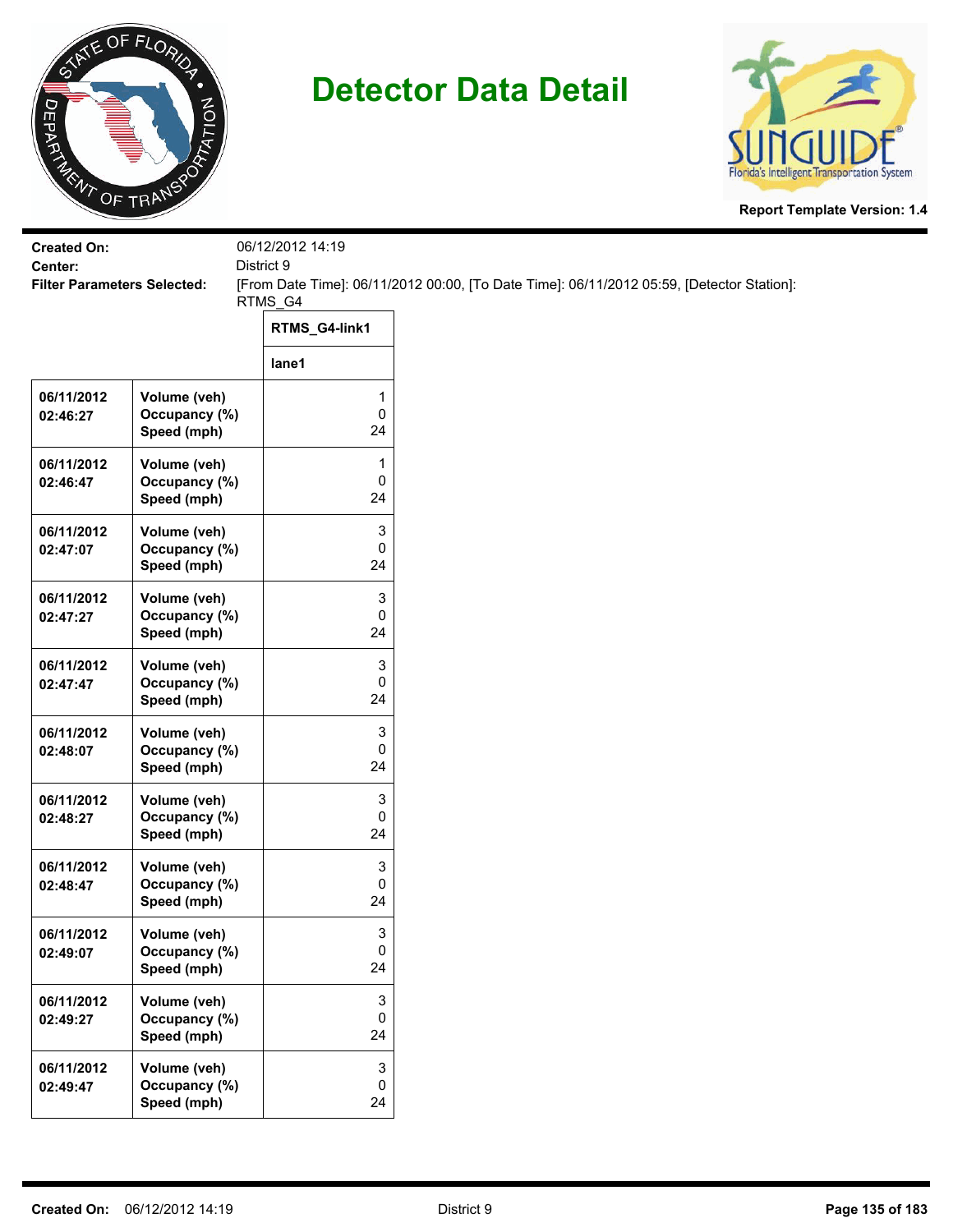



| <b>Created On:</b><br>Center:      |                                              | 06/12/2012 14:19<br>District 9     |                                                                                           |
|------------------------------------|----------------------------------------------|------------------------------------|-------------------------------------------------------------------------------------------|
| <b>Filter Parameters Selected:</b> |                                              | RTMS_G4                            | [From Date Time]: 06/11/2012 00:00, [To Date Time]: 06/11/2012 05:59, [Detector Station]: |
|                                    |                                              | RTMS_G4-link1                      |                                                                                           |
|                                    |                                              | lane1                              |                                                                                           |
| 06/11/2012<br>02:50:07             | Volume (veh)<br>Occupancy (%)<br>Speed (mph) | 3<br>0<br>24                       |                                                                                           |
| 06/11/2012<br>02:50:27             | Volume (veh)<br>Occupancy (%)<br>Speed (mph) | 3<br>0<br>24                       |                                                                                           |
| 06/11/2012<br>02:50:47             | Volume (veh)<br>Occupancy (%)<br>Speed (mph) | 3<br>0<br>24                       |                                                                                           |
| 06/11/2012<br>02:51:07             | Volume (veh)<br>Occupancy (%)<br>Speed (mph) | 3<br>0<br>24                       |                                                                                           |
| 06/11/2012<br>02:51:27             | Volume (veh)<br>Occupancy (%)<br>Speed (mph) | 3<br>0<br>24                       |                                                                                           |
| 06/11/2012<br>02:51:47             | Volume (veh)<br>Occupancy (%)<br>Speed (mph) | 3<br>0<br>24                       |                                                                                           |
| 06/11/2012<br>02:52:07             | Volume (veh)<br>Occupancy (%)<br>Speed (mph) | 2<br>0<br>23                       |                                                                                           |
| 06/11/2012<br>02:52:27             | Volume (veh)<br>Occupancy (%)<br>Speed (mph) | 2<br>0<br>23                       |                                                                                           |
| 06/11/2012<br>02:52:47             | Volume (veh)<br>Occupancy (%)<br>Speed (mph) | $\overline{\mathbf{c}}$<br>0<br>23 |                                                                                           |
| 06/11/2012<br>02:53:07             | Volume (veh)<br>Occupancy (%)<br>Speed (mph) | 2<br>0<br>23                       |                                                                                           |
| 06/11/2012<br>02:53:27             | Volume (veh)<br>Occupancy (%)<br>Speed (mph) | 2<br>0<br>23                       |                                                                                           |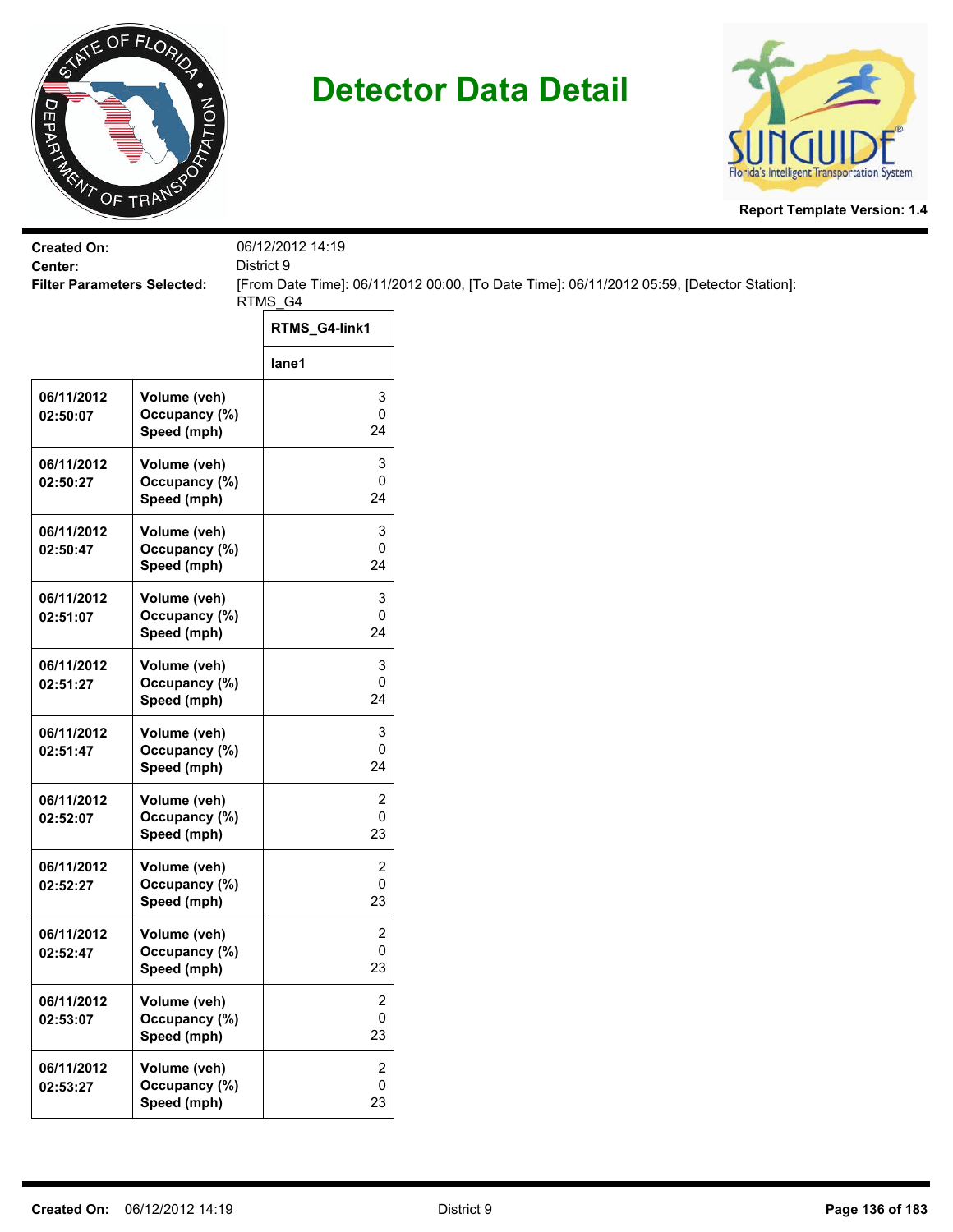



| <b>Filter Parameters Selected:</b>           |                                      | [From Date Time]: 06/11/2012 00:00, [To Date Time]: 06/11/2012 05:59, [Detector Station]: |
|----------------------------------------------|--------------------------------------|-------------------------------------------------------------------------------------------|
|                                              | RTMS_G4-link1                        |                                                                                           |
|                                              | lane1                                |                                                                                           |
| Volume (veh)<br>Occupancy (%)<br>Speed (mph) | 2<br>0<br>23                         |                                                                                           |
| Volume (veh)<br>Occupancy (%)<br>Speed (mph) | 2<br>0<br>23                         |                                                                                           |
| Volume (veh)<br>Occupancy (%)<br>Speed (mph) | 2<br>0<br>23                         |                                                                                           |
| Volume (veh)<br>Occupancy (%)<br>Speed (mph) | 2<br>0<br>23                         |                                                                                           |
| Volume (veh)<br>Occupancy (%)<br>Speed (mph) | $\overline{c}$<br>0<br>23            |                                                                                           |
| Volume (veh)<br>Occupancy (%)<br>Speed (mph) | 2<br>0<br>23                         |                                                                                           |
| Volume (veh)<br>Occupancy (%)<br>Speed (mph) | 2<br>0<br>23                         |                                                                                           |
| Volume (veh)<br>Occupancy (%)<br>Speed (mph) | 2<br>0<br>23                         |                                                                                           |
| Volume (veh)<br>Occupancy (%)<br>Speed (mph) | $\overline{\mathbf{c}}$<br>0<br>23   |                                                                                           |
| Volume (veh)<br>Occupancy (%)<br>Speed (mph) | $\boldsymbol{2}$<br>0<br>23          |                                                                                           |
| Volume (veh)<br>Occupancy (%)<br>Speed (mph) | $\ensuremath{\mathsf{3}}$<br>0<br>22 |                                                                                           |
|                                              |                                      | 06/12/2012 14:19<br>District 9<br>RTMS_G4                                                 |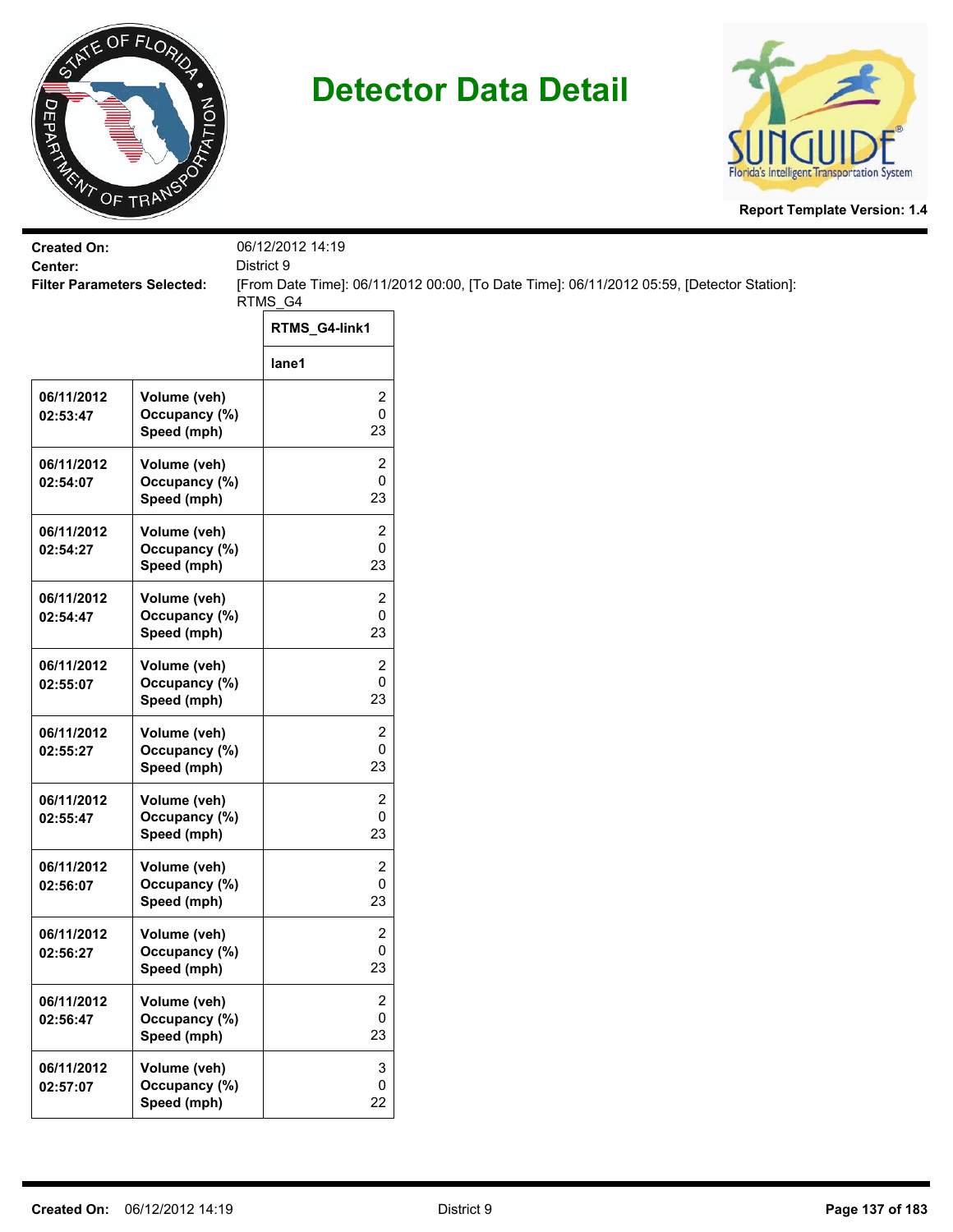



| <b>Created On:</b><br>Center:      |                                              | 06/12/2012 14:19<br>District 9 |                                                                                           |
|------------------------------------|----------------------------------------------|--------------------------------|-------------------------------------------------------------------------------------------|
| <b>Filter Parameters Selected:</b> |                                              |                                | [From Date Time]: 06/11/2012 00:00, [To Date Time]: 06/11/2012 05:59, [Detector Station]: |
|                                    |                                              | RTMS_G4<br>RTMS_G4-link1       |                                                                                           |
|                                    |                                              | lane1                          |                                                                                           |
|                                    |                                              |                                |                                                                                           |
| 06/11/2012<br>02:57:27             | Volume (veh)<br>Occupancy (%)<br>Speed (mph) | 3<br>0<br>22                   |                                                                                           |
| 06/11/2012<br>02:57:47             | Volume (veh)<br>Occupancy (%)<br>Speed (mph) | 3<br>0<br>22                   |                                                                                           |
| 06/11/2012<br>02:58:07             | Volume (veh)<br>Occupancy (%)<br>Speed (mph) | 3<br>0<br>22                   |                                                                                           |
| 06/11/2012<br>02:58:27             | Volume (veh)<br>Occupancy (%)<br>Speed (mph) | 3<br>0<br>22                   |                                                                                           |
| 06/11/2012<br>02:58:47             | Volume (veh)<br>Occupancy (%)<br>Speed (mph) | 3<br>0<br>22                   |                                                                                           |
| 06/11/2012<br>02:59:07             | Volume (veh)<br>Occupancy (%)<br>Speed (mph) | 3<br>0<br>22                   |                                                                                           |
| 06/11/2012<br>02:59:27             | Volume (veh)<br>Occupancy (%)<br>Speed (mph) | 3<br>0<br>22                   |                                                                                           |
| 06/11/2012<br>02:59:47             | Volume (veh)<br>Occupancy (%)<br>Speed (mph) | 3<br>0<br>22                   |                                                                                           |
| 06/11/2012<br>03:00:07             | Volume (veh)<br>Occupancy (%)<br>Speed (mph) | 3<br>0<br>22                   |                                                                                           |
| 06/11/2012<br>03:00:27             | Volume (veh)<br>Occupancy (%)<br>Speed (mph) | 3<br>0<br>22                   |                                                                                           |
| 06/11/2012<br>03:00:47             | Volume (veh)<br>Occupancy (%)<br>Speed (mph) | 3<br>0<br>22                   |                                                                                           |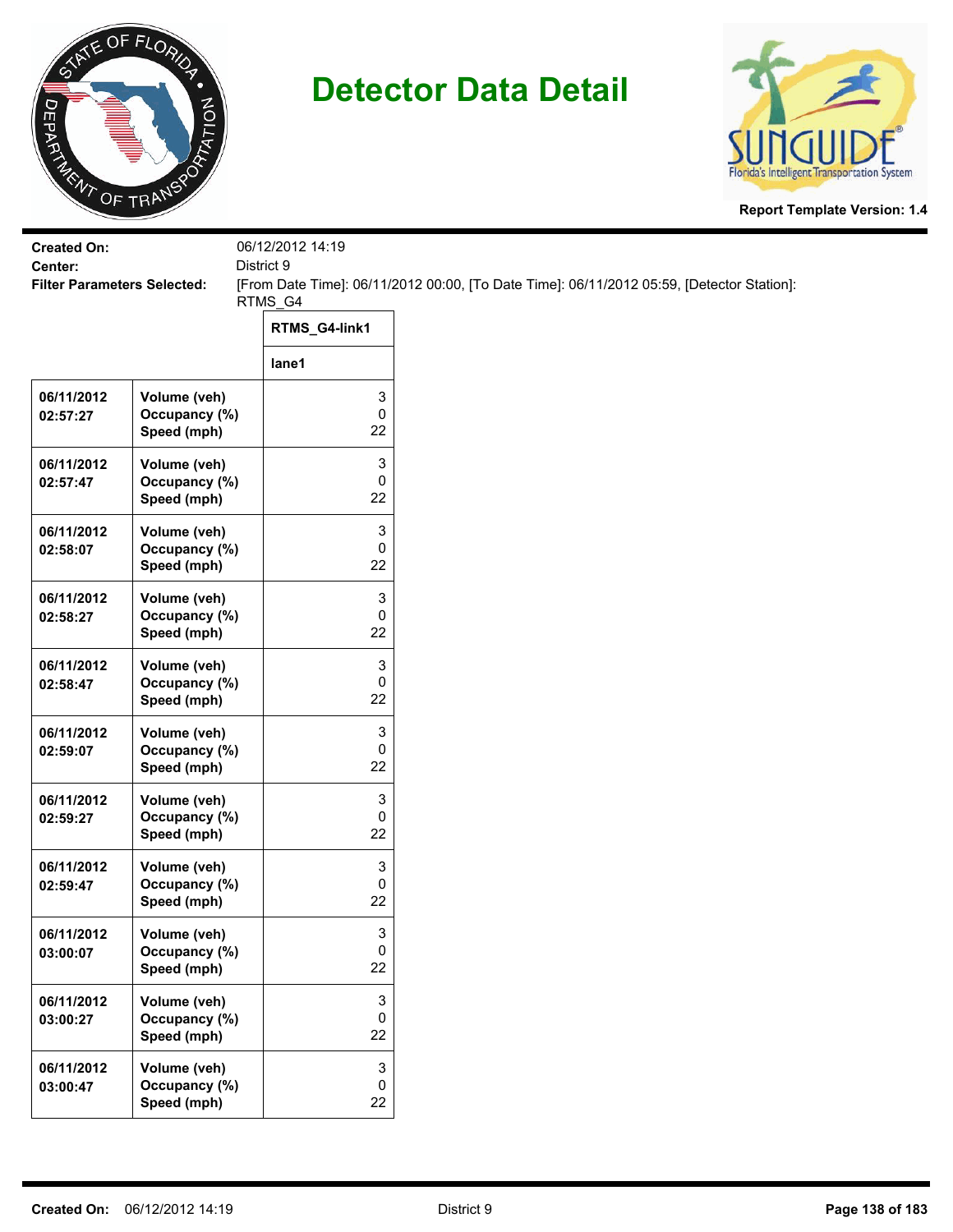



| <b>Created On:</b><br>Center:      |                                              | 06/12/2012 14:19<br>District 9 |                                                                                           |
|------------------------------------|----------------------------------------------|--------------------------------|-------------------------------------------------------------------------------------------|
| <b>Filter Parameters Selected:</b> |                                              | RTMS_G4                        | [From Date Time]: 06/11/2012 00:00, [To Date Time]: 06/11/2012 05:59, [Detector Station]: |
|                                    |                                              | RTMS_G4-link1                  |                                                                                           |
|                                    |                                              | lane1                          |                                                                                           |
| 06/11/2012<br>03:01:07             | Volume (veh)<br>Occupancy (%)<br>Speed (mph) | 3<br>0<br>22                   |                                                                                           |
| 06/11/2012<br>03:01:27             | Volume (veh)<br>Occupancy (%)<br>Speed (mph) | 3<br>0<br>22                   |                                                                                           |
| 06/11/2012<br>03:01:47             | Volume (veh)<br>Occupancy (%)<br>Speed (mph) | 3<br>0<br>22                   |                                                                                           |
| 06/11/2012<br>03:02:07             | Volume (veh)<br>Occupancy (%)<br>Speed (mph) | 3<br>0<br>22                   |                                                                                           |
| 06/11/2012<br>03:02:27             | Volume (veh)<br>Occupancy (%)<br>Speed (mph) | 3<br>0<br>22                   |                                                                                           |
| 06/11/2012<br>03:02:47             | Volume (veh)<br>Occupancy (%)<br>Speed (mph) | 3<br>0<br>22                   |                                                                                           |
| 06/11/2012<br>03:03:07             | Volume (veh)<br>Occupancy (%)<br>Speed (mph) | 3<br>0<br>22                   |                                                                                           |
| 06/11/2012<br>03:03:27             | Volume (veh)<br>Occupancy (%)<br>Speed (mph) | 3<br>0<br>22                   |                                                                                           |
| 06/11/2012<br>03:03:47             | Volume (veh)<br>Occupancy (%)<br>Speed (mph) | 3<br>0<br>22                   |                                                                                           |
| 06/11/2012<br>03:04:07             | Volume (veh)<br>Occupancy (%)<br>Speed (mph) | 3<br>0<br>22                   |                                                                                           |
| 06/11/2012<br>03:04:27             | Volume (veh)<br>Occupancy (%)<br>Speed (mph) | 3<br>0<br>22                   |                                                                                           |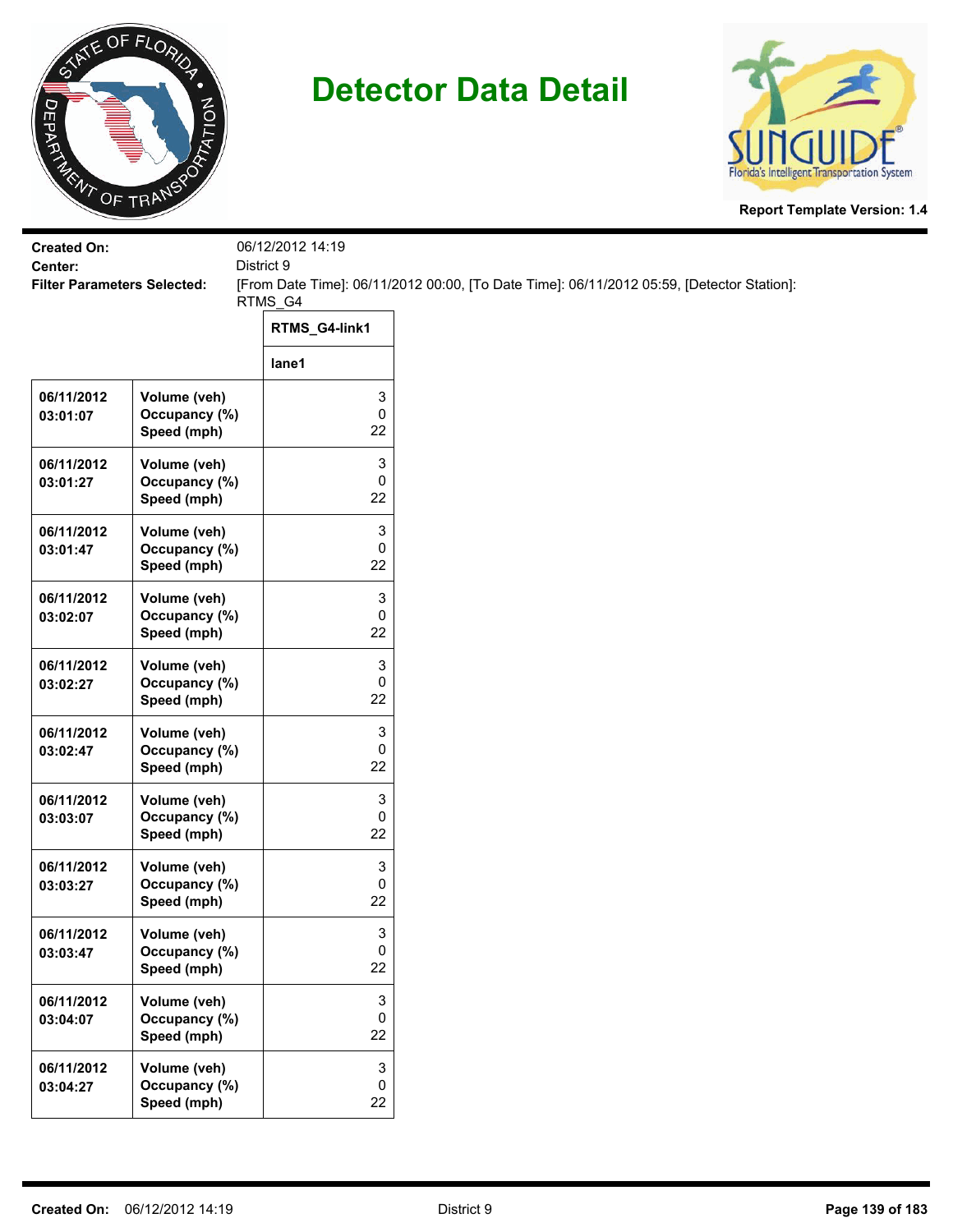



| <b>Created On:</b><br>Center:      |                                              | 06/12/2012 14:19<br>District 9 |                                                                                           |
|------------------------------------|----------------------------------------------|--------------------------------|-------------------------------------------------------------------------------------------|
| <b>Filter Parameters Selected:</b> |                                              |                                | [From Date Time]: 06/11/2012 00:00, [To Date Time]: 06/11/2012 05:59, [Detector Station]: |
|                                    |                                              | RTMS_G4<br>RTMS_G4-link1       |                                                                                           |
|                                    |                                              | lane1                          |                                                                                           |
| 06/11/2012                         |                                              | 3                              |                                                                                           |
| 03:04:47                           | Volume (veh)<br>Occupancy (%)<br>Speed (mph) | 0<br>22                        |                                                                                           |
| 06/11/2012<br>03:05:08             | Volume (veh)<br>Occupancy (%)<br>Speed (mph) | 3<br>0<br>22                   |                                                                                           |
| 06/11/2012<br>03:05:28             | Volume (veh)<br>Occupancy (%)<br>Speed (mph) | 3<br>0<br>22                   |                                                                                           |
| 06/11/2012<br>03:05:48             | Volume (veh)<br>Occupancy (%)<br>Speed (mph) | 3<br>0<br>22                   |                                                                                           |
| 06/11/2012<br>03:06:08             | Volume (veh)<br>Occupancy (%)<br>Speed (mph) | 3<br>0<br>22                   |                                                                                           |
| 06/11/2012<br>03:06:28             | Volume (veh)<br>Occupancy (%)<br>Speed (mph) | 3<br>0<br>22                   |                                                                                           |
| 06/11/2012<br>03:06:48             | Volume (veh)<br>Occupancy (%)<br>Speed (mph) | 3<br>0<br>22                   |                                                                                           |
| 06/11/2012<br>03:07:08             | Volume (veh)<br>Occupancy (%)<br>Speed (mph) | 4<br>0<br>22                   |                                                                                           |
| 06/11/2012<br>03:07:28             | Volume (veh)<br>Occupancy (%)<br>Speed (mph) | 4<br>0<br>22                   |                                                                                           |
| 06/11/2012<br>03:07:48             | Volume (veh)<br>Occupancy (%)<br>Speed (mph) | 4<br>0<br>22                   |                                                                                           |
| 06/11/2012<br>03:08:08             | Volume (veh)<br>Occupancy (%)<br>Speed (mph) | 4<br>0<br>22                   |                                                                                           |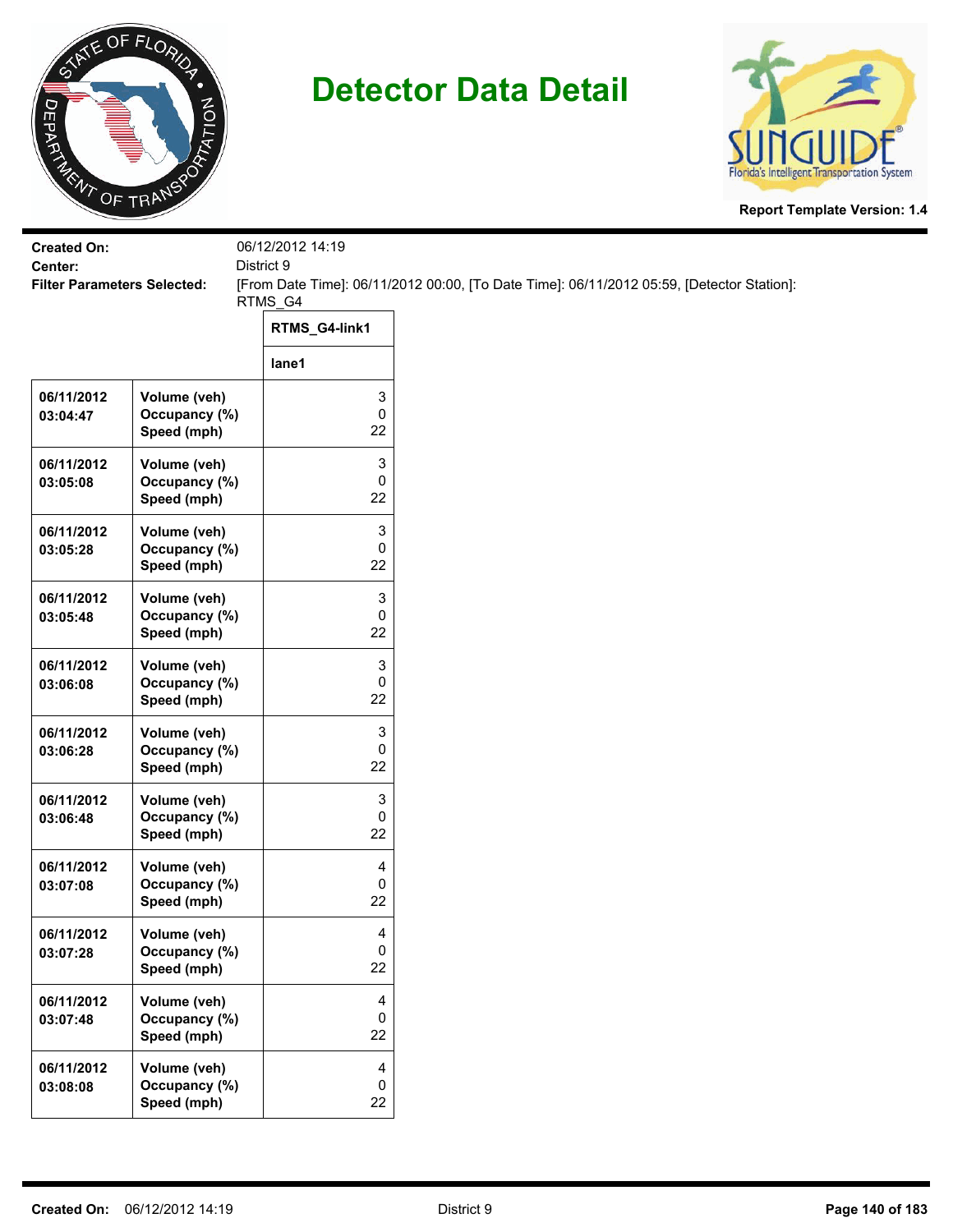



| <b>Created On:</b>                            |                                              | 06/12/2012 14:19       |                                                                                           |
|-----------------------------------------------|----------------------------------------------|------------------------|-------------------------------------------------------------------------------------------|
| Center:<br><b>Filter Parameters Selected:</b> |                                              | District 9             | [From Date Time]: 06/11/2012 00:00, [To Date Time]: 06/11/2012 05:59, [Detector Station]: |
|                                               |                                              | RTMS_G4                |                                                                                           |
|                                               |                                              | RTMS_G4-link1          |                                                                                           |
|                                               |                                              | lane1                  |                                                                                           |
| 06/11/2012<br>03:08:28                        | Volume (veh)<br>Occupancy (%)<br>Speed (mph) | 4<br>$\pmb{0}$<br>22   |                                                                                           |
| 06/11/2012<br>03:08:48                        | Volume (veh)<br>Occupancy (%)<br>Speed (mph) | 4<br>0<br>22           |                                                                                           |
| 06/11/2012<br>03:09:08                        | Volume (veh)<br>Occupancy (%)<br>Speed (mph) | 4<br>0<br>22           |                                                                                           |
| 06/11/2012<br>03:09:28                        | Volume (veh)<br>Occupancy (%)<br>Speed (mph) | 4<br>$\mathbf 0$<br>22 |                                                                                           |
| 06/11/2012<br>03:09:48                        | Volume (veh)<br>Occupancy (%)<br>Speed (mph) | 4<br>0<br>22           |                                                                                           |
| 06/11/2012<br>03:10:08                        | Volume (veh)<br>Occupancy (%)<br>Speed (mph) | 4<br>$\pmb{0}$<br>22   |                                                                                           |
| 06/11/2012<br>03:10:28                        | Volume (veh)<br>Occupancy (%)<br>Speed (mph) | 4<br>0<br>22           |                                                                                           |
| 06/11/2012<br>03:10:48                        | Volume (veh)<br>Occupancy (%)<br>Speed (mph) | 4<br>0<br>22           |                                                                                           |
| 06/11/2012<br>03:11:08                        | Volume (veh)<br>Occupancy (%)<br>Speed (mph) | 4<br>$\mathsf 0$<br>22 |                                                                                           |
| 06/11/2012<br>03:11:28                        | Volume (veh)<br>Occupancy (%)<br>Speed (mph) | 4<br>$\mathbf 0$<br>22 |                                                                                           |
| 06/11/2012<br>03:11:48                        | Volume (veh)<br>Occupancy (%)<br>Speed (mph) | 4<br>$\mathbf 0$<br>22 |                                                                                           |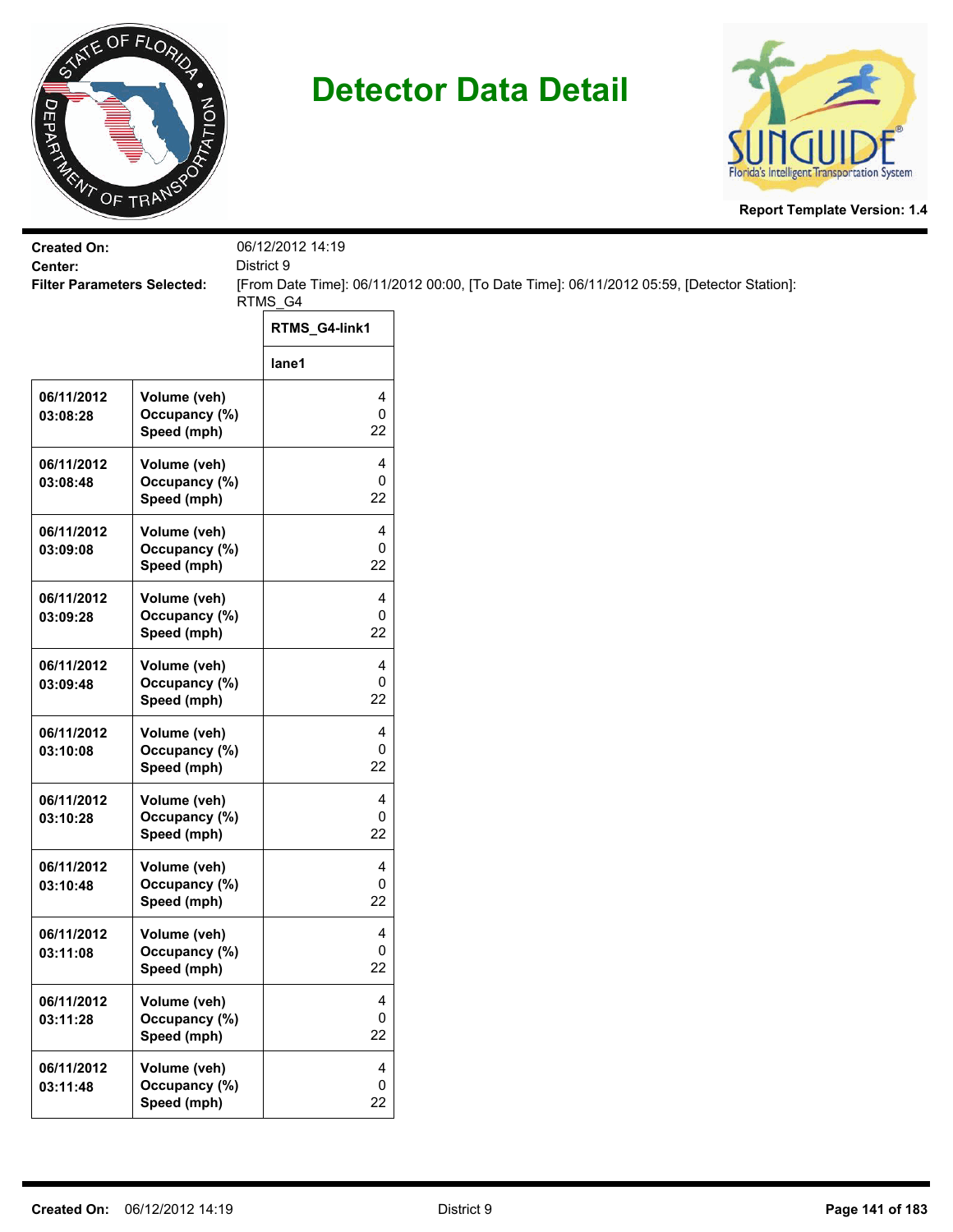



| <b>Created On:</b><br>Center:      |                                              | 06/12/2012 14:19<br>District 9    |                                                                                           |
|------------------------------------|----------------------------------------------|-----------------------------------|-------------------------------------------------------------------------------------------|
| <b>Filter Parameters Selected:</b> |                                              |                                   | [From Date Time]: 06/11/2012 00:00, [To Date Time]: 06/11/2012 05:59, [Detector Station]: |
|                                    |                                              | RTMS_G4<br>RTMS_G4-link1          |                                                                                           |
|                                    |                                              | lane1                             |                                                                                           |
| 06/11/2012<br>03:12:08             | Volume (veh)<br>Occupancy (%)<br>Speed (mph) | 2<br>0<br>23                      |                                                                                           |
| 06/11/2012<br>03:12:28             | Volume (veh)<br>Occupancy (%)<br>Speed (mph) | 2<br>0<br>23                      |                                                                                           |
| 06/11/2012<br>03:12:48             | Volume (veh)<br>Occupancy (%)<br>Speed (mph) | 2<br>0<br>23                      |                                                                                           |
| 06/11/2012<br>03:13:08             | Volume (veh)<br>Occupancy (%)<br>Speed (mph) | 2<br>0<br>23                      |                                                                                           |
| 06/11/2012<br>03:13:28             | Volume (veh)<br>Occupancy (%)<br>Speed (mph) | 2<br>0<br>23                      |                                                                                           |
| 06/11/2012<br>03:13:48             | Volume (veh)<br>Occupancy (%)<br>Speed (mph) | 2<br>0<br>23                      |                                                                                           |
| 06/11/2012<br>03:14:08             | Volume (veh)<br>Occupancy (%)<br>Speed (mph) | 2<br>0<br>23                      |                                                                                           |
| 06/11/2012<br>03:14:28             | Volume (veh)<br>Occupancy (%)<br>Speed (mph) | 2<br>0<br>23                      |                                                                                           |
| 06/11/2012<br>03:14:48             | Volume (veh)<br>Occupancy (%)<br>Speed (mph) | 2<br>0<br>23                      |                                                                                           |
| 06/11/2012<br>03:15:08             | Volume (veh)<br>Occupancy (%)<br>Speed (mph) | 2<br>0<br>23                      |                                                                                           |
| 06/11/2012<br>03:15:28             | Volume (veh)<br>Occupancy (%)<br>Speed (mph) | $\overline{2}$<br>$\pmb{0}$<br>23 |                                                                                           |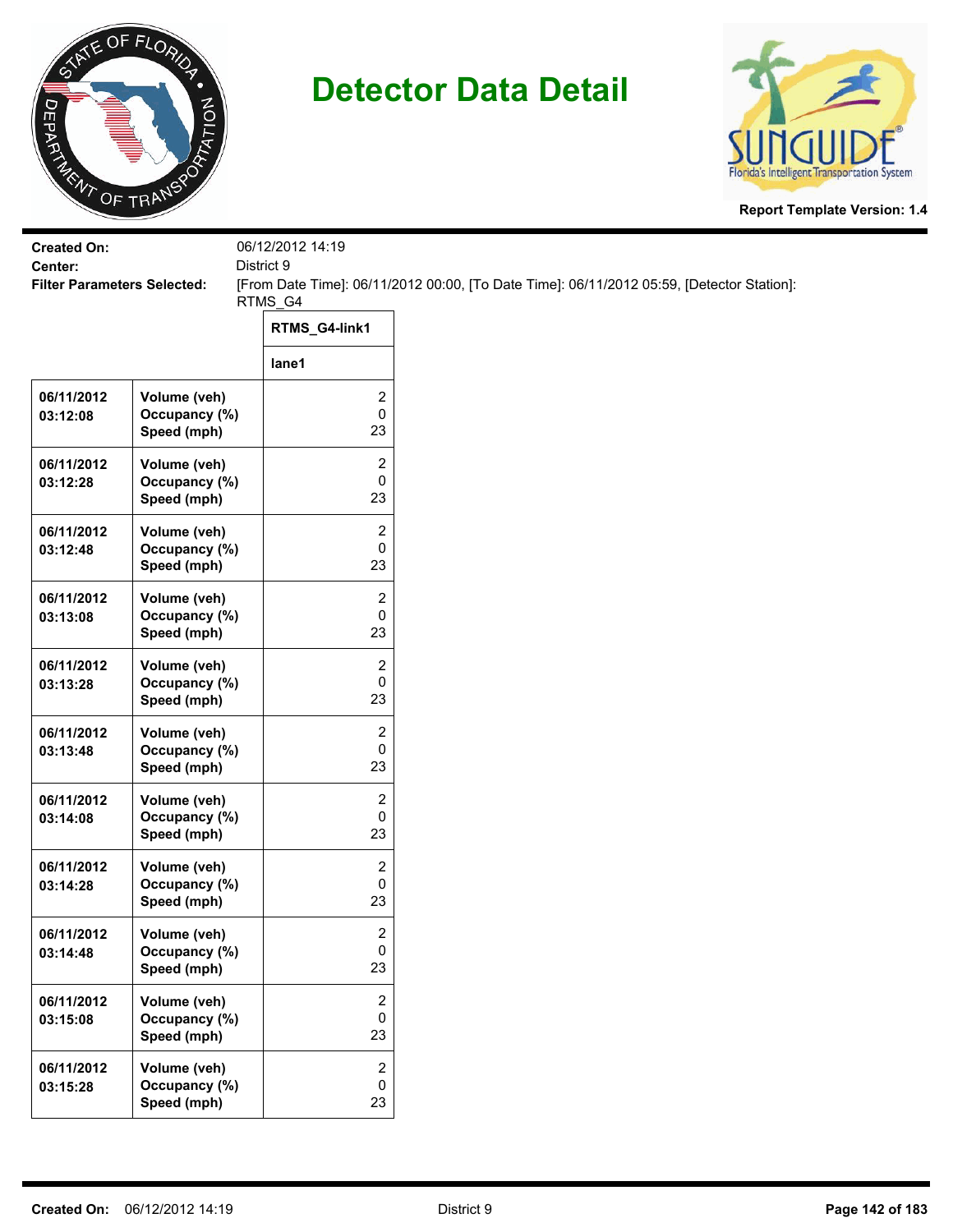



| <b>Created On:</b><br>Center:      |                                              | 06/12/2012 14:19<br>District 9       |                                                                                           |
|------------------------------------|----------------------------------------------|--------------------------------------|-------------------------------------------------------------------------------------------|
| <b>Filter Parameters Selected:</b> |                                              |                                      | [From Date Time]: 06/11/2012 00:00, [To Date Time]: 06/11/2012 05:59, [Detector Station]: |
|                                    |                                              | RTMS_G4                              |                                                                                           |
|                                    |                                              | RTMS_G4-link1                        |                                                                                           |
|                                    |                                              | lane1                                |                                                                                           |
| 06/11/2012<br>03:15:48             | Volume (veh)<br>Occupancy (%)<br>Speed (mph) | 2<br>0<br>23                         |                                                                                           |
| 06/11/2012<br>03:16:08             | Volume (veh)<br>Occupancy (%)<br>Speed (mph) | $\overline{\mathbf{c}}$<br>0<br>23   |                                                                                           |
| 06/11/2012<br>03:16:28             | Volume (veh)<br>Occupancy (%)<br>Speed (mph) | 2<br>0<br>23                         |                                                                                           |
| 06/11/2012<br>03:16:48             | Volume (veh)<br>Occupancy (%)<br>Speed (mph) | 2<br>0<br>23                         |                                                                                           |
| 06/11/2012<br>03:17:08             | Volume (veh)<br>Occupancy (%)<br>Speed (mph) | 3<br>0<br>22                         |                                                                                           |
| 06/11/2012<br>03:17:28             | Volume (veh)<br>Occupancy (%)<br>Speed (mph) | 3<br>0<br>22                         |                                                                                           |
| 06/11/2012<br>03:17:48             | Volume (veh)<br>Occupancy (%)<br>Speed (mph) | 3<br>0<br>22                         |                                                                                           |
| 06/11/2012<br>03:18:08             | Volume (veh)<br>Occupancy (%)<br>Speed (mph) | 3<br>0<br>22                         |                                                                                           |
| 06/11/2012<br>03:18:28             | Volume (veh)<br>Occupancy (%)<br>Speed (mph) | 3<br>0<br>22                         |                                                                                           |
| 06/11/2012<br>03:18:48             | Volume (veh)<br>Occupancy (%)<br>Speed (mph) | 3<br>0<br>22                         |                                                                                           |
| 06/11/2012<br>03:19:08             | Volume (veh)<br>Occupancy (%)<br>Speed (mph) | $\ensuremath{\mathsf{3}}$<br>0<br>22 |                                                                                           |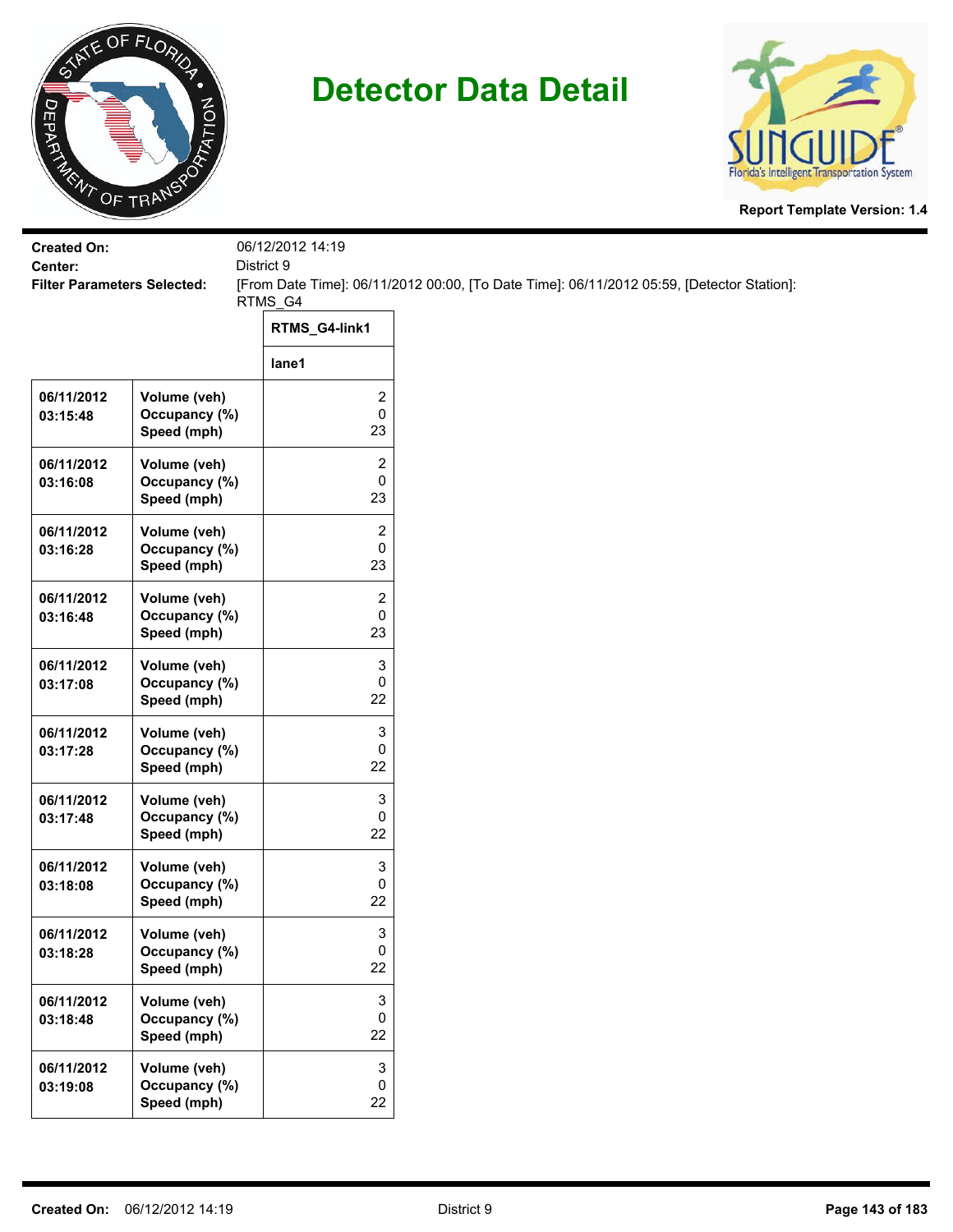



| <b>Created On:</b><br>Center:      |                                              | 06/12/2012 14:19<br>District 9     |                                                                                           |
|------------------------------------|----------------------------------------------|------------------------------------|-------------------------------------------------------------------------------------------|
| <b>Filter Parameters Selected:</b> |                                              |                                    | [From Date Time]: 06/11/2012 00:00, [To Date Time]: 06/11/2012 05:59, [Detector Station]: |
|                                    |                                              | RTMS_G4<br>RTMS_G4-link1           |                                                                                           |
|                                    |                                              | lane1                              |                                                                                           |
| 06/11/2012<br>03:19:28             | Volume (veh)<br>Occupancy (%)<br>Speed (mph) | 3<br>0<br>22                       |                                                                                           |
| 06/11/2012<br>03:19:48             | Volume (veh)<br>Occupancy (%)<br>Speed (mph) | 3<br>0<br>22                       |                                                                                           |
| 06/11/2012<br>03:20:08             | Volume (veh)<br>Occupancy (%)<br>Speed (mph) | 3<br>0<br>22                       |                                                                                           |
| 06/11/2012<br>03:20:28             | Volume (veh)<br>Occupancy (%)<br>Speed (mph) | 3<br>0<br>22                       |                                                                                           |
| 06/11/2012<br>03:20:48             | Volume (veh)<br>Occupancy (%)<br>Speed (mph) | 3<br>0<br>22                       |                                                                                           |
| 06/11/2012<br>03:21:08             | Volume (veh)<br>Occupancy (%)<br>Speed (mph) | 3<br>0<br>22                       |                                                                                           |
| 06/11/2012<br>03:21:28             | Volume (veh)<br>Occupancy (%)<br>Speed (mph) | 3<br>0<br>22                       |                                                                                           |
| 06/11/2012<br>03:21:48             | Volume (veh)<br>Occupancy (%)<br>Speed (mph) | 3<br>0<br>22                       |                                                                                           |
| 06/11/2012<br>03:22:08             | Volume (veh)<br>Occupancy (%)<br>Speed (mph) | $\overline{\mathbf{c}}$<br>0<br>22 |                                                                                           |
| 06/11/2012<br>03:22:28             | Volume (veh)<br>Occupancy (%)<br>Speed (mph) | 2<br>0<br>22                       |                                                                                           |
| 06/11/2012<br>03:22:48             | Volume (veh)<br>Occupancy (%)<br>Speed (mph) | $\overline{2}$<br>0<br>22          |                                                                                           |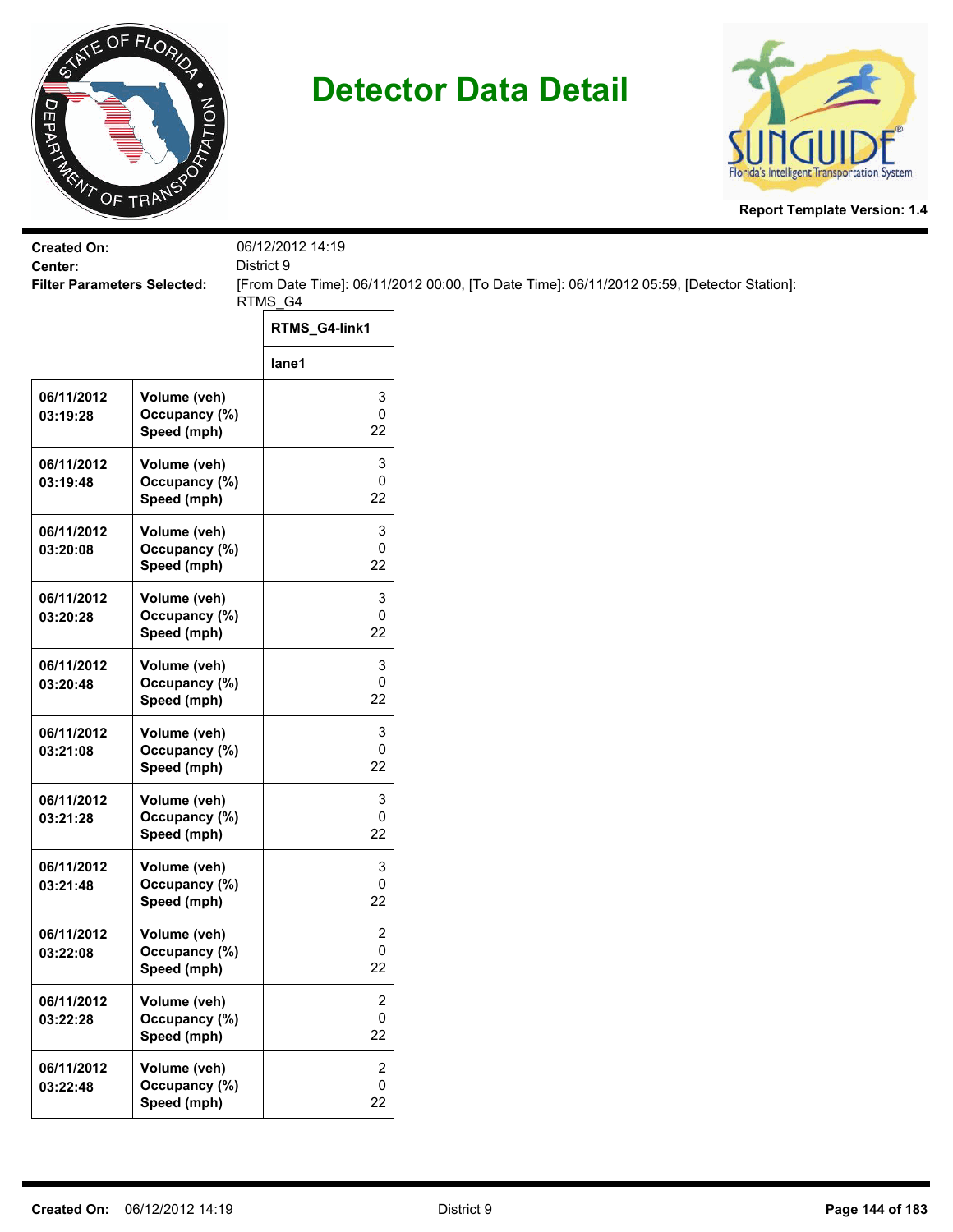



| <b>Created On:</b><br>Center:      |                                              | 06/12/2012 14:19<br>District 9     |                                                                                           |
|------------------------------------|----------------------------------------------|------------------------------------|-------------------------------------------------------------------------------------------|
| <b>Filter Parameters Selected:</b> |                                              |                                    | [From Date Time]: 06/11/2012 00:00, [To Date Time]: 06/11/2012 05:59, [Detector Station]: |
|                                    |                                              | RTMS_G4                            |                                                                                           |
|                                    |                                              | RTMS_G4-link1                      |                                                                                           |
|                                    |                                              | lane1                              |                                                                                           |
| 06/11/2012<br>03:23:08             | Volume (veh)<br>Occupancy (%)<br>Speed (mph) | 2<br>0<br>22                       |                                                                                           |
| 06/11/2012<br>03:23:28             | Volume (veh)<br>Occupancy (%)<br>Speed (mph) | 2<br>0<br>22                       |                                                                                           |
| 06/11/2012<br>03:23:48             | Volume (veh)<br>Occupancy (%)<br>Speed (mph) | 2<br>0<br>22                       |                                                                                           |
| 06/11/2012<br>03:24:08             | Volume (veh)<br>Occupancy (%)<br>Speed (mph) | 2<br>0<br>22                       |                                                                                           |
| 06/11/2012<br>03:24:28             | Volume (veh)<br>Occupancy (%)<br>Speed (mph) | 2<br>0<br>22                       |                                                                                           |
| 06/11/2012<br>03:24:48             | Volume (veh)<br>Occupancy (%)<br>Speed (mph) | 2<br>0<br>22                       |                                                                                           |
| 06/11/2012<br>03:25:08             | Volume (veh)<br>Occupancy (%)<br>Speed (mph) | 2<br>0<br>22                       |                                                                                           |
| 06/11/2012<br>03:25:28             | Volume (veh)<br>Occupancy (%)<br>Speed (mph) | 2<br>0<br>22                       |                                                                                           |
| 06/11/2012<br>03:25:48             | Volume (veh)<br>Occupancy (%)<br>Speed (mph) | $\overline{\mathbf{c}}$<br>0<br>22 |                                                                                           |
| 06/11/2012<br>03:26:08             | Volume (veh)<br>Occupancy (%)<br>Speed (mph) | 2<br>0<br>22                       |                                                                                           |
| 06/11/2012<br>03:26:28             | Volume (veh)<br>Occupancy (%)<br>Speed (mph) | $\overline{2}$<br>0<br>22          |                                                                                           |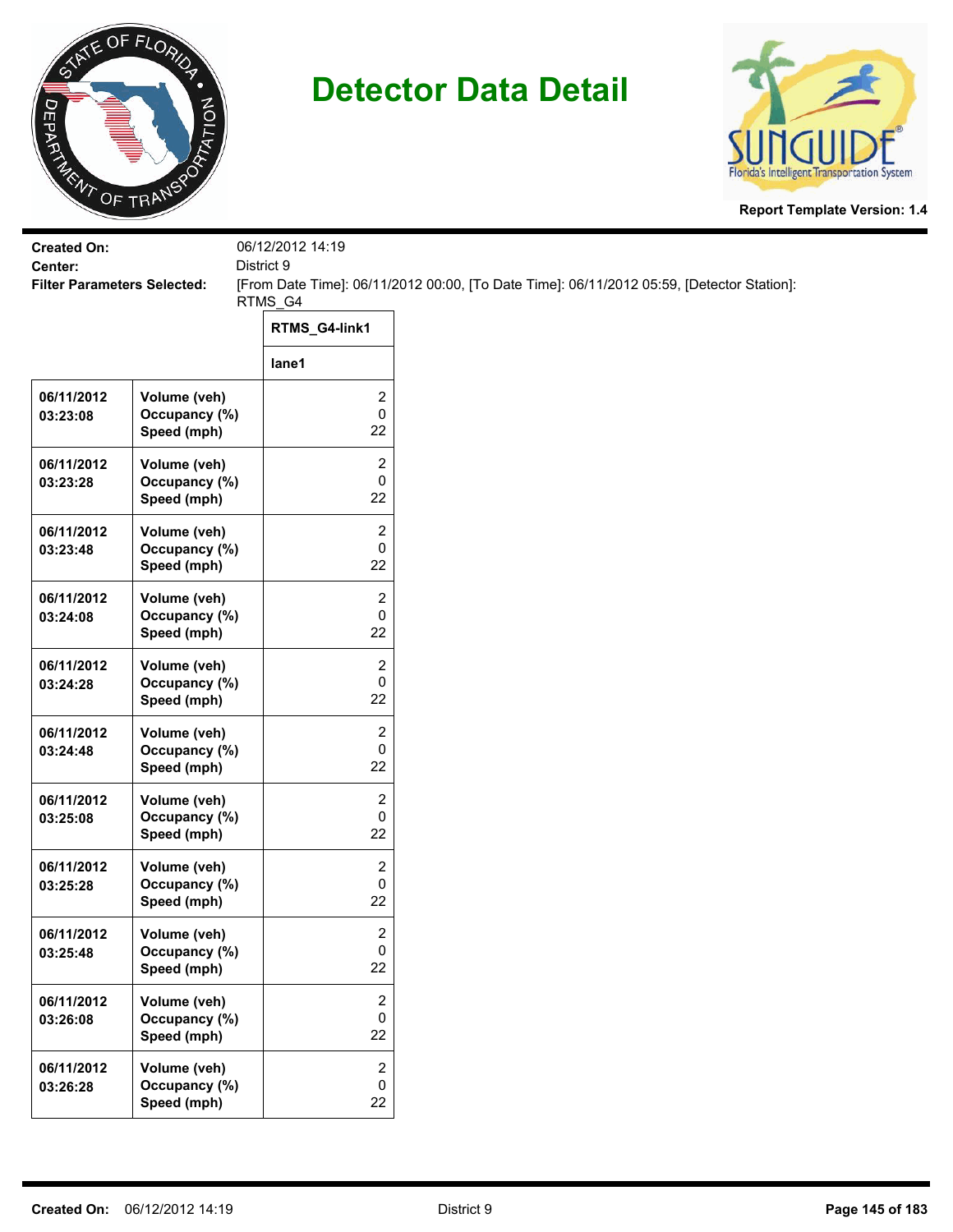



| <b>Created On:</b>                            |                              | 06/12/2012 14:19<br>District 9 |                                                                                           |
|-----------------------------------------------|------------------------------|--------------------------------|-------------------------------------------------------------------------------------------|
| Center:<br><b>Filter Parameters Selected:</b> |                              |                                | [From Date Time]: 06/11/2012 00:00, [To Date Time]: 06/11/2012 05:59, [Detector Station]: |
|                                               |                              | RTMS_G4                        |                                                                                           |
|                                               |                              | RTMS_G4-link1                  |                                                                                           |
|                                               |                              | lane1                          |                                                                                           |
| 06/11/2012                                    | Volume (veh)                 | 2                              |                                                                                           |
| 03:26:48                                      | Occupancy (%)<br>Speed (mph) | $\pmb{0}$<br>22                |                                                                                           |
| 06/11/2012                                    | Volume (veh)                 | 1                              |                                                                                           |
| 03:27:08                                      | Occupancy (%)<br>Speed (mph) | 0<br>24                        |                                                                                           |
| 06/11/2012                                    | Volume (veh)                 | 1                              |                                                                                           |
| 03:27:28                                      | Occupancy (%)<br>Speed (mph) | 0<br>24                        |                                                                                           |
| 06/11/2012                                    | Volume (veh)                 | 1                              |                                                                                           |
| 03:27:48                                      | Occupancy (%)<br>Speed (mph) | 0<br>24                        |                                                                                           |
| 06/11/2012                                    | Volume (veh)                 | 1                              |                                                                                           |
| 03:28:08                                      | Occupancy (%)<br>Speed (mph) | 0<br>24                        |                                                                                           |
| 06/11/2012                                    | Volume (veh)                 | 1                              |                                                                                           |
| 03:28:28                                      | Occupancy (%)<br>Speed (mph) | $\mathsf 0$<br>24              |                                                                                           |
| 06/11/2012                                    | Volume (veh)                 | 1                              |                                                                                           |
| 03:28:48                                      | Occupancy (%)<br>Speed (mph) | 0<br>24                        |                                                                                           |
| 06/11/2012                                    | Volume (veh)                 | 1                              |                                                                                           |
| 03:29:08                                      | Occupancy (%)<br>Speed (mph) | 0<br>24                        |                                                                                           |
| 06/11/2012                                    | Volume (veh)                 | 1                              |                                                                                           |
| 03:29:28                                      | Occupancy (%)<br>Speed (mph) | $\mathbf 0$<br>24              |                                                                                           |
| 06/11/2012                                    | Volume (veh)                 | $\mathbf{1}$                   |                                                                                           |
| 03:29:48                                      | Occupancy (%)<br>Speed (mph) | $\mathsf 0$<br>24              |                                                                                           |
| 06/11/2012                                    | Volume (veh)                 | $\mathbf 1$                    |                                                                                           |
| 03:30:08                                      | Occupancy (%)<br>Speed (mph) | $\mathbf 0$<br>24              |                                                                                           |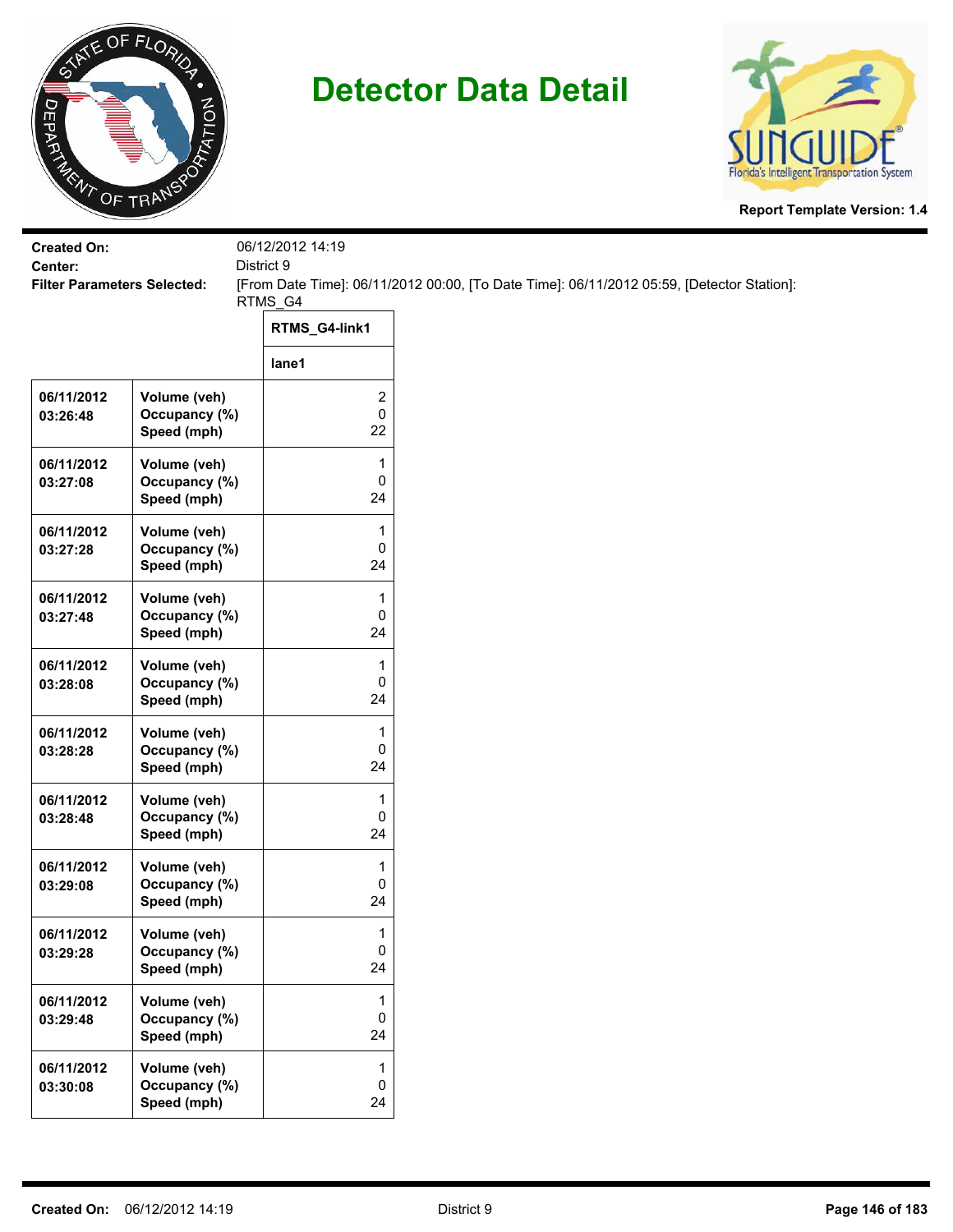



| <b>Created On:</b>                            |                                              | 06/12/2012 14:19                          |                                                                                           |
|-----------------------------------------------|----------------------------------------------|-------------------------------------------|-------------------------------------------------------------------------------------------|
| Center:<br><b>Filter Parameters Selected:</b> |                                              | District 9                                | [From Date Time]: 06/11/2012 00:00, [To Date Time]: 06/11/2012 05:59, [Detector Station]: |
|                                               |                                              | RTMS_G4                                   |                                                                                           |
|                                               |                                              | RTMS_G4-link1                             |                                                                                           |
|                                               |                                              | lane1                                     |                                                                                           |
| 06/11/2012<br>03:30:28                        | Volume (veh)<br>Occupancy (%)<br>Speed (mph) | $\mathbf 1$<br>$\mathbf 0$<br>24          |                                                                                           |
| 06/11/2012<br>03:30:48                        | Volume (veh)<br>Occupancy (%)<br>Speed (mph) | 1<br>$\pmb{0}$<br>24                      |                                                                                           |
| 06/11/2012<br>03:31:08                        | Volume (veh)<br>Occupancy (%)<br>Speed (mph) | 1<br>0<br>24                              |                                                                                           |
| 06/11/2012<br>03:31:28                        | Volume (veh)<br>Occupancy (%)<br>Speed (mph) | 1<br>0<br>24                              |                                                                                           |
| 06/11/2012<br>03:31:48                        | Volume (veh)<br>Occupancy (%)<br>Speed (mph) | 1<br>0<br>24                              |                                                                                           |
| 06/11/2012<br>03:32:08                        | Volume (veh)<br>Occupancy (%)<br>Speed (mph) | 1<br>$\pmb{0}$<br>24                      |                                                                                           |
| 06/11/2012<br>03:32:28                        | Volume (veh)<br>Occupancy (%)<br>Speed (mph) | 1<br>0<br>24                              |                                                                                           |
| 06/11/2012<br>03:32:48                        | Volume (veh)<br>Occupancy (%)<br>Speed (mph) | 1<br>0<br>24                              |                                                                                           |
| 06/11/2012<br>03:33:08                        | Volume (veh)<br>Occupancy (%)<br>Speed (mph) | 1<br>$\mathbf 0$<br>24                    |                                                                                           |
| 06/11/2012<br>03:33:28                        | Volume (veh)<br>Occupancy (%)<br>Speed (mph) | 1<br>$\mathsf 0$<br>24                    |                                                                                           |
| 06/11/2012<br>03:33:48                        | Volume (veh)<br>Occupancy (%)<br>Speed (mph) | $\mathbf{1}$<br>$\mathsf{O}\xspace$<br>24 |                                                                                           |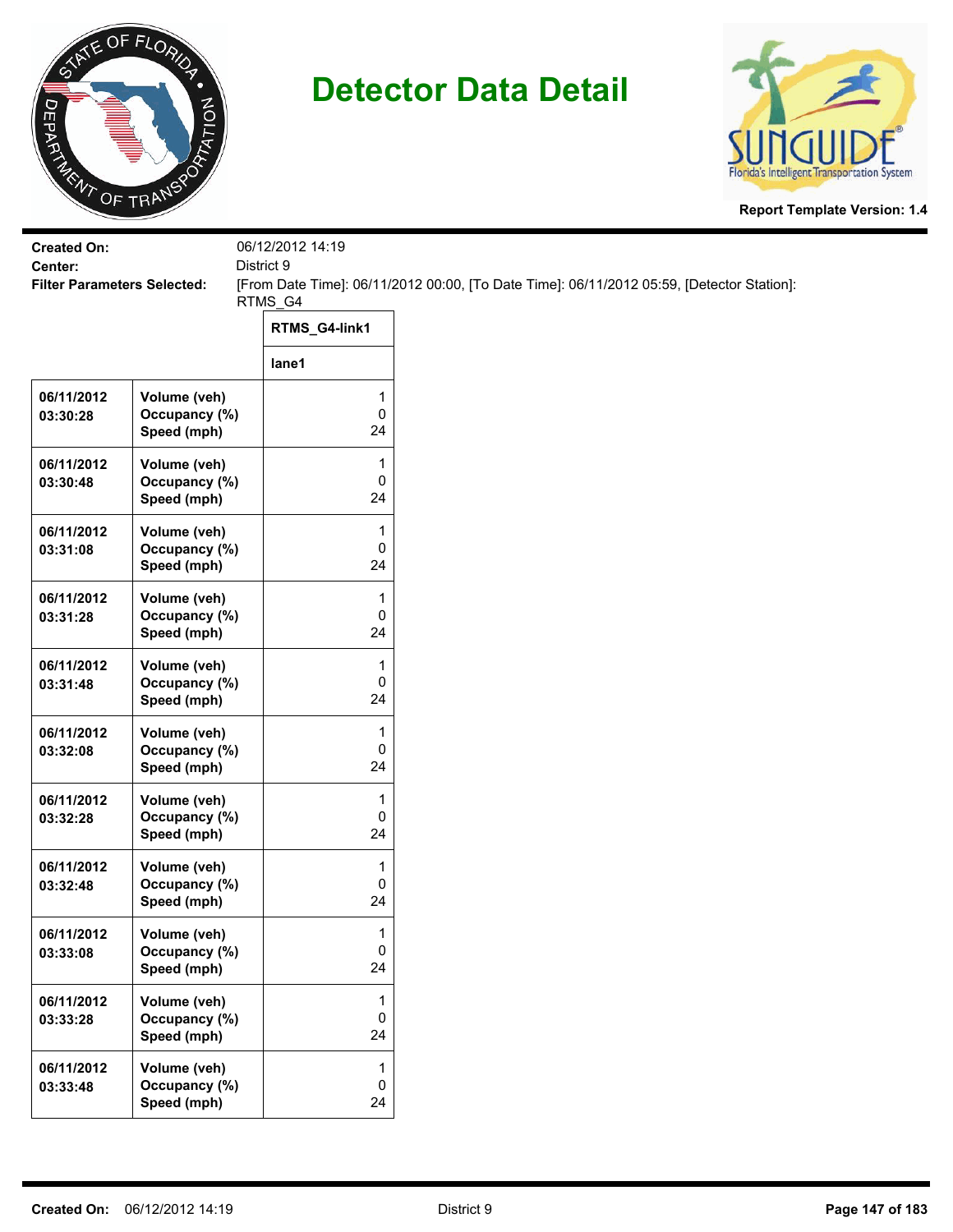



| <b>Created On:</b>                            |                               | 06/12/2012 14:19<br>District 9 |                                                                                           |
|-----------------------------------------------|-------------------------------|--------------------------------|-------------------------------------------------------------------------------------------|
| Center:<br><b>Filter Parameters Selected:</b> |                               |                                | [From Date Time]: 06/11/2012 00:00, [To Date Time]: 06/11/2012 05:59, [Detector Station]: |
|                                               |                               | RTMS_G4                        |                                                                                           |
|                                               |                               | RTMS_G4-link1                  |                                                                                           |
|                                               |                               | lane1                          |                                                                                           |
| 06/11/2012<br>03:34:08                        | Volume (veh)<br>Occupancy (%) | 1<br>$\mathsf 0$               |                                                                                           |
|                                               | Speed (mph)                   | 24                             |                                                                                           |
| 06/11/2012                                    | Volume (veh)                  | 1                              |                                                                                           |
| 03:34:28                                      | Occupancy (%)<br>Speed (mph)  | 0<br>24                        |                                                                                           |
| 06/11/2012                                    | Volume (veh)                  | 1                              |                                                                                           |
| 03:34:48                                      | Occupancy (%)<br>Speed (mph)  | 0<br>24                        |                                                                                           |
|                                               |                               |                                |                                                                                           |
| 06/11/2012<br>03:35:08                        | Volume (veh)<br>Occupancy (%) | 1<br>0                         |                                                                                           |
|                                               | Speed (mph)                   | 24                             |                                                                                           |
| 06/11/2012                                    | Volume (veh)                  | 1                              |                                                                                           |
| 03:35:28                                      | Occupancy (%)<br>Speed (mph)  | 0<br>24                        |                                                                                           |
| 06/11/2012                                    | Volume (veh)                  | 1                              |                                                                                           |
| 03:35:48                                      | Occupancy (%)<br>Speed (mph)  | $\mathsf 0$<br>24              |                                                                                           |
| 06/11/2012                                    | Volume (veh)                  | 1                              |                                                                                           |
| 03:36:08                                      | Occupancy (%)                 | 0                              |                                                                                           |
|                                               | Speed (mph)                   | 24                             |                                                                                           |
| 06/11/2012<br>03:36:28                        | Volume (veh)<br>Occupancy (%) | 1<br>0                         |                                                                                           |
|                                               | Speed (mph)                   | 24                             |                                                                                           |
| 06/11/2012                                    | Volume (veh)                  | $\mathbf{1}$                   |                                                                                           |
| 03:36:48                                      | Occupancy (%)<br>Speed (mph)  | $\mathbf 0$<br>24              |                                                                                           |
| 06/11/2012                                    | Volume (veh)                  | $\overline{c}$                 |                                                                                           |
| 03:37:08                                      | Occupancy (%)                 | 0                              |                                                                                           |
|                                               | Speed (mph)                   | 24                             |                                                                                           |
| 06/11/2012<br>03:37:28                        | Volume (veh)<br>Occupancy (%) | $\overline{2}$<br>$\mathsf{O}$ |                                                                                           |
|                                               | Speed (mph)                   | 24                             |                                                                                           |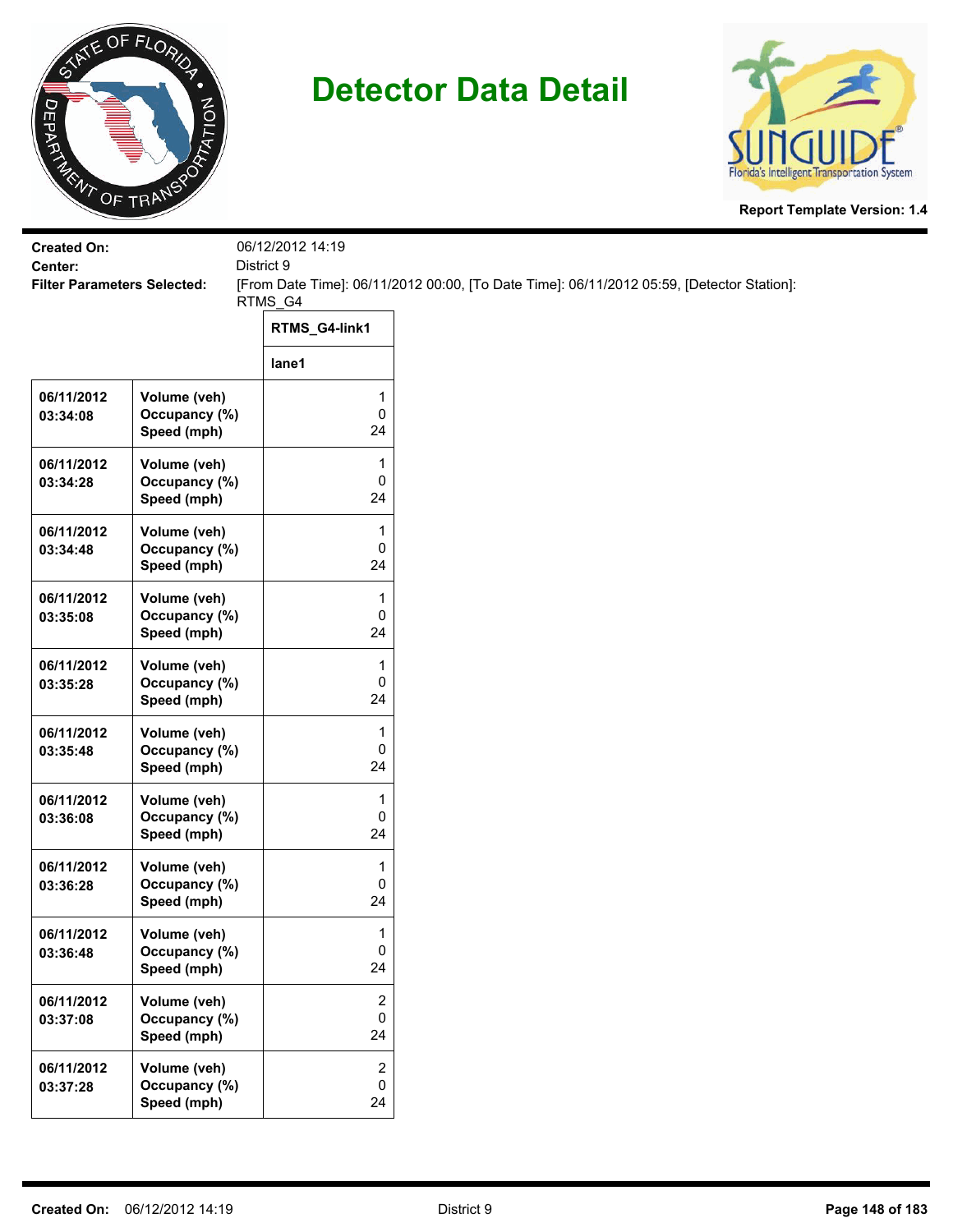



| <b>Created On:</b><br>Center:      |                                              | 06/12/2012 14:19<br>District 9    |                                                                                           |
|------------------------------------|----------------------------------------------|-----------------------------------|-------------------------------------------------------------------------------------------|
| <b>Filter Parameters Selected:</b> |                                              |                                   | [From Date Time]: 06/11/2012 00:00, [To Date Time]: 06/11/2012 05:59, [Detector Station]: |
|                                    |                                              | RTMS_G4                           |                                                                                           |
|                                    |                                              | RTMS_G4-link1                     |                                                                                           |
|                                    |                                              | lane1                             |                                                                                           |
| 06/11/2012<br>03:37:48             | Volume (veh)<br>Occupancy (%)<br>Speed (mph) | 2<br>0<br>24                      |                                                                                           |
| 06/11/2012<br>03:38:08             | Volume (veh)<br>Occupancy (%)<br>Speed (mph) | 2<br>0<br>24                      |                                                                                           |
| 06/11/2012<br>03:38:28             | Volume (veh)<br>Occupancy (%)<br>Speed (mph) | 2<br>0<br>24                      |                                                                                           |
| 06/11/2012<br>03:38:48             | Volume (veh)<br>Occupancy (%)<br>Speed (mph) | 2<br>0<br>24                      |                                                                                           |
| 06/11/2012<br>03:39:08             | Volume (veh)<br>Occupancy (%)<br>Speed (mph) | 2<br>0<br>24                      |                                                                                           |
| 06/11/2012<br>03:39:28             | Volume (veh)<br>Occupancy (%)<br>Speed (mph) | 2<br>0<br>24                      |                                                                                           |
| 06/11/2012<br>03:39:48             | Volume (veh)<br>Occupancy (%)<br>Speed (mph) | 2<br>0<br>24                      |                                                                                           |
| 06/11/2012<br>03:40:08             | Volume (veh)<br>Occupancy (%)<br>Speed (mph) | 2<br>0<br>24                      |                                                                                           |
| 06/11/2012<br>03:40:28             | Volume (veh)<br>Occupancy (%)<br>Speed (mph) | 2<br>0<br>24                      |                                                                                           |
| 06/11/2012<br>03:40:48             | Volume (veh)<br>Occupancy (%)<br>Speed (mph) | 2<br>0<br>24                      |                                                                                           |
| 06/11/2012<br>03:41:08             | Volume (veh)<br>Occupancy (%)<br>Speed (mph) | $\overline{2}$<br>$\pmb{0}$<br>24 |                                                                                           |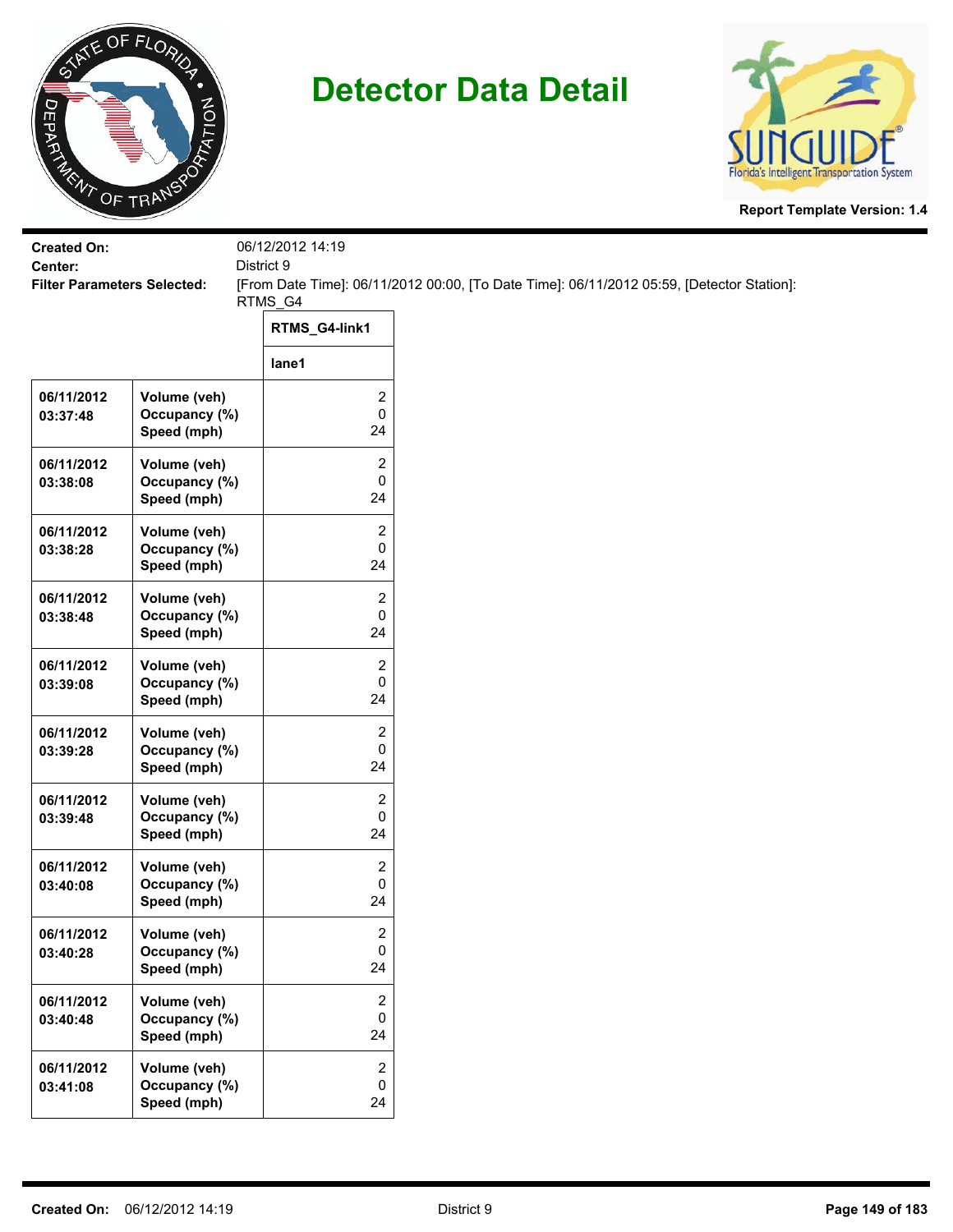



|                              | 06/12/2012 14:19                                                                                                                                                                                           |                                                                                                                      |
|------------------------------|------------------------------------------------------------------------------------------------------------------------------------------------------------------------------------------------------------|----------------------------------------------------------------------------------------------------------------------|
|                              |                                                                                                                                                                                                            | [From Date Time]: 06/11/2012 00:00, [To Date Time]: 06/11/2012 05:59, [Detector Station]:                            |
|                              |                                                                                                                                                                                                            |                                                                                                                      |
|                              | RTMS_G4-link1                                                                                                                                                                                              |                                                                                                                      |
|                              | lane1                                                                                                                                                                                                      |                                                                                                                      |
| Volume (veh)                 | $\overline{\mathbf{c}}$                                                                                                                                                                                    |                                                                                                                      |
| Speed (mph)                  | 24                                                                                                                                                                                                         |                                                                                                                      |
| Volume (veh)                 | $\overline{c}$                                                                                                                                                                                             |                                                                                                                      |
| Speed (mph)                  | 24                                                                                                                                                                                                         |                                                                                                                      |
| Volume (veh)                 | $\overline{c}$                                                                                                                                                                                             |                                                                                                                      |
| Speed (mph)                  | 24                                                                                                                                                                                                         |                                                                                                                      |
| Volume (veh)                 | 2                                                                                                                                                                                                          |                                                                                                                      |
| Speed (mph)                  | 24                                                                                                                                                                                                         |                                                                                                                      |
| Volume (veh)                 | $\overline{2}$                                                                                                                                                                                             |                                                                                                                      |
| Speed (mph)                  | 24                                                                                                                                                                                                         |                                                                                                                      |
| Volume (veh)                 | $\overline{c}$                                                                                                                                                                                             |                                                                                                                      |
| Speed (mph)                  | 24                                                                                                                                                                                                         |                                                                                                                      |
| Volume (veh)                 | $\overline{c}$                                                                                                                                                                                             |                                                                                                                      |
| Speed (mph)                  | 24                                                                                                                                                                                                         |                                                                                                                      |
| Volume (veh)                 | $\overline{2}$                                                                                                                                                                                             |                                                                                                                      |
| Speed (mph)                  | 24                                                                                                                                                                                                         |                                                                                                                      |
| Volume (veh)                 | 2                                                                                                                                                                                                          |                                                                                                                      |
| Speed (mph)                  | 24                                                                                                                                                                                                         |                                                                                                                      |
| Volume (veh)                 | $\overline{2}$                                                                                                                                                                                             |                                                                                                                      |
| Occupancy (%)<br>Speed (mph) | 0<br>24                                                                                                                                                                                                    |                                                                                                                      |
| Volume (veh)                 | $\overline{2}$                                                                                                                                                                                             |                                                                                                                      |
| Occupancy (%)                | $\mathsf{O}\xspace$                                                                                                                                                                                        |                                                                                                                      |
|                              | <b>Filter Parameters Selected:</b><br>Occupancy (%)<br>Occupancy (%)<br>Occupancy (%)<br>Occupancy (%)<br>Occupancy (%)<br>Occupancy (%)<br>Occupancy (%)<br>Occupancy (%)<br>Occupancy (%)<br>Speed (mph) | District 9<br>RTMS_G4<br>$\mathbf 0$<br>$\pmb{0}$<br>0<br>0<br>0<br>$\pmb{0}$<br>0<br>$\pmb{0}$<br>$\mathbf 0$<br>24 |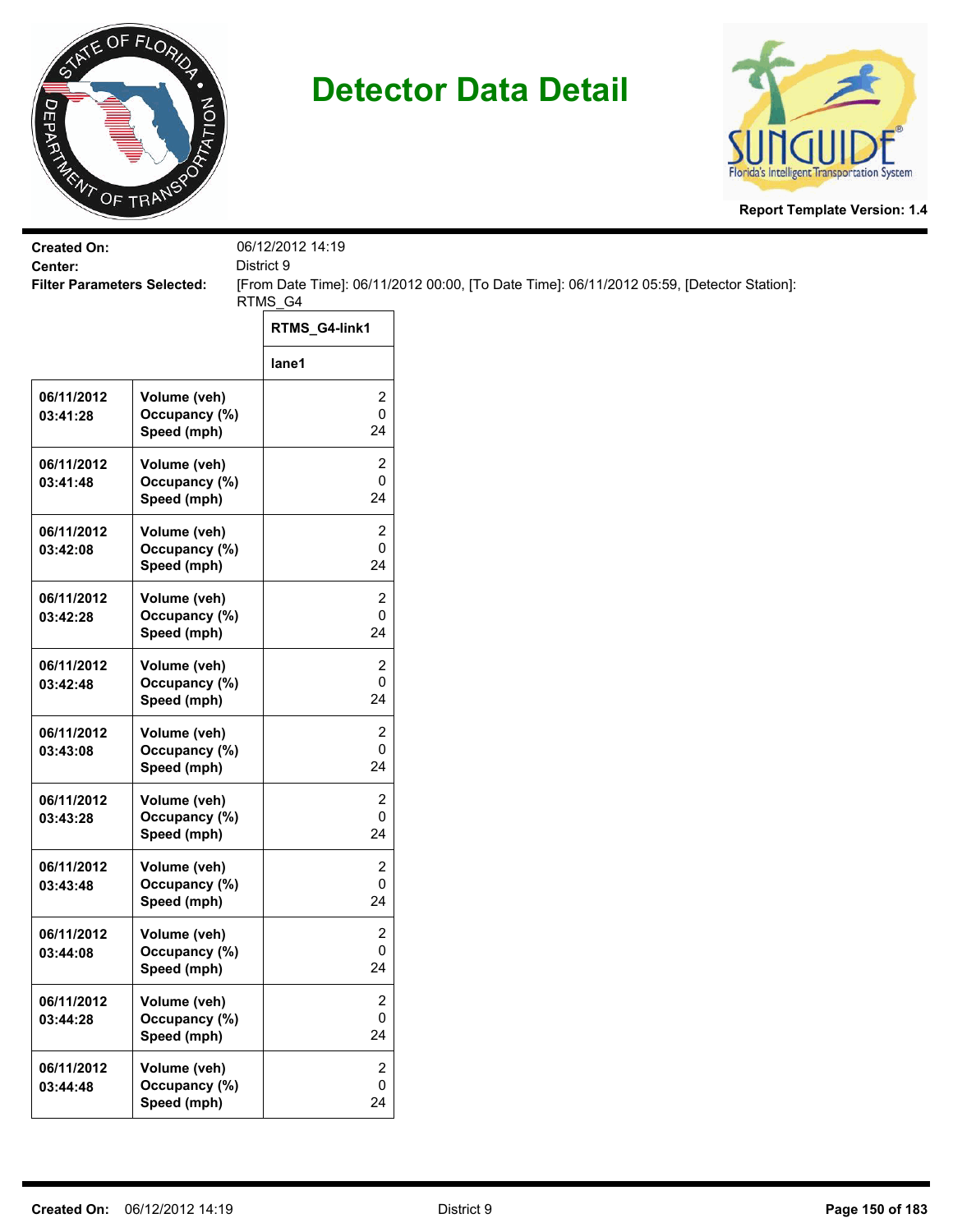



| <b>Created On:</b>                            |                                              | 06/12/2012 14:19<br>District 9    |                                                                                           |
|-----------------------------------------------|----------------------------------------------|-----------------------------------|-------------------------------------------------------------------------------------------|
| Center:<br><b>Filter Parameters Selected:</b> |                                              |                                   | [From Date Time]: 06/11/2012 00:00, [To Date Time]: 06/11/2012 05:59, [Detector Station]: |
|                                               |                                              | RTMS_G4                           |                                                                                           |
|                                               |                                              | RTMS_G4-link1                     |                                                                                           |
|                                               |                                              | lane1                             |                                                                                           |
| 06/11/2012<br>03:45:08                        | Volume (veh)<br>Occupancy (%)<br>Speed (mph) | 2<br>0<br>24                      |                                                                                           |
| 06/11/2012<br>03:45:28                        | Volume (veh)<br>Occupancy (%)<br>Speed (mph) | 2<br>0<br>24                      |                                                                                           |
| 06/11/2012<br>03:45:48                        | Volume (veh)<br>Occupancy (%)<br>Speed (mph) | 2<br>0<br>24                      |                                                                                           |
| 06/11/2012<br>03:46:08                        | Volume (veh)<br>Occupancy (%)<br>Speed (mph) | 2<br>0<br>24                      |                                                                                           |
| 06/11/2012<br>03:46:28                        | Volume (veh)<br>Occupancy (%)<br>Speed (mph) | 2<br>0<br>24                      |                                                                                           |
| 06/11/2012<br>03:46:48                        | Volume (veh)<br>Occupancy (%)<br>Speed (mph) | 2<br>0<br>24                      |                                                                                           |
| 06/11/2012<br>03:47:08                        | Volume (veh)<br>Occupancy (%)<br>Speed (mph) | 2<br>0<br>24                      |                                                                                           |
| 06/11/2012<br>03:47:28                        | Volume (veh)<br>Occupancy (%)<br>Speed (mph) | 2<br>0<br>24                      |                                                                                           |
| 06/11/2012<br>03:47:48                        | Volume (veh)<br>Occupancy (%)<br>Speed (mph) | 2<br>0<br>24                      |                                                                                           |
| 06/11/2012<br>03:48:08                        | Volume (veh)<br>Occupancy (%)<br>Speed (mph) | 2<br>0<br>24                      |                                                                                           |
| 06/11/2012<br>03:48:28                        | Volume (veh)<br>Occupancy (%)<br>Speed (mph) | $\overline{2}$<br>$\pmb{0}$<br>24 |                                                                                           |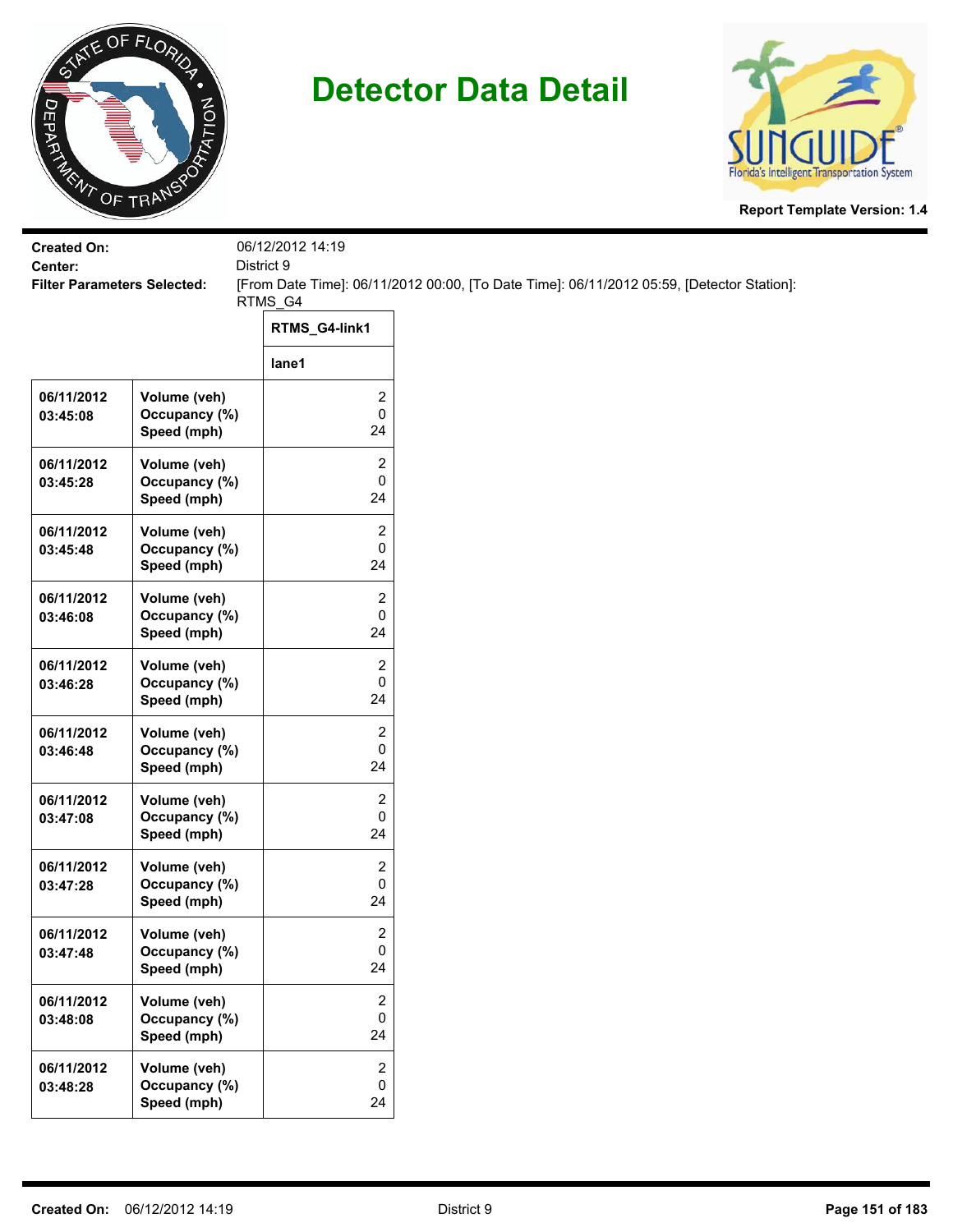



| <b>Created On:</b>                            |                               | 06/12/2012 14:19  |                                                                                           |
|-----------------------------------------------|-------------------------------|-------------------|-------------------------------------------------------------------------------------------|
| Center:<br><b>Filter Parameters Selected:</b> |                               | District 9        | [From Date Time]: 06/11/2012 00:00, [To Date Time]: 06/11/2012 05:59, [Detector Station]: |
|                                               |                               | RTMS_G4           |                                                                                           |
|                                               |                               | RTMS_G4-link1     |                                                                                           |
|                                               |                               | lane1             |                                                                                           |
| 06/11/2012                                    | Volume (veh)                  | 2                 |                                                                                           |
| 03:48:48                                      | Occupancy (%)<br>Speed (mph)  | $\pmb{0}$<br>24   |                                                                                           |
| 06/11/2012                                    | Volume (veh)                  | 2                 |                                                                                           |
| 03:49:08                                      | Occupancy (%)<br>Speed (mph)  | 0<br>24           |                                                                                           |
| 06/11/2012                                    | Volume (veh)                  | $\overline{2}$    |                                                                                           |
| 03:49:28                                      | Occupancy (%)<br>Speed (mph)  | 0<br>24           |                                                                                           |
| 06/11/2012                                    | Volume (veh)                  | 2                 |                                                                                           |
| 03:49:48                                      | Occupancy (%)<br>Speed (mph)  | 0<br>24           |                                                                                           |
| 06/11/2012                                    | Volume (veh)                  | $\overline{c}$    |                                                                                           |
| 03:50:08                                      | Occupancy (%)                 | 0                 |                                                                                           |
|                                               | Speed (mph)                   | 24                |                                                                                           |
| 06/11/2012<br>03:50:28                        | Volume (veh)<br>Occupancy (%) | 2<br>$\mathbf 0$  |                                                                                           |
|                                               | Speed (mph)                   | 24                |                                                                                           |
| 06/11/2012                                    | Volume (veh)                  | 2                 |                                                                                           |
| 03:50:48                                      | Occupancy (%)<br>Speed (mph)  | 0<br>24           |                                                                                           |
| 06/11/2012                                    | Volume (veh)                  | $\overline{2}$    |                                                                                           |
| 03:51:08                                      | Occupancy (%)<br>Speed (mph)  | 0<br>24           |                                                                                           |
| 06/11/2012                                    | Volume (veh)                  | 2                 |                                                                                           |
| 03:51:28                                      | Occupancy (%)<br>Speed (mph)  | $\mathbf 0$<br>24 |                                                                                           |
| 06/11/2012                                    | Volume (veh)                  | $\overline{c}$    |                                                                                           |
| 03:51:48                                      | Occupancy (%)<br>Speed (mph)  | 0<br>24           |                                                                                           |
| 06/11/2012                                    | Volume (veh)                  | $\mathbf 1$       |                                                                                           |
| 03:52:08                                      | Occupancy (%)<br>Speed (mph)  | $\mathbf 0$<br>24 |                                                                                           |
|                                               |                               |                   |                                                                                           |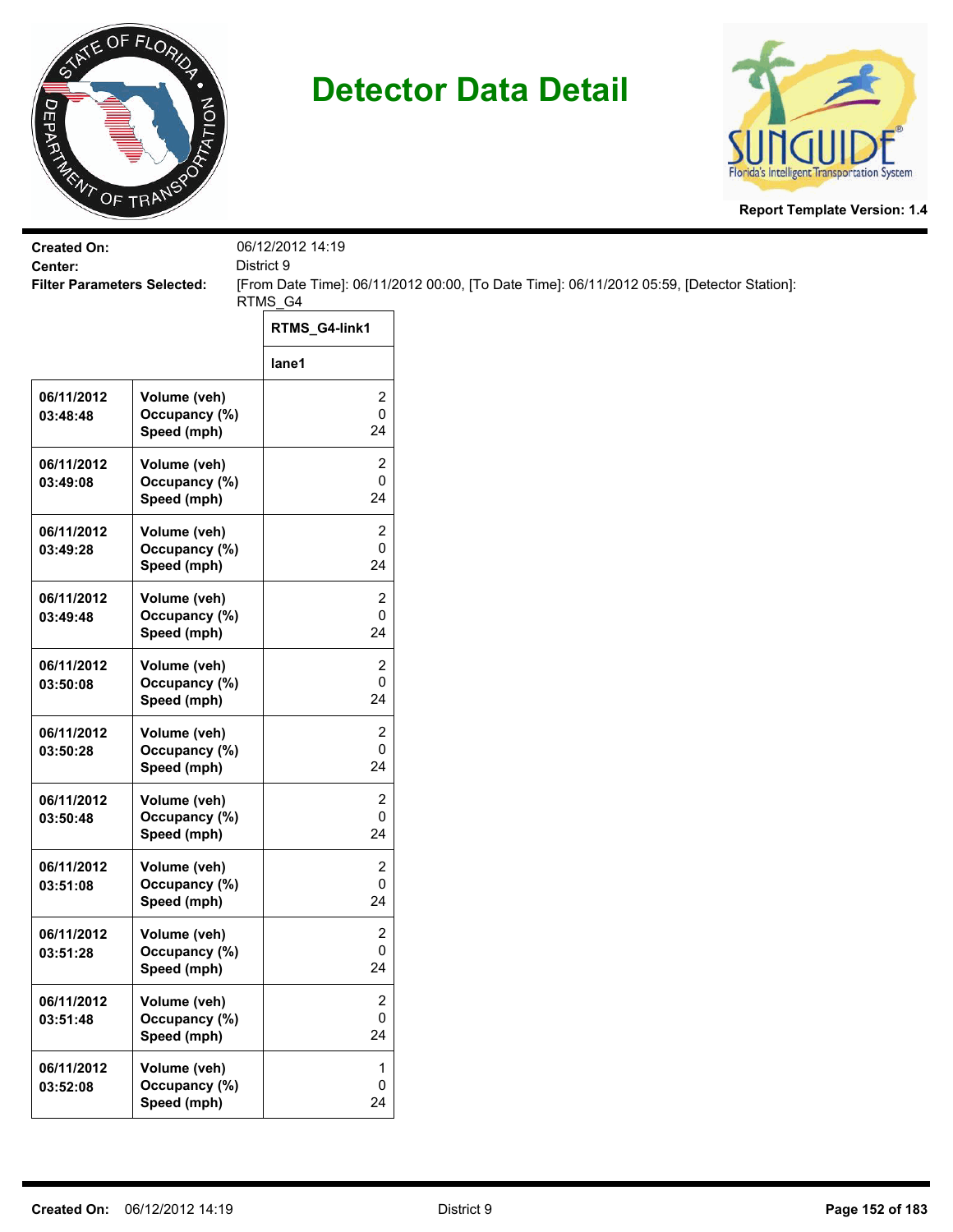



| <b>Created On:</b>     |                                                  | 06/12/2012 14:19                          |                                                                                           |
|------------------------|--------------------------------------------------|-------------------------------------------|-------------------------------------------------------------------------------------------|
| Center:                | District 9<br><b>Filter Parameters Selected:</b> |                                           | [From Date Time]: 06/11/2012 00:00, [To Date Time]: 06/11/2012 05:59, [Detector Station]: |
|                        |                                                  | RTMS_G4                                   |                                                                                           |
|                        |                                                  | RTMS_G4-link1                             |                                                                                           |
|                        |                                                  | lane1                                     |                                                                                           |
| 06/11/2012<br>03:52:28 | Volume (veh)<br>Occupancy (%)<br>Speed (mph)     | $\mathbf 1$<br>$\mathbf 0$<br>24          |                                                                                           |
| 06/11/2012<br>03:52:48 | Volume (veh)<br>Occupancy (%)<br>Speed (mph)     | 1<br>$\pmb{0}$<br>24                      |                                                                                           |
| 06/11/2012<br>03:53:08 | Volume (veh)<br>Occupancy (%)<br>Speed (mph)     | 1<br>0<br>24                              |                                                                                           |
| 06/11/2012<br>03:53:28 | Volume (veh)<br>Occupancy (%)<br>Speed (mph)     | 1<br>0<br>24                              |                                                                                           |
| 06/11/2012<br>03:53:48 | Volume (veh)<br>Occupancy (%)<br>Speed (mph)     | 1<br>0<br>24                              |                                                                                           |
| 06/11/2012<br>03:54:08 | Volume (veh)<br>Occupancy (%)<br>Speed (mph)     | 1<br>$\pmb{0}$<br>24                      |                                                                                           |
| 06/11/2012<br>03:54:28 | Volume (veh)<br>Occupancy (%)<br>Speed (mph)     | 1<br>0<br>24                              |                                                                                           |
| 06/11/2012<br>03:54:48 | Volume (veh)<br>Occupancy (%)<br>Speed (mph)     | 1<br>0<br>24                              |                                                                                           |
| 06/11/2012<br>03:55:08 | Volume (veh)<br>Occupancy (%)<br>Speed (mph)     | 1<br>$\mathbf 0$<br>24                    |                                                                                           |
| 06/11/2012<br>03:55:28 | Volume (veh)<br>Occupancy (%)<br>Speed (mph)     | 1<br>0<br>24                              |                                                                                           |
| 06/11/2012<br>03:55:48 | Volume (veh)<br>Occupancy (%)<br>Speed (mph)     | $\mathbf{1}$<br>$\mathsf{O}\xspace$<br>24 |                                                                                           |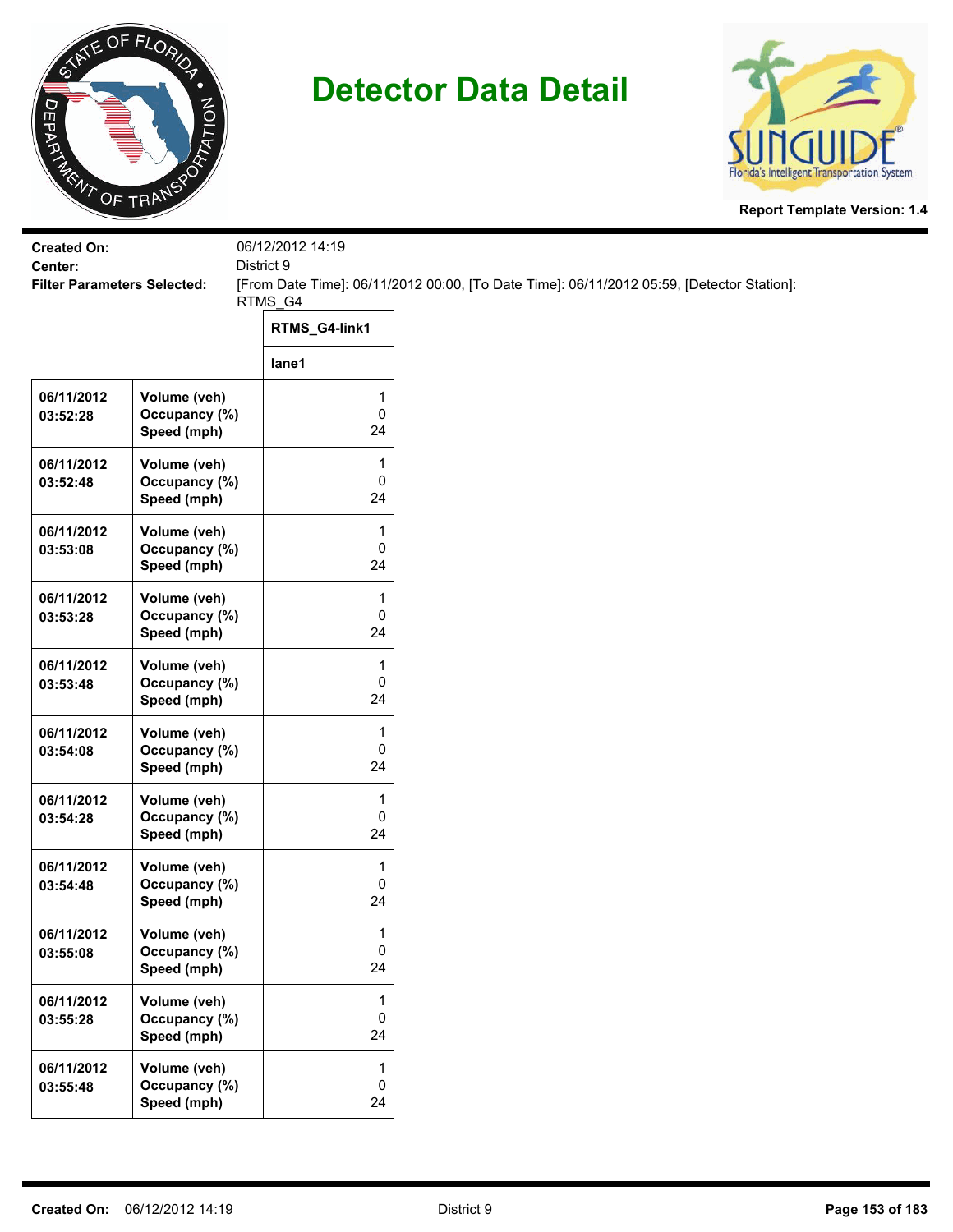



| <b>Created On:</b>                            |                                              | 06/12/2012 14:19                            |                                                                                           |
|-----------------------------------------------|----------------------------------------------|---------------------------------------------|-------------------------------------------------------------------------------------------|
| Center:<br><b>Filter Parameters Selected:</b> |                                              | District 9                                  | [From Date Time]: 06/11/2012 00:00, [To Date Time]: 06/11/2012 05:59, [Detector Station]: |
|                                               |                                              | RTMS_G4                                     |                                                                                           |
|                                               |                                              | RTMS_G4-link1                               |                                                                                           |
|                                               |                                              | lane1                                       |                                                                                           |
| 06/11/2012<br>03:56:08                        | Volume (veh)<br>Occupancy (%)<br>Speed (mph) | 1<br>$\mathbf 0$<br>24                      |                                                                                           |
| 06/11/2012<br>03:56:28                        | Volume (veh)<br>Occupancy (%)<br>Speed (mph) | 1<br>$\pmb{0}$<br>24                        |                                                                                           |
| 06/11/2012<br>03:56:48                        | Volume (veh)<br>Occupancy (%)<br>Speed (mph) | 1<br>0<br>24                                |                                                                                           |
| 06/11/2012<br>03:57:08                        | Volume (veh)<br>Occupancy (%)<br>Speed (mph) | 2<br>0<br>24                                |                                                                                           |
| 06/11/2012<br>03:57:28                        | Volume (veh)<br>Occupancy (%)<br>Speed (mph) | $\overline{2}$<br>0<br>24                   |                                                                                           |
| 06/11/2012<br>03:57:48                        | Volume (veh)<br>Occupancy (%)<br>Speed (mph) | $\overline{c}$<br>$\pmb{0}$<br>24           |                                                                                           |
| 06/11/2012<br>03:58:08                        | Volume (veh)<br>Occupancy (%)<br>Speed (mph) | $\overline{c}$<br>0<br>24                   |                                                                                           |
| 06/11/2012<br>03:58:28                        | Volume (veh)<br>Occupancy (%)<br>Speed (mph) | $\overline{2}$<br>$\pmb{0}$<br>24           |                                                                                           |
| 06/11/2012<br>03:58:48                        | Volume (veh)<br>Occupancy (%)<br>Speed (mph) | 2<br>$\mathbf 0$<br>24                      |                                                                                           |
| 06/11/2012<br>03:59:08                        | Volume (veh)<br>Occupancy (%)<br>Speed (mph) | $\overline{2}$<br>0<br>24                   |                                                                                           |
| 06/11/2012<br>03:59:28                        | Volume (veh)<br>Occupancy (%)<br>Speed (mph) | $\overline{2}$<br>$\mathsf{O}\xspace$<br>24 |                                                                                           |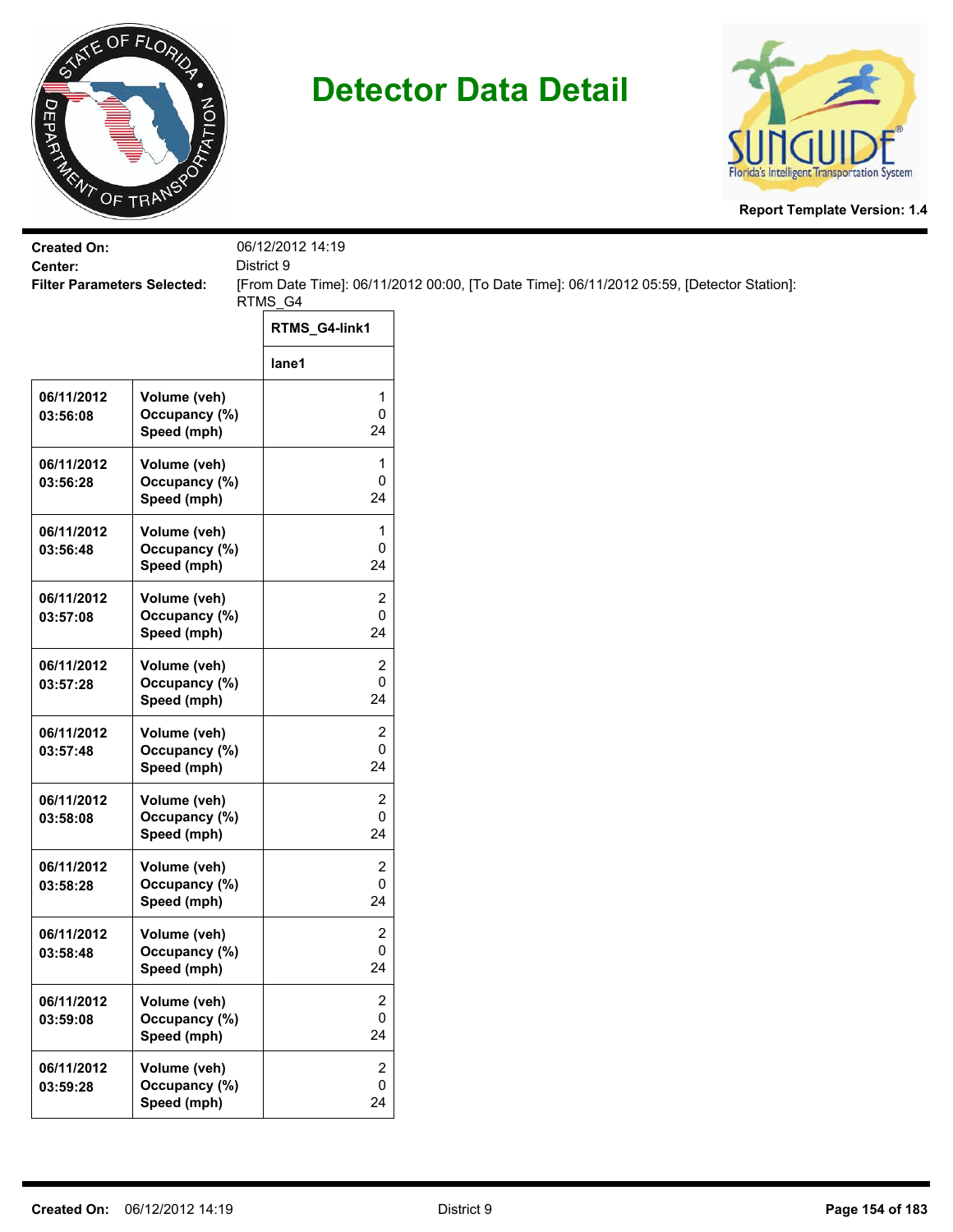



| <b>Created On:</b><br>Center:      |                                              | 06/12/2012 14:19<br>District 9 |                                                                                           |
|------------------------------------|----------------------------------------------|--------------------------------|-------------------------------------------------------------------------------------------|
| <b>Filter Parameters Selected:</b> |                                              |                                | [From Date Time]: 06/11/2012 00:00, [To Date Time]: 06/11/2012 05:59, [Detector Station]: |
|                                    |                                              | RTMS_G4<br>RTMS_G4-link1       |                                                                                           |
|                                    |                                              | lane1                          |                                                                                           |
| 06/11/2012<br>03:59:48             | Volume (veh)<br>Occupancy (%)<br>Speed (mph) | 2<br>0<br>24                   |                                                                                           |
| 06/11/2012<br>04:00:08             | Volume (veh)<br>Occupancy (%)<br>Speed (mph) | 2<br>0<br>24                   |                                                                                           |
| 06/11/2012<br>04:00:28             | Volume (veh)<br>Occupancy (%)<br>Speed (mph) | 2<br>0<br>24                   |                                                                                           |
| 06/11/2012<br>04:00:48             | Volume (veh)<br>Occupancy (%)<br>Speed (mph) | 2<br>0<br>24                   |                                                                                           |
| 06/11/2012<br>04:01:08             | Volume (veh)<br>Occupancy (%)<br>Speed (mph) | 2<br>0<br>24                   |                                                                                           |
| 06/11/2012<br>04:01:28             | Volume (veh)<br>Occupancy (%)<br>Speed (mph) | 2<br>0<br>24                   |                                                                                           |
| 06/11/2012<br>04:01:48             | Volume (veh)<br>Occupancy (%)<br>Speed (mph) | $\overline{c}$<br>0<br>24      |                                                                                           |
| 06/11/2012<br>04:07:08             | Volume (veh)<br>Occupancy (%)<br>Speed (mph) | 1<br>0<br>24                   |                                                                                           |
| 06/11/2012<br>04:07:28             | Volume (veh)<br>Occupancy (%)<br>Speed (mph) | 1<br>0<br>24                   |                                                                                           |
| 06/11/2012<br>04:07:48             | Volume (veh)<br>Occupancy (%)<br>Speed (mph) | 1<br>0<br>24                   |                                                                                           |
| 06/11/2012<br>04:08:08             | Volume (veh)<br>Occupancy (%)<br>Speed (mph) | 1<br>0<br>24                   |                                                                                           |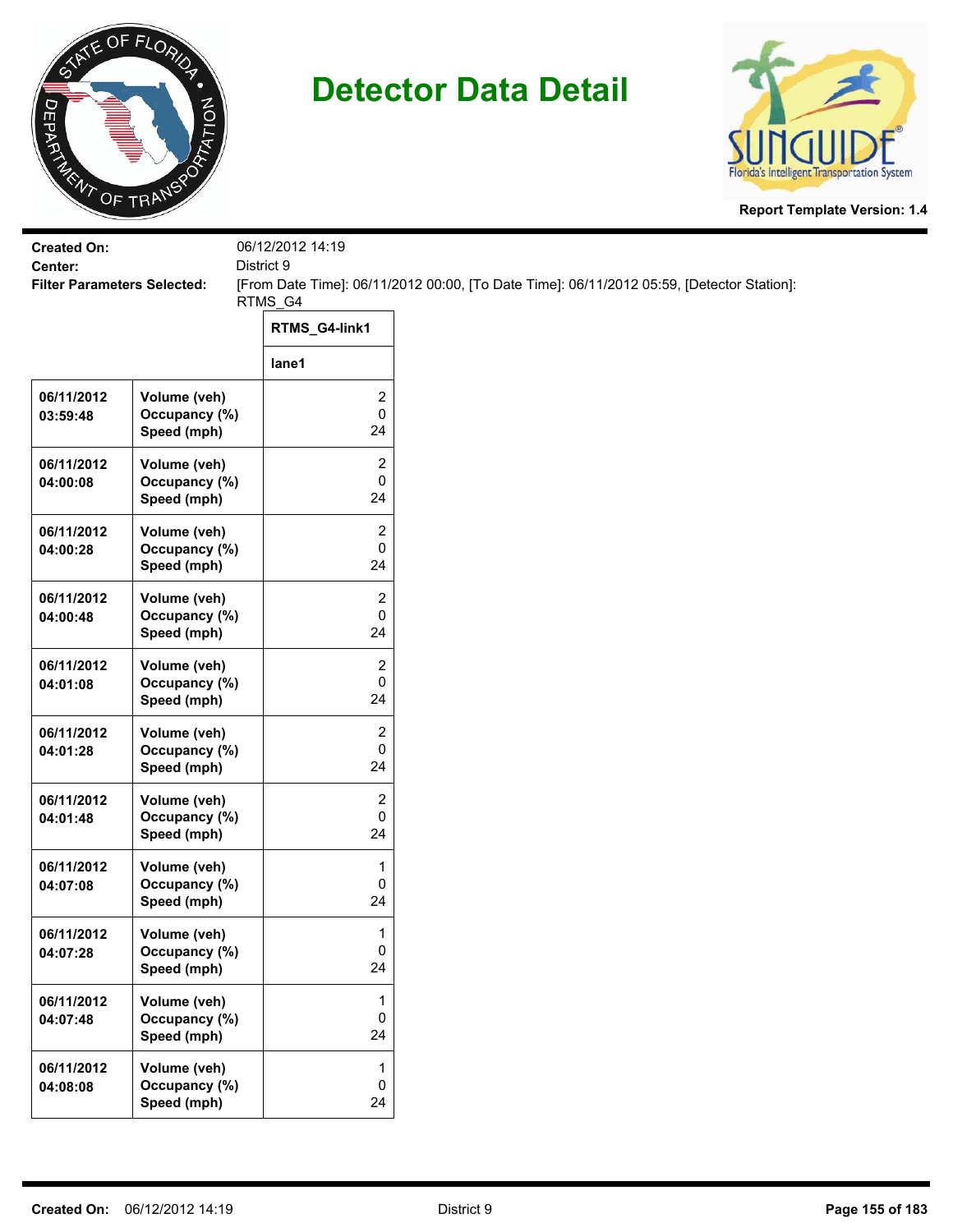



| <b>Created On:</b><br>Center:      |                                              | 06/12/2012 14:19<br>District 9 |                                                                                           |  |
|------------------------------------|----------------------------------------------|--------------------------------|-------------------------------------------------------------------------------------------|--|
| <b>Filter Parameters Selected:</b> |                                              | RTMS_G4                        | [From Date Time]: 06/11/2012 00:00, [To Date Time]: 06/11/2012 05:59, [Detector Station]: |  |
|                                    |                                              | RTMS_G4-link1                  |                                                                                           |  |
|                                    |                                              | lane1                          |                                                                                           |  |
| 06/11/2012<br>04:08:28             | Volume (veh)<br>Occupancy (%)<br>Speed (mph) | 1<br>0<br>24                   |                                                                                           |  |
| 06/11/2012<br>04:08:48             | Volume (veh)<br>Occupancy (%)<br>Speed (mph) | 1<br>0<br>24                   |                                                                                           |  |
| 06/11/2012<br>04:09:08             | Volume (veh)<br>Occupancy (%)<br>Speed (mph) | 1<br>0<br>24                   |                                                                                           |  |
| 06/11/2012<br>04:09:28             | Volume (veh)<br>Occupancy (%)<br>Speed (mph) | 1<br>0<br>24                   |                                                                                           |  |
| 06/11/2012<br>04:09:48             | Volume (veh)<br>Occupancy (%)<br>Speed (mph) | $\mathbf{1}$<br>0<br>24        |                                                                                           |  |
| 06/11/2012<br>04:10:08             | Volume (veh)<br>Occupancy (%)<br>Speed (mph) | 1<br>0<br>24                   |                                                                                           |  |
| 06/11/2012<br>04:10:28             | Volume (veh)<br>Occupancy (%)<br>Speed (mph) | 1<br>0<br>24                   |                                                                                           |  |
| 06/11/2012<br>04:10:48             | Volume (veh)<br>Occupancy (%)<br>Speed (mph) | 1<br>0<br>24                   |                                                                                           |  |
| 06/11/2012<br>04:11:08             | Volume (veh)<br>Occupancy (%)<br>Speed (mph) | 1<br>0<br>24                   |                                                                                           |  |
| 06/11/2012<br>04:11:28             | Volume (veh)<br>Occupancy (%)<br>Speed (mph) | 1<br>0<br>24                   |                                                                                           |  |
| 06/11/2012<br>04:11:48             | Volume (veh)<br>Occupancy (%)<br>Speed (mph) | 1<br>$\pmb{0}$<br>24           |                                                                                           |  |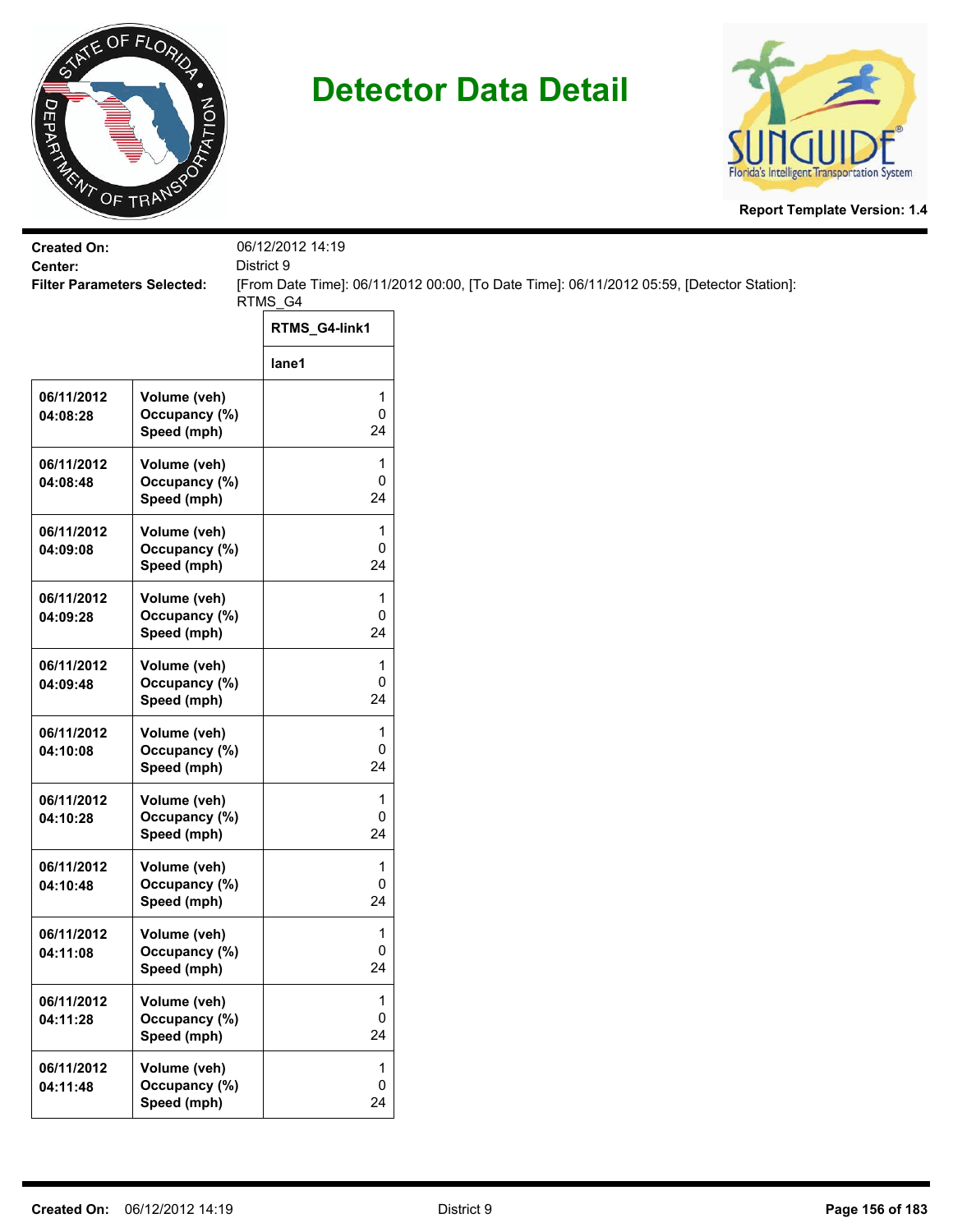



| <b>Created On:</b><br>Center:      |                                              | 06/12/2012 14:19<br>District 9 |                                                                                           |
|------------------------------------|----------------------------------------------|--------------------------------|-------------------------------------------------------------------------------------------|
| <b>Filter Parameters Selected:</b> |                                              |                                | [From Date Time]: 06/11/2012 00:00, [To Date Time]: 06/11/2012 05:59, [Detector Station]: |
|                                    |                                              | RTMS_G4<br>RTMS_G4-link1       |                                                                                           |
|                                    |                                              | lane1                          |                                                                                           |
| 06/11/2012<br>04:12:08             | Volume (veh)<br>Occupancy (%)<br>Speed (mph) | 1<br>0<br>24                   |                                                                                           |
| 06/11/2012<br>04:12:28             | Volume (veh)<br>Occupancy (%)<br>Speed (mph) | 1<br>0<br>24                   |                                                                                           |
| 06/11/2012<br>04:12:48             | Volume (veh)<br>Occupancy (%)<br>Speed (mph) | 1<br>0<br>24                   |                                                                                           |
| 06/11/2012<br>04:13:08             | Volume (veh)<br>Occupancy (%)<br>Speed (mph) | 1<br>0<br>24                   |                                                                                           |
| 06/11/2012<br>04:13:28             | Volume (veh)<br>Occupancy (%)<br>Speed (mph) | 1<br>0<br>24                   |                                                                                           |
| 06/11/2012<br>04:13:48             | Volume (veh)<br>Occupancy (%)<br>Speed (mph) | 1<br>0<br>24                   |                                                                                           |
| 06/11/2012<br>04:14:08             | Volume (veh)<br>Occupancy (%)<br>Speed (mph) | 1<br>0<br>24                   |                                                                                           |
| 06/11/2012<br>04:14:28             | Volume (veh)<br>Occupancy (%)<br>Speed (mph) | 1<br>0<br>24                   |                                                                                           |
| 06/11/2012<br>04:14:48             | Volume (veh)<br>Occupancy (%)<br>Speed (mph) | 1<br>0<br>24                   |                                                                                           |
| 06/11/2012<br>04:15:08             | Volume (veh)<br>Occupancy (%)<br>Speed (mph) | 1<br>0<br>24                   |                                                                                           |
| 06/11/2012<br>04:15:28             | Volume (veh)<br>Occupancy (%)<br>Speed (mph) | 1<br>0<br>24                   |                                                                                           |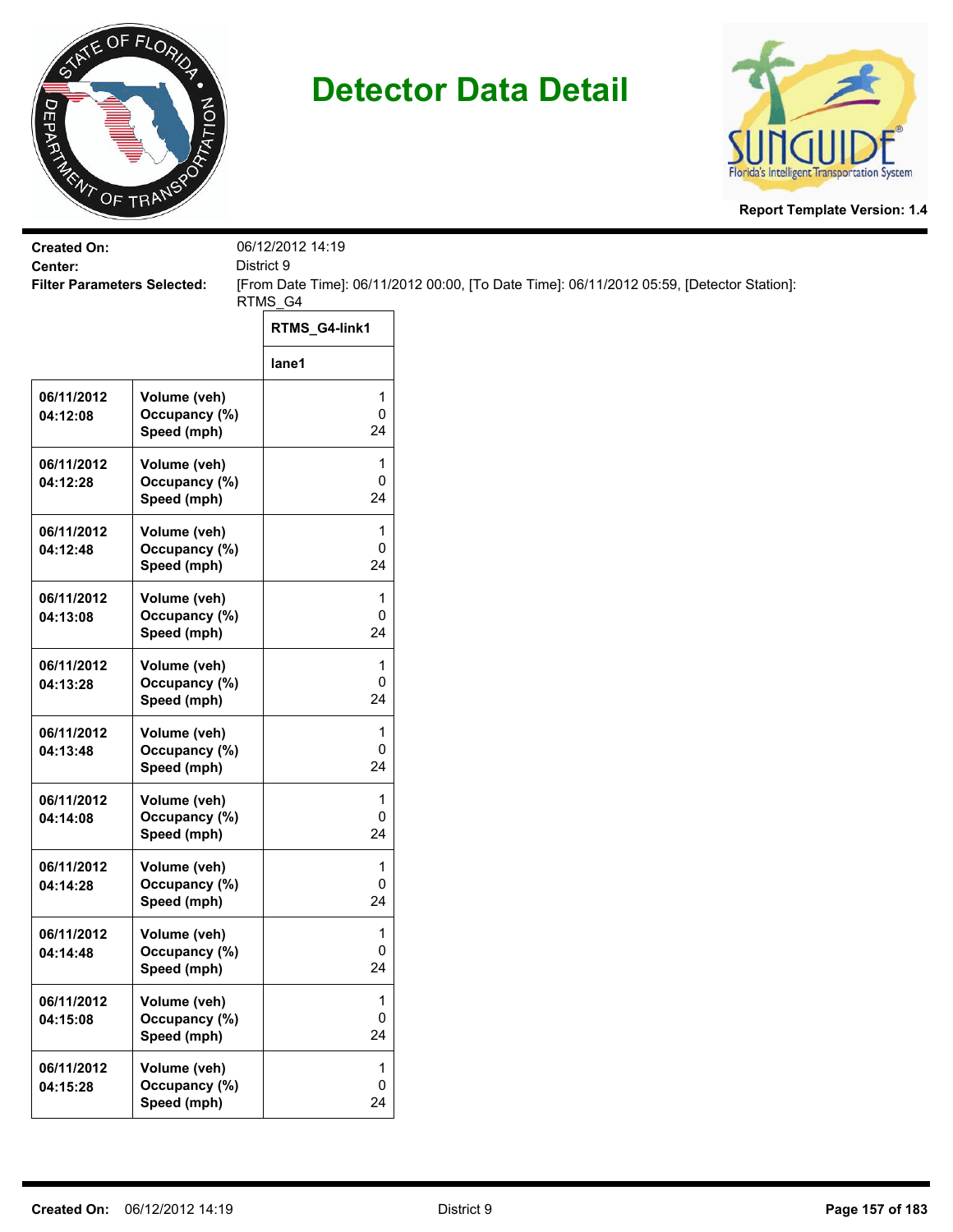



| <b>Created On:</b><br>Center:      |                                              | 06/12/2012 14:19<br>District 9 |                                                                                           |  |  |
|------------------------------------|----------------------------------------------|--------------------------------|-------------------------------------------------------------------------------------------|--|--|
| <b>Filter Parameters Selected:</b> |                                              | RTMS_G4                        | [From Date Time]: 06/11/2012 00:00, [To Date Time]: 06/11/2012 05:59, [Detector Station]: |  |  |
|                                    |                                              | RTMS_G4-link1                  |                                                                                           |  |  |
|                                    |                                              | lane1                          |                                                                                           |  |  |
| 06/11/2012<br>04:15:48             | Volume (veh)<br>Occupancy (%)<br>Speed (mph) | 1<br>0<br>24                   |                                                                                           |  |  |
| 06/11/2012<br>04:16:09             | Volume (veh)<br>Occupancy (%)<br>Speed (mph) | 1<br>0<br>24                   |                                                                                           |  |  |
| 06/11/2012<br>04:16:29             | Volume (veh)<br>Occupancy (%)<br>Speed (mph) | 1<br>0<br>24                   |                                                                                           |  |  |
| 06/11/2012<br>04:16:49             | Volume (veh)<br>Occupancy (%)<br>Speed (mph) | 1<br>0<br>24                   |                                                                                           |  |  |
| 06/11/2012<br>04:22:09             | Volume (veh)<br>Occupancy (%)<br>Speed (mph) | $\mathbf{1}$<br>0<br>23        |                                                                                           |  |  |
| 06/11/2012<br>04:22:29             | Volume (veh)<br>Occupancy (%)<br>Speed (mph) | 1<br>0<br>23                   |                                                                                           |  |  |
| 06/11/2012<br>04:22:49             | Volume (veh)<br>Occupancy (%)<br>Speed (mph) | 1<br>0<br>23                   |                                                                                           |  |  |
| 06/11/2012<br>04:23:09             | Volume (veh)<br>Occupancy (%)<br>Speed (mph) | 1<br>0<br>23                   |                                                                                           |  |  |
| 06/11/2012<br>04:23:29             | Volume (veh)<br>Occupancy (%)<br>Speed (mph) | 1<br>0<br>23                   |                                                                                           |  |  |
| 06/11/2012<br>04:23:49             | Volume (veh)<br>Occupancy (%)<br>Speed (mph) | 1<br>0<br>23                   |                                                                                           |  |  |
| 06/11/2012<br>04:24:09             | Volume (veh)<br>Occupancy (%)<br>Speed (mph) | 1<br>$\pmb{0}$<br>23           |                                                                                           |  |  |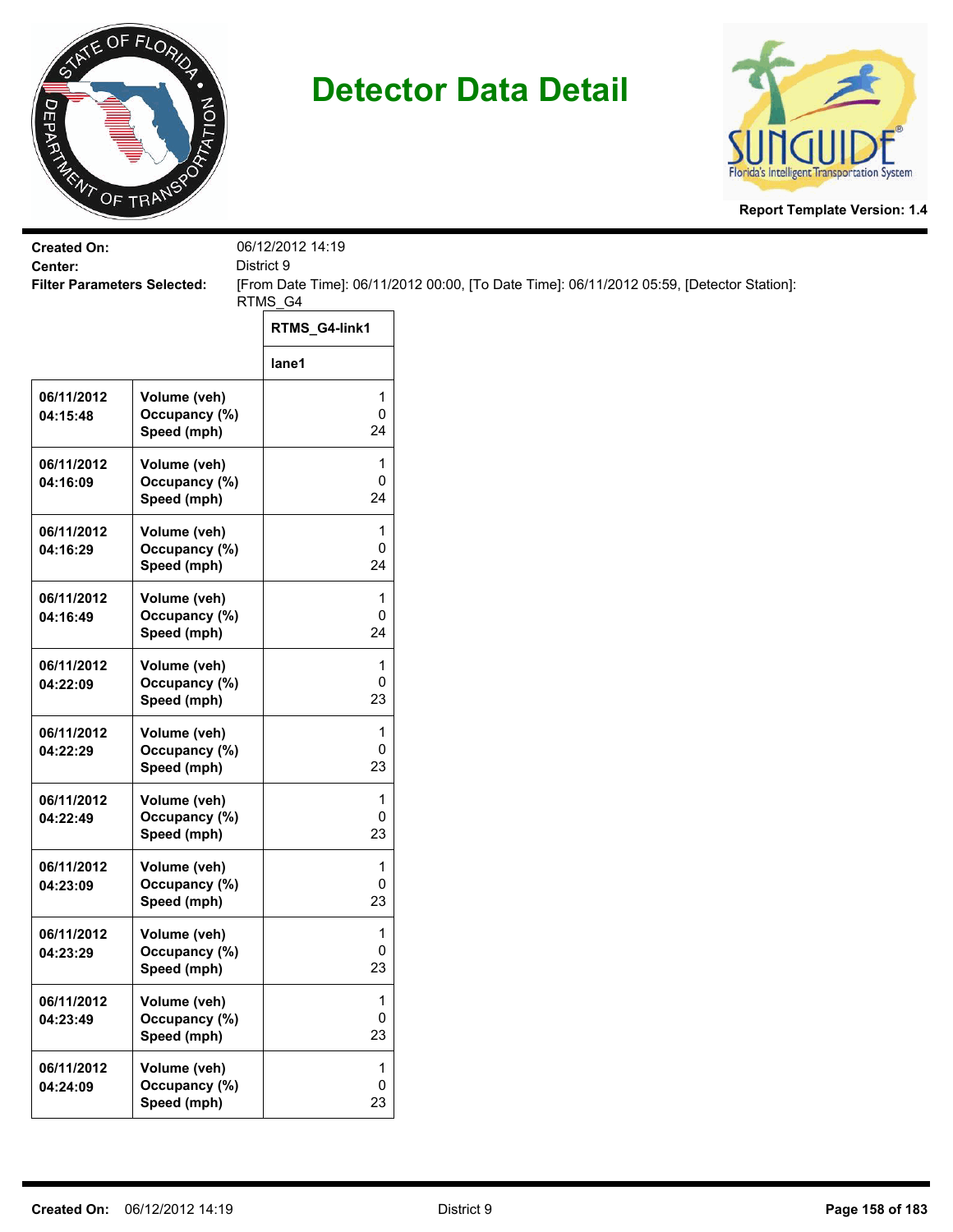



| <b>Created On:</b>                            |                                              | 06/12/2012 14:19                            |                                                                                           |
|-----------------------------------------------|----------------------------------------------|---------------------------------------------|-------------------------------------------------------------------------------------------|
| Center:<br><b>Filter Parameters Selected:</b> |                                              | District 9                                  | [From Date Time]: 06/11/2012 00:00, [To Date Time]: 06/11/2012 05:59, [Detector Station]: |
|                                               |                                              | RTMS_G4                                     |                                                                                           |
|                                               |                                              | RTMS_G4-link1                               |                                                                                           |
|                                               |                                              | lane1                                       |                                                                                           |
| 06/11/2012<br>04:24:29                        | Volume (veh)<br>Occupancy (%)<br>Speed (mph) | 1<br>$\pmb{0}$<br>23                        |                                                                                           |
| 06/11/2012<br>04:24:49                        | Volume (veh)<br>Occupancy (%)<br>Speed (mph) | 1<br>$\pmb{0}$<br>23                        |                                                                                           |
| 06/11/2012<br>04:25:09                        | Volume (veh)<br>Occupancy (%)<br>Speed (mph) | 1<br>0<br>23                                |                                                                                           |
| 06/11/2012<br>04:25:29                        | Volume (veh)<br>Occupancy (%)<br>Speed (mph) | 1<br>0<br>23                                |                                                                                           |
| 06/11/2012<br>04:25:49                        | Volume (veh)<br>Occupancy (%)<br>Speed (mph) | 1<br>0<br>23                                |                                                                                           |
| 06/11/2012<br>04:26:09                        | Volume (veh)<br>Occupancy (%)<br>Speed (mph) | 1<br>$\pmb{0}$<br>23                        |                                                                                           |
| 06/11/2012<br>04:26:29                        | Volume (veh)<br>Occupancy (%)<br>Speed (mph) | 1<br>$\pmb{0}$<br>23                        |                                                                                           |
| 06/11/2012<br>04:26:49                        | Volume (veh)<br>Occupancy (%)<br>Speed (mph) | 1<br>0<br>23                                |                                                                                           |
| 06/11/2012<br>04:27:09                        | Volume (veh)<br>Occupancy (%)<br>Speed (mph) | 2<br>$\mathbf 0$<br>24                      |                                                                                           |
| 06/11/2012<br>04:27:29                        | Volume (veh)<br>Occupancy (%)<br>Speed (mph) | $\overline{2}$<br>0<br>24                   |                                                                                           |
| 06/11/2012<br>04:27:49                        | Volume (veh)<br>Occupancy (%)<br>Speed (mph) | $\overline{2}$<br>$\mathsf{O}\xspace$<br>24 |                                                                                           |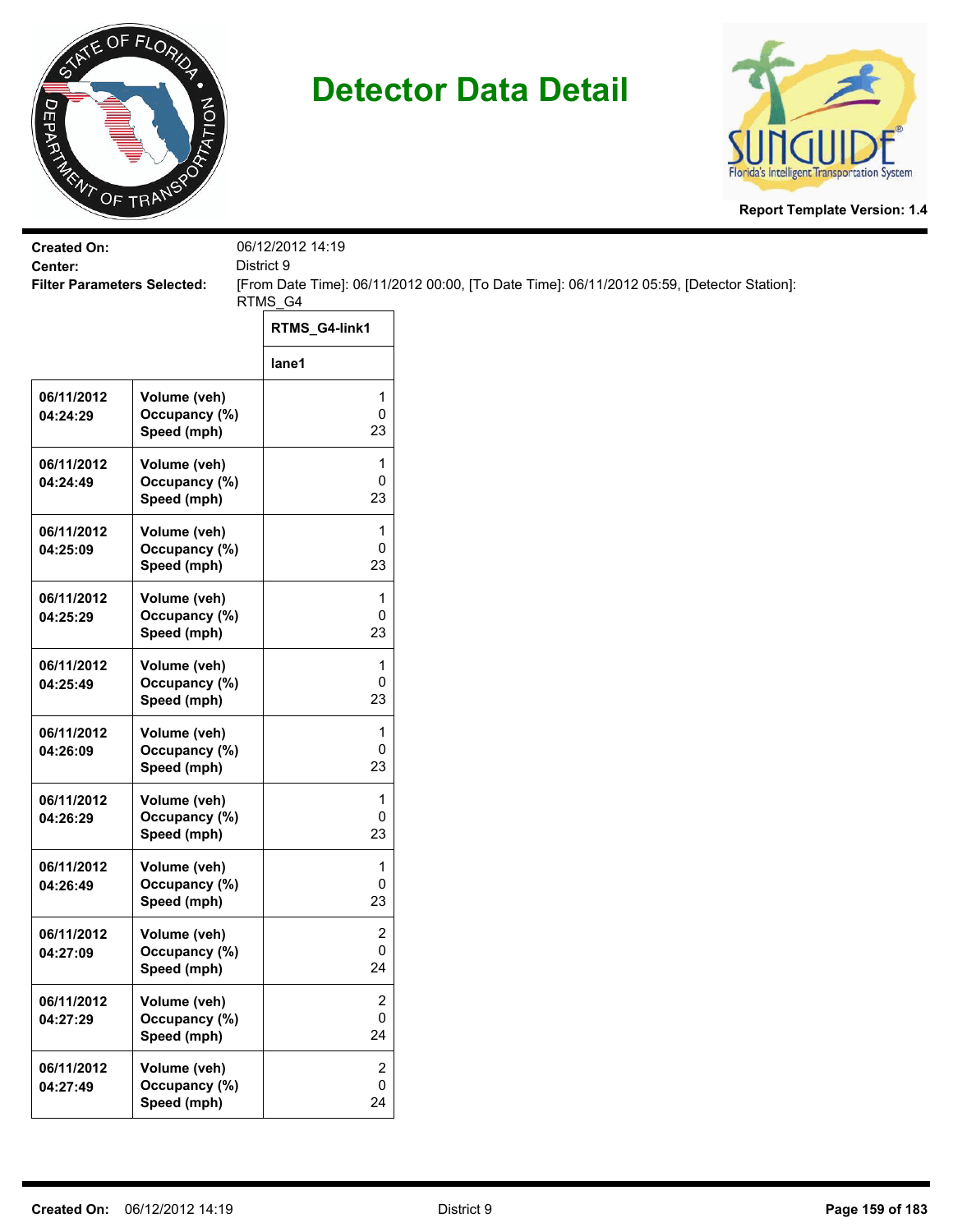



| <b>Created On:</b><br>Center:      |                                              | 06/12/2012 14:19<br>District 9     |                                                                                           |  |  |
|------------------------------------|----------------------------------------------|------------------------------------|-------------------------------------------------------------------------------------------|--|--|
| <b>Filter Parameters Selected:</b> |                                              | RTMS_G4                            | [From Date Time]: 06/11/2012 00:00, [To Date Time]: 06/11/2012 05:59, [Detector Station]: |  |  |
|                                    |                                              | RTMS_G4-link1                      |                                                                                           |  |  |
|                                    |                                              | lane1                              |                                                                                           |  |  |
| 06/11/2012<br>04:28:09             | Volume (veh)<br>Occupancy (%)<br>Speed (mph) | 2<br>0<br>24                       |                                                                                           |  |  |
| 06/11/2012<br>04:28:29             | Volume (veh)<br>Occupancy (%)<br>Speed (mph) | 2<br>0<br>24                       |                                                                                           |  |  |
| 06/11/2012<br>04:28:49             | Volume (veh)<br>Occupancy (%)<br>Speed (mph) | 2<br>0<br>24                       |                                                                                           |  |  |
| 06/11/2012<br>04:29:09             | Volume (veh)<br>Occupancy (%)<br>Speed (mph) | 2<br>0<br>24                       |                                                                                           |  |  |
| 06/11/2012<br>04:29:29             | Volume (veh)<br>Occupancy (%)<br>Speed (mph) | 2<br>0<br>24                       |                                                                                           |  |  |
| 06/11/2012<br>04:29:49             | Volume (veh)<br>Occupancy (%)<br>Speed (mph) | 2<br>0<br>24                       |                                                                                           |  |  |
| 06/11/2012<br>04:30:09             | Volume (veh)<br>Occupancy (%)<br>Speed (mph) | 2<br>0<br>24                       |                                                                                           |  |  |
| 06/11/2012<br>04:30:29             | Volume (veh)<br>Occupancy (%)<br>Speed (mph) | 2<br>0<br>24                       |                                                                                           |  |  |
| 06/11/2012<br>04:30:49             | Volume (veh)<br>Occupancy (%)<br>Speed (mph) | $\overline{\mathbf{c}}$<br>0<br>24 |                                                                                           |  |  |
| 06/11/2012<br>04:31:09             | Volume (veh)<br>Occupancy (%)<br>Speed (mph) | 2<br>0<br>24                       |                                                                                           |  |  |
| 06/11/2012<br>04:31:29             | Volume (veh)<br>Occupancy (%)<br>Speed (mph) | 2<br>0<br>24                       |                                                                                           |  |  |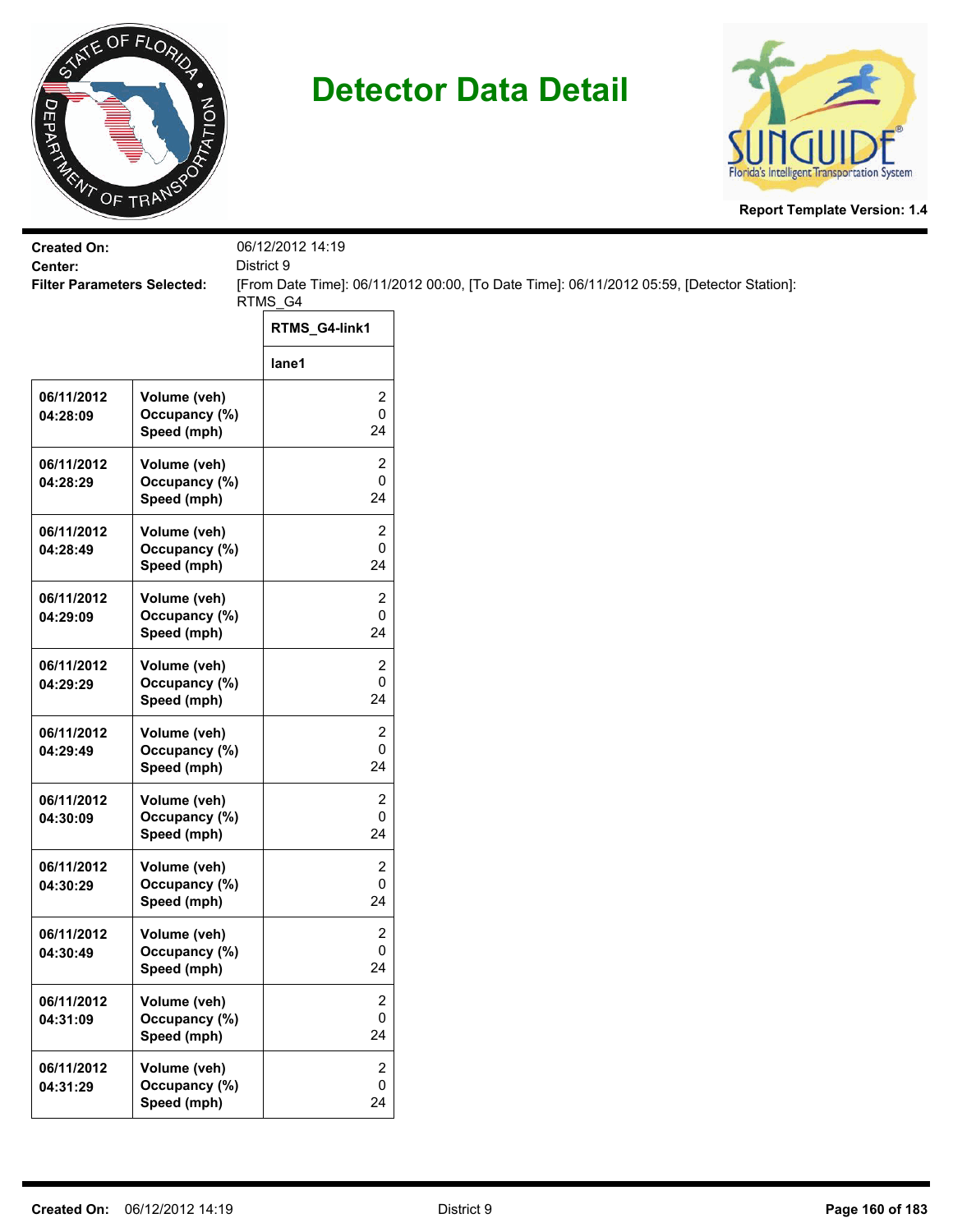



| <b>Created On:</b><br>Center:      |                                              | 06/12/2012 14:19<br>District 9     |                                                                                           |  |  |
|------------------------------------|----------------------------------------------|------------------------------------|-------------------------------------------------------------------------------------------|--|--|
| <b>Filter Parameters Selected:</b> |                                              | RTMS_G4                            | [From Date Time]: 06/11/2012 00:00, [To Date Time]: 06/11/2012 05:59, [Detector Station]: |  |  |
|                                    |                                              | RTMS_G4-link1                      |                                                                                           |  |  |
|                                    |                                              | lane1                              |                                                                                           |  |  |
| 06/11/2012<br>04:31:49             | Volume (veh)<br>Occupancy (%)<br>Speed (mph) | 2<br>0<br>24                       |                                                                                           |  |  |
| 06/11/2012<br>04:32:09             | Volume (veh)<br>Occupancy (%)<br>Speed (mph) | 2<br>0<br>24                       |                                                                                           |  |  |
| 06/11/2012<br>04:32:29             | Volume (veh)<br>Occupancy (%)<br>Speed (mph) | 2<br>0<br>24                       |                                                                                           |  |  |
| 06/11/2012<br>04:32:49             | Volume (veh)<br>Occupancy (%)<br>Speed (mph) | 2<br>0<br>24                       |                                                                                           |  |  |
| 06/11/2012<br>04:33:09             | Volume (veh)<br>Occupancy (%)<br>Speed (mph) | 2<br>0<br>24                       |                                                                                           |  |  |
| 06/11/2012<br>04:33:29             | Volume (veh)<br>Occupancy (%)<br>Speed (mph) | 2<br>0<br>24                       |                                                                                           |  |  |
| 06/11/2012<br>04:33:49             | Volume (veh)<br>Occupancy (%)<br>Speed (mph) | 2<br>0<br>24                       |                                                                                           |  |  |
| 06/11/2012<br>04:34:09             | Volume (veh)<br>Occupancy (%)<br>Speed (mph) | 2<br>0<br>24                       |                                                                                           |  |  |
| 06/11/2012<br>04:34:29             | Volume (veh)<br>Occupancy (%)<br>Speed (mph) | $\overline{\mathbf{c}}$<br>0<br>24 |                                                                                           |  |  |
| 06/11/2012<br>04:34:49             | Volume (veh)<br>Occupancy (%)<br>Speed (mph) | 2<br>0<br>24                       |                                                                                           |  |  |
| 06/11/2012<br>04:35:09             | Volume (veh)<br>Occupancy (%)<br>Speed (mph) | 2<br>0<br>24                       |                                                                                           |  |  |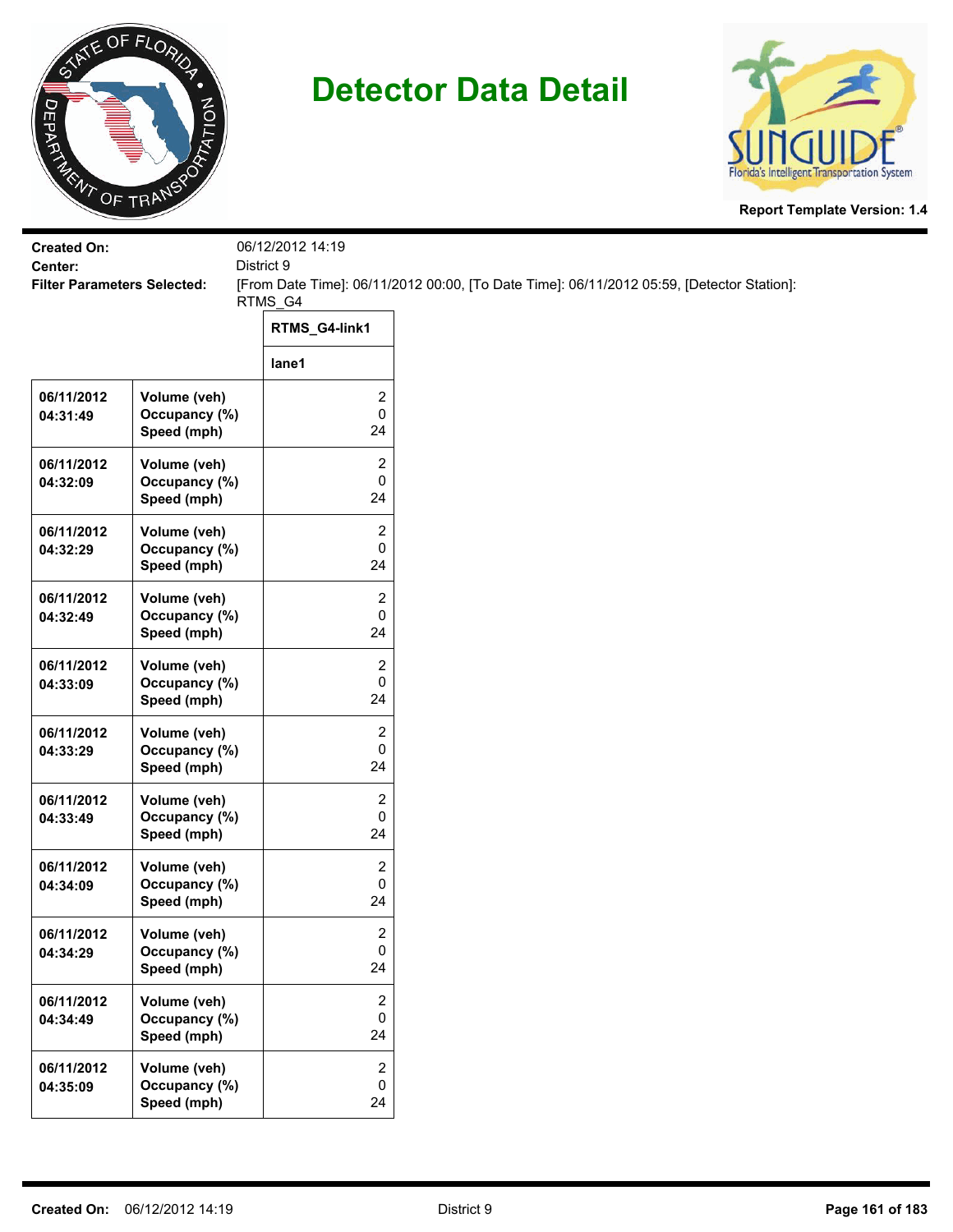



| <b>Created On:</b><br>Center:      |                                              | 06/12/2012 14:19<br>District 9       |                                                                                           |
|------------------------------------|----------------------------------------------|--------------------------------------|-------------------------------------------------------------------------------------------|
| <b>Filter Parameters Selected:</b> |                                              |                                      | [From Date Time]: 06/11/2012 00:00, [To Date Time]: 06/11/2012 05:59, [Detector Station]: |
|                                    |                                              | RTMS_G4                              |                                                                                           |
|                                    |                                              | RTMS_G4-link1                        |                                                                                           |
|                                    |                                              | lane1                                |                                                                                           |
| 06/11/2012<br>04:35:29             | Volume (veh)<br>Occupancy (%)<br>Speed (mph) | 2<br>0<br>24                         |                                                                                           |
| 06/11/2012<br>04:35:49             | Volume (veh)<br>Occupancy (%)<br>Speed (mph) | 2<br>0<br>24                         |                                                                                           |
| 06/11/2012<br>04:36:09             | Volume (veh)<br>Occupancy (%)<br>Speed (mph) | 2<br>0<br>24                         |                                                                                           |
| 06/11/2012<br>04:36:29             | Volume (veh)<br>Occupancy (%)<br>Speed (mph) | 2<br>0<br>24                         |                                                                                           |
| 06/11/2012<br>04:36:49             | Volume (veh)<br>Occupancy (%)<br>Speed (mph) | 2<br>0<br>24                         |                                                                                           |
| 06/11/2012<br>04:37:09             | Volume (veh)<br>Occupancy (%)<br>Speed (mph) | 3<br>0<br>24                         |                                                                                           |
| 06/11/2012<br>04:37:29             | Volume (veh)<br>Occupancy (%)<br>Speed (mph) | 3<br>0<br>24                         |                                                                                           |
| 06/11/2012<br>04:37:49             | Volume (veh)<br>Occupancy (%)<br>Speed (mph) | 3<br>0<br>24                         |                                                                                           |
| 06/11/2012<br>04:38:09             | Volume (veh)<br>Occupancy (%)<br>Speed (mph) | 3<br>0<br>24                         |                                                                                           |
| 06/11/2012<br>04:38:29             | Volume (veh)<br>Occupancy (%)<br>Speed (mph) | 3<br>0<br>24                         |                                                                                           |
| 06/11/2012<br>04:38:49             | Volume (veh)<br>Occupancy (%)<br>Speed (mph) | $\ensuremath{\mathsf{3}}$<br>0<br>24 |                                                                                           |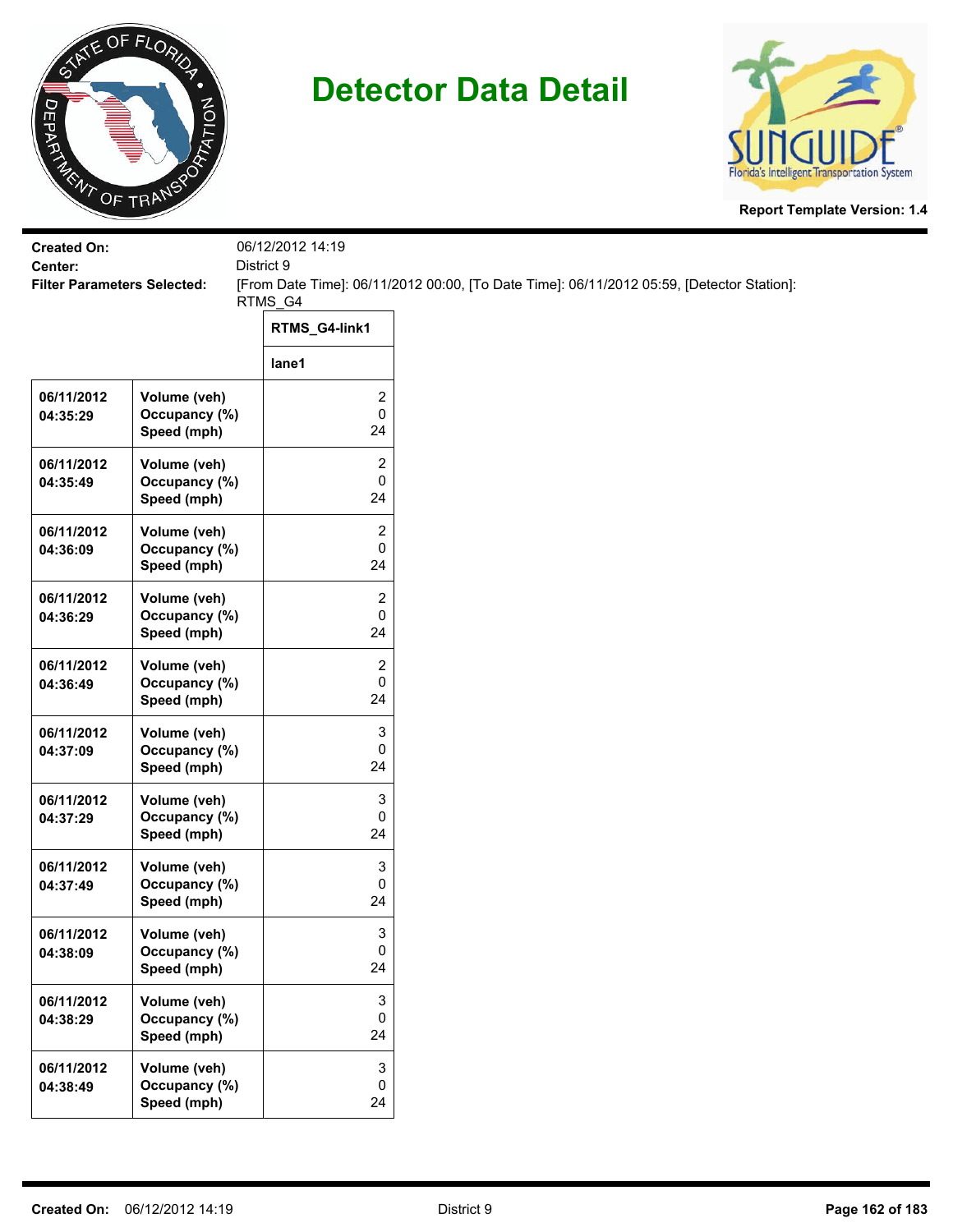



| <b>Created On:</b><br>Center:      |                                              | 06/12/2012 14:19<br>District 9 |                                                                                           |
|------------------------------------|----------------------------------------------|--------------------------------|-------------------------------------------------------------------------------------------|
| <b>Filter Parameters Selected:</b> |                                              |                                | [From Date Time]: 06/11/2012 00:00, [To Date Time]: 06/11/2012 05:59, [Detector Station]: |
|                                    |                                              | RTMS_G4                        |                                                                                           |
|                                    |                                              | RTMS_G4-link1                  |                                                                                           |
|                                    |                                              | lane1                          |                                                                                           |
| 06/11/2012<br>04:39:09             | Volume (veh)<br>Occupancy (%)<br>Speed (mph) | 3<br>0<br>24                   |                                                                                           |
| 06/11/2012<br>04:39:29             | Volume (veh)<br>Occupancy (%)<br>Speed (mph) | 3<br>0<br>24                   |                                                                                           |
| 06/11/2012<br>04:39:49             | Volume (veh)<br>Occupancy (%)<br>Speed (mph) | 3<br>0<br>24                   |                                                                                           |
| 06/11/2012<br>04:40:09             | Volume (veh)<br>Occupancy (%)<br>Speed (mph) | 3<br>0<br>24                   |                                                                                           |
| 06/11/2012<br>04:40:29             | Volume (veh)<br>Occupancy (%)<br>Speed (mph) | 3<br>0<br>24                   |                                                                                           |
| 06/11/2012<br>04:40:49             | Volume (veh)<br>Occupancy (%)<br>Speed (mph) | 3<br>0<br>24                   |                                                                                           |
| 06/11/2012<br>04:41:09             | Volume (veh)<br>Occupancy (%)<br>Speed (mph) | 3<br>0<br>24                   |                                                                                           |
| 06/11/2012<br>04:41:29             | Volume (veh)<br>Occupancy (%)<br>Speed (mph) | 3<br>0<br>24                   |                                                                                           |
| 06/11/2012<br>04:41:49             | Volume (veh)<br>Occupancy (%)<br>Speed (mph) | 3<br>0<br>24                   |                                                                                           |
| 06/11/2012<br>04:47:09             | Volume (veh)<br>Occupancy (%)<br>Speed (mph) | 7<br>0<br>22                   |                                                                                           |
| 06/11/2012<br>04:47:29             | Volume (veh)<br>Occupancy (%)<br>Speed (mph) | $\overline{7}$<br>0<br>22      |                                                                                           |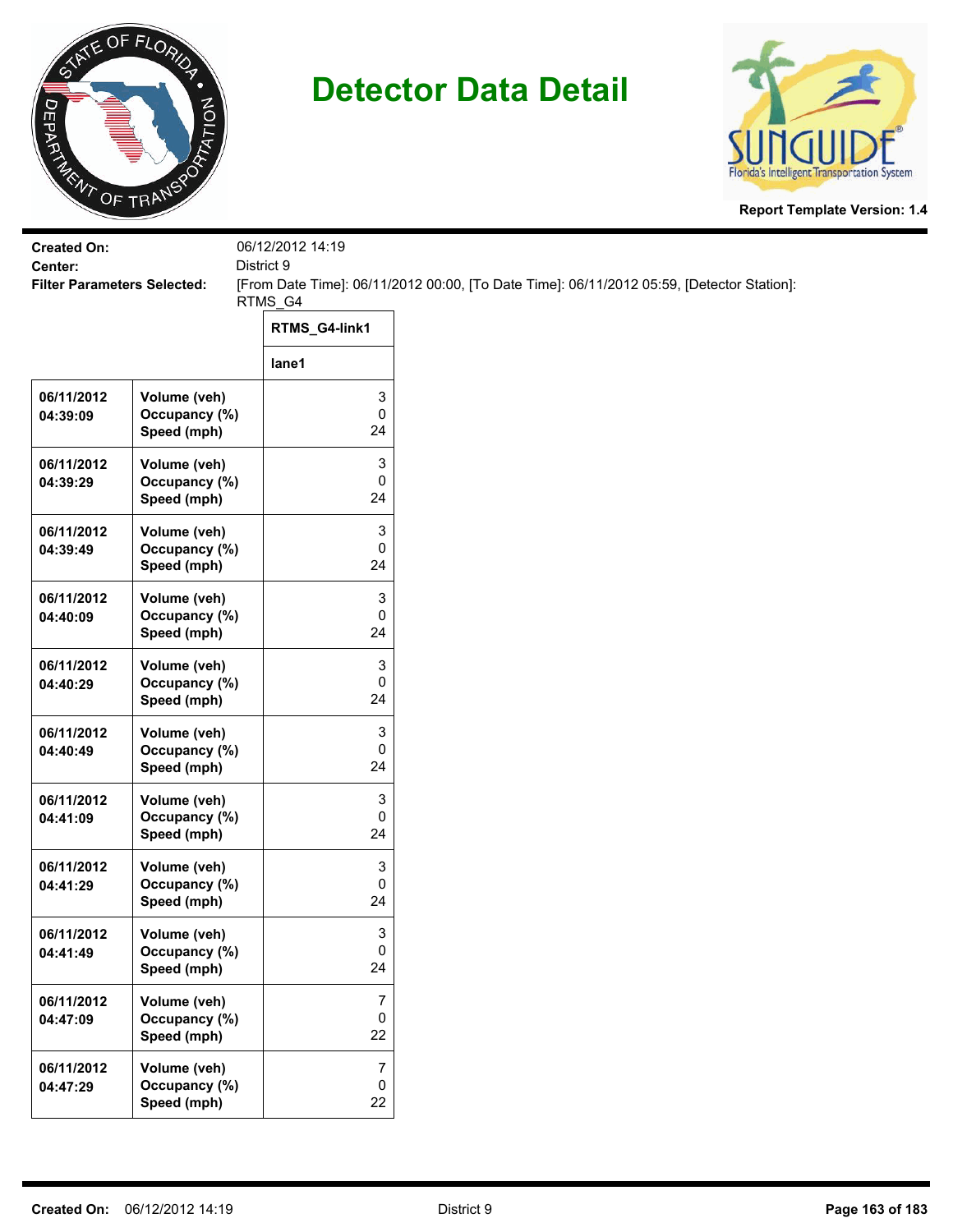



| <b>Created On:</b><br>Center:      |                                              | 06/12/2012 14:19<br>District 9 |                                                                                           |
|------------------------------------|----------------------------------------------|--------------------------------|-------------------------------------------------------------------------------------------|
| <b>Filter Parameters Selected:</b> |                                              |                                | [From Date Time]: 06/11/2012 00:00, [To Date Time]: 06/11/2012 05:59, [Detector Station]: |
|                                    |                                              | RTMS_G4                        |                                                                                           |
|                                    |                                              | RTMS_G4-link1                  |                                                                                           |
|                                    |                                              | lane1                          |                                                                                           |
| 06/11/2012<br>04:47:49             | Volume (veh)<br>Occupancy (%)<br>Speed (mph) | 7<br>0<br>22                   |                                                                                           |
| 06/11/2012<br>04:48:09             | Volume (veh)<br>Occupancy (%)<br>Speed (mph) | 7<br>0<br>22                   |                                                                                           |
| 06/11/2012<br>04:48:29             | Volume (veh)<br>Occupancy (%)<br>Speed (mph) | 7<br>0<br>22                   |                                                                                           |
| 06/11/2012<br>04:48:49             | Volume (veh)<br>Occupancy (%)<br>Speed (mph) | 7<br>0<br>22                   |                                                                                           |
| 06/11/2012<br>04:49:09             | Volume (veh)<br>Occupancy (%)<br>Speed (mph) | 7<br>0<br>22                   |                                                                                           |
| 06/11/2012<br>04:49:29             | Volume (veh)<br>Occupancy (%)<br>Speed (mph) | $\overline{7}$<br>0<br>22      |                                                                                           |
| 06/11/2012<br>04:49:49             | Volume (veh)<br>Occupancy (%)<br>Speed (mph) | 7<br>0<br>22                   |                                                                                           |
| 06/11/2012<br>04:50:09             | Volume (veh)<br>Occupancy (%)<br>Speed (mph) | 7<br>0<br>22                   |                                                                                           |
| 06/11/2012<br>04:50:29             | Volume (veh)<br>Occupancy (%)<br>Speed (mph) | 7<br>0<br>22                   |                                                                                           |
| 06/11/2012<br>04:50:49             | Volume (veh)<br>Occupancy (%)<br>Speed (mph) | 7<br>0<br>22                   |                                                                                           |
| 06/11/2012<br>04:51:09             | Volume (veh)<br>Occupancy (%)<br>Speed (mph) | $\overline{7}$<br>0<br>22      |                                                                                           |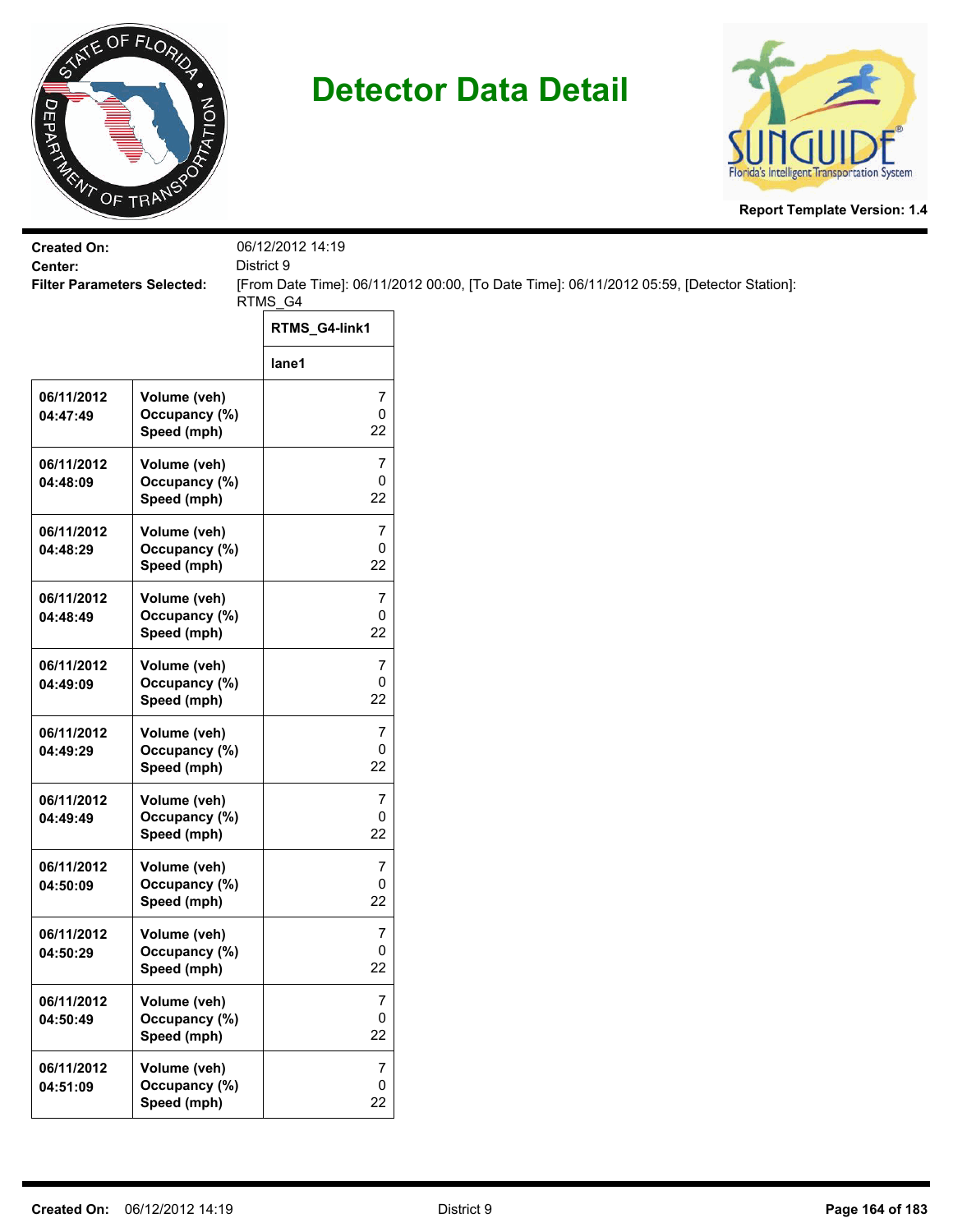



| <b>Created On:</b>                            |                                              | 06/12/2012 14:19       |                                                                                           |
|-----------------------------------------------|----------------------------------------------|------------------------|-------------------------------------------------------------------------------------------|
| Center:<br><b>Filter Parameters Selected:</b> |                                              | District 9             | [From Date Time]: 06/11/2012 00:00, [To Date Time]: 06/11/2012 05:59, [Detector Station]: |
|                                               |                                              | RTMS_G4                |                                                                                           |
|                                               |                                              | RTMS_G4-link1          |                                                                                           |
|                                               |                                              | lane1                  |                                                                                           |
| 06/11/2012<br>04:51:29                        | Volume (veh)<br>Occupancy (%)<br>Speed (mph) | 7<br>$\mathsf 0$<br>22 |                                                                                           |
| 06/11/2012<br>04:51:49                        | Volume (veh)<br>Occupancy (%)<br>Speed (mph) | 7<br>0<br>22           |                                                                                           |
| 06/11/2012<br>04:52:09                        | Volume (veh)<br>Occupancy (%)<br>Speed (mph) | 3<br>0<br>23           |                                                                                           |
| 06/11/2012<br>04:52:29                        | Volume (veh)<br>Occupancy (%)<br>Speed (mph) | 3<br>0<br>23           |                                                                                           |
| 06/11/2012<br>04:52:49                        | Volume (veh)<br>Occupancy (%)<br>Speed (mph) | 3<br>0<br>23           |                                                                                           |
| 06/11/2012<br>04:53:09                        | Volume (veh)<br>Occupancy (%)<br>Speed (mph) | 3<br>0<br>23           |                                                                                           |
| 06/11/2012<br>04:53:29                        | Volume (veh)<br>Occupancy (%)<br>Speed (mph) | 3<br>0<br>23           |                                                                                           |
| 06/11/2012<br>04:53:49                        | Volume (veh)<br>Occupancy (%)<br>Speed (mph) | 3<br>0<br>23           |                                                                                           |
| 06/11/2012<br>04:54:09                        | Volume (veh)<br>Occupancy (%)<br>Speed (mph) | 3<br>$\pmb{0}$<br>23   |                                                                                           |
| 06/11/2012<br>04:54:29                        | Volume (veh)<br>Occupancy (%)<br>Speed (mph) | 3<br>0<br>23           |                                                                                           |
| 06/11/2012<br>04:54:49                        | Volume (veh)<br>Occupancy (%)<br>Speed (mph) | 3<br>$\pmb{0}$<br>23   |                                                                                           |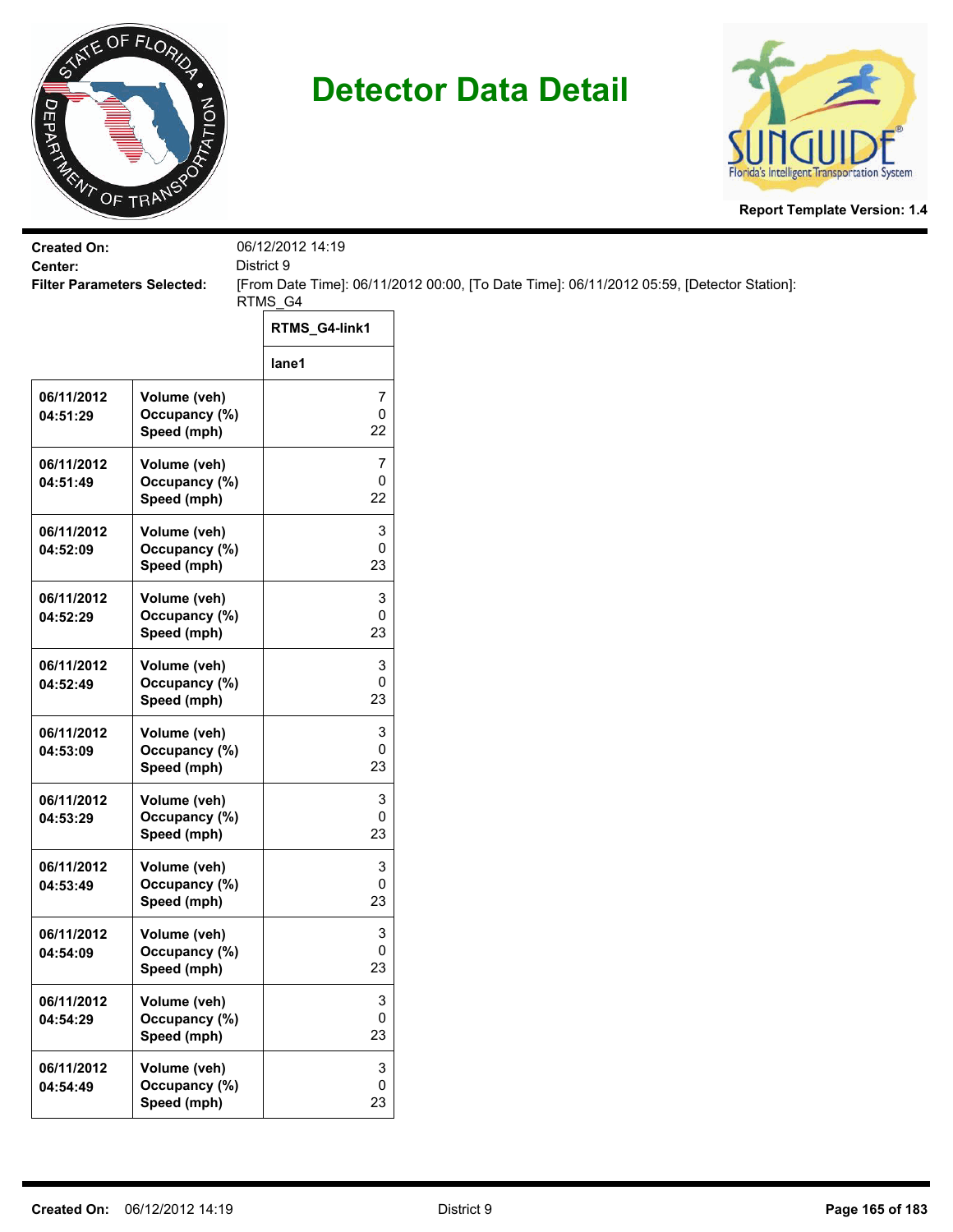



| <b>Created On:</b>                            |                               | 06/12/2012 14:19  |                                                                                           |
|-----------------------------------------------|-------------------------------|-------------------|-------------------------------------------------------------------------------------------|
| Center:<br><b>Filter Parameters Selected:</b> |                               | District 9        | [From Date Time]: 06/11/2012 00:00, [To Date Time]: 06/11/2012 05:59, [Detector Station]: |
|                                               |                               | RTMS_G4           |                                                                                           |
|                                               |                               | RTMS_G4-link1     |                                                                                           |
|                                               |                               | lane1             |                                                                                           |
| 06/11/2012                                    | Volume (veh)                  | 3                 |                                                                                           |
| 04:55:09                                      | Occupancy (%)<br>Speed (mph)  | $\mathsf 0$<br>23 |                                                                                           |
| 06/11/2012                                    | Volume (veh)                  | 3                 |                                                                                           |
| 04:55:29                                      | Occupancy (%)<br>Speed (mph)  | 0<br>23           |                                                                                           |
|                                               |                               |                   |                                                                                           |
| 06/11/2012<br>04:55:49                        | Volume (veh)<br>Occupancy (%) | 3<br>0            |                                                                                           |
|                                               | Speed (mph)                   | 23                |                                                                                           |
| 06/11/2012                                    | Volume (veh)                  | 3                 |                                                                                           |
| 04:56:09                                      | Occupancy (%)<br>Speed (mph)  | 0<br>23           |                                                                                           |
|                                               |                               |                   |                                                                                           |
| 06/11/2012<br>04:56:29                        | Volume (veh)<br>Occupancy (%) | 3<br>0            |                                                                                           |
|                                               | Speed (mph)                   | 23                |                                                                                           |
| 06/11/2012                                    | Volume (veh)                  | 3                 |                                                                                           |
| 04:56:49                                      | Occupancy (%)                 | $\pmb{0}$<br>23   |                                                                                           |
|                                               | Speed (mph)                   |                   |                                                                                           |
| 06/11/2012<br>04:57:09                        | Volume (veh)<br>Occupancy (%) | 1<br>$\pmb{0}$    |                                                                                           |
|                                               | Speed (mph)                   | 22                |                                                                                           |
| 06/11/2012                                    | Volume (veh)                  | 1                 |                                                                                           |
| 04:57:29                                      | Occupancy (%)                 | 0                 |                                                                                           |
|                                               | Speed (mph)                   | 22                |                                                                                           |
| 06/11/2012                                    | Volume (veh)                  | 1                 |                                                                                           |
| 04:57:49                                      | Occupancy (%)<br>Speed (mph)  | $\pmb{0}$<br>22   |                                                                                           |
|                                               |                               |                   |                                                                                           |
| 06/11/2012<br>04:58:09                        | Volume (veh)<br>Occupancy (%) | 1<br>$\mathsf 0$  |                                                                                           |
|                                               | Speed (mph)                   | 22                |                                                                                           |
| 06/11/2012                                    | Volume (veh)                  | $\mathbf{1}$      |                                                                                           |
| 04:58:29                                      | Occupancy (%)                 | $\pmb{0}$         |                                                                                           |
|                                               | Speed (mph)                   | 22                |                                                                                           |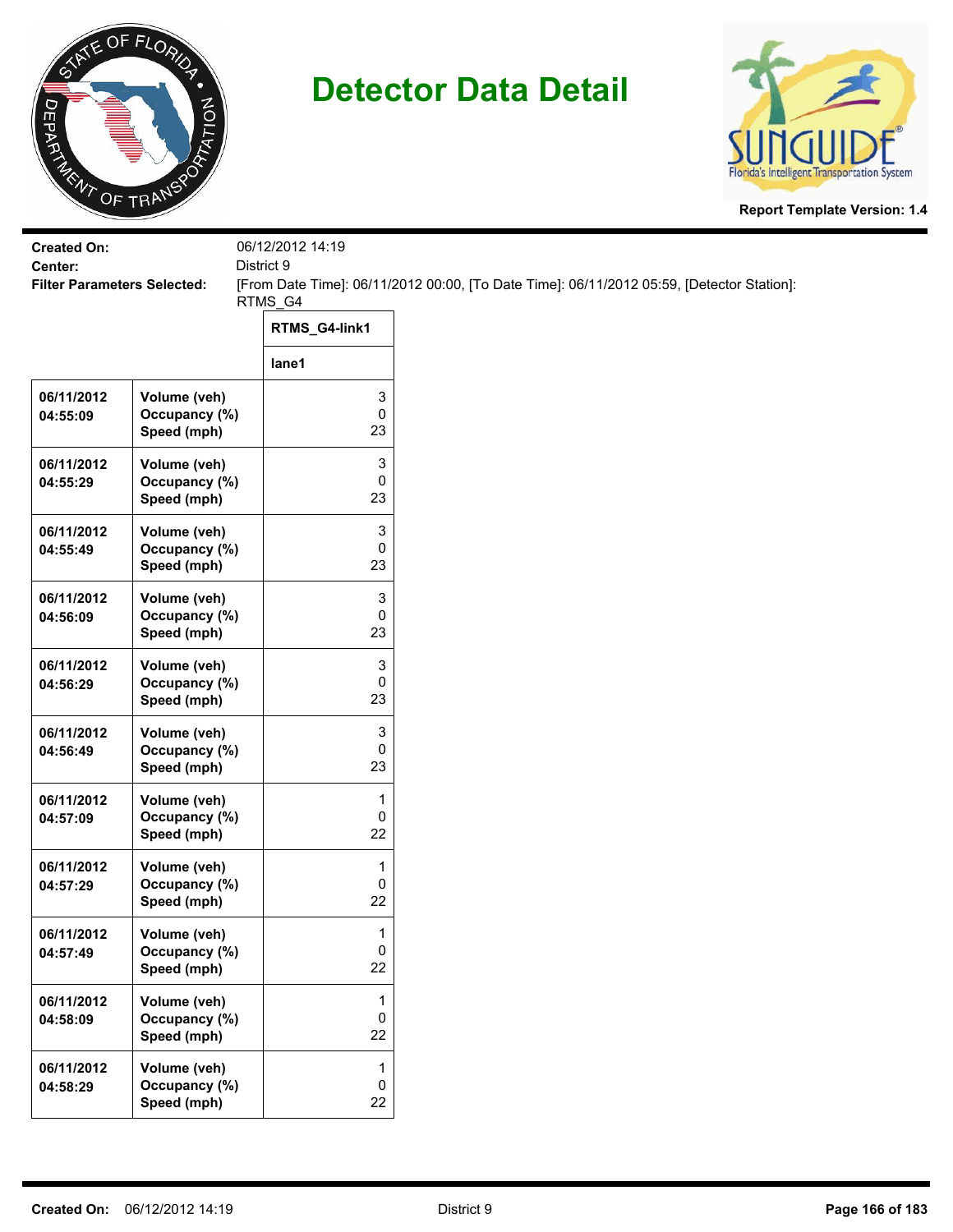



| <b>Created On:</b><br>Center:      |                                              | 06/12/2012 14:19<br>District 9       |                                                                                           |
|------------------------------------|----------------------------------------------|--------------------------------------|-------------------------------------------------------------------------------------------|
| <b>Filter Parameters Selected:</b> |                                              |                                      | [From Date Time]: 06/11/2012 00:00, [To Date Time]: 06/11/2012 05:59, [Detector Station]: |
|                                    |                                              | RTMS_G4                              |                                                                                           |
|                                    |                                              | RTMS_G4-link1                        |                                                                                           |
|                                    |                                              | lane1                                |                                                                                           |
| 06/11/2012<br>04:58:49             | Volume (veh)<br>Occupancy (%)<br>Speed (mph) | 1<br>0<br>22                         |                                                                                           |
| 06/11/2012<br>04:59:09             | Volume (veh)<br>Occupancy (%)<br>Speed (mph) | 1<br>0<br>22                         |                                                                                           |
| 06/11/2012<br>04:59:29             | Volume (veh)<br>Occupancy (%)<br>Speed (mph) | 1<br>0<br>22                         |                                                                                           |
| 06/11/2012<br>04:59:49             | Volume (veh)<br>Occupancy (%)<br>Speed (mph) | 1<br>0<br>22                         |                                                                                           |
| 06/11/2012<br>05:00:09             | Volume (veh)<br>Occupancy (%)<br>Speed (mph) | $\mathbf{1}$<br>0<br>22              |                                                                                           |
| 06/11/2012<br>05:00:29             | Volume (veh)<br>Occupancy (%)<br>Speed (mph) | 1<br>0<br>22                         |                                                                                           |
| 06/11/2012<br>05:00:49             | Volume (veh)<br>Occupancy (%)<br>Speed (mph) | 1<br>0<br>22                         |                                                                                           |
| 06/11/2012<br>05:01:09             | Volume (veh)<br>Occupancy (%)<br>Speed (mph) | 1<br>0<br>22                         |                                                                                           |
| 06/11/2012<br>05:01:29             | Volume (veh)<br>Occupancy (%)<br>Speed (mph) | 1<br>0<br>22                         |                                                                                           |
| 06/11/2012<br>05:01:49             | Volume (veh)<br>Occupancy (%)<br>Speed (mph) | 1<br>0<br>22                         |                                                                                           |
| 06/11/2012<br>05:02:09             | Volume (veh)<br>Occupancy (%)<br>Speed (mph) | $\ensuremath{\mathsf{3}}$<br>0<br>22 |                                                                                           |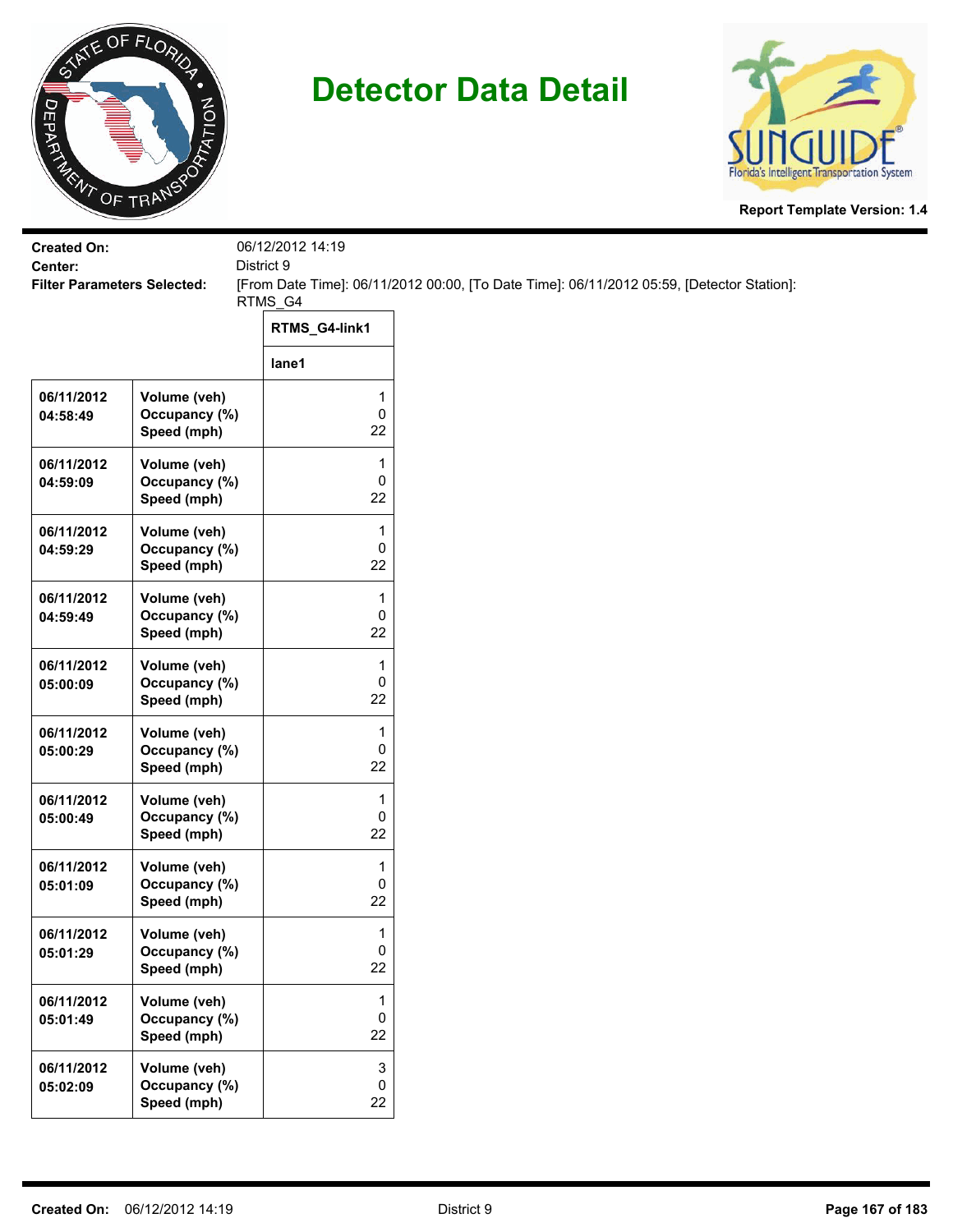



| <b>Created On:</b>                            |                                              | 06/12/2012 14:19               |                                                                                           |
|-----------------------------------------------|----------------------------------------------|--------------------------------|-------------------------------------------------------------------------------------------|
| Center:<br><b>Filter Parameters Selected:</b> |                                              | District 9                     | [From Date Time]: 06/11/2012 00:00, [To Date Time]: 06/11/2012 05:59, [Detector Station]: |
|                                               |                                              | RTMS_G4                        |                                                                                           |
|                                               |                                              | RTMS_G4-link1                  |                                                                                           |
|                                               |                                              | lane1                          |                                                                                           |
| 06/11/2012<br>05:02:29                        | Volume (veh)<br>Occupancy (%)<br>Speed (mph) | 3<br>$\pmb{0}$<br>22           |                                                                                           |
| 06/11/2012<br>05:02:49                        | Volume (veh)<br>Occupancy (%)<br>Speed (mph) | 3<br>$\pmb{0}$<br>22           |                                                                                           |
| 06/11/2012<br>05:03:09                        | Volume (veh)<br>Occupancy (%)<br>Speed (mph) | 3<br>0<br>22                   |                                                                                           |
| 06/11/2012<br>05:03:29                        | Volume (veh)<br>Occupancy (%)<br>Speed (mph) | 3<br>0<br>22                   |                                                                                           |
| 06/11/2012<br>05:03:49                        | Volume (veh)<br>Occupancy (%)<br>Speed (mph) | 3<br>0<br>22                   |                                                                                           |
| 06/11/2012<br>05:04:09                        | Volume (veh)<br>Occupancy (%)<br>Speed (mph) | 3<br>0<br>22                   |                                                                                           |
| 06/11/2012<br>05:04:29                        | Volume (veh)<br>Occupancy (%)<br>Speed (mph) | 3<br>$\pmb{0}$<br>22           |                                                                                           |
| 06/11/2012<br>05:04:49                        | Volume (veh)<br>Occupancy (%)<br>Speed (mph) | 3<br>0<br>22                   |                                                                                           |
| 06/11/2012<br>05:05:09                        | Volume (veh)<br>Occupancy (%)<br>Speed (mph) | 3<br>$\mathbf 0$<br>22         |                                                                                           |
| 06/11/2012<br>05:05:29                        | Volume (veh)<br>Occupancy (%)<br>Speed (mph) | 3<br>$\mathsf{O}$<br>22        |                                                                                           |
| 06/11/2012<br>05:05:49                        | Volume (veh)<br>Occupancy (%)<br>Speed (mph) | 3<br>$\mathsf{O}\xspace$<br>22 |                                                                                           |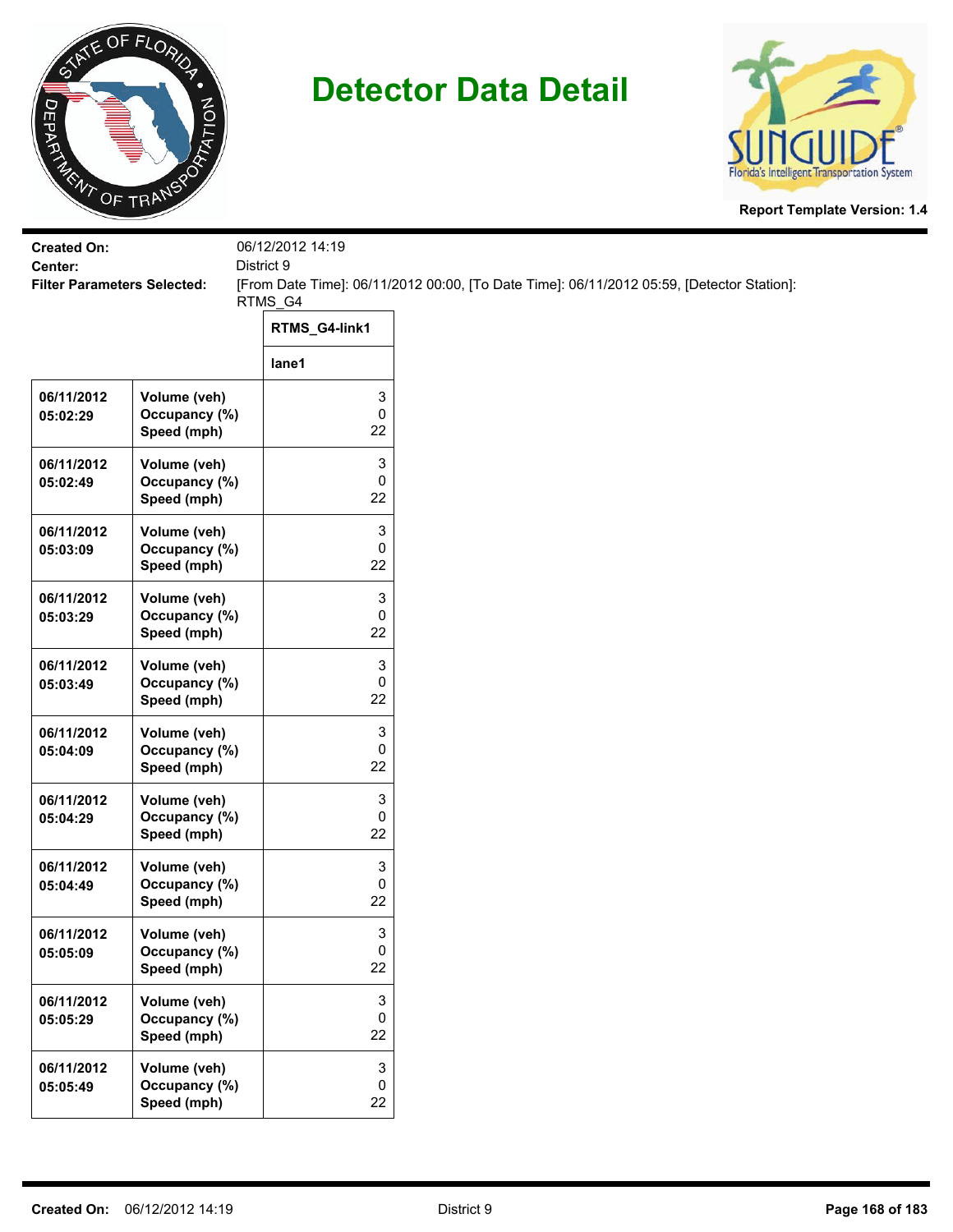



| <b>Created On:</b><br>Center:      |                                              | 06/12/2012 14:19<br>District 9 |                                                                                           |
|------------------------------------|----------------------------------------------|--------------------------------|-------------------------------------------------------------------------------------------|
| <b>Filter Parameters Selected:</b> |                                              |                                | [From Date Time]: 06/11/2012 00:00, [To Date Time]: 06/11/2012 05:59, [Detector Station]: |
|                                    |                                              | RTMS_G4                        |                                                                                           |
|                                    |                                              | RTMS_G4-link1                  |                                                                                           |
|                                    |                                              | lane1                          |                                                                                           |
| 06/11/2012<br>05:06:09             | Volume (veh)<br>Occupancy (%)<br>Speed (mph) | 3<br>0<br>22                   |                                                                                           |
| 06/11/2012<br>05:06:29             | Volume (veh)<br>Occupancy (%)<br>Speed (mph) | 3<br>0<br>22                   |                                                                                           |
| 06/11/2012<br>05:06:49             | Volume (veh)<br>Occupancy (%)<br>Speed (mph) | 3<br>0<br>22                   |                                                                                           |
| 06/11/2012<br>05:07:09             | Volume (veh)<br>Occupancy (%)<br>Speed (mph) | 5<br>0<br>22                   |                                                                                           |
| 06/11/2012<br>05:07:29             | Volume (veh)<br>Occupancy (%)<br>Speed (mph) | 5<br>0<br>22                   |                                                                                           |
| 06/11/2012<br>05:07:49             | Volume (veh)<br>Occupancy (%)<br>Speed (mph) | 5<br>0<br>22                   |                                                                                           |
| 06/11/2012<br>05:08:09             | Volume (veh)<br>Occupancy (%)<br>Speed (mph) | 5<br>0<br>22                   |                                                                                           |
| 06/11/2012<br>05:08:29             | Volume (veh)<br>Occupancy (%)<br>Speed (mph) | 5<br>0<br>22                   |                                                                                           |
| 06/11/2012<br>05:08:49             | Volume (veh)<br>Occupancy (%)<br>Speed (mph) | 5<br>0<br>22                   |                                                                                           |
| 06/11/2012<br>05:09:09             | Volume (veh)<br>Occupancy (%)<br>Speed (mph) | 5<br>0<br>22                   |                                                                                           |
| 06/11/2012<br>05:09:29             | Volume (veh)<br>Occupancy (%)<br>Speed (mph) | 5<br>0<br>22                   |                                                                                           |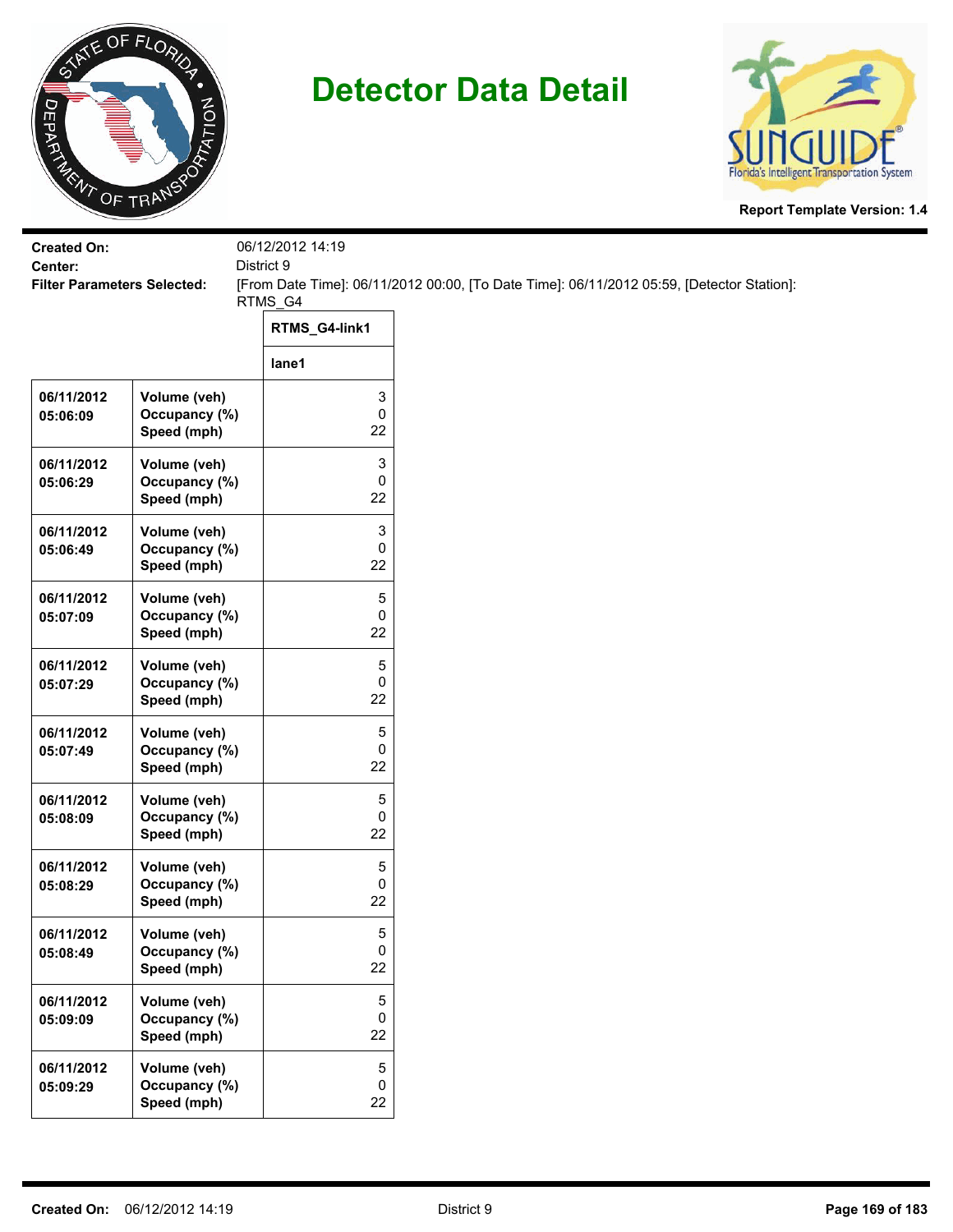



| <b>Created On:</b>                            |                                              | 06/12/2012 14:19       |                                                                                           |
|-----------------------------------------------|----------------------------------------------|------------------------|-------------------------------------------------------------------------------------------|
| Center:<br><b>Filter Parameters Selected:</b> |                                              | District 9             | [From Date Time]: 06/11/2012 00:00, [To Date Time]: 06/11/2012 05:59, [Detector Station]: |
|                                               |                                              | RTMS_G4                |                                                                                           |
|                                               |                                              | RTMS_G4-link1          |                                                                                           |
|                                               |                                              | lane1                  |                                                                                           |
| 06/11/2012<br>05:09:49                        | Volume (veh)<br>Occupancy (%)<br>Speed (mph) | 5<br>$\pmb{0}$<br>22   |                                                                                           |
| 06/11/2012<br>05:10:09                        | Volume (veh)<br>Occupancy (%)<br>Speed (mph) | 5<br>0<br>22           |                                                                                           |
| 06/11/2012<br>05:10:29                        | Volume (veh)<br>Occupancy (%)<br>Speed (mph) | 5<br>0<br>22           |                                                                                           |
| 06/11/2012<br>05:10:49                        | Volume (veh)<br>Occupancy (%)<br>Speed (mph) | 5<br>0<br>22           |                                                                                           |
| 06/11/2012<br>05:11:09                        | Volume (veh)<br>Occupancy (%)<br>Speed (mph) | 5<br>0<br>22           |                                                                                           |
| 06/11/2012<br>05:11:29                        | Volume (veh)<br>Occupancy (%)<br>Speed (mph) | 5<br>$\pmb{0}$<br>22   |                                                                                           |
| 06/11/2012<br>05:11:49                        | Volume (veh)<br>Occupancy (%)<br>Speed (mph) | 5<br>0<br>22           |                                                                                           |
| 06/11/2012<br>05:12:09                        | Volume (veh)<br>Occupancy (%)<br>Speed (mph) | 3<br>0<br>22           |                                                                                           |
| 06/11/2012<br>05:12:29                        | Volume (veh)<br>Occupancy (%)<br>Speed (mph) | 3<br>0<br>22           |                                                                                           |
| 06/11/2012<br>05:12:49                        | Volume (veh)<br>Occupancy (%)<br>Speed (mph) | 3<br>$\mathbf 0$<br>22 |                                                                                           |
| 06/11/2012<br>05:13:09                        | Volume (veh)<br>Occupancy (%)<br>Speed (mph) | 3<br>$\pmb{0}$<br>22   |                                                                                           |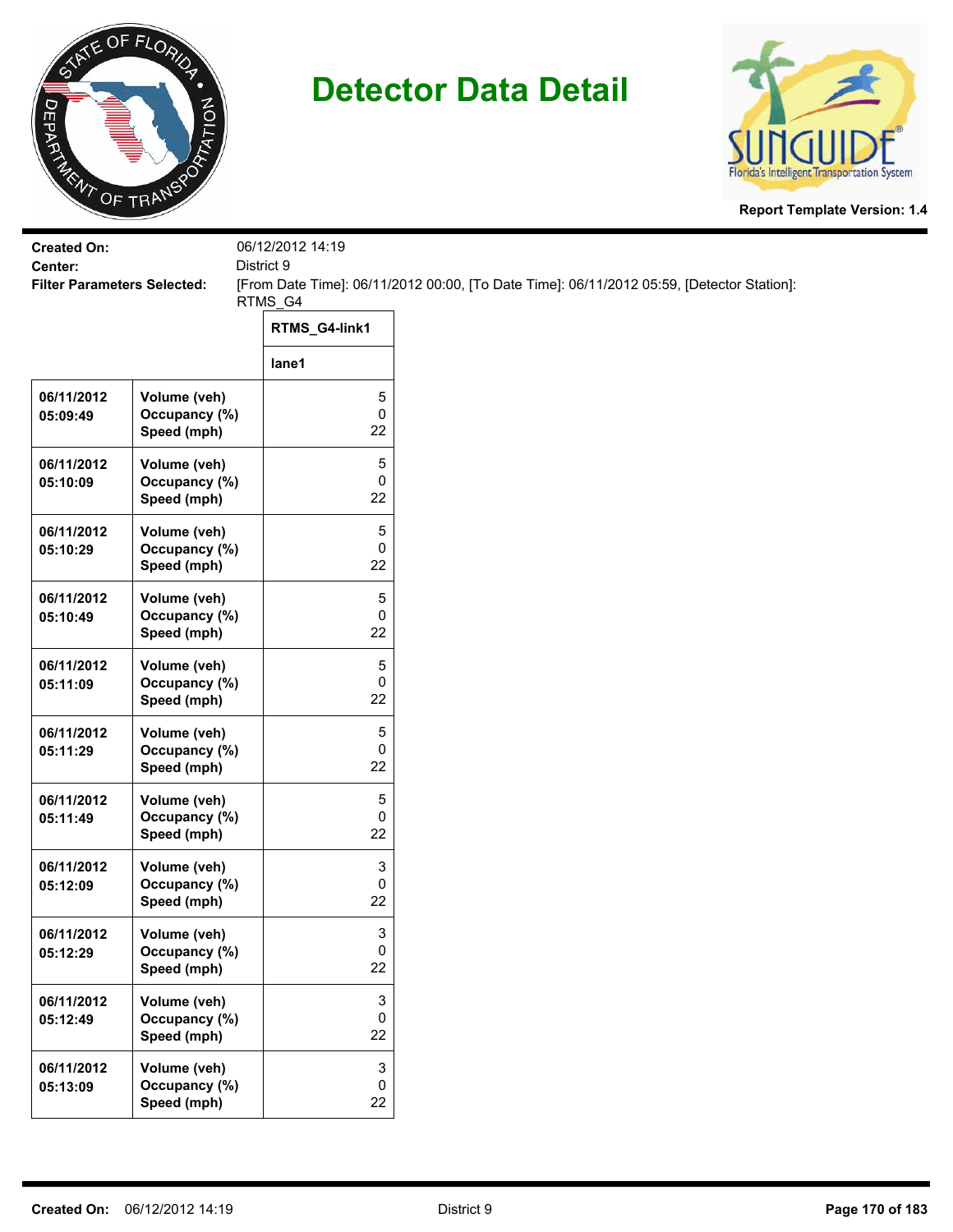



| <b>Created On:</b><br>Center:      |                                              | 06/12/2012 14:19<br>District 9 |                                                                                           |  |  |
|------------------------------------|----------------------------------------------|--------------------------------|-------------------------------------------------------------------------------------------|--|--|
| <b>Filter Parameters Selected:</b> |                                              | RTMS_G4                        | [From Date Time]: 06/11/2012 00:00, [To Date Time]: 06/11/2012 05:59, [Detector Station]: |  |  |
|                                    |                                              | RTMS_G4-link1                  |                                                                                           |  |  |
|                                    |                                              | lane1                          |                                                                                           |  |  |
| 06/11/2012<br>05:13:29             | Volume (veh)<br>Occupancy (%)<br>Speed (mph) | 3<br>0<br>22                   |                                                                                           |  |  |
| 06/11/2012<br>05:13:49             | Volume (veh)<br>Occupancy (%)<br>Speed (mph) | 3<br>0<br>22                   |                                                                                           |  |  |
| 06/11/2012<br>05:14:09             | Volume (veh)<br>Occupancy (%)<br>Speed (mph) | 3<br>0<br>22                   |                                                                                           |  |  |
| 06/11/2012<br>05:14:29             | Volume (veh)<br>Occupancy (%)<br>Speed (mph) | 3<br>0<br>22                   |                                                                                           |  |  |
| 06/11/2012<br>05:14:49             | Volume (veh)<br>Occupancy (%)<br>Speed (mph) | 3<br>0<br>22                   |                                                                                           |  |  |
| 06/11/2012<br>05:15:09             | Volume (veh)<br>Occupancy (%)<br>Speed (mph) | 3<br>0<br>22                   |                                                                                           |  |  |
| 06/11/2012<br>05:15:29             | Volume (veh)<br>Occupancy (%)<br>Speed (mph) | 3<br>0<br>22                   |                                                                                           |  |  |
| 06/11/2012<br>05:15:49             | Volume (veh)<br>Occupancy (%)<br>Speed (mph) | 3<br>0<br>22                   |                                                                                           |  |  |
| 06/11/2012<br>05:16:09             | Volume (veh)<br>Occupancy (%)<br>Speed (mph) | 3<br>0<br>22                   |                                                                                           |  |  |
| 06/11/2012<br>05:16:29             | Volume (veh)<br>Occupancy (%)<br>Speed (mph) | 3<br>0<br>22                   |                                                                                           |  |  |
| 06/11/2012<br>05:16:49             | Volume (veh)<br>Occupancy (%)<br>Speed (mph) | 3<br>0<br>22                   |                                                                                           |  |  |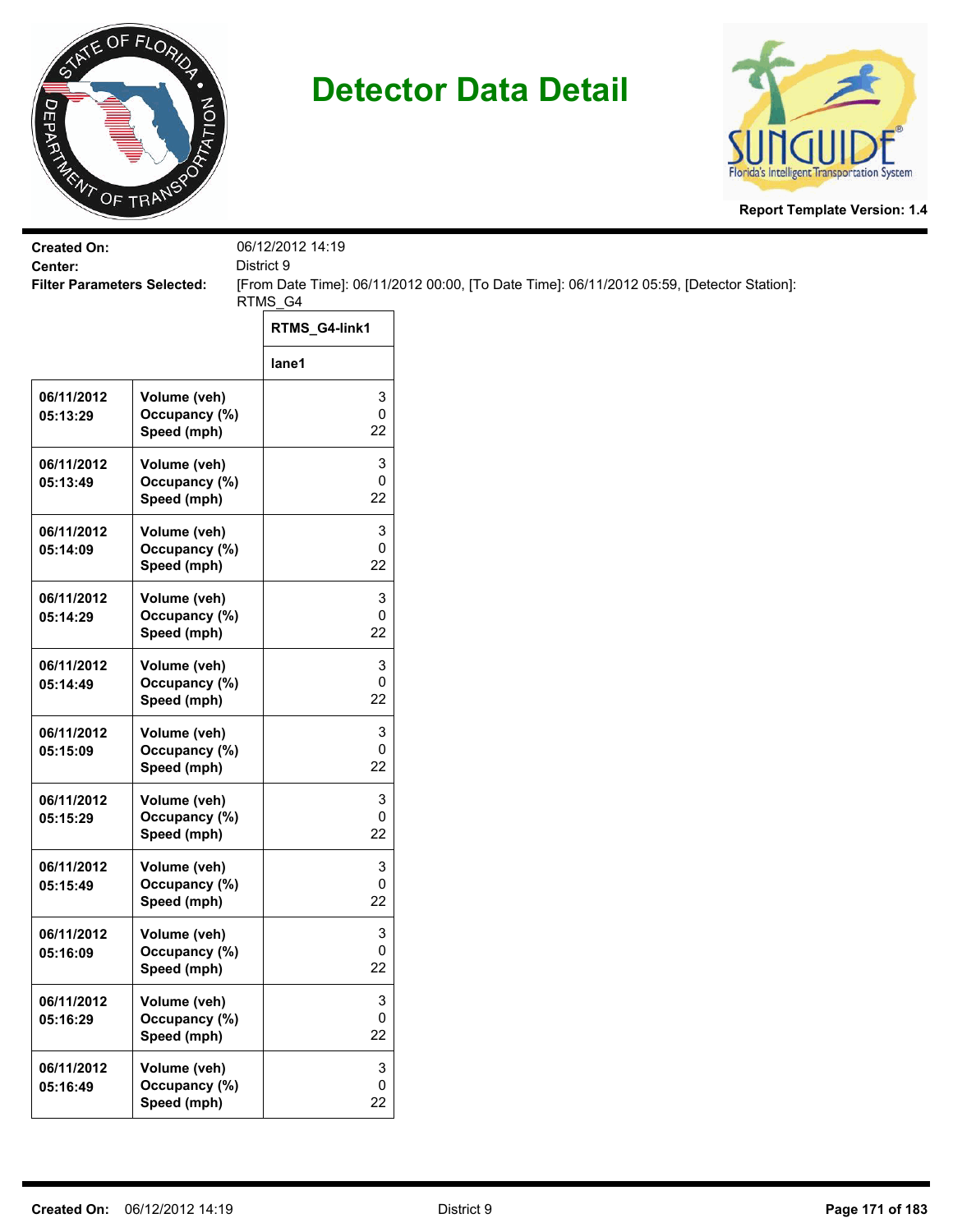



| <b>Created On:</b>                            |                                              | 06/12/2012 14:19 |                                                                                           |
|-----------------------------------------------|----------------------------------------------|------------------|-------------------------------------------------------------------------------------------|
| Center:<br><b>Filter Parameters Selected:</b> |                                              | District 9       | [From Date Time]: 06/11/2012 00:00, [To Date Time]: 06/11/2012 05:59, [Detector Station]: |
|                                               |                                              | RTMS_G4          |                                                                                           |
|                                               |                                              | RTMS_G4-link1    |                                                                                           |
|                                               |                                              | lane1            |                                                                                           |
| 06/11/2012<br>05:17:09                        | Volume (veh)<br>Occupancy (%)<br>Speed (mph) | 6<br>0<br>22     |                                                                                           |
| 06/11/2012<br>05:17:29                        | Volume (veh)<br>Occupancy (%)<br>Speed (mph) | 6<br>0<br>22     |                                                                                           |
| 06/11/2012<br>05:17:49                        | Volume (veh)<br>Occupancy (%)<br>Speed (mph) | 6<br>0<br>22     |                                                                                           |
| 06/11/2012<br>05:18:09                        | Volume (veh)<br>Occupancy (%)<br>Speed (mph) | 6<br>0<br>22     |                                                                                           |
| 06/11/2012<br>05:18:29                        | Volume (veh)<br>Occupancy (%)<br>Speed (mph) | 6<br>0<br>22     |                                                                                           |
| 06/11/2012<br>05:18:49                        | Volume (veh)<br>Occupancy (%)<br>Speed (mph) | 6<br>0<br>22     |                                                                                           |
| 06/11/2012<br>05:19:09                        | Volume (veh)<br>Occupancy (%)<br>Speed (mph) | 6<br>0<br>22     |                                                                                           |
| 06/11/2012<br>05:19:29                        | Volume (veh)<br>Occupancy (%)<br>Speed (mph) | 6<br>0<br>22     |                                                                                           |
| 06/11/2012<br>05:19:49                        | Volume (veh)<br>Occupancy (%)<br>Speed (mph) | 6<br>0<br>22     |                                                                                           |
| 06/11/2012<br>05:20:09                        | Volume (veh)<br>Occupancy (%)<br>Speed (mph) | 6<br>0<br>22     |                                                                                           |
| 06/11/2012<br>05:20:29                        | Volume (veh)<br>Occupancy (%)<br>Speed (mph) | 6<br>0<br>22     |                                                                                           |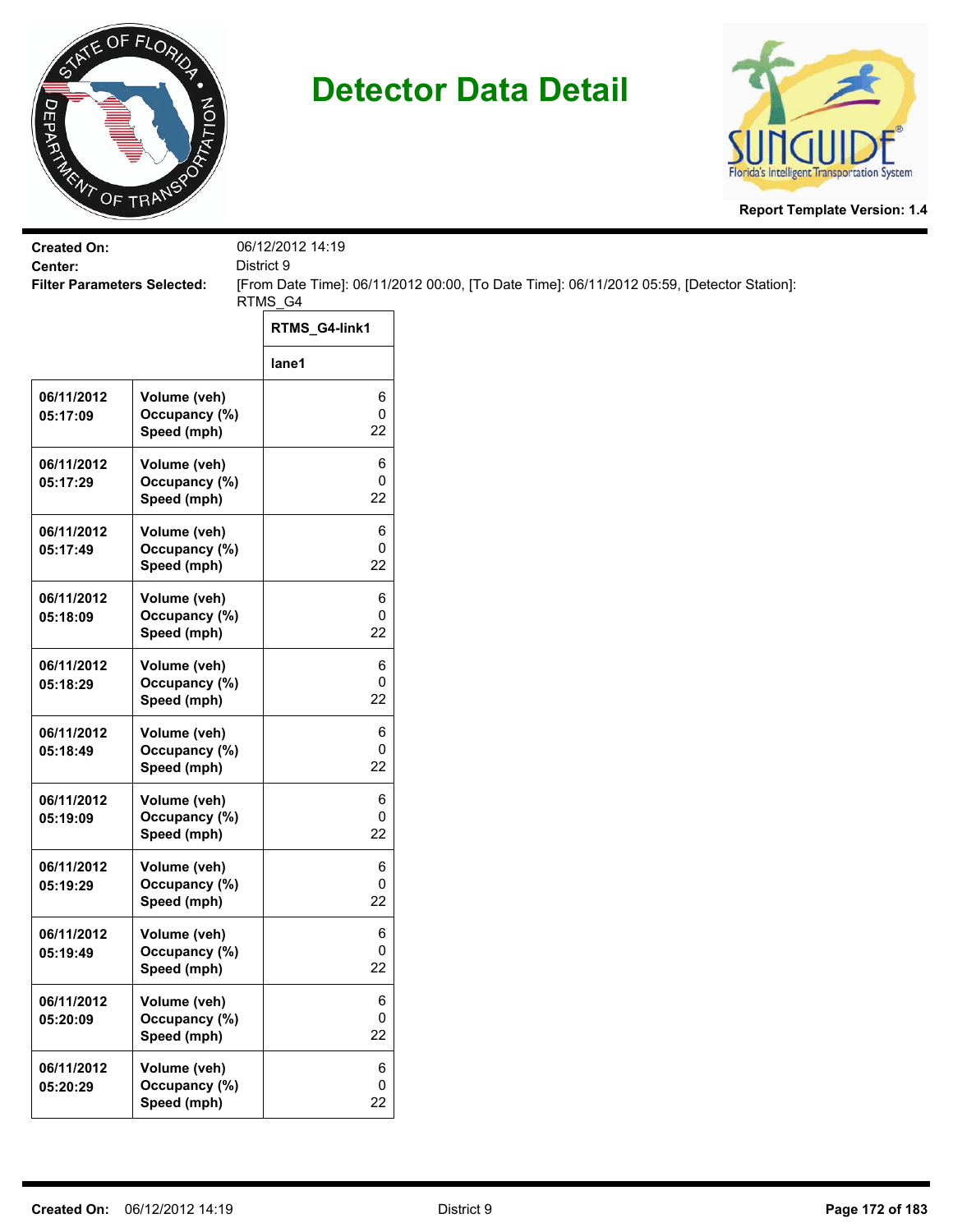



| <b>Created On:</b><br>Center:      |                                              | 06/12/2012 14:19<br>District 9 |                                                                                           |  |
|------------------------------------|----------------------------------------------|--------------------------------|-------------------------------------------------------------------------------------------|--|
| <b>Filter Parameters Selected:</b> |                                              |                                | [From Date Time]: 06/11/2012 00:00, [To Date Time]: 06/11/2012 05:59, [Detector Station]: |  |
|                                    |                                              | RTMS_G4                        |                                                                                           |  |
|                                    |                                              | RTMS_G4-link1                  |                                                                                           |  |
|                                    |                                              | lane1                          |                                                                                           |  |
| 06/11/2012<br>05:20:49             | Volume (veh)<br>Occupancy (%)<br>Speed (mph) | 6<br>0<br>22                   |                                                                                           |  |
| 06/11/2012<br>05:21:09             | Volume (veh)<br>Occupancy (%)<br>Speed (mph) | 6<br>0<br>22                   |                                                                                           |  |
| 06/11/2012<br>05:21:29             | Volume (veh)<br>Occupancy (%)<br>Speed (mph) | 6<br>0<br>22                   |                                                                                           |  |
| 06/11/2012<br>05:21:49             | Volume (veh)<br>Occupancy (%)<br>Speed (mph) | 6<br>0<br>22                   |                                                                                           |  |
| 06/11/2012<br>05:22:09             | Volume (veh)<br>Occupancy (%)<br>Speed (mph) | 4<br>1<br>22                   |                                                                                           |  |
| 06/11/2012<br>05:22:29             | Volume (veh)<br>Occupancy (%)<br>Speed (mph) | 4<br>1<br>22                   |                                                                                           |  |
| 06/11/2012<br>05:22:49             | Volume (veh)<br>Occupancy (%)<br>Speed (mph) | 4<br>$\mathbf{1}$<br>22        |                                                                                           |  |
| 06/11/2012<br>05:23:09             | Volume (veh)<br>Occupancy (%)<br>Speed (mph) | 4<br>1<br>22                   |                                                                                           |  |
| 06/11/2012<br>05:23:29             | Volume (veh)<br>Occupancy (%)<br>Speed (mph) | 4<br>1<br>22                   |                                                                                           |  |
| 06/11/2012<br>05:23:49             | Volume (veh)<br>Occupancy (%)<br>Speed (mph) | 4<br>1<br>22                   |                                                                                           |  |
| 06/11/2012<br>05:24:09             | Volume (veh)<br>Occupancy (%)<br>Speed (mph) | 4<br>1<br>22                   |                                                                                           |  |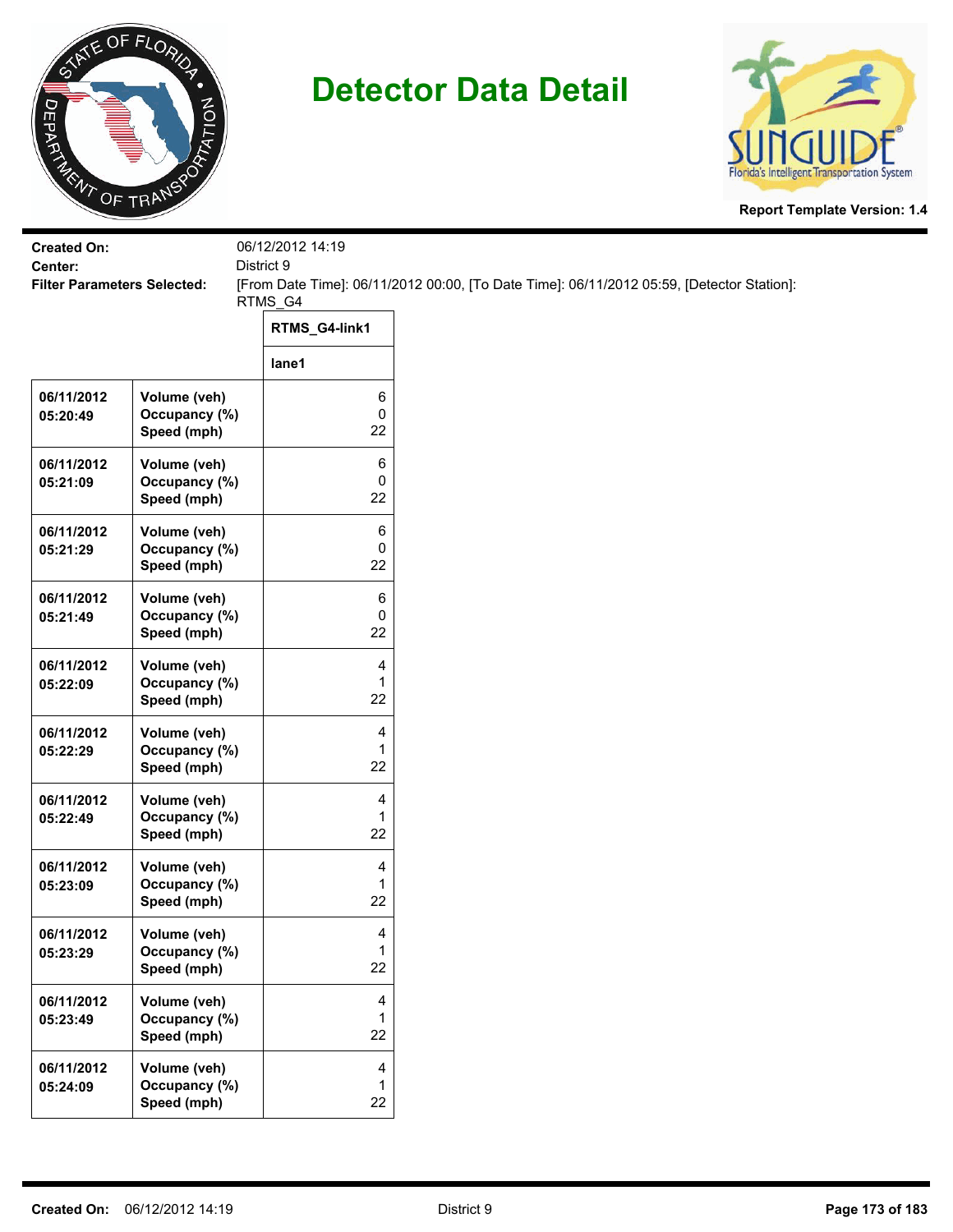



| <b>Created On:</b><br>Center:      |                                              | 06/12/2012 14:19<br>District 9 |                                                                                           |
|------------------------------------|----------------------------------------------|--------------------------------|-------------------------------------------------------------------------------------------|
| <b>Filter Parameters Selected:</b> |                                              | RTMS_G4                        | [From Date Time]: 06/11/2012 00:00, [To Date Time]: 06/11/2012 05:59, [Detector Station]: |
|                                    |                                              | RTMS_G4-link1                  |                                                                                           |
|                                    |                                              | lane1                          |                                                                                           |
| 06/11/2012<br>05:24:29             | Volume (veh)<br>Occupancy (%)<br>Speed (mph) | 4<br>1<br>22                   |                                                                                           |
| 06/11/2012<br>05:24:49             | Volume (veh)<br>Occupancy (%)<br>Speed (mph) | 4<br>$\mathbf{1}$<br>22        |                                                                                           |
| 06/11/2012<br>05:25:09             | Volume (veh)<br>Occupancy (%)<br>Speed (mph) | 4<br>1<br>22                   |                                                                                           |
| 06/11/2012<br>05:25:29             | Volume (veh)<br>Occupancy (%)<br>Speed (mph) | 4<br>1<br>22                   |                                                                                           |
| 06/11/2012<br>05:25:49             | Volume (veh)<br>Occupancy (%)<br>Speed (mph) | 4<br>1<br>22                   |                                                                                           |
| 06/11/2012<br>05:26:09             | Volume (veh)<br>Occupancy (%)<br>Speed (mph) | 4<br>1<br>22                   |                                                                                           |
| 06/11/2012<br>05:26:29             | Volume (veh)<br>Occupancy (%)<br>Speed (mph) | 4<br>1<br>22                   |                                                                                           |
| 06/11/2012<br>05:26:49             | Volume (veh)<br>Occupancy (%)<br>Speed (mph) | 4<br>1<br>22                   |                                                                                           |
| 06/11/2012<br>05:27:09             | Volume (veh)<br>Occupancy (%)<br>Speed (mph) | 4<br>0<br>22                   |                                                                                           |
| 06/11/2012<br>05:27:29             | Volume (veh)<br>Occupancy (%)<br>Speed (mph) | 4<br>0<br>22                   |                                                                                           |
| 06/11/2012<br>05:27:49             | Volume (veh)<br>Occupancy (%)<br>Speed (mph) | 4<br>0<br>22                   |                                                                                           |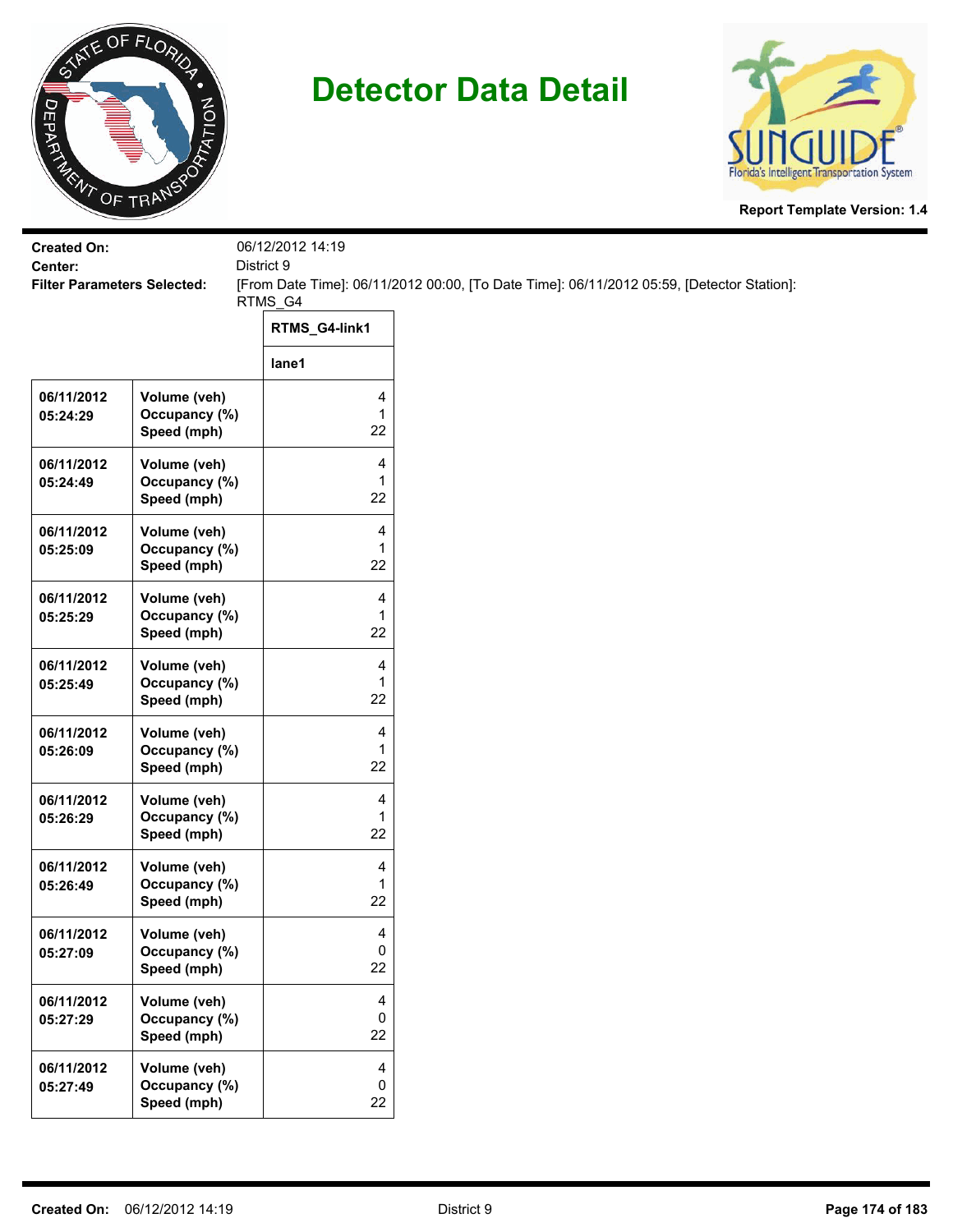



| <b>Created On:</b>                            |                               | 06/12/2012 14:19  |                                                                                           |
|-----------------------------------------------|-------------------------------|-------------------|-------------------------------------------------------------------------------------------|
| Center:<br><b>Filter Parameters Selected:</b> |                               | District 9        |                                                                                           |
|                                               |                               | RTMS_G4           | [From Date Time]: 06/11/2012 00:00, [To Date Time]: 06/11/2012 05:59, [Detector Station]: |
|                                               |                               | RTMS_G4-link1     |                                                                                           |
|                                               |                               | lane1             |                                                                                           |
| 06/11/2012<br>05:28:09                        | Volume (veh)<br>Occupancy (%) | 4<br>0            |                                                                                           |
|                                               | Speed (mph)                   | 22                |                                                                                           |
| 06/11/2012                                    | Volume (veh)<br>Occupancy (%) | 4<br>0            |                                                                                           |
| 05:28:29                                      | Speed (mph)                   | 22                |                                                                                           |
| 06/11/2012                                    | Volume (veh)                  | 4                 |                                                                                           |
| 05:28:49                                      | Occupancy (%)<br>Speed (mph)  | 0<br>22           |                                                                                           |
| 06/11/2012                                    | Volume (veh)                  | 4                 |                                                                                           |
| 05:29:09                                      | Occupancy (%)<br>Speed (mph)  | 0<br>22           |                                                                                           |
| 06/11/2012                                    | Volume (veh)                  | 4                 |                                                                                           |
| 05:29:29                                      | Occupancy (%)<br>Speed (mph)  | 0<br>22           |                                                                                           |
| 06/11/2012                                    | Volume (veh)                  | 4                 |                                                                                           |
| 05:29:49                                      | Occupancy (%)<br>Speed (mph)  | 0<br>22           |                                                                                           |
| 06/11/2012                                    | Volume (veh)                  | 4                 |                                                                                           |
| 05:30:09                                      | Occupancy (%)<br>Speed (mph)  | 0<br>22           |                                                                                           |
| 06/11/2012                                    | Volume (veh)                  | 4                 |                                                                                           |
| 05:30:29                                      | Occupancy (%)<br>Speed (mph)  | 0<br>22           |                                                                                           |
| 06/11/2012                                    | Volume (veh)                  | 4                 |                                                                                           |
| 05:30:49                                      | Occupancy (%)<br>Speed (mph)  | $\mathbf 0$<br>22 |                                                                                           |
| 06/11/2012                                    | Volume (veh)                  | 4                 |                                                                                           |
| 05:31:09                                      | Occupancy (%)<br>Speed (mph)  | $\mathbf 0$<br>22 |                                                                                           |
| 06/11/2012                                    | Volume (veh)                  | 4                 |                                                                                           |
| 05:31:29                                      | Occupancy (%)                 | 0                 |                                                                                           |
|                                               | Speed (mph)                   | 22                |                                                                                           |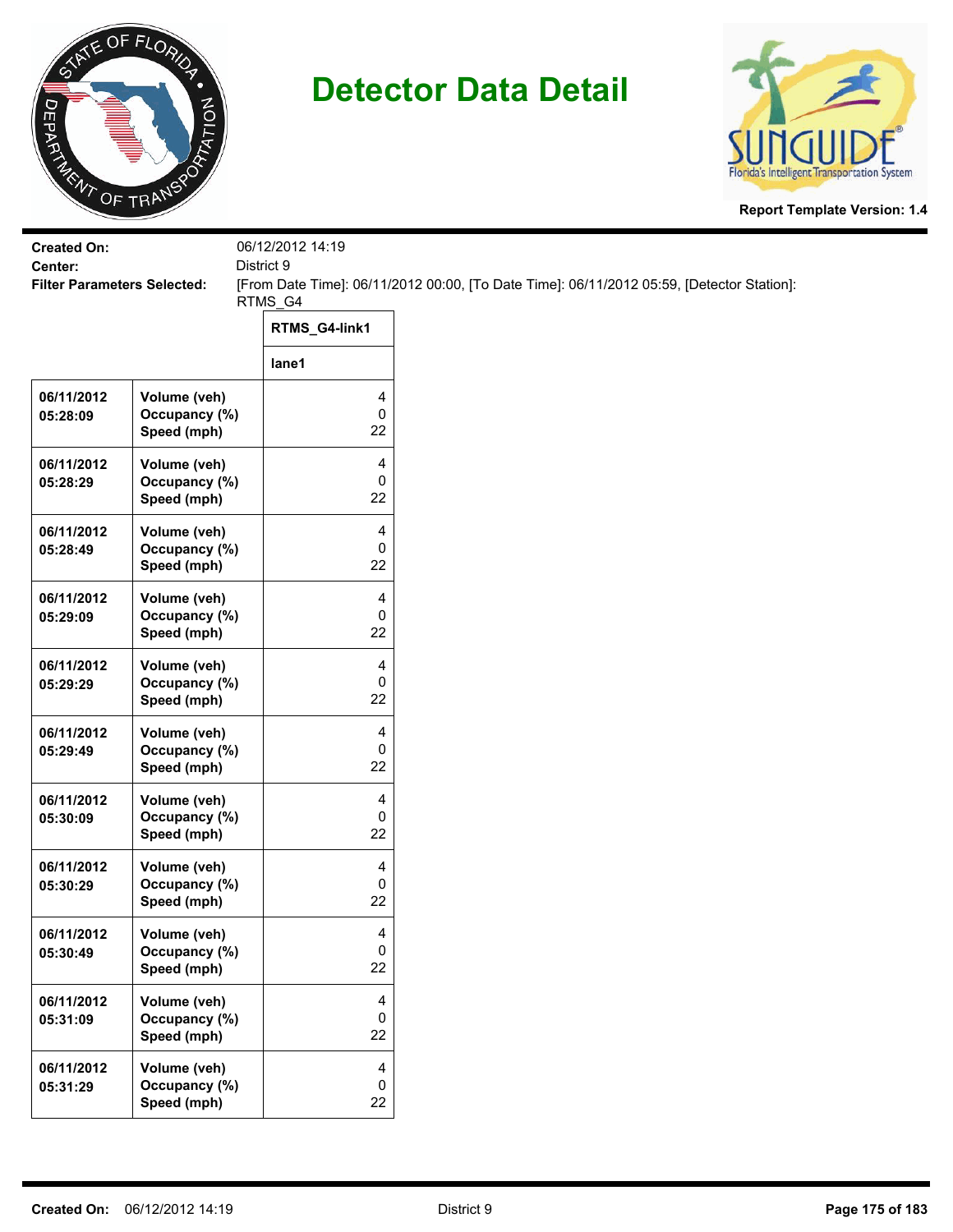



| <b>Created On:</b>                            |                                              | 06/12/2012 14:19<br>District 9 |                                                                                           |
|-----------------------------------------------|----------------------------------------------|--------------------------------|-------------------------------------------------------------------------------------------|
| Center:<br><b>Filter Parameters Selected:</b> |                                              |                                | [From Date Time]: 06/11/2012 00:00, [To Date Time]: 06/11/2012 05:59, [Detector Station]: |
|                                               |                                              | RTMS_G4                        |                                                                                           |
|                                               |                                              | RTMS_G4-link1                  |                                                                                           |
|                                               |                                              | lane1                          |                                                                                           |
| 06/11/2012<br>05:31:49                        | Volume (veh)<br>Occupancy (%)<br>Speed (mph) | 4<br>0<br>22                   |                                                                                           |
| 06/11/2012<br>05:32:09                        | Volume (veh)<br>Occupancy (%)<br>Speed (mph) | 5<br>0<br>22                   |                                                                                           |
| 06/11/2012<br>05:32:29                        | Volume (veh)<br>Occupancy (%)<br>Speed (mph) | 5<br>0<br>22                   |                                                                                           |
| 06/11/2012<br>05:32:49                        | Volume (veh)<br>Occupancy (%)<br>Speed (mph) | 5<br>0<br>22                   |                                                                                           |
| 06/11/2012<br>05:33:09                        | Volume (veh)<br>Occupancy (%)<br>Speed (mph) | 5<br>0<br>22                   |                                                                                           |
| 06/11/2012<br>05:33:29                        | Volume (veh)<br>Occupancy (%)<br>Speed (mph) | 5<br>0<br>22                   |                                                                                           |
| 06/11/2012<br>05:33:49                        | Volume (veh)<br>Occupancy (%)<br>Speed (mph) | 5<br>0<br>22                   |                                                                                           |
| 06/11/2012<br>05:34:09                        | Volume (veh)<br>Occupancy (%)<br>Speed (mph) | 5<br>0<br>22                   |                                                                                           |
| 06/11/2012<br>05:34:29                        | Volume (veh)<br>Occupancy (%)<br>Speed (mph) | 5<br>0<br>22                   |                                                                                           |
| 06/11/2012<br>05:34:49                        | Volume (veh)<br>Occupancy (%)<br>Speed (mph) | 5<br>0<br>22                   |                                                                                           |
| 06/11/2012<br>05:35:09                        | Volume (veh)<br>Occupancy (%)<br>Speed (mph) | 5<br>0<br>22                   |                                                                                           |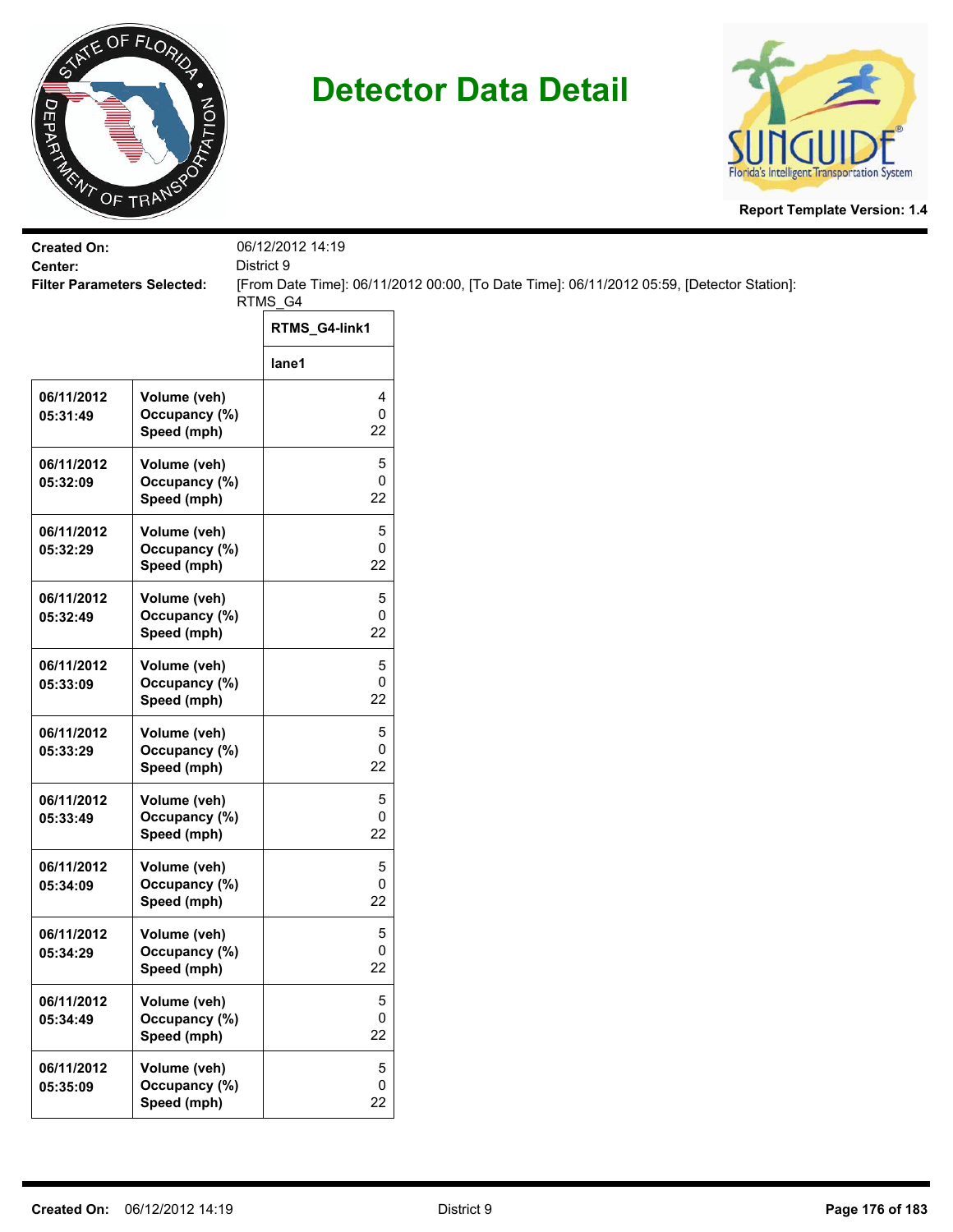



| <b>Created On:</b><br>Center:      |                                              | 06/12/2012 14:19<br>District 9       |                                                                                           |  |
|------------------------------------|----------------------------------------------|--------------------------------------|-------------------------------------------------------------------------------------------|--|
| <b>Filter Parameters Selected:</b> |                                              |                                      | [From Date Time]: 06/11/2012 00:00, [To Date Time]: 06/11/2012 05:59, [Detector Station]: |  |
|                                    |                                              | RTMS_G4<br>RTMS_G4-link1             |                                                                                           |  |
|                                    |                                              | lane1                                |                                                                                           |  |
| 06/11/2012<br>05:35:29             | Volume (veh)<br>Occupancy (%)<br>Speed (mph) | 5<br>0<br>22                         |                                                                                           |  |
| 06/11/2012<br>05:35:49             | Volume (veh)<br>Occupancy (%)<br>Speed (mph) | 5<br>0<br>22                         |                                                                                           |  |
| 06/11/2012<br>05:36:09             | Volume (veh)<br>Occupancy (%)<br>Speed (mph) | 5<br>0<br>22                         |                                                                                           |  |
| 06/11/2012<br>05:36:29             | Volume (veh)<br>Occupancy (%)<br>Speed (mph) | 5<br>0<br>22                         |                                                                                           |  |
| 06/11/2012<br>05:36:49             | Volume (veh)<br>Occupancy (%)<br>Speed (mph) | 5<br>0<br>22                         |                                                                                           |  |
| 06/11/2012<br>05:37:09             | Volume (veh)<br>Occupancy (%)<br>Speed (mph) | 3<br>0<br>22                         |                                                                                           |  |
| 06/11/2012<br>05:37:29             | Volume (veh)<br>Occupancy (%)<br>Speed (mph) | 3<br>0<br>22                         |                                                                                           |  |
| 06/11/2012<br>05:37:49             | Volume (veh)<br>Occupancy (%)<br>Speed (mph) | 3<br>0<br>22                         |                                                                                           |  |
| 06/11/2012<br>05:38:09             | Volume (veh)<br>Occupancy (%)<br>Speed (mph) | 3<br>0<br>22                         |                                                                                           |  |
| 06/11/2012<br>05:38:29             | Volume (veh)<br>Occupancy (%)<br>Speed (mph) | 3<br>0<br>22                         |                                                                                           |  |
| 06/11/2012<br>05:38:49             | Volume (veh)<br>Occupancy (%)<br>Speed (mph) | $\ensuremath{\mathsf{3}}$<br>0<br>22 |                                                                                           |  |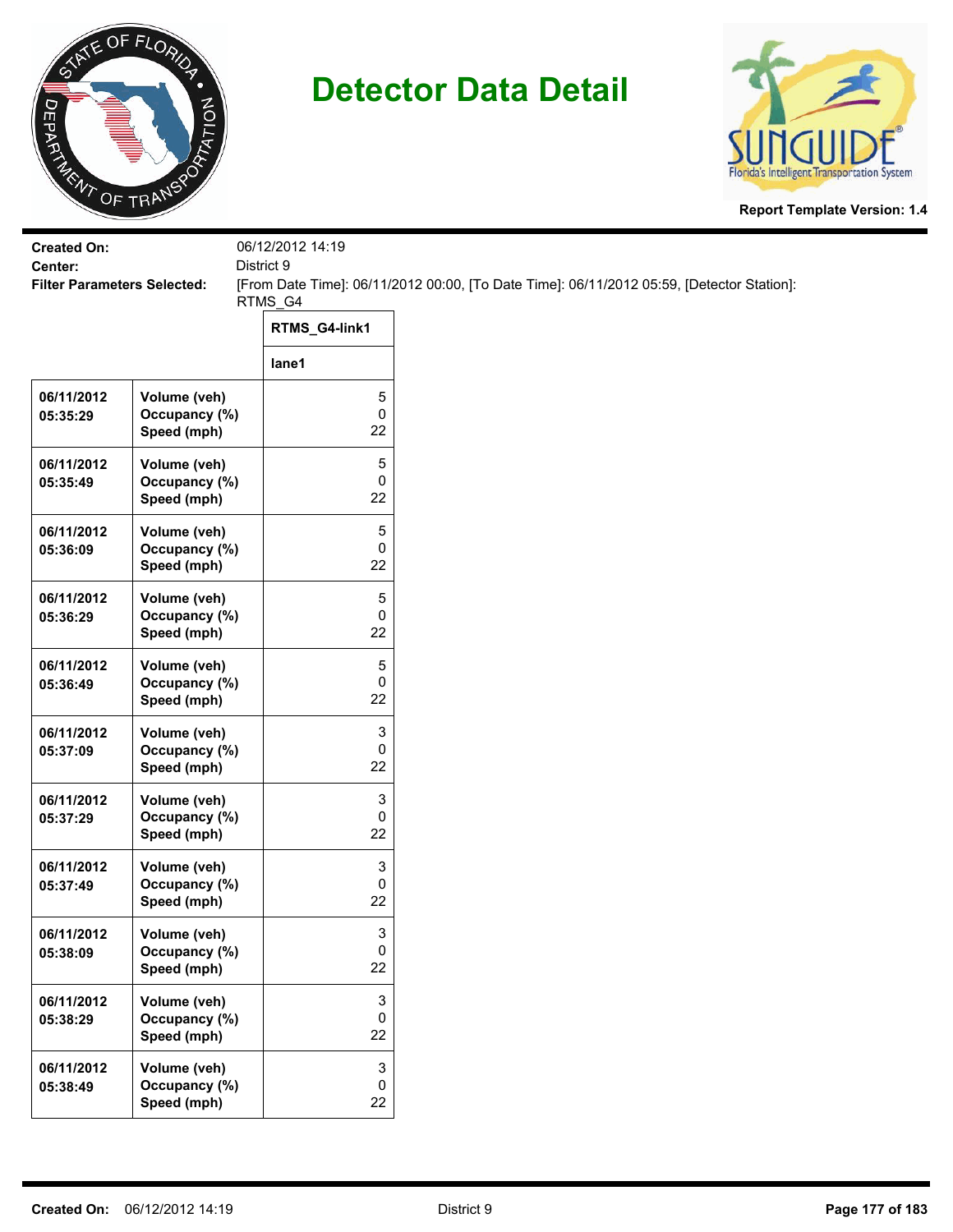



| <b>Created On:</b><br>Center:      |                                              | 06/12/2012 14:19<br>District 9 |                                                                                           |
|------------------------------------|----------------------------------------------|--------------------------------|-------------------------------------------------------------------------------------------|
| <b>Filter Parameters Selected:</b> |                                              | RTMS_G4                        | [From Date Time]: 06/11/2012 00:00, [To Date Time]: 06/11/2012 05:59, [Detector Station]: |
|                                    |                                              | RTMS_G4-link1                  |                                                                                           |
|                                    |                                              | lane1                          |                                                                                           |
| 06/11/2012<br>05:39:09             | Volume (veh)<br>Occupancy (%)<br>Speed (mph) | 3<br>0<br>22                   |                                                                                           |
| 06/11/2012<br>05:39:29             | Volume (veh)<br>Occupancy (%)<br>Speed (mph) | 3<br>0<br>22                   |                                                                                           |
| 06/11/2012<br>05:39:49             | Volume (veh)<br>Occupancy (%)<br>Speed (mph) | 3<br>0<br>22                   |                                                                                           |
| 06/11/2012<br>05:40:09             | Volume (veh)<br>Occupancy (%)<br>Speed (mph) | 3<br>0<br>22                   |                                                                                           |
| 06/11/2012<br>05:40:29             | Volume (veh)<br>Occupancy (%)<br>Speed (mph) | 3<br>0<br>22                   |                                                                                           |
| 06/11/2012<br>05:40:49             | Volume (veh)<br>Occupancy (%)<br>Speed (mph) | 3<br>0<br>22                   |                                                                                           |
| 06/11/2012<br>05:41:09             | Volume (veh)<br>Occupancy (%)<br>Speed (mph) | 3<br>0<br>22                   |                                                                                           |
| 06/11/2012<br>05:41:29             | Volume (veh)<br>Occupancy (%)<br>Speed (mph) | 3<br>0<br>22                   |                                                                                           |
| 06/11/2012<br>05:41:49             | Volume (veh)<br>Occupancy (%)<br>Speed (mph) | 3<br>0<br>22                   |                                                                                           |
| 06/11/2012<br>05:42:09             | Volume (veh)<br>Occupancy (%)<br>Speed (mph) | 4<br>0<br>22                   |                                                                                           |
| 06/11/2012<br>05:42:29             | Volume (veh)<br>Occupancy (%)<br>Speed (mph) | 4<br>0<br>22                   |                                                                                           |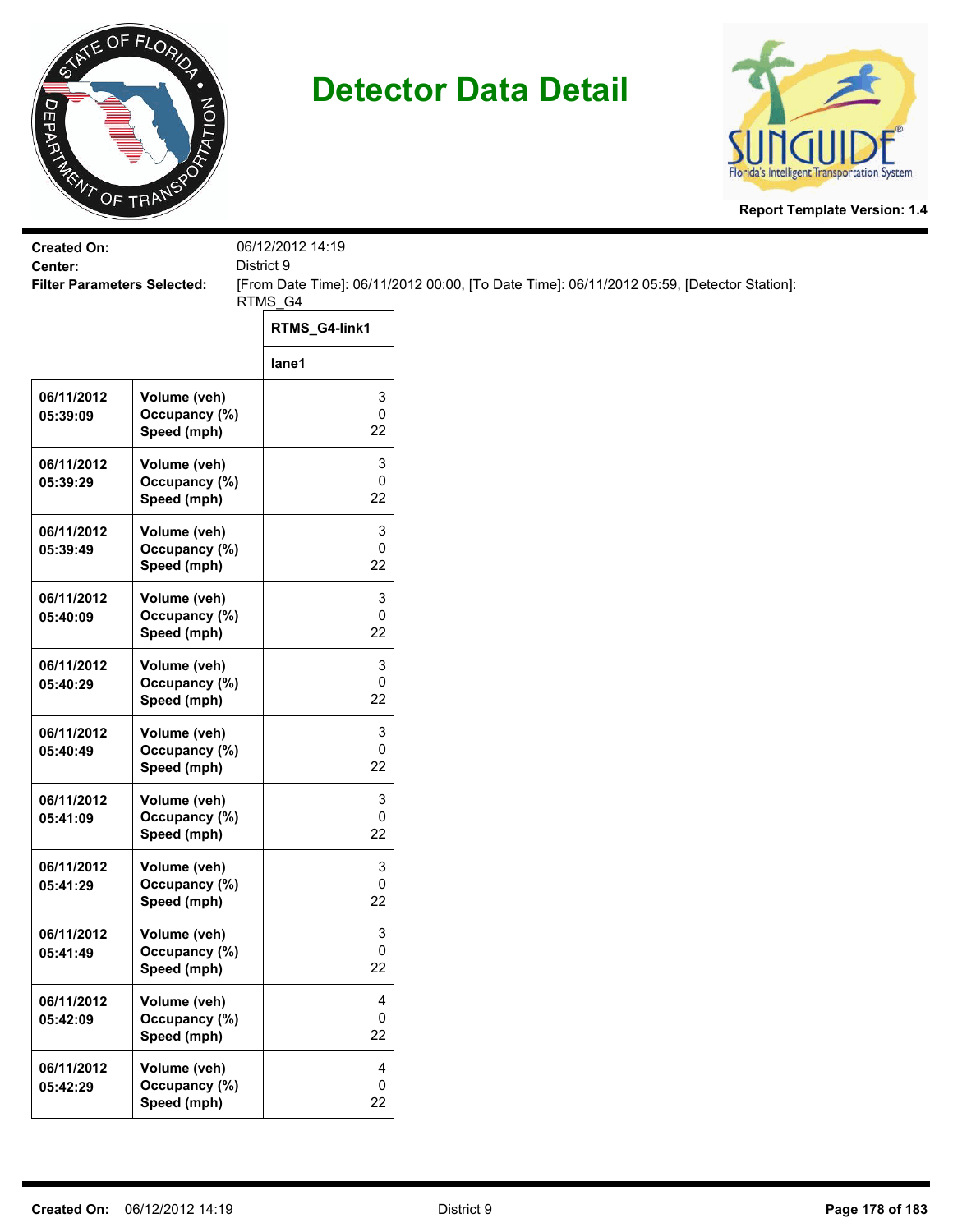



| <b>Created On:</b>                            |                                              | 06/12/2012 14:19 |                                                                                           |
|-----------------------------------------------|----------------------------------------------|------------------|-------------------------------------------------------------------------------------------|
| Center:<br><b>Filter Parameters Selected:</b> |                                              | District 9       | [From Date Time]: 06/11/2012 00:00, [To Date Time]: 06/11/2012 05:59, [Detector Station]: |
|                                               |                                              | RTMS_G4          |                                                                                           |
|                                               |                                              | RTMS_G4-link1    |                                                                                           |
|                                               |                                              | lane1            |                                                                                           |
| 06/11/2012<br>05:42:49                        | Volume (veh)<br>Occupancy (%)<br>Speed (mph) | 4<br>0<br>22     |                                                                                           |
| 06/11/2012<br>05:43:09                        | Volume (veh)<br>Occupancy (%)<br>Speed (mph) | 4<br>0<br>22     |                                                                                           |
| 06/11/2012<br>05:43:29                        | Volume (veh)<br>Occupancy (%)<br>Speed (mph) | 4<br>0<br>22     |                                                                                           |
| 06/11/2012<br>05:43:49                        | Volume (veh)<br>Occupancy (%)<br>Speed (mph) | 4<br>0<br>22     |                                                                                           |
| 06/11/2012<br>05:44:09                        | Volume (veh)<br>Occupancy (%)<br>Speed (mph) | 4<br>0<br>22     |                                                                                           |
| 06/11/2012<br>05:44:29                        | Volume (veh)<br>Occupancy (%)<br>Speed (mph) | 4<br>0<br>22     |                                                                                           |
| 06/11/2012<br>05:44:49                        | Volume (veh)<br>Occupancy (%)<br>Speed (mph) | 4<br>0<br>22     |                                                                                           |
| 06/11/2012<br>05:45:09                        | Volume (veh)<br>Occupancy (%)<br>Speed (mph) | 4<br>0<br>22     |                                                                                           |
| 06/11/2012<br>05:45:29                        | Volume (veh)<br>Occupancy (%)<br>Speed (mph) | 4<br>0<br>22     |                                                                                           |
| 06/11/2012<br>05:45:49                        | Volume (veh)<br>Occupancy (%)<br>Speed (mph) | 4<br>0<br>22     |                                                                                           |
| 06/11/2012<br>05:46:09                        | Volume (veh)<br>Occupancy (%)<br>Speed (mph) | 4<br>0<br>22     |                                                                                           |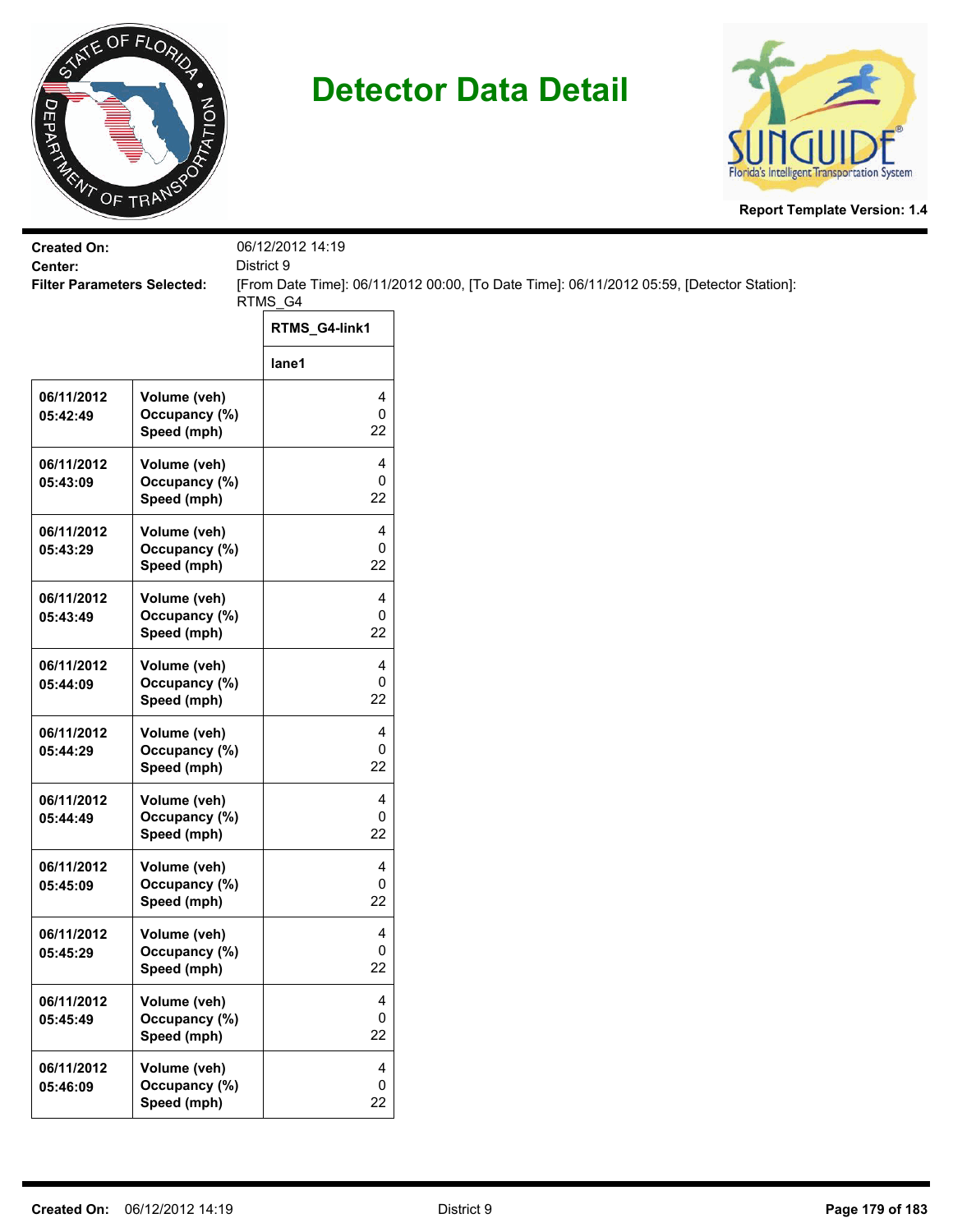



| <b>Created On:</b>                            |               | 06/12/2012 14:19 |                                                                                           |
|-----------------------------------------------|---------------|------------------|-------------------------------------------------------------------------------------------|
| Center:<br><b>Filter Parameters Selected:</b> |               | District 9       |                                                                                           |
|                                               |               | RTMS_G4          | [From Date Time]: 06/11/2012 00:00, [To Date Time]: 06/11/2012 05:59, [Detector Station]: |
|                                               |               |                  |                                                                                           |
|                                               |               | RTMS_G4-link1    |                                                                                           |
|                                               |               | lane1            |                                                                                           |
| 06/11/2012                                    | Volume (veh)  | 4                |                                                                                           |
| 05:46:29                                      | Occupancy (%) | 0                |                                                                                           |
|                                               | Speed (mph)   | 22               |                                                                                           |
| 06/11/2012                                    | Volume (veh)  | 4                |                                                                                           |
| 05:46:49                                      | Occupancy (%) | 0                |                                                                                           |
|                                               | Speed (mph)   | 22               |                                                                                           |
| 06/11/2012                                    | Volume (veh)  | 4                |                                                                                           |
| 05:47:09                                      | Occupancy (%) | 0                |                                                                                           |
|                                               | Speed (mph)   | 24               |                                                                                           |
| 06/11/2012                                    | Volume (veh)  | 4                |                                                                                           |
| 05:47:29                                      | Occupancy (%) | 0                |                                                                                           |
|                                               | Speed (mph)   | 24               |                                                                                           |
| 06/11/2012                                    | Volume (veh)  | 4                |                                                                                           |
| 05:47:49                                      | Occupancy (%) | 0                |                                                                                           |
|                                               | Speed (mph)   | 24               |                                                                                           |
| 06/11/2012                                    | Volume (veh)  | 4                |                                                                                           |
| 05:48:09                                      | Occupancy (%) | 0                |                                                                                           |
|                                               | Speed (mph)   | 24               |                                                                                           |
| 06/11/2012                                    | Volume (veh)  | 4                |                                                                                           |
| 05:48:29                                      | Occupancy (%) | 0                |                                                                                           |
|                                               | Speed (mph)   | 24               |                                                                                           |
| 06/11/2012                                    | Volume (veh)  | 4                |                                                                                           |
| 05:48:49                                      | Occupancy (%) | 0                |                                                                                           |
|                                               | Speed (mph)   | 24               |                                                                                           |
| 06/11/2012                                    | Volume (veh)  | 4                |                                                                                           |
| 05:49:09                                      | Occupancy (%) | 0                |                                                                                           |
|                                               | Speed (mph)   | 24               |                                                                                           |
| 06/11/2012                                    | Volume (veh)  | 4                |                                                                                           |
| 05:49:29                                      | Occupancy (%) | 0                |                                                                                           |
|                                               | Speed (mph)   | 24               |                                                                                           |
| 06/11/2012                                    | Volume (veh)  | 4                |                                                                                           |
| 05:49:49                                      | Occupancy (%) | 0                |                                                                                           |
|                                               | Speed (mph)   | 24               |                                                                                           |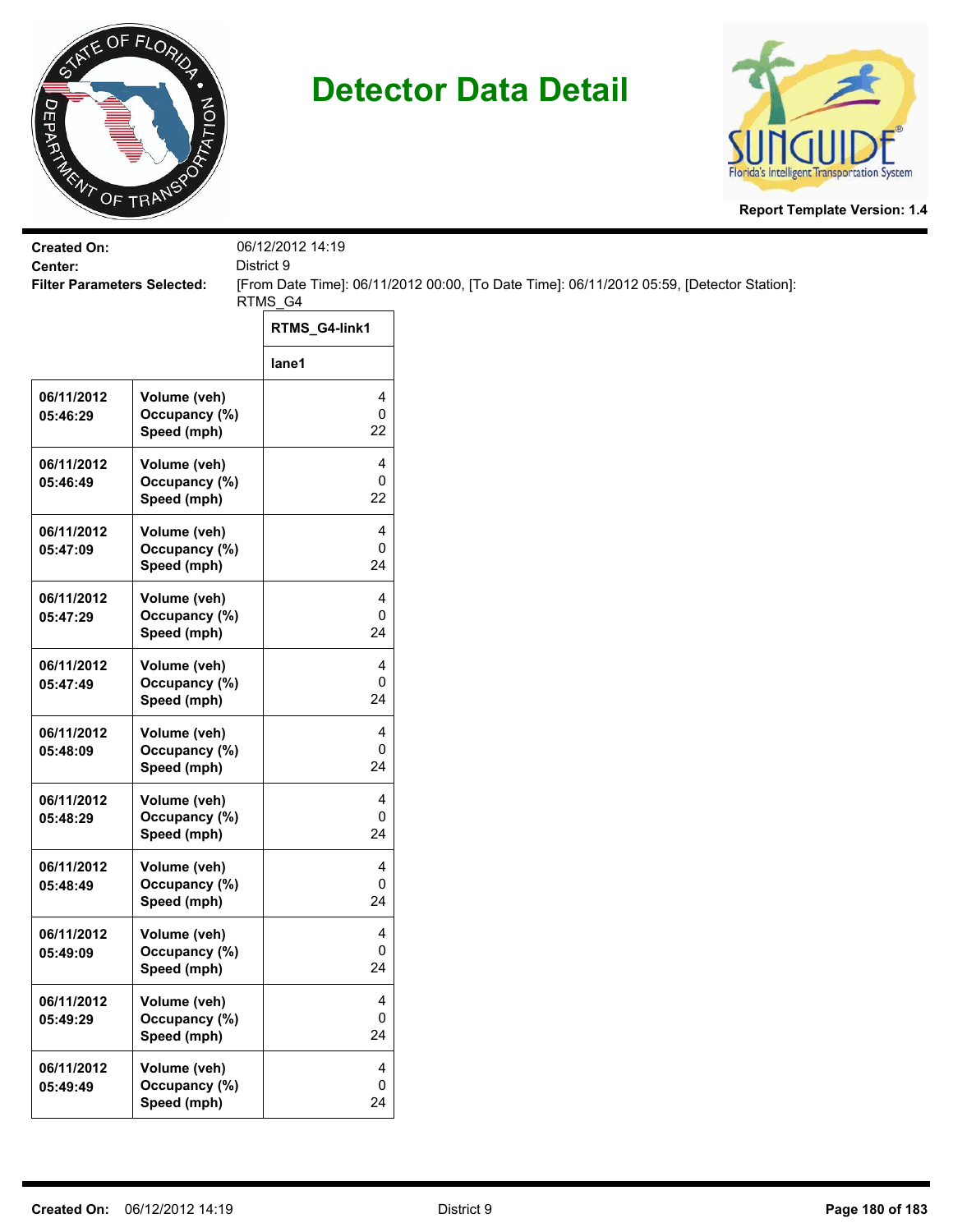

## **Detector Data Detail**



**Report Template Version: 1.4**

| <b>Created On:</b>                            |                               | 06/12/2012 14:19    |                                                                                           |
|-----------------------------------------------|-------------------------------|---------------------|-------------------------------------------------------------------------------------------|
| Center:<br><b>Filter Parameters Selected:</b> |                               | District 9          | [From Date Time]: 06/11/2012 00:00, [To Date Time]: 06/11/2012 05:59, [Detector Station]: |
|                                               |                               | RTMS_G4             |                                                                                           |
|                                               |                               | RTMS_G4-link1       |                                                                                           |
|                                               |                               | lane1               |                                                                                           |
| 06/11/2012                                    | Volume (veh)                  | 4                   |                                                                                           |
| 05:50:10                                      | Occupancy (%)<br>Speed (mph)  | $\mathsf 0$<br>24   |                                                                                           |
| 06/11/2012                                    | Volume (veh)                  | 4                   |                                                                                           |
| 05:50:30                                      | Occupancy (%)<br>Speed (mph)  | 0<br>24             |                                                                                           |
| 06/11/2012                                    | Volume (veh)                  | 4                   |                                                                                           |
| 05:50:50                                      | Occupancy (%)                 | 0<br>24             |                                                                                           |
|                                               | Speed (mph)                   |                     |                                                                                           |
| 06/11/2012                                    | Volume (veh)<br>Occupancy (%) | 4<br>0              |                                                                                           |
| 05:51:10                                      | Speed (mph)                   | 24                  |                                                                                           |
| 06/11/2012                                    | Volume (veh)                  | 4                   |                                                                                           |
| 05:51:30                                      | Occupancy (%)                 | 0                   |                                                                                           |
|                                               | Speed (mph)                   | 24                  |                                                                                           |
| 06/11/2012                                    | Volume (veh)                  | 4                   |                                                                                           |
| 05:51:50                                      | Occupancy (%)<br>Speed (mph)  | $\pmb{0}$<br>24     |                                                                                           |
| 06/11/2012                                    | Volume (veh)                  | 5                   |                                                                                           |
| 05:52:10                                      | Occupancy (%)                 | 0                   |                                                                                           |
|                                               | Speed (mph)                   | 23                  |                                                                                           |
| 06/11/2012                                    | Volume (veh)                  | 5                   |                                                                                           |
| 05:52:30                                      | Occupancy (%)<br>Speed (mph)  | 0<br>23             |                                                                                           |
|                                               |                               |                     |                                                                                           |
| 06/11/2012<br>05:52:50                        | Volume (veh)<br>Occupancy (%) | 5<br>$\mathbf 0$    |                                                                                           |
|                                               | Speed (mph)                   | 23                  |                                                                                           |
| 06/11/2012                                    | Volume (veh)                  | 5                   |                                                                                           |
| 05:53:10                                      | Occupancy (%)                 | 0                   |                                                                                           |
|                                               | Speed (mph)                   | 23                  |                                                                                           |
| 06/11/2012                                    | Volume (veh)                  | 5                   |                                                                                           |
| 05:53:30                                      | Occupancy (%)                 | $\mathsf{O}\xspace$ |                                                                                           |
|                                               | Speed (mph)                   | 23                  |                                                                                           |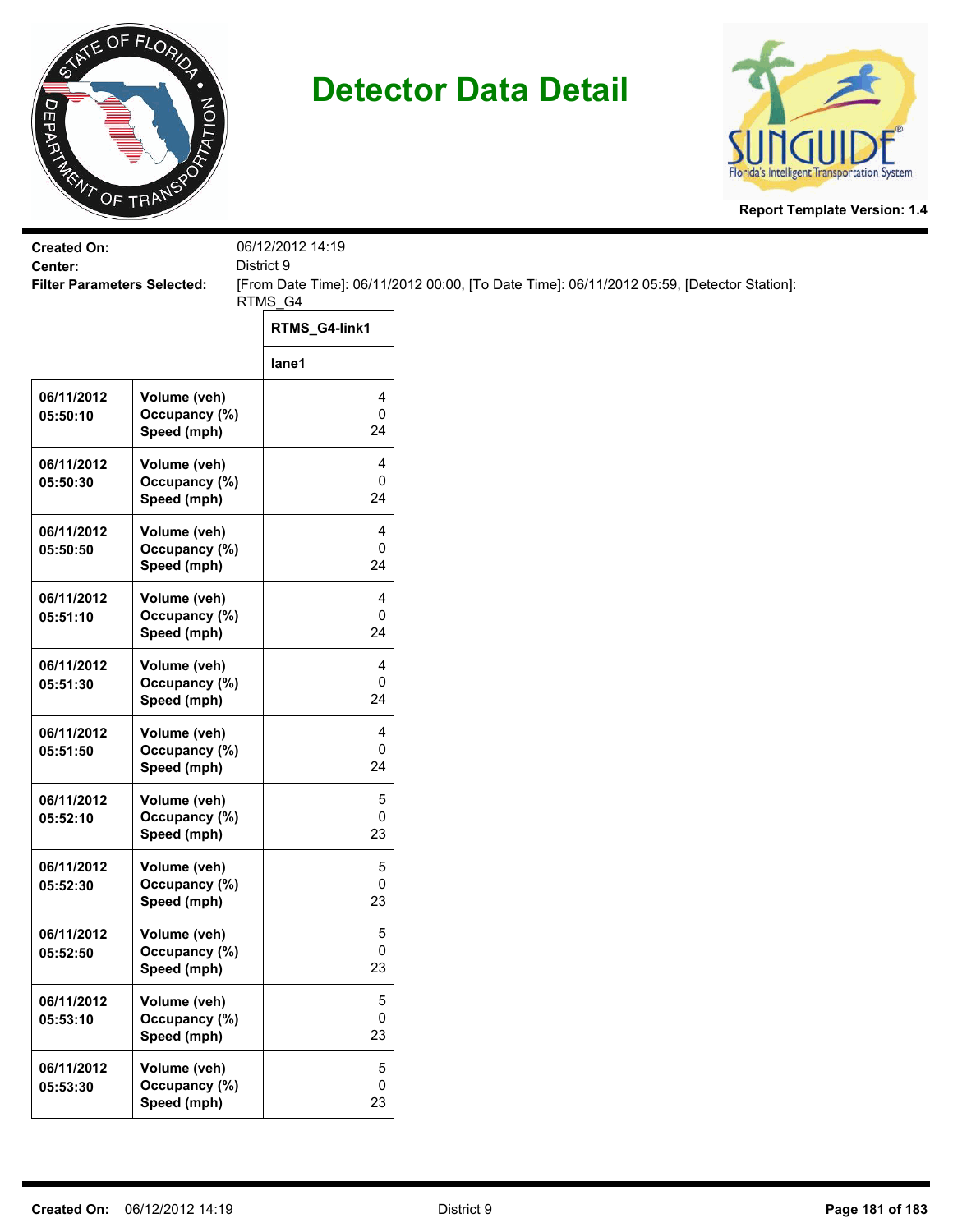

## **Detector Data Detail**



**Report Template Version: 1.4**

| <b>Created On:</b>                            |                                              | 06/12/2012 14:19     |                                                                                           |
|-----------------------------------------------|----------------------------------------------|----------------------|-------------------------------------------------------------------------------------------|
| Center:<br><b>Filter Parameters Selected:</b> |                                              | District 9           | [From Date Time]: 06/11/2012 00:00, [To Date Time]: 06/11/2012 05:59, [Detector Station]: |
|                                               |                                              | RTMS_G4              |                                                                                           |
|                                               |                                              | RTMS_G4-link1        |                                                                                           |
|                                               |                                              | lane1                |                                                                                           |
| 06/11/2012<br>05:53:50                        | Volume (veh)<br>Occupancy (%)<br>Speed (mph) | 5<br>$\pmb{0}$<br>23 |                                                                                           |
| 06/11/2012<br>05:54:10                        | Volume (veh)<br>Occupancy (%)<br>Speed (mph) | 5<br>0<br>23         |                                                                                           |
| 06/11/2012<br>05:54:30                        | Volume (veh)<br>Occupancy (%)<br>Speed (mph) | 5<br>0<br>23         |                                                                                           |
| 06/11/2012<br>05:54:50                        | Volume (veh)<br>Occupancy (%)<br>Speed (mph) | 5<br>0<br>23         |                                                                                           |
| 06/11/2012<br>05:55:10                        | Volume (veh)<br>Occupancy (%)<br>Speed (mph) | 5<br>0<br>23         |                                                                                           |
| 06/11/2012<br>05:55:30                        | Volume (veh)<br>Occupancy (%)<br>Speed (mph) | 5<br>$\pmb{0}$<br>23 |                                                                                           |
| 06/11/2012<br>05:55:50                        | Volume (veh)<br>Occupancy (%)<br>Speed (mph) | 5<br>0<br>23         |                                                                                           |
| 06/11/2012<br>05:56:10                        | Volume (veh)<br>Occupancy (%)<br>Speed (mph) | 5<br>0<br>23         |                                                                                           |
| 06/11/2012<br>05:56:30                        | Volume (veh)<br>Occupancy (%)<br>Speed (mph) | 5<br>$\pmb{0}$<br>23 |                                                                                           |
| 06/11/2012<br>05:56:50                        | Volume (veh)<br>Occupancy (%)<br>Speed (mph) | 5<br>0<br>23         |                                                                                           |
| 06/11/2012<br>05:57:10                        | Volume (veh)<br>Occupancy (%)<br>Speed (mph) | 6<br>0<br>22         |                                                                                           |